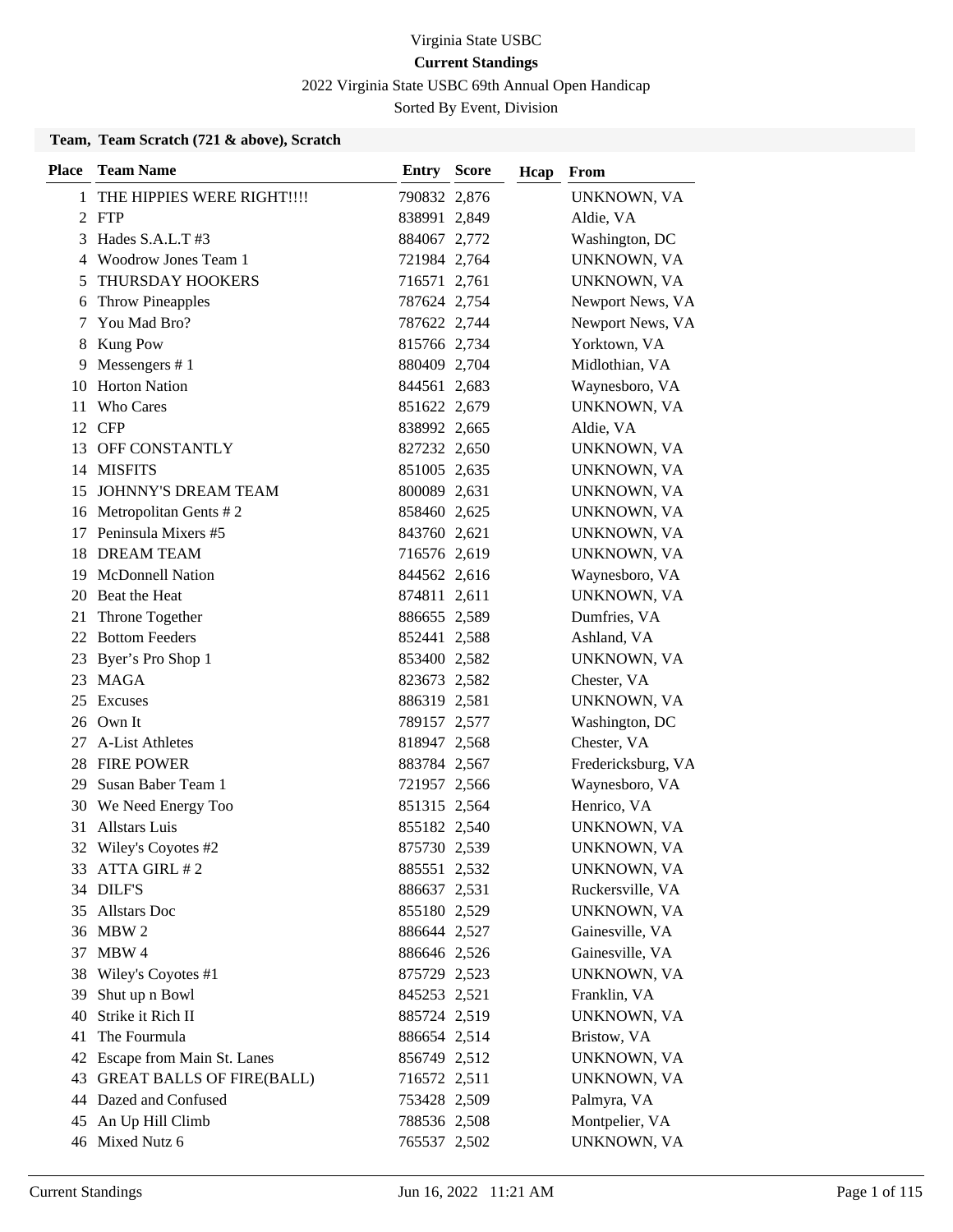2022 Virginia State USBC 69th Annual Open Handicap

Sorted By Event, Division

### **Team, Team Scratch (721 & above), Scratch**

| <b>Place</b> | <b>Team Name</b>            | <b>Entry Score</b> | Hcap | From               |
|--------------|-----------------------------|--------------------|------|--------------------|
|              | 47 Baggers - R US           | 838136 2,491       |      | UNKNOWN, VA        |
|              | 48 Scratchers and Cappers   | 813510 2,490       |      | UNKNOWN, VA        |
|              | <b>49 NO TALENT</b>         | 852481 2,489       |      | UNKNOWN, VA        |
|              | 50 Shake N Bake             | 854284 2,488       |      | Salem, VA          |
| 51           | Smokey and the Bandits      | 818923 2,486       |      | Chester, VA        |
| 52           | Metropolitan Gents #5       | 858463 2,479       |      | UNKNOWN, VA        |
| 53           | The Franchise               | 819029 2,471       |      | Chester, VA        |
|              | 54 Last Minute              | 875461 2,462       |      | Waldorf, MD        |
|              | 55 Get way DEEP             | 787625 2,461       |      | Newport News, VA   |
|              | 56 Old Ppl and A lefty      | 787623 2,459       |      | Newport News, VA   |
| 57           | Stew's Your Daddy!          | 886317 2,458       |      | UNKNOWN, VA        |
|              | 58 Dizbone                  | 788537 2,448       |      | Montpelier, VA     |
|              | 59 Suicide Squad            | 851042 2,425       |      | Waynesboro, VA     |
|              | 60 2 revs and alot of speed | 787626 2,424       |      | Newport News, VA   |
|              | 61 Friends and Family 1     | 798412 2,413       |      | Chesterfield, VA   |
|              | 62 Ken Pritchard Team 1     | 866032 2,412       |      | UNKNOWN, VA        |
|              | 63 Wiley's Coyotes #3       | 875731 2,407       |      | UNKNOWN, VA        |
|              | 64 Messengers #2            | 880410 2,404       |      | Midlothian, VA     |
|              | 65 Lots of Caulk            | 821453 2,400       |      | Chester, VA        |
|              | 66 Out of Control           | 792967 2,398       |      | UNKNOWN, VA        |
| 67           | The Other Guys              | 788538 2,394       |      | Montpelier, VA     |
|              | 68 MBW 1                    | 886643 2,389       |      | Gainesville, VA    |
|              | 69 Summit Roofing           | 886647 2,387       |      | Gainesville, VA    |
| 70           | <b>TEAM NO TALENT</b>       | 852482 2,385       |      | UNKNOWN, VA        |
| 71           | "X" If Provoked             | 789158 2,383       |      | Washington, DC     |
| 72           | <b>Walking Wounded</b>      | 886627 2,374       |      | Waynesboro, VA     |
| 73           | WTW Enterprize 2            | 886641 2,358       |      | Disputanta, VA     |
|              | 74 GRAY BOARD DOESN'T HOOK  | 855251 2,351       |      | UNKNOWN, VA        |
| 75           | Hades $S.A.L.T$ #1          | 884055 2,344       |      | Washington, DC     |
|              | 76 Peninsula Mixers #6      | 843761 2,338       |      | UNKNOWN, VA        |
| 77           | Seriously!!!                | 885621 2,324       |      | Nokesville, VA     |
|              | 78 Hollywood's Crew         | 789152 2,318       |      | Washington, DC     |
| 79.          | Strike or Bust              | 856574 2,306       |      | Bethesda, MD       |
|              | 80 Empire                   | 789159 2,298       |      | Washington, DC     |
| 81           | POCKET POUNDERS             | 883096 2,288       |      | <b>UNKNOWN, VA</b> |
|              | 82 Potter's Express         | 748824 2,275       |      | UNKNOWN, VA        |
|              | 83 We Need Energy           | 851314 2,274       |      | Henrico, VA        |
|              | 84 Peninsula Mixers #3      | 766298 2,251       |      | UNKNOWN, VA        |
|              | 85 Riley's Truck & Auto     | 861764 2,239       |      | SALEM, VA          |
|              | 86 Messengers #3            | 880411 2,232       |      | Midlothian, VA     |
| 87           | MBW 3                       | 886645 2,206       |      | Gainesville, VA    |
|              | 88 Hades S.A.L.T #2         | 884054 2,185       |      | Washington, DC     |
| 89           | Marine Power & Money        | 882519 2,167       |      | Stafford, VA       |
|              | 90 Break Da Bank            | 789153 2,137       |      | Washington, DC     |
|              | 91 Hammer Powerhouse        | 789155 2,121       |      | Washington, DC     |
|              | 92 XXX                      | 854075 1,992       |      | Stafford, VA       |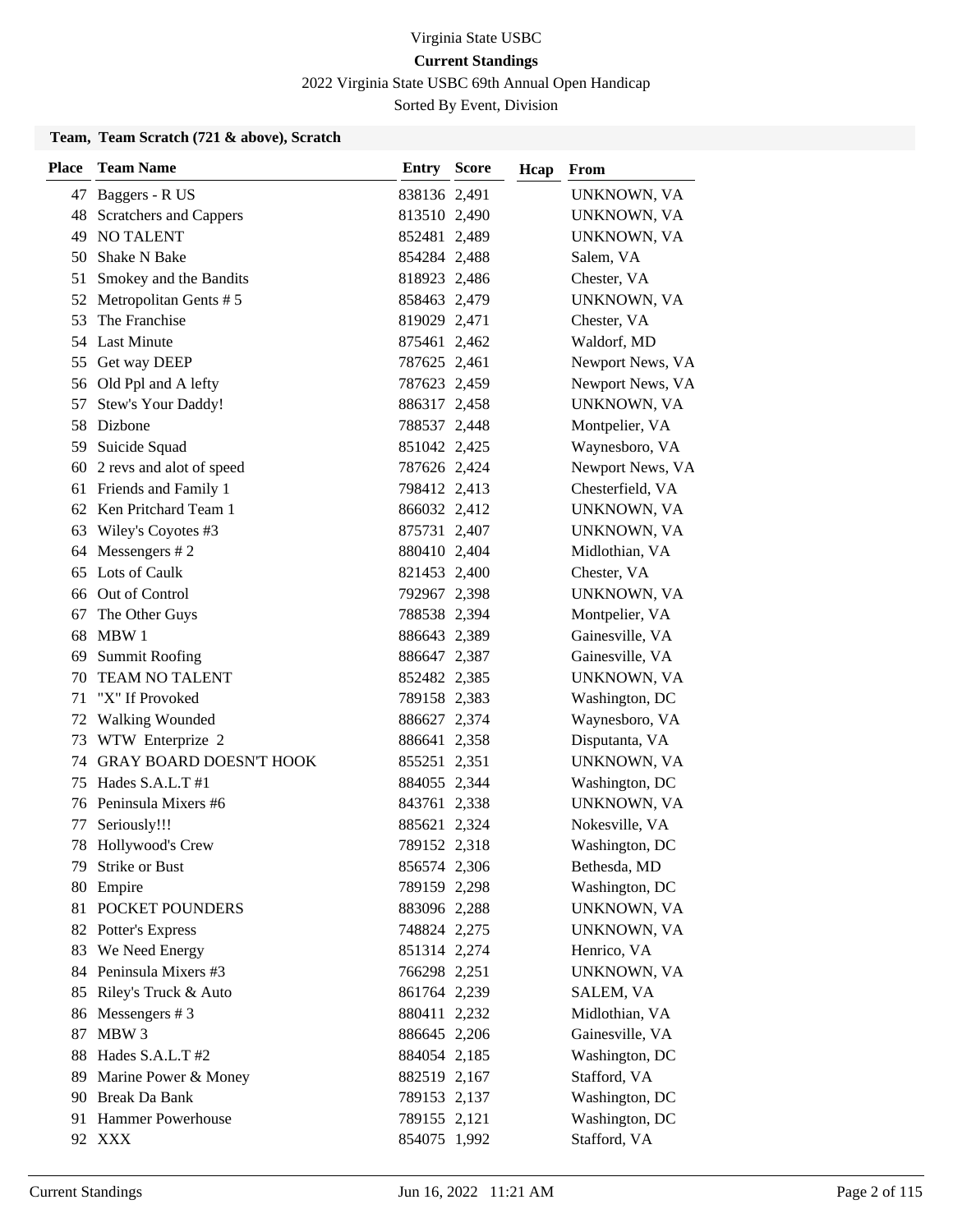# Virginia State USBC **Current Standings** 2022 Virginia State USBC 69th Annual Open Handicap Sorted By Event, Division

The lowest score to cash is 1992.

| Place | <b>Team Name</b>            | <b>Entry Score</b> | Hcap | From               |
|-------|-----------------------------|--------------------|------|--------------------|
|       | 1 BC1                       | 758659 3,172       | 537  | Chesterfield, VA   |
|       | 2 Party Time                | 804525 3,097       | 561  | UNKNOWN, VA        |
|       | 3 LOUDOUN GUNS              | 883993 3,060       | 573  | UNKNOWN, VA        |
| 3     | <b>WORK N PROGRESS</b>      | 863085 3,060       | 537  | UNKNOWN, VA        |
| 5     | <b>Last Minute</b>          | 875461 3,056       | 594  | Waldorf, MD        |
| 6     | WHY NOT US                  | 814497 3,046       | 468  | UNKNOWN, VA        |
| 7     | Hades S.A.L.T #3            | 884067 3,045       | 273  | Washington, DC     |
| 8     | FTP                         | 838991 3,020       | 171  | Aldie, VA          |
| 9     | Metropolitan Gents #2       | 858460 3,009       | 384  | UNKNOWN, VA        |
| 10    | Throne Together             | 886655 3,006       | 417  | Dumfries, VA       |
|       | 10 4 THE TEAM               | 790607 3,006       | 591  | UNKNOWN, VA        |
| 10    | Mixed Nutz 3                | 765534 3,006       | 507  | UNKNOWN, VA        |
| 13    | <b>BIGGER DREAMS</b>        | 716575 2,999       | 510  | UNKNOWN, VA        |
|       | 14 Allstars Luis            | 855182 2,996       | 456  | UNKNOWN, VA        |
|       | 15 MISFITS                  | 851005 2,989       | 354  | UNKNOWN, VA        |
| 15    | <b>HARDTIMES</b>            | 855270 2,989       | 543  | UNKNOWN, VA        |
|       | 17 BECCA'S BODYGUARDS       | 886629 2,981       | 534  | Norfolk, VA        |
| 18    | <b>A-List Athletes</b>      | 818947 2,967       | 399  | Chester, VA        |
| 19    | <b>SHOWTIME</b>             | 855260 2,964       | 495  | UNKNOWN, VA        |
| 20    | THURSDAY HOOKERS            | 716571 2,962       | 201  | UNKNOWN, VA        |
| 21    | Silky Rollers 4             | 825209 2,959       | 408  | Chesapeake, VA     |
| 22    | THE HIPPIES WERE RIGHT!!!!  | 790832 2,954       | 78   | UNKNOWN, VA        |
|       | 23 Gutter Spare Coming Up   | 814615 2,950       | 567  | Newport News, VA   |
|       | 24 LAST MINUTE              | 880472 2,945       | 435  | UNKNOWN, VA        |
| 25    | Excuses                     | 886319 2,941       | 360  | UNKNOWN, VA        |
|       | 26 Own It                   | 789157 2,937       | 360  | Washington, DC     |
| 27    | Motivation                  | 873342 2,932       | 543  | Emporia, VA        |
| 28    | <b>GOODTIMES</b>            | 855271 2,928       | 576  | UNKNOWN, VA        |
| 29    | ATTA GIRL #1                | 885550 2,920       | 426  | UNKNOWN, VA        |
|       | 29 DC's Finest              | 886649 2,920       | 456  | Upper Marlboro, M  |
|       | 31 Peninsula Mixers #5      | 843760 2,915       | 294  | UNKNOWN, VA        |
| 31    | <b>BOB SLEDS</b>            | 886625 2,915       | 447  | UNKNOWN, VA        |
| 33    | <b>OLE BOYS</b>             | 851444 2,902       | 567  | UNKNOWN, VA        |
| 34    | Can't Remember              | 885768 2,899       | 522  | UNKNOWN, VA        |
| 35    | <b>Silky Smooth Rollers</b> | 708381 2,894       | 534  | UNKNOWN, VA        |
| 36    | "X" If Provoked             | 789158 2,887       | 504  | Washington, DC     |
| 36    | Escape from Main St. Lanes  | 856749 2,887       | 375  | <b>UNKNOWN, VA</b> |
| 38    | <b>Turkey Hunters</b>       | 885645 2,883       | 408  | Blacksburg, VA     |
| 39    | VA TRAVELERS II             | 783746 2,882       | 375  | Virginia Beach, VA |
| 40    | Metropolitan Gents #6       | 858464 2,879       | 363  | UNKNOWN, VA        |
| 40    | We Need Energy Too          | 851315 2,879       | 315  | Henrico, VA        |
| 42    | Peninsula Mixers #1         | 766296 2,877       | 438  | UNKNOWN, VA        |
| 42    | <b>Throw Pineapples</b>     | 787624 2,877       | 123  | Newport News, VA   |
| 44    | PiN ACTION                  | 708377 2,876       | 579  | UNKNOWN, VA        |
| 44    | Metropolitan Gents #4       | 858462 2,876       | 357  | UNKNOWN, VA        |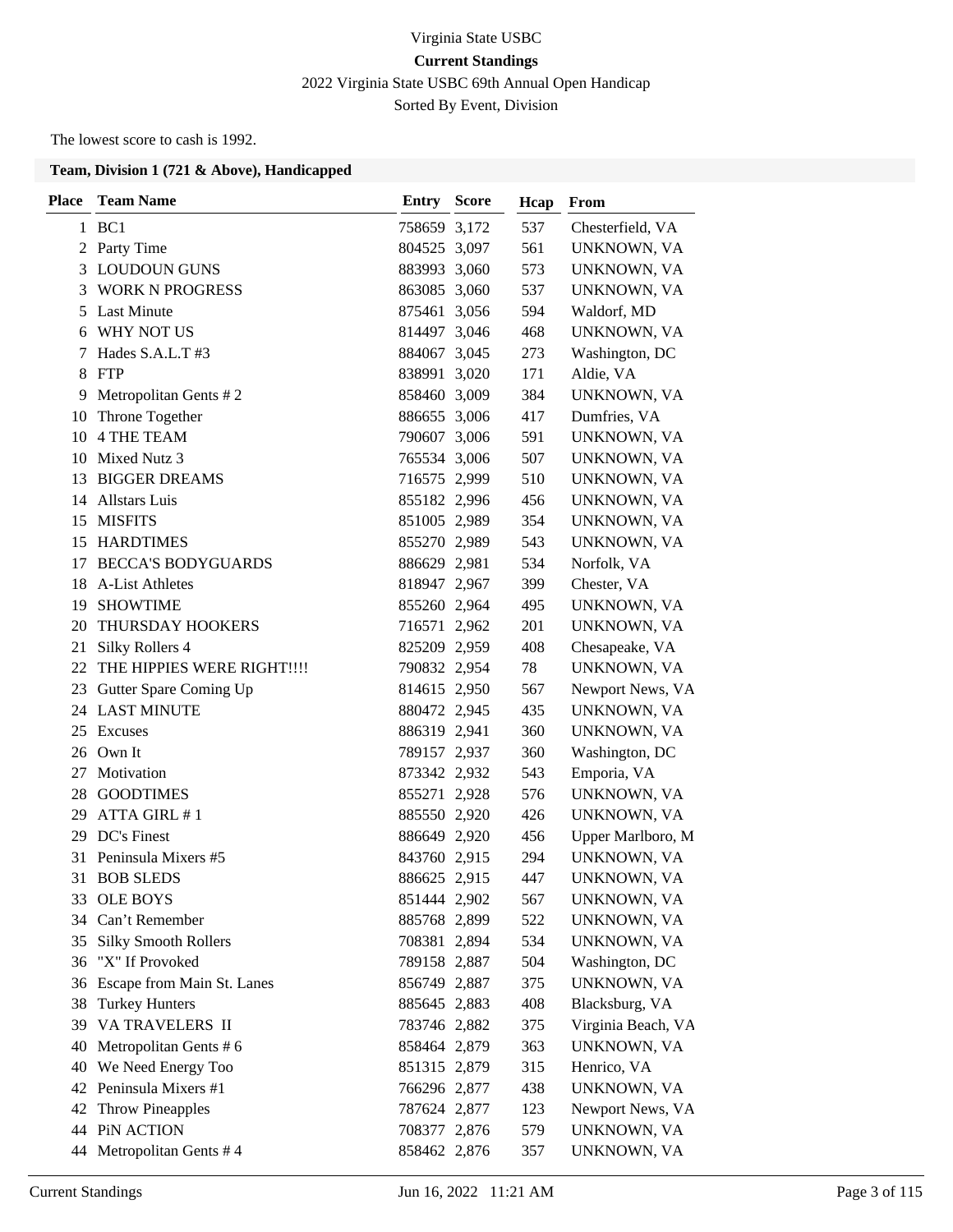2022 Virginia State USBC 69th Annual Open Handicap

Sorted By Event, Division

| <b>Place</b> | <b>Team Name</b>              | Entry        | Score | Hcap | From               |
|--------------|-------------------------------|--------------|-------|------|--------------------|
|              | 46 Hades S.A.L.T #1           | 884055 2,872 |       | 528  | Washington, DC     |
| 47           | Yeti Squad                    | 850091 2,870 |       | 396  | Grottoes, VA       |
|              | 48 We Got Big Balls!!         | 884173 2,867 |       | 471  | Norfolk, VA        |
| 49           | 10th Frame Bill               | 864937 2,866 |       | 342  | Bowling Green, VA  |
| 49           | MBW 2                         | 886644 2,866 |       | 339  | Gainesville, VA    |
| 49           | Woodrow Jones Team 1          | 721984 2,866 |       | 102  | UNKNOWN, VA        |
|              | 52 JOHNNY'S DREAM TEAM        | 800089 2,865 |       | 234  | UNKNOWN, VA        |
| 53           | You Mad Bro?                  | 787622 2,864 |       | 120  | Newport News, VA   |
| 53           | <b>Bottom Feeders</b>         | 852441 2,864 |       | 276  | Ashland, VA        |
| 55           | S. T. F. U.                   | 851035 2,863 |       | 504  | Richmond, VA       |
| 56           | <b>Todays Tax Service</b>     | 794637 2,862 |       | 567  | South Boston, VA   |
| 57           | Mixed Nutz 9                  | 765540 2,861 |       | 435  | UNKNOWN, VA        |
| 57           | Hollywood's Crew              | 789152 2,861 |       | 543  | Washington, DC     |
| 59           | Byer's Pro Shop 1             | 853400 2,858 |       | 276  | UNKNOWN, VA        |
| 60           | Stew's Your Daddy!            | 886317 2,857 |       | 399  | UNKNOWN, VA        |
| 61           | <b>Allstars</b> Doc           | 855180 2,853 |       | 324  | UNKNOWN, VA        |
| 62           | OFF CONSTANTLY 2              | 827233 2,852 |       | 564  | UNKNOWN, VA        |
| 63           | Empire                        | 789159 2,850 |       | 552  | Washington, DC     |
|              | 64 X - FACTOR                 | 882596 2,849 |       | 561  | UNKNOWN, VA        |
|              | 65 B A Dranesville 2          | 825169 2,844 |       | 489  | Ashburn, VA        |
| 66           | Metropolitan Gents #3         | 858461 2,839 |       | 396  | UNKNOWN, VA        |
| 67           | Direct Hit                    | 816637 2,837 |       | 585  | Clover, VA         |
| 68           | D's NUTZ                      | 843501 2,834 |       | 579  | UNKNOWN, VA        |
| 68           | Sharp Rollers 7               | 850698 2,834 |       | 567  | UNKNOWN, VA        |
| 70           | I.D.G.A.F                     | 791016 2,832 |       | 294  | UNKNOWN, VA        |
| 71           | Spare Change                  | 885725 2,831 |       | 513  | UNKNOWN, VA        |
| 72           | Sharp Rollers 2               | 850693 2,830 |       | 516  | UNKNOWN, VA        |
|              | 72 Susan Baber Team 1         | 721957 2,830 |       | 264  | Waynesboro, VA     |
|              | 74 Dizbone                    | 788537 2,829 |       | 381  | Montpelier, VA     |
|              | 74 PPLM                       | 883195 2,829 |       | 492  | UNKNOWN, VA        |
| 76           | Shake N Bake                  | 854284 2,827 |       | 339  | Salem, VA          |
|              | 76 pack #4                    | 788042 2,827 |       | 435  | Lynchburg, VA      |
| 78           | ATTA GIRL #2                  | 885551 2,826 |       | 294  | UNKNOWN, VA        |
| 79           |                               | 886639 2,825 |       | 570  | Fredericksburg, VA |
|              | 80 Pack #1                    | 788039 2,824 |       | 507  | Lynchburg, VA      |
| 81           | Messengers $# 6$              | 880414 2,820 |       | 552  | Midlothian, VA     |
| 82           | MBW 4                         | 886646 2,814 |       | 288  | Gainesville, VA    |
|              | 83 POP                        | 851913 2,812 |       | 279  | UNKNOWN, VA        |
|              | 84 High Rollers               | 885643 2,808 |       | 564  | Blacksburg, VA     |
|              | 85 Pete's Misfits             | 885684 2,804 |       | 417  | Blacksburg, VA     |
| 85           | <b>Ball Breakers 3</b>        | 886636 2,804 |       | 396  | Norfolk, VA        |
|              | 87 HEAT                       | 883094 2,803 |       | 570  | UNKNOWN, VA        |
|              | 87 Lefty Loosey Righty Tighty | 856670 2,803 |       | 516  | UNKNOWN, VA        |
| 89           | SLIPPERY WHEN WET             | 708380 2,802 |       | 333  | UNKNOWN, VA        |
| 90           | MAGA                          | 823673 2,801 |       | 219  | Chester, VA        |
| 91           | <b>Silky Rollers 2</b>        | 825207 2,800 |       | 498  | Chesapeake, VA     |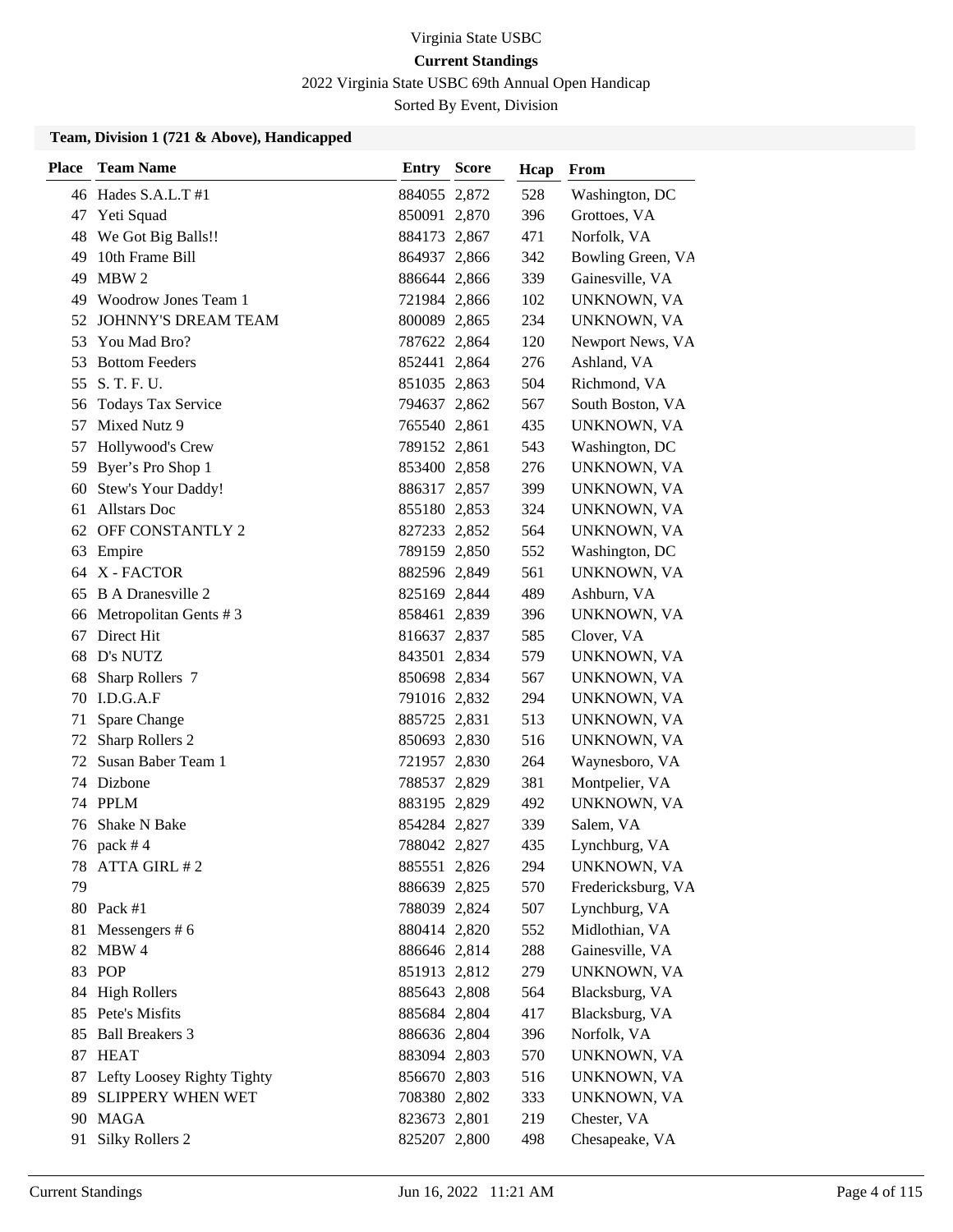2022 Virginia State USBC 69th Annual Open Handicap

Sorted By Event, Division

| <b>Place</b> | <b>Team Name</b>                  | <b>Entry Score</b> | Hcap | From             |
|--------------|-----------------------------------|--------------------|------|------------------|
|              | 92 Pack # 2                       | 788040 2,798       | 408  | Lynchburg, VA    |
|              | 92 Larner Pins                    | 841814 2,798       | 534  | Martinsburg, WV  |
|              | 94 Sharp Rollers 3                | 850694 2,795       | 378  | UNKNOWN, VA      |
|              | 95 Pack # 6                       | 788044 2,791       | 222  | Lynchburg, VA    |
|              | 96 Here We Go Again!!             | 708395 2,788       | 342  | UNKNOWN, VA      |
| 97           | <b>STARS &amp; STRIKES</b>        | 708388 2,786       | 579  | UNKNOWN, VA      |
| 98           | THAT'S HOW WE ROLL                | 708392 2,784       | 564  | UNKNOWN, VA      |
|              | 98 The Fourmula                   | 886654 2,784       | 270  | Bristow, VA      |
| 98           | Barlow's Crew                     | 886264 2,784       | 579  | Roanoke, VA      |
|              | 101 CFP                           | 838992 2,782       | 117  | Aldie, VA        |
| 101          | Metropolitan Gents #5             | 858463 2,782       | 303  | UNKNOWN, VA      |
|              | 101 Messengers #1                 | 880409 2,782       | 78   | Midlothian, VA   |
|              | 104 Printcraft DMV                | 789151 2,779       | 594  | Washington, DC   |
| 105          | TFL 2                             | 743871 2,778       | 348  | Portsmouth, VA   |
|              | 106 TFL 4                         | 743873 2,777       | 453  | Portsmouth, VA   |
|              | 106 EAST END EXPRESS BOWLING CLUB | 856507 2,777       | 399  | Richmond, VA     |
|              | 108 STARS N STRIKES               | 716573 2,774       | 387  | UNKNOWN, VA      |
|              | 108 Chantilly Pocket              | 856107 2,774       | 294  | Centreville, VA  |
|              | 108 GRAY BOARD DOESN'T HOOK       | 855251 2,774       | 423  | UNKNOWN, VA      |
|              | 111 SHARP ROLLERS 8               | 857103 2,773       | 507  | Chelteham, MD    |
|              | 112 Over Under                    | 795343 2,772       | 321  | Bristow, VA      |
| 113          | Shut up n Bowl                    | 845253 2,770       | 249  | Franklin, VA     |
| 114          | <b>10 PIN HEAVEN</b>              | 716574 2,769       | 405  | UNKNOWN, VA      |
|              | 115 SNAP                          | 851915 2,768       | 525  | UNKNOWN, VA      |
|              | 116 The Other Guys                | 788538 2,766       | 372  | Montpelier, VA   |
| 117          | Tapouts                           | 789156 2,765       | 444  | Washington, DC   |
| 117          | <b>Franklin Strikers</b>          | 851580 2,765       | 477  | Como, NC         |
|              | 119 Red Rock Title                | 856572 2,764       | 363  | Bethesda, MD     |
| 120          | Marine Power & Money              | 882519 2,761       | 594  | Stafford, VA     |
|              | 121 OFF CONSTANTLY                | 827232 2,758       | 108  | UNKNOWN, VA      |
|              | 122 Freedom Rollers               | 886632 2,757       | 516  |                  |
|              | 122 SPLASH BROTHERS               | 854122 2,757       | 162  | Newport News, VA |
|              | 124 Lets Hope We Can Carry #2     | 850962 2,753       | 270  | UNKNOWN, VA      |
|              | 125 Baggers - R US                | 838136 2,752       | 261  | UNKNOWN, VA      |
|              | 125 Kung Pow                      | 815766 2,752       | 18   | Yorktown, VA     |
|              | 125 Horton Nation                 | 844561 2,752       | 69   | Waynesboro, VA   |
| 128          | Strike it Rich II                 | 885724 2,750       | 231  | UNKNOWN, VA      |
| 128          | Senior Strikers                   | 825272 2,750       | 483  | Inwood, WV       |
| 130          | "U" DON"T ANT US                  | 708386 2,748       | 474  | UNKNOWN, VA      |
|              | 130 B A Dranesville 1             | 825142 2,748       | 432  | Sterling, VA     |
|              | 132 Beat the Heat                 | 874811 2,746       | 135  | UNKNOWN, VA      |
|              | 133 GREAT BALLS OF FIRE(BALL)     | 716572 2,745       | 234  | UNKNOWN, VA      |
|              | 133 C U Next Time                 | 886609 2,745       | 576  | Chesterfield, VA |
|              | 135 STRIKERS                      | 883097 2,743       | 588  | UNKNOWN, VA      |
|              | 136 NOT YET                       | 789797 2,742       | 354  | UNKNOWN, VA      |
|              | 137 Book Sheet Metal              | 838135 2,740       | 438  | UNKNOWN, VA      |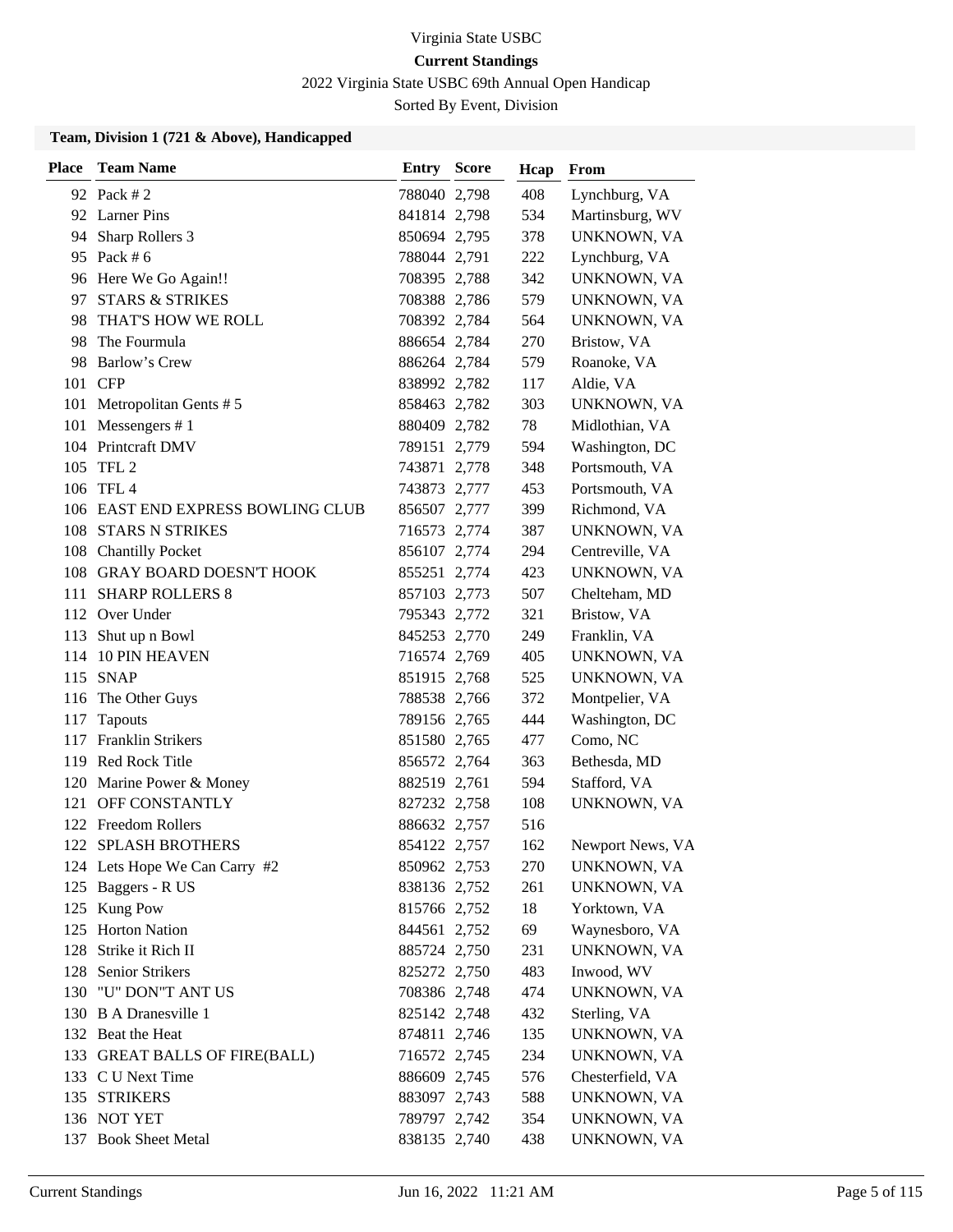2022 Virginia State USBC 69th Annual Open Handicap

Sorted By Event, Division

| <b>Place</b> | <b>Team Name</b>               | <b>Entry Score</b> | Hcap | From               |
|--------------|--------------------------------|--------------------|------|--------------------|
| 138          | <b>Striking Lions</b>          | 789906 2,739       | 483  | Richmond, VA       |
|              | 139 DILF'S                     | 886637 2,738       | 207  | Ruckersville, VA   |
|              | 139 WTW Enterprize I           | 886640 2,738       | 330  | Ft Lee, VA         |
|              | 139 Woodbridge Rollers         | 838923 2,738       | 480  | Stafford, VA       |
| 142          | TFL <sub>3</sub>               | 743872 2,735       | 183  | Portsmouth, VA     |
| 143          | Out of Control                 | 792967 2,734       | 336  | UNKNOWN, VA        |
| 143          | The Returning State Champs     | 850965 2,734       | 396  | UNKNOWN, VA        |
|              | 145 Ken Pritchard Team 1       | 866032 2,733       | 321  | UNKNOWN, VA        |
|              | 146 Walking Wounded            | 886627 2,731       | 357  | Waynesboro, VA     |
|              | 146 ROLLING THUNDER            | 758013 2,731       | 525  | UNKNOWN, VA        |
| 148          | ATTA GIRL #3                   | 885552 2,729       | 486  | UNKNOWN, VA        |
|              | 149 K-Strikers                 | 795264 2,727       | 582  | UNKNOWN, VA        |
| 149          | <b>DREAM TEAM</b>              | 716576 2,727       | 108  | UNKNOWN, VA        |
| 151          | Silky Rollers 3                | 825208 2,724       | 159  | Chesapeake, VA     |
| 151          | Pack #9                        | 788047 2,724       | 381  | Lynchburg, VA      |
|              | 151 Lots of Caulk              | 821453 2,724       | 324  | Chester, VA        |
|              | 154 Wiley's Coyotes #2         | 875730 2,722       | 183  | UNKNOWN, VA        |
| 155          | Mixed Nutz 6                   | 765537 2,721       | 219  | UNKNOWN, VA        |
|              | 156 2 revs and alot of speed   | 787626 2,718       | 294  | Newport News, VA   |
|              | 157 MISSION IMPOSSIBLE         | 874939 2,717       | 411  | UNKNOWN, VA        |
|              | 158 Pack # 5                   | 788043 2,716       | 402  | Lynchburg, VA      |
| 159          | Messengers $# 3$               | 880411 2,715       | 483  | Midlothian, VA     |
| 160          | <b>NO TALENT</b>               | 852481 2,711       | 222  | UNKNOWN, VA        |
|              | 161 Friends and Family 1       | 798412 2,710       | 297  | Chesterfield, VA   |
| 161          | <b>GET TEN</b>                 | 883095 2,710       | 549  | UNKNOWN, VA        |
|              | 161 Livin on a Spare           | 885590 2,710       | 507  | Montpelier, VA     |
| 161          | They are who we thought they w | 863120 2,710       | 501  | Springfield, VA    |
|              | 161 Break Da Bank              | 789153 2,710       | 573  | Washington, DC     |
|              | 166 W.F.S.                     | 785609 2,708       | 345  | Chester, VA        |
| 167          | An Up Hill Climb               | 788536 2,706       | 198  | Montpelier, VA     |
| 168          | All In the Family              | 886075 2,705       | 540  | Carrollton, VA     |
| 169          |                                | 886656 2,702       | 312  | Sterling, VA       |
|              | 170 First Due Flooring         | 708552 2,701       | 309  | Buena Vista, VA    |
| 171          | Who Cares                      | 851622 2,697       | 18   | UNKNOWN, VA        |
|              | 172 WTW Enterprize 3           | 886642 2,693       | 339  | Prince George, VA  |
|              | 173 Friends and Family 4       | 798414 2,691       | 594  | Chesterfield, VA   |
|              | 174 FIRE POWER                 | 883784 2,690       | 123  | Fredericksburg, VA |
|              | 175 LIGHTS OUT!                | 708384 2,688       | 489  | UNKNOWN, VA        |
|              | 176 Lets Hope We Can Carry     | 850961 2,686       | 351  | UNKNOWN, VA        |
|              | 177 Wiley's Coyotes #1         | 875729 2,685       | 162  | UNKNOWN, VA        |
| 178          | Lets Hope We Can Carry # 4     | 850964 2,682       | 480  | UNKNOWN, VA        |
| 178          | Unbowlievable                  | 812887 2,682       | 297  | Virginia Beach, VA |
| 180          | Smokey and the Bandits         | 818923 2,681       | 195  | Chester, VA        |
| 181          | Messengers $# 5$               | 880413 2,677       | 519  | Midlothian, VA     |
|              | 182 Brier Boys                 | 885597 2,675       | 456  | UNKNOWN, VA        |
|              | 182 Summit Roofing             | 886647 2,675       | 288  | Gainesville, VA    |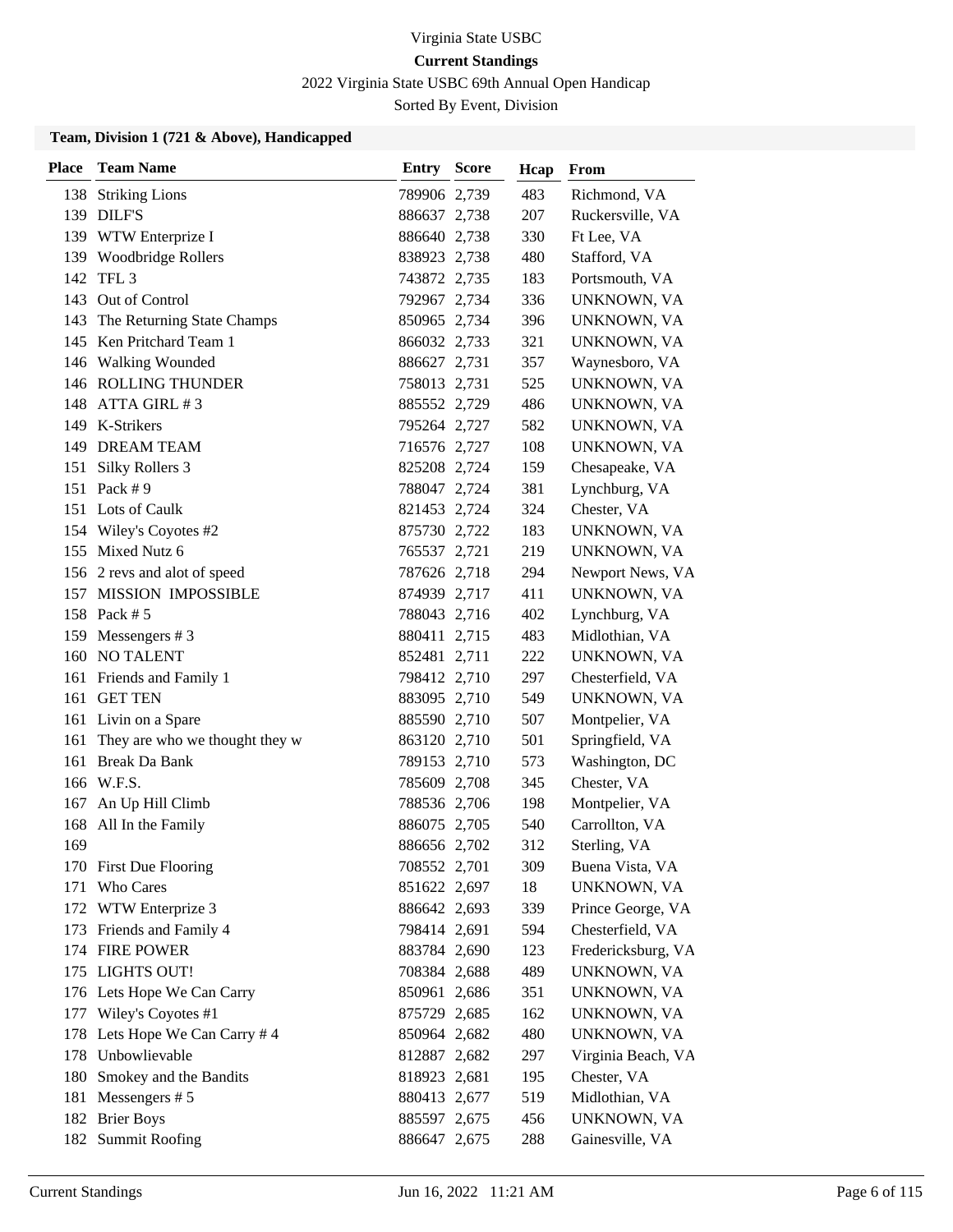2022 Virginia State USBC 69th Annual Open Handicap

Sorted By Event, Division

| <b>Place</b> | <b>Team Name</b>                  | <b>Entry Score</b> | Hcap | From               |
|--------------|-----------------------------------|--------------------|------|--------------------|
|              | 184 Stephanie Winslow             | 879746 2,673       | 369  | Elizabeth City, NC |
|              | 185 Pack #10                      | 788048 2,669       | 576  | Lynchburg, VA      |
|              | 186 Fun Bunch                     | 859323 2,667       | 450  | Chester, VA        |
| 186          | <b>Scratchers and Cappers</b>     | 813510 2,667       | 177  | UNKNOWN, VA        |
| 188          | The Franchise                     | 819029 2,666       | 195  | Chester, VA        |
|              | 188 We Ain't Playin Wit U !!!     | 708397 2,666       | 516  | UNKNOWN, VA        |
|              | 190 MBW 3                         | 886645 2,665       | 459  | Gainesville, VA    |
|              | 191 POCKET POUNDERS               | 883096 2,663       | 375  | UNKNOWN, VA        |
|              | 191 EAST END EXPRESS BOWLING CLUB | 856508 2,663       | 507  | Richmond, VA       |
|              | 193 STEPH'S CREW                  | 721934 2,662       | 360  | Broadway, VA       |
|              | 194 No Fear                       | 883929 2,661       | 564  | UNKNOWN, VA        |
|              | 195 Potter's Express              | 748824 2,656       | 381  | UNKNOWN, VA        |
|              | 196 Seriously!!!                  | 885621 2,654       | 330  | Nokesville, VA     |
|              | 197 Wiley's Coyotes #3            | 875731 2,653       | 246  | UNKNOWN, VA        |
|              | 198 Lets Hope We Can Carry #3     | 850963 2,651       | 285  | UNKNOWN, VA        |
|              | 199 Dazed and Confused            | 753428 2,650       | 141  | Palmyra, VA        |
|              | 200 Mixed Nutz 5                  | 765536 2,648       | 480  | UNKNOWN, VA        |
|              | 201 McDonnell Nation              | 844562 2,640       | 24   | Waynesboro, VA     |
|              | 202 B A Dranesville 3             | 825190 2,634       | 483  | Sterling, VA       |
|              | 202 Hammer Powerhouse             | 789155 2,634       | 513  | Washington, DC     |
|              | 204 TEAM NO TALENT                | 852482 2,631       | 246  | UNKNOWN, VA        |
|              | 205 Pack #8                       | 788046 2,629       | 312  | Lynchburg, VA      |
|              | 206 Shannon Lineberry Team 1      | 743004 2,626       | 579  | Fairfield, VA      |
|              | 206 MBW 1                         | 886643 2,626       | 237  | Gainesville, VA    |
|              | 208 Messengers #2                 | 880410 2,623       | 219  | Midlothian, VA     |
| 209          | <b>Allstars Noel</b>              | 855183 2,618       | 531  | UNKNOWN, VA        |
|              | 210 Pack #7                       | 788045 2,617       | 549  | Lynchburg, VA      |
|              | 211 Pinbusters                    | 853088 2,606       | 450  | UNKNOWN, VA        |
|              | 212 Peninsula Mixers #3           | 766298 2,605       | 354  | UNKNOWN, VA        |
|              | 213 Brooklyn Strikers             | 886599 2,603       | 489  | UNKNOWN, VA        |
|              | 214 Old Ppl and A lefty           | 787623 2,588       | 129  | Newport News, VA   |
|              | 214 Ball Breakers                 | 886634 2,588       | 537  | Norfolk, VA        |
|              | 216 Pick It Upp                   | 816639 2,583       | 489  | Clover, VA         |
|              | 217 WHITE HOUSE ROAD              | 790915 2,582       | 507  | UNKNOWN, VA        |
|              | 218 Get way DEEP                  | 787625 2,572       | 111  | Newport News, VA   |
| 219          | Sharp Rollers 1                   | 850692 2,568       | 390  | UNKNOWN, VA        |
|              | 220 Friends and Family 5          | 798413 2,566       | 480  | Chesterfield, VA   |
| 221          | Just a Cruizen                    | 856573 2,564       | 390  | Bethesda, MD       |
|              | 222 Peninsula Mixers #6           | 843761 2,560       | 222  | UNKNOWN, VA        |
| 223          | Suicide Squad                     | 851042 2,557       | 132  | Waynesboro, VA     |
|              | 224 WTW Enterprize 2              | 886641 2,547       | 189  | Disputanta, VA     |
|              | 225 Hades S.A.L.T #2              | 884054 2,539       | 354  | Washington, DC     |
|              | 226 We Need Energy                | 851314 2,538       | 264  | Henrico, VA        |
| 227          | The Watchmans                     | 863194 2,537       | 438  | UNKNOWN, VA        |
| 228          | Strike or Bust                    | 856574 2,534       | 228  | Bethesda, MD       |
|              | 229 KRACKLE                       | 851914 2,532       | 486  | UNKNOWN, VA        |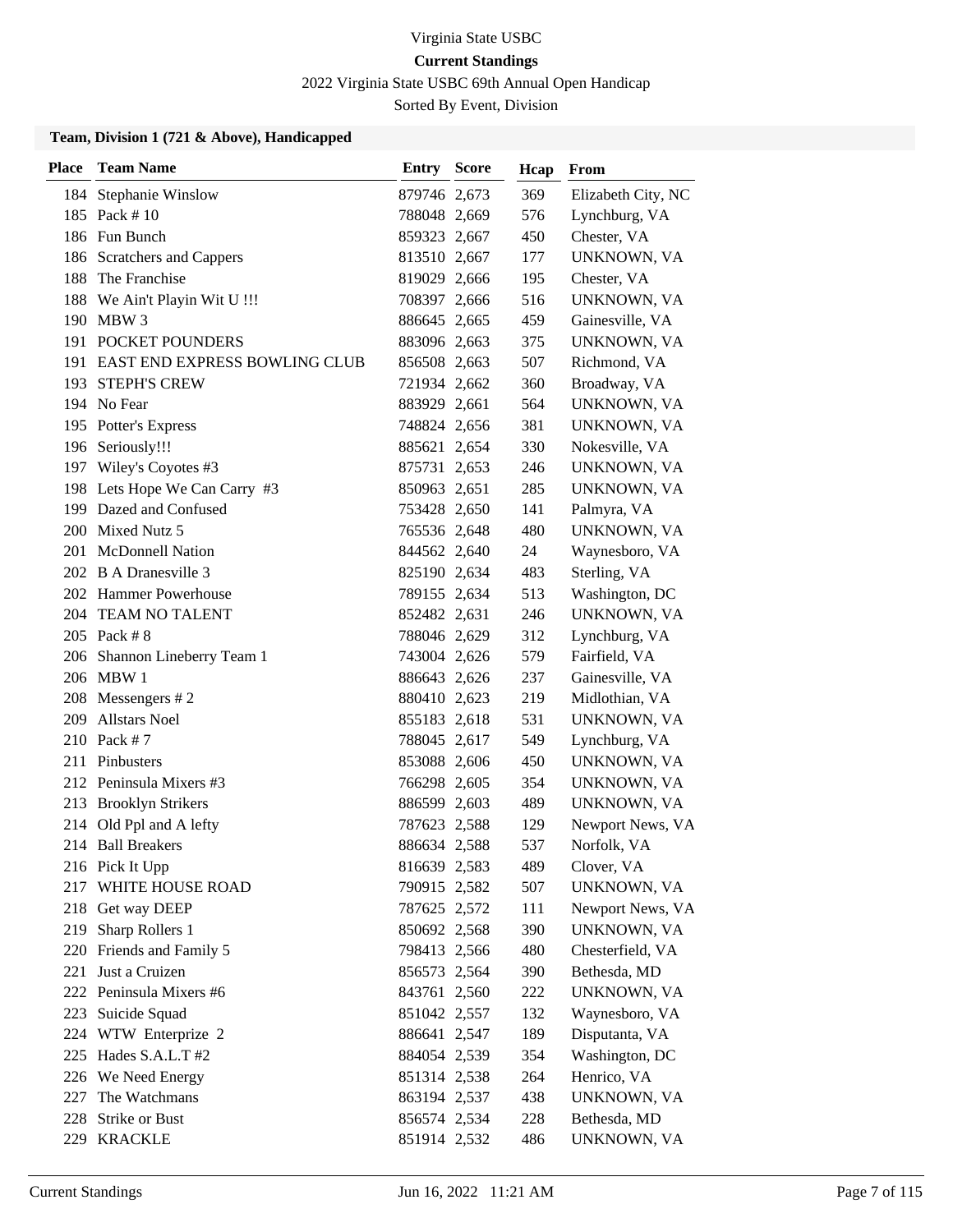2022 Virginia State USBC 69th Annual Open Handicap

Sorted By Event, Division

### **Team, Division 1 (721 & Above), Handicapped**

| <b>Place</b> Team Name    | <b>Entry Score</b> | Hcap | From             |
|---------------------------|--------------------|------|------------------|
| 230 Riley's Truck & Auto  | 861764 2.518       | 279  | SALEM, VA        |
| 231 Pack #3               | 788041 2,516       | 246  | Lynchburg, VA    |
| 232 LOVE EVERYBODY        | 863317 2,502       | 477  | UNKNOWN, VA      |
| 233 Metropolitan Gents #1 | 858459 2,499       | 573  | UNKNOWN, VA      |
| 234 Friends and Family 3  | 798415 2,497       | 435  | Chesterfield, VA |
| 235 XXX                   | 854075 2,472       | 480  | Stafford, VA     |
| $236$ Hmmm                | 874843 2,463       | 255  | Newport News, VA |
| 237 Capybaras             | 789626 2,450       | 264  | Arlington, VA    |
| 238 PINSHOOTERS II        | 884099 2.182       | 480  | Washington, DC   |

The lowest score to cash is 2182.

### **Team, Division 2 (720 & Below), Handicapped**

| <b>Place</b> | <b>Team Name</b>            | Entry        | <b>Score</b> | Hcap | From                |
|--------------|-----------------------------|--------------|--------------|------|---------------------|
|              | 1 Disturbin tha Peace (DTP) | 886628 3,146 |              | 747  | Norfolk, VA         |
| 2            | <b>Heavy Hitters</b>        | 816640 3,119 |              | 933  | Clover, VA          |
| 3            | <b>STRIKE FORCERS</b>       | 708378 3,109 |              | 795  | UNKNOWN, VA         |
| 4            | Goofygoobers                | 886648 3,076 |              | 885  | Hopewell, VA        |
| 5            | Mother of Dragons           | 886638 3,057 |              | 1119 | Landover, MD        |
| 6            | Splits Happen               | 885644 3,040 |              | 621  | Blacksburg, VA      |
| 7            | <b>POWER UP!!!</b>          | 886626 3,037 |              | 684  | Washington, DC      |
| 8            | Oily Balls                  | 790339 2,992 |              | 618  | UNKNOWN, VA         |
| 9            | TNBA #1                     | 883074 2,986 |              | 651  | UNKNOWN, VA         |
| 10           | Pinbusters #4               | 886653 2,985 |              | 789  | Waldorf, MD         |
| 11           | BC <sub>2</sub>             | 758658 2,972 |              | 678  | Chesterfield, VA    |
| 12           | <b>ONE MORE</b>             | 851636 2,958 |              | 831  | UNKNOWN, VA         |
| 13           | Pinbusters #3               | 886652 2,939 |              | 855  | Waldorf, MD         |
| 14           | <b>Faithful Warriors</b>    | 884059 2,937 |              | 1035 | Falls Church, VA    |
| 15           | Pin Poppers                 | 708396 2,925 |              | 1071 | UNKNOWN, VA         |
| 16           | Hilltoppers No 2            | 789560 2,918 |              | 708  | Covington, VA       |
| 17           | Alex & the Backup Squad     | 861581 2,916 |              | 813  | UNKNOWN, VA         |
| 18           | <b>JUST HAVING FUN</b>      | 708389 2,915 |              | 618  | UNKNOWN, VA         |
| 19           | <b>MORE MULLIES</b>         | 863173 2,914 |              | 1149 | UNKNOWN, VA         |
| 20           | <b>CURVE BALL STRIKERS</b>  | 850948 2,910 |              | 633  | UNKNOWN, VA         |
| 21           | <b>TOP DAWGS</b>            | 874953 2,905 |              | 621  | Rustburg, VA        |
| 22           | Just For Fun                | 789154 2,900 |              | 1020 | Washington, DC      |
|              | 23 We Don't Trip            | 708393 2,896 |              | 825  | UNKNOWN, VA         |
| 24           | THE KNOCKOUTS               | 857423 2,895 |              | 879  | Upper Marlboro, M   |
| 25           | Peninsula Mixers #4         | 766299 2,892 |              | 612  | UNKNOWN, VA         |
| 26           | Timothy Armes Team 1        | 781067 2,891 |              | 696  | UNKNOWN, VA         |
| 27           | Storm warning               | 882798 2,889 |              | 693  | UNKNOWN, VA         |
| 28           | PILL POPPERS                | 808666 2,888 |              | 876  | Hampton, VA         |
| 29           | <b>PINSHOOTERS</b>          | 884092 2,884 |              | 684  | Washington, DC      |
| 30           | <b>WHO DAT</b>              | 857481 2,879 |              | 735  | Capitol Heights, Ml |
| 31           | MDSoBo                      | 841891 2,876 |              | 810  | South Boston, VA    |
| 32           | The Heat                    | 816636 2,875 |              | 648  | Clover, VA          |
| 33           | 10 Pin Madness              | 886064 2,868 |              | 720  | UNKNOWN, VA         |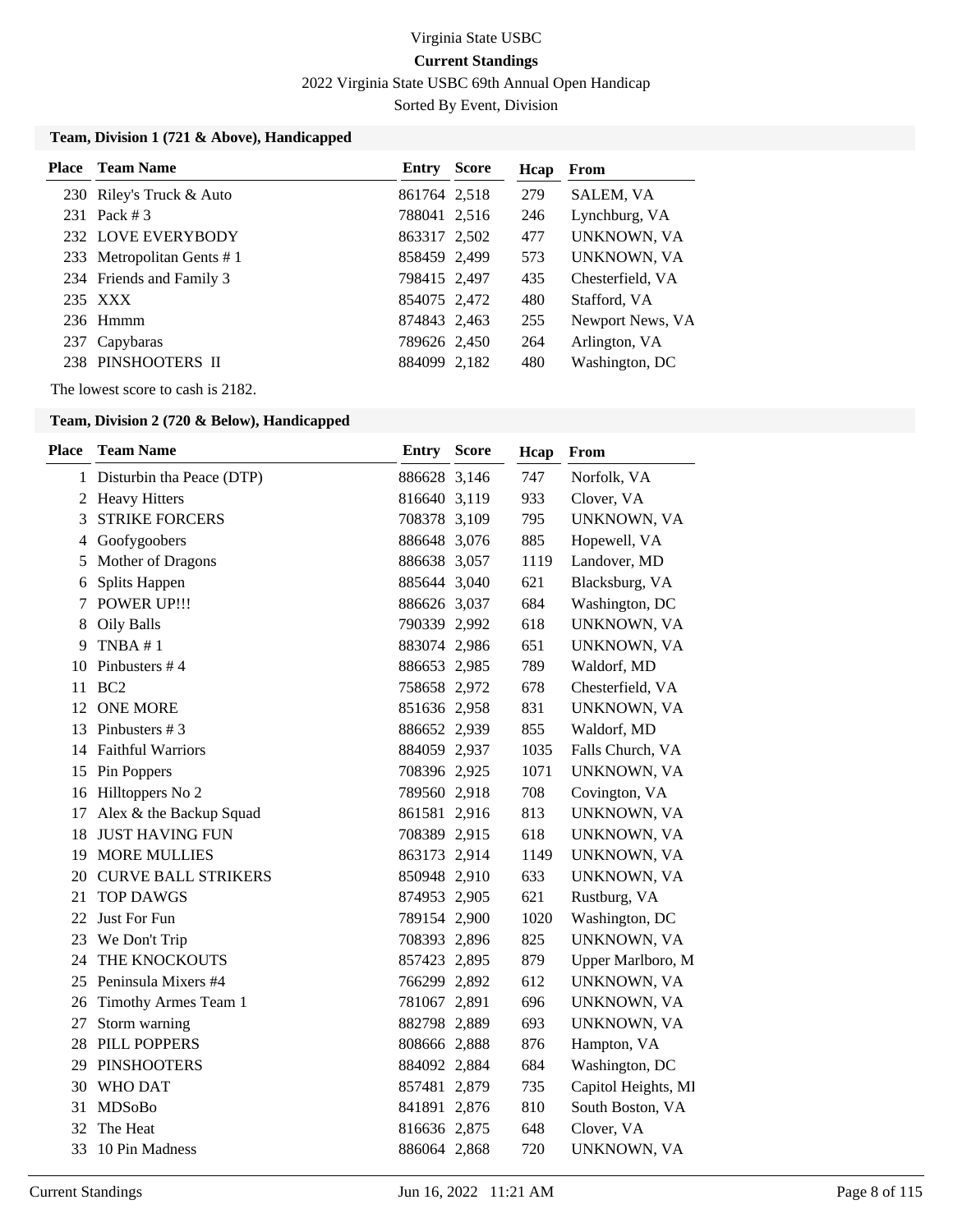2022 Virginia State USBC 69th Annual Open Handicap

Sorted By Event, Division

### **Team, Division 2 (720 & Below), Handicapped**

| <b>Place</b> | <b>Team Name</b>        | <b>Entry Score</b> | Hcap | From                 |
|--------------|-------------------------|--------------------|------|----------------------|
|              | 34 Big Dogs             | 874198 2,867       | 612  | Roanoke, VA          |
| 35           | <b>SPARE NONE</b>       | 886522 2,866       | 879  | UNKNOWN, VA          |
|              | 36 Marcia's Style       | 863285 2,864       | 741  | UNKNOWN, VA          |
| 37           | Strike Zone2            | 863295 2,862       | 615  | UNKNOWN, VA          |
| 37           | Spare Balls             | 790340 2,862       | 669  | UNKNOWN, VA          |
| 37           | <b>VA TRAVELERS</b>     | 783745 2,862       | 738  | Virginia Beach, VA   |
| 40           | LET IT GO               | 708387 2,861       | 714  | UNKNOWN, VA          |
| 40           | Strike it Rich          | 885723 2,861       | 621  | UNKNOWN, VA          |
| 42           | Tracie and the Guys     | 880489 2,860       | 795  | Hampton, VA          |
| 43           | The Blue Dragons        | 882851 2,858       | 825  | UNKNOWN, VA          |
| 44           | <b>JUST SAYING</b>      | 708383 2,856       | 939  | UNKNOWN, VA          |
| 45           | <b>Fat Lives Matter</b> | 886618 2,849       | 858  | Mechanicsville, VA   |
| 45           | SANDBAGGERS             | 788950 2,849       | 621  | Elkton, VA           |
| 47           | 1 Queen and 3 Kings     | 878421 2,845       | 645  | Virginia Beach, VA   |
| 47           | VELOCITY STRIKERS       | 708391 2,845       | 825  | UNKNOWN, VA          |
| 49           | Barlow's Crew 2         | 886263 2,840       | 999  | Roanoke, VA          |
| 50           | <b>NO MERCY</b>         | 708385 2,839       | 690  | UNKNOWN, VA          |
| 51           | Silky Rollers 6         | 825211 2,838       | 828  | Chesapeake, VA       |
| 52           | Just Here For The Beer  | 886318 2,833       | 945  | UNKNOWN, VA          |
|              | 52 Friends and Family 2 | 798411 2,833       | 1131 | Chesterfield, VA     |
|              | 54 Mixed Nutz 8         | 765539 2,831       | 1173 | UNKNOWN, VA          |
| 55           | Mullies                 | 863172 2,830       | 612  | UNKNOWN, VA          |
| 56           | Mixed Nutz 4            | 765535 2,829       | 816  | UNKNOWN, VA          |
| 57           | Oddballz                | 790338 2,827       | 861  | UNKNOWN, VA          |
| 58           | <b>JUST 4 FUN</b>       | 843781 2,824       | 660  | UNKNOWN, VA          |
| 59           | <b>LANE RUNNERS</b>     | 857518 2,822       | 888  | District Heights, MI |
| 60           | <b>Split Show</b>       | 861631 2,816       | 1206 | Virginia Beach, VA   |
| 61           | Mixed Nutz 10           | 765541 2,811       | 654  | UNKNOWN, VA          |
| 62           | Messengers #4           | 880412 2,810       | 648  | Midlothian, VA       |
| 62           | Sharp Rollers 5         | 850696 2,810       | 762  | UNKNOWN, VA          |
| 64           | Four Pins               | 886099 2,807       | 867  | Bremo Bluff, VA      |
| 65           | <b>TOMBANATORS</b>      | 844276 2,803       | 756  | UNKNOWN, VA          |
|              | 66 Ball Breakers 2      | 886635 2,799       | 774  | Norfolk, VA          |
| 67           | Byer's Pro Shop 2       | 853399 2,798       | 1044 | UNKNOWN, VA          |
| 68           | Bowling 4 Beer          | 850452 2,796       | 618  | Newport News, VA     |
| 69           | ROLL-WIT-IT             | 708379 2,795       | 726  | UNKNOWN, VA          |
| 70           | 4 Friends 4 Ever        | 884108 2,790       | 729  | UNKNOWN, VA          |
| 71           | Light'n Strikes         | 712727 2,787       | 1077 | Roanoke, VA          |
| 72           | Pinbuster #2            | 886651 2,786       | 999  | Waldorf, MD          |
| 72           | <b>EA CONSTRUCTION</b>  | 814520 2,786       | 612  | Dublin, VA           |
| 74           | Two Pairs               | 795322 2,784       | 795  | UNKNOWN, VA          |
| 75           | John Potter Team 1      | 746115 2,782       | 954  | S. Prince George, V  |
| 76           | Jenny + the Boys        | 792873 2,777       | 876  | UNKNOWN, VA          |
| 77           | <b>SHOOTEN HIGH</b>     | 708390 2,774       | 705  | UNKNOWN, VA          |
| 78           | 10 UP 10 DOWN           | 856360 2,771       | 795  | Fort Washington, N   |
| 79           | Allstars Whitted        | 855184 2,769       | 717  | UNKNOWN, VA          |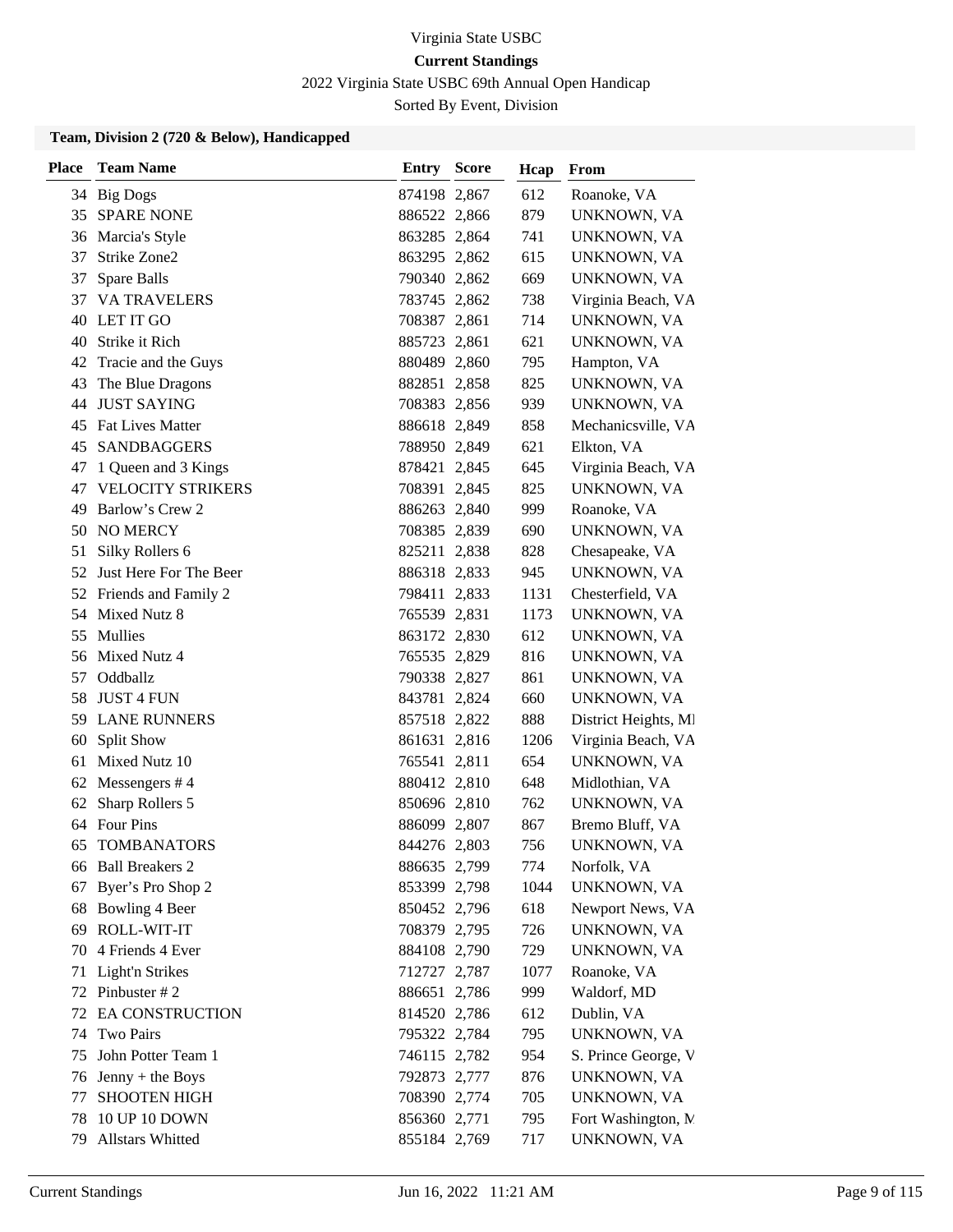2022 Virginia State USBC 69th Annual Open Handicap

Sorted By Event, Division

### **Team, Division 2 (720 & Below), Handicapped**

| <b>Place</b> | <b>Team Name</b>                 | <b>Entry Score</b> | Hcap | <b>From</b>        |
|--------------|----------------------------------|--------------------|------|--------------------|
|              | 80 Virginia Pals                 | 861787 2,765       | 696  | SALEM, VA          |
|              | 81 EAST END EXPRESS BOWLING CLUB | 856509 2,760       | 660  | Richmond, VA       |
|              | 82 Galaxy Strikers               | 886630 2,759       | 660  | Warrenton, VA      |
|              | 82 Pickin Machines               | 841813 2,759       | 600  | Martinsburg, WV    |
| 84           | Virginia Pals II                 | 861810 2,757       | 765  | SALEM, VA          |
|              | 84 Untouchables                  | 816638 2,757       | 666  | Clover, VA         |
|              | 84 ONE MORE 1                    | 851637 2,757       | 654  | UNKNOWN, VA        |
| 87           | Show No Mercy                    | 708394 2,756       | 660  | UNKNOWN, VA        |
| 88           | Say What????!!!!                 | 708382 2,755       | 765  | UNKNOWN, VA        |
| 89           | Mixed Nutz 2                     | 765533 2,744       | 735  | UNKNOWN, VA        |
| 89           | Strike Zone 1                    | 863294 2,744       | 741  | UNKNOWN, VA        |
| 91           | Thomas Fleming Team 1            | 879948 2,743       | 837  | UNKNOWN, VA        |
| 91           | Good Ole Boys                    | 852248 2,743       | 828  | Broadway, VA       |
| 93           | Alleygators                      | 856353 2,742       | 660  | UNKNOWN, VA        |
| 93           | Silky Rollers 5                  | 825210 2,742       | 687  | Chesapeake, VA     |
| 95           | <b>Gutter Gang</b>               | 885646 2,738       | 828  | Blacksburg, VA     |
| 96           | Get The Money                    | 874757 2,737       | 891  | Clinton, MD        |
| 97           | <b>TUCKIN' FENPIN</b>            | 791015 2,736       | 735  | UNKNOWN, VA        |
|              | 98 Metropolitan Gents #7         | 858465 2,735       | 660  | UNKNOWN, VA        |
| 99           | Pinbusters #1                    | 886650 2,733       | 714  | Waldorf, MD        |
| 100          | The ClarkesAnd Bill              | 849288 2,732       | 621  | Ashburn, VA        |
| 101          | Rippers                          | 844275 2,731       | 630  | UNKNOWN, VA        |
| 101          | TGIF                             | 790596 2,731       | 753  | Prince George, VA  |
| 103          | <b>STRIKE MASTERS</b>            | 874940 2,728       | 633  | UNKNOWN, VA        |
|              | 104 Peninsula Mixers #2          | 766297 2,726       | 642  | UNKNOWN, VA        |
|              | 105 Gutter Dusters               | 875659 2,723       | 612  | Lynchburg, VA      |
|              | 106 Incognito                    | 856467 2,722       | 699  | Newport News, VA   |
| 107          | The Lucky Strikes                | 883839 2,720       | 645  | UNKNOWN, VA        |
| 108          | Silky Rollers 7                  | 825212 2,716       | 870  | Chesapeake, VA     |
| 109          | <b>ACHES &amp; PAINS</b>         | 814513 2,710       | 708  | Suffolk, VA        |
| 109          | Brad Bullock Team 2              | 882584 2,710       | 741  | Emporia, VA        |
| 111          | EAST END EXPRESS BOWLING CLUB    | 856506 2,709       | 741  | Richmond, VA       |
|              | 112 Allstars Karen               | 855181 2,707       | 804  | UNKNOWN, VA        |
|              | 113 PEN MEN                      | 790606 2,703       | 693  | UNKNOWN, VA        |
|              | 113 RONNIE'S CREW                | 790996 2,703       | 630  | UNKNOWN, VA        |
|              | 115 TNBA #2                      | 883075 2,702       | 783  | UNKNOWN, VA        |
|              | 116 Strike It Rich III           | 708398 2,692       | 894  | UNKNOWN, VA        |
|              | 117 Mixed Nutz 7                 | 765538 2,690       | 600  | UNKNOWN, VA        |
|              | 118 Strike Zone 3                | 863309 2,687       | 834  | Henrico, VA        |
| 119          | Ashley and the Three Bears       | 850338 2,674       | 849  | UNKNOWN, VA        |
| 120          | Sharp Rollers 4                  | 850695 2,671       | 696  | UNKNOWN, VA        |
| 121          | Mixed Nutz 1                     | 765532 2,661       | 675  | UNKNOWN, VA        |
|              | 122 Oceana 4                     | 874661 2,650       | 690  | Virginia Beach, VA |
|              | 123 TFL 1                        | 743870 2,641       | 657  | Portsmouth, VA     |
| 124          | <b>Silky Rollers</b>             | 825206 2,609       | 690  | Chesapeake, VA     |
|              | 125 Neighbors                    | 844390 2,598       | 903  | UNKNOWN, VA        |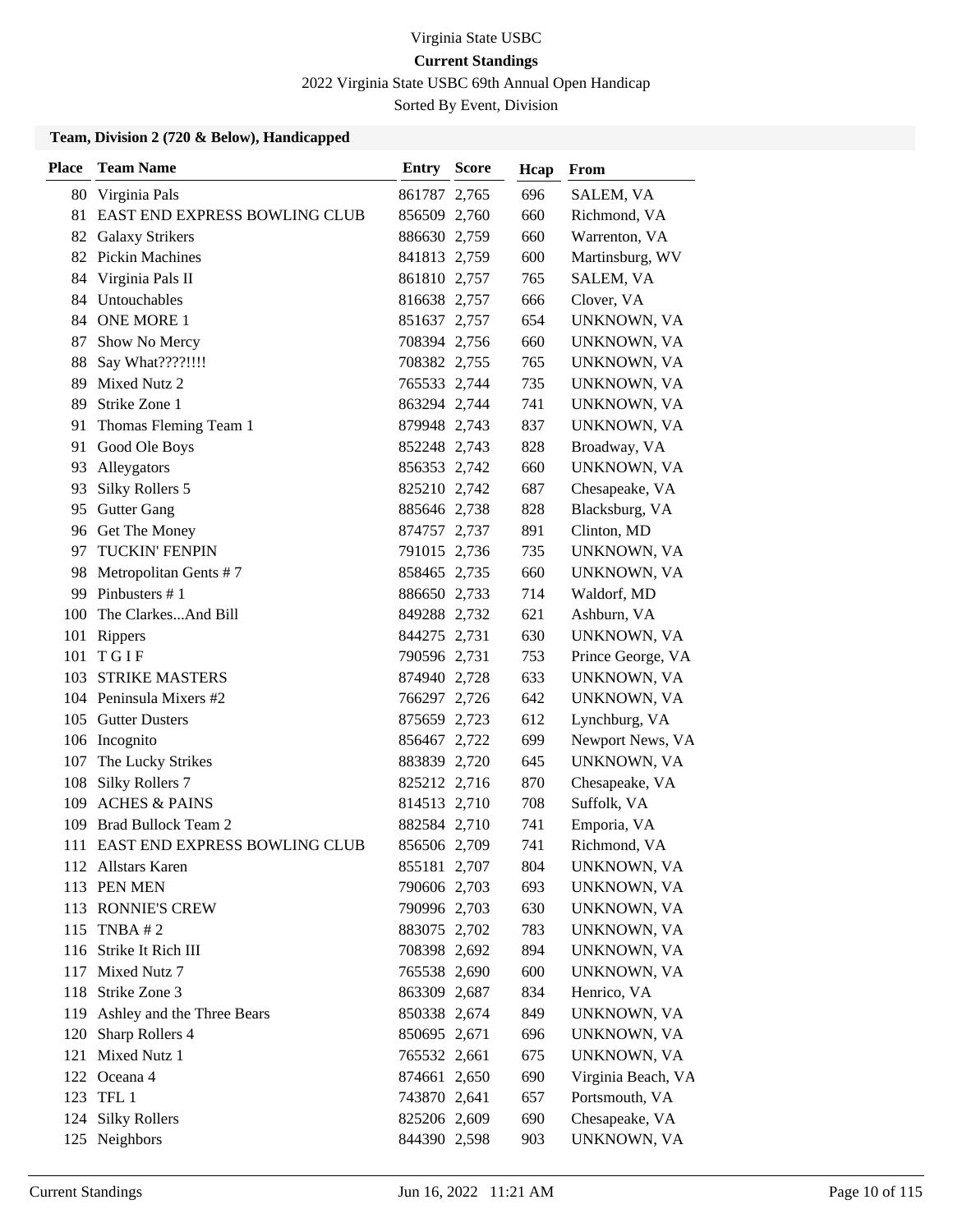2022 Virginia State USBC 69th Annual Open Handicap

Sorted By Event, Division

### **Team, Division 2 (720 & Below), Handicapped**

|     | <b>Place</b> Team Name     | Entry        | Score | Hcap | From          |
|-----|----------------------------|--------------|-------|------|---------------|
|     | 126 Be The Ball            | 804526 2,597 |       | 735  | UNKNOWN, VA   |
|     | 127 Smokey and the Bandits | 792865 2,595 |       | 642  | Lexington, VA |
|     | 128 Sharp Rollers 6        | 886657 2,583 |       | 732  | UNKNOWN, VA   |
|     | 129 Hilltoppers No 1       | 789559 2,576 |       | 876  | Covington, VA |
|     | 130 Thomas Fleming Team 2  | 879949 2.544 |       | 891  | UNKNOWN, VA   |
| 131 | WHO KNOWS                  | 790086 2,482 |       | 618  | Yorktown, VA  |

The lowest score to cash is 2482.

### **Team, Team Scratch (720 & Below), Scratch**

| <b>Place</b> Team Name   | Entry        | <b>Score</b> | Hcap | From               |
|--------------------------|--------------|--------------|------|--------------------|
| <b>STRIKE FORCERS</b>    | 708378 2,314 |              |      | UNKNOWN, VA        |
| 2 TOP DAWGS              | 874953 2,284 |              |      | Rustburg, VA       |
| 3 Peninsula Mixers #4    | 766299 2,280 |              |      | <b>UNKNOWN, VA</b> |
| 4 Mullies                | 863172 2,218 |              |      | UNKNOWN, VA        |
| 5 Messengers #4          | 880412 2,162 |              |      | Midlothian, VA     |
| 6 The Lucky Strikes      | 883839 2,075 |              |      | UNKNOWN, VA        |
| <b>VELOCITY STRIKERS</b> | 708391 2,020 |              |      | UNKNOWN, VA        |

The lowest score to cash is 2020.

| Place        | <b>Team Name</b>                                            | Entry        | <b>Score</b> | Hcap | From               |
|--------------|-------------------------------------------------------------|--------------|--------------|------|--------------------|
| $\mathbf{1}$ | Tinsley Martessa D. \ Wilkerson Donzell C.                  | 884055 1.629 |              | 279  | Washington, DC     |
| 2            | Fry Jesse R. Jr \ Miller Justin D.                          | 886319 1,590 |              | 147  | UNKNOWN, VA        |
| 3            | Stephens Alexander \ Vicars Caleb A.                        | 875461 1,588 |              | 222  | Waldorf, MD        |
| 4            | Adams Henry A. $\heartsuit$ Poe David C. Jr                 | 789151 1,582 |              | 135  | Washington, DC     |
| 5            | Duffer Christopher B. \ Ramsey David M.                     | 804525 1,563 |              | 294  | UNKNOWN, VA        |
| 6            | Barrow Darin R. \ Johnson James W.                          | 855260 1,546 |              | 243  | UNKNOWN, VA        |
| 7            | Rowlett Damon L. \ Mountz John D.                           | 886635 1,533 |              | 258  | Norfolk, VA        |
| 8            | Aumann Garrett R. \ Warner Wells M.                         | 884931 1,527 |              | 204  | Franklin, WV       |
| 9            | Gallahan Bryan W. \Coulson Rick E.                          | 790832 1,518 |              | 12   | UNKNOWN, VA        |
| 10           | Day Jeff M. \ Collis Robert F.                              | 838136 1,513 |              | 123  | UNKNOWN, VA        |
| 10           | Jenkins Justin R. \ Ferguson Kevin R.                       | 716576 1,513 |              | 51   | UNKNOWN, VA        |
| 12           | McDonald Eugenia A. \ Lambert Rodney S.                     | 886649 1,510 |              | 276  | Upper Marlboro, M  |
| 13           | Campbell Andrew T. \ Hornstein Dylan S.                     | 856749 1,504 |              | 150  | UNKNOWN, VA        |
| 14           | Brownie Robert A. \ Orfield Robert D.                       | 886609 1,495 |              | 117  | Chesterfield, VA   |
| 14           | Hannay Jimmy V. \Thurston M. Ryan                           | 819029 1,495 |              | 102  | Chester, VA        |
| 16           | Painter Lewis J. Jr \ Painter James E.                      | 838136 1,489 |              | 138  | UNKNOWN, VA        |
| 17           | Praileau Brandon L. \ McKleny Carlos M.                     | 884173 1,487 |              | 282  | Norfolk, VA        |
| 18           | Billips Anthony D. \ Dotson Kevin M.                        | 874198 1,479 |              | 204  | Roanoke, VA        |
| 19           | Humphrey Andrew M. $\operatorname{\backslash}$ Cox Billy J. | 818947 1,478 |              | 75   | Chester, VA        |
| 20           | Casey Lenn R. \ McGregor Ronald A.                          | 855184 1,476 |              | 297  | UNKNOWN, VA        |
| 21           | Robertson David B. \ Langdon Kevin S.                       | 885552 1,474 |              | 261  | UNKNOWN, VA        |
| 22           | Wingfield Danny W. Sr \ Campbell Robert L.                  | 800089 1,473 |              | 183  | UNKNOWN, VA        |
| 22           | Owens Brian K. \Douglas Frederick H. Jr                     | 886632 1,473 |              | 255  |                    |
| 24           | Harge Angela M. \ Williams Eric                             | 886639 1,468 |              | 294  | Fredericksburg, VA |
| 24           | Bradshaw Brandon W. \Parrish Eric                           | 851315 1,468 |              | 156  | Henrico, VA        |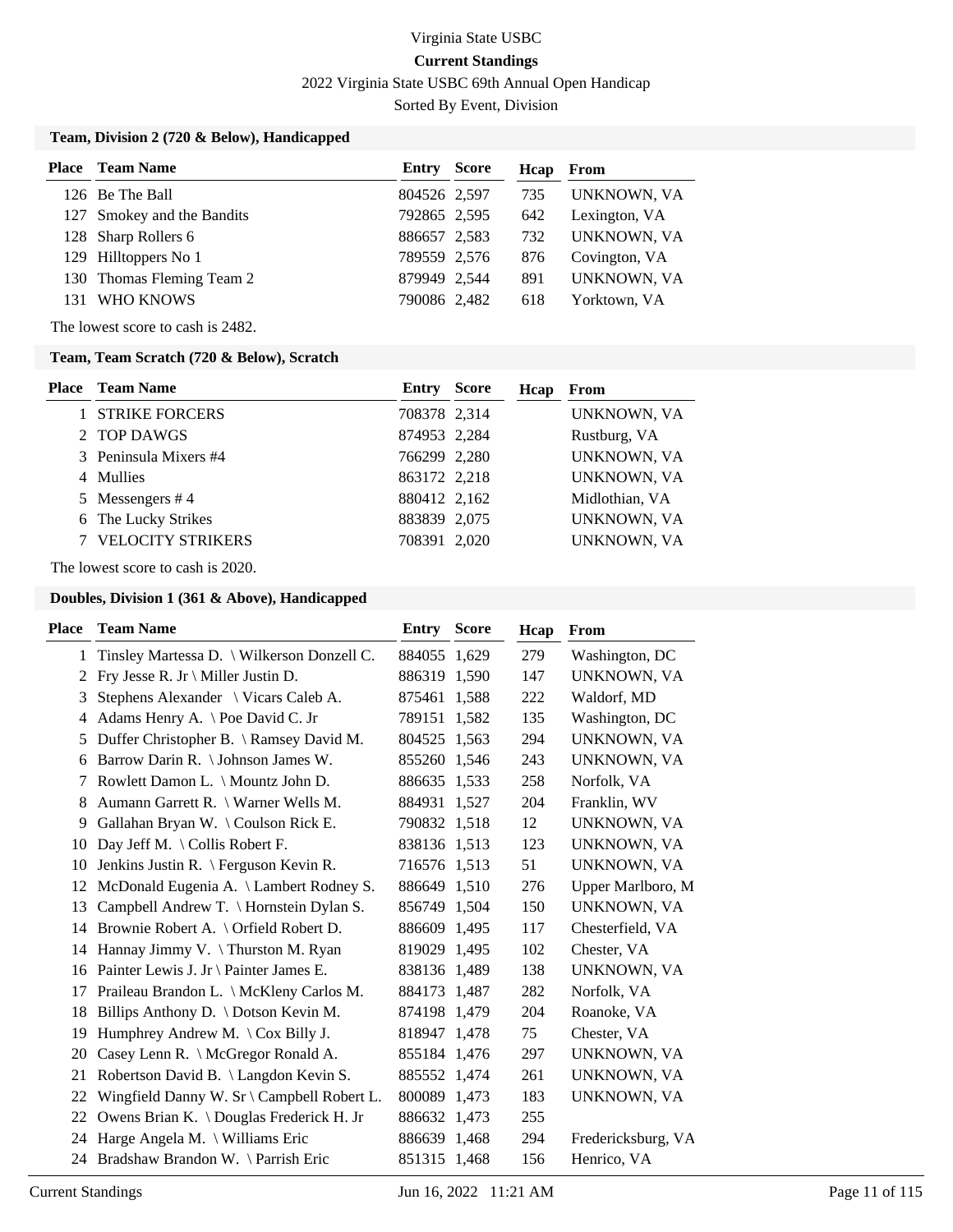2022 Virginia State USBC 69th Annual Open Handicap

Sorted By Event, Division

| Place | <b>Team Name</b>                                      | <b>Entry Score</b> |       | Hcap | From                             |
|-------|-------------------------------------------------------|--------------------|-------|------|----------------------------------|
|       | 26 Clay Kristan S. \Thompson Ciara N.                 | 884055 1,465       |       | 147  | Washington, DC                   |
|       | 27 Bolosan Chris L. \ Boyters Greg D.                 | 787624 1,464       |       | 9    | Newport News, VA                 |
|       | 28 Patterson Paula D. \ Patterson Erick R.            | 850693 1,461       |       | 291  | UNKNOWN, VA                      |
|       | 29 Watkins Tyrone R. Jr \ Dickerson Dmitri A.         | 884067 1,459       |       | 180  | Washington, DC                   |
| 29    | Hinkle Craig W. $\langle$ Christian Cory A.           | 851315 1,459       |       | 159  | Henrico, VA                      |
| 31    | Gilbert Corey E. \ Gilbert Nelson E.                  | 883993 1,457       |       | 240  | UNKNOWN, VA                      |
|       | 31 Hammer Jeffrey P. \ Negron Cristopher D.           | 787624 1,457       |       | 114  | Newport News, VA                 |
|       | 33 Lineberry Shannon Q. \ Montgomery Will C.          | 743004 1,455       |       | 204  | Fairfield, VA                    |
|       | 33 Rountree Gary X. Sr \ Kemp Darryl L.               | 825207 1,455       |       | 225  | Chesapeake, VA                   |
|       | 33 Linkous Dylan L. \ Linkous Joseph R.               | 885643             | 1,455 | 294  | Blacksburg, VA                   |
| 33    | Anderson Alden P. \ Hugo Stephen M.                   | 875729 1,455       |       | 180  | UNKNOWN, VA                      |
|       | 37 Lawrence Kimberleigh N. \ Williamson<br>Timothy S. | 883096 1,454       |       | 231  | UNKNOWN, VA                      |
|       | 38 Kindig Anthony W. \Denton Max D.                   | 886599 1,452       |       | 297  | UNKNOWN, VA                      |
|       | 39 Palmer Brian D. \ Higbee Kevin M.                  | 838991 1,447       |       | 108  | Aldie, VA                        |
|       | 40 Parrish George M. \ Parks Cumberland A.            | 789152 1,445       |       | 291  | Washington, DC                   |
|       | 41 Webster John A. Jr \ Poe David C. Jr               | 858461 1,444       |       | 162  | UNKNOWN, VA                      |
|       | 41 Hayes Sean M. \ Porterfield James R.               | 765534 1,444       |       | 222  | UNKNOWN, VA                      |
| 43    | Dysart Noel K. \ Holtzclaw John W.                    | 855183 1,443       |       | 222  | UNKNOWN, VA                      |
| 43    | Trombly Ron $\setminus$ Smith Scott D.                | 864937 1,443       |       | 201  | Bowling Green, VA                |
| 45    | Moon Sungju $\{$ Park Joon                            | 795264 1,442       |       | 297  | UNKNOWN, VA                      |
| 46    | Chesson Kareem T. $\Re$ Rice Montrelle C.             | 788046 1,441       |       | 210  | Lynchburg, VA                    |
| 46    | Byrd Keith M. \ Reid Manna T.                         | 708390 1,441       |       | 285  | UNKNOWN, VA                      |
|       | 48 Campbell Brandon C. \ Clay Marlon B.               | 855260 1,440       |       | 252  | UNKNOWN, VA                      |
|       | 48 Guilliams Doyle D. \ Humphreys Bryan L.            | 854284 1,440       |       | 237  | Salem, VA                        |
|       | 50 Watson Craig L. \ Crump Tyrone                     | 880414 1,438       |       | 168  | Midlothian, VA                   |
|       | 51 Palmer Jesse W. Jr \ Bayes Vincent                 | 863085 1,437       |       | 222  | UNKNOWN, VA                      |
|       | 51 Prince William J. Jr \ Woodall Thomas P.           | 783746 1,437       |       | 129  | Virginia Beach, VA               |
| 51    | Sams Yasmine S. \ Sams Jeffrey W.                     | 716574 1,437       |       | 111  | UNKNOWN, VA                      |
| 51    | Perry Jada \ Williams Diangelo S.                     | 825209 1,437       |       | 255  | Chesapeake, VA                   |
| 55    | Hayes Lisa G. \Cook Jennifer (Red) S.                 | 765533 1,436       |       | 297  | UNKNOWN, VA                      |
|       | 55 Wiggins Gerald R. Sr \ Reed Alejandro L.           | 788048 1,436       |       | 219  | Lynchburg, VA                    |
|       | 57 Carroll Dylan C. \ White Terrance L.               | 787625 1,435       |       | 48   | Newport News, VA                 |
| 57    | Moore Vernon E. \ Pargoe Danny T.                     | 789797 1,435       |       | 210  | UNKNOWN, VA                      |
| 57    | Taylor Carroll E. Jr \ Taylor Davis                   | 798414 1,435       |       | 180  | Chesterfield, VA                 |
|       | Clingman Corina J. \ Bell Trina-Renee M.              |                    |       | 270  | UNKNOWN, VA                      |
| 60    |                                                       | 850698 1,434       |       |      |                                  |
| 60    | Price Robert E. \ Simpson Larry A.                    | 821453 1,434       |       | 210  | Chester, VA<br>Kearneysville, WV |
|       | 62 Welch Brian C. \ Lanham Bobby L.                   | 855267 1,433       |       | 183  |                                  |
|       | 62 Harkless C Bruce \ Rudy Tyrus R.                   | 858462 1,433       |       | 243  | UNKNOWN, VA                      |
|       | 64 Hailes Larry R. Jr \ Baez Nicholas J.C.            | 743873 1,431       |       | 204  | Portsmouth, VA                   |
| 65    | Rand Thad A. \ Price Christopher L.                   | 875731 1,428       |       | 102  | UNKNOWN, VA                      |
| 66    | Todd Earnest \ Brown Sonny L.                         | 863194 1,427       |       | 273  | UNKNOWN, VA                      |
| 66    | Johnson Brandon D. \ Jones James C.                   | 721984 1,427       |       | 45   | UNKNOWN, VA                      |
| 68    | Sacro Vincent J. \ Wetherington Jesse W. Jr           | 886656 1,426       |       | 198  | Sterling, VA                     |
|       | 69 Lacy John B. Jr \ Smith Adam M.                    | 851314 1,425       |       | 138  | Henrico, VA                      |
| 69    | McCue Fred A. \ Volpp Gerald L.                       | 882519 1,425       |       | 282  | Stafford, VA                     |
| 69    | Jefferson Quintina R. \ Corbett Curtis H. Sr          | 708397 1,425       |       | 183  | UNKNOWN, VA                      |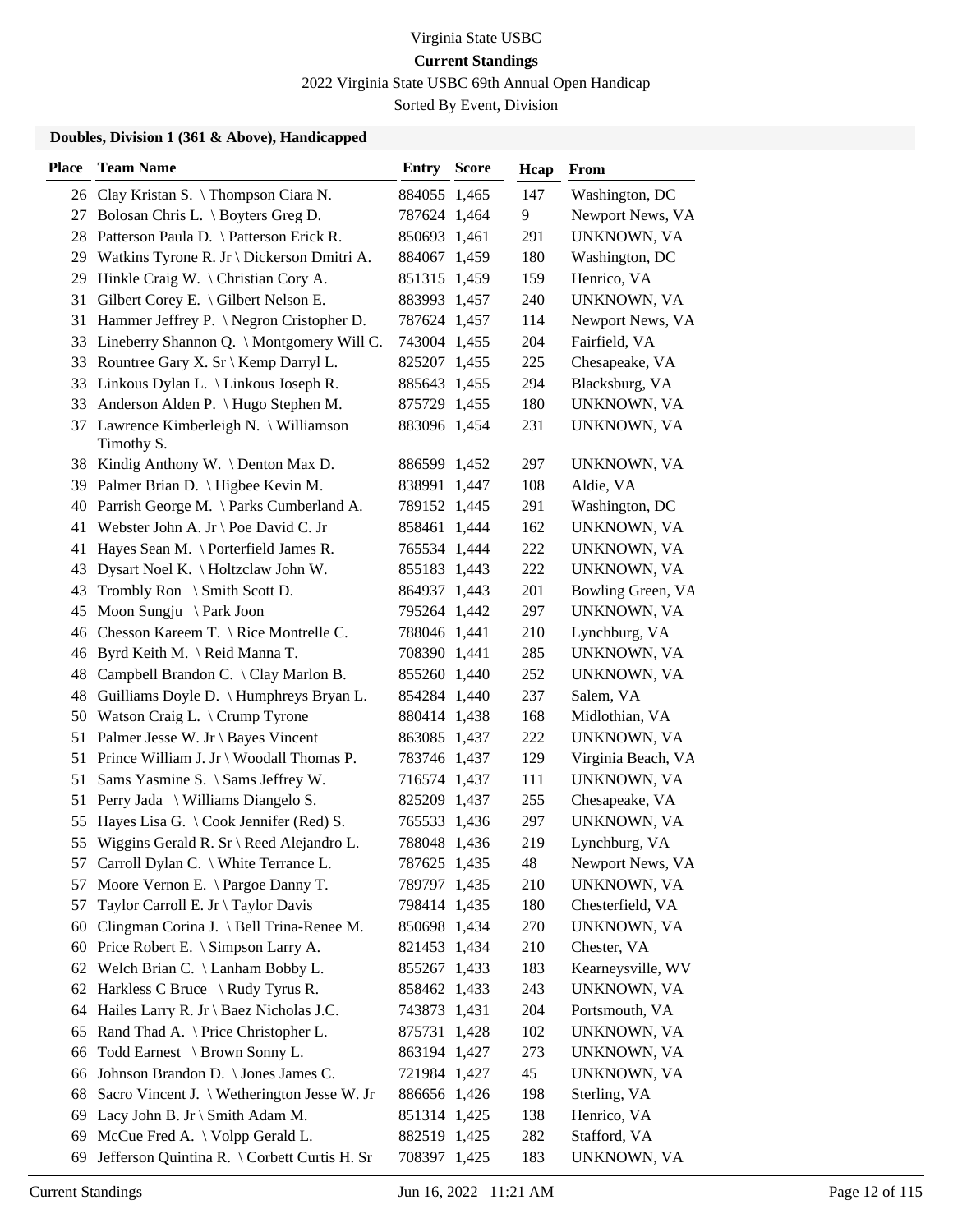2022 Virginia State USBC 69th Annual Open Handicap

Sorted By Event, Division

| <b>Place</b> | <b>Team Name</b>                                        | Entry        | <b>Score</b> | Hcap | From             |
|--------------|---------------------------------------------------------|--------------|--------------|------|------------------|
|              | 72 Carrico Preston C. \ Moretz Charles E.               | 855271 1,423 |              | 249  | UNKNOWN, VA      |
|              | 72 Greene Evelyn C. \ Roy Kevin A.                      | 855182 1,423 |              | 273  | UNKNOWN, VA      |
|              | 74 Cornwell Adam C. \ Newsom William L.                 | 845253 1,422 |              | 111  | Franklin, VA     |
| 74           | Tran Oanh (Hazee) N. \ Aldea Randy E.                   | 851914 1,422 |              | 210  | UNKNOWN, VA      |
| 76           | Martin Jason C. \ Pinder Russell O. Jr                  | 886655 1,421 |              | 207  | Dumfries, VA     |
| 77           | Reuss-Dean Cheyanne \ Hester Jamie D. Jr                | 886644 1,420 |              | 204  | Gainesville, VA  |
| 77           | Russell Glen W. \ Book James E.                         | 838135 1,420 |              | 243  | UNKNOWN, VA      |
| 77           | Meador Christopher Derek \ Board Michael<br>W. Jr       | 863172 1,420 |              | 297  | UNKNOWN, VA      |
|              | 80 Carter Diamond \Thompson Tubar                       | 855180 1,419 |              | 156  | UNKNOWN, VA      |
|              | 80 Dulnev Andrew J. \ Brower Etzel C. Jr                | 856107 1,419 |              | 198  | Centreville, VA  |
| 82           | Glenn Daryl J. $\Phi$ Pope Jerrold M.                   | 858462 1,418 |              | 114  | UNKNOWN, VA      |
| 82           | Gary Jonathan R. \ Franklin Brian P.                    | 815766 1,418 |              | 9    | Yorktown, VA     |
| 84           | Cox Brandyn J. $\operatorname{\backslash}$ Cox Emily P. | 883195 1,417 |              | 210  | UNKNOWN, VA      |
| 84           | Sharp Mabel G. \ Sharp Robert T.                        | 850694 1,417 |              | 267  | UNKNOWN, VA      |
| 84           | Campbell Danny R. \ Smith Greggory A.                   | 790996 1,417 |              | 294  | UNKNOWN, VA      |
|              | 87 Williams Albert G. Sr \ Brooks Leo N.                | 788537 1,416 |              | 192  | Montpelier, VA   |
| 87           | Whitaker Vincent M. \ Moreira Kasper A.                 | 838923 1,416 |              | 153  | Stafford, VA     |
| 87           | Carico Adam L. \ Hart Jason A.                          | 855270 1,416 |              | 231  | UNKNOWN, VA      |
| 87           | Catalan Kevin P. \ Boone Moses H.                       | 708384 1,416 |              | 213  | UNKNOWN, VA      |
| 91           | James Mark N. \ Marshall Eugene L. II                   | 858463 1,415 |              | 237  | UNKNOWN, VA      |
| 92           | MacCullough Glenn R. \ McMullen Hollis F.               | 875729 1,413 |              | 117  | UNKNOWN, VA      |
| 92           | Randesi Kevin P. \ Ridge Richard R.                     | 852441 1,413 |              | 108  | Ashland, VA      |
| 94           | Tucker Dan T. Jr \ Blowers Don E.                       | 798413 1,412 |              | 162  | Chesterfield, VA |
|              | 95 Lavelle George H. \Hailstalk Richard A. Jr           | 883095 1,411 |              | 222  | UNKNOWN, VA      |
| 95           | Brown Michael H. \ Rankin York C. Jr                    | 789157 1,411 |              | 177  | Washington, DC   |
| 95           | Meredith Sonya B. \ Houff Timothy B.                    | 708394 1,411 |              | 267  | UNKNOWN, VA      |
| 98           | Miller Kyle D. \ Miller Robert D.                       | 721934 1,407 |              | 39   | Broadway, VA     |
|              | 98 Randolph Denise L. \ Heard John D.                   | 883096 1,407 |              | 171  | UNKNOWN, VA      |
| 100          | Napier Michael W. \Deane Kevin B.                       | 886637 1,406 |              | 207  | Ruckersville, VA |
| 100          | Bailey Brian D.   Woodson Benjamin L. Sr                | 886632 1,406 |              | 261  |                  |
|              | 100 Coffey Edward L. \ Brooks John W. III               | 708552 1,406 |              | 231  | Buena Vista, VA  |
|              | 103 Valentine Michael W. \ Flanagan Robert M.           | 851915 1,403 |              | 294  | UNKNOWN, VA      |
|              | 103 Dineen Joseph A. \ Campbell Charles M.              | 851622 1,403 |              | 18   | UNKNOWN, VA      |
|              | 105 Eighani Omid \ Redd Stanley E.                      | 790607 1,402 |              | 243  | UNKNOWN, VA      |
|              | 106 Jones Aleea M. \ McDaniel Tyler C.                  | 785609 1,401 |              | 225  | Chester, VA      |
|              | 106 Russell Shellene D. \ Altice Sheffield II           | 708377 1,401 |              | 237  | UNKNOWN, VA      |
|              | 106 Abt Jeff \ Eisewann William J. Jr                   | 827232 1,401 |              | 144  | UNKNOWN, VA      |
|              | 109 Allman Dallas W. \ Glazier Timothy J.               | 787623 1,400 |              | 72   | Newport News, VA |
|              | 110 Jackson Bernice H. \ Broughton Feast L.             | 788042 1,398 |              | 222  | Lynchburg, VA    |
|              | 111 Alston Troy M. \ Samick Michael R.                  | 788537 1,397 |              | 189  | Montpelier, VA   |
| 111          | Beavers Kelly L. \ Hummel John P.                       | 825190 1,397 |              | 258  | Sterling, VA     |
|              | 113 Leathers Gregory D. \ Carter Henry P. III           | 884099 1,395 |              | 279  | Washington, DC   |
|              | 113 Banchy Mark J. \ Kolbe Douglas K.                   | 788041 1,395 |              | 120  | Lynchburg, VA    |
| 115          | Harper Vaughn K. \ Faircloth Myrick J.                  | 788043 1,394 |              | 183  | Lynchburg, VA    |
| 115          | Matthews Lowell A. \ Marshall Keith L.                  | 858460 1,394 |              | 156  | UNKNOWN, VA      |
| 115          | Byer Melissa L. \ Craft Jason R.                        | 853400 1,394 |              | 156  | UNKNOWN, VA      |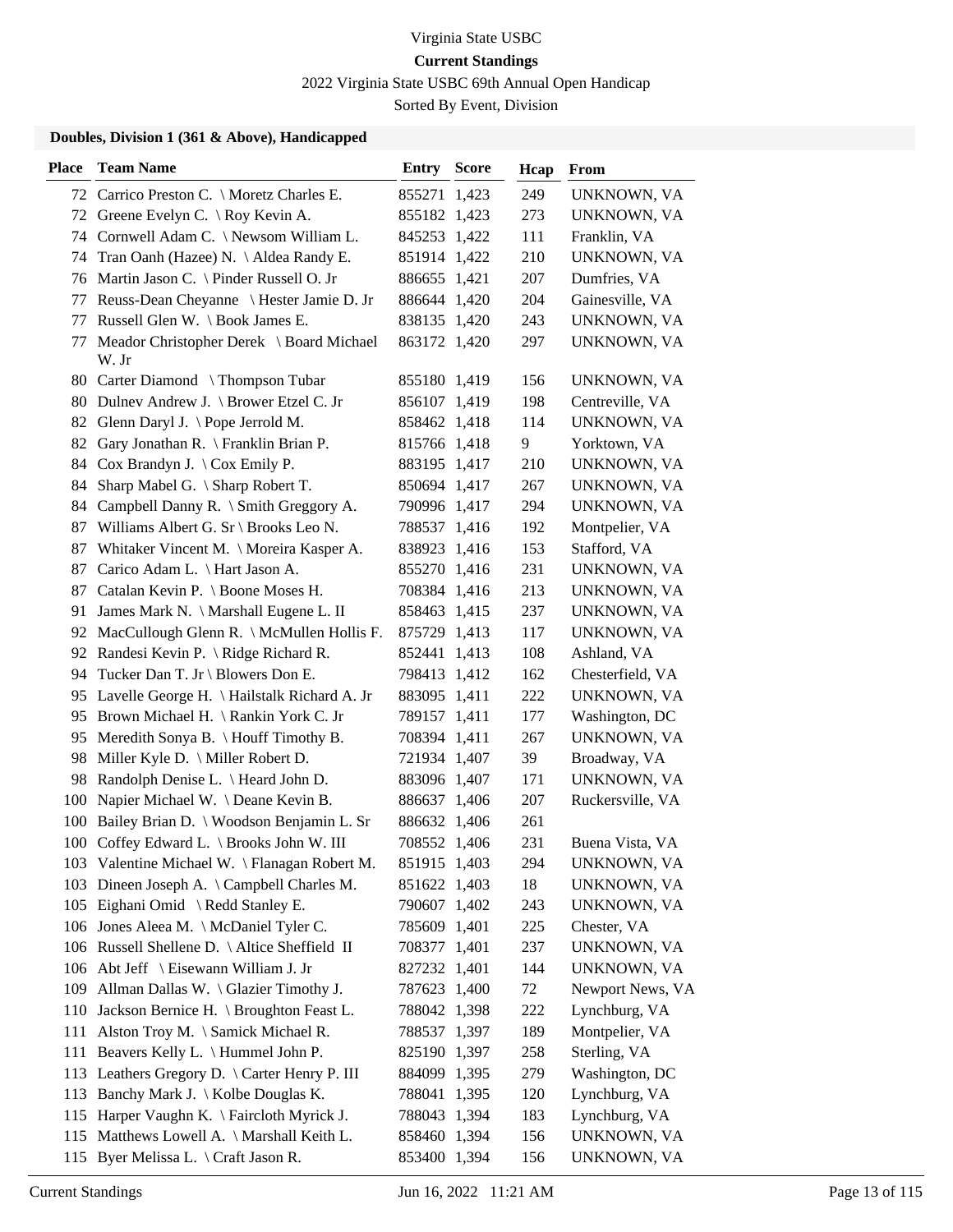2022 Virginia State USBC 69th Annual Open Handicap

Sorted By Event, Division

| <b>Place</b> | <b>Team Name</b>                                | <b>Entry Score</b> | Hcap             | From               |
|--------------|-------------------------------------------------|--------------------|------------------|--------------------|
|              | 118 Jenkins Sherika N. \Paige Michael A.        | 886639 1,393       | 276              | Fredericksburg, VA |
|              | 118 Harrington Ryan C. \ Moore Thomas P.        | 850964 1,393       | 219              | UNKNOWN, VA        |
|              | 118 Marshall Cornel V. \ Nowlin Paul V.         | 708380 1,393       | 123              | UNKNOWN, VA        |
|              | 121 Gilley Adam \ Disbrow Kristen A.            | 851035 1,392       | 198              | Richmond, VA       |
| 121          | Campbell Meg \ Campbell Michael J.              | 812887 1,392       | 192              | Virginia Beach, VA |
| 123          | Terrant Robert B. \ Gorlinsky Michael L.        | 885621 1,391       | 138              | Nokesville, VA     |
|              | 123 Butts Danny L. \ Myers Jack W. Jr           | 790086 1,391       | 255              | Yorktown, VA       |
|              | 125 Livingston Bernard \ Livingston La'Tonia M. | 883095 1,390       | 297              | UNKNOWN, VA        |
|              | 126 Evans Ronald E. \ Harris Randy L.           | 859323 1,389       | 219              | Chester, VA        |
|              | 127 McLane Joseph M. \ McLane Michael A.        | 852482 1,388       | 159              | UNKNOWN, VA        |
|              | 128 Dawson Hank L. \ Bell Frank A.              | 886647 1,387       | 54               | Gainesville, VA    |
|              | 128 Ratcliff Jacob P. \ Stubbs Ernest A. II     | 885645 1,387       | 228              | Blacksburg, VA     |
|              | 130 Preston Michael A. \ Preston Jonathan B.    | 859323 1,386       | 231              | Chester, VA        |
|              | 130 Skutt Gordon S. \ Wager William J.          | 716573 1,386       | 240              | UNKNOWN, VA        |
|              | 132 Barbour Joseph R. \ Dawes Vincent           | 708380 1,385       | 210              | UNKNOWN, VA        |
|              | 132 Norman Angela H. \ Layne Aaron F. Sr        | 798412 1,385       | 210              | Chesterfield, VA   |
|              | 134 Dingus Tim L. \ Oliver John C.              | 790832 1,384       | 66               | UNKNOWN, VA        |
|              | 135 CALLOWAY MICHAEL W. \LIDA<br>MICHAEL II     | 791016 1,383       | 57               | UNKNOWN, VA        |
|              | 135 Burchfield Michael E. \ Fabian Robert S.    | 795343 1,383       | 150              | Bristow, VA        |
|              | 137 Carroll Daniel \ Johnson Darren K.          | 851005 1,382       | 237              | UNKNOWN, VA        |
|              | 137 Randolph Gerald F. \ Kolessides John N.     | 838992 1,382       | 72               | Aldie, VA          |
| 139          | Moore Jennifer M. \ Houchens Ginger L.          | 886627 1,381       | 285              | Waynesboro, VA     |
|              | 140 Dixon Cleveland M. \ Dixon Cleveland M. Jr  | 886075 1,380       | 225              | Carrollton, VA     |
|              | 140 Crespo Hildo "Cookie" \ Wetzel Cole E.      | 874843 1,380       | 132              | Newport News, VA   |
|              | 140 Hartsock Joseph R. \ Riggle Robert R.       | 787625 1,380       | 33               | Newport News, VA   |
|              | 143 Hassan Idris B. \ Miller David M.           | 858464 1,379       | 180              | UNKNOWN, VA        |
|              | 144 Nelson Anthony W. \ Horner Tabatha K.       | 825169 1,377       | 246              | Ashburn, VA        |
|              | 144 Rowzie Benjamin C. \ Snyder David M.        | 851042 1,377       | 45               | Waynesboro, VA     |
|              | 144 Sweat Glenn R. \ Sutton Leroy G.            | 788039 1,377       | 285              | Lynchburg, VA      |
|              | 147 Woodall Heather M. \ Kidder Bradley S.      | 783746 1,376       | 246              | Virginia Beach, VA |
|              | 147 Lagham James \ Delgado Anibal               | 886647 1,376       | 198              | Gainesville, VA    |
|              | 149 Jordan Catherine J. \ McDaniel Derrick A.   | 886626 1,375       | 285              | Washington, DC     |
|              | 149 Cousins Lamont \ Watson Louis E. Jr         | 880409 1,375       | 27               | Midlothian, VA     |
|              | 149 Fillis John R. Sr \ Rumbaugh Paul L. II     | 813510 1,375       | $\boldsymbol{0}$ | UNKNOWN, VA        |
|              | 149 Heard Janine B. \Thorne Terrance E. Sr      | 708392 1,375       | 240              | UNKNOWN, VA        |
|              | 153 Abrams Stanley A. \ Abrams Gary             | 886625 1,374       | 258              | UNKNOWN, VA        |
|              | 153 White Cory E. \ White Bruce M.              | 864937 1,374       | 141              | Bowling Green, VA  |
|              | 155 Russell Jeffrey M. \ Lanier Jeffery A.      | 858460 1,373       | 228              | UNKNOWN, VA        |
|              | 156 Eberly Chelsea R. \ Baker Darren C.         | 886646 1,371       | 189              | Gainesville, VA    |
|              | 156 Hunter Decola D. \ Neal Tamara V.           | 850698 1,371       | 297              | UNKNOWN, VA        |
|              | 158 Campbell Andrew T. \ Brown Richard T. Jr    | 855180 1,370       | 168              | UNKNOWN, VA        |
|              | 158 Benjamin Rose E. \ Wiggins Perry L.         | 743872 1,370       | 204              | Portsmouth, VA     |
| 160          | Bailey Nikki \ DeVore Warner A.                 | 708386 1,369       | 156              | UNKNOWN, VA        |
|              | 161 Carter Patrick A. \Turner Lisa F.           | 851314 1,368       | 126              | Henrico, VA        |
|              | 161 Creel James M. \ Kerzic Joseph M.           | 852481 1,368       | 162              | UNKNOWN, VA        |
|              | 163 Eanes Joyce A. \ Ramey Leonard W.           | 825142 1,367       | 189              | Sterling, VA       |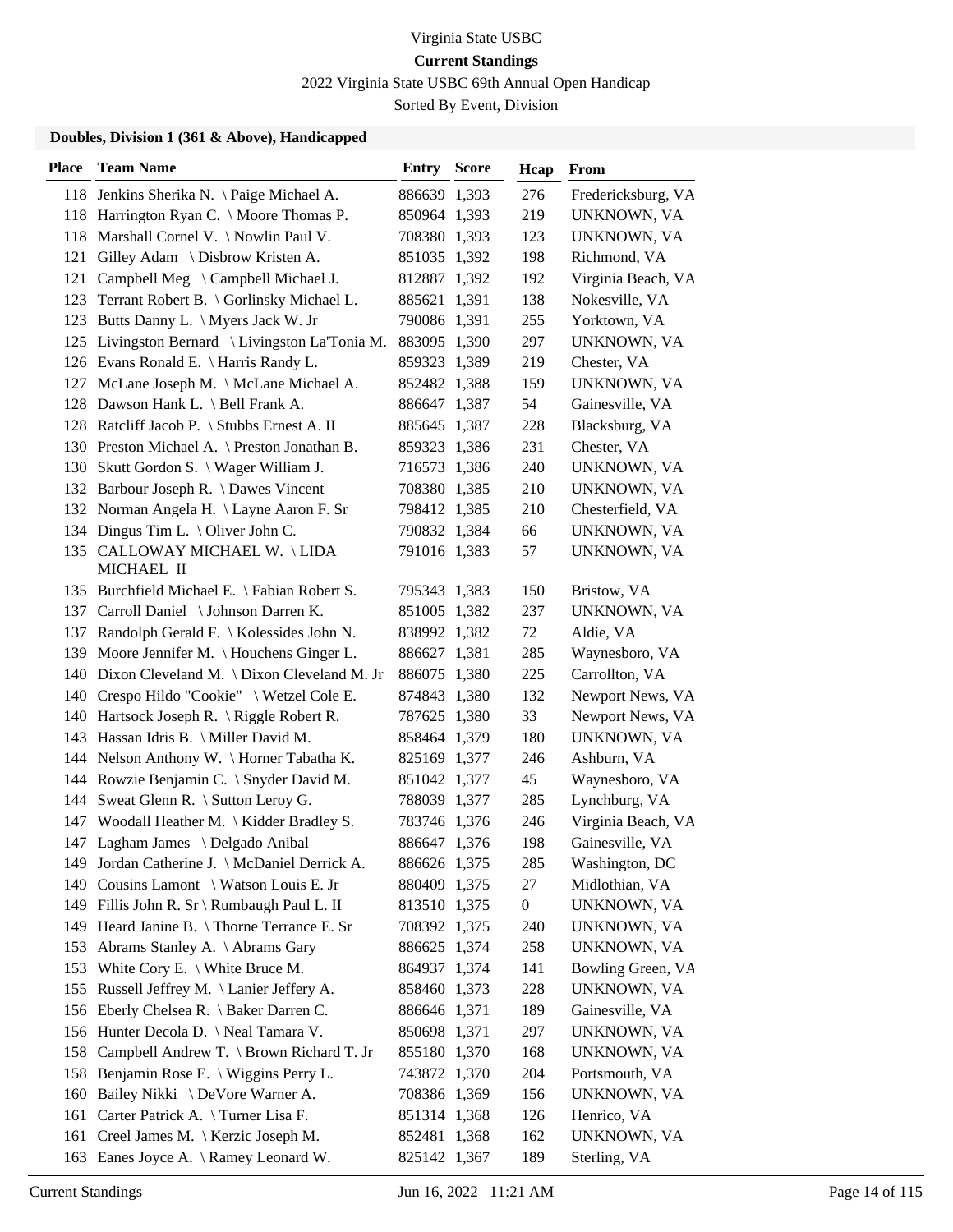2022 Virginia State USBC 69th Annual Open Handicap

Sorted By Event, Division

| <b>Place</b> | <b>Team Name</b>                                 | <b>Entry Score</b> | Hcap | From               |
|--------------|--------------------------------------------------|--------------------|------|--------------------|
|              | 163 Crider Joshua W. \ Baldwin Vernon L.         | 882596 1,367       | 252  | UNKNOWN, VA        |
|              | 165 Johnson Alan M. \ Hall Darrick L.            | 880411 1,366       | 207  | Midlothian, VA     |
| 165          | Scott Ashley T. \ Hawk Daniel E.                 | 812887 1,366       | 105  | Virginia Beach, VA |
| 165          | Ware Michael R. $\langle$ Pritchett Alexander M. | 814615 1,366       | 237  | Newport News, VA   |
| 168          | Hartman Logan S. \ Pattin Francis W.             | 785609 1,365       | 120  | Chester, VA        |
|              | 169 Vereen Corey T. \ Slade Kelvin R.            | 788040 1,364       | 189  | Lynchburg, VA      |
|              | 170 Washington Renay \ Williams Sammie L.        | 788042 1,363       | 213  | Lynchburg, VA      |
|              | 170 Johnson DeWayne M. Jr \ Bland Kevin R.       | 823673 1,363       | 150  | Chester, VA        |
|              | 170 Bradley Michael S. \ Hanes David E.          | 748824 1,363       | 132  | UNKNOWN, VA        |
| 170          | Madison Tanisha \ Toms Jesse R.                  | 880412 1,363       | 189  | Midlothian, VA     |
|              | 170 Brown Gregory A. \ Campbell Patrick          | 874940 1,363       | 285  | UNKNOWN, VA        |
| 175          | Hicks Steven B. \ McFarland Leonard W.           | 879948 1,362       | 285  | UNKNOWN, VA        |
| 175          | Dunning David W. Sr \ Hollis Preston L.          | 789156 1,362       | 294  | Washington, DC     |
| 175          | Garcia Marcelo R. \ Sisk Harmon M.               | 886654 1,362       | 162  | Bristow, VA        |
|              | 175 Griner Dan W. \Jackson Lorenzo Jr            | 854122 1,362       | 45   | Newport News, VA   |
|              | 175 Watson George L. IV \ King Tommy L. Jr       | 825207 1,362       | 273  | Chesapeake, VA     |
| 180          | Ferguson Matthew R. \ Ivers Michael V.           | 716575 1,361       | 108  | UNKNOWN, VA        |
| 180          | Bradham Joseph C. \ Kubyako Nicholas A.          | 788536 1,361       | 120  | Montpelier, VA     |
|              | 182 Cole Kevin W. \ Stemp Andrew L.              | 886644 1,360       | 135  | Gainesville, VA    |
|              | 182 Eastwood Chris M. \ Smith Michael B.         | 787622 1,360       | 63   | Newport News, VA   |
| 184          | Sparks John R. Jr \ Cook Matthew E.              | 766299 1,359       | 210  | UNKNOWN, VA        |
|              | 185 Noltee Christopher D. \ Murray James P.      | 874811 1,357       | 75   | UNKNOWN, VA        |
|              | 185 Grey Richard L. Jr \ Sutton Stephanie M.     | 885621 1,357       | 192  | Nokesville, VA     |
| 187          | Bullock Brad C. \ Langston Steven C. Jr          | 873342 1,356       | 222  | Emporia, VA        |
| 187          | Watson Blake C. \ Smith Mike                     | 818923 1,356       | 117  | Chester, VA        |
| 187          | Cox William C. $\mathcal$ Smith Robert W.        | 821453 1,356       | 114  | Chester, VA        |
|              | 190 Kessel David E. Jr \ Martin Aden J.          | 854284 1,354       | 102  | Salem, VA          |
|              | 190 Zimmerman Michael P. \ Han Alex J.           | 885597 1,354       | 153  | UNKNOWN, VA        |
|              | 192 Figlioli Vito J. \ Potter Timothy E.         | 838992 1,353       | 45   | Aldie, VA          |
|              | 192 Coles Darren A. \ Mason Kimberly D.          | 708385 1,353       | 279  | UNKNOWN, VA        |
|              | 194 Fox Curt D. \ Fox Joylene L.                 | 766297 1,351       | 237  | UNKNOWN, VA        |
|              | 194 Gilbert John A. \ Lemons James E.            | 856670 1,351       | 228  | UNKNOWN, VA        |
|              | 194 Ramey Kristopher L. \ Shane Jesse A.         | 885684 1,351       | 201  | Blacksburg, VA     |
| 194          | Booth Brandon S. \ Bradley Scott J.              | 885644 1,351       | 267  | Blacksburg, VA     |
|              | 198 Watson Edgar L. Jr \ Pritchard Kenneth E.    | 866032 1,350       | 249  | UNKNOWN, VA        |
| 198          | Winslow Stephanie J. \ Hope Gordon B. III        | 879746 1,350       | 129  | Elizabeth City, NC |
| <b>200</b>   | Gray John M. \ Gray Cheryl T.                    | 853088 1,349       | 285  | UNKNOWN, VA        |
| 201          | Phillips Michael D. \ Linkous Jordan A.          | 885643 1,348       | 270  | Blacksburg, VA     |
| 201          | Viles Robert R. II \ Scabis Philip E.            | 838991 1,348       | 63   | Aldie, VA          |
| 201          | Robison John A. \ Zaker Michael                  | 790339 1,348       | 285  | UNKNOWN, VA        |
| 204          | Broadney Colin D. \ Broadney Robert L. Jr        | 765536 1,347       | 159  | UNKNOWN, VA        |
| 204          | Williams Daniel \ Barksdale Michael R.           | 716571 1,347       | 117  | UNKNOWN, VA        |
| 204          | Sharp Andrea \ Blanton Jon D.                    | 813510 1,347       | 177  | UNKNOWN, VA        |
| 204          | Mapp David K. Jr \ Hayes Ronald D.               | 886636 1,347       | 210  | Norfolk, VA        |
| 208          | Bullock Allen M. \ Gallup Roland E. II           | 856572 1,346       | 225  | Bethesda, MD       |
| 208          | Gilbert Mark W. \ Lugarich Stephen P.            | 856670 1,346       | 288  | UNKNOWN, VA        |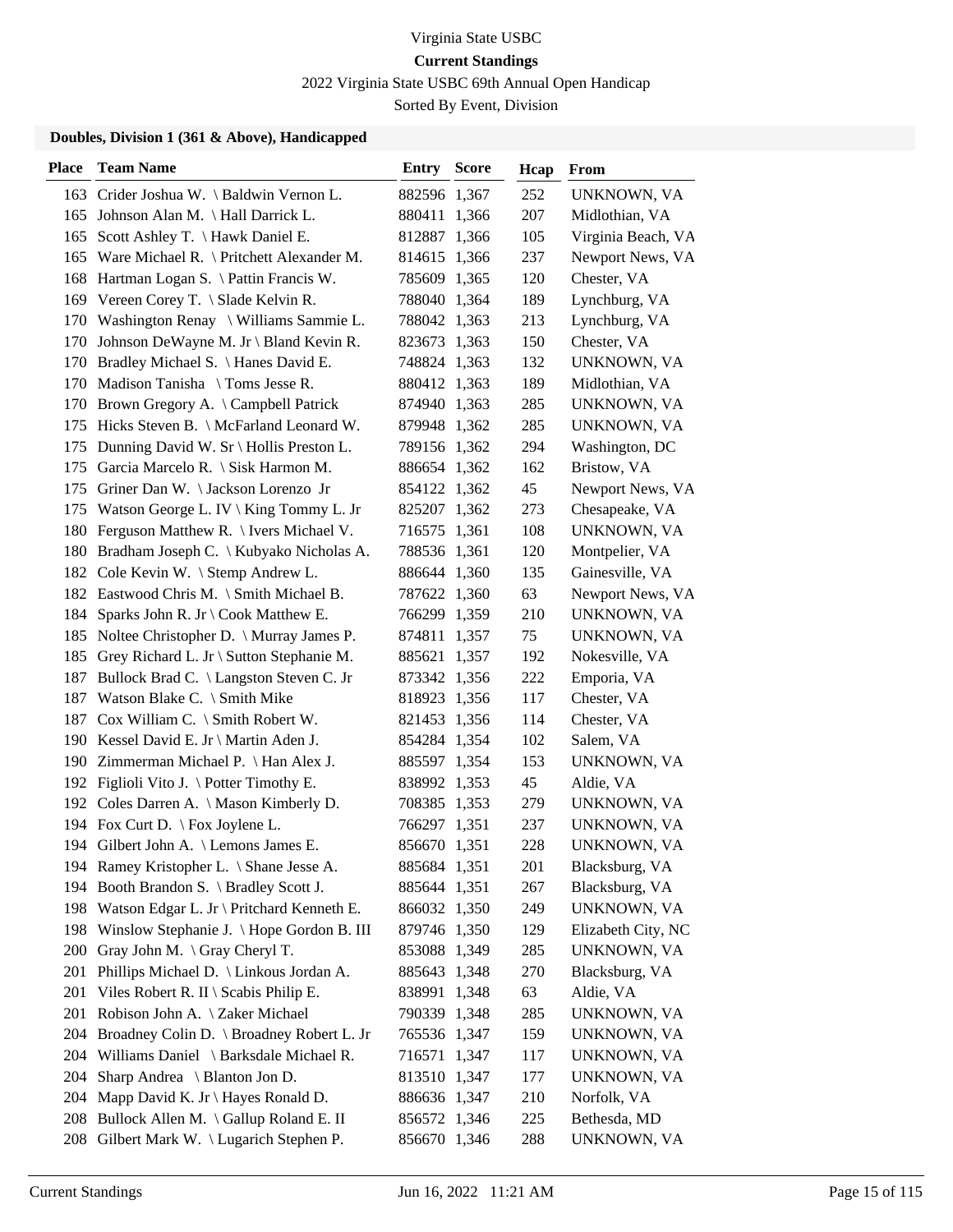2022 Virginia State USBC 69th Annual Open Handicap

Sorted By Event, Division

| <b>Place</b> | <b>Team Name</b>                                     | <b>Entry Score</b> | Hcap             | From               |
|--------------|------------------------------------------------------|--------------------|------------------|--------------------|
|              | 208 Goodman William E. \ McDaniels Keith Q.          | 788040 1,346       | 219              | Lynchburg, VA      |
| 211          | Tigar Justin \ Hooker Van D.                         | 765540 1,344       | 234              | UNKNOWN, VA        |
| 211          | Stoneman Susan D. \ Merritt Jennifer M.              | 814984 1,344       | 144              | Portsmouth, VA     |
|              | 213 Lin Chris \ Cabble Matthew R.                    | 851913 1,342       | 54               | UNKNOWN, VA        |
|              | 213 Riggleman Aaron L. Jr \ Johnson L. Keith         | 766296 1,342       | 171              | UNKNOWN, VA        |
|              | 215 Roberson Daniel H. \ Baines Mark T.              | 882584 1,341       | 255              | Emporia, VA        |
|              | 216 Sutton Stephanie M. \ Gilbert Mary T.            | 886655 1,340       | 210              | Dumfries, VA       |
|              | 216 Roberson Darryl L. \ Rollins Derrick R. Sr       | 886646 1,340       | 99               | Gainesville, VA    |
|              | 216 Williams Tyree G. Sr \ Rhones Carletha O.        | 884055 1,340       | 252              | Washington, DC     |
|              | 219 Molloy Jack N. \ Owens Sidney J.                 | 765534 1,339       | 285              | UNKNOWN, VA        |
|              | 220 Wilkerson Rick W. \Powers Wayne M. Jr            | 790915 1,338       | 129              | UNKNOWN, VA        |
|              | 220 Paxton Bruce A. Jr \ McLaughlin Vernon P. II     | 789560 1,338       | 246              | Covington, VA      |
|              | 222 Barruel Xyl L. \ Diggs Robert L.                 | 875730 1,335       | 105              | UNKNOWN, VA        |
|              | 222 Lucas Clayton J. \ Arms Timothy W.               | 781067 1,335       | 252              | UNKNOWN, VA        |
|              | 222 Lamb Lynn \ Lamb Thomas F. III                   | 743871 1,335       | 237              | Portsmouth, VA     |
|              | 225 Lion Dale E. \ Kim Tom                           | 792967 1,334       | 75               | UNKNOWN, VA        |
|              | 226 Rigatti Dalton A. \ Waldon Edward E.             | 886629 1,333       | 183              | Norfolk, VA        |
|              | 226 Russ Tommy L. \ Long Jonathan H.                 | 850962 1,333       | 156              | UNKNOWN, VA        |
|              | 226 Fierro Carmen M. \ Johnson Tyrone G.             | 838923 1,333       | 156              | Stafford, VA       |
|              | 226 Neal Delonte J. \ Williams Michael B.            | 788047 1,333       | 123              | Lynchburg, VA      |
| 230          | Sipes William A. $\{Taylor\,Marlon\, (Deon)\}$       | 851914 1,331       | 183              | UNKNOWN, VA        |
| 231          | Mahdi Mustapha M. II \ O'Neil Bakare                 | 886654 1,330       | 156              | Bristow, VA        |
| 231          | Masters Wade A. \Triggs Wayne D.                     | 841814 1,330       | 219              | Martinsburg, WV    |
|              | 233 Appel Kermit C. Jr \ Laborde Chris               | 886633 1,329       | 294              |                    |
|              | 233 Davis Ronald H. Jr \ Bell Tiffany A.             | 883784 1,329       | 57               | Fredericksburg, VA |
|              | 233 Harris Josef D. \ Hawkins Leon C.                | 858464 1,329       | 183              | UNKNOWN, VA        |
|              | 233 Holland Patricia A. \ Jones Frank H.             | 863317 1,329       | 267              | UNKNOWN, VA        |
|              | 233 Drakeford Antoinette \ Wojciechowski Scott<br>D. | 825209 1,329       | 153              | Chesapeake, VA     |
|              | 238 Sill Andrew D. \ Smith Bryan D.                  | 758659 1,328       | 231              | Chesterfield, VA   |
|              | 239 Pittman Brian \ Myers Elainea R.                 | 886657 1,327       | 249              | UNKNOWN, VA        |
|              | 240 Petrello Anthony M. \ Larrabee Brian S.          | 851622 1,326       | $\boldsymbol{0}$ | UNKNOWN, VA        |
|              | 240 Nalls Kenny M. \Napoli Paul B.                   | 841813 1,326       | 255              | Martinsburg, WV    |
|              | 242 Webster John A. Jr \ Gray Leon D.                | 789152 1,325       | 252              | Washington, DC     |
|              | 242 Coleman Curtis \ Nun Jacob G.                    | 885590 1,325       | 225              | Montpelier, VA     |
|              | 242 Michonski Michael \ Smith Billy Jr               | 861764 1,325       | 171              | SALEM, VA          |
|              | 242 McCargo Kermit A. \ Ford Donald C. III           | 794637 1,325       | 255              | South Boston, VA   |
|              | 242 Kaplan Lee \ Massie Steve J. Jr                  | 851637 1,325       | 252              | UNKNOWN, VA        |
|              | 247 Fosmire Austin T. \ Fortier Laurence R.          | 851005 1,324       | 117              | UNKNOWN, VA        |
|              | 247 Fulton Timothy E. \ Akers Bryan K.               | 850961 1,324       | 159              | UNKNOWN, VA        |
|              | 249 Rose John H. III \ Dohmann David E.              | 758658 1,323       | 243              | Chesterfield, VA   |
| 249          | Nabinett Paul M. \ Walker Kevin A.                   | 874939 1,323       | 219              | UNKNOWN, VA        |
| 249          | Holloway Johnnie D. Jr \ Turner Gregory L.           | 789155 1,323       | 114              | Washington, DC     |
|              | 249 Worsley Jalen D. \ Hudgins Tyler S.              | 884173 1,323       | 189              | Norfolk, VA        |
|              | 249 Blevins James T. \ Ellinger James S.             | 708552 1,323       | 78               | Buena Vista, VA    |
|              | 254 Eye Chris D. \ Kile Evan S.                      | 884932 1,322       | 270              | Franklin, WV       |
|              | 254 Liska Luke I. \ Hurst Troy W.                    | 814520 1,322       | 264              | Dublin, VA         |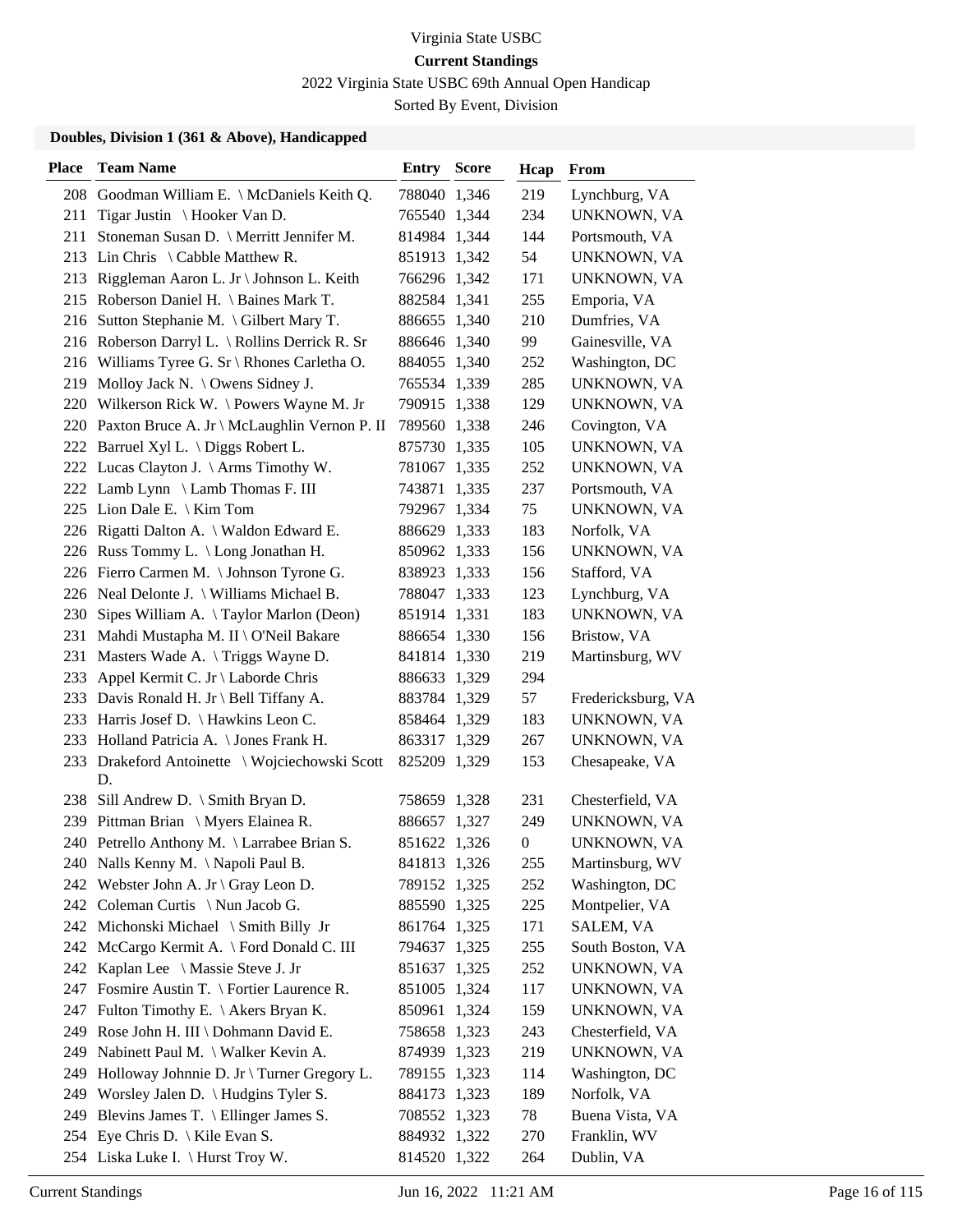2022 Virginia State USBC 69th Annual Open Handicap

Sorted By Event, Division

| <b>Place</b> | <b>Team Name</b>                                    | <b>Entry Score</b> | Hcap | From             |
|--------------|-----------------------------------------------------|--------------------|------|------------------|
|              | 256 Ampley Ann C. \ Savage Jerome L.                | 850692 1,321       | 291  | UNKNOWN, VA      |
|              | 256 Peoples Carolyn V. \ Reed Cecil T.              | 850693 1,321       | 225  | UNKNOWN, VA      |
|              | 256 Moore Joseph A. \ Moore Austin L.               | 850964 1,321       | 261  | UNKNOWN, VA      |
| 256          | Maxey Richard L. \ Ramsey Andrew                    | 856749 1,321       | 180  | UNKNOWN, VA      |
| 256          | Day Deanna E. \ Day Kenneth L.                      | 788043 1,321       | 219  | Lynchburg, VA    |
| 261          | Thompson Jeffrey A. \ Bercaw Sarah A.               | 766296 1,320       | 267  | UNKNOWN, VA      |
| 261          | Dye Cleve III \ Richardson Megan M.                 | 766298 1,320       | 168  | UNKNOWN, VA      |
|              | 261 Krech Steven J. \ Stewart Keith A. Sr           | 886317 1,320       | 183  | UNKNOWN, VA      |
|              | 261 Faxon Arron R. Sr \ Franks Jim M.               | 758013 1,320       | 132  | UNKNOWN, VA      |
| 261          | Shelton Keith J. \ Barnette Tony L.                 | 856507 1,320       | 177  | Richmond, VA     |
| 266          | Kubala John J. \ Davis Sean M.                      | 825208 1,319       | 51   | Chesapeake, VA   |
| 267          | Green Wilson L. Jr \ Pleasant Jerry L. Jr           | 880411 1,317       | 276  | Midlothian, VA   |
| 268          | Drakes Luis A. \ Callis Sherman C. Jr               | 855182 1,316       | 183  | UNKNOWN, VA      |
| 268          | Neer Keith R. $\setminus$ White Douglas M.          | 789797 1,316       | 144  | UNKNOWN, VA      |
| 270          | Miles Jack Jr \ Walker Andre M. Sr                  | 880410 1,315       | 78   | Midlothian, VA   |
|              | 270 Wade Danielle \ Wade Clint T.                   | 886319 1,315       | 213  | UNKNOWN, VA      |
|              | 270 Davis Maurice T. \ Hall Randy L.                | 708388 1,315       | 279  | UNKNOWN, VA      |
|              | 273 Lambert Kenneth D. \ Elliott Paul A.            | 855251 1,313       | 126  | UNKNOWN, VA      |
| 273          | Jones Darren W. \ Hatton Jesse T. III               | 852481 1,313       | 60   | UNKNOWN, VA      |
| 273          | Mann Warren A. \ Friendly Oscar S.                  | 886645 1,313       | 78   | Gainesville, VA  |
| 276          | Simpson William A. III \ Claiborne Joe B. Jr        | 863295 1,312       | 255  | UNKNOWN, VA      |
| 276          | Symanowski William R. \ Clarke Carroll              | 849288 1,312       | 177  | Ashburn, VA      |
| 276          | Day John H. $\langle$ Riggins Gregory O.            | 825208 1,312       | 174  | Chesapeake, VA   |
| 276          | Mason Ryan J.   Hiser Jonathan C.                   | 843760 1,312       | 195  | UNKNOWN, VA      |
| 280          | Williams Yolanda S. \ Wise Amanda N.                | 884054 1,311       | 186  | Washington, DC   |
| 281          | Simmons Dale E. \ Eppard Ricky A.                   | 788950 1,310       | 282  | Elkton, VA       |
| 281          | Brown Alphonsa "Al" Sr \ Brown Jennifer M.          | 716574 1,310       | 294  | UNKNOWN, VA      |
| 283          | Korff Donald H. Jr \ Bancroft Steve C. Jr           | 886634 1,309       | 267  | Norfolk, VA      |
| 284          | Stewart Deloid M. \ Hall Sterling W. Jr             | 858461 1,308       | 201  | UNKNOWN, VA      |
| 284          | Speaker Joshua \ Wilson Christopher D.              | 856107 1,308       | 96   | Centreville, VA  |
|              | 284 Ward Nakia L. \ Solomon George                  | 790606 1,308       | 285  | UNKNOWN, VA      |
|              | 287 Winpegler Johnny A. \HAHN<br><b>CHRISTOPHER</b> | 791016 1,307       | 237  | UNKNOWN, VA      |
|              | 288 Battle LeRoy A. III \ Beach Andrew W.           | 789159 1,305       | 129  | Washington, DC   |
| 288          | Holmes Lee Ann \ Holmes Willie E.                   | 863317 1,305       | 210  | UNKNOWN, VA      |
|              | 288 Brown Jeff O. \ Deloatch Rodney D.              | 883929 1,305       | 228  | UNKNOWN, VA      |
|              | 291 Griffin Brian T. \ Webster Pete A.              | 885684 1,304       | 216  | Blacksburg, VA   |
| 291          | Emerson Robert W. \ Matthews Larryl A.              | 858463 1,304       | 66   | UNKNOWN, VA      |
| 291          | Robey Ronny L. \ Foltz Alan W.                      | 886643 1,304       | 114  | Gainesville, VA  |
| 291          | Griffin Allen L. $\langle$ Riley Harvey R.          | 861764 1,304       | 108  | SALEM, VA        |
| 291          | Cook Derrick A. \ Campbell Steven W.                | 789158 1,304       | 207  | Washington, DC   |
| 291          | Murphy Penny K. \ Hall Kevin L.                     | 856572 1,304       | 138  | Bethesda, MD     |
| 291          | Smith Thomas L. \ Brown Hezzie J. Jr                | 816639 1,304       | 162  | Clover, VA       |
| 291          | Clark Taylor $\setminus$ Abrams Thomas C.           | 886625 1,304       | 189  | UNKNOWN, VA      |
| 299          | Stewart Arthur M. Sr \ Booth Richard L.             | 884092 1,303       | 285  | Washington, DC   |
| 299          | Clark Calvin L. Sr \ Johnson Michael A.             | 788044 1,303       | 123  | Lynchburg, VA    |
| 301          | Rengers Vickie B. \ Atkins Stephen D.               | 798412 1,302       | 87   | Chesterfield, VA |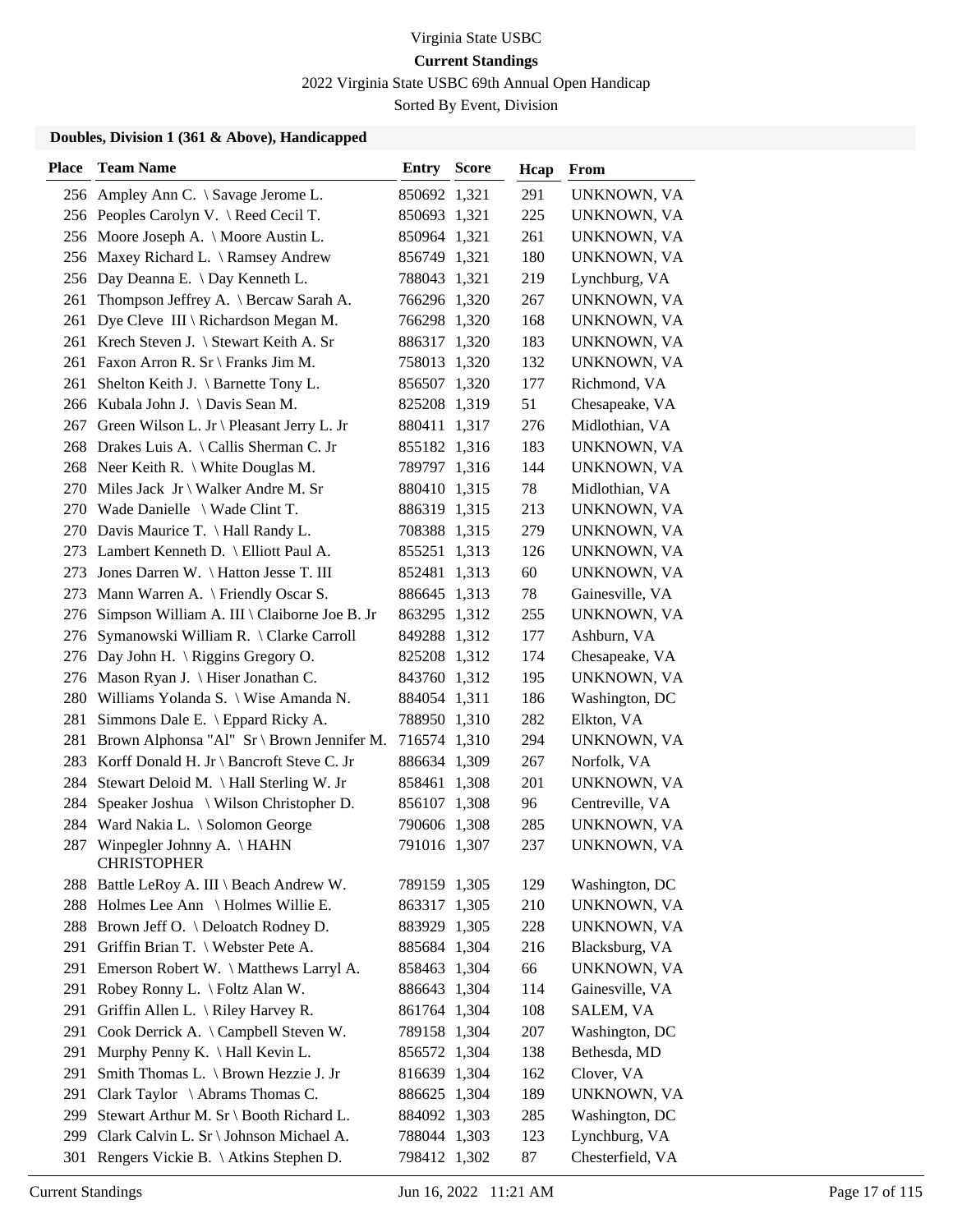2022 Virginia State USBC 69th Annual Open Handicap

Sorted By Event, Division

| <b>Place</b> | <b>Team Name</b>                                         | <b>Entry Score</b> | Hcap             | From               |
|--------------|----------------------------------------------------------|--------------------|------------------|--------------------|
|              | 302 Akers Shay T. \ Felicia Mark D.                      | 850961 1,301       | 192              | UNKNOWN, VA        |
| 302          | Stribling Kenya D. \ Evans Raymond C.                    | 850963 1,301       | 129              | UNKNOWN, VA        |
|              | 302 Overby Troy T. Sr \ Mallory Walter R.                | 880409 1,301       | 51               | Midlothian, VA     |
|              | 302 Lee James D. Jr \ Comer Christopher                  | 788538 1,301       | 213              | Montpelier, VA     |
|              | 302 Robinson Derrick A. \ Spencer Charles I. Jr          | 708384 1,301       | 276              | UNKNOWN, VA        |
| 302          | Tyler Barry R. $\langle$ Thorpe Felicia T.               | 708394 1,301       | 174              | UNKNOWN, VA        |
|              | 308 Freeman Kenneth H. \ Hall Ricky M.                   | 884099 1,300       | 96               | Washington, DC     |
|              | 308 Szamborski Brian E. \ Szamborski William J.          | 856573 1,300       | 57               | Bethesda, MD       |
|              | 310 Ivey Eric M. \ Bland Randolph L.                     | 886642 1,299       | 249              | Prince George, VA  |
|              | 310 Painter Nathaniel C. \ White Vernon T. Jr            | 743870 1,299       | 243              | Portsmouth, VA     |
|              | 312 Beatty Boris R. \ Swinson William T.                 | 879746 1,298       | 240              | Elizabeth City, NC |
|              | 312 Titre Thompson M. \Johnson Chris M.                  | 883097 1,298       | 93               | UNKNOWN, VA        |
|              | 314 Workman William W. III \ LaMotte James H.            | 804525 1,297       | 267              | UNKNOWN, VA        |
|              | 314 Jurkowski Lori J. \ Swegan Clair G.                  | 716572 1,297       | 201              | UNKNOWN, VA        |
|              | 316 Keenan Christopher M. \ Koch Brian C.                | 766298 1,296       | 186              | UNKNOWN, VA        |
|              | 317 Baber Susan D. \ Holmberg Stephen P.                 | 721957 1,295       | 183              | Waynesboro, VA     |
| 318          | Jones Jay $\setminus$ Jones Johntay M.                   | 850962 1,294       | 114              | UNKNOWN, VA        |
|              | 318 Hickman P Phillip \ Knapp Dylan M.                   | 819029 1,294       | 93               | Chester, VA        |
| 318          | Allen Anthony B. $\backslash$ Fowler Marxcus X.          | 884067 1,294       | 111              | Washington, DC     |
|              | 318 Cox Timothy B. \ McClung Shane M.                    | 716576 1,294       | 57               | UNKNOWN, VA        |
| 322          | Todd Michael \ Phillips Joshua L.                        | 885551 1,293       | 171              | UNKNOWN, VA        |
|              | 323 Pollock James E. \ Head Alan T.                      | 850692 1,292       | 99               | UNKNOWN, VA        |
|              | 323 Dorris David M.   Keller Robert L. Jr                | 854075 1,292       | 108              | Stafford, VA       |
|              | 325 Jones Woody V. \ Dich Kenneth H.                     | 721984 1,291       | 57               | UNKNOWN, VA        |
|              | 325 Carter Wilbert C. Jr \ Dominick Duane                | 789156 1,291       | 150              | Washington, DC     |
| 327          | Jones Shawn L. \ Beale Jason A.                          | 886637 1,290       | $\boldsymbol{0}$ | Ruckersville, VA   |
| 328          | McClary Gregory P. Jr \ Goodwin Jonathan M. 854122 1,289 |                    | 117              | Newport News, VA   |
|              | 328 Webster Earl R. \ Kulenguski Robert A.               | 743872 1,289       | 99               | Portsmouth, VA     |
| 330          | Hansen Christopher A. \ Scott James P.                   | 827232 1,288       | 15               | UNKNOWN, VA        |
|              | 330 Dover Becky E. \ Pancoast Steven P.                  | 814513 1,288       | 279              | Suffolk, VA        |
|              | 330 Eatmon Curtis A. \ Williams Keirson D.               | 858459 1,288       | 261              | UNKNOWN, VA        |
|              | 333 Mabry Willie L. III \ McAlister Melvin O.            | 850963 1,286       | 156              | UNKNOWN, VA        |
|              | 333 Holmes Earl S. \ Wooten Ronnie K.                    | 789158 1,286       | 297              | Washington, DC     |
| 335          | Johnson Jeremy M. \ Graham Tyler A.                      | 885645 1,285       | 180              | Blacksburg, VA     |
| 336          | Twyman Nelson L. \ Camden Barry L.                       | 748824 1,284       | 249              | UNKNOWN, VA        |
| 336          | Charity Howard H. Jr \ Smith Frank R.                    | 885725 1,284       | 264              | UNKNOWN, VA        |
| 336          | Hines Jaccob W. $\langle$ Hines Donald W.                | 856467 1,284       | 135              | Newport News, VA   |
| 339          | David Christine R. \ Robinson Chester A. Sr              | 788039 1,282       | 222              | Lynchburg, VA      |
| 340          | Campbell C Wade \ Castle Will H.                         | 843501 1,281       | 237              | UNKNOWN, VA        |
| 341          | Collins Bobby W. \ Fifer David C.                        | 844275 1,280       | 198              | UNKNOWN, VA        |
|              | 342 Cochran Steven R. \ Burton Kenneth Wayne             | 798415 1,278       | 159              | Chesterfield, VA   |
|              | 342 Coombs Carla A. \ Denig Karrington S.                | 850965 1,278       | 249              | UNKNOWN, VA        |
|              | 342 Hunter Gregory M. \ Gomez Joseph A.                  | 788044 1,278       | 99               | Lynchburg, VA      |
|              | 345 Harris Kevin R. \ Harris Christopher M.              | 716571 1,277       | 84               | UNKNOWN, VA        |
|              | 346 Ahner Ashby F. \ Hice Jason A.                       | 787626 1,276       | 153              | Newport News, VA   |
|              | 346 Collins Travis J. \ Garcia Frank Jr                  | 886656 1,276       | 114              | Sterling, VA       |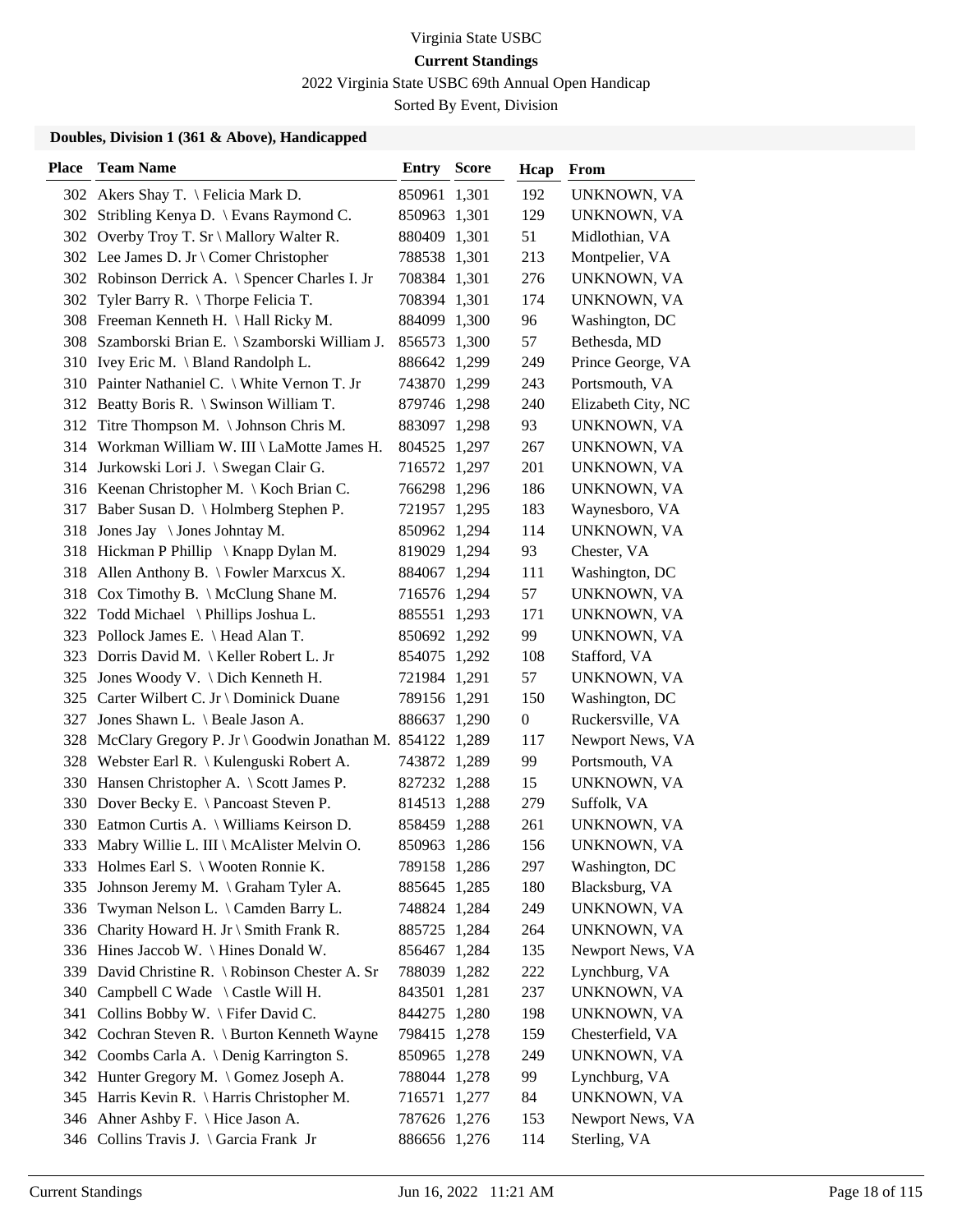2022 Virginia State USBC 69th Annual Open Handicap

Sorted By Event, Division

| <b>Place</b> | <b>Team Name</b>                               | <b>Entry Score</b> | Hcap   | <b>From</b>       |
|--------------|------------------------------------------------|--------------------|--------|-------------------|
|              | 346 Tsugawa James J. \ Majors William S.       | 789626 1,276       | 108    | Arlington, VA     |
|              | 349 Fellin Shawn D. \ Woodruff Paul T.         | 788536 1,275       | 120    | Montpelier, VA    |
|              | 349 Cutshaw William R. \ Ford Robert J.        | 765540 1,275       | 201    | UNKNOWN, VA       |
|              | 351 Luhmann Gregg A. \Hardy Rodney D.          | 863194 1,274       | 165    | UNKNOWN, VA       |
|              | 352 Wolfe James (Jim) M. \ Einhorn James D. Jr | 874811 1,273       | 60     | UNKNOWN, VA       |
|              | 352 Cline Robert D. \York Tim S.               | 885768 1,273       | 195    | UNKNOWN, VA       |
|              | 352 Vandusen Thomas J. \ VanDusen Timothy J.   | 765541 1,273       | 129    | UNKNOWN, VA       |
|              | 355 Shankle Clint T. Sr \ Shankle Mark W.      | 825272 1,272       | 147    | Inwood, WV        |
|              | 355 Sylvia Michael L. Jr \ Davis Adam O.       | 874843 1,272       | 123    | Newport News, VA  |
| 357          | Cash Benjamin L. \ Higgs Rodney E.             | 787626 1,271       | 141    | Newport News, VA  |
| 358          | Arnold Charles P. \ Nance Don J.               | 886634 1,270       | 270    | Norfolk, VA       |
|              | 359 Logan Adell \ Logan Jerry W.               | 883094 1,268       | 258    | UNKNOWN, VA       |
| 359          | Richardson Janice B. \ Massenburg Grady III    | 743870 1,268       | 294    | Portsmouth, VA    |
| 361          | Key Harry M. \ Durrer Richard W.               | 721957 1,267       | 81     | Waynesboro, VA    |
|              | 361 Mann David C. \ Monsam Peter L.            | 886636 1,267       | 186    | Norfolk, VA       |
|              | 361 Reynolds Chelsea L. \ Short Justin A.      | 753428 1,267       | 48     | Palmyra, VA       |
| 361          | Roberts Raymond A. Sr \ Lovelace Kevin S.      | 816637 1,267       | 237    | Clover, VA        |
| 365          | Johnson Charles M. \ Langley Larry             | 886649 1,266       | 198    | Upper Marlboro, M |
|              | 366 Sekely Scott M. \ Fosmire Michaela G.      | 886643 1,265       | 123    | Gainesville, VA   |
| 367          | Tkacz Jennifer L. \ Long Leonard               | 825190 1,264       | 225    | Sterling, VA      |
| 368          | Cloud J Andrew \ Coburn Lloyd W.               | 825142 1,261       | 243    | Sterling, VA      |
|              | 369 Lamb Thomas F. Jr \ Lamb Terence A.        | 743871 1,259       | 111    | Portsmouth, VA    |
|              | 370 Engler Donald L. Jr \ Engler Kacey A.      | 885590 1,258       | 261    | Montpelier, VA    |
|              | 371 Edwards Kenneth A. \ Edwards Zachary I.    | 845253 1,257       | 138    | Franklin, VA      |
|              | 371 Lambert Benny S. \ Lambert Bradley S.      | 855251 1,257       | 297    | UNKNOWN, VA       |
| 373          | Justice Kenneth D. Jr \ Shafer Michael A. Jr   | 851444 1,256       | 135    | UNKNOWN, VA       |
|              | 373 Lavender Shawn E. \ Hamby James M.         | 844562 1,256       | 27     | Waynesboro, VA    |
|              | 373 Hans Chris T. \ Arehart Steven             | 844561 1,256       | $60\,$ | Waynesboro, VA    |
| 373          | Rumburg Billy L. II \ Brooks Avery E.          | 850452 1,256       | 282    | Newport News, VA  |
| 377          | Rhodes Carl S. Jr \ Bisner Brandon M.          | 716572 1,253       | 33     | UNKNOWN, VA       |
| 378          | Washington Michael B. \ Millard James A.       | 789157 1,252       | 183    | Washington, DC    |
|              | 379 Brads Chris \ Harlow Michael A.            | 753428 1,251       | 93     | Palmyra, VA       |
|              | 380 Edwards Kevin D. \ Edwards Kevin A.        | 883839 1,249       | 270    | UNKNOWN, VA       |
|              | 380 Harris Bryan L. \ Jones Stephen P. Sr      | 886317 1,249       | 204    | UNKNOWN, VA       |
|              | 382 Lewis Tracie M. \ Freeman-Daniels Ieatha   | 885723 1,248       | 288    | UNKNOWN, VA       |
|              | 382 Turnbow Tyler J. \Pigg Ryan W.             | 885550 1,248       | 186    | UNKNOWN, VA       |
|              | 384 Woskobunik Jeremy W. \Jones Ta'Shawn L.    | 843761 1,247       | 114    | UNKNOWN, VA       |
|              | 384 Cash Brandon S. \ Fregulia Frank A.        | 787622 1,247       | 108    | Newport News, VA  |
|              | 386 Nunez Santiago D. \ Nunez Leland S.        | 843760 1,246       | 99     | UNKNOWN, VA       |
|              | 386 Evans Donald R. \ Williams Michael D. Sr   | 856574 1,246       | 93     | Bethesda, MD      |
| 388          | Decker Samuel O. III \ Moore Lamarr A.         | 886627 1,245       | 72     | Waynesboro, VA    |
| 389          | Callahan Gareth T. \ Callahan Shawn M.         | 863120 1,244       | 165    | Springfield, VA   |
|              | 390 Mortensen Paul D. \ Minter Brian K. Sr     | 886640 1,242       | 105    | Ft Lee, VA        |
|              | 390 Kwak Jae J. \ Lee Steven                   | 795264 1,242       | 285    | UNKNOWN, VA       |
|              | 392 Chavez Ricardo R. \ Chavez Reginald R. Jr  | 850965 1,240       | 147    | UNKNOWN, VA       |
|              | 392 Mays Calvin T. \ Gable Chad P.             | 800089 1,240       | 51     | UNKNOWN, VA       |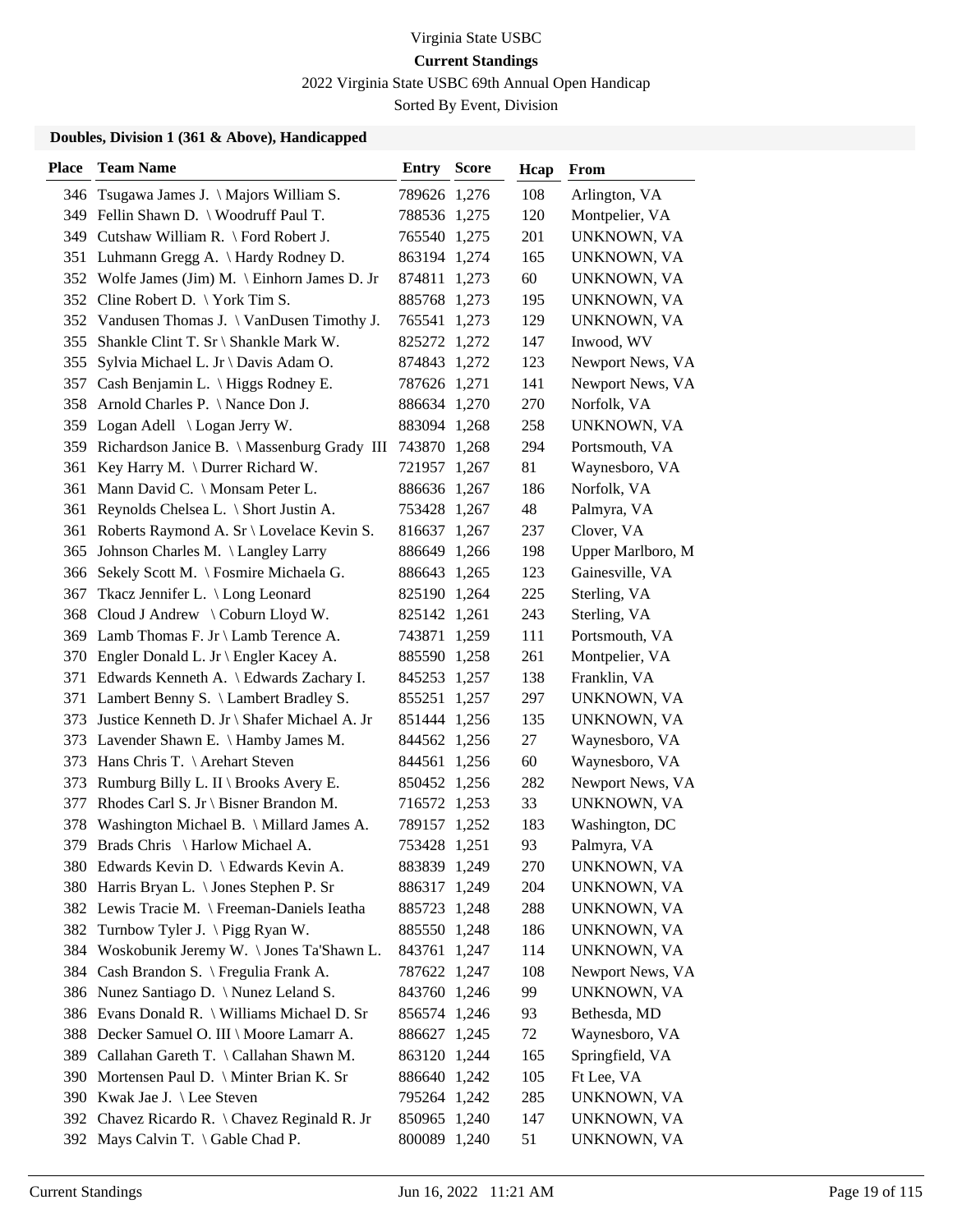2022 Virginia State USBC 69th Annual Open Handicap

Sorted By Event, Division

| <b>Place</b> | <b>Team Name</b>                                   | <b>Entry Score</b>           | Hcap           | From                       |
|--------------|----------------------------------------------------|------------------------------|----------------|----------------------------|
|              | 394 Cash Casey N. \ Sprouse Thomas G.              | 851042 1,239                 | 87             | Waynesboro, VA             |
|              | 394 Donahue Nannette M. \ Donahue Thomas S.        | 827233 1,239                 | 141            | UNKNOWN, VA                |
|              | 396 Archer Jon \ Comparetta Mike A.                | 885552 1,238                 | 225            | UNKNOWN, VA                |
| 397          | Johnston David J. \ Loeb Bret W.                   | 853088 1,237                 | 165            | UNKNOWN, VA                |
|              | 397 Freeman Kenneth H. \Tyler Brian R.             | 708395 1,237                 | 21             | UNKNOWN, VA                |
|              | 399 Wilson Dowery O. Sr \ Burgess Kenneth L. Jr    | 716573 1,236                 | 147            | UNKNOWN, VA                |
|              | 399 Welch David Q. \ West Jason W.                 | 798415 1,236                 | 276            | Chesterfield, VA           |
|              | 401 Dunson Rickey E. \ Hewitt Jonathan D.          | 880413 1,235                 | 270            | Midlothian, VA             |
|              | 402 Skidmore Scott W. \ Hadloc Bruce L.            | 789626 1,233                 | 156            | Arlington, VA              |
|              | 402 Williams Keith A. \ Rainey William S.          | 883195 1,233                 | 282            | UNKNOWN, VA                |
|              | 402 Massey Benjamin T. \ Scott Raymond W. Jr       | 765538 1,233                 | 291            | UNKNOWN, VA                |
|              | 405 Bourne James E. \ Bryant Robert E. Jr          | 856508 1,231                 | 237            | Richmond, VA               |
|              | 405 Griffin Kelly A. \Phelps Tony E.               | 852482 1,231                 | 87             | UNKNOWN, VA                |
| 407          | Oleyar Donald G. \ Wiley Terry A.                  | 875730 1,230                 | 39             | UNKNOWN, VA                |
|              | 408 Stevenson Joseph Jr \ Roberts Edward L.        | 886642 1,229                 | 90             | Prince George, VA          |
|              | 408 Williamson Cory E. \ Dutton Jacob B.           | 823673 1,229                 | 69             | Chester, VA                |
|              | 410 Bynum Brooks M. \ Miller Steve T. Sr           | 885723 1,228                 | 228            | UNKNOWN, VA                |
|              | 410 Green Cynthia L. \ Koch Craig M.               | 852441 1,228                 | 168            | Ashland, VA                |
|              | 410 Armstrong Kevin M. \ Williams Monique A.       | 708381 1,228                 | 126            | UNKNOWN, VA                |
|              | 413 Williams LaShaun D. \ Williams John L.         | 788047 1,227                 | 258            | Lynchburg, VA              |
|              | 413 Fallings Justin E. \ Fairchild Larry K. Jr     | 851913 1,227                 | 225            | UNKNOWN, VA                |
|              | 415 Poulos Ben A. \ Skiba Joseph T. IV             | 880472 1,226                 | 126            | UNKNOWN, VA                |
|              | 416 Byer Timothy (Timmy) G. \Layton Mike           | 853400 1,224                 | 120            | UNKNOWN, VA                |
|              | 416 McCandless Joshua \ McKinney Troy D.           | 815766 1,224                 | 9              | Yorktown, VA               |
|              | 418 Thorne Randy A. III \ Heckstall William M. Jr  | 788046 1,221                 | 102            | Lynchburg, VA              |
|              | 419 Tate Amanda C. \ Franklin Candi C.             | 765537 1,220                 | 177            | UNKNOWN, VA                |
|              | 419 Archer Tammi M. \ Neal David A.                |                              | 291            | UNKNOWN, VA                |
|              |                                                    | 708393 1,220<br>858465 1,218 |                |                            |
|              | 421 Christmas Garland L. Sr \ Bethel Dale W.       |                              | 270            | UNKNOWN, VA<br>UNKNOWN, VA |
|              | 422 Arpe Kyle T. \ Clark Taylor                    | 885551 1,216                 | 123            |                            |
|              | 422 Easter Mark A. \ Alleyne Tristan O.            | 856507 1,216                 | 222            | Richmond, VA               |
|              | 422 Beavers Brian K. \ Seewald Kenneth G.          | 825169 1,216                 | 210            | Ashburn, VA                |
|              | 425 Christian Allen L. Jr \ Grady James W. Sr      | 789906 1,214                 | 267            | Richmond, VA               |
|              | 426 Bell Darnell R. \ Parham Jason E.              | 883784 1,211                 | $\overline{0}$ | Fredericksburg, VA         |
|              | 427 Collins Ryon M. \ McDonnell Michael G.         | 844562 1,210                 | $\overline{0}$ | Waynesboro, VA             |
| 427          | Mitchell Franklin D. \ Ross Keith L. Sr            | 880413 1,210                 | 249            | Midlothian, VA             |
|              | 429 Pierchal Todd M. \ Williamson Mark E.          | 818923 1,208                 | 78             | Chester, VA                |
|              | 430 Keene Robert Jr \ Cooper Philander M.          | 886641 1,205                 | 15             | Disputanta, VA             |
|              | 431 Wargo Bob \ Lewis Timothy E.                   | 795343 1,204                 | 171            | Bristow, VA                |
|              | 432 Napper Gerald L. \ Maple Orlando L.            | 885724 1,201                 | 156            | UNKNOWN, VA                |
|              | 432 Smith Carolyn A. \ Butler Michael W.           | 874939 1,201                 | 192            | UNKNOWN, VA                |
|              | 434 Pritchard Jason K. \ Pritchard Carrie A.       | 866032 1,199                 | 72             | UNKNOWN, VA                |
|              | 434 Russell Matthew T. \ Dennis Terry J.           | 838135 1,199                 | 195            | UNKNOWN, VA                |
|              | 434 Wright Emmett L. \ Honore' Palmer J. Jr        | 788041 1,199                 | 126            | Lynchburg, VA              |
|              | 437 Ledin Anna E. \ Gilliam Cameron                | 885550 1,193                 | 240            | UNKNOWN, VA                |
|              | 438 Montgomery Roshad J. \Montgomery<br>Seneeka T. | 743873 1,190                 | 249            | Portsmouth, VA             |
| 439          | Tate Ira T. Jr \ Rook John C.                      | 765537 1,189                 | 42             | UNKNOWN, VA                |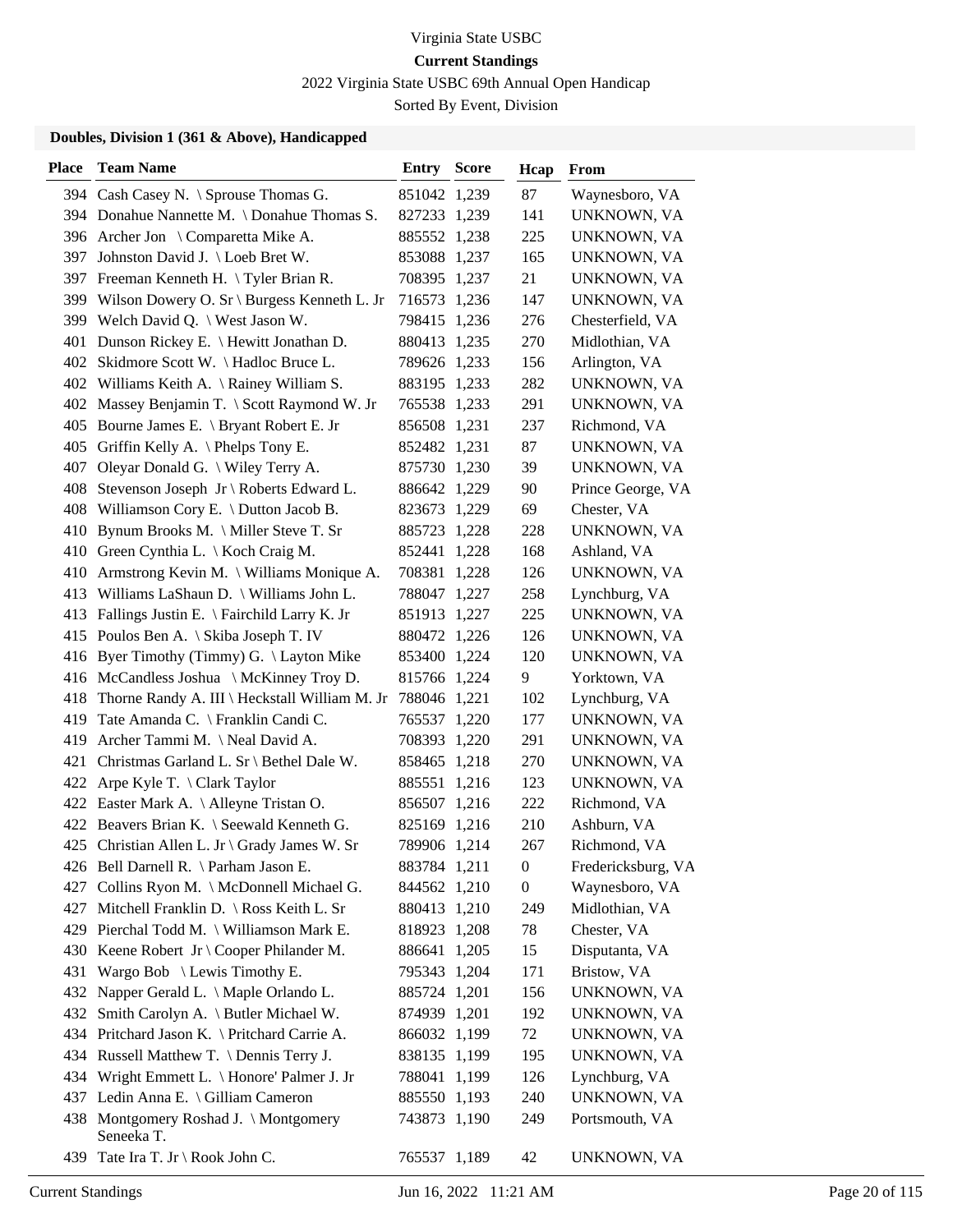2022 Virginia State USBC 69th Annual Open Handicap

Sorted By Event, Division

### **Doubles, Division 1 (361 & Above), Handicapped**

| <b>Place</b> | <b>Team Name</b>                                    | Entry        | <b>Score</b> | Hcap | From             |
|--------------|-----------------------------------------------------|--------------|--------------|------|------------------|
|              | 440 SHIFFLETT ELVIN \ Carter Joseph F. Jr           | 791015 1,184 |              | 153  | UNKNOWN, VA      |
| 441          | Crawley Timothy A. \ Watkins Wade T.                | 886640 1,182 |              | 225  | Ft Lee, VA       |
| 442          | Mabry James W. \ Donathan William L.                | 814497 1,179 |              | 105  | UNKNOWN, VA      |
| 443          | Tucker Michelle D.   Jefferis Anthony D.            | 857103 1,175 |              | 183  | Chelteham, MD    |
|              | 444 Ritz Michael D. \ Morlan Joseph R.              | 787623 1,173 |              | 36   | Newport News, VA |
|              | 445 Penn Leonard E. $\lvert$ Fuller Jerry K.        | 886264 1,169 |              | 219  | Roanoke, VA      |
| 446          | To Chhoeun $\setminus$ Manolis Michael J.           | 875731 1,161 |              | 48   | UNKNOWN, VA      |
| 447          | Richardson David E. \ Berson Charles W.             | 789906 1,159 |              | 216  | Richmond, VA     |
|              | 448 Hal Adrienne B. \ Harrison Brian L.             | 880410 1,146 |              | 141  | Midlothian, VA   |
| 449.         | Hatfield Thomas V. \ Dombrowski David A.            | 886599 1,143 |              | 192  | UNKNOWN, VA      |
| 450          | Foor Robert L. $\setminus$ Shank Thomas C.          | 856574 1,142 |              | 156  | Bethesda, MD     |
| 451          | Bass-Campbell Dawn N. \ Gonzalez Frank              | 843761 1,126 |              | 108  | UNKNOWN, VA      |
| 452          | Jones Milton E. \ Parker Richmond L.                | 886641 1,123 |              | 108  | Disputanta, VA   |
| 453          | Ahlgrim Keith A. \ Dalton Steven W.                 | 788538 1,118 |              | 117  | Montpelier, VA   |
| 454          | Smith Melvin Jr \ Davis Edwin A.                    | 850694 1,116 |              | 132  | UNKNOWN, VA      |
| 455          | Wingfield Robert H. $\setminus$ Clanton Willie      | 856508 1,110 |              | 270  | Richmond, VA     |
| 456          | Irick Mayfield $Jr \setminus$ Winston Anthony K. Jr | 789153 1,076 |              | 201  | Washington, DC   |
| 457          | Rinehart Tyler R. \ Horton Ronald B.                | 844561 1,069 |              | 6    | Waynesboro, VA   |
|              | 458 Yetter Thomas E. \ Nelson Travis C.             | 850091       | 949          | 57   | Grottoes, VA     |

The lowest score to cash is 949.

| Place | <b>Team Name</b>                                      | <b>Entry Score</b> | Hcap | <b>From</b>        |
|-------|-------------------------------------------------------|--------------------|------|--------------------|
|       | 1 Hardister Josh G. \ Wines Neal D.                   | 851444 1,724       | 432  | UNKNOWN, VA        |
| 2     | Jones Leonard W. \ Martin William R. III              | 789559 1.625       | 327  | Covington, VA      |
| 3     | Dickerson Nathan L. Jr \ Huff Jimmie E. Jr            | 874940 1,588       | 348  | <b>UNKNOWN, VA</b> |
| 4     | Hudson Jonathan T. \ Smith James L.                   | 816640 1,579       | 435  | Clover, VA         |
| 5     | Jackson Shane A. \ Martin William D.                  | 863173 1.577       | 606  | UNKNOWN, VA        |
| 6     | Hsu David \ Alkhoja Ziad N.                           | 792967 1,574       | 309  | UNKNOWN, VA        |
| 7     | King William A. $\text{Claughton } J \text{Von } L$ . | 816636 1,561       | 336  | Clover, VA         |
| 8     | Pender Clyde \ Gilliam Gerald S.                      | 790606 1,551       | 408  | UNKNOWN, VA        |
| 9     | Hunter Tyrone J. \Parks Warren L. Sr                  | 789153 1,537       | 372  | Washington, DC     |
| 10    | Pippin Dakota R. \ Conner Joshua                      | 886648 1,530       | 411  | Hopewell, VA       |
| 11    | McGhee James \ Geronimo Romano J.                     | 886653 1,525       | 444  | Waldorf, MD        |
| 12    | Harris Carl D. III \ Harvey Kenneth C.                | 708393 1,519       | 534  | UNKNOWN, VA        |
| 12    | Hogue Sylvia A. \ Cuffee Larry M.                     | 841891 1,519       | 504  | South Boston, VA   |
| 14    | Harrison Terence L. \ Pierce Ryan M.                  | 878421 1,509       | 333  | Virginia Beach, VA |
| 15    | Ampy Kendall (Rick) $\setminus$ Brown Julian E.       | 790607 1,507       | 348  | UNKNOWN, VA        |
| 16    | Burch Kenneth S. \Thacker Robert O.                   | 883993 1,502       | 333  | UNKNOWN, VA        |
| 17    | Luckett Daniel G. \ Battle Robert J. Jr               | 708389 1,493       | 300  | UNKNOWN, VA        |
| 18    | Krause Kayleigh E. \ Krause Shaelyn N.                | 851915 1,491       | 309  | UNKNOWN, VA        |
| 19    | Peacock William M. \ Stalker Matthew C.               | 863120 1,488       | 336  | Springfield, VA    |
| 20    | King Ric $\setminus$ McLaughlin Doris C.              | 789560 1,487       | 462  | Covington, VA      |
| 21    | Irby Gwendolyn \ Watson Michael C.                    | 857423 1,480       | 432  | Upper Marlboro, M  |
| 22    | Stallings Nathan N. \ Pierce John J.                  | 880414 1,479       | 384  | Midlothian, VA     |
| 23    | Barr Cindy A. \Turner Pete A.                         | 841814 1,475       | 315  | Martinsburg, WV    |
|       |                                                       |                    |      |                    |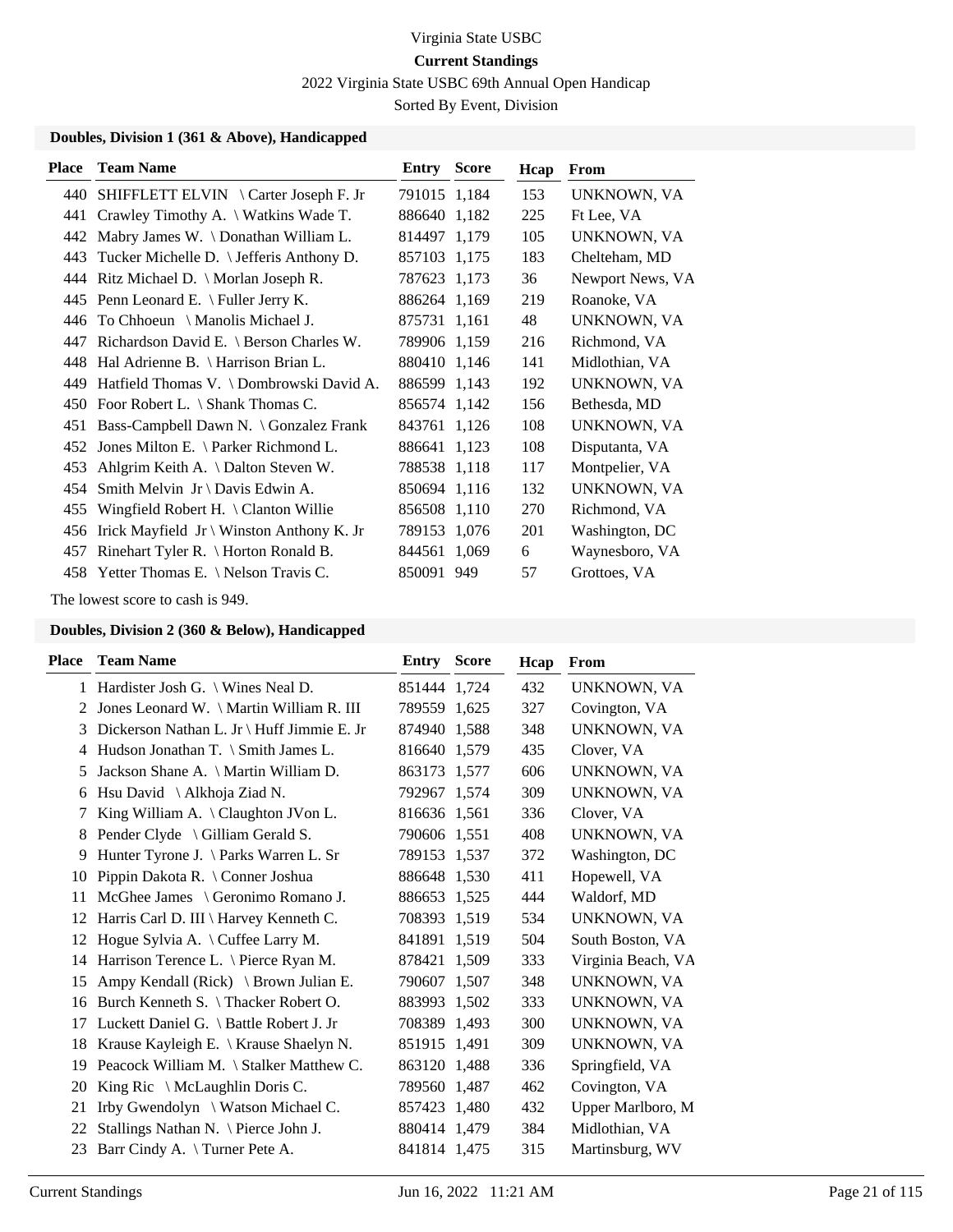2022 Virginia State USBC 69th Annual Open Handicap

Sorted By Event, Division

| <b>Place</b> | <b>Team Name</b>                                   | <b>Entry Score</b> | Hcap | From              |
|--------------|----------------------------------------------------|--------------------|------|-------------------|
|              | 24 Reid Stephanie N. \ Collins Justin M.           | 721934 1,474       | 321  | Broadway, VA      |
|              | 25 Tolbert Betty J. \Netherland Danny L.           | 758658 1,472       | 435  | Chesterfield, VA  |
|              | 25 Beasley Brandon W. \ Gaddis Colette G.          | 814615 1,472       | 330  | Newport News, VA  |
| 27           | Baker Darnell \ Driver Walter Jr                   | 808666 1,471       | 402  | Hampton, VA       |
| 27           | Coles Thomas R. \ Johnson Clifton "Kip" W.         | 843781 1,471       | 336  | UNKNOWN, VA       |
|              | 29 Rountree Marion \ Higgins Thelma G.             | 825206 1,469       | 309  | Chesapeake, VA    |
|              | 30 Hysick Yvonne K. \ Hysick Mike D.               | 765539 1,467       | 702  | UNKNOWN, VA       |
|              | 30 Jacobs Keia D. \ Mills Antuan A.                | 886628 1,467       | 396  | Norfolk, VA       |
|              | 32 Miller Fredrick Butch W. \ Kibler Jeff R.       | 852248 1,466       | 432  | Broadway, VA      |
|              | 33 Martin James L. \ Jackson James L. Jr           | 794637 1,464       | 312  | South Boston, VA  |
|              | 34 Spencer Hortense(Toodie) A. \Douglas Walt<br>А. | 708378 1,462       | 429  | UNKNOWN, VA       |
| 35           | Archie Page A. \ Archie Cecil D. Jr                | 886628 1,461       | 351  | Norfolk, VA       |
|              | 35 Brown Ginger D. \ Brown Paul G.                 | 844276 1,461       | 339  | UNKNOWN, VA       |
| 37           | Kelley Angelina D. \ Gadson Samuel S. Jr           | 708382 1,458       | 357  | UNKNOWN, VA       |
|              | 37 McDowell Brenda A. \ Garrett Diane P.           | 861581 1,458       | 474  | UNKNOWN, VA       |
|              | 39 Loesch Chris M. \ Clark Jason J.                | 850948 1,454       | 309  | UNKNOWN, VA       |
|              | 40 Johnson Corlitta R. \ Johnson Robert T.         | 708378 1,452       | 366  | UNKNOWN, VA       |
|              | 40 Ratcliffe Steven L. \ Gibson Crystal D.         | 712727 1,452       | 459  | Roanoke, VA       |
|              | 42 Guill David E. \ Barbour Sidney P.              | 874953 1,451       | 300  | Rustburg, VA      |
|              | 43 Shaw Taysha L. \ Robinson David D. Jr           | 874757 1,447       | 468  | Clinton, MD       |
|              | 44 Layton Betty \ Byer Roger G.                    | 853399 1,446       | 414  | UNKNOWN, VA       |
|              | 44 Nesmith Kiya L. \ Knight Portia F.              | 825206 1,446       | 381  | Chesapeake, VA    |
|              | 44 White Leslie V. \ White Thomas L.               | 708396 1,446       | 453  | UNKNOWN, VA       |
| 47           | Ware Estelle A. \ Howard Agnes D.                  | 789154 1,445       | 612  | Washington, DC    |
| 48           | Shema Steve M. \ Blankenship Brian E.              | 882851 1,443       | 315  | UNKNOWN, VA       |
| 49           | Stevens Jim \ Stevens James H. II                  | 882851 1,440       | 510  | UNKNOWN, VA       |
| 50           | Berg Cathy C. \ Longerbeam Jacqueline L.           | 879949 1,439       | 522  | UNKNOWN, VA       |
| 50           | Knight Keva J. \ Knight Terry M. Jr                | 708385 1,439       | 411  | UNKNOWN, VA       |
|              | 52 Roberts Brenda L. \ Faulkner Alfred M.          | 816637 1,438       | 339  | Clover, VA        |
|              | 53 Hall Jessika N. \ Johnson Aaron J.              | 765539 1,437       | 471  | UNKNOWN, VA       |
|              | 53 Diaz Celestine \ Diaz Rafael J.                 | 886631 1,437       | 363  | Adamstown, MD     |
|              | 55 Flowers Joyce M. \ Hankerson Willie M.          | 708391 1,435       | 474  | UNKNOWN, VA       |
|              | 56 Amato Raymond J. \ Estrada Victor D.            | 883839 1,433       | 375  | UNKNOWN, VA       |
|              | 56 Massie Brian D. \ Parran Jacqueline             | 857423 1,433       | 447  | Upper Marlboro, M |
|              | 56 Watkins Tamara S. \ Wolde Samuel                | 875461 1,433       | 372  | Waldorf, MD       |
| 59           | Taylor Darla D. \ Mattingley Timothy A.            | 851636 1,432       | 396  | UNKNOWN, VA       |
| 59           | Johnson Brandi L. \ Johnson Michael D. III         | 804526 1,432       | 315  | UNKNOWN, VA       |
| 59           | Ellis Michelle L. \ Martin James II                | 886064 1,432       | 426  | UNKNOWN, VA       |
|              | 62 Dale Dianna L. \ Fisher Nathan S.               | 851636 1,431       | 435  | UNKNOWN, VA       |
| 63           | Hollins Michelle R. \ Hollins James A.             | 886626 1,429       | 399  | Washington, DC    |
| 64           | Atkins Birgitta A. \ Feaster William E.            | 798411 1,428       | 699  | Chesterfield, VA  |
| 65           | McNear Erica L. \ Smith Stanley                    | 816638 1,427       | 345  | Clover, VA        |
|              | 66 White Carrie R. \ White David W.                | 844276 1,426       | 417  | UNKNOWN, VA       |
| 66           | Cowell Augustus F. $\Im$ Smith Thomas J.           | 825210 1,426       | 372  | Chesapeake, VA    |
| 68           | Ricks-Beach Marilyn \ Poole Raymond P. Jr          | 789159 1,423       | 405  | Washington, DC    |
| 69           | Brown Troy L. Sr \ Spence David L.                 | 844275 1,422       | 432  | UNKNOWN, VA       |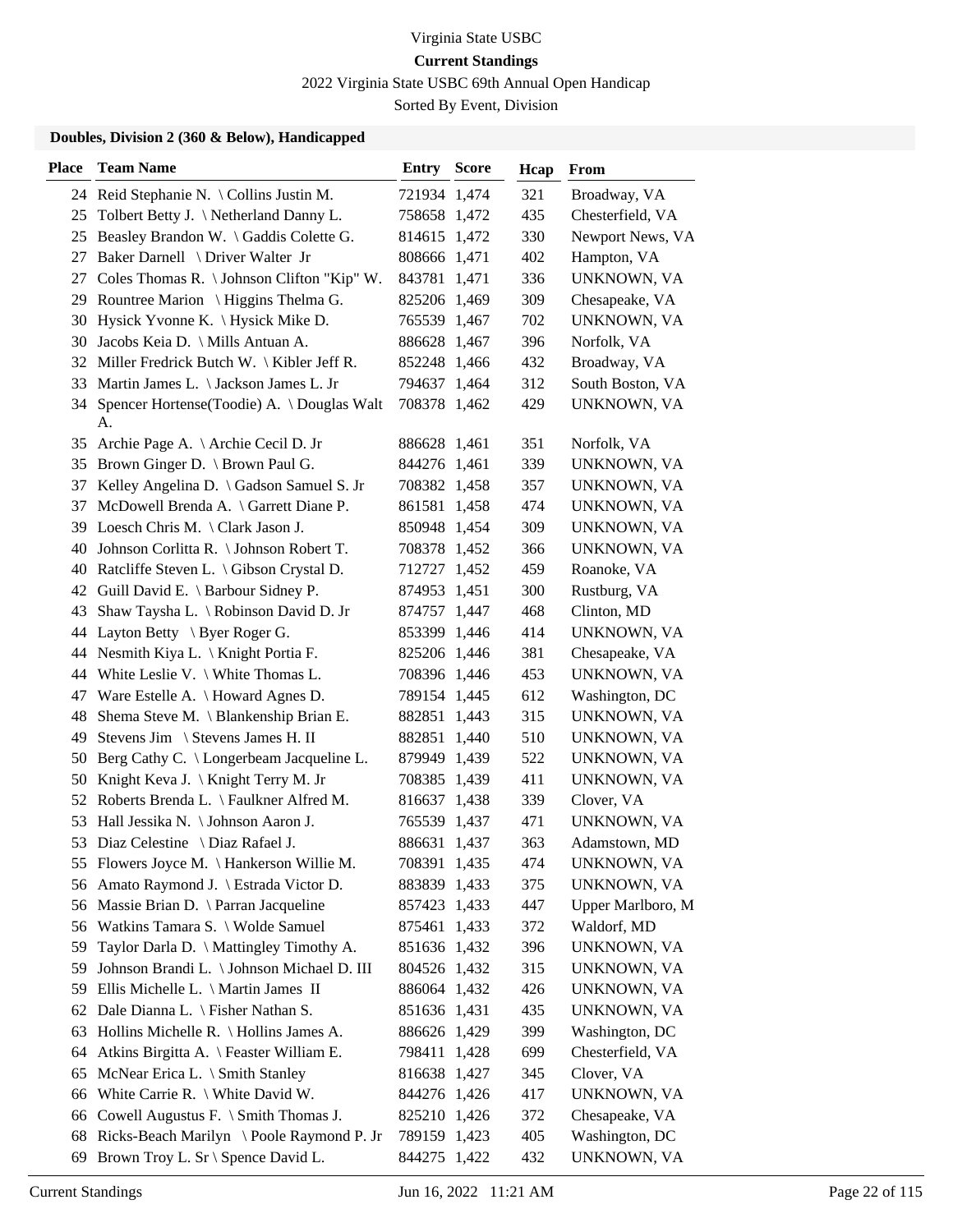2022 Virginia State USBC 69th Annual Open Handicap

Sorted By Event, Division

| <b>Place</b> | <b>Team Name</b>                                       | <b>Entry Score</b> | Hcap | From                 |
|--------------|--------------------------------------------------------|--------------------|------|----------------------|
|              | 70 Griscom Karen M. \ McDaniel Sean C.                 | 790596 1,421       | 432  | Prince George, VA    |
| 71           | Schultz Debbie D. \ Proctor Kenneth P.                 | 886650 1,419       | 384  | Waldorf, MD          |
|              | 71 Ferguson Lauren E. \ Cox-Martin Jonathan T.         | 716575 1,419       | 402  | UNKNOWN, VA          |
| 71           | Padilla Madonna M. \ Wilder Jason M.                   | 850948 1,419       | 324  | UNKNOWN, VA          |
| 74           | Wright Tara H. \ Wright Michael T. Jr                  | 886618 1,418       | 462  | Mechanicsville, VA   |
| 75           | Kong Jeremy E. \ Green Ronald                          | 863085 1,416       | 315  | UNKNOWN, VA          |
|              | 76 Smith Lauren A. \ Smith Robert P. Jr                | 814497 1,415       | 363  | UNKNOWN, VA          |
|              | 76 Conner Dawniel C. \ Roach Darrin C.                 | 708379 1,415       | 348  | UNKNOWN, VA          |
| 78           | Simmons Tammy E. \ Simmons Brian                       | 844390 1,414       | 447  | UNKNOWN, VA          |
| 78           | Chavis Thomas L. III \ Griffin Janet L.                | 886318 1,414       | 504  | UNKNOWN, VA          |
|              | 80 Furman Theresa S. \Joyner Robert E.                 | 814513 1,413       | 429  | Suffolk, VA          |
| 81           | Holloway James W. \ Wilson John R. Jr                  | 789151 1,412       | 459  | Washington, DC       |
| 81           | Oliver Tom \ Pultz Lorie                               | 844390 1,412       | 456  | UNKNOWN, VA          |
| 81           | Hilliard Andre R. \ Hilliard Latonya D.                | 857518 1,412       | 489  | District Heights, MI |
|              | 81 Cutshaw Christa M. \Cook Caylyn M.                  | 765533 1,412       | 438  | UNKNOWN, VA          |
|              | 81 Dever James H. III \ Taylor Tim J.                  | 765535 1,412       | 495  | UNKNOWN, VA          |
| 81           | Lucas Carolyn J. \ Hampton John O. Jr                  | 708391 1,412       | 351  | UNKNOWN, VA          |
| 81           | Delp Charles M. \ Willard Jarrod R.                    | 855270 1,412       | 309  | UNKNOWN, VA          |
| 81           | Dugan Stephen D. \ Young Roger A.                      | 874661 1,412       | 387  | Virginia Beach, VA   |
| 89           | Marks Charles B. \ Marks Wesley                        | 885597 1,411       | 303  | UNKNOWN, VA          |
|              | 90 Parrish Steffany N. \ Grimsley William T.           | 886648 1,409       | 474  | Hopewell, VA         |
|              | 90 Pugh Chad M. \ Board Kaleb H.                       | 863173 1,409       | 543  | UNKNOWN, VA          |
|              | 90 Pearson Greta N. \ Garner Rigo                      | 708395 1,409       | 321  | UNKNOWN, VA          |
|              | 90 Richardson Bernadette L. \ Richardson<br>William A. | 708386 1,409       | 318  | UNKNOWN, VA          |
|              | 94 Neal Cynthia S. \ Gulledge Walter R.                | 746115 1,407       | 540  | S. Prince George, V  |
| 95           | Milloy Theresa T. \ Holoman James A.                   | 880489 1,405       | 396  | Hampton, VA          |
| 96           | Stephenson O'Neil \ Craig William E.                   | 883075 1,404       | 414  | UNKNOWN, VA          |
| 97           | Gentry Issac J. \ Richman Wesley                       | 790340 1,402       | 342  | UNKNOWN, VA          |
| 98           | Grigsby Jay W. \ Selby Kenneth H.                      | 790086 1,401       | 363  | Yorktown, VA         |
| 99           | Hunter Renee L. \ Johnson Roosevelt Jr                 | 857518 1,400       | 399  | District Heights, MI |
|              | 100 Brown Mary E. \ Hawkins Barbara A.                 | 789154 1,399       | 408  | Washington, DC       |
|              | 101 Dixon Corrina A. \ Dixon Timothy J.                | 886075 1,397       | 315  | Carrollton, VA       |
|              | 101 Parker Robin E. \ Smith-Brown Mary L.              | 708377 1,397       | 342  | UNKNOWN, VA          |
| 103          | Barnes Renard \ Jones Aaron L.                         | 886653 1,395       | 345  | Waldorf, MD          |
|              | 103 McCauley Michael A. \ Floyd Linnette               | 850695 1,395       | 384  | UNKNOWN, VA          |
| 105          | Quigley Lavinia A. \ Holloway Katie R.                 | 789155 1,394       | 399  | Washington, DC       |
| 105          | Scott Alinza \ Harris Rosie J.                         | 825212 1,394       | 411  | Chesapeake, VA       |
| 105          | Richardson Elizabeth A. \ Shrum John H.                | 795322 1,394       | 441  | UNKNOWN, VA          |
|              | 105 Barnett William \ Volpp Wanda R.                   | 882519 1,394       | 312  | Stafford, VA         |
| 109          | Shifflett John E. Jr \ Reid Elwood F.                  | 852248 1,393       | 396  | Broadway, VA         |
| 109          | Hendrix Janet D. $\{$ Hendrix Billy R.                 | 790340 1,393       | 327  | UNKNOWN, VA          |
| 109          | Atkins William G. Jr \ Shupe Michael W.                | 798411 1,393       | 432  | Chesterfield, VA     |
|              | 112 Ashley Phyllis M. \Ashley Robert B.                | 790996 1,392       | 402  | UNKNOWN, VA          |
|              | 112 Turner Paulette E. \ Nicholson Paula M.            | 825211 1,392       | 501  | Chesapeake, VA       |
|              | 114 Chase Mark A. Jr \ Chase Natasha L.                | 708390 1,391       | 417  | UNKNOWN, VA          |
|              | 114 Webb Corey T. \ Duncan Ronald E.                   | 885646 1,391       | 327  | Blacksburg, VA       |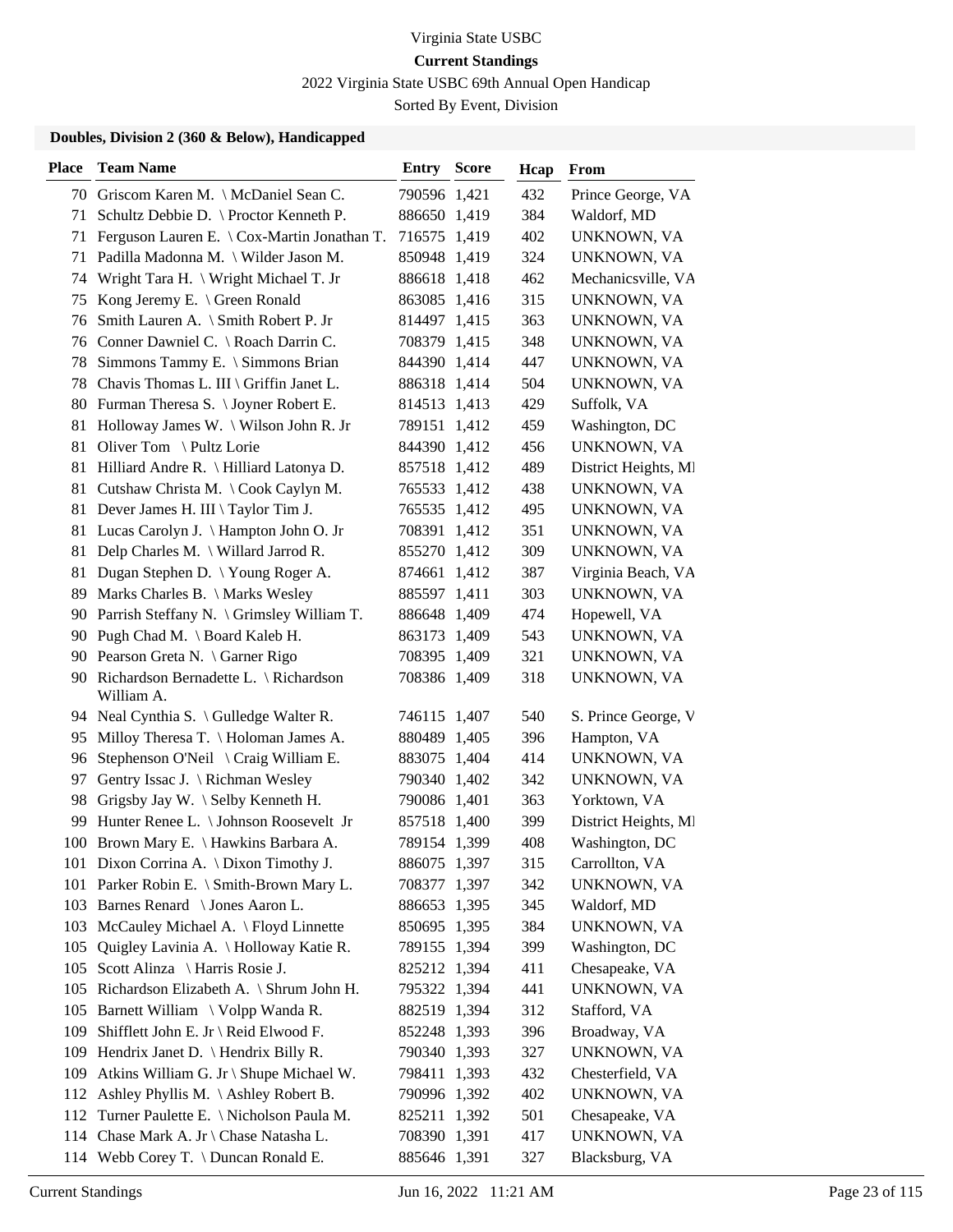2022 Virginia State USBC 69th Annual Open Handicap

Sorted By Event, Division

| <b>Place</b> | <b>Team Name</b>                               | <b>Entry Score</b> | Hcap | From                |
|--------------|------------------------------------------------|--------------------|------|---------------------|
|              | 116 VanBuren Belinda B. \Leake Tommy L.        | 708396 1,390       | 618  | UNKNOWN, VA         |
|              | 117 Hess William B. \ Litchfield Adrian C.     | 886652 1,388       | 477  | Waldorf, MD         |
|              | 117 McNally James P. \ Murray Jennifer M.      | 886635 1,388       | 516  | Norfolk, VA         |
| 119          | McLean Charles E. \ Brown Evan A.              | 808666 1,387       | 474  | Hampton, VA         |
|              | 120 Lee Alyssa M. \ Mann Jessica L.            | 886645 1,385       | 381  | Gainesville, VA     |
|              | 120 Foster Ronald \ Foster Petra J.            | 883094 1,385       | 312  | UNKNOWN, VA         |
|              | 120 Savoy Iris N. \ Holmes Leroy M. Sr         | 708382 1,385       | 408  | UNKNOWN, VA         |
|              | 123 Lomax Cynthia A. \ Lomax Robert J. Jr      | 857481 1,383       | 393  | Capitol Heights, MI |
|              | 123 Clark Barbara J. \ Clark Samuel A. Jr      | 874073 1,383       | 315  | Rockville, MD       |
|              | 125 Welcher William A. \ Welcher Roy A.        | 861787 1,382       | 306  | SALEM, VA           |
|              | 126 Hugen Tyler \ Brown Robert E.              | 851637 1,381       | 402  | UNKNOWN, VA         |
|              | 126 Brown Stephanie C. \ Smith James W.        | 816639 1,381       | 327  | Clover, VA          |
|              | 128 Delk-Glenn Darlene \ Glenn Steven E.       | 856467 1,380       | 546  | Newport News, VA    |
|              | 128 Hansen Amanda G. \Turner David E.          | 827233 1,380       | 372  | UNKNOWN, VA         |
|              | 130 Coleman Ponce D. \ Smith Marc D.           | 858465 1,379       | 390  | UNKNOWN, VA         |
|              | 130 Issa Mohammed \ Caldwell Ricky W. Jr       | 885644 1,379       | 354  | Blacksburg, VA      |
|              | 130 Orfield Patricia D. \ Orfield Roger D.     | 886609 1,379       | 459  | Chesterfield, VA    |
|              | 133 Wade Tamara M. \ Bennett Samuel O.         | 708398 1,378       | 504  | UNKNOWN, VA         |
|              | 134 Palmer Marcus C. \ Stevens Derek A.        | 863294 1,376       | 327  | UNKNOWN, VA         |
|              | 134 Branch Margaret D. \ Green Rebecca A.      | 863309 1,376       | 363  | Henrico, VA         |
|              | 136 Dever Jason D. Jr \ Dever Jason D.         | 765535 1,375       | 321  | UNKNOWN, VA         |
| 137          | McCray Paris A. \ Lucas Julia R.               | 781067 1,374       | 444  | UNKNOWN, VA         |
|              | 138 Blizzard David L. \ Howell Steven N.       | 883074 1,373       | 315  | UNKNOWN, VA         |
|              | 138 Hudson Wanda E. \ Evans David M.           | 804526 1,373       | 420  | UNKNOWN, VA         |
| 140          | Pyles Brian L. \ Chandler Mark L.              | 816636 1,372       | 312  | Clover, VA          |
|              | 140 McDowell James L. Jr \ Keyes Heather A.    | 765538 1,372       | 309  | UNKNOWN, VA         |
|              | 142 Scott Comsee \ Scott Katherine             | 825212 1,371       | 459  | Chesapeake, VA      |
| 143          | Speidel James L. \ Sullivan Wayne P.           | 790596 1,369       | 321  | Prince George, VA   |
| 143          | Smith Adam L. \ Belton Robbie J.               | 855271 1,369       | 330  | UNKNOWN, VA         |
| 145          | Moreland Keith \ Washington Ronald D.          | 886099 1,368       | 426  | Bremo Bluff, VA     |
|              | 145 Blackford Pamela A. \ Blackford John M. Jr | 790338 1,368       | 480  | UNKNOWN, VA         |
|              | 147 Carter Shandy \ Lida Stephanie L.          | 791015 1,367       | 582  | UNKNOWN, VA         |
|              | 148 Curtis Stafford J. Sr \ Hogue Cecil C.     | 841891 1,366       | 306  | South Boston, VA    |
| 149          | Johnston Lisa S. \Neidig John L.               | 885768 1,365       | 327  | UNKNOWN, VA         |
|              | 150 Moreland Kent \ Johnson-Woodie Mahalia     | 886099 1,364       | 441  | Bremo Bluff, VA     |
|              | 150 Goss Shaquanda R. \ Goss James R.          | 708388 1,364       | 300  | UNKNOWN, VA         |
|              | 152 Cook Adam P. \ Atteberry Louis             | 766299 1,362       | 402  | UNKNOWN, VA         |
|              | 152 Morris Christopher B. \ Vann Katelyn N.    | 882584 1,362       | 486  | Emporia, VA         |
|              | 154 Rose Antwon S. \ Preston Derek A.          | 843501 1,361       | 342  | <b>UNKNOWN, VA</b>  |
| 155          | Smith Christina M. \ Smith Lloyd H.            | 816640 1,360       | 498  | Clover, VA          |
| 155          | Hamblin Kerry E. \ Smoke Russell J.            | 863285 1,360       | 405  | UNKNOWN, VA         |
| 155          | Williams Cynthia D. \ Colding Tina L.          | 850696 1,360       | 459  | UNKNOWN, VA         |
| 158          | Tate-Moore Amelia J. \ Jefferson Neda E.       | 886657 1,359       | 510  | UNKNOWN, VA         |
|              | 159 Lewis Thurmond A. \Jackson William H.      | 886522 1,357       | 342  | UNKNOWN, VA         |
| 159          | Morton Carolyn L. \ Newlin Michael J.          | 790339 1,357       | 333  | UNKNOWN, VA         |
| 159          | Rice Henry B. Jr \ Stamps James L.             | 880489 1,357       | 399  | Hampton, VA         |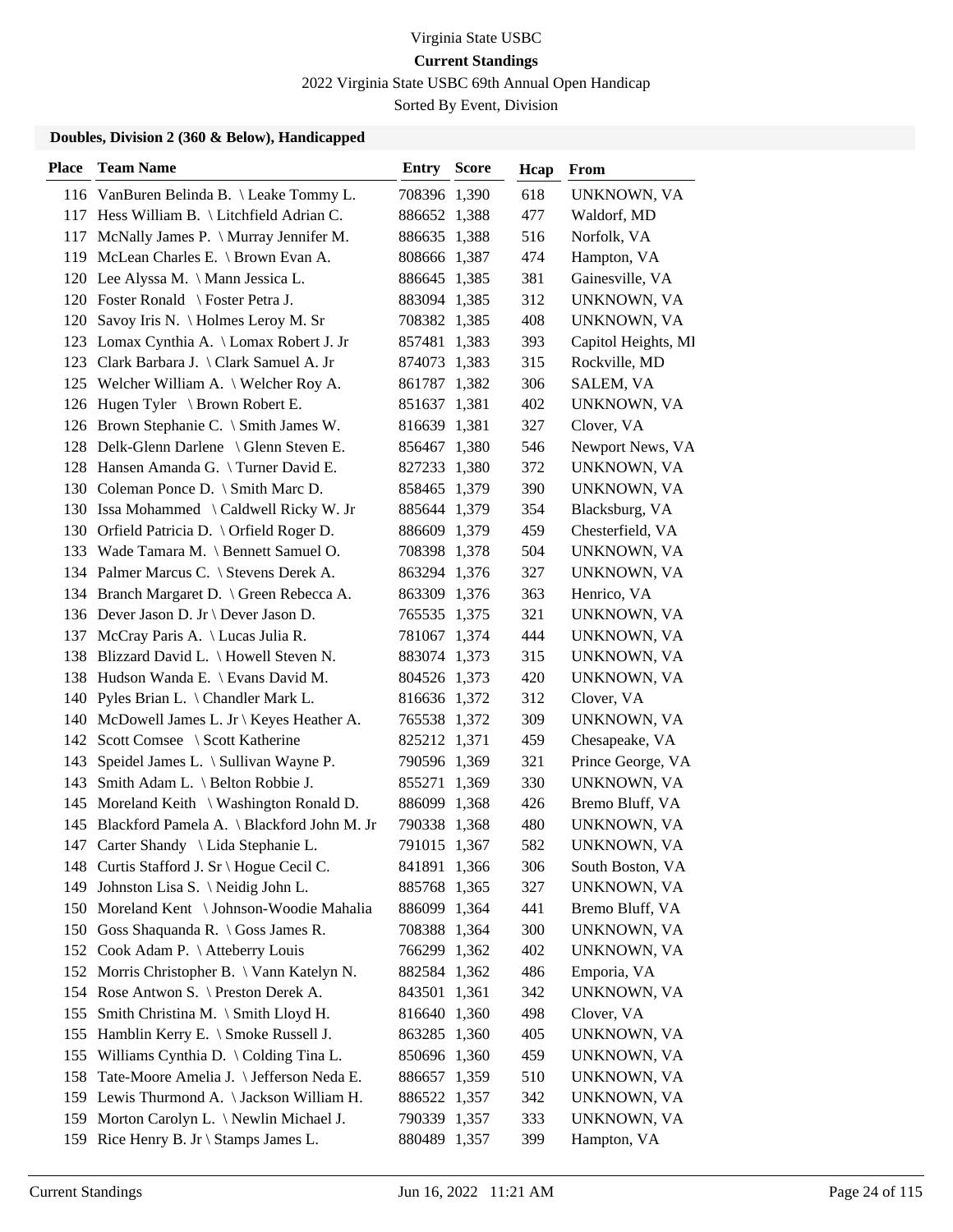2022 Virginia State USBC 69th Annual Open Handicap

Sorted By Event, Division

| <b>Place</b> | <b>Team Name</b>                                                | Entry        | <b>Score</b> | Hcap | From               |
|--------------|-----------------------------------------------------------------|--------------|--------------|------|--------------------|
|              | 162 Slater Wilfred S. \Carey-Slater Cassandra Y.                | 788048 1,356 |              | 357  | Lynchburg, VA      |
|              | 163 Pilgram Harold \ Megginson Lorenzo                          | 843781 1,355 |              | 324  | UNKNOWN, VA        |
|              | 164 Barber Jimmie L. \ Jordan Clarence "Ned"                    | 789559 1,353 |              | 549  | Covington, VA      |
|              | 165 Caffee Jacinta Y. \ Batchelor Eric L. Sr                    | 878421 1,352 |              | 312  | Virginia Beach, VA |
| 166          | Stephens Ian A. \ Kobzda Alexander T.                           | 878436 1,350 |              | 441  | Laurel, MD         |
|              | 166 Will Virginia K \ Coleman David W.                          | 792873 1,350 |              | 540  | UNKNOWN, VA        |
| 168          | Murray Anne M. \ Murray Hickey J. Jr                            | 856573 1,349 |              | 333  | Bethesda, MD       |
|              | 169 Koch John E. Jr \ Bowers Joseph A.                          | 841813 1,348 |              | 345  | Martinsburg, WV    |
| 169          | Adams Dwayne W. Sr \ Coates Dominique                           | 708397 1,348 |              | 357  | UNKNOWN, VA        |
| 171          | Wilson Linda $\setminus$ Bonhom Gary M.                         | 850696 1,347 |              | 303  | UNKNOWN, VA        |
|              | 172 Hockaday Lisa \ Anderson Noni N.                            | 883097 1,346 |              | 495  | UNKNOWN, VA        |
| 173          | Carper Jeffrey W. \Campbell Rusty (Russell)) 856353 1,345<br>W. |              |              | 324  | UNKNOWN, VA        |
|              | 174 Puffenbarger Kenny (Kenneth) E. \ Roberts<br>Jim (Ji        | 856353 1,344 |              | 336  | UNKNOWN, VA        |
|              | 175 Broadus Eugene R. Jr \ Hamblin Garry A.                     | 874198 1,343 |              | 408  | Roanoke, VA        |
|              | 175 Johnson Shawanda D. \ Armstrong Gary                        | 886638 1,343 |              | 486  | Landover, MD       |
|              | 175 Nelson Shirley A. \ Lancaster John W.                       | 874757 1,343 |              | 423  | Clinton, MD        |
|              | 178 Overby Deborah D. \ Scott Wendy H.                          | 880412 1,342 |              | 459  | Midlothian, VA     |
|              | 178 Faison Veronica D. \ Butler Anthony M. Sr                   | 886652 1,342 |              | 378  | Waldorf, MD        |
|              | 178 Hill Bobby J. \ Ferrell Patrick A.                          | 884092 1,342 |              | 399  | Washington, DC     |
|              | 181 Johnson Mark S. \ Beck Margo L.                             | 798413 1,339 |              | 318  | Chesterfield, VA   |
|              | 181 Brown Carolyn A. \Hawkins John C.                           | 708387 1,339 |              | 327  | UNKNOWN, VA        |
|              | 183 Palmer Dianna W. \Palmer Willie A.                          | 861810 1,337 |              | 444  | SALEM, VA          |
|              | 184 Nuzzo Nicole M. \ Lawson Donald (Dick) R.                   | 886650 1,336 |              | 330  | Waldorf, MD        |
| 184          | Queen Karen S. \ Lee Christine                                  | 855181 1,336 |              | 498  | UNKNOWN, VA        |
|              | 186 Whitted Michael C. \ Green Helen M.                         | 855184 1,335 |              | 420  | UNKNOWN, VA        |
|              | 186 Freeman John E. II \ Freeman Sean T.                        | 825210 1,335 |              | 315  | Chesapeake, VA     |
|              | 186 Morris Shannon \ Haga David S.                              | 758013 1,335 |              | 345  | UNKNOWN, VA        |
| 189          | Rapert Doris \ Rapert Mark                                      | 792865 1,334 |              | 300  | Lexington, VA      |
| 189          | Jones Doris E. \ Lewis Walter L. Sr                             | 886522 1,334 |              | 537  | UNKNOWN, VA        |
|              | 191 Hare Keith J. \ Gray Emrett M.                              | 883075 1,333 |              | 369  | UNKNOWN, VA        |
|              | 191 Knox Thomas J. \Downey Roy J. III                           | 880472 1,333 |              | 309  | UNKNOWN, VA        |
|              | 193 Branch Jerry M. \ Simpson Westley E.                        | 863295 1,331 |              | 360  | UNKNOWN, VA        |
|              | 194 Wells Troy R. \ Griffin Janelle R.                          | 850695 1,330 |              | 312  | UNKNOWN, VA        |
| 195          | Satterwhite John A. \ Weaver Rita O.                            | 884108 1,329 |              | 339  | UNKNOWN, VA        |
|              | 196 VAN DUSEN STEPHANIE \ VanDusen<br>Jennifer M.               | 765541 1,328 |              | 525  | UNKNOWN, VA        |
|              | 196 Johnson Christi C. \ Smith Julius A.                        | 708383 1,328 |              | 498  | UNKNOWN, VA        |
|              | 196 Pezzella Tony J. \ Lafon C W.                               | 783745 1,328 |              | 315  | Virginia Beach, VA |
|              | 199 Cochran Kristie L. \Taylor Page L.                          | 798414 1,327 |              | 414  | Chesterfield, VA   |
| 199          | Garrett Betty Jo \ Alexander Donald A.                          | 792865 1,327 |              | 342  | Lexington, VA      |
|              | 199 James Sheila S. \James Thomas E. Sr                         | 856506 1,327 |              | 330  | Richmond, VA       |
| 199          | Copper Zinabeth \ Morgan Cynthia V.                             | 851084 1,327 |              | 423  | Davidsonville, MD  |
| 203          | Morris Amanda \ Clarke Phillip C. III                           | 849288 1,326 |              | 444  | Ashburn, VA        |
|              | 204 Keys Timothy D. \ Keys Shelley A.                           | 882798 1,325 |              | 378  | UNKNOWN, VA        |
|              | 204 Jones Donna B. \ Gravely Charles L.                         | 886264 1,325 |              | 342  | Roanoke, VA        |
|              |                                                                 |              |              |      |                    |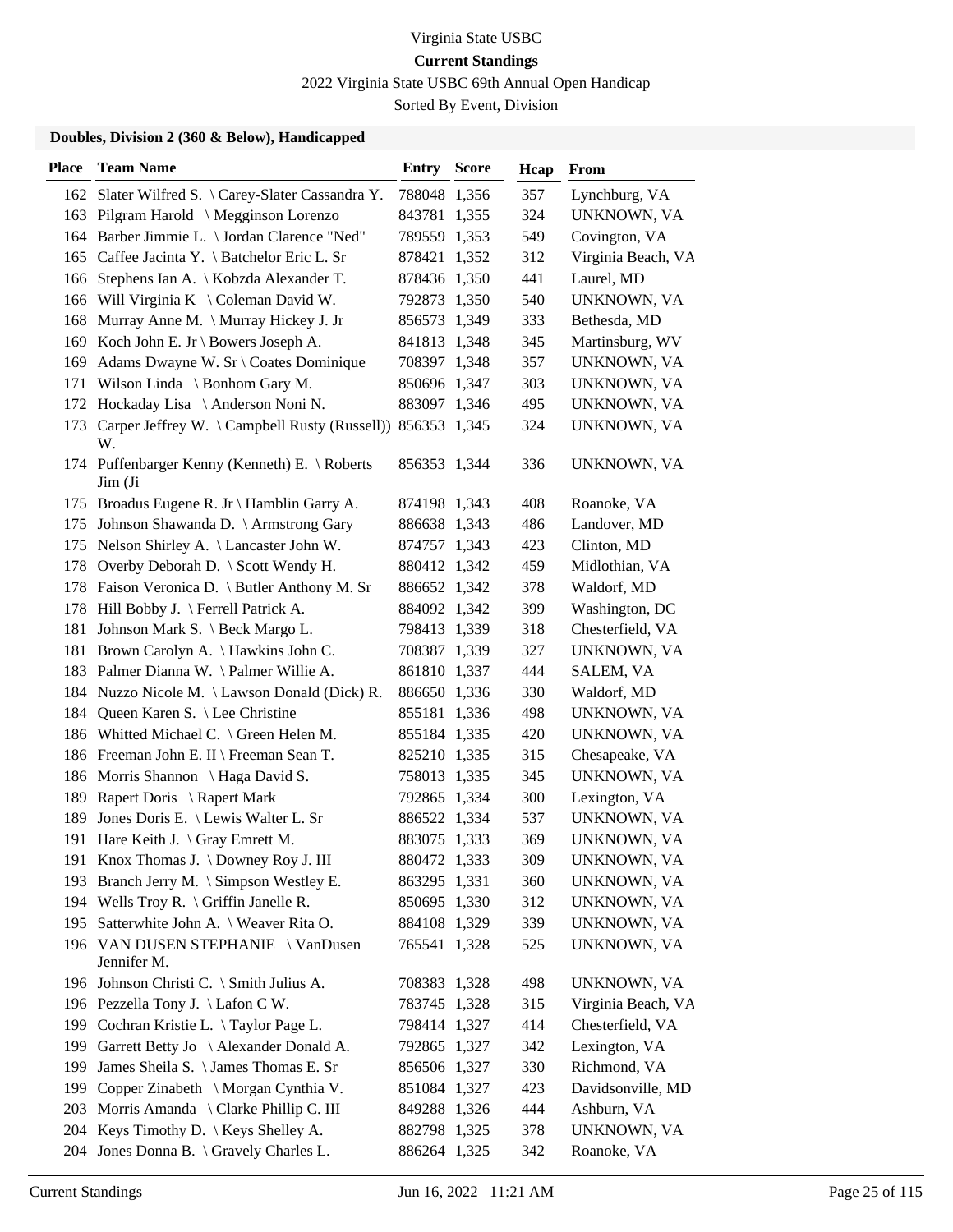2022 Virginia State USBC 69th Annual Open Handicap

Sorted By Event, Division

| <b>Place</b> | <b>Team Name</b>                             | Entry        | <b>Score</b> | Hcap | From                |
|--------------|----------------------------------------------|--------------|--------------|------|---------------------|
|              | 204 Bolden Catherine C. \ Bolden Nathan A.   | 884059 1,325 |              | 378  | Falls Church, VA    |
| 204          | Byer Summer V. \ Via Sylvia T.               | 853399 1,325 |              | 630  | UNKNOWN, VA         |
|              | 204 Slagle James H. \ Jones Jeffrey C.       | 792873 1,325 |              | 336  | UNKNOWN, VA         |
|              | 204 Rossi Sarah K. \ Fletcher Kevin C.       | 886630 1,325 |              | 348  | Warrenton, VA       |
|              | 210 Wade Diane M. \Jones Kenneth R.          | 851580 1,324 |              | 399  | Como, NC            |
|              | 211 Fuller David C. \ Disbrow Nelson C.      | 851035 1,323 |              | 306  | Richmond, VA        |
|              | 211 Prophet Ike A. \ Washington Monica A.    | 708383 1,323 |              | 441  | UNKNOWN, VA         |
|              | 213 Hicks Leslie J. \ Clark Mary E.          | 879948 1,321 |              | 552  | UNKNOWN, VA         |
|              | 214 Bluford Jeffrey W. Sr \ Robinson Solomon | 858459 1,320 |              | 312  | UNKNOWN, VA         |
| 215          | Allen Farnell \ Williams Alvin W. Sr         | 708392 1,319 |              | 324  | UNKNOWN, VA         |
| 215          | Fry Tami B. \ Martyn William T.              | 886318 1,319 |              | 441  | UNKNOWN, VA         |
| 217          | Ray Anne S. \ Broadney Robert L. III         | 765536 1,313 |              | 321  | UNKNOWN, VA         |
| 218          | Kebere Toeke'Shea A. \ Sherman Charles E.    | 708379 1,311 |              | 378  | UNKNOWN, VA         |
| 218          | Shuler Paul E. Sr \ Stroman Cordelia O.      | 708387 1,311 |              | 387  | UNKNOWN, VA         |
|              | 220 Crawford C. Brantley \ Skaggs Harry A.   | 783745 1,310 |              | 423  | Virginia Beach, VA  |
|              | 220 Barnette Keshia M. \ Howard Keith A.     | 856509 1,310 |              | 357  | Richmond, VA        |
| 222          | Taggart Charlie D. \ Potter John G. Jr       | 746115 1,307 |              | 414  | S. Prince George, V |
| 222          | Hagerman Anita L. \ Moody James D.           | 795322 1,307 |              | 354  | UNKNOWN, VA         |
|              | 224 Treadway Robert J. Jr \ Jensen John P.   | 850338 1,306 |              | 369  | UNKNOWN, VA         |
|              | 225 Williams Marvin D. \ Battle Captoria     | 708389 1,305 |              | 318  | UNKNOWN, VA         |
|              | 226 St. Clair Steven J. Jr \ Warren David S. | 814520 1,304 |              | 348  | Dublin, VA          |
|              | 226 Camp Warren E. \ Harris Paul A.          | 758659 1,304 |              | 306  | Chesterfield, VA    |
|              | 228 Brooks Felix L. \ Suckart Richard B.     | 850452 1,303 |              | 336  | Newport News, VA    |
| 229          | Alston Denise \ Montgomery Bill              | 856360 1,301 |              | 363  | Fort Washington, M. |
|              | 230 Boone Alfanisa \ Scurry Carrie L.        | 883929 1,299 |              | 336  | UNKNOWN, VA         |
| 231          | Hayes Clarence (Bill) W. \Treaster Gary R.   | 790915 1,298 |              | 378  | UNKNOWN, VA         |
|              | 231 Cooper Tai M. \ Smith Ryan N.            | 708381 1,298 |              | 408  | UNKNOWN, VA         |
|              | 233 Latimore Patricia M. \ Ramey Ashley L.   | 886638 1,297 |              | 633  | Landover, MD        |
|              | 234 Heath Deborah L. \ Shuler Karen E.       | 766297 1,294 |              | 405  | UNKNOWN, VA         |
| 235          | Lynch John W. III \ Lynch Maiko O.           | 854075 1,293 |              | 372  | Stafford, VA        |
|              | 236 Curtis Janice E. \ Curtis William R.     | 882798 1,292 |              | 315  | UNKNOWN, VA         |
|              | 236 Cullers Robert E. \ Cullers Robbie E. II | 788950 1,292 |              | 339  | Elkton, VA          |
|              | 236 Tate Ira T. Sr \ Bollinger Lester E.     | 765532 1,292 |              | 312  | UNKNOWN, VA         |
|              | 236 Gay Les Jr \ Marshall John A.            | 855183 1,292 |              | 309  | UNKNOWN, VA         |
|              | 240 Cole Sheila D. \ James Tiliyah B.        | 856509 1,291 |              | 303  | Richmond, VA        |
|              | 240 Kapustka Lesa A.   Kapustka Guy M.       | 886651 1,291 |              | 495  | Waldorf, MD         |
|              | 240 Crowder Krystle L. \ Cox Betty J.        | 818947 1,291 |              | 324  | Chester, VA         |
| 243          | Cobbs Robin O. \ Journiette Lamar R.         | 861810 1,288 |              | 321  | SALEM, VA           |
|              | 244 Lawson Otima L. \ Lawson Edward S. Jr    | 857103 1,286 |              | 324  | Chelteham, MD       |
| 245          | Jainniney Ronald C. \ Easter Chandra M.      | 825272 1,285 |              | 429  | Inwood, WV          |
|              | 246 Hill Portia M. \ Preston Joe L.          | 861787 1,284 |              | 390  | SALEM, VA           |
| 247          | Pearce Lisa C. \ Jones Alexander T.          | 861581 1,281 |              | 330  | UNKNOWN, VA         |
|              | 248 Perdue Danielle N. \ Meadows Marcia L.   | 863285 1,280 |              | 336  | UNKNOWN, VA         |
|              | 249 Williams Jerome H. Sr \ Houff Timothy B. | 855181 1,279 |              | 306  | UNKNOWN, VA         |
| 250          | Carvajal Ricardo E. \ Carvajal Mallory A.    | 790338 1,278 |              | 381  | UNKNOWN, VA         |
| 251          | Eley Earlene H. \Thompson Annie C.           | 863309 1,276 |              | 471  | Henrico, VA         |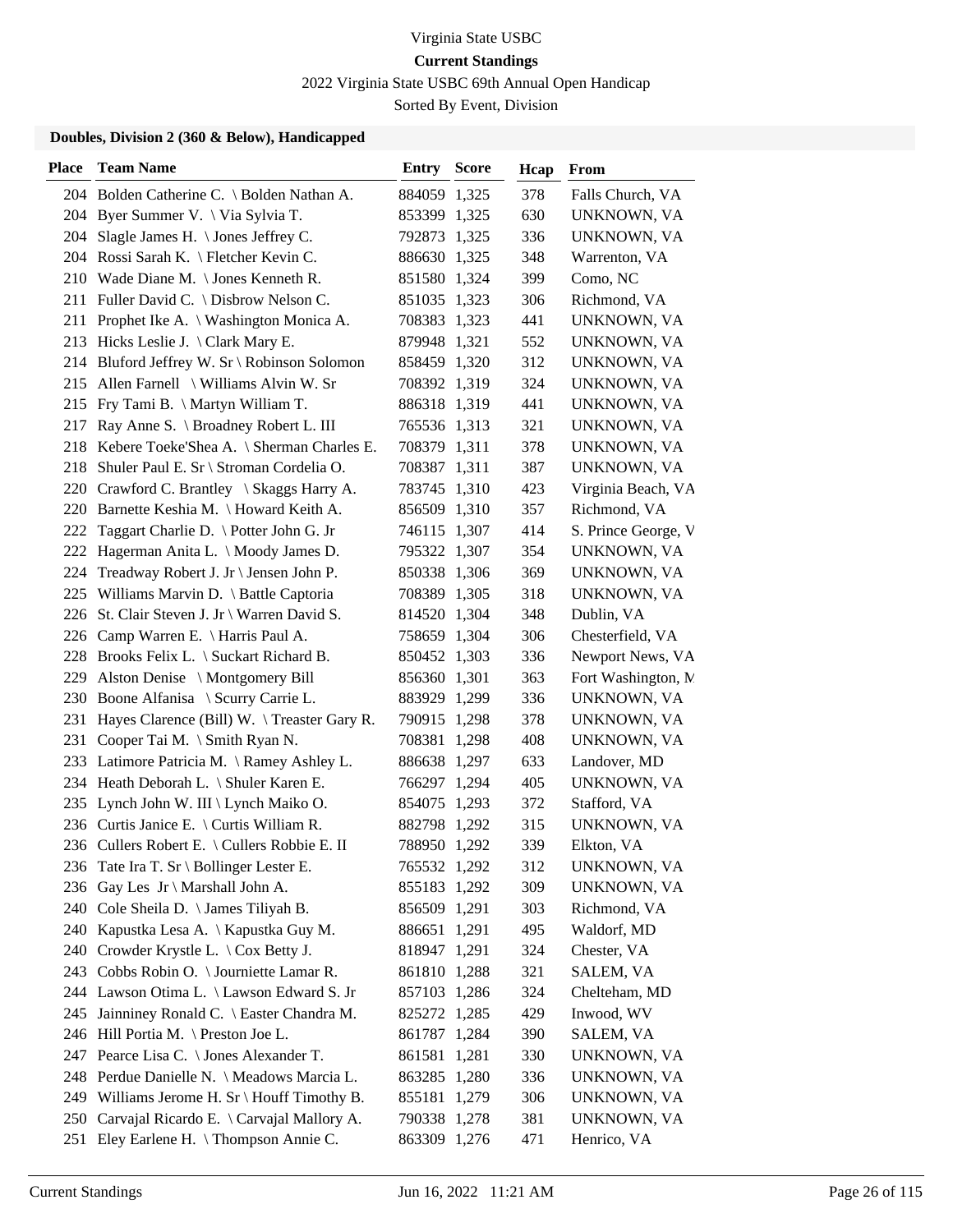2022 Virginia State USBC 69th Annual Open Handicap

Sorted By Event, Division

### **Doubles, Division 2 (360 & Below), Handicapped**

| <b>Place</b> | <b>Team Name</b>                                                 | Entry        | <b>Score</b> | Hcap             | From                |
|--------------|------------------------------------------------------------------|--------------|--------------|------------------|---------------------|
|              | 252 Jones Beverly A. \Taylor Aubrey                              | 885725 1,274 |              | 339              | UNKNOWN, VA         |
|              | 253 Clark Rebecca E. \ Madison Hunter R.                         | 886629 1,273 |              | 351              | Norfolk, VA         |
|              | 254 Yetter Amber E. \ Yetter Brandon A.                          | 850091 1,269 |              | 339              | Grottoes, VA        |
|              | 255 Fletcher Diane E. \ Adams John F.                            | 886651 1,267 |              | 504              | Waldorf, MD         |
| 255          | Simmons Alvin L. \ Futrell William W.                            | 873342 1,267 |              | 321              | Emporia, VA         |
| 257          | Ayers Melissa T. \ Coleman Jobie R.                              | 743004 1,264 |              | 333              | Fairfield, VA       |
| 257          | McDonough Brian G. \ Anderson Terry L.                           | 851580 1,264 |              | 321              | Como, NC            |
| 259          | Drake Brigitte E. \Tate Anne C.                                  | 765532 1,263 |              | 363              | UNKNOWN, VA         |
|              | 260 Fuller Brenda R. \Alston Daryl K.                            | 884108 1,261 |              | 390              | UNKNOWN, VA         |
|              | 260 Reynolds Arthur B. \ Holmes Cecil H.                         | 883074 1,261 |              | 336              | UNKNOWN, VA         |
|              | 262 Oakley Denver R. III \ Burrows Damon E.                      | 886618 1,258 |              | 396              | Mechanicsville, VA  |
|              | 263 Madison Cartalo L. \Young Joe L.                             | 825211 1,257 |              | 327              | Chesapeake, VA      |
|              | 264 Aschenbach Ashley \ Manthey Jacob G.                         | 850338 1,256 |              | 435              | UNKNOWN, VA         |
| 265          | Woodward Robert G.   Fleming Thomas W. Jr 879949 1,255           |              |              | 369              | UNKNOWN, VA         |
|              | 266 Vinson Gigi M. \ Scott Karen F.                              | 788045 1,253 |              | 321              | Lynchburg, VA       |
| 267          | Boyd Bettsie M. \ Bernard George S.                              | 884059 1,252 |              | 579              | Falls Church, VA    |
| 268          | Wright Eric L. \ Steele Randy S.                                 | 863172 1,249 |              | 315              | UNKNOWN, VA         |
| 269          | Sweeney Teresa A. \ Wagoner Phyllis J.                           | 712727 1,247 |              | 618              | Roanoke, VA         |
|              | 270 Phillips Harold D. \Phillips Timothy J.                      | 885646 1,246 |              | 501              | Blacksburg, VA      |
| 271          | Hiett Charles {Ed} E. Sr \ McLaughlin Richard 882596 1,245<br>Е. |              |              | 309              | UNKNOWN, VA         |
|              | 271 Robinson Janet R. \ Dent Garnelle                            | 856360 1,245 |              | 432              | Fort Washington, N. |
| 273          | Jackson Willie B. \ Edmonds Jeffrey L.                           | 816638 1,241 |              | 321              | Clover, VA          |
|              | 274 Pannell Robert L. Jr \ Pannell David L.                      | 855240 1,235 |              | 348              | UNKNOWN, VA         |
| 275          | Taylor Chiquita E. \Taylor Lance D.                              | 856506 1,215 |              | 411              | Richmond, VA        |
|              | 276 Riddle David B. \ Davis Amanda J.                            | 886630 1,212 |              | 312              | Warrenton, VA       |
| 277          | Stevens Aubrey (Butch) Jr \ Stevens Augustine 863294 1,207<br>М. |              |              | 414              | UNKNOWN, VA         |
|              | 278 Cline Elisa P. \ Rogers James Jr                             | 874661       | 1,204        | 303              | Virginia Beach, VA  |
|              | 279 Pennix George M. \Daugherty Harvey L.                        | 875659 1,188 |              | 303              | Lynchburg, VA       |
|              | 280 Davis Gregory D. Sr \ Jenkins Sharon E.                      | 857481       | 1,158        | 342              | Capitol Heights, MI |
|              | 281 Arendas Andrew E. \ Cuvelier Jim F.                          | 875659 1,156 |              | 342              | Lynchburg, VA       |
| 282          | Agosto Dante E. \ Stickler Noah H.                               | 886263 954   |              | $\boldsymbol{0}$ | Roanoke, VA         |
|              | 283 Jones Phillip K. Jr \ Dance Saffar M.                        | 708398 833   |              | 390              | UNKNOWN, VA         |
|              | 284 Adams Daryl C. \ Barlow Harry "Jerome" J.                    | 886263 807   |              | $\boldsymbol{0}$ | Roanoke, VA         |

The lowest score to cash is 807.

### **Doubles, Doubles Scratch ( 360 & Below), Scratch**

| <b>Place</b> Team Name                             | Entry        | Score | Hcap | From        |
|----------------------------------------------------|--------------|-------|------|-------------|
| 1 Hsu David $\Lambda$ khoja Ziad N.                | 792967 1,265 |       |      | UNKNOWN, VA |
| 2 Kong Jeremy E. \ Green Ronald                    | 863085 1,101 |       |      | UNKNOWN, VA |
| 3 Johnson Corlitta R. \ Johnson Robert T.          | 708378 1,086 |       |      | UNKNOWN, VA |
| 4 Lucas Carolyn J. \ Hampton John O. Jr            | 708391 1,061 |       |      | UNKNOWN, VA |
| 5 Smith Lauren A. \ Smith Robert P. Jr             | 814497 1,052 |       |      | UNKNOWN, VA |
| 6 Spencer Hortense (Toodie) A. \times Douglas Walt | 708378 1,033 |       |      | UNKNOWN, VA |
| A.                                                 |              |       |      |             |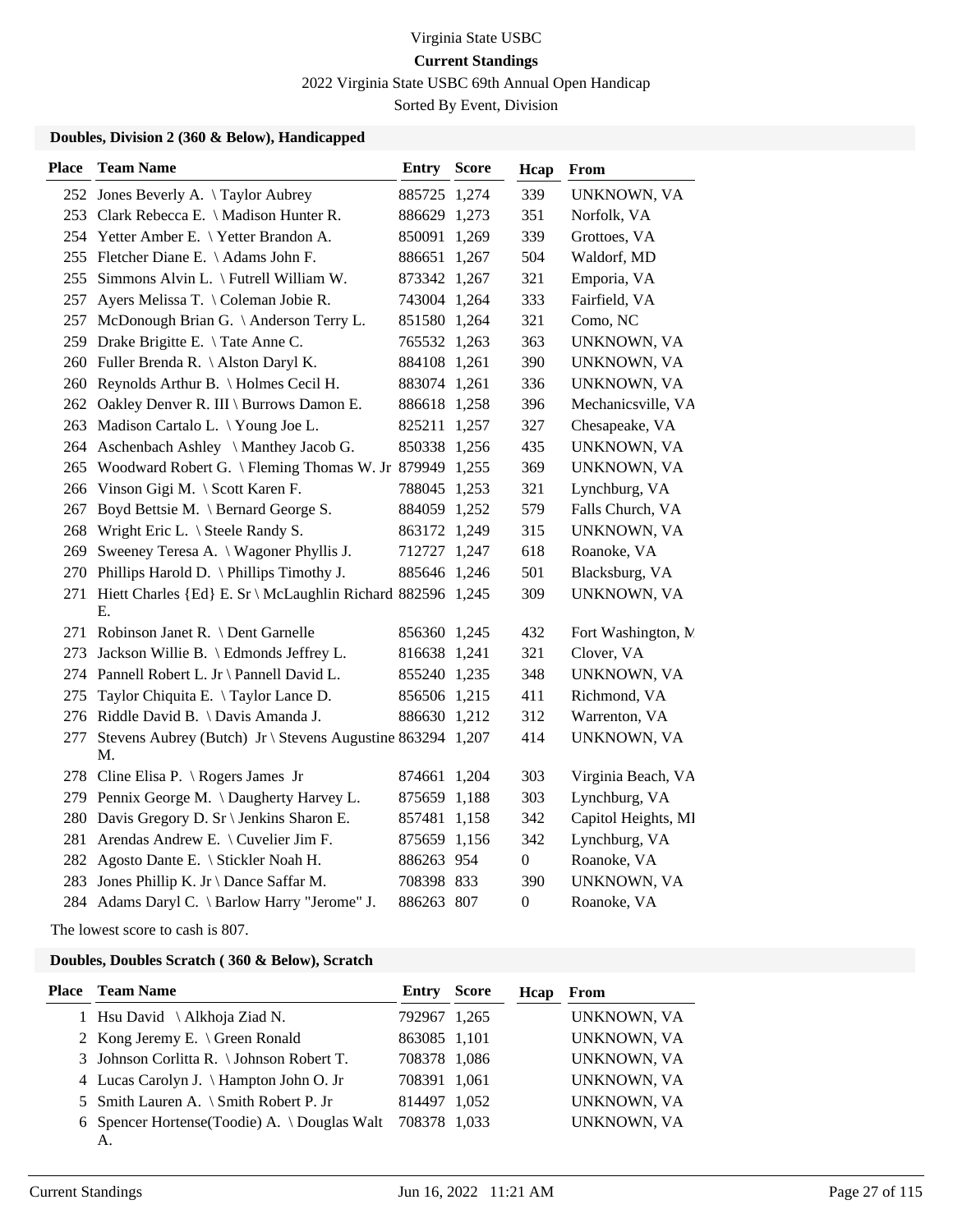2022 Virginia State USBC 69th Annual Open Handicap

Sorted By Event, Division

### **Doubles, Doubles Scratch ( 360 & Below), Scratch**

|   | <b>Place</b> Team Name                                       | Entry        | <b>Score</b> | Hcap | From           |
|---|--------------------------------------------------------------|--------------|--------------|------|----------------|
|   | 7 Ferguson Lauren E. \ Cox-Martin Jonathan T. $716575$ 1,017 |              |              |      | UNKNOWN, VA    |
| 8 | Ellis Michelle L. $\hat{M}$ Martin James II                  | 886064 1,006 |              |      | UNKNOWN, VA    |
| 9 | Quigley Lavinia A. \ Holloway Katie R.                       | 789155 995   |              |      | Washington, DC |
|   | 10 Crowder Krystle L. $\setminus$ Cox Betty J.               | 818947 967   |              |      | Chester, VA    |
|   | 11 Lawson Otima L. \ Lawson Edward S. Jr                     | 857103 962   |              |      | Chelteham, MD  |
|   | 12 Flowers Joyce M. \ Hankerson Willie M.                    | 708391 961   |              |      | UNKNOWN, VA    |
|   | 13 Cook Adam P. \ Atteberry Louis                            | 766299 960   |              |      | UNKNOWN, VA    |
|   | 14 Wright Eric L. \ Steele Randy S.                          | 863172 934   |              |      | UNKNOWN, VA    |
|   | 15 Kebere Toeke'Shea A. \ Sherman Charles E.                 | 708379 933   |              |      | UNKNOWN, VA    |
|   | 16 Lynch John W. III \ Lynch Maiko O.                        | 854075 921   |              |      | Stafford, VA   |
|   | 17 Heath Deborah L. \ Shuler Karen E.                        | 766297 889   |              |      | UNKNOWN, VA    |
|   | 18 Overby Deborah D. \ Scott Wendy H.                        | 880412 883   |              |      | Midlothian, VA |
|   |                                                              |              |              |      |                |

The lowest score to cash is 883.

| Place | <b>Team Name</b>                           | <b>Entry Score</b> |       | Hcap | <b>From</b>      |
|-------|--------------------------------------------|--------------------|-------|------|------------------|
|       | 1 Gallahan Bryan W. \Coulson Rick E.       | 790832 1,506       |       |      | UNKNOWN, VA      |
| 2     | Jenkins Justin R. \ Ferguson Kevin R.      | 716576 1,462       |       |      | UNKNOWN, VA      |
| 3     | Fry Jesse R. Jr \ Miller Justin D.         | 886319 1,443       |       |      | UNKNOWN, VA      |
| 4     | Gary Jonathan R. \ Franklin Brian P.       | 815766 1,409       |       |      | Yorktown, VA     |
| 5     | Humphrey Andrew M. \Cox Billy J.           | 818947 1,403       |       |      | Chester, VA      |
| 6     | Hannay Jimmy V. \Thurston M. Ryan          | 819029 1,393       |       |      | Chester, VA      |
| 7     | Carroll Dylan C. \ White Terrance L.       | 787625 1,387       |       |      | Newport News, VA |
| 8     | Dineen Joseph A. \ Campbell Charles M.     | 851622 1,385       |       |      | UNKNOWN, VA      |
| 9     | Johnson Brandon D. \ Jones James C.        | 721984 1,382       |       |      | UNKNOWN, VA      |
|       | 10 Brownie Robert A. \ Orfield Robert D.   | 886609 1,378       |       |      | Chesterfield, VA |
|       | 11 Fillis John R. Sr \ Rumbaugh Paul L. II | 813510 1,375       |       |      | UNKNOWN, VA      |
| 12    | Miller Kyle D. \ Miller Robert D.          | 721934 1,368       |       |      | Broadway, VA     |
| 13    | Stephens Alexander \ Vicars Caleb A.       | 875461 1,366       |       |      | Waldorf, MD      |
|       | 14 Campbell Andrew T. \ Hornstein Dylan S. | 856749 1,354       |       |      | UNKNOWN, VA      |
|       | 15 Cousins Lamont \ Watson Louis E. Jr     | 880409 1,348       |       |      | Midlothian, VA   |
|       | 16 Hartsock Joseph R. \ Riggle Robert R.   | 787625 1,347       |       |      | Newport News, VA |
| 17    | Palmer Brian D. \ Higbee Kevin M.          | 838991             | 1,339 |      | Aldie, VA        |
| 18    | Dawson Hank L. \ Bell Frank A.             | 886647 1,333       |       |      | Gainesville, VA  |
| 19    | Rowzie Benjamin C. \ Snyder David M.       | 851042 1,332       |       |      | Waynesboro, VA   |
| 20    | Petrello Anthony M. \ Larrabee Brian S.    | 851622 1,326       |       |      | UNKNOWN, VA      |
|       | 20 Rand Thad A. \ Price Christopher L.     | 875731 1,326       |       |      | UNKNOWN, VA      |
| 20    | Sams Yasmine S. \ Sams Jeffrey W.          | 716574 1,326       |       |      | UNKNOWN, VA      |
| 23    | Dingus Tim L. $\setminus$ Oliver John C.   | 790832 1,318       |       |      | UNKNOWN, VA      |
| 23    | Clay Kristan S. \Thompson Ciara N.         | 884055 1,318       |       |      | Washington, DC   |
| 25    | Bradshaw Brandon W. \ Parrish Eric         | 851315 1,312       |       |      | Henrico, VA      |
|       | 26 Cornwell Adam C. \ Newsom William L.    | 845253 1,311       |       |      | Franklin, VA     |
| 27    | Randolph Gerald F. \ Kolessides John N.    | 838992 1,310       |       |      | Aldie, VA        |
| 28    | Figlioli Vito J. \ Potter Timothy E.       | 838992 1,308       |       |      | Aldie, VA        |
| 29    | Randesi Kevin P. \ Ridge Richard R.        | 852441 1,305       |       |      | Ashland, VA      |
|       | 30 Hinkle Craig W. \ Christian Cory A.     | 851315 1,300       |       |      | Henrico, VA      |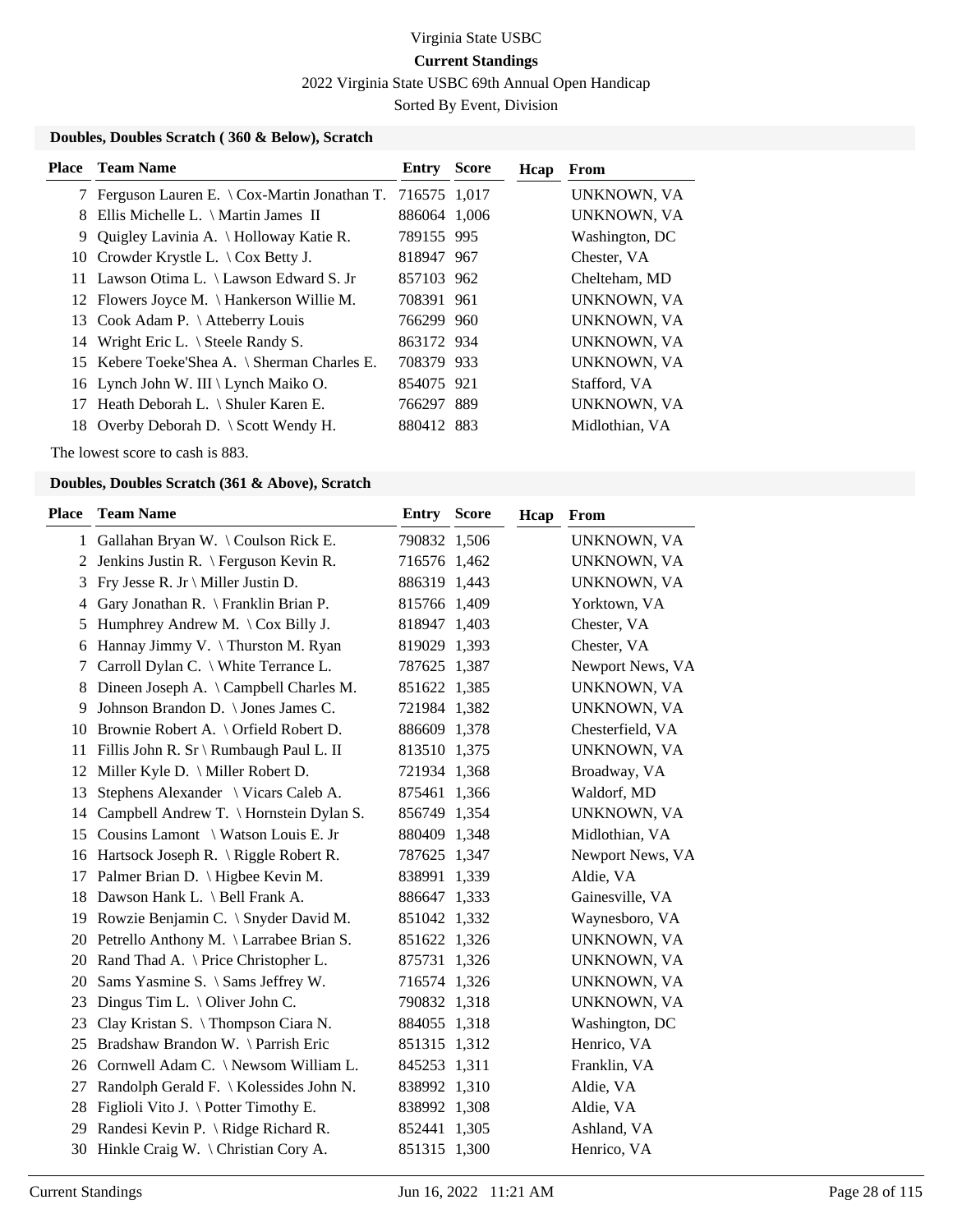2022 Virginia State USBC 69th Annual Open Handicap

Sorted By Event, Division

| <b>Place</b> | <b>Team Name</b>                                | <b>Entry Score</b> | Hcap | From               |
|--------------|-------------------------------------------------|--------------------|------|--------------------|
|              | 31 Eastwood Chris M. \ Smith Michael B.         | 787622 1,297       |      | Newport News, VA   |
|              | 32 MacCullough Glenn R. \ McMullen Hollis F.    | 875729 1,296       |      | UNKNOWN, VA        |
| 33           | Jones Shawn L. \ Beale Jason A.                 | 886637 1,290       |      | Ruckersville, VA   |
| 33           | Wingfield Danny W. Sr \ Campbell Robert L.      | 800089 1,290       |      | UNKNOWN, VA        |
| 35           | Lacy John B. Jr \ Smith Adam M.                 | 851314 1,287       |      | Henrico, VA        |
|              | 36 Viles Robert R. II \ Scabis Philip E.        | 838991 1,285       |      | Aldie, VA          |
|              | 37 Noltee Christopher D. \ Murray James P.      | 874811 1,282       |      | UNKNOWN, VA        |
|              | 38 Watkins Tyrone R. Jr \ Dickerson Dmitri A.   | 884067 1,279       |      | Washington, DC     |
| 39           | Anderson Alden P. \ Hugo Stephen M.             | 875729 1,275       |      | UNKNOWN, VA        |
|              | 40 Hansen Christopher A. \ Scott James P.       | 827232 1,273       |      | UNKNOWN, VA        |
|              | 41 Davis Ronald H. Jr \ Bell Tiffany A.         | 883784 1,272       |      | Fredericksburg, VA |
|              | 42 Carter Diamond \Thompson Tubar               | 855180 1,263       |      | UNKNOWN, VA        |
|              | 43 Scott Ashley T. \Hawk Daniel E.              | 812887 1,261       |      | Virginia Beach, VA |
|              | 44 Lion Dale E. \ Kim Tom                       | 792967 1,259       |      | UNKNOWN, VA        |
|              | 45 Abt Jeff \ Eisewann William J. Jr            | 827232 1,257       |      | UNKNOWN, VA        |
|              | 46 Ferguson Matthew R. \ Ivers Michael V.       | 716575 1,253       |      | UNKNOWN, VA        |
|              | 46 Jones Darren W. \ Hatton Jesse T. III        | 852481 1,253       |      | UNKNOWN, VA        |
|              | 46 Terrant Robert B. \ Gorlinsky Michael L.     | 885621 1,253       |      | Nokesville, VA     |
|              | 49 Kessel David E. Jr \ Martin Aden J.          | 854284 1,252       |      | Salem, VA          |
|              | 50 Tucker Dan T. Jr \ Blowers Don E.            | 798413 1,250       |      | Chesterfield, VA   |
|              | 50 Overby Troy T. Sr \ Mallory Walter R.        | 880409 1,250       |      | Midlothian, VA     |
|              | 52 Szamborski Brian E. \ Szamborski William J.  | 856573 1,243       |      | Bethesda, MD       |
|              | 53 Jefferson Quintina R. \ Corbett Curtis H. Sr | 708397 1,242       |      | UNKNOWN, VA        |
|              | 53 Carter Patrick A. \Turner Lisa F.            | 851314 1,242       |      | Henrico, VA        |
|              | 53 Cox William C. \ Smith Robert W.             | 821453 1,242       |      | Chester, VA        |
|              | 56 Roberson Darryl L. \ Rollins Derrick R. Sr   | 886646 1,241       |      | Gainesville, VA    |
|              | 56 Bradham Joseph C. \ Kubyako Nicholas A.      | 788536 1,241       |      | Montpelier, VA     |
| 58           | Watson Blake C. \ Smith Mike                    | 818923 1,239       |      | Chester, VA        |
| 59           | Byer Melissa L. \ Craft Jason R.                | 853400 1,238       |      | UNKNOWN, VA        |
|              | 59 Emerson Robert W. \ Matthews Larryl A.       | 858463 1,238       |      | UNKNOWN, VA        |
|              | 59 Matthews Lowell A. \ Marshall Keith L.       | 858460 1,238       |      | UNKNOWN, VA        |
|              | 62 Miles Jack Jr \ Walker Andre M. Sr           | 880410 1,237       |      | Midlothian, VA     |
|              | 62 Cox Timothy B. \ McClung Shane M.            | 716576 1,237       |      | <b>UNKNOWN, VA</b> |
|              | 64 Randolph Denise L. \ Heard John D.           | 883096 1,236       |      | UNKNOWN, VA        |
|              | 65 Mann Warren A. \ Friendly Oscar S.           | 886645 1,235       |      | Gainesville, VA    |
|              | 66 Brown Michael H. \Rankin York C. Jr          | 789157 1,234       |      | Washington, DC     |
|              | 66 Jones Woody V. \ Dich Kenneth H.             | 721984 1,234       |      | UNKNOWN, VA        |
| 68           | Burchfield Michael E. \ Fabian Robert S.        | 795343 1,233       |      | Bristow, VA        |
|              | 68 White Cory E. \ White Bruce M.               | 864937 1,233       |      | Bowling Green, VA  |
| 70           | Bradley Michael S. \ Hanes David E.             | 748824 1,231       |      | UNKNOWN, VA        |
| 71           | Barruel Xyl L. \ Diggs Robert L.                | 875730 1,230       |      | UNKNOWN, VA        |
| 71           | Williams Daniel \ Barksdale Michael R.          | 716571 1,230       |      | UNKNOWN, VA        |
|              | 73 Lavender Shawn E. \ Hamby James M.           | 844562 1,229       |      | Waynesboro, VA     |
| 73           | McLane Joseph M. \ McLane Michael A.            | 852482 1,229       |      | UNKNOWN, VA        |
| 75           | Cole Kevin W. \ Stemp Andrew L.                 | 886644 1,225       |      | Gainesville, VA    |
|              | 76 Price Robert E. \ Simpson Larry A.           | 821453 1,224       |      | Chester, VA        |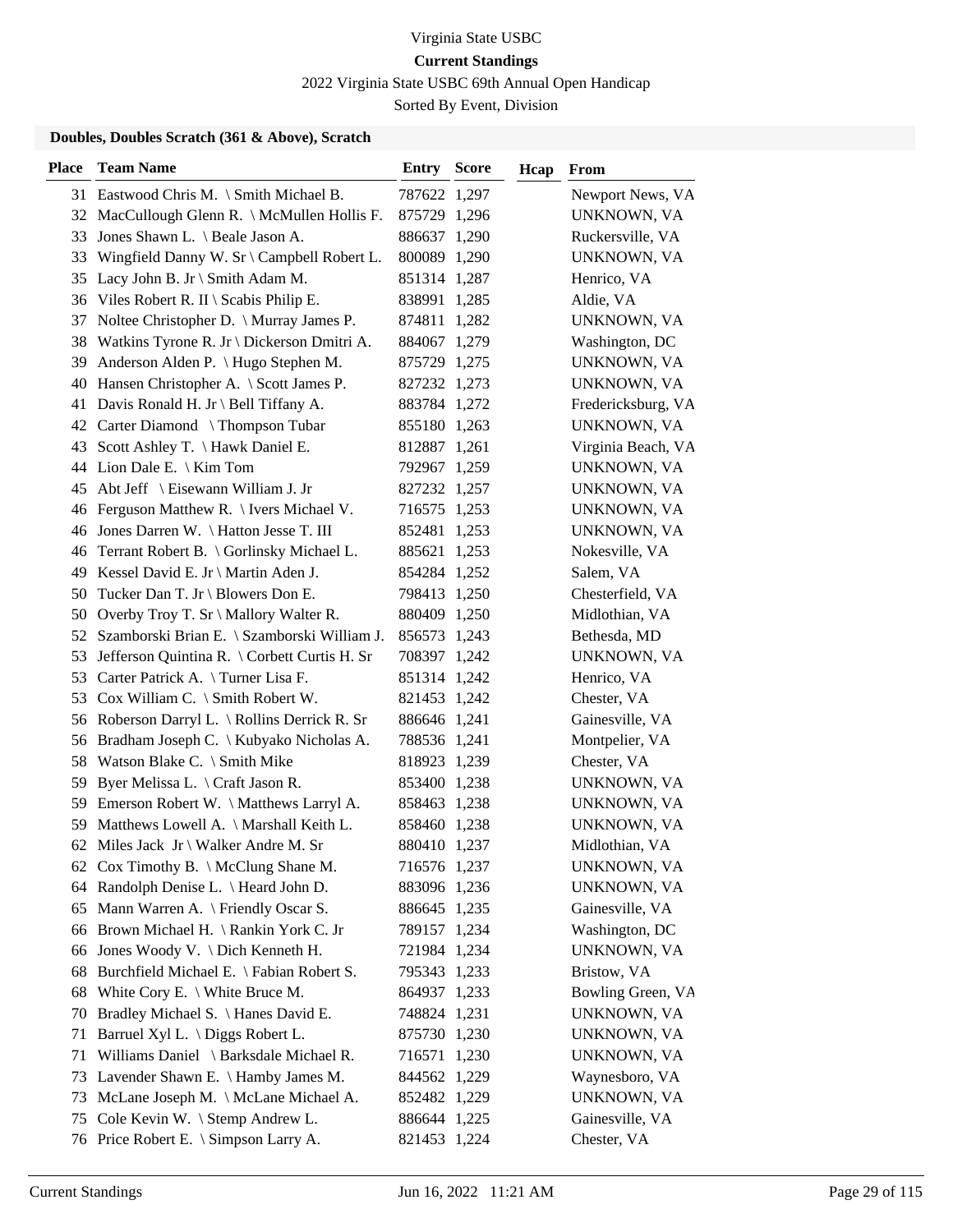2022 Virginia State USBC 69th Annual Open Handicap

Sorted By Event, Division

| <b>Place</b> | <b>Team Name</b>                                      | <b>Entry Score</b> | Hcap | From               |
|--------------|-------------------------------------------------------|--------------------|------|--------------------|
|              | 76 Williams Albert G. Sr \ Brooks Leo N.              | 788537 1,224       |      | Montpelier, VA     |
|              | 78 Lawrence Kimberleigh N. \ Williamson<br>Timothy S. | 883096 1,223       |      | UNKNOWN, VA        |
|              | 79 Rhodes Carl S. Jr \ Bisner Brandon M.              | 716572 1,220       |      | UNKNOWN, VA        |
|              | 80 Reynolds Chelsea L. \ Short Justin A.              | 753428 1,219       |      | Palmyra, VA        |
|              | 81 Reuss-Dean Cheyanne \ Hester Jamie D. Jr           | 886644 1,216       |      | Gainesville, VA    |
|              | 82 Rengers Vickie B. \Atkins Stephen D.               | 798412 1,215       |      | Chesterfield, VA   |
|              | 82 McCandless Joshua \ McKinney Troy D.               | 815766 1,215       |      | Yorktown, VA       |
|              | 82 Palmer Jesse W. Jr \ Bayes Vincent                 | 863085 1,215       |      | UNKNOWN, VA        |
|              | 85 Martin Jason C. \ Pinder Russell O. Jr             | 886655 1,214       |      | Dumfries, VA       |
|              | 86 Johnson DeWayne M. Jr \ Bland Kevin R.             | 823673 1,213       |      | Chester, VA        |
|              | 86 Wolfe James (Jim) M. \ Einhorn James D. Jr         | 874811 1,213       |      | UNKNOWN, VA        |
|              | 88 Bell Darnell R. \ Parham Jason E.                  | 883784 1,211       |      | Fredericksburg, VA |
|              | 89 Collins Ryon M. \ McDonnell Michael G.             | 844562 1,210       |      | Waynesboro, VA     |
|              | 90 Holloway Johnnie D. Jr \ Turner Gregory L.         | 789155 1,209       |      | Washington, DC     |
| 91           | Alston Troy M. \ Samick Michael R.                    | 788537 1,208       |      | Montpelier, VA     |
|              | 92 Fosmire Austin T. \ Fortier Laurence R.            | 851005 1,207       |      | UNKNOWN, VA        |
|              | 93 Creel James M. \ Kerzic Joseph M.                  | 852481 1,206       |      | UNKNOWN, VA        |
|              | 94 Guilliams Doyle D. \ Humphreys Bryan L.            | 854284 1,203       |      | Salem, VA          |
| 95           | Campbell Andrew T. \ Brown Richard T. Jr              | 855180 1,202       |      | UNKNOWN, VA        |
|              | 96 Hickman P Phillip \ Knapp Dylan M.                 | 819029 1,201       |      | Chester, VA        |
| 97           | Stoneman Susan D. \ Merritt Jennifer M.               | 814984 1,200       |      | Portsmouth, VA     |
| 97           | Garcia Marcelo R. \ Sisk Harmon M.                    | 886654 1,200       |      | Bristow, VA        |
|              | 99 Napier Michael W. \Deane Kevin B.                  | 886637 1,199       |      | Ruckersville, VA   |
|              | 100 Hans Chris T. \ Arehart Steven                    | 844561 1,196       |      | Waynesboro, VA     |
|              | 100 Griffin Allen L. \ Riley Harvey R.                | 861764 1,196       |      | SALEM, VA          |
|              | 102 Pollock James E. \ Head Alan T.                   | 850692 1,193       |      | UNKNOWN, VA        |
|              | 102 Harris Kevin R. \ Harris Christopher M.           | 716571 1,193       |      | UNKNOWN, VA        |
|              | 104 Oleyar Donald G. \ Wiley Terry A.                 | 875730 1,191       |      | UNKNOWN, VA        |
|              | 105 Keene Robert Jr \ Cooper Philander M.             | 886641 1,190       |      | Disputanta, VA     |
|              | 105 Robey Ronny L. \ Foltz Alan W.                    | 886643 1,190       |      | Gainesville, VA    |
| 107          | Mays Calvin T. $\setminus$ Gable Chad P.              | 800089 1,189       |      | UNKNOWN, VA        |
|              | 108 Lambert Kenneth D. \ Elliott Paul A.              | 855251 1,187       |      | UNKNOWN, VA        |
|              | 109 Key Harry M. \ Durrer Richard W.                  | 721957 1,186       |      | Waynesboro, VA     |
|              | 110 Carico Adam L. \ Hart Jason A.                    | 855270 1,185       |      | UNKNOWN, VA        |
|              | 111 Dorris David M.   Keller Robert L. Jr             | 854075 1,184       |      | Stafford, VA       |
|              | 112 Allen Anthony B. \ Fowler Marxcus X.              | 884067 1,183       |      | Washington, DC     |
|              | 113 Lagham James \ Delgado Anibal                     | 886647 1,178       |      | Gainesville, VA    |
|              | 113 James Mark N. \ Marshall Eugene L. II             | 858463 1,178       |      | UNKNOWN, VA        |
|              | 115 Battle LeRoy A. III \ Beach Andrew W.             | 789159 1,176       |      | Washington, DC     |
|              | 116 Norman Angela H. \ Layne Aaron F. Sr              | 798412 1,175       |      | Chesterfield, VA   |
|              | 117 Mahdi Mustapha M. II \ O'Neil Bakare              | 886654 1,174       |      | Bristow, VA        |
| 117          | Madison Tanisha \ Toms Jesse R.                       | 880412 1,174       |      | Midlothian, VA     |
|              | 119 Decker Samuel O. III \ Moore Lamarr A.            | 886627 1,173       |      | Waynesboro, VA     |
|              | 120 Riggleman Aaron L. Jr \ Johnson L. Keith          | 766296 1,171       |      | UNKNOWN, VA        |
| 121          | Sharp Andrea \ Blanton Jon D.                         | 813510 1,170       |      | UNKNOWN, VA        |
| 122          | Murphy Penny K. $\langle$ Hall Kevin L.               | 856572 1,166       |      | Bethesda, MD       |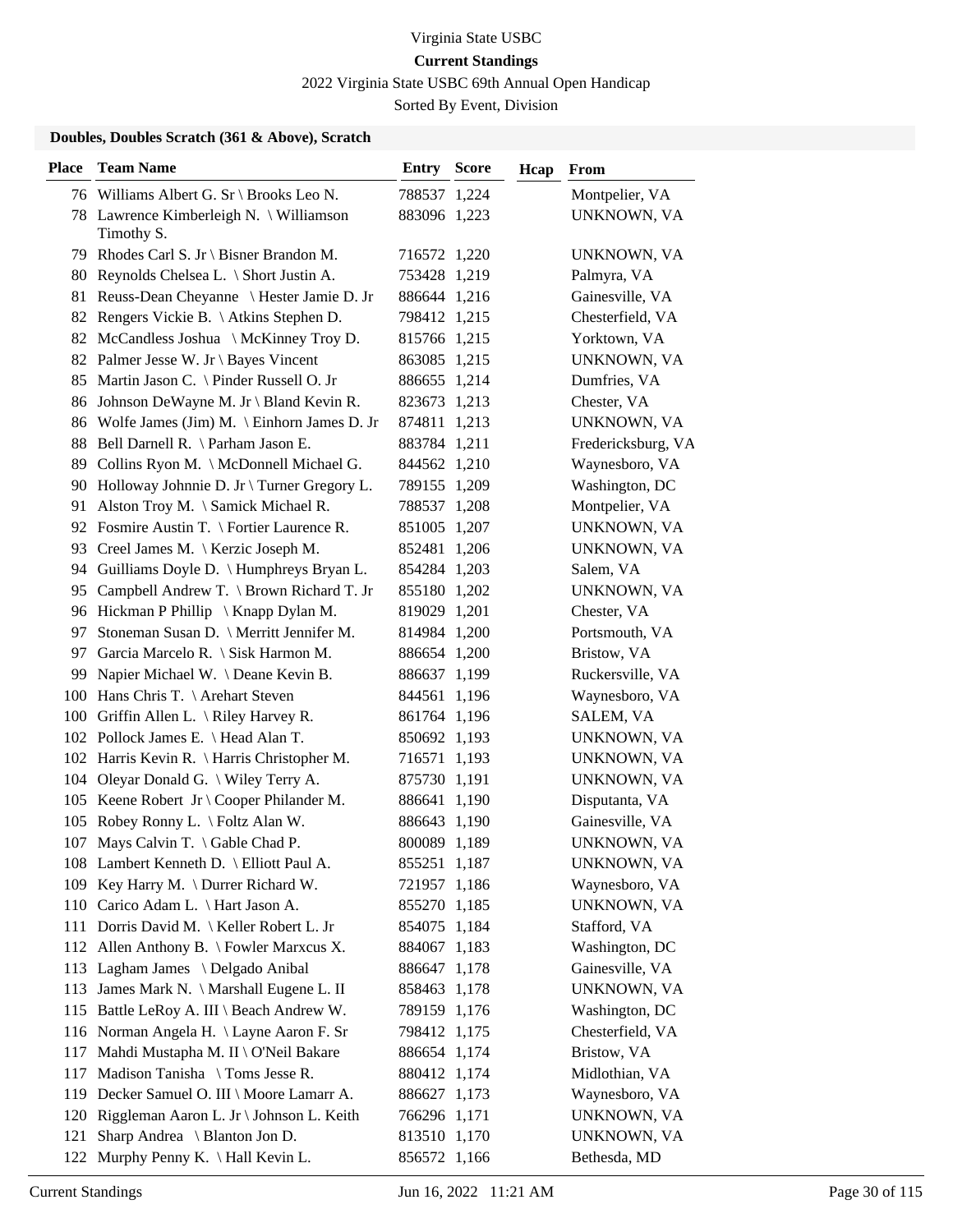2022 Virginia State USBC 69th Annual Open Handicap

Sorted By Event, Division

| 123 Grey Richard L. Jr \ Sutton Stephanie M.<br>885621 1,165<br>Nokesville, VA<br>124 Williamson Cory E. \ Dutton Jacob B.<br>Chester, VA<br>823673 1,160<br>Johnson Alan M. \ Hall Darrick L.<br>Midlothian, VA<br>880411 1,159<br>125<br>126 Brads Chris \ Harlow Michael A.<br>Palmyra, VA<br>753428 1,158<br>Montpelier, VA<br>127 Fellin Shawn D. \ Woodruff Paul T.<br>788536 1,155<br>128 Parrish George M. \ Parks Cumberland A.<br>Washington, DC<br>789152 1,154<br>128 Michonski Michael \ Smith Billy Jr<br>SALEM, VA<br>861764 1,154<br>130 Evans Donald R. \ Williams Michael D. Sr<br>856574 1,153<br>Bethesda, MD<br>Dye Cleve III \ Richardson Megan M.<br>766298 1,152<br>UNKNOWN, VA<br>131<br>131 Cash Casey N. \ Sprouse Thomas G.<br>Waynesboro, VA<br>851042 1,152<br>133 Greene Evelyn C. \ Roy Kevin A.<br>855182 1,150<br>UNKNOWN, VA<br>Sparks John R. Jr \ Cook Matthew E.<br>766299 1,149<br>UNKNOWN, VA<br>134<br>Nunez Santiago D. \ Nunez Leland S.<br>843760 1,147<br>135<br>UNKNOWN, VA<br>Tate Ira T. Jr \ Rook John C.<br>135<br>765537 1,147<br>UNKNOWN, VA<br>137 Harris Josef D. \ Hawkins Leon C.<br>858464 1,146<br>UNKNOWN, VA<br>138 Russell Jeffrey M. \Lanier Jeffery A.<br>858460 1,145<br>UNKNOWN, VA<br>138 Carroll Daniel \ Johnson Darren K.<br>851005 1,145<br>UNKNOWN, VA<br>140 Griffin Kelly A. \Phelps Tony E.<br>852482 1,144<br>UNKNOWN, VA<br>140 Meredith Sonya B. \ Houff Timothy B.<br>708394 1,144<br>UNKNOWN, VA<br>142 Sekely Scott M. \ Fosmire Michaela G.<br>886643 1,142<br>Gainesville, VA<br>Maxey Richard L. \ Ramsey Andrew<br>856749 1,141<br>UNKNOWN, VA<br>143<br>144 Cash Brandon S. \ Fregulia Frank A.<br>Newport News, VA<br>787622 1,139<br>145 Krech Steven J. \ Stewart Keith A. Sr<br>UNKNOWN, VA<br>886317 1,137<br>146 Symanowski William R. \ Clarke Carroll<br>849288 1,135<br>Ashburn, VA<br>147 Woskobunik Jeremy W. \Jones Ta'Shawn L.<br>843761 1,133<br>UNKNOWN, VA<br>147 Drakes Luis A. \ Callis Sherman C. Jr<br>855182 1,133<br>UNKNOWN, VA<br>149 Pierchal Todd M. \ Williamson Mark E.<br>Chester, VA<br>818923 1,130<br>Sutton Stephanie M. \ Gilbert Mary T.<br>886655 1,130<br>Dumfries, VA<br>149<br>151 Pritchard Jason K. \ Pritchard Carrie A.<br>866032 1,127<br>UNKNOWN, VA<br>Tyler Barry R. $\langle$ Thorpe Felicia T.<br>151<br>708394 1,127<br>UNKNOWN, VA<br>153 Williams Yolanda S. \ Wise Amanda N.<br>Washington, DC<br>884054 1,125<br>154 Meador Christopher Derek \ Board Michael<br>UNKNOWN, VA<br>863172 1,123<br>W. Jr<br>Todd Michael \ Phillips Joshua L.<br>885551 1,122<br>UNKNOWN, VA<br>155<br>156 Bullock Allen M. \Gallup Roland E. II<br>Bethesda, MD<br>856572 1,121<br>157 Edwards Kenneth A. \ Edwards Zachary I.<br>Franklin, VA<br>845253 1,119<br>158 Mason Ryan J. \ Hiser Jonathan C.<br>843760 1,117<br>UNKNOWN, VA<br>159 Fox Curt D. \ Fox Joylene L.<br>766297 1,114<br>UNKNOWN, VA<br>To Chhoeun \ Manolis Michael J.<br>160<br>875731 1,113<br>UNKNOWN, VA<br>Baber Susan D. \ Holmberg Stephen P.<br>721957 1,112<br>Waynesboro, VA<br>161<br>162 Keenan Christopher M. \ Koch Brian C.<br>766298 1,110<br>UNKNOWN, VA<br>Byer Timothy (Timmy) G. \ Layton Mike<br>853400 1,104<br>163<br>UNKNOWN, VA<br>Armstrong Kevin M. \ Williams Monique A.<br>708381 1,102<br>164<br>UNKNOWN, VA<br>Watson Edgar L. Jr \ Pritchard Kenneth E.<br>866032 1,101<br>165<br>UNKNOWN, VA<br>166 Donahue Nannette M. \Donahue Thomas S.<br>827233 1,098<br>UNKNOWN, VA<br>Moore Jennifer M. \ Houchens Ginger L.<br>886627<br>Waynesboro, VA<br>167<br>1,096<br>885551 1,093 | <b>Place</b> | <b>Team Name</b>            | Entry | <b>Score</b> | Hcap | From        |
|-----------------------------------------------------------------------------------------------------------------------------------------------------------------------------------------------------------------------------------------------------------------------------------------------------------------------------------------------------------------------------------------------------------------------------------------------------------------------------------------------------------------------------------------------------------------------------------------------------------------------------------------------------------------------------------------------------------------------------------------------------------------------------------------------------------------------------------------------------------------------------------------------------------------------------------------------------------------------------------------------------------------------------------------------------------------------------------------------------------------------------------------------------------------------------------------------------------------------------------------------------------------------------------------------------------------------------------------------------------------------------------------------------------------------------------------------------------------------------------------------------------------------------------------------------------------------------------------------------------------------------------------------------------------------------------------------------------------------------------------------------------------------------------------------------------------------------------------------------------------------------------------------------------------------------------------------------------------------------------------------------------------------------------------------------------------------------------------------------------------------------------------------------------------------------------------------------------------------------------------------------------------------------------------------------------------------------------------------------------------------------------------------------------------------------------------------------------------------------------------------------------------------------------------------------------------------------------------------------------------------------------------------------------------------------------------------------------------------------------------------------------------------------------------------------------------------------------------------------------------------------------------------------------------------------------------------------------------------------------------------------------------------------------------------------------------------------------------------------------------------------------------------------------------------------------------------------------------------------------------------------------------------------------------------------------------------------------------------------------------------------------------------------------------------------------------------------------------------------------------------------------------------------------------------------------------------------------------------------------------|--------------|-----------------------------|-------|--------------|------|-------------|
|                                                                                                                                                                                                                                                                                                                                                                                                                                                                                                                                                                                                                                                                                                                                                                                                                                                                                                                                                                                                                                                                                                                                                                                                                                                                                                                                                                                                                                                                                                                                                                                                                                                                                                                                                                                                                                                                                                                                                                                                                                                                                                                                                                                                                                                                                                                                                                                                                                                                                                                                                                                                                                                                                                                                                                                                                                                                                                                                                                                                                                                                                                                                                                                                                                                                                                                                                                                                                                                                                                                                                                                                                 |              |                             |       |              |      |             |
|                                                                                                                                                                                                                                                                                                                                                                                                                                                                                                                                                                                                                                                                                                                                                                                                                                                                                                                                                                                                                                                                                                                                                                                                                                                                                                                                                                                                                                                                                                                                                                                                                                                                                                                                                                                                                                                                                                                                                                                                                                                                                                                                                                                                                                                                                                                                                                                                                                                                                                                                                                                                                                                                                                                                                                                                                                                                                                                                                                                                                                                                                                                                                                                                                                                                                                                                                                                                                                                                                                                                                                                                                 |              |                             |       |              |      |             |
|                                                                                                                                                                                                                                                                                                                                                                                                                                                                                                                                                                                                                                                                                                                                                                                                                                                                                                                                                                                                                                                                                                                                                                                                                                                                                                                                                                                                                                                                                                                                                                                                                                                                                                                                                                                                                                                                                                                                                                                                                                                                                                                                                                                                                                                                                                                                                                                                                                                                                                                                                                                                                                                                                                                                                                                                                                                                                                                                                                                                                                                                                                                                                                                                                                                                                                                                                                                                                                                                                                                                                                                                                 |              |                             |       |              |      |             |
|                                                                                                                                                                                                                                                                                                                                                                                                                                                                                                                                                                                                                                                                                                                                                                                                                                                                                                                                                                                                                                                                                                                                                                                                                                                                                                                                                                                                                                                                                                                                                                                                                                                                                                                                                                                                                                                                                                                                                                                                                                                                                                                                                                                                                                                                                                                                                                                                                                                                                                                                                                                                                                                                                                                                                                                                                                                                                                                                                                                                                                                                                                                                                                                                                                                                                                                                                                                                                                                                                                                                                                                                                 |              |                             |       |              |      |             |
|                                                                                                                                                                                                                                                                                                                                                                                                                                                                                                                                                                                                                                                                                                                                                                                                                                                                                                                                                                                                                                                                                                                                                                                                                                                                                                                                                                                                                                                                                                                                                                                                                                                                                                                                                                                                                                                                                                                                                                                                                                                                                                                                                                                                                                                                                                                                                                                                                                                                                                                                                                                                                                                                                                                                                                                                                                                                                                                                                                                                                                                                                                                                                                                                                                                                                                                                                                                                                                                                                                                                                                                                                 |              |                             |       |              |      |             |
|                                                                                                                                                                                                                                                                                                                                                                                                                                                                                                                                                                                                                                                                                                                                                                                                                                                                                                                                                                                                                                                                                                                                                                                                                                                                                                                                                                                                                                                                                                                                                                                                                                                                                                                                                                                                                                                                                                                                                                                                                                                                                                                                                                                                                                                                                                                                                                                                                                                                                                                                                                                                                                                                                                                                                                                                                                                                                                                                                                                                                                                                                                                                                                                                                                                                                                                                                                                                                                                                                                                                                                                                                 |              |                             |       |              |      |             |
|                                                                                                                                                                                                                                                                                                                                                                                                                                                                                                                                                                                                                                                                                                                                                                                                                                                                                                                                                                                                                                                                                                                                                                                                                                                                                                                                                                                                                                                                                                                                                                                                                                                                                                                                                                                                                                                                                                                                                                                                                                                                                                                                                                                                                                                                                                                                                                                                                                                                                                                                                                                                                                                                                                                                                                                                                                                                                                                                                                                                                                                                                                                                                                                                                                                                                                                                                                                                                                                                                                                                                                                                                 |              |                             |       |              |      |             |
|                                                                                                                                                                                                                                                                                                                                                                                                                                                                                                                                                                                                                                                                                                                                                                                                                                                                                                                                                                                                                                                                                                                                                                                                                                                                                                                                                                                                                                                                                                                                                                                                                                                                                                                                                                                                                                                                                                                                                                                                                                                                                                                                                                                                                                                                                                                                                                                                                                                                                                                                                                                                                                                                                                                                                                                                                                                                                                                                                                                                                                                                                                                                                                                                                                                                                                                                                                                                                                                                                                                                                                                                                 |              |                             |       |              |      |             |
|                                                                                                                                                                                                                                                                                                                                                                                                                                                                                                                                                                                                                                                                                                                                                                                                                                                                                                                                                                                                                                                                                                                                                                                                                                                                                                                                                                                                                                                                                                                                                                                                                                                                                                                                                                                                                                                                                                                                                                                                                                                                                                                                                                                                                                                                                                                                                                                                                                                                                                                                                                                                                                                                                                                                                                                                                                                                                                                                                                                                                                                                                                                                                                                                                                                                                                                                                                                                                                                                                                                                                                                                                 |              |                             |       |              |      |             |
|                                                                                                                                                                                                                                                                                                                                                                                                                                                                                                                                                                                                                                                                                                                                                                                                                                                                                                                                                                                                                                                                                                                                                                                                                                                                                                                                                                                                                                                                                                                                                                                                                                                                                                                                                                                                                                                                                                                                                                                                                                                                                                                                                                                                                                                                                                                                                                                                                                                                                                                                                                                                                                                                                                                                                                                                                                                                                                                                                                                                                                                                                                                                                                                                                                                                                                                                                                                                                                                                                                                                                                                                                 |              |                             |       |              |      |             |
|                                                                                                                                                                                                                                                                                                                                                                                                                                                                                                                                                                                                                                                                                                                                                                                                                                                                                                                                                                                                                                                                                                                                                                                                                                                                                                                                                                                                                                                                                                                                                                                                                                                                                                                                                                                                                                                                                                                                                                                                                                                                                                                                                                                                                                                                                                                                                                                                                                                                                                                                                                                                                                                                                                                                                                                                                                                                                                                                                                                                                                                                                                                                                                                                                                                                                                                                                                                                                                                                                                                                                                                                                 |              |                             |       |              |      |             |
|                                                                                                                                                                                                                                                                                                                                                                                                                                                                                                                                                                                                                                                                                                                                                                                                                                                                                                                                                                                                                                                                                                                                                                                                                                                                                                                                                                                                                                                                                                                                                                                                                                                                                                                                                                                                                                                                                                                                                                                                                                                                                                                                                                                                                                                                                                                                                                                                                                                                                                                                                                                                                                                                                                                                                                                                                                                                                                                                                                                                                                                                                                                                                                                                                                                                                                                                                                                                                                                                                                                                                                                                                 |              |                             |       |              |      |             |
|                                                                                                                                                                                                                                                                                                                                                                                                                                                                                                                                                                                                                                                                                                                                                                                                                                                                                                                                                                                                                                                                                                                                                                                                                                                                                                                                                                                                                                                                                                                                                                                                                                                                                                                                                                                                                                                                                                                                                                                                                                                                                                                                                                                                                                                                                                                                                                                                                                                                                                                                                                                                                                                                                                                                                                                                                                                                                                                                                                                                                                                                                                                                                                                                                                                                                                                                                                                                                                                                                                                                                                                                                 |              |                             |       |              |      |             |
|                                                                                                                                                                                                                                                                                                                                                                                                                                                                                                                                                                                                                                                                                                                                                                                                                                                                                                                                                                                                                                                                                                                                                                                                                                                                                                                                                                                                                                                                                                                                                                                                                                                                                                                                                                                                                                                                                                                                                                                                                                                                                                                                                                                                                                                                                                                                                                                                                                                                                                                                                                                                                                                                                                                                                                                                                                                                                                                                                                                                                                                                                                                                                                                                                                                                                                                                                                                                                                                                                                                                                                                                                 |              |                             |       |              |      |             |
|                                                                                                                                                                                                                                                                                                                                                                                                                                                                                                                                                                                                                                                                                                                                                                                                                                                                                                                                                                                                                                                                                                                                                                                                                                                                                                                                                                                                                                                                                                                                                                                                                                                                                                                                                                                                                                                                                                                                                                                                                                                                                                                                                                                                                                                                                                                                                                                                                                                                                                                                                                                                                                                                                                                                                                                                                                                                                                                                                                                                                                                                                                                                                                                                                                                                                                                                                                                                                                                                                                                                                                                                                 |              |                             |       |              |      |             |
|                                                                                                                                                                                                                                                                                                                                                                                                                                                                                                                                                                                                                                                                                                                                                                                                                                                                                                                                                                                                                                                                                                                                                                                                                                                                                                                                                                                                                                                                                                                                                                                                                                                                                                                                                                                                                                                                                                                                                                                                                                                                                                                                                                                                                                                                                                                                                                                                                                                                                                                                                                                                                                                                                                                                                                                                                                                                                                                                                                                                                                                                                                                                                                                                                                                                                                                                                                                                                                                                                                                                                                                                                 |              |                             |       |              |      |             |
|                                                                                                                                                                                                                                                                                                                                                                                                                                                                                                                                                                                                                                                                                                                                                                                                                                                                                                                                                                                                                                                                                                                                                                                                                                                                                                                                                                                                                                                                                                                                                                                                                                                                                                                                                                                                                                                                                                                                                                                                                                                                                                                                                                                                                                                                                                                                                                                                                                                                                                                                                                                                                                                                                                                                                                                                                                                                                                                                                                                                                                                                                                                                                                                                                                                                                                                                                                                                                                                                                                                                                                                                                 |              |                             |       |              |      |             |
|                                                                                                                                                                                                                                                                                                                                                                                                                                                                                                                                                                                                                                                                                                                                                                                                                                                                                                                                                                                                                                                                                                                                                                                                                                                                                                                                                                                                                                                                                                                                                                                                                                                                                                                                                                                                                                                                                                                                                                                                                                                                                                                                                                                                                                                                                                                                                                                                                                                                                                                                                                                                                                                                                                                                                                                                                                                                                                                                                                                                                                                                                                                                                                                                                                                                                                                                                                                                                                                                                                                                                                                                                 |              |                             |       |              |      |             |
|                                                                                                                                                                                                                                                                                                                                                                                                                                                                                                                                                                                                                                                                                                                                                                                                                                                                                                                                                                                                                                                                                                                                                                                                                                                                                                                                                                                                                                                                                                                                                                                                                                                                                                                                                                                                                                                                                                                                                                                                                                                                                                                                                                                                                                                                                                                                                                                                                                                                                                                                                                                                                                                                                                                                                                                                                                                                                                                                                                                                                                                                                                                                                                                                                                                                                                                                                                                                                                                                                                                                                                                                                 |              |                             |       |              |      |             |
|                                                                                                                                                                                                                                                                                                                                                                                                                                                                                                                                                                                                                                                                                                                                                                                                                                                                                                                                                                                                                                                                                                                                                                                                                                                                                                                                                                                                                                                                                                                                                                                                                                                                                                                                                                                                                                                                                                                                                                                                                                                                                                                                                                                                                                                                                                                                                                                                                                                                                                                                                                                                                                                                                                                                                                                                                                                                                                                                                                                                                                                                                                                                                                                                                                                                                                                                                                                                                                                                                                                                                                                                                 |              |                             |       |              |      |             |
|                                                                                                                                                                                                                                                                                                                                                                                                                                                                                                                                                                                                                                                                                                                                                                                                                                                                                                                                                                                                                                                                                                                                                                                                                                                                                                                                                                                                                                                                                                                                                                                                                                                                                                                                                                                                                                                                                                                                                                                                                                                                                                                                                                                                                                                                                                                                                                                                                                                                                                                                                                                                                                                                                                                                                                                                                                                                                                                                                                                                                                                                                                                                                                                                                                                                                                                                                                                                                                                                                                                                                                                                                 |              |                             |       |              |      |             |
|                                                                                                                                                                                                                                                                                                                                                                                                                                                                                                                                                                                                                                                                                                                                                                                                                                                                                                                                                                                                                                                                                                                                                                                                                                                                                                                                                                                                                                                                                                                                                                                                                                                                                                                                                                                                                                                                                                                                                                                                                                                                                                                                                                                                                                                                                                                                                                                                                                                                                                                                                                                                                                                                                                                                                                                                                                                                                                                                                                                                                                                                                                                                                                                                                                                                                                                                                                                                                                                                                                                                                                                                                 |              |                             |       |              |      |             |
|                                                                                                                                                                                                                                                                                                                                                                                                                                                                                                                                                                                                                                                                                                                                                                                                                                                                                                                                                                                                                                                                                                                                                                                                                                                                                                                                                                                                                                                                                                                                                                                                                                                                                                                                                                                                                                                                                                                                                                                                                                                                                                                                                                                                                                                                                                                                                                                                                                                                                                                                                                                                                                                                                                                                                                                                                                                                                                                                                                                                                                                                                                                                                                                                                                                                                                                                                                                                                                                                                                                                                                                                                 |              |                             |       |              |      |             |
|                                                                                                                                                                                                                                                                                                                                                                                                                                                                                                                                                                                                                                                                                                                                                                                                                                                                                                                                                                                                                                                                                                                                                                                                                                                                                                                                                                                                                                                                                                                                                                                                                                                                                                                                                                                                                                                                                                                                                                                                                                                                                                                                                                                                                                                                                                                                                                                                                                                                                                                                                                                                                                                                                                                                                                                                                                                                                                                                                                                                                                                                                                                                                                                                                                                                                                                                                                                                                                                                                                                                                                                                                 |              |                             |       |              |      |             |
|                                                                                                                                                                                                                                                                                                                                                                                                                                                                                                                                                                                                                                                                                                                                                                                                                                                                                                                                                                                                                                                                                                                                                                                                                                                                                                                                                                                                                                                                                                                                                                                                                                                                                                                                                                                                                                                                                                                                                                                                                                                                                                                                                                                                                                                                                                                                                                                                                                                                                                                                                                                                                                                                                                                                                                                                                                                                                                                                                                                                                                                                                                                                                                                                                                                                                                                                                                                                                                                                                                                                                                                                                 |              |                             |       |              |      |             |
|                                                                                                                                                                                                                                                                                                                                                                                                                                                                                                                                                                                                                                                                                                                                                                                                                                                                                                                                                                                                                                                                                                                                                                                                                                                                                                                                                                                                                                                                                                                                                                                                                                                                                                                                                                                                                                                                                                                                                                                                                                                                                                                                                                                                                                                                                                                                                                                                                                                                                                                                                                                                                                                                                                                                                                                                                                                                                                                                                                                                                                                                                                                                                                                                                                                                                                                                                                                                                                                                                                                                                                                                                 |              |                             |       |              |      |             |
|                                                                                                                                                                                                                                                                                                                                                                                                                                                                                                                                                                                                                                                                                                                                                                                                                                                                                                                                                                                                                                                                                                                                                                                                                                                                                                                                                                                                                                                                                                                                                                                                                                                                                                                                                                                                                                                                                                                                                                                                                                                                                                                                                                                                                                                                                                                                                                                                                                                                                                                                                                                                                                                                                                                                                                                                                                                                                                                                                                                                                                                                                                                                                                                                                                                                                                                                                                                                                                                                                                                                                                                                                 |              |                             |       |              |      |             |
|                                                                                                                                                                                                                                                                                                                                                                                                                                                                                                                                                                                                                                                                                                                                                                                                                                                                                                                                                                                                                                                                                                                                                                                                                                                                                                                                                                                                                                                                                                                                                                                                                                                                                                                                                                                                                                                                                                                                                                                                                                                                                                                                                                                                                                                                                                                                                                                                                                                                                                                                                                                                                                                                                                                                                                                                                                                                                                                                                                                                                                                                                                                                                                                                                                                                                                                                                                                                                                                                                                                                                                                                                 |              |                             |       |              |      |             |
|                                                                                                                                                                                                                                                                                                                                                                                                                                                                                                                                                                                                                                                                                                                                                                                                                                                                                                                                                                                                                                                                                                                                                                                                                                                                                                                                                                                                                                                                                                                                                                                                                                                                                                                                                                                                                                                                                                                                                                                                                                                                                                                                                                                                                                                                                                                                                                                                                                                                                                                                                                                                                                                                                                                                                                                                                                                                                                                                                                                                                                                                                                                                                                                                                                                                                                                                                                                                                                                                                                                                                                                                                 |              |                             |       |              |      |             |
|                                                                                                                                                                                                                                                                                                                                                                                                                                                                                                                                                                                                                                                                                                                                                                                                                                                                                                                                                                                                                                                                                                                                                                                                                                                                                                                                                                                                                                                                                                                                                                                                                                                                                                                                                                                                                                                                                                                                                                                                                                                                                                                                                                                                                                                                                                                                                                                                                                                                                                                                                                                                                                                                                                                                                                                                                                                                                                                                                                                                                                                                                                                                                                                                                                                                                                                                                                                                                                                                                                                                                                                                                 |              |                             |       |              |      |             |
|                                                                                                                                                                                                                                                                                                                                                                                                                                                                                                                                                                                                                                                                                                                                                                                                                                                                                                                                                                                                                                                                                                                                                                                                                                                                                                                                                                                                                                                                                                                                                                                                                                                                                                                                                                                                                                                                                                                                                                                                                                                                                                                                                                                                                                                                                                                                                                                                                                                                                                                                                                                                                                                                                                                                                                                                                                                                                                                                                                                                                                                                                                                                                                                                                                                                                                                                                                                                                                                                                                                                                                                                                 |              |                             |       |              |      |             |
|                                                                                                                                                                                                                                                                                                                                                                                                                                                                                                                                                                                                                                                                                                                                                                                                                                                                                                                                                                                                                                                                                                                                                                                                                                                                                                                                                                                                                                                                                                                                                                                                                                                                                                                                                                                                                                                                                                                                                                                                                                                                                                                                                                                                                                                                                                                                                                                                                                                                                                                                                                                                                                                                                                                                                                                                                                                                                                                                                                                                                                                                                                                                                                                                                                                                                                                                                                                                                                                                                                                                                                                                                 |              |                             |       |              |      |             |
|                                                                                                                                                                                                                                                                                                                                                                                                                                                                                                                                                                                                                                                                                                                                                                                                                                                                                                                                                                                                                                                                                                                                                                                                                                                                                                                                                                                                                                                                                                                                                                                                                                                                                                                                                                                                                                                                                                                                                                                                                                                                                                                                                                                                                                                                                                                                                                                                                                                                                                                                                                                                                                                                                                                                                                                                                                                                                                                                                                                                                                                                                                                                                                                                                                                                                                                                                                                                                                                                                                                                                                                                                 |              |                             |       |              |      |             |
|                                                                                                                                                                                                                                                                                                                                                                                                                                                                                                                                                                                                                                                                                                                                                                                                                                                                                                                                                                                                                                                                                                                                                                                                                                                                                                                                                                                                                                                                                                                                                                                                                                                                                                                                                                                                                                                                                                                                                                                                                                                                                                                                                                                                                                                                                                                                                                                                                                                                                                                                                                                                                                                                                                                                                                                                                                                                                                                                                                                                                                                                                                                                                                                                                                                                                                                                                                                                                                                                                                                                                                                                                 |              |                             |       |              |      |             |
|                                                                                                                                                                                                                                                                                                                                                                                                                                                                                                                                                                                                                                                                                                                                                                                                                                                                                                                                                                                                                                                                                                                                                                                                                                                                                                                                                                                                                                                                                                                                                                                                                                                                                                                                                                                                                                                                                                                                                                                                                                                                                                                                                                                                                                                                                                                                                                                                                                                                                                                                                                                                                                                                                                                                                                                                                                                                                                                                                                                                                                                                                                                                                                                                                                                                                                                                                                                                                                                                                                                                                                                                                 |              |                             |       |              |      |             |
|                                                                                                                                                                                                                                                                                                                                                                                                                                                                                                                                                                                                                                                                                                                                                                                                                                                                                                                                                                                                                                                                                                                                                                                                                                                                                                                                                                                                                                                                                                                                                                                                                                                                                                                                                                                                                                                                                                                                                                                                                                                                                                                                                                                                                                                                                                                                                                                                                                                                                                                                                                                                                                                                                                                                                                                                                                                                                                                                                                                                                                                                                                                                                                                                                                                                                                                                                                                                                                                                                                                                                                                                                 |              |                             |       |              |      |             |
|                                                                                                                                                                                                                                                                                                                                                                                                                                                                                                                                                                                                                                                                                                                                                                                                                                                                                                                                                                                                                                                                                                                                                                                                                                                                                                                                                                                                                                                                                                                                                                                                                                                                                                                                                                                                                                                                                                                                                                                                                                                                                                                                                                                                                                                                                                                                                                                                                                                                                                                                                                                                                                                                                                                                                                                                                                                                                                                                                                                                                                                                                                                                                                                                                                                                                                                                                                                                                                                                                                                                                                                                                 |              |                             |       |              |      |             |
|                                                                                                                                                                                                                                                                                                                                                                                                                                                                                                                                                                                                                                                                                                                                                                                                                                                                                                                                                                                                                                                                                                                                                                                                                                                                                                                                                                                                                                                                                                                                                                                                                                                                                                                                                                                                                                                                                                                                                                                                                                                                                                                                                                                                                                                                                                                                                                                                                                                                                                                                                                                                                                                                                                                                                                                                                                                                                                                                                                                                                                                                                                                                                                                                                                                                                                                                                                                                                                                                                                                                                                                                                 |              |                             |       |              |      |             |
|                                                                                                                                                                                                                                                                                                                                                                                                                                                                                                                                                                                                                                                                                                                                                                                                                                                                                                                                                                                                                                                                                                                                                                                                                                                                                                                                                                                                                                                                                                                                                                                                                                                                                                                                                                                                                                                                                                                                                                                                                                                                                                                                                                                                                                                                                                                                                                                                                                                                                                                                                                                                                                                                                                                                                                                                                                                                                                                                                                                                                                                                                                                                                                                                                                                                                                                                                                                                                                                                                                                                                                                                                 |              |                             |       |              |      |             |
|                                                                                                                                                                                                                                                                                                                                                                                                                                                                                                                                                                                                                                                                                                                                                                                                                                                                                                                                                                                                                                                                                                                                                                                                                                                                                                                                                                                                                                                                                                                                                                                                                                                                                                                                                                                                                                                                                                                                                                                                                                                                                                                                                                                                                                                                                                                                                                                                                                                                                                                                                                                                                                                                                                                                                                                                                                                                                                                                                                                                                                                                                                                                                                                                                                                                                                                                                                                                                                                                                                                                                                                                                 |              |                             |       |              |      |             |
|                                                                                                                                                                                                                                                                                                                                                                                                                                                                                                                                                                                                                                                                                                                                                                                                                                                                                                                                                                                                                                                                                                                                                                                                                                                                                                                                                                                                                                                                                                                                                                                                                                                                                                                                                                                                                                                                                                                                                                                                                                                                                                                                                                                                                                                                                                                                                                                                                                                                                                                                                                                                                                                                                                                                                                                                                                                                                                                                                                                                                                                                                                                                                                                                                                                                                                                                                                                                                                                                                                                                                                                                                 |              |                             |       |              |      |             |
|                                                                                                                                                                                                                                                                                                                                                                                                                                                                                                                                                                                                                                                                                                                                                                                                                                                                                                                                                                                                                                                                                                                                                                                                                                                                                                                                                                                                                                                                                                                                                                                                                                                                                                                                                                                                                                                                                                                                                                                                                                                                                                                                                                                                                                                                                                                                                                                                                                                                                                                                                                                                                                                                                                                                                                                                                                                                                                                                                                                                                                                                                                                                                                                                                                                                                                                                                                                                                                                                                                                                                                                                                 |              |                             |       |              |      |             |
|                                                                                                                                                                                                                                                                                                                                                                                                                                                                                                                                                                                                                                                                                                                                                                                                                                                                                                                                                                                                                                                                                                                                                                                                                                                                                                                                                                                                                                                                                                                                                                                                                                                                                                                                                                                                                                                                                                                                                                                                                                                                                                                                                                                                                                                                                                                                                                                                                                                                                                                                                                                                                                                                                                                                                                                                                                                                                                                                                                                                                                                                                                                                                                                                                                                                                                                                                                                                                                                                                                                                                                                                                 |              |                             |       |              |      |             |
|                                                                                                                                                                                                                                                                                                                                                                                                                                                                                                                                                                                                                                                                                                                                                                                                                                                                                                                                                                                                                                                                                                                                                                                                                                                                                                                                                                                                                                                                                                                                                                                                                                                                                                                                                                                                                                                                                                                                                                                                                                                                                                                                                                                                                                                                                                                                                                                                                                                                                                                                                                                                                                                                                                                                                                                                                                                                                                                                                                                                                                                                                                                                                                                                                                                                                                                                                                                                                                                                                                                                                                                                                 |              |                             |       |              |      |             |
|                                                                                                                                                                                                                                                                                                                                                                                                                                                                                                                                                                                                                                                                                                                                                                                                                                                                                                                                                                                                                                                                                                                                                                                                                                                                                                                                                                                                                                                                                                                                                                                                                                                                                                                                                                                                                                                                                                                                                                                                                                                                                                                                                                                                                                                                                                                                                                                                                                                                                                                                                                                                                                                                                                                                                                                                                                                                                                                                                                                                                                                                                                                                                                                                                                                                                                                                                                                                                                                                                                                                                                                                                 |              |                             |       |              |      |             |
|                                                                                                                                                                                                                                                                                                                                                                                                                                                                                                                                                                                                                                                                                                                                                                                                                                                                                                                                                                                                                                                                                                                                                                                                                                                                                                                                                                                                                                                                                                                                                                                                                                                                                                                                                                                                                                                                                                                                                                                                                                                                                                                                                                                                                                                                                                                                                                                                                                                                                                                                                                                                                                                                                                                                                                                                                                                                                                                                                                                                                                                                                                                                                                                                                                                                                                                                                                                                                                                                                                                                                                                                                 | 168          | Arpe Kyle T. \ Clark Taylor |       |              |      | UNKNOWN, VA |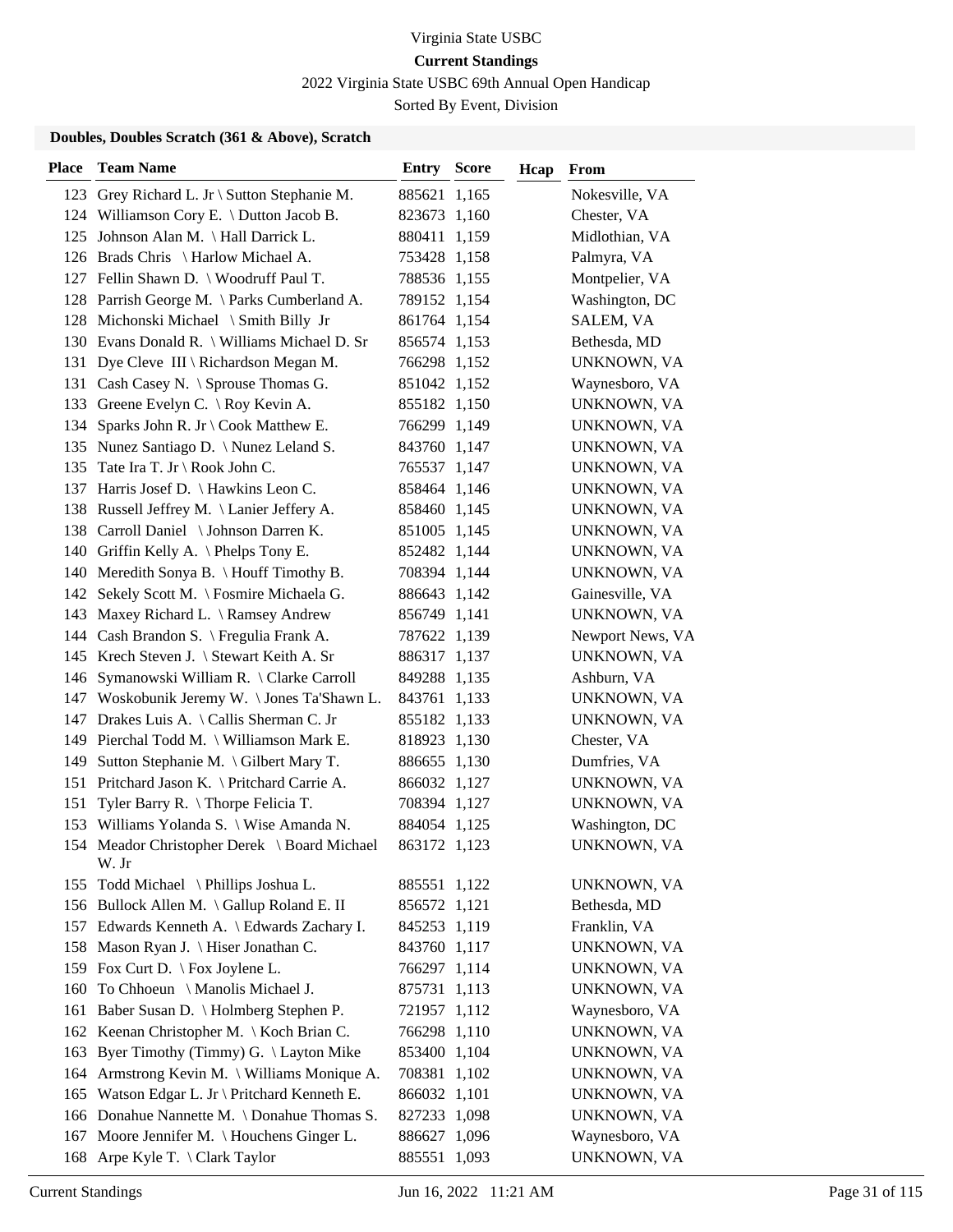2022 Virginia State USBC 69th Annual Open Handicap

Sorted By Event, Division

### **Doubles, Doubles Scratch (361 & Above), Scratch**

| <b>Place</b> | <b>Team Name</b>                                 | Entry        | <b>Score</b> | Hcap | From               |
|--------------|--------------------------------------------------|--------------|--------------|------|--------------------|
|              | 169 Williams Tyree G. Sr \ Rhones Carletha O.    | 884055 1,088 |              |      | Washington, DC     |
|              | 169 Lee James D. Jr \ Comer Christopher          | 788538 1,088 |              |      | Montpelier, VA     |
| 171          | Mabry James W. \Donathan William L.              | 814497 1.074 |              |      | UNKNOWN, VA        |
| 172          | Webster John A. Jr $\operatorname{Gray}$ Leon D. | 789152 1,073 |              |      | Washington, DC     |
| 173          | Washington Michael B. \ Millard James A.         | 789157 1,069 |              |      | Washington, DC     |
| 174          | Rinehart Tyler R. $\setminus$ Horton Ronald B.   | 844561       | 1,063        |      | Waynesboro, VA     |
| 175          | Turnbow Tyler J. \Pigg Ryan W.                   | 885550 1,062 |              |      | UNKNOWN, VA        |
| 176          | Green Cynthia L. \ Koch Craig M.                 | 852441 1,060 |              |      | Ashland, VA        |
| 177          | Liska Luke I. $\langle$ Hurst Troy W.            | 814520 1,058 |              |      | Dublin, VA         |
| 178          | Thompson Jeffrey A. \ Bercaw Sarah A.            | 766296 1,053 |              |      | UNKNOWN, VA        |
| 179          | Harris Bryan L. \ Jones Stephen P. Sr            | 886317 1,045 |              |      | UNKNOWN, VA        |
| 179          | Napper Gerald L. \ Maple Orlando L.              | 885724 1,045 |              |      | UNKNOWN, VA        |
| 181          | Tate Amanda C. \ Franklin Candi C.               | 765537 1,043 |              |      | <b>UNKNOWN, VA</b> |
| 182          | Green Wilson L. Jr \ Pleasant Jerry L. Jr        | 880411 1,041 |              |      | Midlothian, VA     |
| 183          | Twyman Nelson L. \ Camden Barry L.               | 748824 1,035 |              |      | UNKNOWN, VA        |
| 184          | Bass-Campbell Dawn N. \ Gonzalez Frank           | 843761 1,018 |              |      | UNKNOWN, VA        |
| 185          | Jones Milton E. \ Parker Richmond L.             | 886641 1,015 |              |      | Disputanta, VA     |
| 186          | Hal Adrienne B. \ Harrison Brian L.              | 880410 1,005 |              |      | Midlothian, VA     |
| 187          | Ahlgrim Keith A. \ Dalton Steven W.              | 788538 1,001 |              |      | Montpelier, VA     |
| 188          | Foor Robert L. \ Shank Thomas C.                 | 856574 986   |              |      | Bethesda, MD       |
| 189          | Lambert Benny S. \ Lambert Bradley S.            | 855251       | 960          |      | UNKNOWN, VA        |
| 190          | Yetter Thomas E. $\backslash$ Nelson Travis C.   | 850091 892   |              |      | Grottoes, VA       |
| 191          | Irick Mayfield Jr \ Winston Anthony K. Jr        | 789153 875   |              |      | Washington, DC     |

The lowest score to cash is 875.

| <b>Place</b>  | <b>Team Name</b>      | Entry      | <b>Score</b> | Hcap | From               |
|---------------|-----------------------|------------|--------------|------|--------------------|
| 1             | Norman Angela H.      | 798412 832 |              | 138  | Chesterfield, VA   |
| 2             | Price Robert E.       | 821453 828 |              | 132  | Chester, VA        |
| $\mathcal{L}$ | Wilkerson Donzell C.  | 884055 828 |              | 129  | Washington, DC     |
| 4             | Woodall Heather M.    | 783746 803 |              | 144  | Virginia Beach, VA |
| 5             | Clay Kristan S.       | 884055     | 801          | 60   | Washington, DC     |
| 6             | Thurston M. Ryan      | 819029 799 |              | 57   | Chester, VA        |
| 6             | Prince William J. Jr  | 783746 799 |              | 93   | Virginia Beach, VA |
| 8             | Miller David M.       | 858464 798 |              | 84   | UNKNOWN, VA        |
| 9             | Montgomery Will C.    | 743004 791 |              | 105  | Fairfield, VA      |
| 10            | Martin William R. III | 789559 789 |              | 141  | Covington, VA      |
| 11            | Baez Nicholas J.C.    | 743873 786 |              | 120  | Portsmouth, VA     |
| 12            | Kidder Bradley S.     | 783746 785 |              | 102  | Virginia Beach, VA |
| 13            | Cox Brandyn J.        | 883195 784 |              | 21   | UNKNOWN, VA        |
| 14            | Hall Ricky M.         | 884099 783 |              | 96   | Washington, DC     |
| 14            | Smith Robert P. Jr    | 814497 783 |              | 144  | UNKNOWN, VA        |
| 16            | Watson George L. IV   | 825207     | 781          | 117  | Chesapeake, VA     |
| 16            | Hardy Rodney D.       | 863194     | 781          | 123  | UNKNOWN, VA        |
| 18            | Pattin Francis W.     | 785609 778 |              | 48   | Chester, VA        |
| 19            | Altice Sheffield II   | 708377 776 |              | 129  | UNKNOWN, VA        |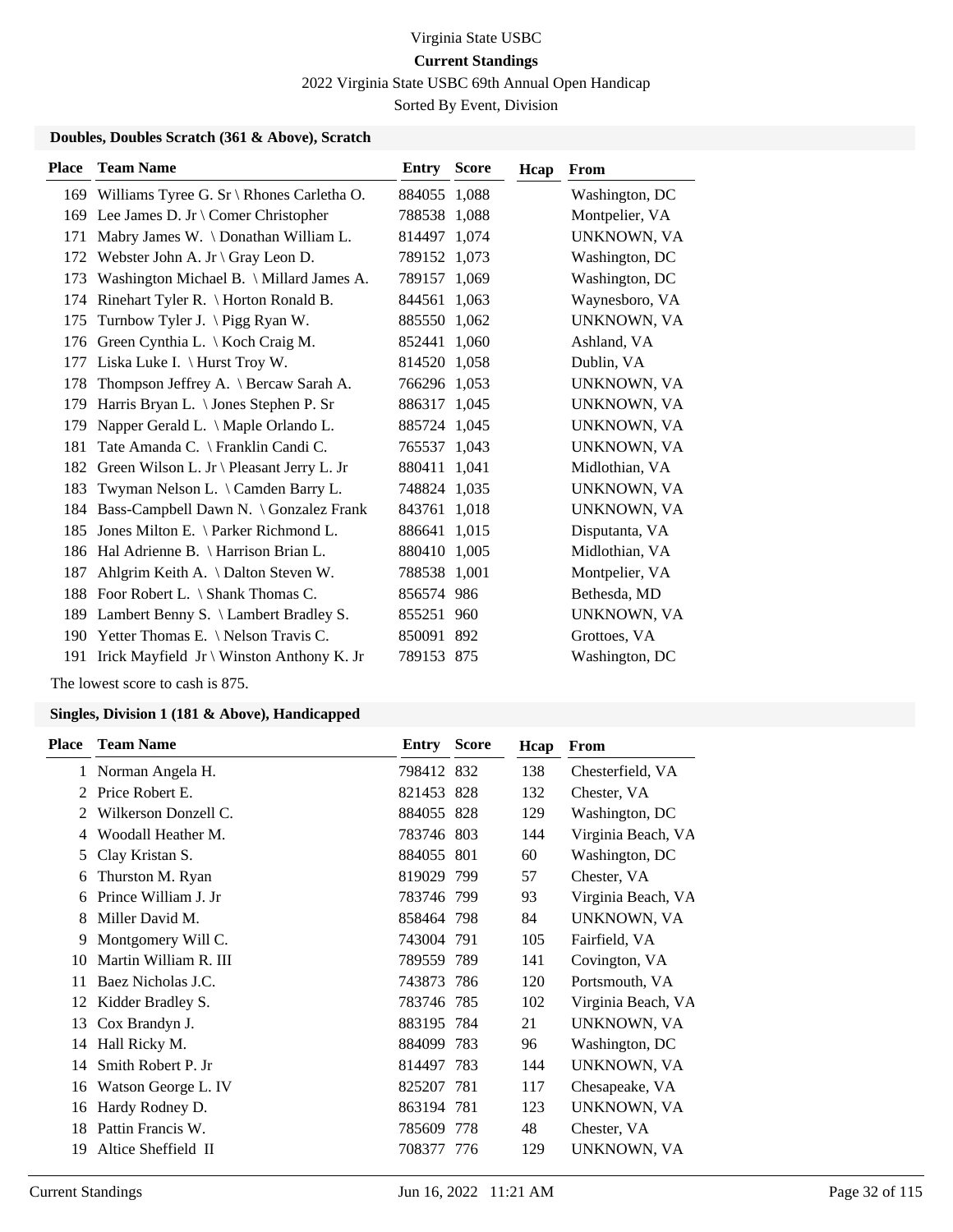2022 Virginia State USBC 69th Annual Open Handicap

Sorted By Event, Division

| <b>Place</b> | <b>Team Name</b>          | Entry      | <b>Score</b> | Hcap             | From               |
|--------------|---------------------------|------------|--------------|------------------|--------------------|
|              | 20 Welch Brian C.         | 855267     | 774          | 87               | Kearneysville, WV  |
| 20           | Scott Ashley T.           | 812887 774 |              | 69               | Virginia Beach, VA |
| 22           | Wilson Dowery O. Sr       | 716573     | 772          | 108              | UNKNOWN, VA        |
|              | 22 Redd Stanley E.        | 790607     | 772          | 66               | UNKNOWN, VA        |
| 24           | Bradley Michael S.        | 748824 771 |              | 69               | UNKNOWN, VA        |
| 25           | Campbell Brandon C.       | 855260 770 |              | 84               | UNKNOWN, VA        |
| 26           | Bradshaw Brandon W.       | 851315 769 |              | 93               | Henrico, VA        |
|              | 26 Gilbert Corey E.       | 883993 769 |              | 138              | UNKNOWN, VA        |
| 26           | Park Joon                 | 795264 769 |              | 138              | UNKNOWN, VA        |
| 29           | Gentry Issac J.           | 790340 767 |              | 105              | UNKNOWN, VA        |
| 29           | Barksdale Michael R.      | 716571     | 767          | 39               | UNKNOWN, VA        |
| 29           | Richardson William A. Jr  | 708386     | 767          | 147              | UNKNOWN, VA        |
| 29           | Flanagan Robert M.        | 851915 767 |              | 93               | UNKNOWN, VA        |
| 33           | Turner Lisa F.            | 851314 766 |              | 57               | Henrico, VA        |
| 33           | Disbrow Kristen A.        | 851035 766 |              | 141              | Richmond, VA       |
| 35           | Collis Robert F.          | 838136 765 |              | 93               | UNKNOWN, VA        |
| 35           | Watson Louis E. Jr        | 880409 765 |              | 9                | Midlothian, VA     |
| 35           | Johnson Robert T.         | 708378 765 |              | 123              | UNKNOWN, VA        |
| 35           | Lamb Terence A.           | 743871     | 765          | 57               | Portsmouth, VA     |
| 39           | Hall Randy L.             | 708388     | 763          | 84               | UNKNOWN, VA        |
| 39           | Felicia Mark D.           | 850961     | 763          | 75               | UNKNOWN, VA        |
| 41           | Paige Michael A.          | 886639 760 |              | 108              | Fredericksburg, VA |
| 42           | Martin Jason C.           | 886655     | 759          | 141              | Dumfries, VA       |
|              | 42 Crider Joshua W.       | 882596 759 |              | 144              | UNKNOWN, VA        |
| 42           | White Douglas M.          | 789797 759 |              | 90               | UNKNOWN, VA        |
| 42           | Wise Amanda N.            | 884054 759 |              | 72               | Washington, DC     |
| 46           | <b>Stephens Alexander</b> | 875461     | 758          | 144              | Waldorf, MD        |
|              | 46 Palmer Brian D.        | 838991     | 758          | 84               | Aldie, VA          |
| 48           | Shafer Michael A. Jr      | 851444 757 |              | 18               | UNKNOWN, VA        |
| 48           | Pargoe Danny T.           | 789797 757 |              | 87               | UNKNOWN, VA        |
| 50           | Diggs Robert L.           | 875730     | 753          | 48               | UNKNOWN, VA        |
|              | 51 Langley Larry          | 886649 751 |              | 129              | Upper Marlboro, M  |
|              | 51 Blanton Jon D.         | 813510 751 |              | 69               | UNKNOWN, VA        |
| 53           | Barbour Sidney P.         | 874953 750 |              | 144              | Rustburg, VA       |
| 53           | Parrish Eric              | 851315 750 |              | 63               | Henrico, VA        |
| 55           | Hailes Larry R. Jr        | 743873 749 |              | 84               | Portsmouth, VA     |
| 55           | Hurst Troy W.             | 814520 749 |              | 99               | Dublin, VA         |
| 57           | Hsu David                 | 792967 748 |              | 144              | UNKNOWN, VA        |
| 57           | Edwards Zachary I.        | 845253 748 |              | 60               | Franklin, VA       |
| 57           | Sutton Stephanie M.       | 885621 748 |              | 33               | Nokesville, VA     |
| 57           | Clarke Phillip C. III     | 849288 748 |              | 42               | Ashburn, VA        |
| 61           | Maxey Richard L.          | 856749 747 |              | 147              | UNKNOWN, VA        |
| 62           | Larrabee Brian S.         | 851622 746 |              | $\boldsymbol{0}$ | UNKNOWN, VA        |
| 62           | Williamson Cory E.        | 823673 746 |              | 69               | Chester, VA        |
| 64           | Dingus Tim L.             | 790832 744 |              | 45               | UNKNOWN, VA        |
|              | 65 LIDA MICHAEL II        | 791016 743 |              | 57               | UNKNOWN, VA        |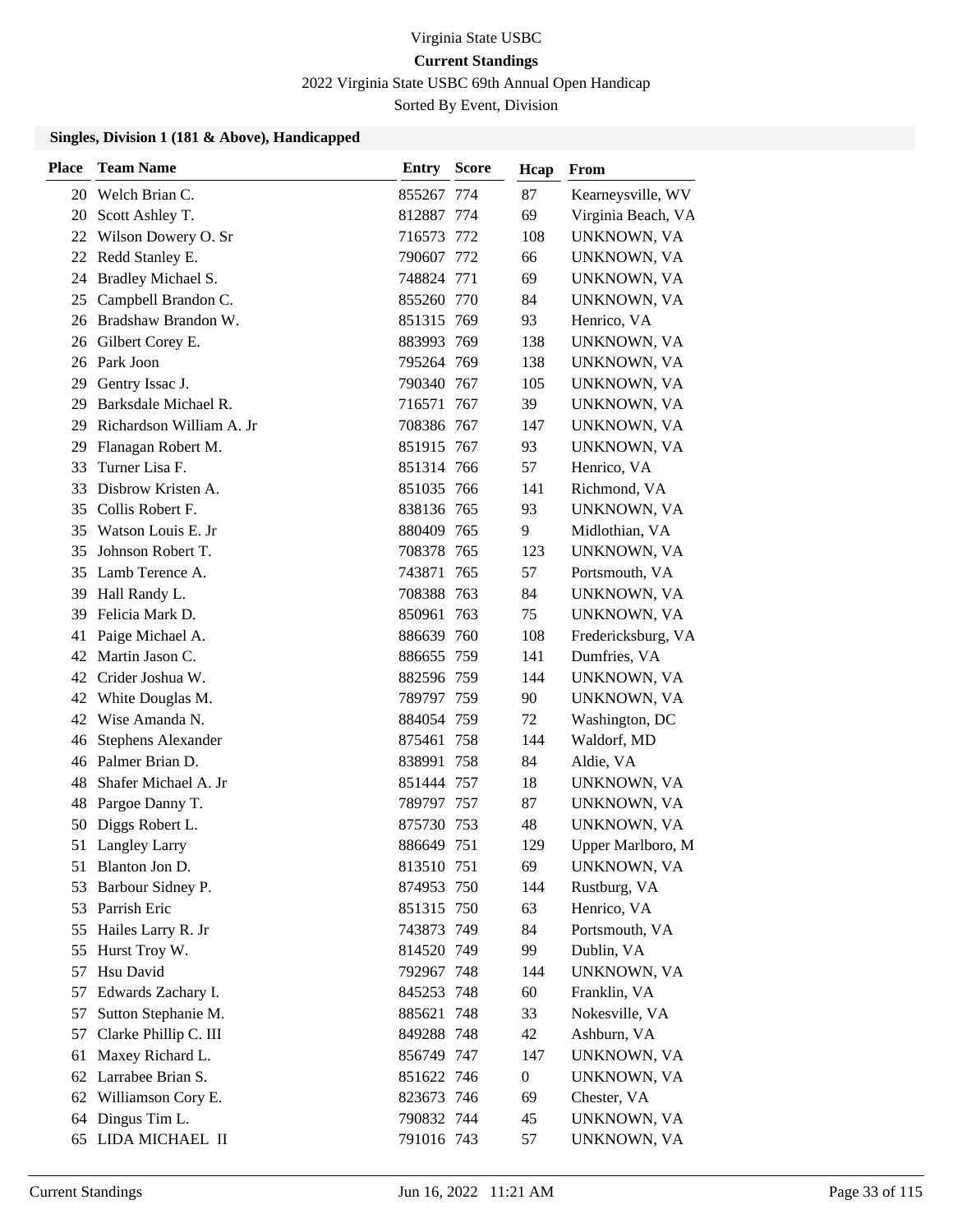2022 Virginia State USBC 69th Annual Open Handicap

Sorted By Event, Division

| <b>Place</b> | <b>Team Name</b>         | <b>Entry Score</b> |       | Hcap           | From               |
|--------------|--------------------------|--------------------|-------|----------------|--------------------|
|              | 65 Dickerson Dmitri A.   | 884067 743         |       | 75             | Washington, DC     |
| 65           | Campbell Andrew T.       | 855180 743         |       | 105            | UNKNOWN, VA        |
| 68           | Deane Kevin B.           | 886637 742         |       | 81             | Ruckersville, VA   |
| 68           | Napier Michael W.        | 886637 742         |       | 126            | Ruckersville, VA   |
| 68           | Samick Michael R.        | 788537 742         |       | 54             | Montpelier, VA     |
| 71           | Turnbow Tyler J.         | 885550 741         |       | 117            | UNKNOWN, VA        |
| 71           | Gray John M.             | 853088 741         |       | 108            | UNKNOWN, VA        |
| 73           | Sharp Andrea             | 813510 739         |       | 108            | UNKNOWN, VA        |
| 74           | Wingfield Danny W. Sr    | 800089 738         |       | 81             | UNKNOWN, VA        |
| 75           | Russell Shellene D.      | 708377 737         |       | 108            | UNKNOWN, VA        |
| 76           | Tyler Barry R.           | 708394 736         |       | 45             | UNKNOWN, VA        |
| 76           | Coulson Rick E.          | 790832 736         |       | 9              | UNKNOWN, VA        |
| 78           | Craft Jason R.           | 853400 735         |       | 63             | UNKNOWN, VA        |
| 79           | Humphrey Andrew M.       | 818947 734         |       | $\overline{0}$ | Chester, VA        |
| 79           | Humphreys Bryan L.       | 854284 734         |       | 120            | Salem, VA          |
| 79           | Bullock Allen M.         | 856572 734         |       | 141            | Bethesda, MD       |
| 79           | Blevins James T.         | 708552 734         |       | 78             | Buena Vista, VA    |
| 79           | Rhodes Carl S. Jr        | 716572 734         |       | 33             | UNKNOWN, VA        |
| 79           | Hawk Daniel E.           | 812887 734         |       | 36             | Virginia Beach, VA |
| 85           | Worsley Jalen D.         | 884173 733         |       | 99             | Norfolk, VA        |
| 86           | Bonhom Gary M.           | 850696 732         |       | 117            | UNKNOWN, VA        |
| 87           | Brown Gregory A.         | 874940 731         |       | 147            | UNKNOWN, VA        |
| 88           | Myers Elainea R.         | 886657 730         |       | 108            | UNKNOWN, VA        |
| 88           | Cox Billy J.             | 818947 730         |       | 75             | Chester, VA        |
| 88           | Hans Chris T.            | 844561 730         |       | 51             | Waynesboro, VA     |
| 88           | Harris Paul A.           | 758659 730         |       | 117            | Chesterfield, VA   |
| 88           | Luckett Daniel G.        | 708389 730         |       | 81             | UNKNOWN, VA        |
| 93           | Mason Ryan J.            | 843760 729         |       | 135            | UNKNOWN, VA        |
| 93           | Campbell Charles M.      | 851622 729         |       | 0              | UNKNOWN, VA        |
| 95           | Zimmerman Michael P.     | 885597 728         |       | 99             | UNKNOWN, VA        |
| 95           | Parks Cumberland A.      | 789152 728         |       | 66             | Washington, DC     |
| 97           | Lamb Thomas F. III       | 743871             | - 727 | 21             | Portsmouth, VA     |
| 97           | Hamby James M.           | 844562 727         |       | 12             | Waynesboro, VA     |
| 97           | Smith Mike               | 818923 727         |       | 75             | Chester, VA        |
| 100          | Book James E.            | 838135 726         |       | 117            | UNKNOWN, VA        |
|              | 100 Stevens Derek A.     | 863294 726         |       | 138            | UNKNOWN, VA        |
|              | 100 Brown Michael H.     | 789157 726         |       | 135            | Washington, DC     |
| 103          | Johnson L. Keith         | 766296 725         |       | 63             | UNKNOWN, VA        |
| 103          | Shane Jesse A.           | 885684 725         |       | 72             | Blacksburg, VA     |
|              | 103 Pinder Russell O. Jr | 886655 725         |       | 66             | Dumfries, VA       |
|              | 106 Swinson William T.   | 879746 724         |       | 102            | Elizabeth City, NC |
|              | 106 Cabble Matthew R.    | 851913 724         |       | 21             | UNKNOWN, VA        |
|              | 106 Warner Wells M.      | 884931 724         |       | 123            | Franklin, WV       |
|              | 106 Young Joe L.         | 825211 724         |       | 111            | Chesapeake, VA     |
|              | 106 Ferguson Kevin R.    | 716576 724         |       | 18             | UNKNOWN, VA        |
|              | 106 Krech Steven J.      | 886317 724         |       | 90             | UNKNOWN, VA        |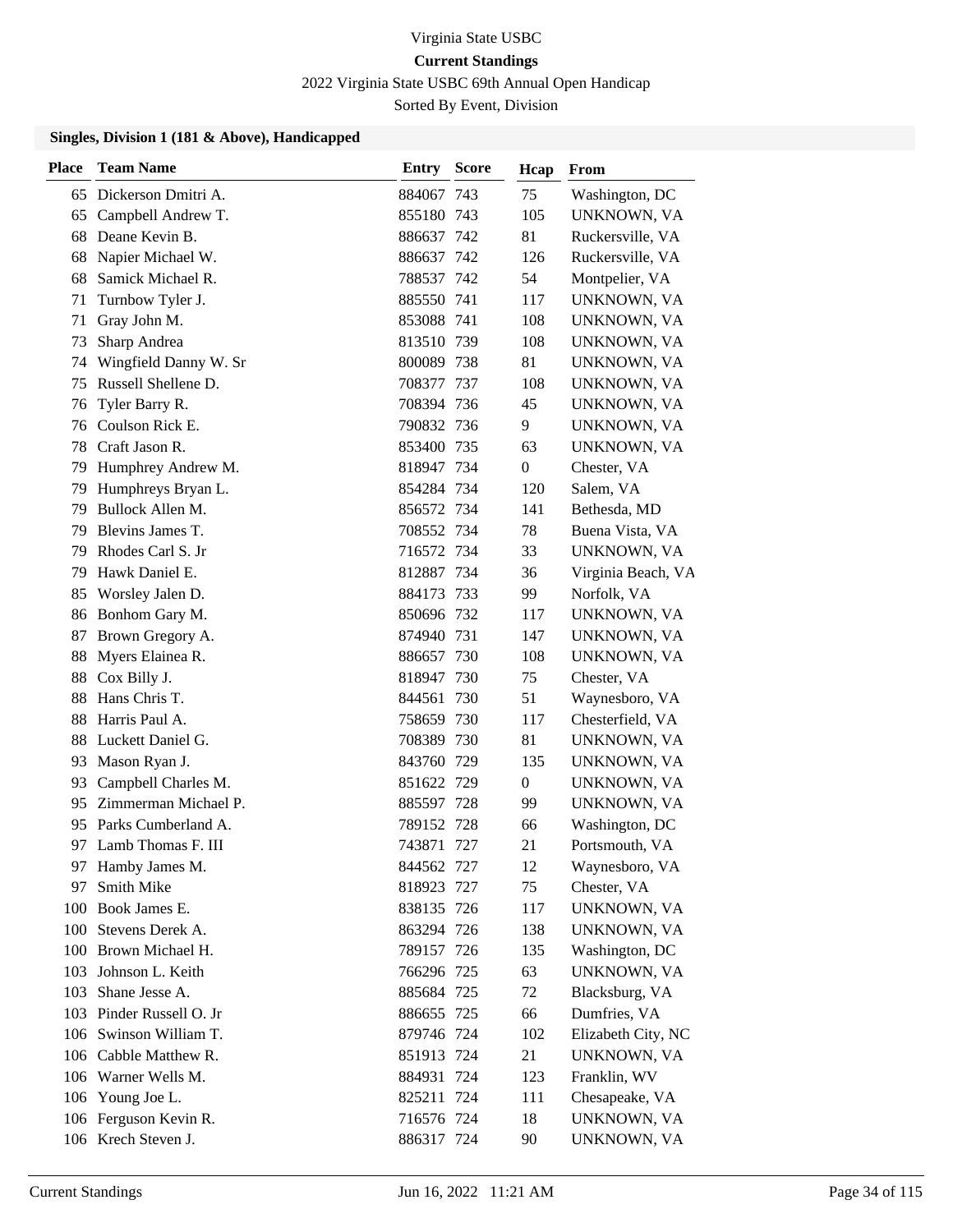2022 Virginia State USBC 69th Annual Open Handicap

Sorted By Event, Division

| <b>Place</b> | <b>Team Name</b>                                 | Entry                    | <b>Score</b> | Hcap             | From                             |
|--------------|--------------------------------------------------|--------------------------|--------------|------------------|----------------------------------|
|              | 112 Blankenship Brian E.                         | 882851 723               |              | 69               | UNKNOWN, VA                      |
| 112          | <b>Taylor Davis</b>                              | 798414 723               |              | 69               | Chesterfield, VA                 |
|              | 112 Grady James W. Sr                            | 789906 723               |              | 96               | Richmond, VA                     |
|              | 115 Lambert Rodney S.                            | 886649 722               |              | 126              | Upper Marlboro, M                |
|              | 115 White Cory E.                                | 864937 722               |              | 75               | Bowling Green, VA                |
| 115          | Brooks Leo N.                                    | 788537 722               |              | 114              | Montpelier, VA                   |
| 118          | Wooten Ronnie K.                                 | 789158 721               |              | 147              | Washington, DC                   |
|              | 118 Davis Sean M.                                | 825208 721               |              | 18               | Chesapeake, VA                   |
|              | 118 Harrington Ryan C.                           | 850964 721               |              | 78               | UNKNOWN, VA                      |
| 118          | Johnson Jeremy M.                                | 885645 721               |              | 87               | Blacksburg, VA                   |
| 118          | Wiley Terry A.                                   | 875730 721               |              | $\boldsymbol{0}$ | UNKNOWN, VA                      |
| 118          | Gilbert John A.                                  | 856670 721               |              | 132              | UNKNOWN, VA                      |
| 124          | Stubbs Ernest A. II                              | 885645 720               |              | 114              | Blacksburg, VA                   |
| 124          | Johnson Tyrone G.                                | 838923 720               |              | $\boldsymbol{0}$ | Stafford, VA                     |
|              | 124 Drakeford Antoinette                         | 825209 720               |              | 102              | Chesapeake, VA                   |
|              | 124 Sutton Leroy G.                              | 788039 720               |              | 138              | Lynchburg, VA                    |
|              | 124 Rankin York C. Jr                            | 789157 720               |              | 42               | Washington, DC                   |
| 129          | Lion Dale E.                                     | 792967 719               |              | 18               | UNKNOWN, VA                      |
| 129          | Hailstalk Richard A. Jr                          | 883095 719               |              | 93               | UNKNOWN, VA                      |
|              | 129 Williams Eric                                | 886639 719               |              | 90               | Fredericksburg, VA               |
|              | 132 Duncan Ronald E.                             | 885646 718               |              | 141              | Blacksburg, VA                   |
|              | 132 Beach Andrew W.                              | 789159 718               |              | 57               | Washington, DC                   |
|              | 132 Coles Darren A.                              | 708385 718               |              | 72               | UNKNOWN, VA                      |
|              | 135 Hammer Jeffrey P.                            | 787624 717               |              | 63               | Newport News, VA                 |
|              | 135 Lanier Jeffery A.                            | 858460 717               |              | 123              | UNKNOWN, VA                      |
|              | 135 Hollins James A.                             | 886626 717               |              | 120              | Washington, DC                   |
| 135          | Wines Neal D.                                    | 851444 717               |              | 129              | UNKNOWN, VA                      |
|              | 135 Long Jonathan H.                             | 850962 717               |              | 81               | UNKNOWN, VA                      |
|              | 135 Tran Oanh (Hazee) N.                         | 851914 717               |              | 108              | UNKNOWN, VA                      |
| 141          | Nun Jacob G.                                     | 885590 716               |              | 126              | Montpelier, VA                   |
| 141          | Triggs Wayne D.                                  | 841814 716               |              | 63               | Martinsburg, WV                  |
|              | 141 Holmberg Stephen P.                          | 721957 716               |              | 51               | Waynesboro, VA                   |
|              | 141 Zaker Michael                                | 790339 716               |              | 129              | UNKNOWN, VA                      |
|              | 145 White Terrance L.                            | 787625 715               |              | $\boldsymbol{0}$ | Newport News, VA                 |
|              | 145 Jefferson Quintina R.                        | 708397 715               |              | 75<br>135        | UNKNOWN, VA                      |
|              | 145 Rountree Gary X. Sr<br>145 Mallory Walter R. | 825207 715<br>880409 715 |              | 3                | Chesapeake, VA<br>Midlothian, VA |
| 145          | Campbell Robert L.                               | 800089 715               |              | 102              | UNKNOWN, VA                      |
|              | 150 Barruel Xyl L.                               | 875730 714               |              | 57               | UNKNOWN, VA                      |
|              | 150 Netherland Danny L.                          | 758658 714               |              | 129              | Chesterfield, VA                 |
|              | 152 Griffin Kelly A.                             | 852482 713               |              | 57               | UNKNOWN, VA                      |
|              | 152 Williams Diangelo S.                         | 825209 713               |              | 84               | Chesapeake, VA                   |
|              | 152 Ampy Kendall (Rick)                          | 790607 713               |              | 147              | UNKNOWN, VA                      |
|              | 152 Jones James C.                               | 721984 713               |              | 45               | UNKNOWN, VA                      |
|              | 156 McDaniels Keith Q.                           | 788040 712               |              | 123              | Lynchburg, VA                    |
|              | 156 DeVore Warner A.                             | 708386 712               |              | 42               | UNKNOWN, VA                      |
|              |                                                  |                          |              |                  |                                  |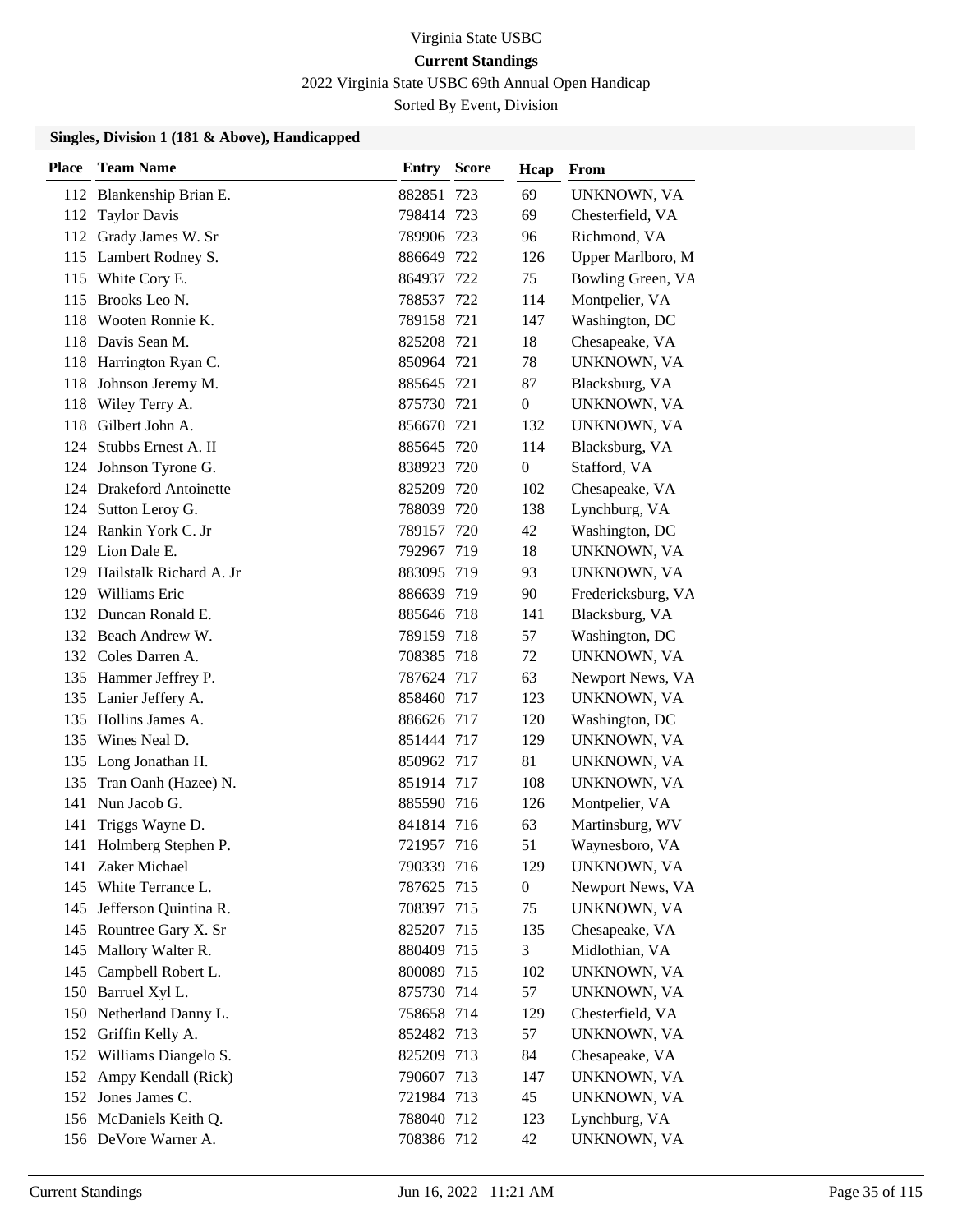2022 Virginia State USBC 69th Annual Open Handicap

Sorted By Event, Division

| <b>Place</b> | <b>Team Name</b>          | Entry      | <b>Score</b> | Hcap             | From                 |
|--------------|---------------------------|------------|--------------|------------------|----------------------|
|              | 156 Hall Darrick L.       | 880411 712 |              | 93               | Midlothian, VA       |
|              | 159 Chandler Mark L.      | 816636 711 |              | 123              | Clover, VA           |
|              | 159 Holmes Lee Ann        | 863317 711 |              | 78               | UNKNOWN, VA          |
|              | 159 Williams LaShaun D.   | 788047 711 |              | 138              | Lynchburg, VA        |
|              | 159 Lemons James E.       | 856670 711 |              | 96               | UNKNOWN, VA          |
| 163          | Sams Yasmine S.           | 716574 710 |              | 72               | UNKNOWN, VA          |
|              | 164 Abt Jeff              | 827232 709 |              | 69               | UNKNOWN, VA          |
|              | 164 Coles Thomas R.       | 843781 709 |              | 129              | UNKNOWN, VA          |
|              | 164 Fifer David C.        | 844275 709 |              | 93               | UNKNOWN, VA          |
|              | 164 Marks Charles B.      | 885597 709 |              | 69               | UNKNOWN, VA          |
| 164          | Spencer Charles I. Jr     | 708384 709 |              | 144              | UNKNOWN, VA          |
|              | 169 Orfield Robert D.     | 886609 708 |              | 81               | Chesterfield, VA     |
|              | 169 Wilder Jason M.       | 850948 708 |              | 72               | UNKNOWN, VA          |
| 169          | Preston Jonathan B.       | 859323 708 |              | 114              | Chester, VA          |
| 172          | Eppard Ricky A.           | 788950 707 |              | 111              | Elkton, VA           |
|              | 172 Brown Paul G.         | 844276 707 |              | 84               | UNKNOWN, VA          |
| 174          | Mays Calvin T.            | 800089 706 |              | 51               | UNKNOWN, VA          |
| 174          | Simpson Larry A.          | 821453 706 |              | 78               | Chester, VA          |
|              | 174 Christian Cory A.     | 851315 706 |              | $\overline{0}$   | Henrico, VA          |
| 174          | Williams Yolanda S.       | 884054 706 |              | 114              | Washington, DC       |
| 174          | Dever Jason D.            | 765535 706 |              | 105              | UNKNOWN, VA          |
| 179          | Broadney Robert L. III    | 765536 705 |              | 54               | UNKNOWN, VA          |
| 179          | Brower Etzel C. Jr        | 856107 705 |              | 111              | Centreville, VA      |
| 179          | Speaker Joshua            | 856107 705 |              | 75               | Centreville, VA      |
| 179          | Hicks Steven B.           | 879948 705 |              | 123              | UNKNOWN, VA          |
| 179          | Griffin Brian T.          | 885684 705 |              | 120              | Blacksburg, VA       |
| 179          | McDaniel Derrick A.       | 886626 705 |              | 114              | Washington, DC       |
| 185          | Blowers Don E.            | 798413 704 |              | 87               | Chesterfield, VA     |
| 185          | Praileau Brandon L.       | 884173 704 |              | 135              | Norfolk, VA          |
| 185          | Smith Thomas L.           | 816639 704 |              | 87               | Clover, VA           |
| 185          | Nelson Anthony W.         | 825169 704 |              | 72               | Ashburn, VA          |
|              | 189 Hansen Christopher A. | 827232 703 |              | $\theta$         | UNKNOWN, VA          |
| 189          | James Mark N.             | 858463 703 |              | 99               | UNKNOWN, VA          |
| 189          | Brownie Robert A.         | 886609 703 |              | 36               | Chesterfield, VA     |
| 189          | Mountz John D.            | 886635 703 |              | 114              | Norfolk, VA          |
|              | 189 Boone Alfanisa        | 883929 703 |              | 141              | UNKNOWN, VA          |
|              | 194 Brown Jeff O.         | 883929 702 |              | 144              | UNKNOWN, VA          |
|              | 194 Burch Kenneth S.      | 883993 702 |              | 96               | UNKNOWN, VA          |
|              | 194 Bradley Scott J.      | 885644 702 |              | 81               | Blacksburg, VA       |
|              | 194 Johnson Roosevelt Jr  | 857518 702 |              | 120              | District Heights, MI |
|              | 194 Carter Henry P. III   | 884099 702 |              | 69               | Washington, DC       |
|              | 194 Griffin Janelle R.    | 850695 702 |              | 105              | UNKNOWN, VA          |
|              | 194 Donahue Nannette M.   | 827233 702 |              | 117              | UNKNOWN, VA          |
| 201          | Douglas Walt A.           | 708378 701 |              | 135              | UNKNOWN, VA          |
|              | 201 Cook Derrick A.       | 789158 701 |              | 138              | Washington, DC       |
|              | 201 Dich Kenneth H.       | 721984 701 |              | $\boldsymbol{0}$ | UNKNOWN, VA          |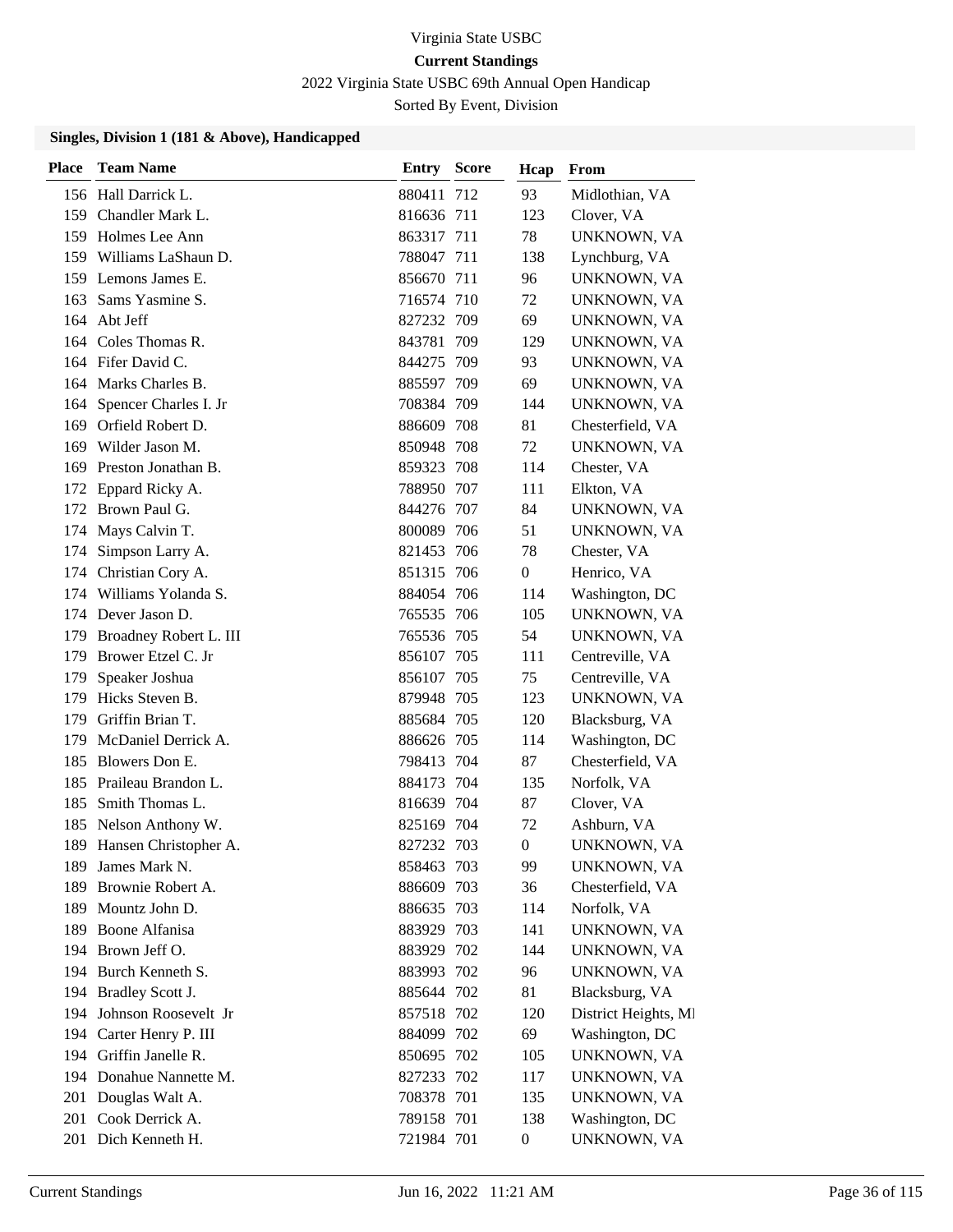2022 Virginia State USBC 69th Annual Open Handicap

Sorted By Event, Division

| <b>Place</b> | <b>Team Name</b>            | <b>Entry Score</b> | Hcap             | From             |
|--------------|-----------------------------|--------------------|------------------|------------------|
| 201          | Powers Wayne M. Jr          | 790915 701         | 102              | UNKNOWN, VA      |
| 201          | Houff Timothy B.            | 855181 701         | 96               | UNKNOWN, VA      |
| 201          | Waldon Edward E.            | 886629 701         | 111              | Norfolk, VA      |
| 201          | Smith Adam L.               | 855271 701         | 144              | UNKNOWN, VA      |
| 208          | Jones Frank H.              | 863317 700         | 84               | UNKNOWN, VA      |
|              | 208 Fleming Thomas W. Jr    | 879949 700         | 108              | UNKNOWN, VA      |
| 208          | Sharp Robert T.             | 850694 700         | 138              | UNKNOWN, VA      |
| 208          | Kemp Darryl L.              | 825207 700         | 90               | Chesapeake, VA   |
|              | 208 Fox Joylene L.          | 766297 700         | 132              | UNKNOWN, VA      |
| 213          | Riggleman Aaron L. Jr       | 766296 699         | 108              | UNKNOWN, VA      |
| 213          | <b>Tigar Justin</b>         | 765540 699         | 114              | UNKNOWN, VA      |
| 213          | Garner Rigo                 | 708395 699         | 135              | UNKNOWN, VA      |
| 213          | Johnson Chris M.            | 883097 699         | 0                | UNKNOWN, VA      |
|              | 217 Woodson Benjamin L. Sr  | 886632 698         | 141              |                  |
|              | 217 Williams Keirson D.     | 858459 698         | 105              | UNKNOWN, VA      |
|              | 217 Lawson Donald (Dick) R. | 886650 698         | 147              | Waldorf, MD      |
| 217          | Greene Evelyn C.            | 855182 698         | 141              | UNKNOWN, VA      |
| 217          | Cochran Steven R.           | 798415 698         | 81               | Chesterfield, VA |
|              | 217 Charity Howard H. Jr    | 885725 698         | 126              | UNKNOWN, VA      |
| 217          | Painter Lewis J. Jr         | 838136 698         | 114              | UNKNOWN, VA      |
|              | 217 Creel James M.          | 852481 698         | 138              | UNKNOWN, VA      |
| 217          | McLane Joseph M.            | 852482 698         | 117              | UNKNOWN, VA      |
|              | 217 Volpp Wanda R.          | 882519 698         | 111              | Stafford, VA     |
| 227          | Jones Kenneth R.            | 851580 697         | 96               | Como, NC         |
| 227          | Durrer Richard W.           | 721957 697         | 15               | Waynesboro, VA   |
| 227          | Lucas Julia R.              | 781067 697         | 135              | UNKNOWN, VA      |
|              | 230 Poole Raymond P. Jr     | 789159 696         | 129              | Washington, DC   |
|              | 230 Kubala John J.          | 825208 696         | 33               | Chesapeake, VA   |
| 230          | Montgomery Roshad J.        | 743873 696         | 138              | Portsmouth, VA   |
| 230          | Thompson Ciara N.           | 884055 696         | 87               | Washington, DC   |
|              | 230 York Tim S.             | 885768 696         | 96               | UNKNOWN, VA      |
|              | 230 Freeman Kenneth H.      | 884099 696         | $\boldsymbol{0}$ | Washington, DC   |
|              | 236 Toms Jesse R.           | 880412 695         | 75               | Midlothian, VA   |
|              | 236 Callahan Gareth T.      | 863120 695         | 129              | Springfield, VA  |
|              | 236 Hornstein Dylan S.      | 856749 695         | 45               | UNKNOWN, VA      |
|              | 236 Higgins Thelma G.       | 825206 695         | 138              | Chesapeake, VA   |
|              | 240 Painter James E.        | 838136 694         | 24               | UNKNOWN, VA      |
| 240          | Sill Andrew D.              | 758659 694         | 129              | Chesterfield, VA |
|              | 240 Dombrowski David A.     | 886599 694         | 120              | UNKNOWN, VA      |
|              | 240 Gable Chad P.           | 800089 694         | $\boldsymbol{0}$ | UNKNOWN, VA      |
|              | 240 Dotson Kevin M.         | 874198 694         | 120              | Roanoke, VA      |
|              | 240 Walker Andre M. Sr      | 880410 694         | 36               | Midlothian, VA   |
|              | 246 Cole Kevin W.           | 886644 693         | 18               | Gainesville, VA  |
|              | 246 Reynolds Arthur B.      | 883074 693         | 129              | UNKNOWN, VA      |
|              | 246 Higbee Kevin M.         | 838991 693         | 24               | Aldie, VA        |
|              | 246 Merritt Jennifer M.     | 814984 693         | 84               | Portsmouth, VA   |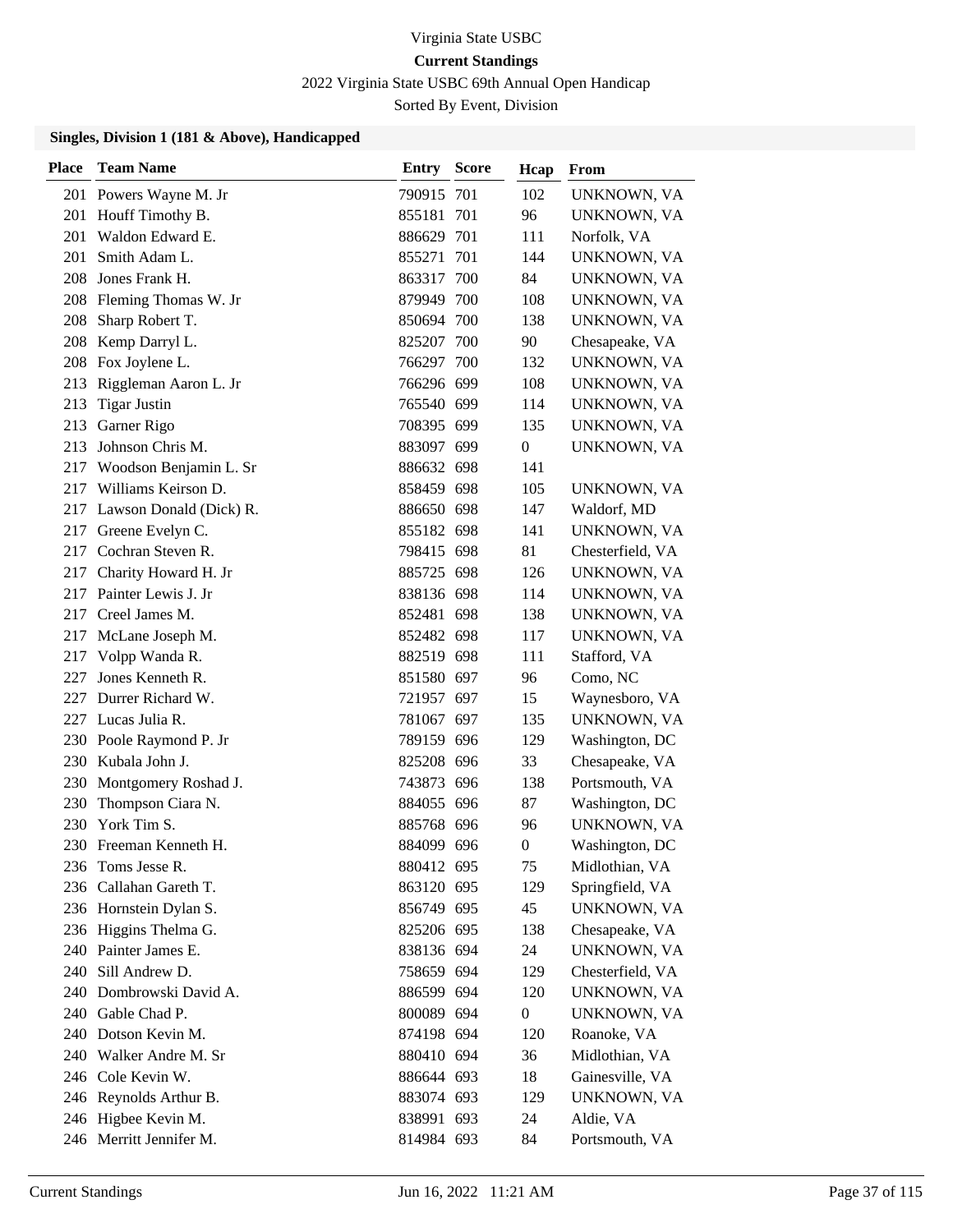2022 Virginia State USBC 69th Annual Open Handicap

Sorted By Event, Division

| <b>Place</b> | <b>Team Name</b>         | Entry      | <b>Score</b> | Hcap             | From               |
|--------------|--------------------------|------------|--------------|------------------|--------------------|
|              | 246 Campbell C Wade      | 843501 693 |              | 105              | UNKNOWN, VA        |
|              | 251 Bell Tiffany A.      | 883784 692 |              | 15               | Fredericksburg, VA |
| 251          | To Chhoeun               | 875731 692 |              | $\boldsymbol{0}$ | UNKNOWN, VA        |
|              | 251 Foor Robert L.       | 856574 692 |              | 108              | Bethesda, MD       |
| 251          | Scott James P.           | 827232 692 |              | 15               | UNKNOWN, VA        |
| 251          | Broadney Robert L. Jr    | 765536 692 |              | 87               | UNKNOWN, VA        |
|              | 251 Owens Sidney J.      | 765534 692 |              | 120              | UNKNOWN, VA        |
|              | 251 Roach Darrin C.      | 708379 692 |              | 144              | UNKNOWN, VA        |
| 251          | Goss James R.            | 708388 692 |              | 90               | UNKNOWN, VA        |
|              | 259 Pittman Brian        | 886657 691 |              | 141              | UNKNOWN, VA        |
|              | 260 Lineberry Shannon Q. | 743004 690 |              | 99               | Fairfield, VA      |
| 261          | Wager William J.         | 716573 689 |              | 111              | UNKNOWN, VA        |
| 261          | Vereen Corey T.          | 788040 689 |              | 117              | Lynchburg, VA      |
| 261          | Eisewann William J. Jr   | 827232 689 |              | 75               | UNKNOWN, VA        |
| 261          | Sacro Vincent J.         | 886656 689 |              | 117              | Sterling, VA       |
| 261          | Marshall Keith L.        | 858460 689 |              | 84               | UNKNOWN, VA        |
| 261          | Owens Brian K.           | 886632 689 |              | 135              |                    |
| 261          | Jones Darren W.          | 852481 689 |              | 27               | UNKNOWN, VA        |
| 261          | Aldea Randy E.           | 851914 689 |              | 102              | UNKNOWN, VA        |
| 269          | Johnson Michael D. III   | 804526 688 |              | 123              | UNKNOWN, VA        |
|              | 269 Preston Michael A.   | 859323 688 |              | 117              | Chester, VA        |
| 269          | Taylor Carroll E. Jr     | 798414 688 |              | 111              | Chesterfield, VA   |
|              | 269 Gary Jonathan R.     | 815766 688 |              | $\boldsymbol{0}$ | Yorktown, VA       |
|              | 269 Peacock William M.   | 863120 688 |              | 117              | Springfield, VA    |
| 269          | Myers Jack W. Jr         | 790086 688 |              | 114              | Yorktown, VA       |
| 269          | Prophet Ike A.           | 708383 688 |              | 93               | UNKNOWN, VA        |
| 276          | Williams Alvin W. Sr     | 708392 687 |              | 114              | UNKNOWN, VA        |
|              | 276 Bayes Vincent        | 863085 687 |              | 129              | UNKNOWN, VA        |
| 276          | Johnson Charles M.       | 886649 687 |              | 69               | Upper Marlboro, M  |
|              | 276 Ford Donald C. III   | 794637 687 |              | 117              | South Boston, VA   |
|              | 276 Jones Jay            | 850962 687 |              | 48               | UNKNOWN, VA        |
| 281          | Faxon Arron R. Sr        | 758013 686 |              | 84               | UNKNOWN, VA        |
| 281          | Palmer Willie A.         | 861810 686 |              | 126              | SALEM, VA          |
| 281          | Hogue Cecil C.           | 841891 686 |              | 129              | South Boston, VA   |
| 281          | Moretz Charles E.        | 855271 686 |              | 117              | UNKNOWN, VA        |
| 281          | Kong Jeremy E.           | 863085 686 |              | 99               | UNKNOWN, VA        |
| 281          | Drakes Luis A.           | 855182 686 |              | 75               | UNKNOWN, VA        |
| 287          | Douglas Frederick H. Jr  | 886632 685 |              | 120              |                    |
| 287          | Marshall Cornel V.       | 708380 685 |              | 60               | UNKNOWN, VA        |
| 287          | Jones Woody V.           | 721984 685 |              | 57               | UNKNOWN, VA        |
| 287          | Slagle James H.          | 792873 685 |              | 117              | UNKNOWN, VA        |
| 287          | Clingman Corina J.       | 850698 685 |              | 120              | UNKNOWN, VA        |
|              | 292 Baber Susan D.       | 721957 684 |              | 132              | Waynesboro, VA     |
|              | 292 Bailey Nikki         | 708386 684 |              | 114              | UNKNOWN, VA        |
|              | 292 Griffin Allen L.     | 861764 684 |              | 69               | SALEM, VA          |
|              | 292 Day Jeff M.          | 838136 684 |              | 30               | UNKNOWN, VA        |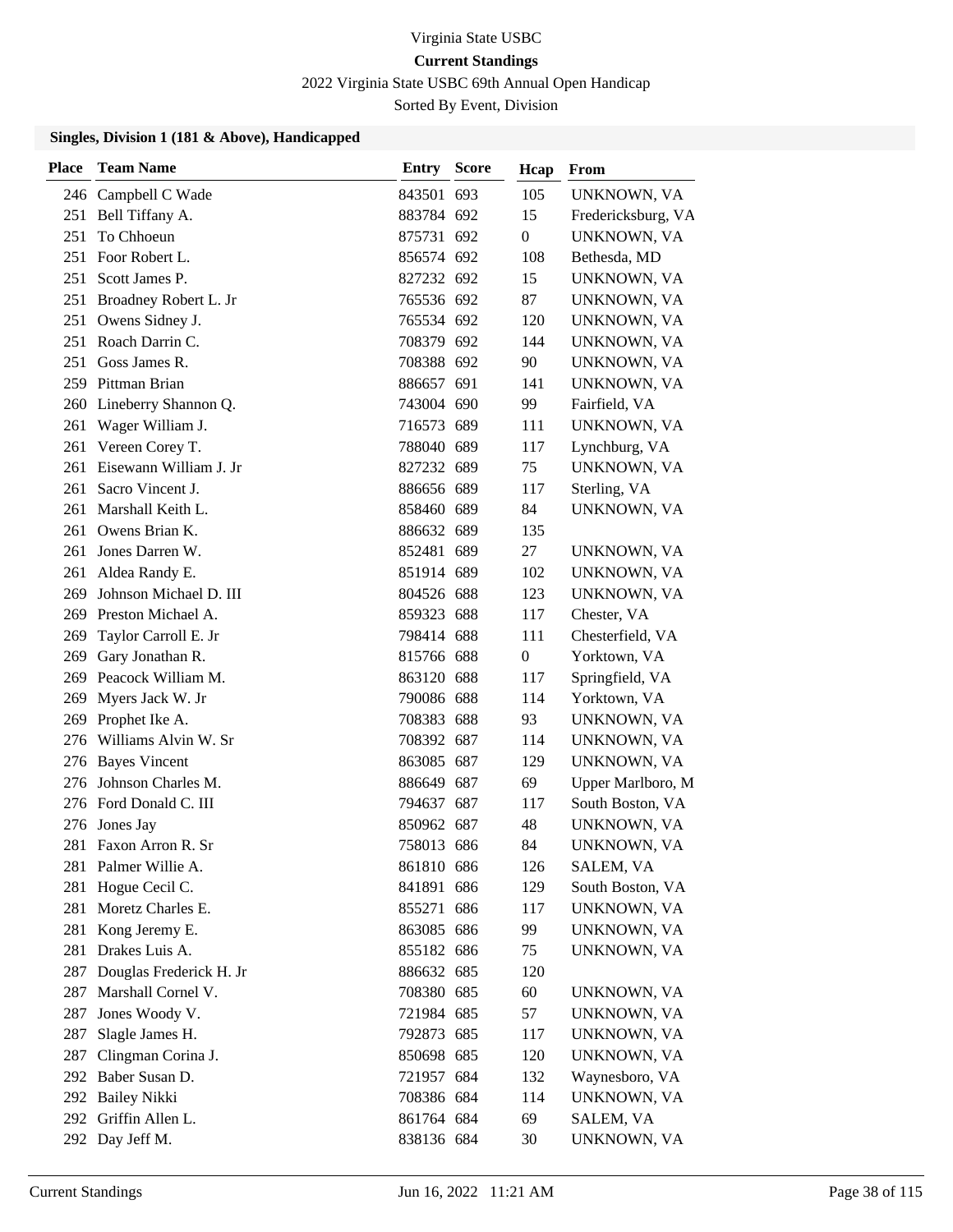2022 Virginia State USBC 69th Annual Open Handicap

Sorted By Event, Division

| <b>Place</b> | <b>Team Name</b>         | Entry      | <b>Score</b> | Hcap | From               |
|--------------|--------------------------|------------|--------------|------|--------------------|
|              | 296 Russ Tommy L.        | 850962 683 |              | 75   | UNKNOWN, VA        |
|              | 296 Horton Ronald B.     | 844561 683 |              | 3    | Waynesboro, VA     |
|              | 296 Roberts Edward L.    | 886642 683 |              | 54   | Prince George, VA  |
|              | 296 Smith Carolyn A.     | 874939     | 683          | 117  | UNKNOWN, VA        |
|              | 296 Millard James A.     | 789157 683 |              | 84   | Washington, DC     |
|              | 296 Poe David C. Jr      | 789151 683 |              | 69   | Washington, DC     |
|              | 302 Turner Gregory L.    | 789155 682 |              | 15   | Washington, DC     |
| 302          | Eastwood Chris M.        | 787622 682 |              | 63   | Newport News, VA   |
|              | 302 Ford Robert J.       | 765540 682 |              | 129  | UNKNOWN, VA        |
|              | 302 Overby Troy T. Sr    | 880409 682 |              | 48   | Midlothian, VA     |
|              | 302 Miles Jack Jr        | 880410 682 |              | 42   | Midlothian, VA     |
| 302          | Thompson Tubar           | 855180 682 |              | 60   | UNKNOWN, VA        |
| 302          | Han Alex J.              | 885597 682 |              | 54   | UNKNOWN, VA        |
| 302          | Appel Kermit C. Jr       | 886633 682 |              | 126  |                    |
|              | 302 Carico Adam L.       | 855270 682 |              | 117  | UNKNOWN, VA        |
| 311          | Smith Scott D.           | 864937 681 |              | 33   | Bowling Green, VA  |
| 311          | Caldwell Ricky W. Jr     | 885644 681 |              | 144  | Blacksburg, VA     |
| 311          | Sherman Charles E.       | 708379 681 |              | 96   | UNKNOWN, VA        |
|              | 314 Hice Jason A.        | 787626 680 |              | 87   | Newport News, VA   |
|              | 314 Webster Pete A.      | 885684 680 |              | 96   | Blacksburg, VA     |
| 314          | Coombs Carla A.          | 850965 680 |              | 135  | UNKNOWN, VA        |
| 317          | Harris Josef D.          | 858464 679 |              | 126  | UNKNOWN, VA        |
| 317          | Kile Evan S.             | 884932 679 |              | 102  | Franklin, WV       |
| 317          | Callis Sherman C. Jr     | 855182 679 |              | 108  | UNKNOWN, VA        |
| 317          | Noltee Christopher D.    | 874811 679 |              | 21   | UNKNOWN, VA        |
| 317          | Watson Michael C.        | 857423 679 |              | 147  | Upper Marlboro, M  |
|              | 322 Corbett Curtis H. Sr | 708397 678 |              | 108  | UNKNOWN, VA        |
|              | 322 Woodall Thomas P.    | 783746 678 |              | 36   | Virginia Beach, VA |
| 322          | SHIFFLETT ELVIN          | 791015 678 |              | 138  | UNKNOWN, VA        |
| 325          | Edwards Kenneth A.       | 845253 677 |              | 78   | Franklin, VA       |
| 325          | Thorne Terrance E. Sr    | 708392 677 |              | 66   | UNKNOWN, VA        |
| 325          | Nunez Leland S.          | 843760 677 |              | 45   | UNKNOWN, VA        |
|              | 325 Hickman P Phillip    | 819029 677 |              | 84   | Chester, VA        |
| 325          | Dulnev Andrew J.         | 856107 677 |              | 87   | Centreville, VA    |
| 325          | Symanowski William R.    | 849288 677 |              | 87   | Ashburn, VA        |
| 331          | McDaniel Tyler C.        | 785609 676 |              | 42   | Chester, VA        |
| 331          | Russell Glen W.          | 838135 676 |              | 126  | UNKNOWN, VA        |
| 331          | Watson Blake C.          | 818923 676 |              | 42   | Chester, VA        |
|              | 331 Collins Travis J.    | 886656 676 |              | 36   | Sterling, VA       |
| 331          | Boyters Greg D.          | 787624 676 |              | 9    | Newport News, VA   |
| 331          | Jenkins Justin R.        | 716576 676 |              | 33   | UNKNOWN, VA        |
| 331          | Banchy Mark J.           | 788041 676 |              | 87   | Lynchburg, VA      |
|              | 338 Chase Mark A. Jr     | 708390 675 |              | 57   | UNKNOWN, VA        |
| 338          | Bailey Brian D.          | 886632 675 |              | 120  |                    |
| 338          | Madison Tanisha          | 880412 675 |              | 114  | Midlothian, VA     |
|              | 338 Hudgins Tyler S.     | 884173 675 |              | 90   | Norfolk, VA        |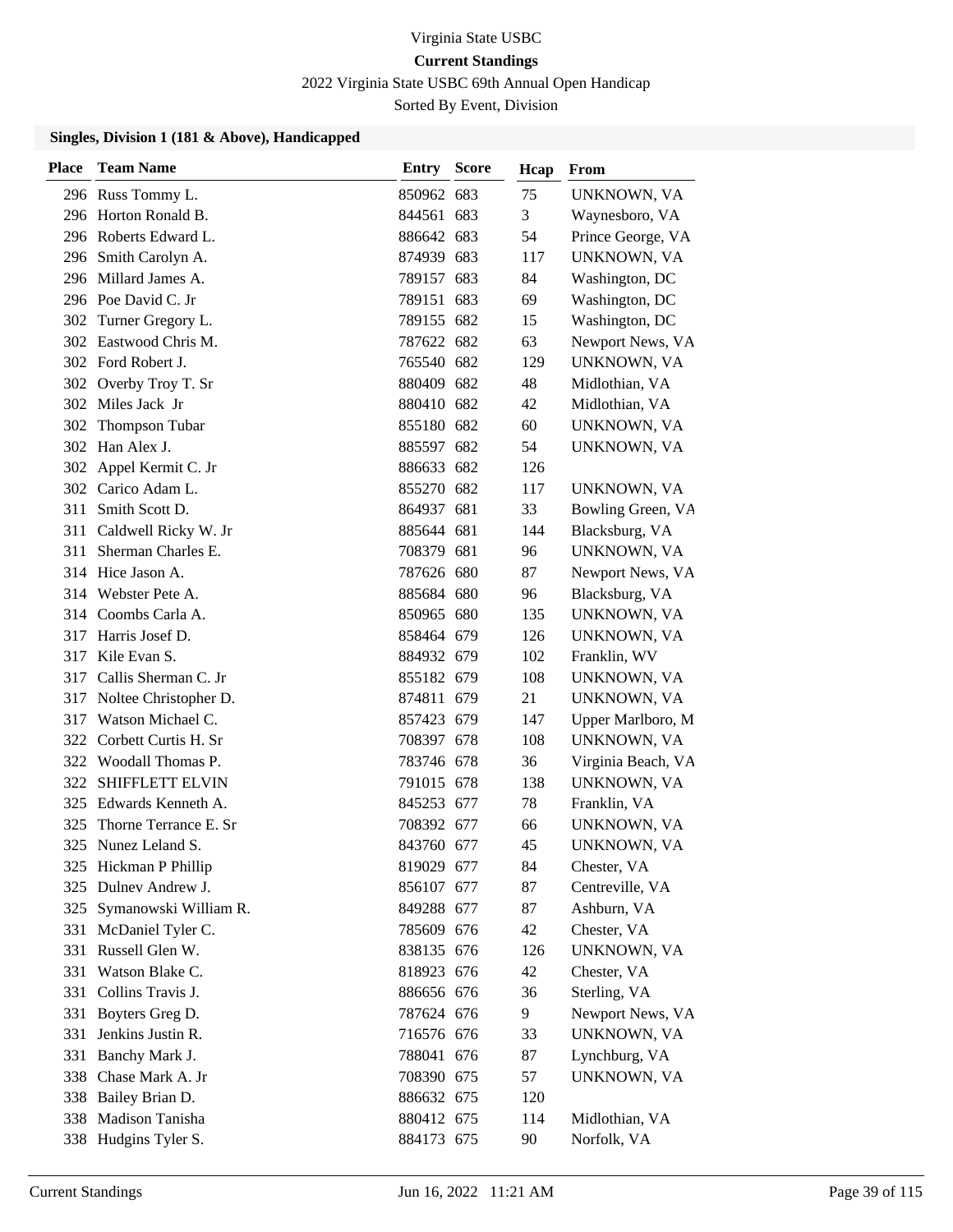2022 Virginia State USBC 69th Annual Open Handicap

Sorted By Event, Division

| Place | <b>Team Name</b>          | <b>Entry Score</b> | Hcap           | From              |
|-------|---------------------------|--------------------|----------------|-------------------|
|       | 342 Maple Orlando L.      | 885724 674         | 36             | UNKNOWN, VA       |
|       | 342 Hanes David E.        | 748824 674         | 63             | UNKNOWN, VA       |
|       | 342 Skiba Joseph T. IV    | 880472 674         | 78             | UNKNOWN, VA       |
|       | 342 Catalan Kevin P.      | 708384 674         | 114            | UNKNOWN, VA       |
|       | 342 McDowell James L. Jr  | 765538 674         | 81             | UNKNOWN, VA       |
|       | 342 Bradham Joseph C.     | 788536 674         | 120            | Montpelier, VA    |
|       | 348 Allman Dallas W.      | 787623 673         | 42             | Newport News, VA  |
|       | 348 Krause Shaelyn N.     | 851915 673         | 117            | UNKNOWN, VA       |
| 348   | Johnson Alan M.           | 880411 673         | 114            | Midlothian, VA    |
| 348   | Randolph Denise L.        | 883096 673         | 108            | UNKNOWN, VA       |
|       | 348 Graham Tyler A.       | 885645 673         | 93             | Blacksburg, VA    |
|       | 353 Harkless C Bruce      | 858462 672         | 138            | UNKNOWN, VA       |
|       | 353 Decker Samuel O. III  | 886627 672         | 66             | Waynesboro, VA    |
|       | 353 Roberson Daniel H.    | 882584 672         | 105            | Emporia, VA       |
|       | 353 Dixon Timothy J.      | 886075 672         | 93             | Carrollton, VA    |
|       | 353 Lanham Bobby L.       | 855267 672         | 96             | Kearneysville, WV |
| 353   | Johnson James W.          | 855260 672         | 126            | UNKNOWN, VA       |
| 353   | Skutt Gordon S.           | 716573 672         | 129            | UNKNOWN, VA       |
|       | 353 Lamb Thomas F. Jr     | 743871 672         | 54             | Portsmouth, VA    |
|       | 353 HAHN CHRISTOPHER      | 791016 672         | 51             | UNKNOWN, VA       |
|       | 353 Hunter Decola D.      | 850698 672         | 141            | UNKNOWN, VA       |
| 353   | Collins Justin M.         | 721934 672         | 78             | Broadway, VA      |
|       | 353 Abrams Gary           | 886625 672         | 132            | UNKNOWN, VA       |
| 365   | Rumbaugh Paul L. II       | 813510 671         | $\overline{0}$ | UNKNOWN, VA       |
| 365   | Beavers Brian K.          | 825169 671         | 111            | Ashburn, VA       |
| 365   | Pritchett Alexander M.    | 814615 671         | 123            | Newport News, VA  |
|       | 365 Boone Moses H.        | 708384 671         | 99             | UNKNOWN, VA       |
| 365   | Crowder Krystle L.        | 818947 671         | 120            | Chester, VA       |
| 365   | Mapp David K. Jr          | 886636 671         | 99             | Norfolk, VA       |
| 365   | Keene Robert Jr           | 886641 671         | 3              | Disputanta, VA    |
| 365   | <b>Todd Michael</b>       | 885551 671         | 123            | UNKNOWN, VA       |
|       | 365 Linkous Dylan L.      | 885643 671         | 81             | Blacksburg, VA    |
|       | 365 Rainey William S.     | 883195 671         | 75             | UNKNOWN, VA       |
| 375   | Stewart Deloid M.         | 858461 670         | 138            | UNKNOWN, VA       |
|       | 375 Sekely Scott M.       | 886643 670         | 36             | Gainesville, VA   |
|       | 375 Coleman Curtis        | 885590 670         | 99             | Montpelier, VA    |
|       | 375 McLane Michael A.     | 852482 670         | 42             | UNKNOWN, VA       |
| 375   | Mabry Willie L. III       | 850963 670         | 99             | UNKNOWN, VA       |
|       | 375 Ramsey David M.       | 804525 670         | 117            | UNKNOWN, VA       |
| 375   | Kessel David E. Jr        | 854284 670         | 90             | Salem, VA         |
| 375   | Painter Nathaniel C.      | 743870 670         | 147            | Portsmouth, VA    |
| 375   | Day John H.               | 825208 670         | 63             | Chesapeake, VA    |
|       | 375 Winston Anthony K. Jr | 789153 670         | $\overline{0}$ | Washington, DC    |
|       | 375 Pollock James E.      | 850692 670         | 84             | UNKNOWN, VA       |
|       | 386 Dawes Vincent         | 708380 669         | 144            | UNKNOWN, VA       |
|       | 386 Smith Billy Jr        | 861764 669         | 72             | SALEM, VA         |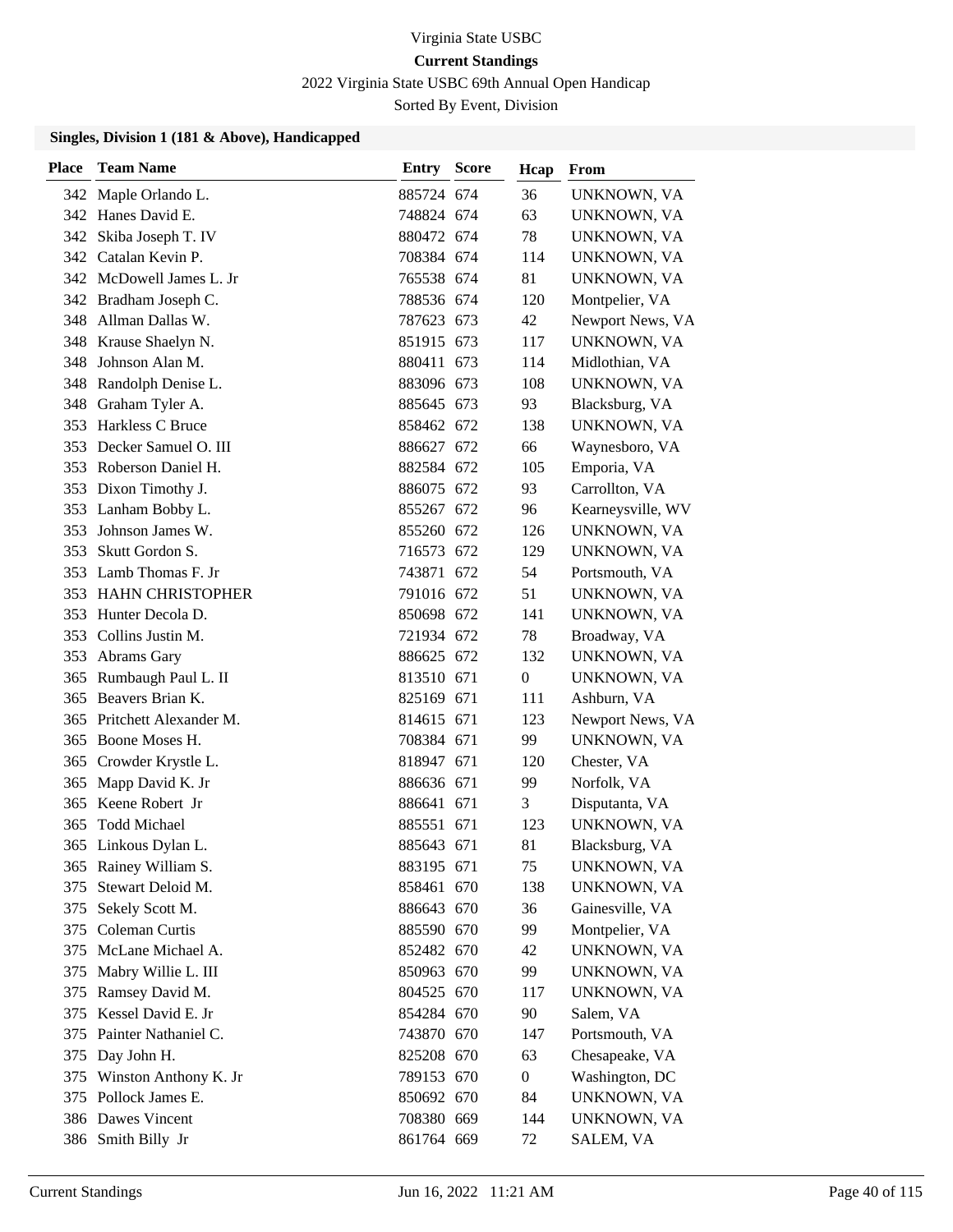2022 Virginia State USBC 69th Annual Open Handicap

Sorted By Event, Division

| <b>Place</b> | <b>Team Name</b>            | Entry      | <b>Score</b> | Hcap             | From               |
|--------------|-----------------------------|------------|--------------|------------------|--------------------|
|              | 386 Smith Bryan D.          | 758659 669 |              | 102              | Chesterfield, VA   |
| 386          | Jackson Lorenzo Jr          | 854122 669 |              | $\boldsymbol{0}$ | Newport News, VA   |
|              | 386 Spence David L.         | 844275 669 |              | 141              | UNKNOWN, VA        |
|              | 391 Callahan Shawn M.       | 863120 668 |              | 36               | Springfield, VA    |
| 391          | Ridge Richard R.            | 852441 668 |              | 39               | Ashland, VA        |
| 391          | Fuller Jerry K.             | 886264 668 |              | 120              | Roanoke, VA        |
|              | 391 Lavender Shawn E.       | 844562 668 |              | 15               | Waynesboro, VA     |
|              | 391 Preston Joe L.          | 861787 668 |              | 147              | SALEM, VA          |
| 391          | Hawkins John C.             | 708387 668 |              | 102              | UNKNOWN, VA        |
| 391          | Smith Melvin Jr             | 850694 668 |              | 87               | UNKNOWN, VA        |
| 391          | Alston Troy M.              | 788537 668 |              | 135              | Montpelier, VA     |
|              | 391 Fellin Shawn D.         | 788536 668 |              | 81               | Montpelier, VA     |
|              | 391 Carvajal Ricardo E.     | 790338 668 |              | 111              | UNKNOWN, VA        |
| 401          | Williams Albert G. Sr       | 788537 667 |              | 78               | Montpelier, VA     |
|              | 401 Carter Wilbert C. Jr    | 789156 667 |              | 114              | Washington, DC     |
| 401          | Randolph Gerald F.          | 838992 667 |              | 48               | Aldie, VA          |
| 401          | Arpe Kyle T.                | 885551 667 |              | 84               | UNKNOWN, VA        |
| 401          | Robertson David B.          | 885552 667 |              | 120              | UNKNOWN, VA        |
|              | 401 Gilliam Cameron         | 885550 667 |              | 102              | UNKNOWN, VA        |
|              | 401 Foster Ronald           | 883094 667 |              | 96               | UNKNOWN, VA        |
|              | 408 Lambert Kenneth D.      | 855251 666 |              | 78               | UNKNOWN, VA        |
|              | 408 Dineen Joseph A.        | 851622 666 |              | 18               | UNKNOWN, VA        |
|              | 408 Dohmann David E.        | 758658 666 |              | 81               | Chesterfield, VA   |
|              | 408 Jones Johntay M.        | 850962 666 |              | 66               | UNKNOWN, VA        |
|              | 408 Sams Jeffrey W.         | 716574 666 |              | 39               | UNKNOWN, VA        |
| 413          | Martin James II             | 886064 665 |              | 84               | UNKNOWN, VA        |
|              | 413 Cornwell Adam C.        | 845253 665 |              | 84               | Franklin, VA       |
|              | 415 Matthews Lowell A.      | 858460 664 |              | 72               | UNKNOWN, VA        |
|              | 415 Russell Jeffrey M.      | 858460 664 |              | 105              | UNKNOWN, VA        |
|              | 415 Downey Roy J. III       | 880472 664 |              | 105              | UNKNOWN, VA        |
|              | 415 Fortier Laurence R.     | 851005 664 |              | 81               | UNKNOWN, VA        |
|              | 415 Vandusen Thomas J.      | 765541 664 |              | 84               | UNKNOWN, VA        |
|              | 415 McLaughlin Vernon P. II | 789560 664 |              | 96               | Covington, VA      |
|              | 415 Abrams Stanley A.       | 886625 664 |              | 126              | UNKNOWN, VA        |
|              | 422 Adams Henry A.          | 789151 663 |              | 66               | Washington, DC     |
|              | 422 Bisner Brandon M.       | 716572 663 |              | $\boldsymbol{0}$ | UNKNOWN, VA        |
|              | 422 Emerson Robert W.       | 858463 663 |              | 36               | <b>UNKNOWN, VA</b> |
|              | 422 Figlioli Vito J.        | 838992 663 |              | 15               | Aldie, VA          |
|              | 422 Beale Jason A.          | 886637 663 |              | $\boldsymbol{0}$ | Ruckersville, VA   |
|              | 422 Collins Bobby W.        | 844275 663 |              | 105              | UNKNOWN, VA        |
|              | 422 Winslow Stephanie J.    | 879746 663 |              | 129              | Elizabeth City, NC |
| 429          | Szamborski William J.       | 856573 662 |              | 57               | Bethesda, MD       |
| 429          | Archie Cecil D. Jr          | 886628 662 |              | 138              | Norfolk, VA        |
|              | 429 Williamson Mark E.      | 818923 662 |              | 63               | Chester, VA        |
| 429          | Caffee Jacinta Y.           | 878421 662 |              | 129              | Virginia Beach, VA |
| 429          | Johnson Aaron J.            | 765539 662 |              | 141              | UNKNOWN, VA        |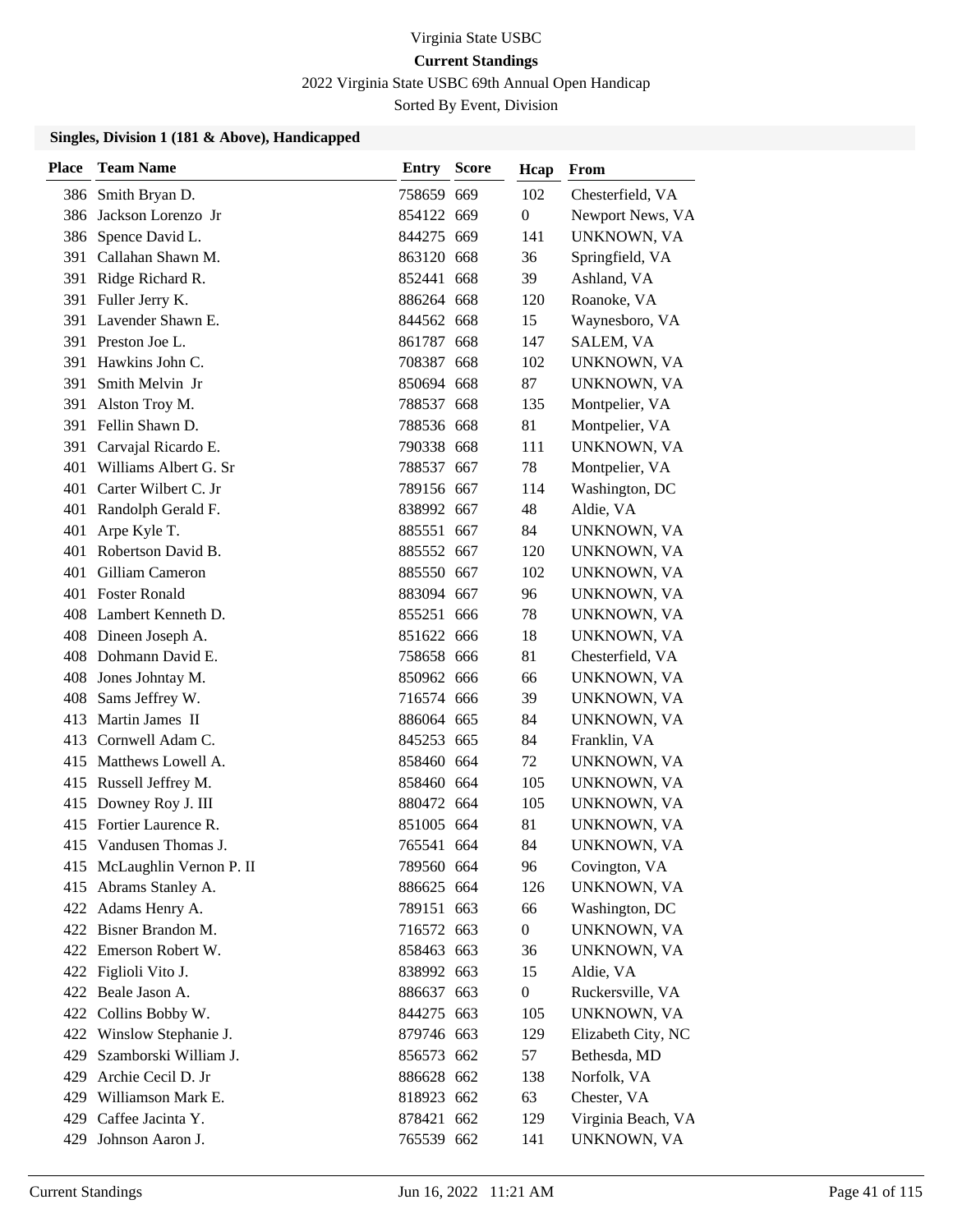2022 Virginia State USBC 69th Annual Open Handicap

Sorted By Event, Division

| <b>Place</b> | <b>Team Name</b>            | <b>Entry Score</b> | Hcap             | From             |
|--------------|-----------------------------|--------------------|------------------|------------------|
| 429          | Faircloth Myrick J.         | 788043 662         | 114              | Lynchburg, VA    |
| 429          | Brooks John W. III          | 708552 662         | 72               | Buena Vista, VA  |
| 429          | Knight Portia F.            | 825206 662         | 147              | Chesapeake, VA   |
| 437          | Napper Gerald L.            | 885724 661         | 120              | UNKNOWN, VA      |
| 438          | Lin Chris                   | 851913 660         | 33               | UNKNOWN, VA      |
|              | 438 Hatton Jesse T. III     | 852481 660         | 33               | UNKNOWN, VA      |
|              | 438 Byer Melissa L.         | 853400 660         | 93               | UNKNOWN, VA      |
|              | 438 Mann David C.           | 886636 660         | 87               | Norfolk, VA      |
| 438.         | Claiborne Joe B. Jr         | 863295 660         | 96               | UNKNOWN, VA      |
|              | 438 Hugo Stephen M.         | 875729 660         | 93               | UNKNOWN, VA      |
|              | 438 Franklin Candi C.       | 765537 660         | 45               | UNKNOWN, VA      |
|              | 445 Cox Timothy B.          | 716576 659         | 54               | UNKNOWN, VA      |
|              | 445 Rowlett Damon L.        | 886635 659         | 144              | Norfolk, VA      |
|              | 447 Monsam Peter L.         | 886636 658         | 99               | Norfolk, VA      |
|              | 447 Livingston La'Tonia M.  | 883095 658         | 120              | UNKNOWN, VA      |
|              | 447 Alleyne Tristan O.      | 856507 658         | 123              | Richmond, VA     |
|              | 447 McKleny Carlos M.       | 884173 658         | 147              | Norfolk, VA      |
|              | 447 Petrello Anthony M.     | 851622 658         | $\boldsymbol{0}$ | UNKNOWN, VA      |
|              | 447 Johnston David J.       | 853088 658         | 132              | UNKNOWN, VA      |
|              | 447 Kulenguski Robert A.    | 743872 658         | 45               | Portsmouth, VA   |
|              | 447 Coleman Jobie R.        | 743004 658         | 99               | Fairfield, VA    |
|              | 447 Wargo Bob               | 795343 658         | 87               | Bristow, VA      |
|              | 456 Blackford John M. Jr    | 790338 657         | 120              | UNKNOWN, VA      |
|              | 456 Oliver John C.          | 790832 657         | 21               | UNKNOWN, VA      |
|              | 456 Hartsock Joseph R.      | 787625 657         | 33               | Newport News, VA |
|              | 456 Sparks John R. Jr       | 766299 657         | 141              | UNKNOWN, VA      |
|              | 456 Gilbert Nelson E.       | 883993 657         | 102              | UNKNOWN, VA      |
|              | 456 Ratcliff Jacob P.       | 885645 657         | 114              | Blacksburg, VA   |
|              | 462 Rollins Derrick R. Sr   | 886646 656         | 30               | Gainesville, VA  |
|              | 462 Garcia Frank Jr         | 886656 656         | 78               | Sterling, VA     |
|              | 462 Brown Sonny L.          | 863194 656         | 111              | UNKNOWN, VA      |
|              | 462 Mitchell Franklin D.    | 880413 656         | 96               | Midlothian, VA   |
|              | 462 Hawkins Leon C.         | 858464 656         | 57               | UNKNOWN, VA      |
|              | 462 Campbell Danny R.       | 790996 656         | 147              | UNKNOWN, VA      |
|              | 468 Gilliam Gerald S.       | 790606 655         | 144              | UNKNOWN, VA      |
|              | 468 Layne Aaron F. Sr       | 798412 655         | 72               | Chesterfield, VA |
|              | 468 Bland Kevin R.          | 823673 655         | $\boldsymbol{0}$ | Chester, VA      |
| 468          | Crump Tyrone                | 880414 655         | 75               | Midlothian, VA   |
|              | 468 Langston Steven C. Jr   | 873342 655         | 102              | Emporia, VA      |
| 473          | McGregor Ronald A.          | 855184 654         | 117              | UNKNOWN, VA      |
| 473          | <b>Burton Kenneth Wayne</b> | 798415 654         | 78               | Chesterfield, VA |
| 473          | Sprouse Thomas G.           | 851042 654         | 78               | Waynesboro, VA   |
|              | 473 Lynch John W. III       | 854075 654         | 120              | Stafford, VA     |
|              | 473 Kwak Jae J.             | 795264 654         | 120              | UNKNOWN, VA      |
|              | 473 Clark Calvin L. Sr      | 788044 654         | 81               | Lynchburg, VA    |
|              | 473 Hummel John P.          | 825190 654         | 96               | Sterling, VA     |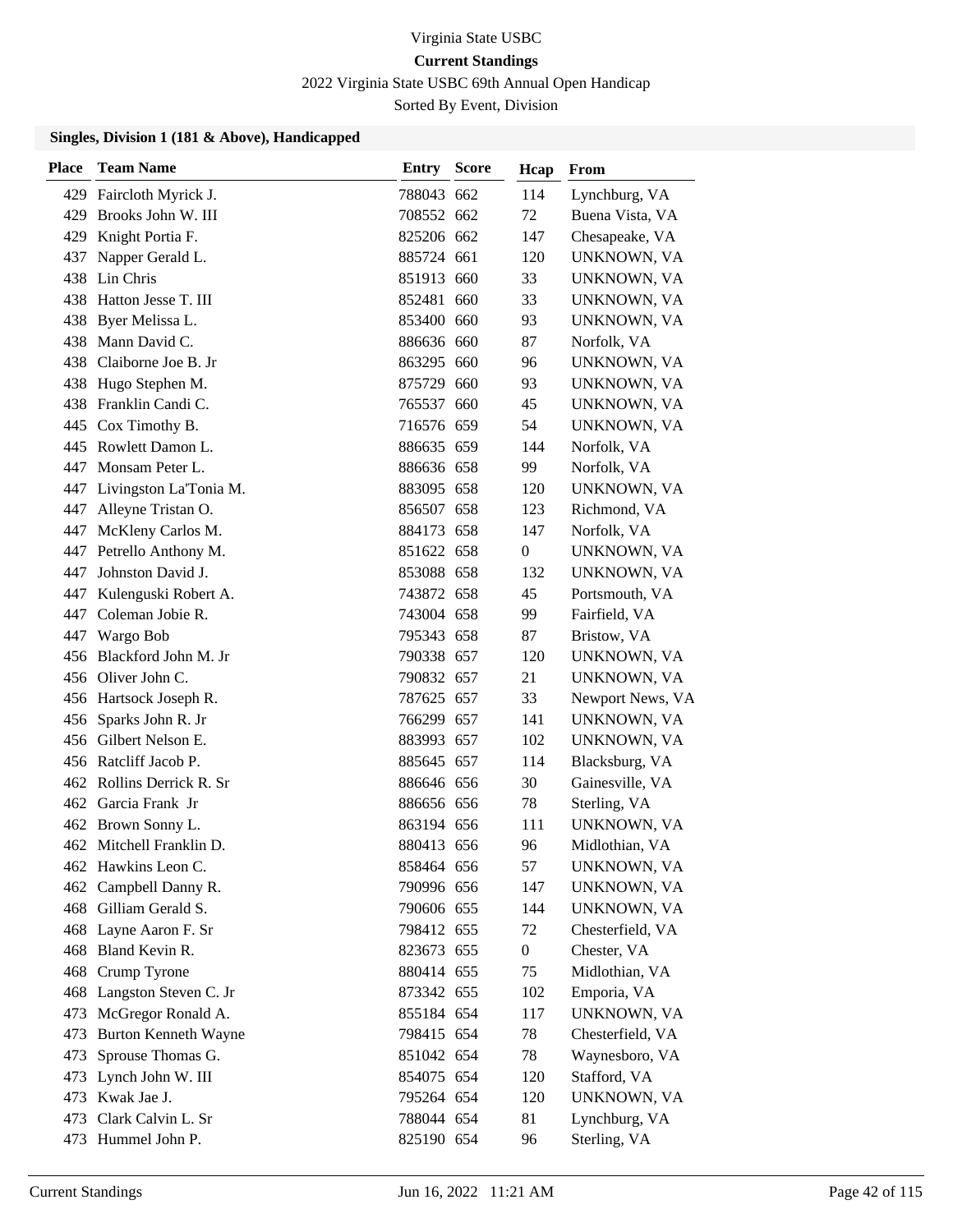2022 Virginia State USBC 69th Annual Open Handicap

Sorted By Event, Division

| <b>Place</b> | <b>Team Name</b>          | Entry      | <b>Score</b> | Hcap             | From                |
|--------------|---------------------------|------------|--------------|------------------|---------------------|
|              | 480 Nowlin Paul V.        | 708380 653 |              | 63               | UNKNOWN, VA         |
|              | 480 Robinson Derrick A.   | 708384 653 |              | 132              | UNKNOWN, VA         |
| 480          | Griner Dan W.             | 854122 653 |              | 45               | Newport News, VA    |
| 480          | Cline Robert D.           | 885768 653 |              | 99               | UNKNOWN, VA         |
|              | 480 Welch David Q.        | 798415 653 |              | 147              | Chesterfield, VA    |
| 480          | Dysart Noel K.            | 855183 653 |              | 108              | UNKNOWN, VA         |
|              | 486 Mann Warren A.        | 886645 652 |              | 69               | Gainesville, VA     |
|              | 486 Williams Tyree G. Sr  | 884055 652 |              | 21               | Washington, DC      |
| 486          | Tate Amanda C.            | 765537 652 |              | 132              | UNKNOWN, VA         |
| 489          | Savage Jerome L.          | 850692 651 |              | 78               | UNKNOWN, VA         |
|              | 489 Cook Matthew E.       | 766299 651 |              | 69               | UNKNOWN, VA         |
| 489          | Barrow Darin R.           | 855260 651 |              | 117              | UNKNOWN, VA         |
| 489          | Edmonds Jeffrey L.        | 816638 651 |              | 147              | Clover, VA          |
| 489          | Smith Robert W.           | 821453 651 |              | 30               | Chester, VA         |
| 489          | McCargo Kermit A.         | 794637 651 |              | 138              | South Boston, VA    |
| 489          | Matthews Larryl A.        | 858463 651 |              | 30               | UNKNOWN, VA         |
| 489          | Martin Aden J.            | 854284 651 |              | 12               | Salem, VA           |
| 489          | Young Roger A.            | 874661 651 |              | 147              | Virginia Beach, VA  |
|              | 489 Fry Jesse R. Jr       | 886319 651 |              | 96               | UNKNOWN, VA         |
| 489          | Clarke Carroll            | 849288 651 |              | 90               | Ashburn, VA         |
| 500          | Guilliams Doyle D.        | 854284 650 |              | 117              | Salem, VA           |
| 500          | Camden Barry L.           | 748824 650 |              | 87               | UNKNOWN, VA         |
| 500          | Stemp Andrew L.           | 886644 650 |              | 117              | Gainesville, VA     |
| 500          | Terrant Robert B.         | 885621 650 |              | 96               | Nokesville, VA      |
|              | 500 Walker Kevin A.       | 874939 650 |              | 96               | UNKNOWN, VA         |
|              | 500 Pancoast Steven P.    | 814513 650 |              | 18               | Suffolk, VA         |
|              | 506 Moody James D.        | 795322 649 |              | 147              | UNKNOWN, VA         |
|              | 506 Bolosan Chris L.      | 787624 649 |              | $\boldsymbol{0}$ | Newport News, VA    |
|              | 506 Koch Brian C.         | 766298 649 |              | 60               | UNKNOWN, VA         |
|              | 506 Bland Randolph L.     | 886642 649 |              | 99               | Prince George, VA   |
|              | 506 Bethel Dale W.        | 858465 649 |              | 99               | UNKNOWN, VA         |
|              | 506 Poulos Ben A.         | 880472 649 |              | 48               | UNKNOWN, VA         |
|              | 506 Fowler Marxcus X.     | 884067 649 |              | 63               | Washington, DC      |
| 513          | MacCullough Glenn R.      | 875729 648 |              | 21               | <b>UNKNOWN, VA</b>  |
|              | 513 Booth Richard L.      | 884092 648 |              | 120              | Washington, DC      |
|              | 513 Barbour Joseph R.     | 708380 648 |              | 66               | UNKNOWN, VA         |
|              | 513 CALLOWAY MICHAEL W.   | 791016 648 |              | $\overline{0}$   | UNKNOWN, VA         |
|              | 517 Potter John G. Jr     | 746115 647 |              | 138              | S. Prince George, V |
| 517          | Napoli Paul B.            | 841813 647 |              | 117              | Martinsburg, WV     |
| 517          | Negron Cristopher D.      | 787624 647 |              | 51               | Newport News, VA    |
|              | 517 Harris Christopher M. | 716571 647 |              | 15               | <b>UNKNOWN, VA</b>  |
| 517          | Davis Gregory D. Sr       | 857481 647 |              | 132              | Capitol Heights, MI |
|              | 517 Aumann Garrett R.     | 884931 647 |              | 81               | Franklin, WV        |
| 517          | Jones Alexander T.        | 861581 647 |              | 72               | UNKNOWN, VA         |
|              | 524 Hassan Idris B.       | 858464 646 |              | 96               | UNKNOWN, VA         |
|              | 524 Justice Kenneth D. Jr | 851444 646 |              | 117              | UNKNOWN, VA         |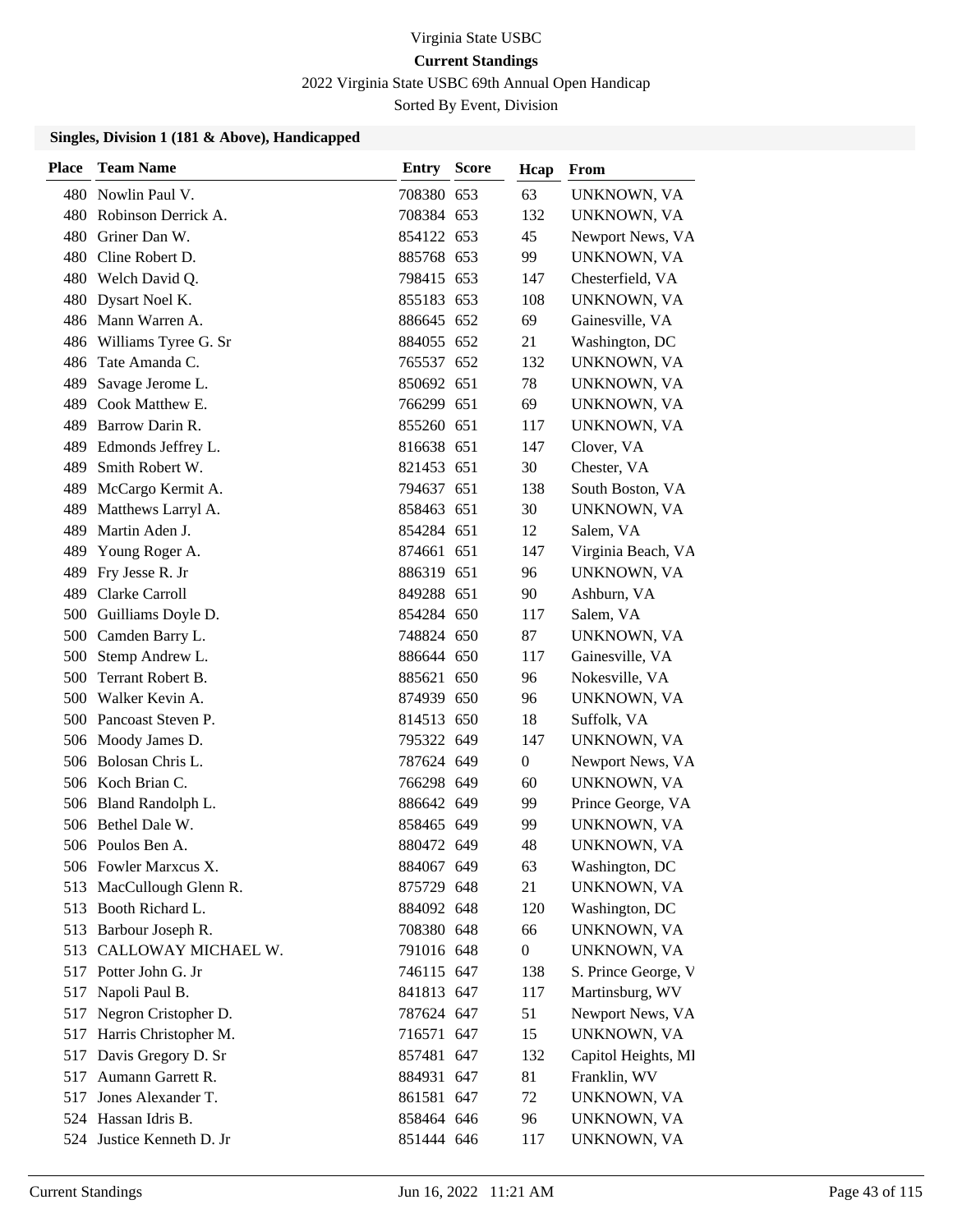2022 Virginia State USBC 69th Annual Open Handicap

Sorted By Event, Division

| Place | <b>Team Name</b>            | <b>Entry Score</b> | Hcap           | From              |
|-------|-----------------------------|--------------------|----------------|-------------------|
|       | 524 Pritchard Kenneth E.    | 866032 646         | 87             | UNKNOWN, VA       |
|       | 524 Price Christopher L.    | 875731 646         | $\overline{0}$ | UNKNOWN, VA       |
|       | 524 Billips Anthony D.      | 874198 646         | 84             | Roanoke, VA       |
|       | 524 Watson Craig L.         | 880414 646         | 93             | Midlothian, VA    |
|       | 524 Ivers Michael V.        | 716575 646         | 45             | UNKNOWN, VA       |
|       | 524 Nalls Kenny M.          | 841813 646         | 138            | Martinsburg, WV   |
|       | 524 Patterson Erick R.      | 850693 646         | 96             | UNKNOWN, VA       |
|       | 524 Carter Joseph F. Jr     | 791015 646         | 15             | UNKNOWN, VA       |
|       | 524 Richardson Megan M.     | 766298 646         | 66             | UNKNOWN, VA       |
| 535   | <b>Gonzalez Frank</b>       | 843761 645         | 33             | UNKNOWN, VA       |
|       | 535 Lewis Timothy E.        | 795343 645         | 84             | Bristow, VA       |
|       | 535 Webster John A. Jr      | 789152 645         | 69             | Washington, DC    |
| 535   | Alexander Donald A.         | 792865 645         | 54             | Lexington, VA     |
| 535   | Harris Kevin R.             | 716571 645         | 69             | UNKNOWN, VA       |
|       | 535 Smith-Brown Mary L.     | 708377 645         | 105            | UNKNOWN, VA       |
|       | 535 Riddle David B.         | 886630 645         | 147            | Warrenton, VA     |
|       | 535 Hester Jamie D. Jr      | 886644 645         | 36             | Gainesville, VA   |
| 535   | Anderson Alden P.           | 875729 645         | 87             | UNKNOWN, VA       |
|       | 535 Cousins Lamont          | 880409 645         | 18             | Midlothian, VA    |
|       | 535 Beck Margo L.           | 798413 645         | 111            | Chesterfield, VA  |
|       | 546 Cash Casey N.           | 851042 644         | 9              | Waynesboro, VA    |
|       | 546 Moore Lamarr A.         | 886627 644         | 6              | Waynesboro, VA    |
|       | 546 Houchens Ginger L.      | 886627 644         | 132            | Waynesboro, VA    |
|       | 546 Webster Earl R.         | 743872 644         | 54             | Portsmouth, VA    |
|       | 546 Harper Vaughn K.        | 788043 644         | 69             | Lynchburg, VA     |
| 551   | Murray James P.             | 874811 643         | 54             | UNKNOWN, VA       |
| 551   | Franks Jim M.               | 758013 643         | 48             | UNKNOWN, VA       |
| 551   | Harris Randy L.             | 859323 643         | 42             | Chester, VA       |
| 551   | Nelson Travis C.            | 850091 643         | 57             | Grottoes, VA      |
| 555   | Wojciechowski Scott D.      | 825209 642         | 51             | Chesapeake, VA    |
|       | 555 Neal David A.           | 708393 642         | 78             | UNKNOWN, VA       |
| 557   | Byrd Keith M.               | 708390 641         | 72             | UNKNOWN, VA       |
|       | 557 Johnson Brandon D.      | 721984 641         | $\overline{0}$ | UNKNOWN, VA       |
| 557   | Bolden Nathan A.            | 884059 641         | 93             | Falls Church, VA  |
|       | 557 White Bruce M.          | 864937 641         | 66             | Bowling Green, VA |
| 557   | Campbell Patrick            | 874940 641         | 138            | UNKNOWN, VA       |
|       | 557 Lawrence Kimberleigh N. | 883096 641         | 63             | UNKNOWN, VA       |
| 557   | Pigg Ryan W.                | 885550 641         | 69             | UNKNOWN, VA       |
|       | 557 Linkous Jordan A.       | 885643 641         | 123            | Blacksburg, VA    |
|       | 565 O'Neil Bakare           | 886654 640         | 90             | Bristow, VA       |
|       | 565 Clark Taylor            | 885551 640         | 39             | UNKNOWN, VA       |
|       | 565 Butler Michael W.       | 874939 640         | 75             | UNKNOWN, VA       |
|       | 565 Baldwin Vernon L.       | 882596 640         | 108            | UNKNOWN, VA       |
|       | 565 Evans Raymond C.        | 850963 640         | 81             | UNKNOWN, VA       |
|       | 565 Battle LeRoy A. III     | 789159 640         | 72             | Washington, DC    |
| 565   | Williams Daniel             | 716571 640         | 78             | UNKNOWN, VA       |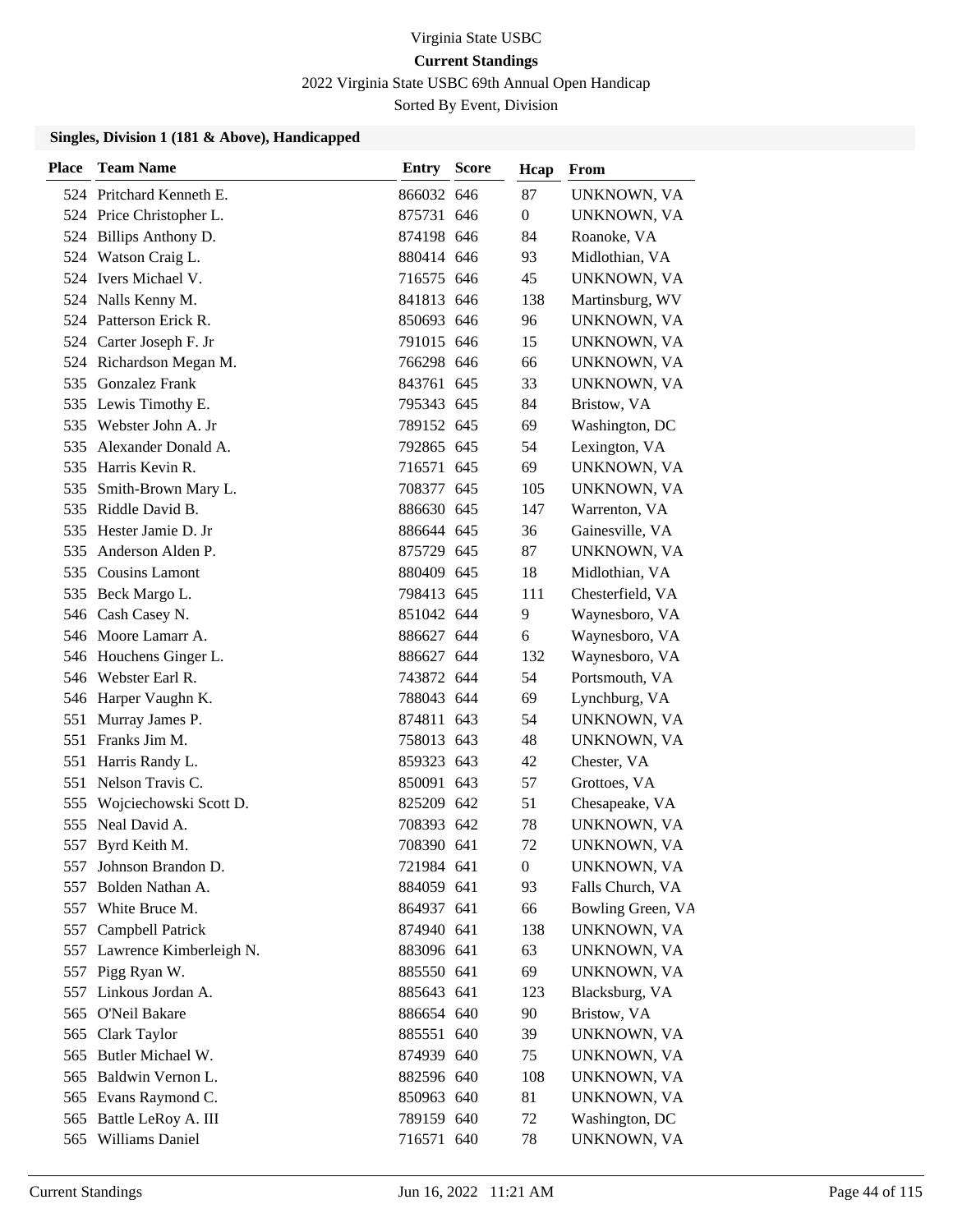2022 Virginia State USBC 69th Annual Open Handicap

Sorted By Event, Division

| <b>Place</b> | <b>Team Name</b>         | Entry      | <b>Score</b> | Hcap             | From               |
|--------------|--------------------------|------------|--------------|------------------|--------------------|
| 565          | Woskobunik Jeremy W.     | 843761 640 |              | 102              | UNKNOWN, VA        |
| 573          | Riggle Robert R.         | 787625 639 |              | $\boldsymbol{0}$ | Newport News, VA   |
| 573          | <b>Rapert Mark</b>       | 792865 639 |              | 99               | Lexington, VA      |
| 573          | Ahlgrim Keith A.         | 788538 639 |              | 39               | Montpelier, VA     |
| 573          | Taylor Marlon (Deon)     | 851914 639 |              | 24               | UNKNOWN, VA        |
| 573          | Hope Gordon B. III       | 879746 639 |              | $\boldsymbol{0}$ | Elizabeth City, NC |
| 578          | Yetter Thomas E.         | 850091 638 |              | $\boldsymbol{0}$ | Grottoes, VA       |
| 578          | Phelps Tony E.           | 852482 638 |              | 30               | UNKNOWN, VA        |
| 578          | Wiggins Perry L.         | 743872 638 |              | $\boldsymbol{0}$ | Portsmouth, VA     |
| 581          | Wilkerson Rick W.        | 790915 637 |              | 27               | UNKNOWN, VA        |
| 581          | Gallahan Bryan W.        | 790832 637 |              | 3                | UNKNOWN, VA        |
| 581          | Donathan William L.      | 814497 637 |              | 72               | UNKNOWN, VA        |
| 581          | Hines Donald W.          | 856467 637 |              | 69               | Newport News, VA   |
| 581          | Crawley Timothy A.       | 886640 637 |              | 96               | Ft Lee, VA         |
| 581          | Edwards Kevin D.         | 883839 637 |              | 111              | UNKNOWN, VA        |
| 587          | Hall Sterling W. Jr      | 858461 636 |              | 63               | UNKNOWN, VA        |
| 587          | Wolfe James (Jim) M.     | 874811 636 |              | 60               | UNKNOWN, VA        |
| 587          | Neer Keith R.            | 789797 636 |              | 54               | UNKNOWN, VA        |
| 587          | Morris Christopher B.    | 882584 636 |              | 117              | Emporia, VA        |
| 587          | Watkins Tyrone R. Jr     | 884067 636 |              | 105              | Washington, DC     |
| 587          | Green Cynthia L.         | 852441 636 |              | 90               | Ashland, VA        |
| 593          | Lambert Bradley S.       | 855251 635 |              | 78               | UNKNOWN, VA        |
| 593          | Hall Kevin L.            | 856572 635 |              | 27               | Bethesda, MD       |
| 593          | Wright Emmett L.         | 788041 635 |              | 75               | Lynchburg, VA      |
| 593          | Broadney Colin D.        | 765536 635 |              | 72               | UNKNOWN, VA        |
| 593          | Massey Benjamin T.       | 765538 635 |              | 117              | UNKNOWN, VA        |
|              | 598 Cutshaw William R.   | 765540 634 |              | 72               | UNKNOWN, VA        |
|              | 598 Hunter Gregory M.    | 788044 634 |              | 72               | Lynchburg, VA      |
| 598          | Gomez Joseph A.          | 788044 634 |              | 27               | Lynchburg, VA      |
| 598          | Smith Greggory A.        | 790996 634 |              | 147              | UNKNOWN, VA        |
| 598          | Seewald Kenneth G.       | 825169 634 |              | 99               | Ashburn, VA        |
| 598          | Manolis Michael J.       | 875731 634 |              | 48               | UNKNOWN, VA        |
|              | 598 Lewis Tracie M.      | 885723 634 |              | 81               | UNKNOWN, VA        |
| 605          | Snyder David M.          | 851042 633 |              | 45               | Waynesboro, VA     |
| 605          | Tate Ira T. Jr           | 765537 633 |              | 15               | UNKNOWN, VA        |
| 605          | Shuler Karen E.          | 766297 633 |              | 111              | UNKNOWN, VA        |
| 608          | Thorpe Felicia T.        | 708394 632 |              | 129              | UNKNOWN, VA        |
| 608          | Hendrix Billy R.         | 790340 632 |              | 114              | UNKNOWN, VA        |
| 608          | Johnson Michael A.       | 788044 632 |              | 42               | Lynchburg, VA      |
|              | 608 Carter Patrick A.    | 851314 632 |              | 69               | Henrico, VA        |
| 608          | Atkins Stephen D.        | 798412 632 |              | 3                | Chesterfield, VA   |
| 608          | Moore Thomas P.          | 850964 632 |              | 141              | UNKNOWN, VA        |
|              | 608 Richardson David E.  | 789906 632 |              | 108              | Richmond, VA       |
|              | 608 Bancroft Steve C. Jr | 886634 632 |              | 105              | Norfolk, VA        |
|              | 616 Akers Bryan K.       | 850961 631 |              | 117              | UNKNOWN, VA        |
|              | 616 Curtis William R.    | 882798 631 |              | 123              | UNKNOWN, VA        |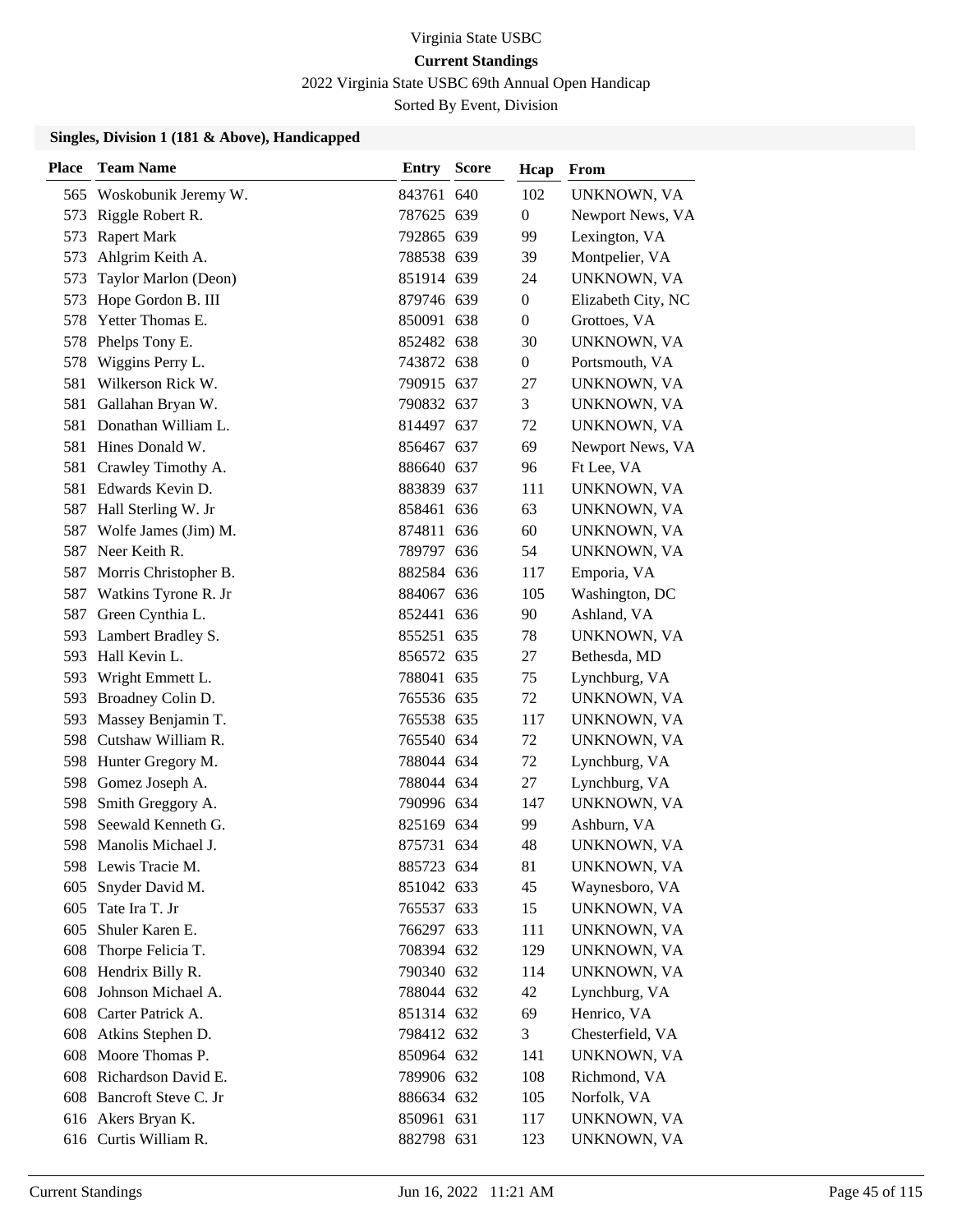2022 Virginia State USBC 69th Annual Open Handicap

Sorted By Event, Division

| <b>Place</b> | <b>Team Name</b>           | <b>Entry Score</b> | Hcap             | From               |
|--------------|----------------------------|--------------------|------------------|--------------------|
|              | 616 Tkacz Jennifer L.      | 825190 631         | 126              | Sterling, VA       |
|              | 616 Hooker Van D.          | 765540 631         | 120              | UNKNOWN, VA        |
|              | 620 Arms Timothy W.        | 781067 630         | 99               | UNKNOWN, VA        |
|              | 620 Kerzic Joseph M.       | 852481 630         | 24               | UNKNOWN, VA        |
| 620          | Michonski Michael          | 861764 630         | 99.              | SALEM, VA          |
| 620          | Nance Don J.               | 886634 630         | 108              | Norfolk, VA        |
|              | 620 Board Michael W. Jr    | 863172 630         | 129              | UNKNOWN, VA        |
|              | 625 Kobzda Alexander T.    | 878436 629         | 123              | Laurel, MD         |
| 625          | Kubyako Nicholas A.        | 788536 629         | $\boldsymbol{0}$ | Montpelier, VA     |
| 625          | Fox Curt D.                | 766297 629         | 105              | UNKNOWN, VA        |
| 628          | Williams John L.           | 788047 628         | 120              | Lynchburg, VA      |
| 628          | Brown Robert E.            | 851637 628         | 141              | UNKNOWN, VA        |
| 628          | Pierchal Todd M.           | 818923 628         | 15               | Chester, VA        |
|              | 628 Keller Robert L. Jr    | 854075 628         | 81               | Stafford, VA       |
|              | 628 Fosmire Austin T.      | 851005 628         | 36               | UNKNOWN, VA        |
| 628          | Shankle Clint T. Sr        | 825272 628         | 96               | Inwood, WV         |
| 628          | Jones Shawn L.             | 886637 628         | $\overline{0}$   | Ruckersville, VA   |
| 628          | Davis Ronald H. Jr         | 883784 628         | 42               | Fredericksburg, VA |
|              | 636 Pierce John J.         | 880414 627         | 144              | Midlothian, VA     |
|              | 636 White David W.         | 844276 627         | 120              | UNKNOWN, VA        |
|              | 636 Brown Alphonsa "Al" Sr | 716574 627         | 108              | UNKNOWN, VA        |
| 639          | Cook Jennifer (Red) S.     | 765533 626         | 90               | UNKNOWN, VA        |
| 639          | Moore Vernon E.            | 789797 626         | 123              | UNKNOWN, VA        |
|              | 639 Whitted Michael C.     | 855184 626         | 135              | UNKNOWN, VA        |
| 639          | Luhmann Gregg A.           | 863194 626         | 42               | UNKNOWN, VA        |
| 639          | McMullen Hollis F.         | 875729 626         | 96               | UNKNOWN, VA        |
| 639          | Whitaker Vincent M.        | 838923 626         | 81               | Stafford, VA       |
| 639          | Kolessides John N.         | 838992 626         | 24               | Aldie, VA          |
| 639          | Harris Bryan L.            | 886317 626         | 114              | UNKNOWN, VA        |
| 647          | Welcher Roy A.             | 861787 625         | 114              | SALEM, VA          |
| 647          | Hadloc Bruce L.            | 789626 625         | 93               | Arlington, VA      |
|              | 647 Lavelle George H.      | 883095 625         | 129              | UNKNOWN, VA        |
|              | 647 Holloway Johnnie D. Jr | 789155 625         | 99               | Washington, DC     |
| 651          | Diaz Rafael J.             | 886631 624         | 99               | Adamstown, MD      |
|              | 651 Chavez Reginald R. Jr  | 850965 624         | 75               | UNKNOWN, VA        |
| 651          | Denig Karrington S.        | 850965 624         | 114              | UNKNOWN, VA        |
|              | 651 Pannell David L.       | 855240 624         | 105              | UNKNOWN, VA        |
| 651          | Allen Anthony B.           | 884067 624         | 48               | Washington, DC     |
| 651          | Lawson Edward S. Jr        | 857103 624         | 69               | Chelteham, MD      |
| 657          | McCandless Joshua          | 815766 623         | 6                | Yorktown, VA       |
| 657          | Holtzclaw John W.          | 855183 623         | 114              | UNKNOWN, VA        |
| 659          | Hines Jaccob W.            | 856467 622         | 66               | Newport News, VA   |
| 659          | Swegan Clair G.            | 716572 622         | 21               | UNKNOWN, VA        |
| 661          | Washington Michael B.      | 789157 621         | 99               | Washington, DC     |
| 661          | Howard Keith A.            | 856509 621         | 96               | Richmond, VA       |
| 661          | Gorlinsky Michael L.       | 885621 621         | 42               | Nokesville, VA     |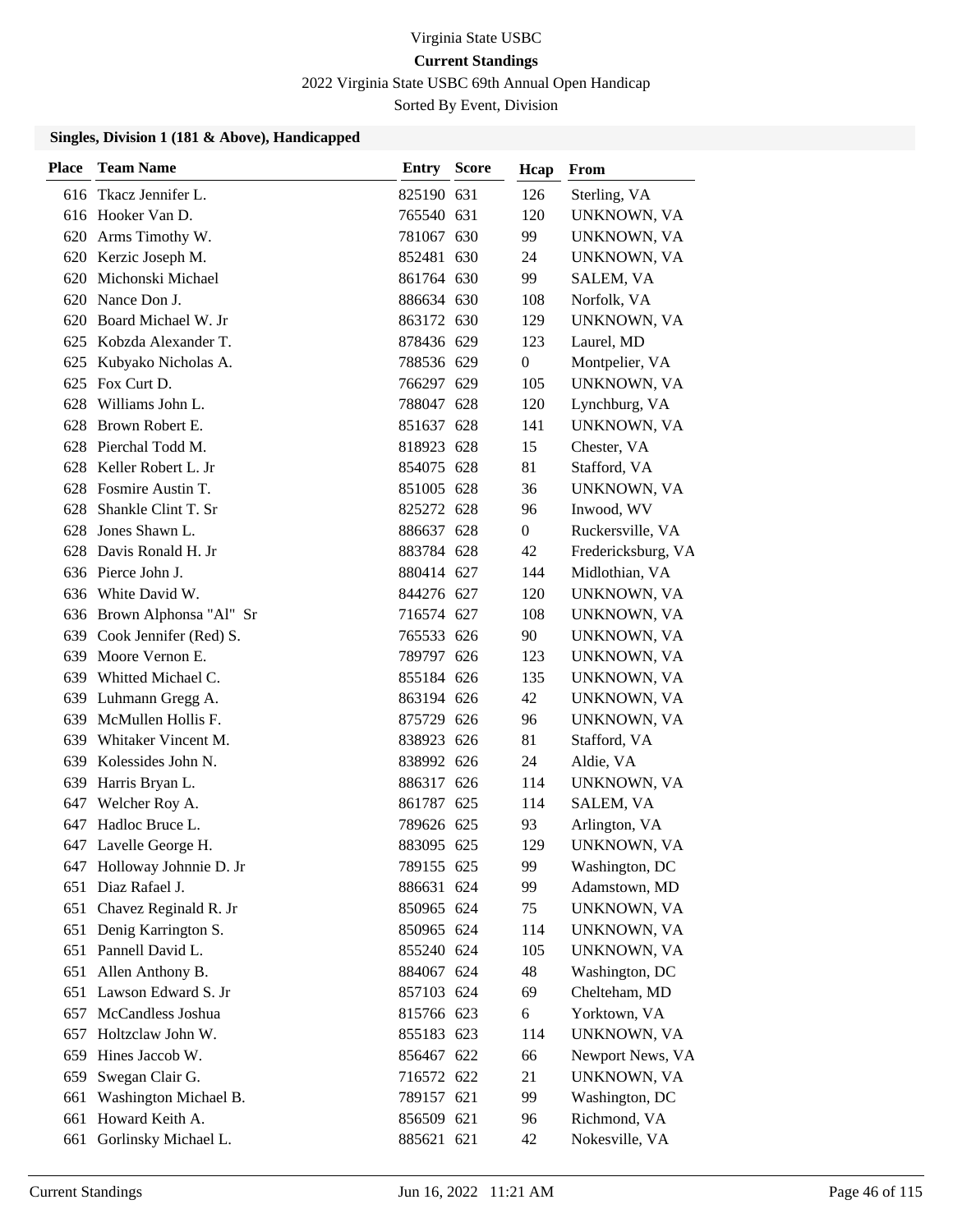### 2022 Virginia State USBC 69th Annual Open Handicap

Sorted By Event, Division

| Place | <b>Team Name</b>          | <b>Entry Score</b> | Hcap             | From               |
|-------|---------------------------|--------------------|------------------|--------------------|
| 661   | <b>Brads Chris</b>        | 753428 621         | 54               | Palmyra, VA        |
|       | 665 Rinehart Tyler R.     | 844561 620         | 3                | Waynesboro, VA     |
|       | 665 Riley Harvey R.       | 861764 620         | 39               | SALEM, VA          |
| 665   | Deloatch Rodney D.        | 883929 620         | 84               | UNKNOWN, VA        |
|       | 665 Friendly Oscar S.     | 886645 620         | 9                | Gainesville, VA    |
| 665   | Ashley Robert B.          | 790996 620         | 120              | UNKNOWN, VA        |
| 665   | Williams Marvin D.        | 708389 620         | 114              | UNKNOWN, VA        |
| 665   | Cash Brandon S.           | 787622 620         | 57               | Newport News, VA   |
|       | 672 Yetter Brandon A.     | 850091 619         | 81               | Grottoes, VA       |
|       | 672 Marshall Eugene L. II | 858463 619         | 138              | UNKNOWN, VA        |
|       | 672 Cox William C.        | 821453 619         | 84               | Chester, VA        |
|       | 672 Wolde Samuel          | 875461 619         | 114              | Waldorf, MD        |
|       | 676 Vicars Caleb A.       | 875461 618         | 78               | Waldorf, MD        |
|       | 676 Manthey Jacob G.      | 850338 618         | 114              | UNKNOWN, VA        |
|       | 676 Ramey Kristopher L.   | 885684 618         | 129              | Blacksburg, VA     |
|       | 676 Heard John D.         | 883096 618         | 63               | UNKNOWN, VA        |
|       | 676 Minter Brian K. Sr    | 886640 618         | 90               | Ft Lee, VA         |
|       | 676 Miller Justin D.      | 886319 618         | 51               | UNKNOWN, VA        |
|       | 682 Fletcher Kevin C.     | 886630 617         | 132              | Warrenton, VA      |
|       | 682 Cooper Philander M.   | 886641 617         | 12               | Disputanta, VA     |
| 682   | Gallup Roland E. II       | 856572 617         | 84               | Bethesda, MD       |
|       | 682 Roy Kevin A.          | 855182 617         | 132              | UNKNOWN, VA        |
|       | 682 Hart Jason A.         | 855270 617         | 114              | UNKNOWN, VA        |
|       | 682 Tate Ira T. Sr        | 765532 617         | 141              | UNKNOWN, VA        |
|       | 682 Hiser Jonathan C.     | 843760 617         | 60               | UNKNOWN, VA        |
| 689   | Fregulia Frank A.         | 787622 616         | 51               | Newport News, VA   |
| 689   | Turner Pete A.            | 841814 616         | 84               | Martinsburg, WV    |
| 689   | Randesi Kevin P.          | 852441 616         | 69               | Ashland, VA        |
| 689   | Smith James W.            | 816639 616         | 60               | Clover, VA         |
| 689   | Short Justin A.           | 753428 616         | 21               | Palmyra, VA        |
| 689   | Akers Shay T.             | 850961 616         | 117              | UNKNOWN, VA        |
| 689   | Wetherington Jesse W. Jr  | 886656 616         | 81               | Sterling, VA       |
|       | 689 Fillis John R. Sr     | 813510 616         | $\boldsymbol{0}$ | UNKNOWN, VA        |
|       | 697 Bourne James E.       | 856508 615         | 72               | Richmond, VA       |
|       | 697 Hatfield Thomas V.    | 886599 615         | 72               | UNKNOWN, VA        |
|       | 697 Tucker Dan T. Jr      | 798413 615         | 75               | Chesterfield, VA   |
| 700   | Holmes Willie E.          | 863317 614         | 132              | <b>UNKNOWN, VA</b> |
| 700   | West Jason W.             | 798415 614         | 129              | Chesterfield, VA   |
|       | 700 Mahdi Mustapha M. II  | 886654 614         | 66               | Bristow, VA        |
|       | 700 Fosmire Michaela G.   | 886643 614         | 87               | Gainesville, VA    |
|       | 700 Montgomery Seneeka T. | 743873 614         | 111              | Portsmouth, VA     |
|       | 700 Lugarich Stephen P.   | 856670 614         | 21               | UNKNOWN, VA        |
|       | 706 Madison Hunter R.     | 886629 613         | 69               | Norfolk, VA        |
|       | 706 Skidmore Scott W.     | 789626 613         | 63               | Arlington, VA      |
|       | 706 Carter Diamond        | 855180 613         | 96               | UNKNOWN, VA        |
|       | 706 Clark Jason J.        | 850948 613         | 147              | UNKNOWN, VA        |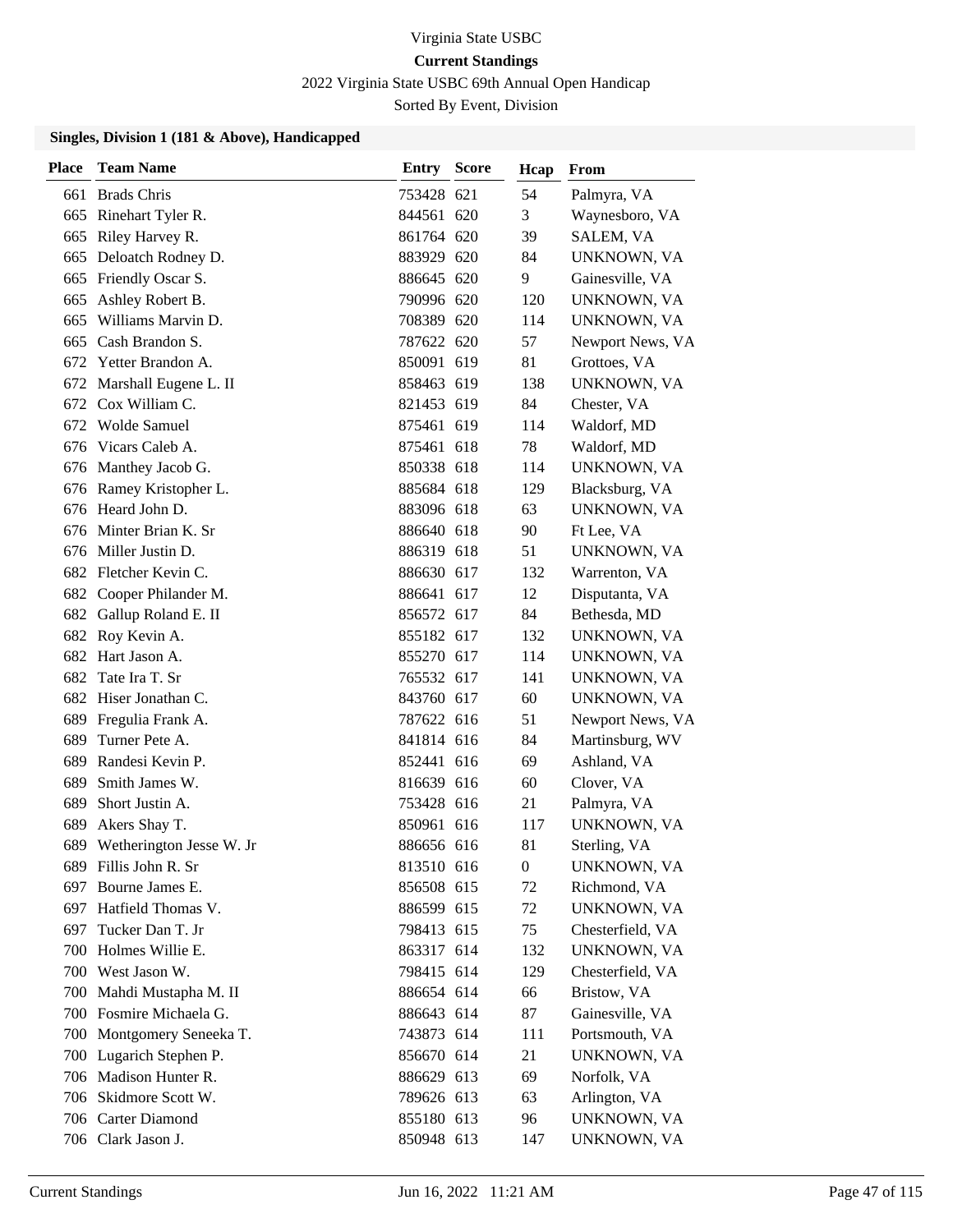2022 Virginia State USBC 69th Annual Open Handicap

Sorted By Event, Division

| Place | <b>Team Name</b>          | <b>Entry Score</b> | Hcap           | From               |
|-------|---------------------------|--------------------|----------------|--------------------|
|       | 710 Dawson Hank L.        | 886647 612         | 45             | Gainesville, VA    |
|       | 710 Burgess Kenneth L. Jr | 716573 612         | 39             | <b>UNKNOWN, VA</b> |
|       | 710 Key Harry M.          | 721957 612         | 66             | Waynesboro, VA     |
| 713   | Hollis Preston L.         | 789156 611         | 75             | Washington, DC     |
| 713   | Williams Sammie L.        | 788042 611         | 48             | Lynchburg, VA      |
| 713   | White Vernon T. Jr        | 743870 611         | 96             | Portsmouth, VA     |
| 713   | Viles Robert R. II        | 838991 611         | 54             | Aldie, VA          |
| 713   | Goodwin Jonathan M.       | 854122 611         | 42             | Newport News, VA   |
|       | 718 McKinney Troy D.      | 815766 610         | 3              | Yorktown, VA       |
| 718   | Franklin Brian P.         | 815766 610         | 9              | Yorktown, VA       |
| 718   | Smith Frank R.            | 885725 610         | 138            | UNKNOWN, VA        |
|       | 718 Fallings Justin E.    | 851913 610         | 75             | UNKNOWN, VA        |
|       | 718 VanDusen Timothy J.   | 765541 610         | 45             | UNKNOWN, VA        |
|       | 718 Carroll Dylan C.      | 787625 610         | 48             | Newport News, VA   |
|       | 718 Goodman William E.    | 788040 610         | 96             | Lynchburg, VA      |
| 718   | Sharp Mabel G.            | 850694 610         | 129            | UNKNOWN, VA        |
|       | 726 Fabian Robert S.      | 795343 609         | 63             | Bristow, VA        |
|       | 726 Donahue Thomas S.     | 827233 609         | 24             | UNKNOWN, VA        |
|       | 726 Layton Mike           | 853400 609         | 81             | UNKNOWN, VA        |
|       | 726 Lovelace Kevin S.     | 816637 609         | 87             | Clover, VA         |
|       | 726 Newsom William L.     | 845253 609         | 27             | Franklin, VA       |
|       | 726 Brown Richard T. Jr   | 855180 609         | 63             | UNKNOWN, VA        |
|       | 732 Hewitt Jonathan D.    | 880413 608         | 69             | Midlothian, VA     |
|       | 732 Garcia Marcelo R.     | 886654 608         | 63             | Bristow, VA        |
| 732   | Titre Thompson M.         | 883097 608         | 93             | UNKNOWN, VA        |
|       | 732 Penn Leonard E.       | 886264 608         | 99             | Roanoke, VA        |
|       | 732 Rowzie Benjamin C.    | 851042 608         | $\overline{0}$ | Waynesboro, VA     |
|       | 732 Loeb Bret W.          | 853088 608         | 33             | UNKNOWN, VA        |
|       | 732 Kim Tom               | 792967 608         | 57             | UNKNOWN, VA        |
|       | 732 Keenan Christopher M. | 766298 608         | 126            | UNKNOWN, VA        |
|       | 740 Campbell Steven W.    | 789158 607         | 69             | Washington, DC     |
|       | 740 Burchfield Michael E. | 795343 607         | 87             | Bristow, VA        |
|       | 740 Ahner Ashby F.        | 787626 607         | 66             | Newport News, VA   |
|       | 740 King William A.       | 816636 607         | 141            | Clover, VA         |
|       | 744 Glenn Daryl J.        | 858462 606         | 72             | UNKNOWN, VA        |
|       | 745 Dorris David M.       | 854075 605         | 27             | Stafford, VA       |
|       | 745 McClary Gregory P. Jr | 854122 605         | 75             | Newport News, VA   |
| 745   | Carrico Preston C.        | 855271 605         | 132            | UNKNOWN, VA        |
|       | 748 Ramsey Andrew         | 856749 604         | 33             | UNKNOWN, VA        |
| 748   | Burrows Damon E.          | 886618 604         | 84             | Mechanicsville, VA |
|       | 748 Logan Jerry W.        | 883094 604         | 24             | UNKNOWN, VA        |
| 748   | Majors William S.         | 789626 604         | 72             | Arlington, VA      |
|       | 748 Wingfield Robert H.   | 856508 604         | 129            | Richmond, VA       |
|       | 748 Ware Michael R.       | 814615 604         | 114            | Newport News, VA   |
|       | 748 Dye Cleve III         | 766298 604         | 102            | UNKNOWN, VA        |
|       | 755 Ferguson Matthew R.   | 716575 603         | 63             | UNKNOWN, VA        |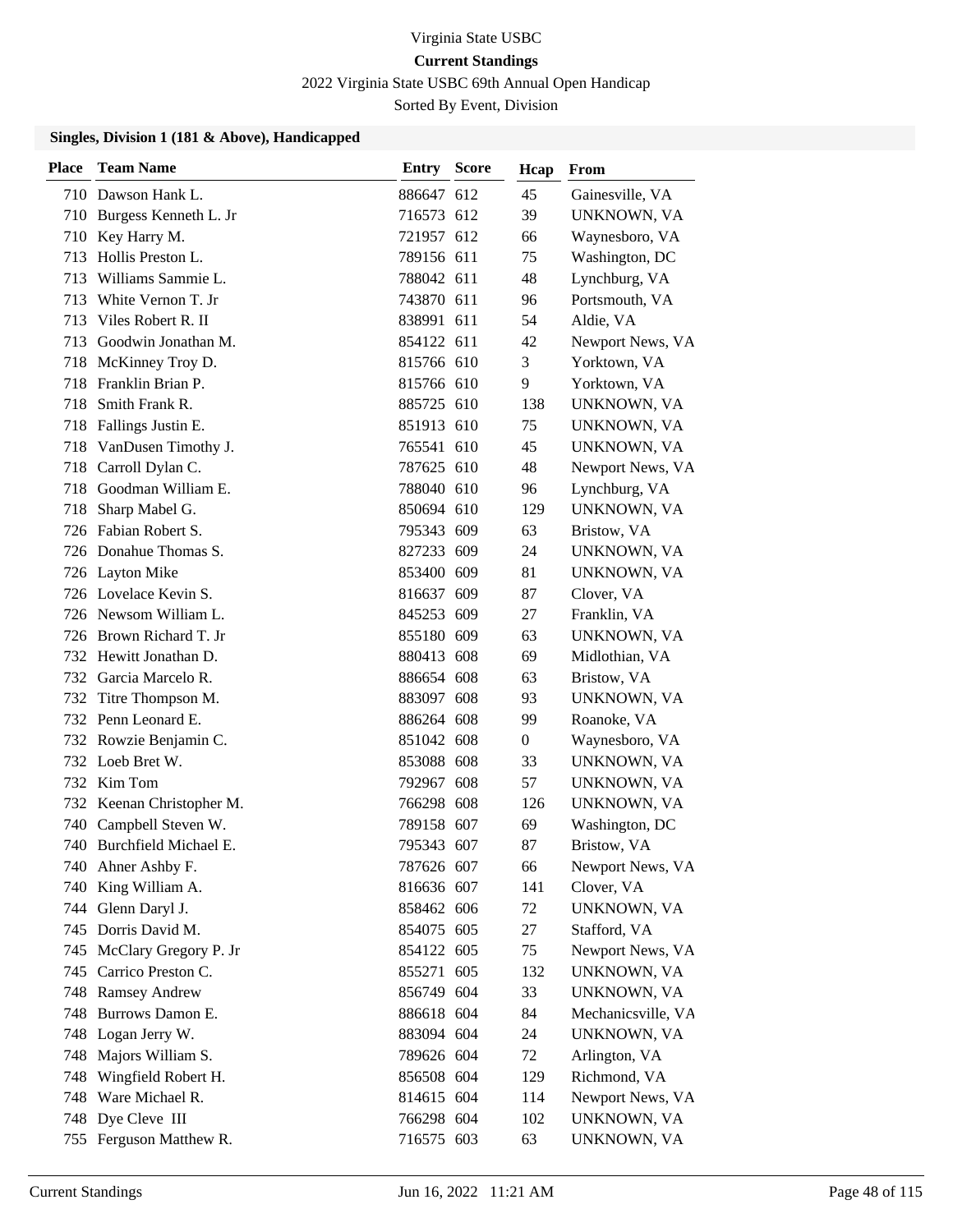2022 Virginia State USBC 69th Annual Open Handicap

Sorted By Event, Division

| <b>Place</b> | <b>Team Name</b>           | Entry      | <b>Score</b> | Hcap           | From               |
|--------------|----------------------------|------------|--------------|----------------|--------------------|
| 755          | Watkins Wade T.            | 886640 603 |              | 129            | Ft Lee, VA         |
|              | 755 Baker Darren C.        | 886646 603 |              | 18             | Gainesville, VA    |
| 755          | Byer Timothy (Timmy) G.    | 853400 603 |              | 39             | UNKNOWN, VA        |
| 759          | Sylvia Michael L. Jr       | 874843 602 |              | 63             | Newport News, VA   |
| 759          | Slade Kelvin R.            | 788040 602 |              | 72             | Lynchburg, VA      |
| 759          | Jones Ta'Shawn L.          | 843761 602 |              | 12             | UNKNOWN, VA        |
|              | 762 Reed Cecil T.          | 850693 601 |              | 48             | UNKNOWN, VA        |
|              | 762 Riggins Gregory O.     | 825208 601 |              | 111            | Chesapeake, VA     |
| 762          | Phillips Michael D.        | 885643 601 |              | 147            | Blacksburg, VA     |
| 762          | Engler Donald L. Jr        | 885590 601 |              | 33             | Montpelier, VA     |
|              | 762 Stoneman Susan D.      | 814984 601 |              | 60             | Portsmouth, VA     |
|              | 762 Lacy John B. Jr        | 851314 601 |              | 27             | Henrico, VA        |
| 768          | Miller Steve T. Sr         | 885723 600 |              | 75             | UNKNOWN, VA        |
| 768          | Gray Emrett M.             | 883075 600 |              | 135            | UNKNOWN, VA        |
| 768          | Sisk Harmon M.             | 886654 600 |              | 99             | Bristow, VA        |
| 768          | Nabinett Paul M.           | 874939 600 |              | 123            | <b>UNKNOWN, VA</b> |
| 768          | Williams Michael B.        | 788047 600 |              | 57             | Lynchburg, VA      |
| 768          | Thompson Jeffrey A.        | 766296 600 |              | 78             | <b>UNKNOWN, VA</b> |
|              | 774 Morlan Joseph R.       | 787623 599 |              | 6              | Newport News, VA   |
|              | 774 Beatty Boris R.        | 879746 599 |              | 138            | Elizabeth City, NC |
|              | 774 Williams Michael D. Sr | 856574 599 |              | 39             | Bethesda, MD       |
|              | 774 McAlister Melvin O.    | 850963 599 |              | 57             | UNKNOWN, VA        |
|              | 774 Castle Will H.         | 843501 599 |              | 132            | UNKNOWN, VA        |
| 774          | Hannay Jimmy V.            | 819029 599 |              | 45             | Chester, VA        |
| 780          | Shelton Keith J.           | 856507 598 |              | 105            | Richmond, VA       |
| 780          | Rudy Tyrus R.              | 858462 598 |              | 105            | UNKNOWN, VA        |
|              | 780 Rice Montrelle C.      | 788046 598 |              | 48             | Lynchburg, VA      |
| 783          | Pope Jerrold M.            | 858462 597 |              | 42             | UNKNOWN, VA        |
| 783          | McLaughlin Richard E.      | 882596 597 |              | 81             | UNKNOWN, VA        |
| 783          | Smith Adam M.              | 851314 597 |              | 111            | Henrico, VA        |
|              | 786 Pritchard Jason K.     | 866032 596 |              | 15             | <b>UNKNOWN, VA</b> |
|              | 786 St. Clair Steven J. Jr | 814520 596 |              | 114            | Dublin, VA         |
|              | 786 Lafon C W.             | 783745 596 |              | 90             | Virginia Beach, VA |
|              | 786 Wade Clint T.          | 886319 596 |              | 42             | UNKNOWN, VA        |
|              | 790 Dominick Duane         | 789156 595 |              | 36             | Washington, DC     |
|              | 790 Roberts Jim (Jimmy) H. | 856353 595 |              | 138            | UNKNOWN, VA        |
|              | 790 Reynolds Chelsea L.    | 753428 595 |              | 27             | Palmyra, VA        |
| 793          | Workman William W. III     | 804525 594 |              | 99             | UNKNOWN, VA        |
|              | 793 Einhorn James D. Jr    | 874811 594 |              | $\overline{0}$ | UNKNOWN, VA        |
| 793          | Ramey Leonard W.           | 825142 594 |              | 6              | Sterling, VA       |
| 793          | Broughton Feast L.         | 788042 594 |              | 54             | Lynchburg, VA      |
| 793          | Neal Delonte J.            | 788047 594 |              | 66             | Lynchburg, VA      |
|              | 798 Suckart Richard B.     | 850452 593 |              | 108            | Newport News, VA   |
|              | 798 Gilley Adam            | 851035 593 |              | 57             | Richmond, VA       |
|              | 800 Rumburg Billy L. II    | 850452 592 |              | 60             | Newport News, VA   |
|              | 800 Arehart Steven         | 844561 592 |              | 9              | Waynesboro, VA     |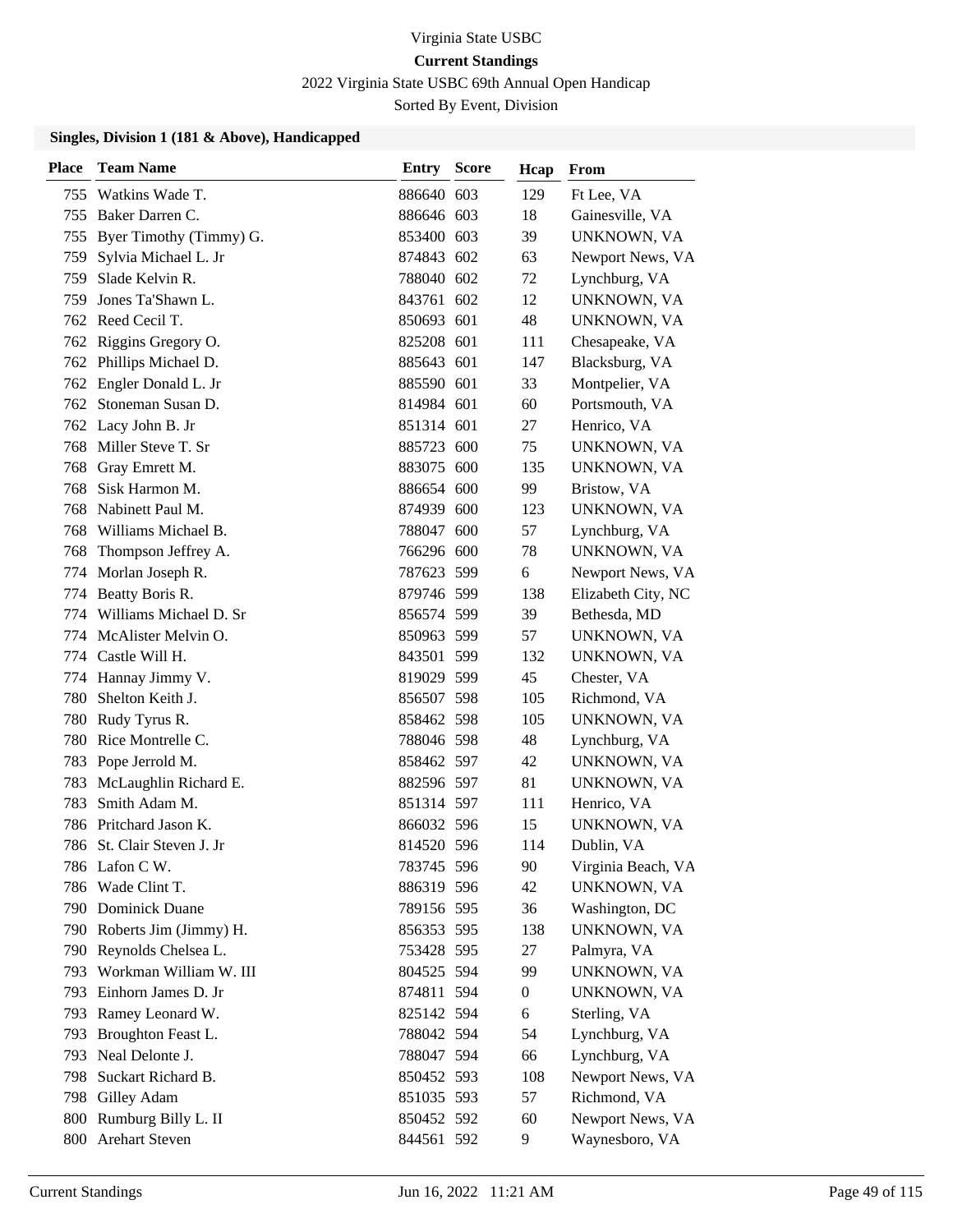2022 Virginia State USBC 69th Annual Open Handicap

Sorted By Event, Division

| <b>Place</b> | <b>Team Name</b>         | <b>Entry Score</b> | Hcap           | From               |
|--------------|--------------------------|--------------------|----------------|--------------------|
| 800          | Kindig Anthony W.        | 886599 592         | 111            | UNKNOWN, VA        |
|              | 800 Parham Jason E.      | 883784 592         | 0              | Fredericksburg, VA |
| 800          | Sullivan Wayne P.        | 790596 592         | 144            | Prince George, VA  |
| 805          | Day Kenneth L.           | 788043 591         | 54             | Lynchburg, VA      |
|              | 805 Massenburg Grady III | 743870 591         | 84             | Portsmouth, VA     |
| 805          | Ledin Anna E.            | 885550 591         | 138            | UNKNOWN, VA        |
|              | 805 Rand Thad A.         | 875731 591         | 102            | UNKNOWN, VA        |
|              | 809 Evans Donald R.      | 856574 590         | 54             | Bethesda, MD       |
|              | 809 Nunez Santiago D.    | 843760 590         | 54             | UNKNOWN, VA        |
| 811          | Kaplan Lee               | 851637 589         | 81             | UNKNOWN, VA        |
|              | 811 Knapp Dylan M.       | 819029 589         | 9              | Chester, VA        |
| 813          | Bell Frank A.            | 886647 588         | 9              | Gainesville, VA    |
| 813          | Jefferis Anthony D.      | 857103 588         | 60             | Chelteham, MD      |
| 815          | Jones Milton E.          | 886641 587         | 63             | Disputanta, VA     |
|              | 815 Cole Sheila D.       | 856509 587         | 129            | Richmond, VA       |
|              | 815 Coburn Lloyd W.      | 825142 587         | 90             | Sterling, VA       |
|              | 818 Cash Benjamin L.     | 787626 586         | 36             | Newport News, VA   |
|              | 818 Higgs Rodney E.      | 787626 586         | 105            | Newport News, VA   |
|              | 818 Foltz Alan W.        | 886643 586         | 99             | Gainesville, VA    |
| 821          | Elliott Paul A.          | 855251 585         | 48             | UNKNOWN, VA        |
| 822          | Hayes Ronald D.          | 886636 584         | 111            | Norfolk, VA        |
|              | 822 Shank Thomas C.      | 856574 584         | 48             | Bethesda, MD       |
|              | 824 Marshall John A.     | 855183 583         | 120            | UNKNOWN, VA        |
|              | 824 Pleasant Jerry L. Jr | 880411 583         | 48             | Midlothian, VA     |
| 824          | Ellinger James S.        | 708552 583         | 0              | Buena Vista, VA    |
| 827          | Clark Samuel A. Jr       | 874073 582         | 63             | Rockville, MD      |
| 828          | Smith Michael B.         | 787622 581         | $\overline{0}$ | Newport News, VA   |
| 829          | Woodruff Paul T.         | 788536 580         | 39             | Montpelier, VA     |
| 829          | Davis Adam O.            | 874843 580         | 60             | Newport News, VA   |
| 829          | Rigatti Dalton A.        | 886629 580         | 72             | Norfolk, VA        |
|              | 829 Koch Craig M.        | 852441 580         | 78             | Ashland, VA        |
| 833          | Fisher Nathan S.         | 851636 579         | 123            | UNKNOWN, VA        |
|              | 833 Howell Steven N.     | 883074 579         | 123            | UNKNOWN, VA        |
| 833          | Murray Hickey J. Jr      | 856573 579         | 69             | Bethesda, MD       |
|              | 836 Pritchard Carrie A.  | 866032 578         | 57             | UNKNOWN, VA        |
|              | 836 Walker LaPhonzo T.   | 886640 578         | 15             | Ft Lee, VA         |
|              | 836 Willard Jarrod R.    | 855270 578         | 129            | UNKNOWN, VA        |
|              | 836 Honore' Palmer J. Jr | 788041 578         | 51             | Lynchburg, VA      |
|              | 836 Reed Alejandro L.    | 788048 578         | 51             | Lynchburg, VA      |
| 841          | Miller Kyle D.           | 721934 577         | 15             | Broadway, VA       |
| 841          | Smith Lloyd H.           | 816640 577         | 141            | Clover, VA         |
| 843          | Johnson Darren K.        | 851005 575         | 87             | UNKNOWN, VA        |
|              | 843 Tsugawa James J.     | 789626 575         | 36             | Arlington, VA      |
|              | 843 Sweat Glenn R.       | 788039 575         | 147            | Lynchburg, VA      |
|              | 846 Rook John C.         | 765537 574         | 27             | UNKNOWN, VA        |
|              | 846 Hal Adrienne B.      | 880410 574         | 96             | Midlothian, VA     |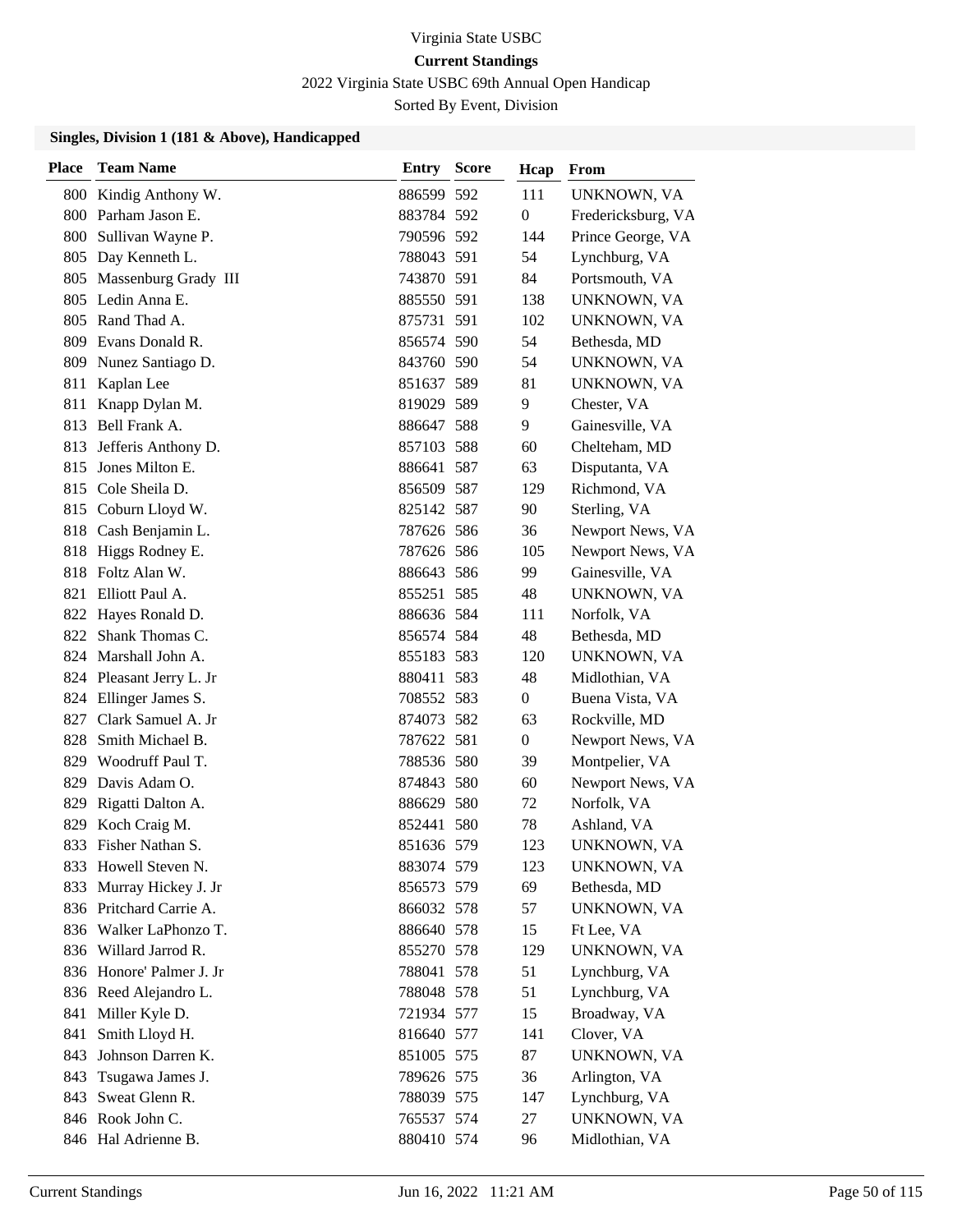2022 Virginia State USBC 69th Annual Open Handicap

Sorted By Event, Division

| <b>Place</b> | <b>Team Name</b>           | <b>Entry Score</b> | Hcap             | From               |
|--------------|----------------------------|--------------------|------------------|--------------------|
| 846          | Gravely Charles L.         | 886264 574         | 123              | Roanoke, VA        |
| 849          | Shankle Mark W.            | 825272 573         | 51               | Inwood, WV         |
|              | 849 Wetzel Cole E.         | 874843 573         | 30               | Newport News, VA   |
| 851          | Moore Austin L.            | 850964 572         | 99               | UNKNOWN, VA        |
| 851          | Tyler Brian R.             | 708395 572         | 21               | UNKNOWN, VA        |
| 851          | Campbell Michael J.        | 812887 572         | 6                | Virginia Beach, VA |
|              | 854 Rogers James Jr        | 874661 571         | 72               | Virginia Beach, VA |
|              | 855 Chavez Ricardo R.      | 850965 570         | 72               | UNKNOWN, VA        |
| 855          | Scabis Philip E.           | 838991 570         | 9                | Aldie, VA          |
| 855          | Berson Charles W.          | 789906 570         | 108              | Richmond, VA       |
|              | 858 Langdon Kevin S.       | 885552 569         | 141              | UNKNOWN, VA        |
|              | 858 Hartman Logan S.       | 785609 569         | 72               | Chester, VA        |
|              | 858 Rengers Vickie B.      | 798412 569         | 84               | Chesterfield, VA   |
|              | 861 Potter Timothy E.      | 838992 568         | 30               | Aldie, VA          |
| 861          | Thorne Randy A. III        | 788046 568         | 51               | Lynchburg, VA      |
| 863          | Delgado Anibal             | 886647 567         | 39               | Gainesville, VA    |
| 863          | Bell Darnell R.            | 883784 567         | $\boldsymbol{0}$ | Fredericksburg, VA |
| 865          | Bullock Brad C.            | 873342 565         | 120              | Emporia, VA        |
|              | 866 Stewart Keith A. Sr    | 886317 564         | 93               | UNKNOWN, VA        |
| 867          | Stribling Kenya D.         | 850963 563         | 48               | UNKNOWN, VA        |
|              | 868 Dixon Cleveland M. Jr  | 886075 562         | $\theta$         | Carrollton, VA     |
|              | 868 Crespo Hildo "Cookie"  | 874843 562         | 102              | Newport News, VA   |
|              | 870 Palmer Jesse W. Jr     | 863085 561         | 93               | UNKNOWN, VA        |
|              | 870 Miller Robert D.       | 721934 561         | 24               | Broadway, VA       |
|              | 872 Barnette Tony L.       | 856507 560         | 72               | Richmond, VA       |
| 872          | Satterwhite John A.        | 884108 560         | 117              | UNKNOWN, VA        |
|              | 872 Harlow Michael A.      | 753428 560         | 39               | Palmyra, VA        |
|              | 875 Wilson Christopher D.  | 856107 559         | 21               | Centreville, VA    |
|              | 875 Robinson Chester A. Sr | 788039 559         | 51               | Lynchburg, VA      |
| 877          | Long Leonard               | 825190 558         | 99               | Sterling, VA       |
|              | 877 Volpp Gerald L.        | 882519 558         | 45               | Stafford, VA       |
| 877          | Comparetta Mike A.         | 885552 558         | 72               | UNKNOWN, VA        |
|              | 880 Harrison Brian L.      | 880410 557         | 45               | Midlothian, VA     |
| 880          | Russell Matthew T.         | 838135 557         | 75               | UNKNOWN, VA        |
|              | 880 Glazier Timothy J.     | 787623 557         | 30               | Newport News, VA   |
| 883          | Brown Hezzie J. Jr         | 816639 556         | 75               | Clover, VA         |
| 883          | Cuvelier Jim F.            | 875659 556         | 141              | Lynchburg, VA      |
| 883          | Murphy Penny K.            | 856572 556         | 111              | Bethesda, MD       |
| 886          | McClung Shane M.           | 716576 555         | 3                | UNKNOWN, VA        |
| 886          | Tucker Michelle D.         | 857103 555         | 123              | Chelteham, MD      |
| 888          | Oleyar Donald G.           | 875730 554         | 39               | UNKNOWN, VA        |
| 889          | Porterfield James R.       | 765534 553         | 60               | UNKNOWN, VA        |
|              | 889 Ward Nakia L.          | 790606 553         | 102              | UNKNOWN, VA        |
| 891          | Fulton Timothy E.          | 850961 551         | 42               | UNKNOWN, VA        |
|              | 892 Easter Mark A.         | 856507 549         | 99               | Richmond, VA       |
|              | 893 Williams Monique A.    | 708381 548         | 48               | UNKNOWN, VA        |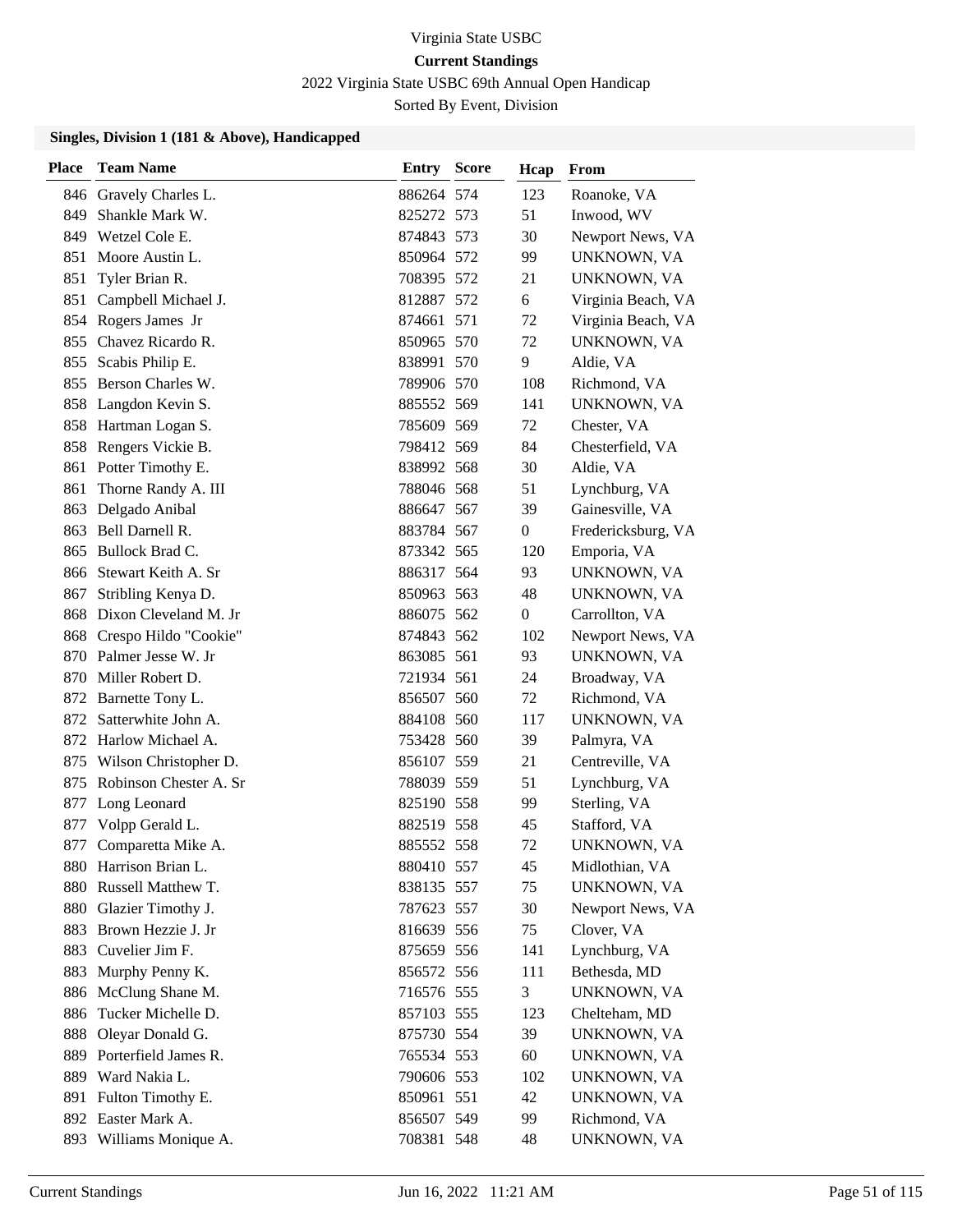2022 Virginia State USBC 69th Annual Open Handicap

Sorted By Event, Division

#### **Singles, Division 1 (181 & Above), Handicapped**

| <b>Place</b> | <b>Team Name</b>        | Entry      | <b>Score</b> | Hcap           | From               |
|--------------|-------------------------|------------|--------------|----------------|--------------------|
|              | 894 Mabry James W.      | 814497 546 |              | 33             | UNKNOWN, VA        |
| 894          | Head Alan T.            | 850692 546 |              | 15             | <b>UNKNOWN, VA</b> |
| 896          | Ritz Michael D.         | 787623 543 |              | 30             | Newport News, VA   |
| 897          | Jones Stephen P. Sr     | 886317 541 |              | 90             | UNKNOWN, VA        |
| 898          | Butts Danny L.          | 790086 540 |              | 141            | Yorktown, VA       |
| 899          | Cobbs Robin O.          | 861810 539 |              | 60             | SALEM, VA          |
| 900          | Clanton Willie          | 856508 538 |              | 141            | Richmond, VA       |
| 901          | Dennis Terry J.         | 838135 534 |              | 120            | UNKNOWN, VA        |
| 902          | Moreira Kasper A.       | 838923 531 |              | 72             | Stafford, VA       |
|              | 902 Szamborski Brian E. | 856573 531 |              | $\overline{0}$ | Bethesda, MD       |
| 904          | Phillips Joshua L.      | 885551 530 |              | 48             | UNKNOWN, VA        |
| 905          | Dutton Jacob B.         | 823673 529 |              | $\overline{0}$ | Chester, VA        |
| 905          | Bass-Campbell Dawn N.   | 843761 529 |              | 75             | UNKNOWN, VA        |
| 907          | Armstrong Kevin M.      | 708381 526 |              | 78             | UNKNOWN, VA        |
| 908          | Heckstall William M. Jr | 788046 518 |              | 51             | Lynchburg, VA      |
| 909          | Robey Ronny L.          | 886643 515 |              | 15             | Gainesville, VA    |
| 910          | McDonnell Michael G.    | 844562 511 |              | $\theta$       | Waynesboro, VA     |
| 911          | Stevenson Joseph Jr     | 886642 510 |              | 36             | Prince George, VA  |
|              | 912 Pennix George M.    | 875659 504 |              | 132            | Lynchburg, VA      |
| 913          | Kolbe Douglas K.        | 788041 503 |              | 33             | Lynchburg, VA      |
|              | 914 Parker Richmond L.  | 886641 502 |              | 45             | Disputanta, VA     |
|              | 915 Roberson Darryl L.  | 886646 489 |              | 69             | Gainesville, VA    |
|              | 916 Collins Ryon M.     | 844562 444 |              | $\overline{0}$ | Waynesboro, VA     |
|              | 917 Lee James D. Jr     | 788538 255 |              | 96             | Montpelier, VA     |
|              |                         |            |              |                |                    |

The lowest score to cash is 255.

| <b>Place</b> | <b>Team Name</b>      | Entry      | <b>Score</b> | Hcap | From           |
|--------------|-----------------------|------------|--------------|------|----------------|
| 1            | Conner Joshua         | 886648 865 |              | 249  | Hopewell, VA   |
| 2            | Alkhoja Ziad N.       | 792967 859 |              | 165  | UNKNOWN, VA    |
| 3            | Parker Robin E.       | 708377 847 |              | 237  | UNKNOWN, VA    |
| 4            | Richman Wesley        | 790340 845 |              | 237  | UNKNOWN, VA    |
| 5            | Wells Troy R.         | 850695 842 |              | 207  | UNKNOWN, VA    |
| 6            | Jordan Catherine J.   | 886626 841 |              | 171  | Washington, DC |
| 7            | Lawson Otima L.       | 857103 839 |              | 255  | Chelteham, MD  |
| 8            | Rhones Carletha O.    | 884055 837 |              | 231  | Washington, DC |
| 9            | Krause Kayleigh E.    | 851915 829 |              | 192  | UNKNOWN, VA    |
| 9            | Johnson DeWayne M. Jr | 823673 829 |              | 150  | Chester, VA    |
| 11           | Brown Troy L. Sr      | 844275 828 |              | 291  | UNKNOWN, VA    |
| 12           | Amato Raymond J.      | 883839 816 |              | 192  | UNKNOWN, VA    |
| 13           | Claughton JVon L.     | 816636 814 |              | 195  | Clover, VA     |
| 14           | Hamblin Kerry E.      | 863285 808 |              | 225  | UNKNOWN, VA    |
| 15           | McCray Paris A.       | 781067     | 807          | 309  | UNKNOWN, VA    |
| 16           | Stevens James H. II   | 882851 804 |              | 249  | UNKNOWN, VA    |
| 17           | Leathers Gregory D.   | 884099 802 |              | 210  | Washington, DC |
| 18           | Hayes Lisa G.         | 765533 801 |              | 207  | UNKNOWN, VA    |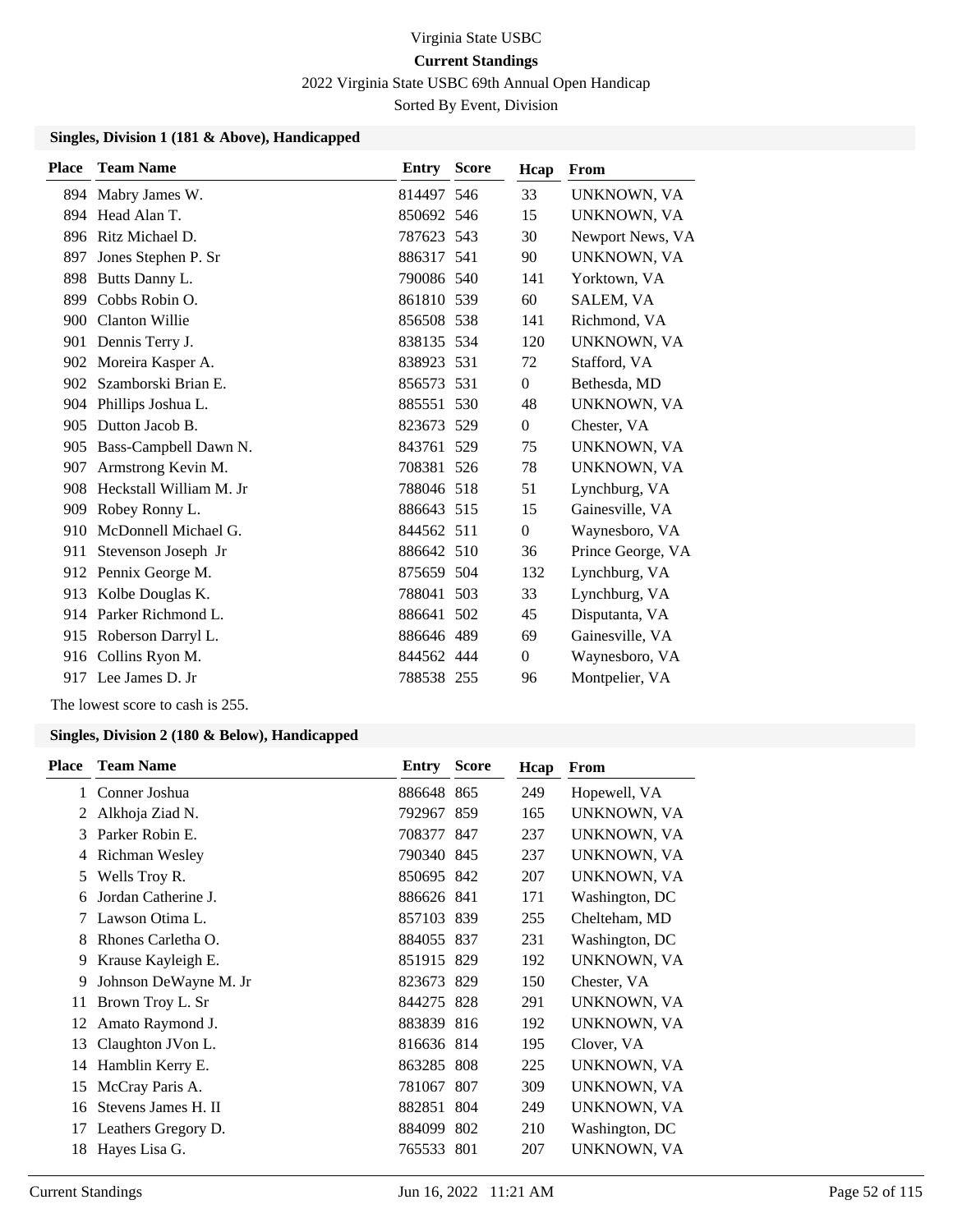2022 Virginia State USBC 69th Annual Open Handicap

Sorted By Event, Division

| <b>Place</b> | <b>Team Name</b>            | Entry      | <b>Score</b> | Hcap | From                 |
|--------------|-----------------------------|------------|--------------|------|----------------------|
|              | 19 Gilbert Mark W.          | 856670 800 |              | 267  | UNKNOWN, VA          |
| 20           | Jackson Shane A.            | 863173 799 |              | 333  | UNKNOWN, VA          |
| 21           | Hilliard Andre R.           | 857518 796 |              | 192  | District Heights, MI |
| 22           | Thacker Robert O.           | 883993 794 |              | 237  | UNKNOWN, VA          |
| 22           | Hardister Josh G.           | 851444 794 |              | 303  | UNKNOWN, VA          |
| 24           | Smith Christina M.          | 816640 793 |              | 357  | Clover, VA           |
| 25           | Twyman Nelson L.            | 748824 791 |              | 162  | UNKNOWN, VA          |
| 25           | Hollins Michelle R.         | 886626 791 |              | 279  | Washington, DC       |
| 25           | Brown Mary E.               | 789154 791 |              | 234  | Washington, DC       |
| 28           | Gibson Crystal D.           | 712727 790 |              | 264  | Roanoke, VA          |
| 28           | Ellis Michelle L.           | 886064 790 |              | 342  | UNKNOWN, VA          |
| 28           | Huff Jimmie E. Jr           | 874940 790 |              | 201  | UNKNOWN, VA          |
| 31           | Butler Anthony M. Sr        | 886652 789 |              | 162  | Waldorf, MD          |
| 32           | Geronimo Romano J.          | 886653 787 |              | 234  | Waldorf, MD          |
|              | 32 Lewis Thurmond A.        | 886522 787 |              | 168  | UNKNOWN, VA          |
|              | 34 Richardson Bernadette L. | 708386 786 |              | 171  | UNKNOWN, VA          |
| 35           | Harris Carl D. III          | 708393 785 |              | 267  | UNKNOWN, VA          |
| 35           | Coffey Edward L.            | 708552 785 |              | 159  | Buena Vista, VA      |
| 35           | King Ric                    | 789560 785 |              | 207  | Covington, VA        |
| 38           | Shuler Paul E. Sr           | 708387 784 |              | 153  | UNKNOWN, VA          |
| 39           | Reuss-Dean Cheyanne         | 886644 783 |              | 168  | Gainesville, VA      |
| 40           | Reid Manna T.               | 708390 782 |              | 213  | UNKNOWN, VA          |
| 41           | Board Kaleb H.              | 863173 780 |              | 270  | UNKNOWN, VA          |
| 42           | Floyd Linnette              | 850695 775 |              | 234  | UNKNOWN, VA          |
| 42           | Slater Wilfred S.           | 788048 775 |              | 189  | Lynchburg, VA        |
| 42           | Jefferson Neda E.           | 886657 775 |              | 258  | UNKNOWN, VA          |
| 45           | Queen Karen S.              | 855181 774 |              | 255  | UNKNOWN, VA          |
| 46           | Beasley Brandon W.          | 814615 771 |              | 168  | Newport News, VA     |
|              | 46 Freeman Sean T.          | 825210 771 |              | 150  | Chesapeake, VA       |
|              | 46 Proctor Kenneth P.       | 886650 771 |              | 198  | Waldorf, MD          |
| 49           | Savoy Iris N.               | 708382 770 |              | 198  | UNKNOWN, VA          |
|              | 49 Chavis Thomas L. III     | 886318 770 |              | 219  | UNKNOWN, VA          |
|              | 51 Warren David S.          | 814520 769 |              | 234  | Dublin, VA           |
| 52           | Coates Dominique            | 708397 768 |              | 171  | UNKNOWN, VA          |
|              | 52 Blackford Pamela A.      | 790338 768 |              | 360  | UNKNOWN, VA          |
|              | 54 Robison John A.          | 790339 767 |              | 156  | UNKNOWN, VA          |
| 54           | Johnson-Woodie Mahalia      | 886099 767 |              | 210  | Bremo Bluff, VA      |
| 56           | Ashley Phyllis M.           | 790996 766 |              | 282  | UNKNOWN, VA          |
| 56           | White Thomas L.             | 708396 766 |              | 189  | UNKNOWN, VA          |
|              | 58 Loesch Chris M.          | 850948 764 |              | 162  | UNKNOWN, VA          |
| 59           | Griscom Karen M.            | 790596 762 |              | 267  | Prince George, VA    |
|              | 59 Hawkins Barbara A.       | 789154 762 |              | 174  | Washington, DC       |
|              | 61 Coleman David W.         | 792873 760 |              | 264  | UNKNOWN, VA          |
|              | 62 Orfield Patricia D.      | 886609 758 |              | 258  | Chesterfield, VA     |
| 62           | Jensen John P.              | 850338 758 |              | 210  | UNKNOWN, VA          |
|              | 62 Estrada Victor D.        | 883839 758 |              | 183  | UNKNOWN, VA          |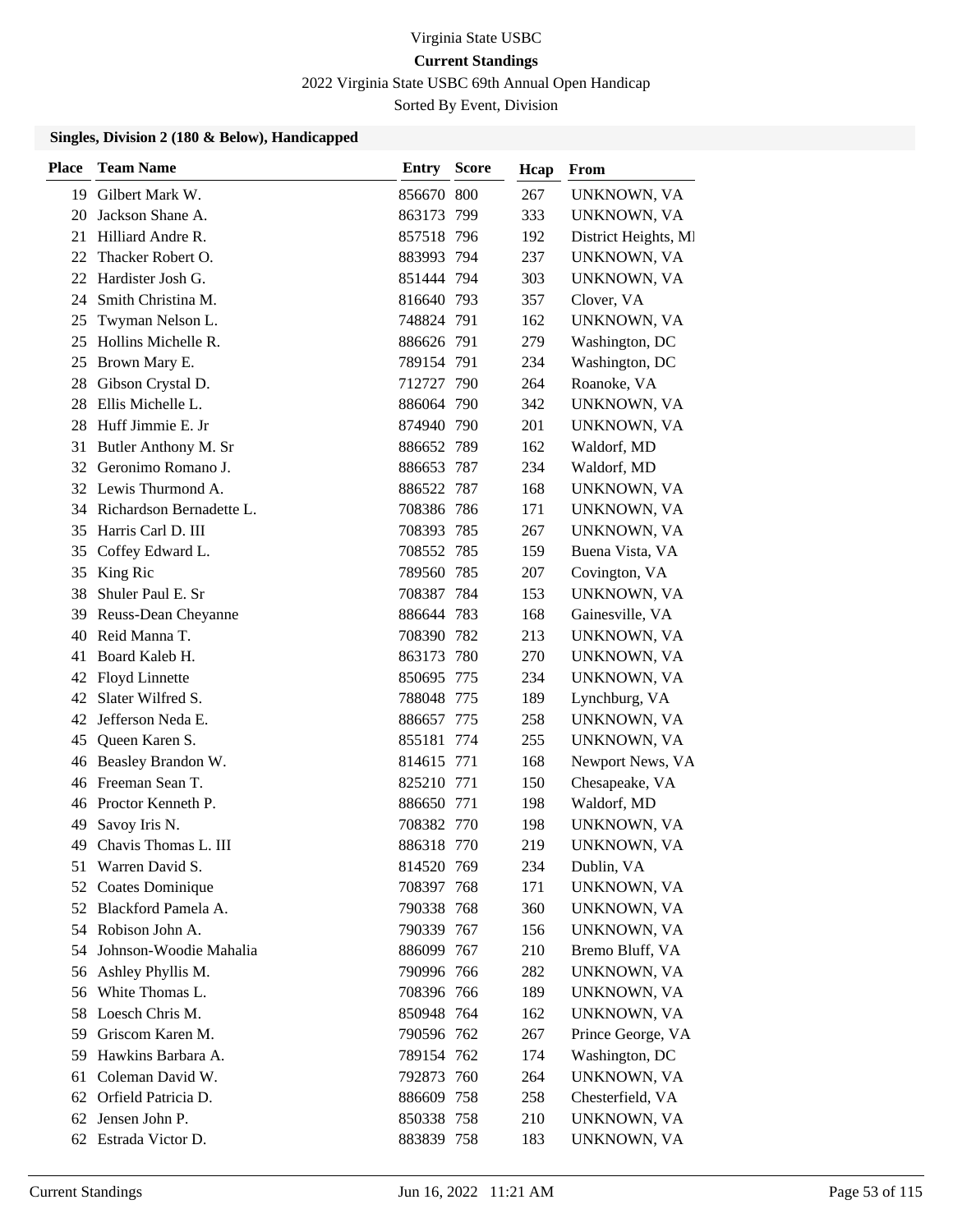2022 Virginia State USBC 69th Annual Open Handicap

Sorted By Event, Division

| <b>Place</b> | <b>Team Name</b>       | Entry      | <b>Score</b> | Hcap | From                 |
|--------------|------------------------|------------|--------------|------|----------------------|
|              | 65 Lagham James        | 886647 757 |              | 159  | Gainesville, VA      |
|              | 66 Hill Bobby J.       | 884092 756 |              | 189  | Washington, DC       |
| 66           | Tinsley Martessa D.    | 884055 756 |              | 150  | Washington, DC       |
| 66           | Rose John H. III       | 758658 756 |              | 162  | Chesterfield, VA     |
| 69           | Archie Page A.         | 886628 754 |              | 213  | Norfolk, VA          |
| 69           | Bercaw Sarah A.        | 766296 754 |              | 189  | UNKNOWN, VA          |
| 71           | Kebere Toeke'Shea A.   | 708379 753 |              | 282  | UNKNOWN, VA          |
| 71           | Gulledge Walter R.     | 746115 753 |              | 264  | S. Prince George, V  |
| 71           | Issa Mohammed          | 885644 753 |              | 210  | Blacksburg, VA       |
| 74           | Harge Angela M.        | 886639 752 |              | 204  | Fredericksburg, VA   |
| 74           | Taggart Charlie D.     | 746115 752 |              | 276  | S. Prince George, V  |
| 74           | Hayes Sean M.          | 765534 752 |              | 162  | <b>UNKNOWN, VA</b>   |
| 77           | Parran Jacqueline      | 857423 751 |              | 264  | Upper Marlboro, M    |
| 78           | McDowell Brenda A.     | 861581 750 |              | 216  | <b>UNKNOWN, VA</b>   |
| 79           | Trombly Ron            | 864937 749 |              | 168  | Bowling Green, VA    |
| 79           | Fuller David C.        | 851035 749 |              | 150  | Richmond, VA         |
| 79           | Hilliard Latonya D.    | 857518 749 |              | 297  | District Heights, MI |
| 82           | Williamson Timothy S.  | 883096 748 |              | 168  | UNKNOWN, VA          |
| 82           | Knox Thomas J.         | 880472 748 |              | 204  | UNKNOWN, VA          |
| 82           | Cowell Augustus F.     | 825210 748 |              | 189  | Chesapeake, VA       |
| 85           | Molloy Jack N.         | 765534 746 |              | 165  | UNKNOWN, VA          |
| 85           | Keyes Heather A.       | 765538 746 |              | 228  | UNKNOWN, VA          |
| 85           | Ware Estelle A.        | 789154 746 |              | 291  | Washington, DC       |
| 88           | Cuffee Larry M.        | 841891 745 |              | 264  | South Boston, VA     |
| 89           | Taylor Page L.         | 798414 744 |              | 246  | Chesterfield, VA     |
| 89           | Oakley Denver R. III   | 886618 744 |              | 312  | Mechanicsville, VA   |
| 89           | Stephenson O'Neil      | 883075 744 |              | 243  | UNKNOWN, VA          |
| 89           | Chesson Kareem T.      | 788046 744 |              | 162  | Lynchburg, VA        |
| 93           | Campbell Meg           | 812887 742 |              | 186  | Virginia Beach, VA   |
| 94           | Craig William E.       | 883075 741 |              | 171  | UNKNOWN, VA          |
| 94           | Stevens Jim            | 882851 741 |              | 261  | UNKNOWN, VA          |
|              | 94 Massie Steve J. Jr  | 851637 741 |              | 171  | UNKNOWN, VA          |
| 97           | Montgomery Bill        | 856360 739 |              | 159  | Fort Washington, N.  |
| 98           | Shema Steve M.         | 882851 738 |              | 246  | UNKNOWN, VA          |
| 98           | Aschenbach Ashley      | 850338 738 |              | 321  | UNKNOWN, VA          |
| 98           | Holland Patricia A.    | 863317 738 |              | 183  | UNKNOWN, VA          |
| 98           | Bolden Catherine C.    | 884059 738 |              | 285  | Falls Church, VA     |
| 98           | Smith Marc D.          | 858465 738 |              | 216  | UNKNOWN, VA          |
| 103          | Garrett Diane P.       | 861581 736 |              | 258  | UNKNOWN, VA          |
| 103          | Watkins Tamara S.      | 875461 736 |              | 258  | Waldorf, MD          |
| 103          | Kibler Jeff R.         | 852248 736 |              | 234  | Broadway, VA         |
| 103          | Howard Agnes D.        | 789154 736 |              | 321  | Washington, DC       |
| 103          | Bennett Samuel O.      | 708398 736 |              | 222  | UNKNOWN, VA          |
|              | 108 Wade Diane M.      | 851580 735 |              | 303  | Como, NC             |
|              | 109 Perdue Danielle N. | 863285 734 |              | 156  | UNKNOWN, VA          |
| 109          | Vann Katelyn N.        | 882584 734 |              | 369  | Emporia, VA          |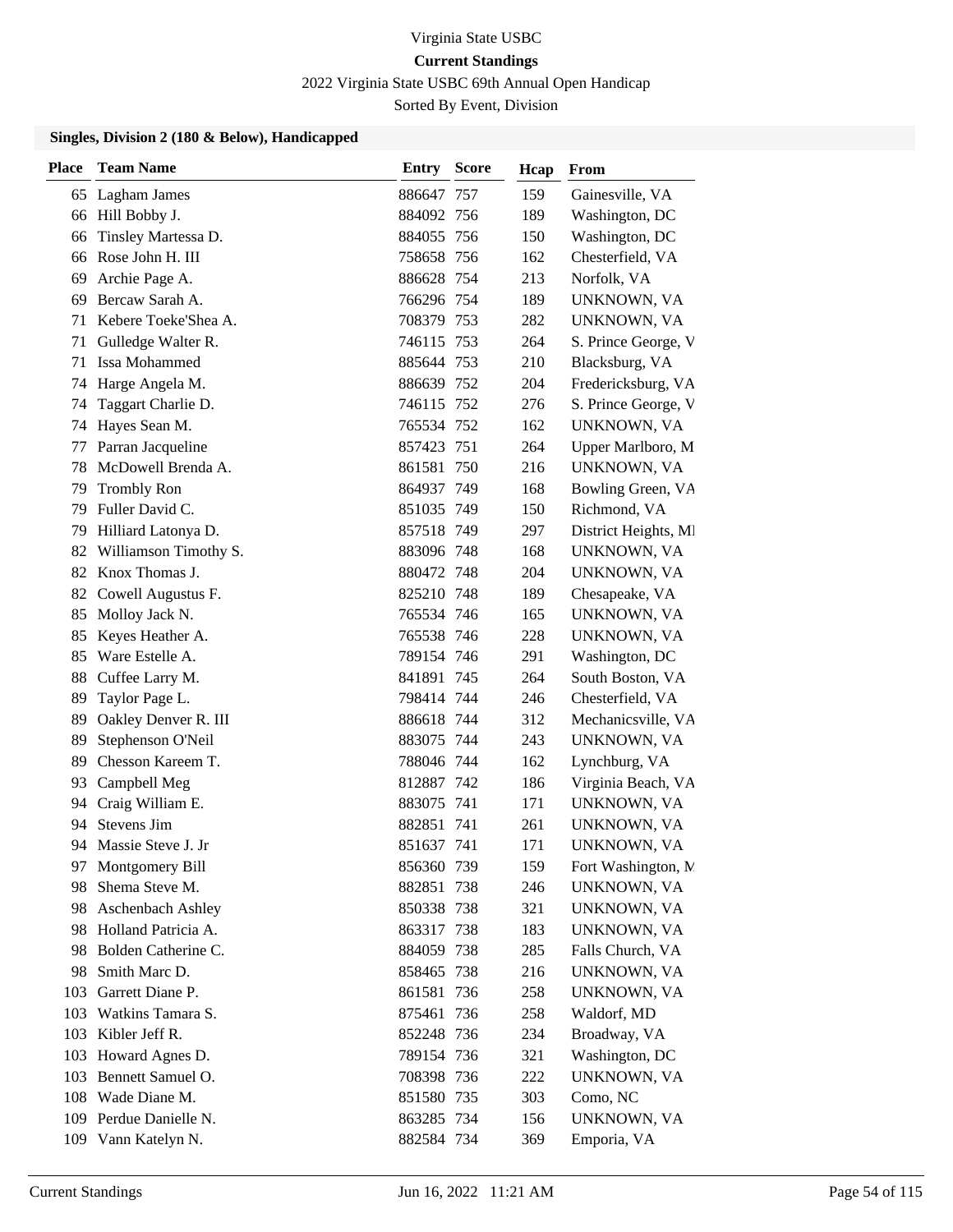2022 Virginia State USBC 69th Annual Open Handicap

Sorted By Event, Division

| Place | <b>Team Name</b>             | Entry      | <b>Score</b> | Hcap | From              |
|-------|------------------------------|------------|--------------|------|-------------------|
| 109   | Chase Natasha L.             | 708390 734 |              | 360  | UNKNOWN, VA       |
|       | 109 Hall Jessika N.          | 765539 734 |              | 330  | UNKNOWN, VA       |
|       | 109 Cox-Martin Jonathan T.   | 716575 734 |              | 186  | UNKNOWN, VA       |
|       | 109 Pender Clyde             | 790606 734 |              | 264  | UNKNOWN, VA       |
| 115   | Ampley Ann C.                | 850692 733 |              | 213  | UNKNOWN, VA       |
| 115   | Massie Brian D.              | 857423 733 |              | 183  | Upper Marlboro, M |
| 115   | Hankerson Willie M.          | 708391 733 |              | 207  | UNKNOWN, VA       |
| 118   | Smith Julius A.              | 708383 732 |              | 180  | UNKNOWN, VA       |
| 118   | Martin William D.            | 863173 732 |              | 273  | UNKNOWN, VA       |
| 118   | Gray Cheryl T.               | 853088 732 |              | 177  | UNKNOWN, VA       |
| 121   | Tolbert Betty J.             | 758658 731 |              | 306  | Chesterfield, VA  |
|       | 121 Brown Ginger D.          | 844276 731 |              | 255  | UNKNOWN, VA       |
| 121   | Holloway Katie R.            | 789155 731 |              | 195  | Washington, DC    |
| 121   | Brown Julian E.              | 790607 731 |              | 201  | UNKNOWN, VA       |
| 121   | Lamb Lynn                    | 743871 731 |              | 216  | Portsmouth, VA    |
|       | 126 Brown Jennifer M.        | 716574 730 |              | 186  | UNKNOWN, VA       |
|       | 126 Taylor Darla D.          | 851636 730 |              | 219  | UNKNOWN, VA       |
|       | 126 Jones Beverly A.         | 885725 730 |              | 180  | UNKNOWN, VA       |
|       | 129 Dever Jason D. Jr        | 765535 729 |              | 216  | UNKNOWN, VA       |
|       | 130 Rose Antwon S.           | 843501 728 |              | 171  | UNKNOWN, VA       |
|       | 130 Roberts Brenda L.        | 816637 728 |              | 171  | Clover, VA        |
|       | 132 Wagoner Phyllis J.       | 712727 727 |              | 288  | Roanoke, VA       |
|       | 132 Marks Wesley             | 885597 727 |              | 234  | UNKNOWN, VA       |
|       | 134 White Leslie V.          | 708396 726 |              | 264  | UNKNOWN, VA       |
|       | 134 Casey Lenn R.            | 855184 726 |              | 180  | UNKNOWN, VA       |
|       | 136 Dunning David W. Sr      | 789156 725 |              | 219  | Washington, DC    |
|       | 136 Hysick Yvonne K.         | 765539 725 |              | 390  | UNKNOWN, VA       |
|       | 138 Gadson Samuel S. Jr      | 708382 724 |              | 156  | UNKNOWN, VA       |
| 138   | Taylor Chiquita E.           | 856506 724 |              | 240  | Richmond, VA      |
|       | 138 Hare Keith J.            | 883075 724 |              | 234  | UNKNOWN, VA       |
|       | 138 Ratcliffe Steven L.      | 712727 724 |              | 195  | Roanoke, VA       |
|       | 142 Webb Corey T.            | 885646 723 |              | 186  | Blacksburg, VA    |
|       | 142 Grimsley William T.      | 886648 723 |              | 213  | Hopewell, VA      |
|       | 142 Nelson Shirley A.        | 874757 723 |              | 264  | Clinton, MD       |
|       | 142 Broadus Eugene R. Jr     | 874198 723 |              | 192  | Roanoke, VA       |
|       | 142 Reid Stephanie N.        | 721934 723 |              | 243  | Broadway, VA      |
|       | 142 Dever James H. III       | 765535 723 |              | 246  | UNKNOWN, VA       |
|       | 142 Hansen Amanda G.         | 827233 723 |              | 219  | UNKNOWN, VA       |
|       | 149 Taylor Tim J.            | 765535 722 |              | 249  | UNKNOWN, VA       |
| 149   | Atteberry Louis              | 766299 722 |              | 159  | UNKNOWN, VA       |
|       | 149 Beavers Kelly L.         | 825190 722 |              | 162  | Sterling, VA      |
|       | 149 Meador Christopher Derek | 863172 722 |              | 168  | UNKNOWN, VA       |
|       | 149 Atkins Birgitta A.       | 798411 722 |              | 369  | Chesterfield, VA  |
|       | 149 Phillips Timothy J.      | 885646 722 |              | 228  | Blacksburg, VA    |
|       | 155 Bluford Jeffrey W. Sr    | 858459 721 |              | 156  | UNKNOWN, VA       |
|       | 155 Palmer Marcus C.         | 863294 721 |              | 189  | UNKNOWN, VA       |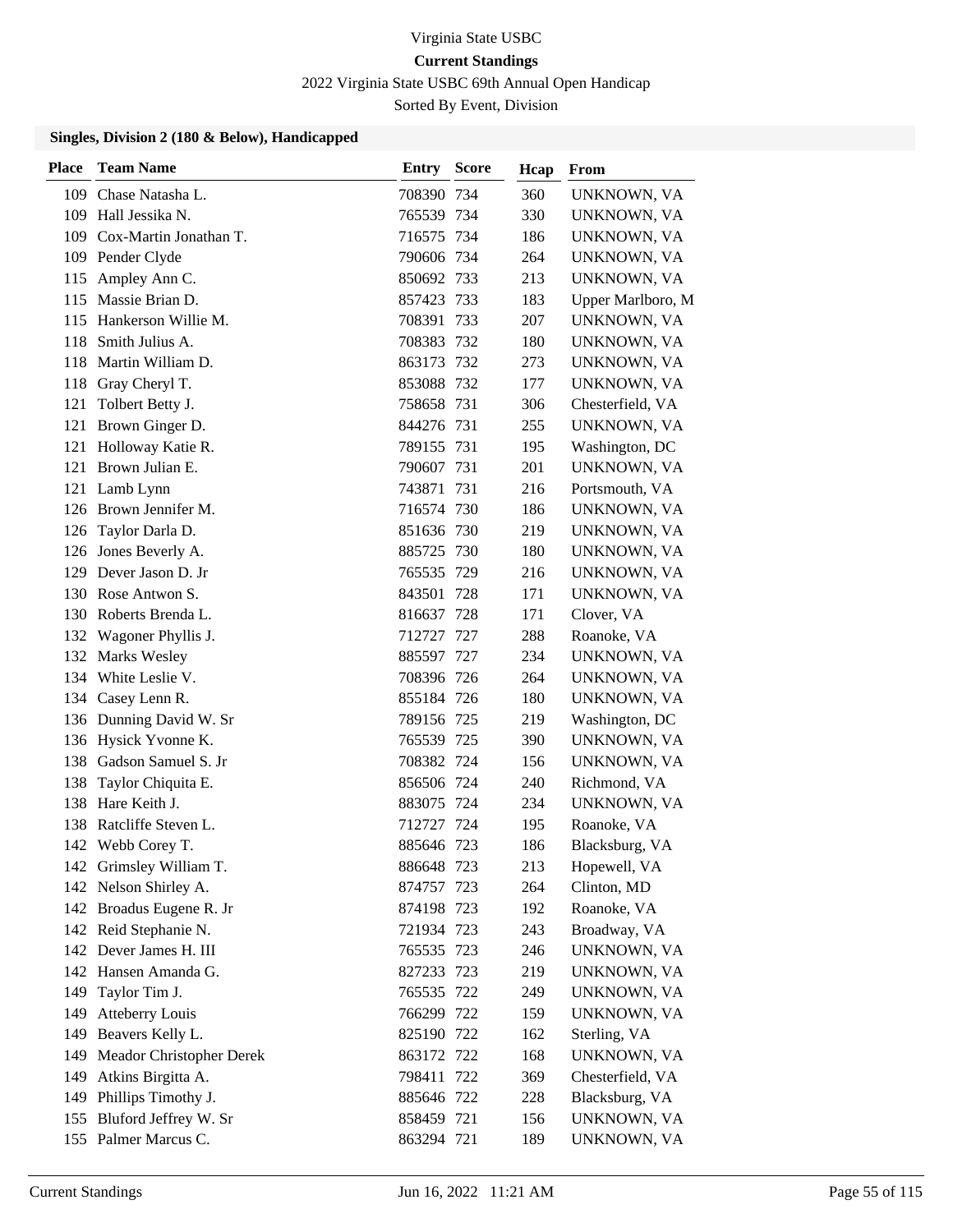2022 Virginia State USBC 69th Annual Open Handicap

Sorted By Event, Division

| <b>Place</b> | <b>Team Name</b>         | <b>Entry Score</b> |     | Hcap | From                |
|--------------|--------------------------|--------------------|-----|------|---------------------|
|              | 155 Feaster William E.   | 798411             | 721 | 330  | Chesterfield, VA    |
|              | 155 Green Ronald         | 863085 721         |     | 216  | UNKNOWN, VA         |
|              | 159 Perry Jada           | 825209 720         |     | 171  | Chesapeake, VA      |
| 160          | Johnson Corlitta R.      | 708378 719         |     | 243  | UNKNOWN, VA         |
| 160          | McDonald Eugenia A.      | 886649 719         |     | 150  | Upper Marlboro, M   |
| 160          | Simpson Westley E.       | 863295 719         |     | 180  | UNKNOWN, VA         |
|              | 163 Laborde Chris        | 886633 718         |     | 168  |                     |
|              | 164 Lomax Robert J. Jr   | 857481 717         |     | 168  | Capitol Heights, MI |
| 165          | Bynum Brooks M.          | 885723 716         |     | 153  | UNKNOWN, VA         |
| 165          | Jones Doris E.           | 886522 716         |     | 249  | UNKNOWN, VA         |
| 165          | <b>Barnett William</b>   | 882519 716         |     | 201  | Stafford, VA        |
| 165          | Eanes Joyce A.           | 825142 716         |     | 183  | Sterling, VA        |
| 169          | Ferguson Lauren E.       | 716575 715         |     | 216  | UNKNOWN, VA         |
| 169          | Stroman Cordelia O.      | 708387 715         |     | 234  | UNKNOWN, VA         |
|              | 169 Leake Tommy L.       | 708396 715         |     | 252  | UNKNOWN, VA         |
| 169          | Stephens Ian A.          | 878436 715         |     | 318  | Laurel, MD          |
| 169          | Pyles Brian L.           | 816636 715         |     | 189  | Clover, VA          |
| 169          | Duffer Christopher B.    | 804525 715         |     | 177  | UNKNOWN, VA         |
| 169          | Brooks Avery E.          | 850452 715         |     | 222  | Newport News, VA    |
| 169          | Holmes Cecil H.          | 883074 715         |     | 207  | UNKNOWN, VA         |
| 177          | Brown Carolyn A.         | 708387 714         |     | 225  | UNKNOWN, VA         |
| 177          | Smith Lauren A.          | 814497 714         |     | 219  | UNKNOWN, VA         |
| 179          | Neal Cynthia S.          | 746115 713         |     | 276  | S. Prince George, V |
| 179          | Lewis Walter L. Sr       | 886522 713         |     | 288  | UNKNOWN, VA         |
| 181          | Rice Henry B. Jr         | 880489 712         |     | 204  | Hampton, VA         |
| 181          | Murray Jennifer M.       | 886635 712         |     | 231  | Norfolk, VA         |
| 181          | Litchfield Adrian C.     | 886652 712         |     | 207  | Waldorf, MD         |
| 181          | Simmons Brian            | 844390 712         |     | 156  | UNKNOWN, VA         |
| 181          | Williams Jerome H. Sr    | 855181 712         |     | 210  | UNKNOWN, VA         |
| 186          | Bryant Robert E. Jr      | 856508 711         |     | 165  | Richmond, VA        |
|              | 186 Knight Keva J.       | 708385 711         |     | 237  | UNKNOWN, VA         |
|              | 186 Jones Phillip K. Jr  | 708398 711         |     | 246  | UNKNOWN, VA         |
|              | 186 Branch Margaret D.   | 863309 711         |     | 186  | Henrico, VA         |
| 190          | Jurkowski Lori J.        | 716572 710         |     | 180  | UNKNOWN, VA         |
| 191          | Heard Janine B.          | 708392 709         |     | 174  | UNKNOWN, VA         |
|              | 191 Cox Emily P.         | 883195 709         |     | 189  | UNKNOWN, VA         |
|              | 191 Bernard George S.    | 884059 709         |     | 213  | Falls Church, VA    |
|              | 194 Robinson David D. Jr | 874757 708         |     | 153  | Clinton, MD         |
|              | 194 Arnold Charles P.    | 886634 708         |     | 162  | Norfolk, VA         |
|              | 194 Archer Tammi M.      | 708393 708         |     | 213  | UNKNOWN, VA         |
| 194          | Mason Kimberly D.        | 708385 708         |     | 207  | UNKNOWN, VA         |
| 194          | Jordan Clarence "Ned"    | 789559 708         |     | 300  | Covington, VA       |
| 199          | McLaughlin Doris C.      | 789560 707         |     | 255  | Covington, VA       |
| 199          | Longerbeam Jacqueline L. | 879949 707         |     | 213  | UNKNOWN, VA         |
|              | 199 Foster Petra J.      | 883094 707         |     | 216  | UNKNOWN, VA         |
| 199          | Sipes William A.         | 851914 707         |     | 159  | UNKNOWN, VA         |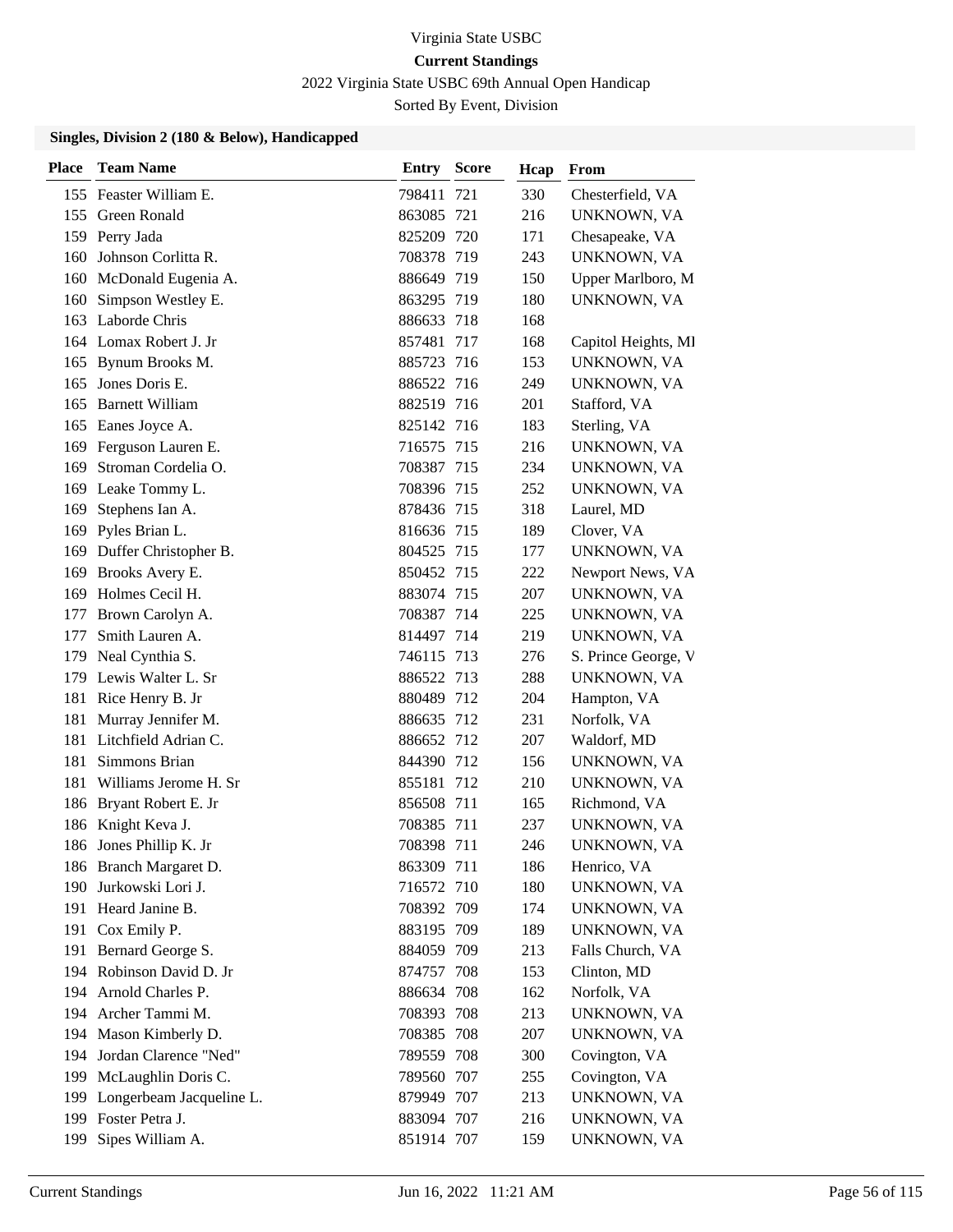2022 Virginia State USBC 69th Annual Open Handicap

Sorted By Event, Division

| <b>Place</b> | <b>Team Name</b>            | <b>Entry Score</b> | Hcap | From              |
|--------------|-----------------------------|--------------------|------|-------------------|
|              | 199 Anderson Terry L.       | 851580 707         | 165  | Como, NC          |
|              | 204 Morgan Cynthia V.       | 851084 706         | 192  | Davidsonville, MD |
|              | 204 Anderson Noni N.        | 883097 706         | 216  | UNKNOWN, VA       |
|              | 204 Dixon Corrina A.        | 886075 706         | 222  | Carrollton, VA    |
|              | 204 Richardson Elizabeth A. | 795322 706         | 231  | UNKNOWN, VA       |
| 208          | Hampton John O. Jr          | 708391 705         | 159  | UNKNOWN, VA       |
| 208          | Grigsby Jay W.              | 790086 705         | 156  | Yorktown, VA      |
| 208          | Nicholson Paula M.          | 825211 705         | 228  | Chesapeake, VA    |
| 208          | Grey Richard L. Jr          | 885621 705         | 159  | Nokesville, VA    |
| 212          | Ivey Eric M.                | 886642 704         | 150  | Prince George, VA |
|              | 212 Dixon Cleveland M.      | 886075 704         | 225  | Carrollton, VA    |
|              | 212 Lida Stephanie L.       | 791015 704         | 354  | UNKNOWN, VA       |
|              | 212 Jones Leonard W.        | 789559 704         | 186  | Covington, VA     |
|              | 216 Lee Steven              | 795264 703         | 165  | UNKNOWN, VA       |
| 216          | Turner David E.             | 827233 703         | 153  | UNKNOWN, VA       |
|              | 216 Hess William B.         | 886652 703         | 270  | Waldorf, MD       |
|              | 216 Hinkle Craig W.         | 851315 703         | 159  | Henrico, VA       |
|              | 216 Disbrow Nelson C.       | 851035 703         | 156  | Richmond, VA      |
| 216          | Byer Roger G.               | 853399 703         | 168  | UNKNOWN, VA       |
| 216          | Griffin Janet L.            | 886318 703         | 285  | UNKNOWN, VA       |
| 223          | Lynch Maiko O.              | 854075 702         | 252  | Stafford, VA      |
| 223          | Colding Tina L.             | 850696 702         | 285  | UNKNOWN, VA       |
| 223          | White Carrie R.             | 844276 702         | 297  | UNKNOWN, VA       |
| 226          | Cook Adam P.                | 766299 701         | 243  | UNKNOWN, VA       |
| 226          | Booth Brandon S.            | 885644 701         | 186  | Blacksburg, VA    |
| 228          | Hudson Jonathan T.          | 816640 700         | 210  | Clover, VA        |
|              | 228 Pugh Chad M.            | 863173 700         | 273  | UNKNOWN, VA       |
| 230          | Cloud J Andrew              | 825142 699         | 153  | Sterling, VA      |
|              | 230 Hunter Tyrone J.        | 789153 699         | 159  | Washington, DC    |
| 230          | Spencer Hortense(Toodie) A. | 708378 699         | 294  | UNKNOWN, VA       |
| 230          | Battle Robert J. Jr         | 708389 699         | 219  | UNKNOWN, VA       |
| 230          | Johnson Christi C.          | 708383 699         | 318  | UNKNOWN, VA       |
|              | 230 Jones Aaron L.          | 886653 699         | 180  | Waldorf, MD       |
| 236          | Orfield Roger D.            | 886609 698         | 201  | Chesterfield, VA  |
| 236          | Harvey Kenneth C.           | 708393 698         | 267  | UNKNOWN, VA       |
| 236          | Turner Paulette E.          | 825211 698         | 273  | Chesapeake, VA    |
| 236          | Stalker Matthew C.          | 863120 698         | 219  | Springfield, VA   |
| 240          | Cutshaw Christa M.          | 765533 697         | 228  | UNKNOWN, VA       |
| 240          | Adams Dwayne W. Sr          | 708397 697         | 186  | UNKNOWN, VA       |
| 240          | Dickerson Nathan L. Jr      | 886064 697         | 153  | UNKNOWN, VA       |
| 243          | Baines Mark T.              | 882584 696         | 150  | Emporia, VA       |
| 243          | Shaw Taysha L.              | 874757 696         | 315  | Clinton, MD       |
| 243          | Quigley Lavinia A.          | 789155 696         | 204  | Washington, DC    |
|              | 246 LaMotte James H.        | 804525 695         | 168  | UNKNOWN, VA       |
| 247          | Hugen Tyler                 | 851637 694         | 261  | UNKNOWN, VA       |
|              | 247 Waddler George L.       | 788045 694         | 192  | Lynchburg, VA     |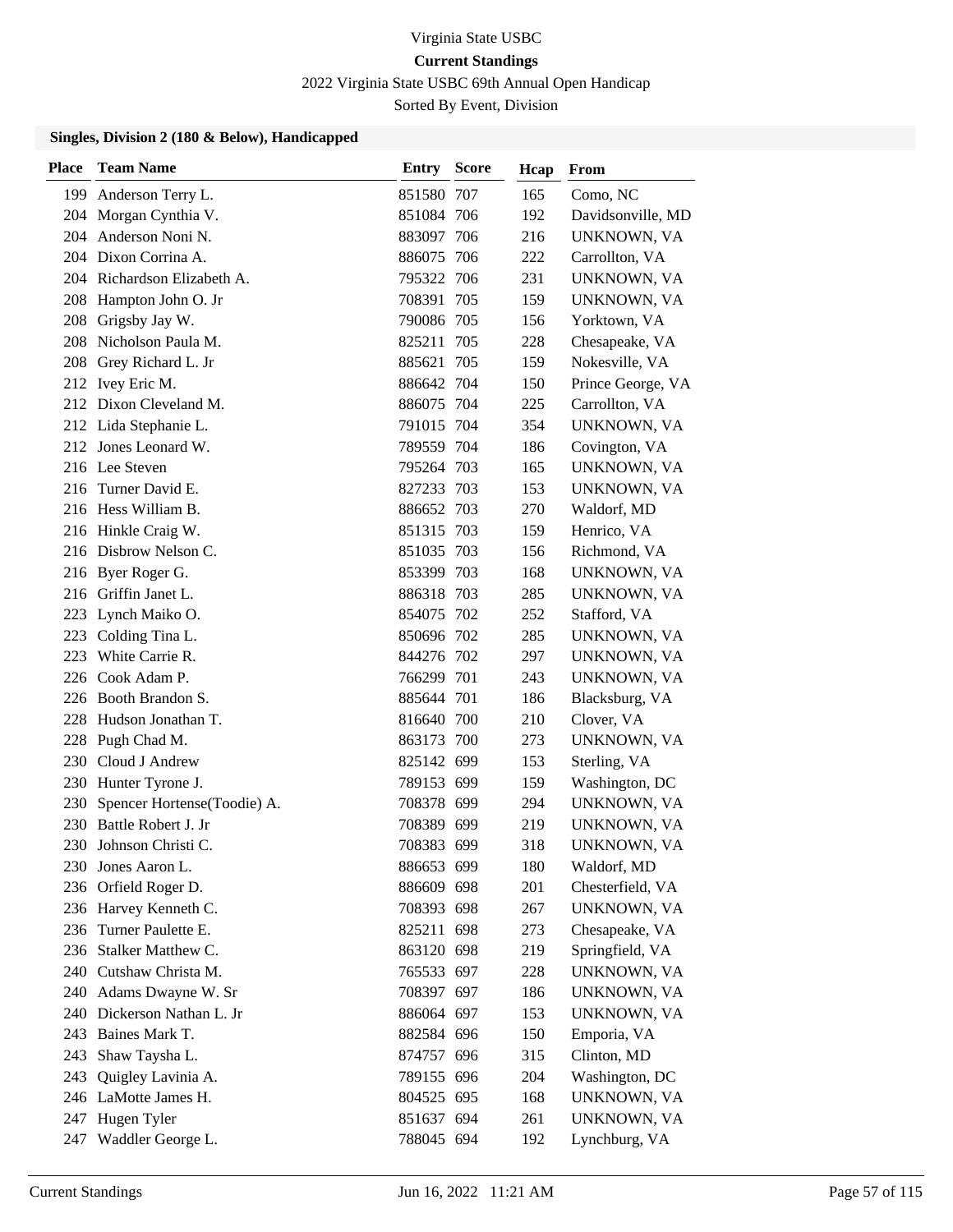2022 Virginia State USBC 69th Annual Open Handicap

Sorted By Event, Division

| <b>Place</b> | <b>Team Name</b>             | <b>Entry Score</b> | Hcap | From                |
|--------------|------------------------------|--------------------|------|---------------------|
| 247          | Meredith Sonya B.            | 708394 694         | 171  | UNKNOWN, VA         |
| 247          | Scott Katherine              | 825212 694         | 297  | Chesapeake, VA      |
| 251          | VanBuren Belinda B.          | 708396 693         | 366  | UNKNOWN, VA         |
| 251          | Solomon George               | 790606 693         | 183  | UNKNOWN, VA         |
| 251          | Peoples Carolyn V.           | 850693 693         | 177  | UNKNOWN, VA         |
|              | 254 Bell Trina-Renee M.      | 850698 692         | 150  | UNKNOWN, VA         |
|              | 254 Hayes Clarence (Bill) W. | 790915 692         | 222  | UNKNOWN, VA         |
|              | 254 Dover Becky E.           | 814513 692         | 261  | Suffolk, VA         |
|              | 254 Davis Maurice T.         | 708388 692         | 195  | UNKNOWN, VA         |
|              | 254 Knight Terry M. Jr       | 708385 692         | 174  | UNKNOWN, VA         |
|              | 254 Simmons Dale E.          | 788950 692         | 171  | Elkton, VA          |
|              | 254 Jones Aleea M.           | 785609 692         | 183  | Chester, VA         |
| 254          | Moreland Keith               | 886099 692         | 273  | Bremo Bluff, VA     |
|              | 254 Guill David E.           | 874953 692         | 156  | Rustburg, VA        |
|              | 254 Adams John F.            | 886651 692         | 174  | Waldorf, MD         |
|              | 264 Futrell William W.       | 873342 691         | 159  | Emporia, VA         |
|              | 264 Blizzard David L.        | 883074 691         | 192  | UNKNOWN, VA         |
| 264          | Wiggins Gerald R. Sr         | 788048 691         | 168  | Lynchburg, VA       |
|              | 264 Neal Tamara V.           | 850698 691         | 156  | <b>UNKNOWN, VA</b>  |
| 264          | Irby Gwendolyn               | 857423 691         | 285  | Upper Marlboro, M   |
| 269          | Kelley Angelina D.           | 708382 690         | 201  | UNKNOWN, VA         |
| 269          | VAN DUSEN STEPHANIE          | 765541 690         | 225  | UNKNOWN, VA         |
|              | 269 Evans Ronald E.          | 859323 690         | 177  | Chester, VA         |
| 272          | McNear Erica L.              | 816638 689         | 186  | Clover, VA          |
| 272          | Diaz Celestine               | 886631 689         | 264  | Adamstown, MD       |
| 272          | Dunson Rickey E.             | 880413 689         | 201  | Midlothian, VA      |
| 272          | Scott Alinza                 | 825212 689         | 198  | Chesapeake, VA      |
|              | 272 Green Helen M.           | 855184 689         | 285  | UNKNOWN, VA         |
| 272          | McCauley Michael A.          | 850695 689         | 150  | UNKNOWN, VA         |
| 278          | Megginson Lorenzo            | 843781 688         | 162  | UNKNOWN, VA         |
| 278          | Ray Anne S.                  | 765536 688         | 267  | UNKNOWN, VA         |
|              | 280 Pilgram Harold           | 843781 687         | 162  | UNKNOWN, VA         |
|              | 280 Scott Wendy H.           | 880412 687         | 201  | Midlothian, VA      |
|              | 280 Weaver Rita O.           | 884108 687         | 222  | UNKNOWN, VA         |
| 280          | Johnson Shawanda D.          | 886638 687         | 300  | Landover, MD        |
|              | 280 Branch Jerry M.          | 863295 687         | 180  | UNKNOWN, VA         |
| 280          | Morris Amanda                | 849288 687         | 402  | Ashburn, VA         |
| 286          | Clark Rebecca E.             | 886629 686         | 282  | Norfolk, VA         |
|              | 286 Bollinger Lester E.      | 765532 686         | 171  | <b>UNKNOWN, VA</b>  |
| 286          | Nesmith Kiya L.              | 825206 686         | 234  | Chesapeake, VA      |
|              | 286 Rountree Marion          | 825206 686         | 171  | Chesapeake, VA      |
|              | 290 Robinson Janet R.        | 856360 685         | 249  | Fort Washington, M. |
|              | 290 Murray Anne M.           | 856573 685         | 264  | Bethesda, MD        |
|              | 290 Liska Luke I.            | 814520 685         | 165  | Dublin, VA          |
|              | 290 Parks Warren L. Sr       | 789153 685         | 213  | Washington, DC      |
|              | 290 Williams Keith A.        | 883195 685         | 207  | UNKNOWN, VA         |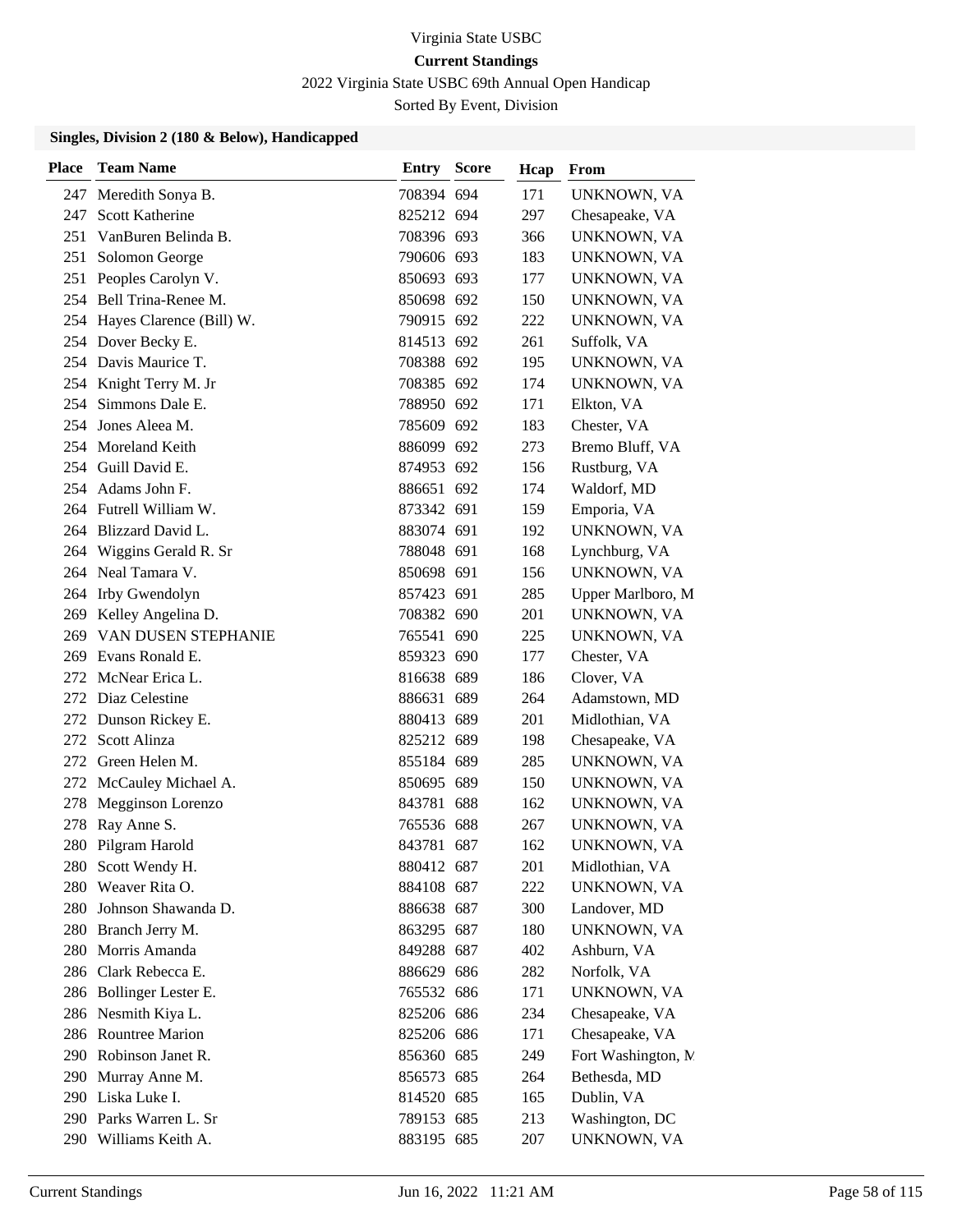2022 Virginia State USBC 69th Annual Open Handicap

Sorted By Event, Division

| <b>Place</b> | <b>Team Name</b>                    | <b>Entry Score</b> | Hcap | From                |
|--------------|-------------------------------------|--------------------|------|---------------------|
| 295          | Joyner Robert E.                    | 814513 684         | 156  | Suffolk, VA         |
|              | 295 Scott Raymond W. Jr             | 765538 684         | 174  | UNKNOWN, VA         |
| 295          | Smith Ryan N.                       | 708381 684         | 231  | UNKNOWN, VA         |
|              | 298 Copper Zinabeth                 | 851084 683         | 231  | Davidsonville, MD   |
| 299          | Byer Summer V.                      | 853399 682         | 339  | UNKNOWN, VA         |
| 299          | Johnson Mark S.                     | 798413 682         | 207  | Chesterfield, VA    |
|              | 299 Yetter Amber E.                 | 850091 682         | 258  | Grottoes, VA        |
|              | 302 Camp Warren E.                  | 758659 681         | 189  | Chesterfield, VA    |
|              | 302 Boyd Bettsie M.                 | 884059 681         | 366  | Falls Church, VA    |
|              | 302 Smith Stanley                   | 816638 681         | 159  | Clover, VA          |
|              | 302 Archer Jon                      | 885552 681         | 153  | UNKNOWN, VA         |
|              | 302 Hysick Mike D.                  | 765539 681         | 312  | UNKNOWN, VA         |
|              | 302 Carper Jeffrey W.               | 856353 681         | 153  | UNKNOWN, VA         |
|              | 308 Eighani Omid                    | 790607 680         | 177  | UNKNOWN, VA         |
|              | 308 Holmes Leroy M. Sr              | 708382 680         | 210  | UNKNOWN, VA         |
| 308          | Smith James L.                      | 816640 680         | 225  | Clover, VA          |
| 311          | Cline Elisa P.                      | 874661 679         | 231  | Virginia Beach, VA  |
|              | 311 Green Wilson L. Jr              | 880411 679         | 228  | Midlothian, VA      |
|              | 311 Linkous Joseph R.               | 885643 679         | 213  | Blacksburg, VA      |
|              | 311 Carey-Slater Cassandra Y.       | 788048 679         | 168  | Lynchburg, VA       |
|              | 311 Puffenbarger Kenny (Kenneth) E. | 856353 679         | 198  | UNKNOWN, VA         |
|              | 316 Easter Chandra M.               | 825272 678         | 261  | Inwood, WV          |
| 316          | Jenkins Sharon E.                   | 857481 678         | 210  | Capitol Heights, MI |
|              | 318 Schultz Debbie D.               | 886650 677         | 186  | Waldorf, MD         |
|              | 318 Pearce Lisa C.                  | 861581 677         | 258  | UNKNOWN, VA         |
| 320          | Brooks Felix L.                     | 850452 676         | 228  | Newport News, VA    |
|              | 320 Wright Tara H.                  | 886618 676         | 300  | Mechanicsville, VA  |
|              | 320 Coleman Ponce D.                | 858465 676         | 174  | UNKNOWN, VA         |
| 320          | McNally James P.                    | 886635 676         | 285  | Norfolk, VA         |
| 320          | Speidel James L.                    | 790596 676         | 177  | Prince George, VA   |
|              | 325 McDaniel Sean C.                | 790596 675         | 165  | Prince George, VA   |
|              | 325 Lomax Cynthia A.                | 857481 675         | 225  | Capitol Heights, MI |
|              | 325 Pezzella Tony J.                | 783745 675         | 225  | Virginia Beach, VA  |
|              | 325 Harris Rosie J.                 | 825212 675         | 213  | Chesapeake, VA      |
|              | 325 Edwards Kevin A.                | 883839 675         | 159  | UNKNOWN, VA         |
|              | 325 Washington Ronald D.            | 886099 675         | 153  | Bremo Bluff, VA     |
| 325          | Jackson William H.                  | 886522 675         | 174  | UNKNOWN, VA         |
|              | 325 Cox Betty J.                    | 818947 675         | 204  | Chester, VA         |
|              | 333 Morris Shannon                  | 758013 674         | 171  | UNKNOWN, VA         |
|              | 333 Batchelor Eric L. Sr            | 878421 674         | 183  | Virginia Beach, VA  |
|              | 333 Simmons Alvin L.                | 873342 674         | 162  | Emporia, VA         |
|              | 333 Ross Keith L. Sr                | 880413 674         | 153  | Midlothian, VA      |
|              | 337 Eatmon Curtis A.                | 858459 673         | 156  | UNKNOWN, VA         |
|              | 337 Christmas Garland L. Sr         | 858465 673         | 171  | UNKNOWN, VA         |
| 337          | <b>Layton Betty</b>                 | 853399 673         | 246  | UNKNOWN, VA         |
| 337          | Treaster Gary R.                    | 790915 673         | 156  | UNKNOWN, VA         |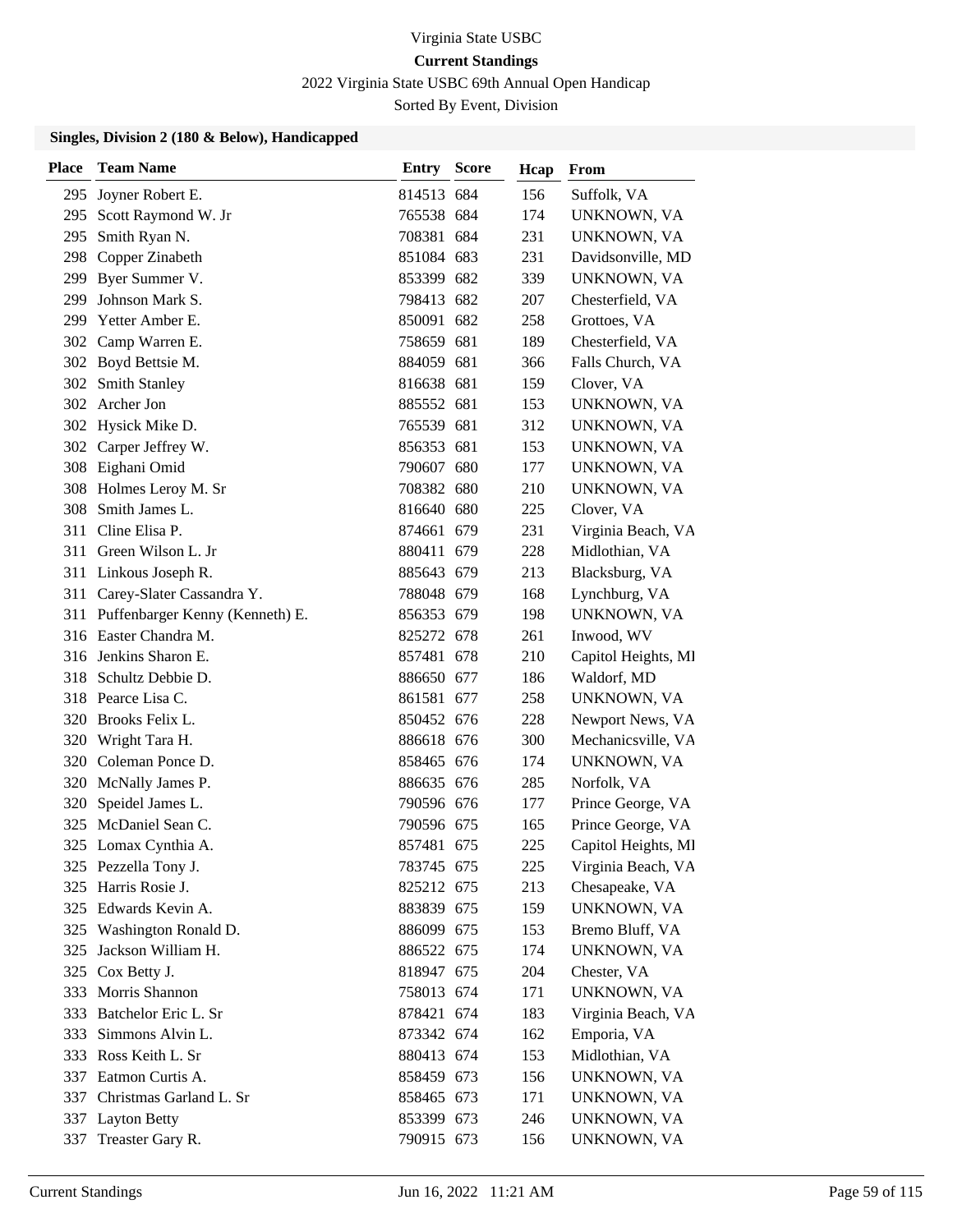2022 Virginia State USBC 69th Annual Open Handicap

Sorted By Event, Division

| Place | <b>Team Name</b>          | <b>Entry Score</b> | Hcap | From               |
|-------|---------------------------|--------------------|------|--------------------|
|       | 341 Carter Shandy         | 791015 672         | 228  | UNKNOWN, VA        |
|       | 341 Lucas Clayton J.      | 781067 672         | 153  | UNKNOWN, VA        |
| 341   | Steele Randy S.           | 863172 672         | 156  | UNKNOWN, VA        |
| 341   | Cook Caylyn M.            | 765533 672         | 210  | UNKNOWN, VA        |
| 341   | Moore Joseph A.           | 850964 672         | 162  | UNKNOWN, VA        |
| 341   | Logan Adell               | 883094 672         | 234  | UNKNOWN, VA        |
| 341   | Livingston Bernard        | 883095 672         | 177  | UNKNOWN, VA        |
| 348   | Stallings Nathan N.       | 880414 671         | 240  | Midlothian, VA     |
| 348   | Hiett Charles {Ed} E. Sr  | 882596 671         | 228  | UNKNOWN, VA        |
| 348   | Ferrell Patrick A.        | 884092 671         | 210  | Washington, DC     |
| 348   | Engler Kacey A.           | 885590 671         | 228  | Montpelier, VA     |
| 348   | Wade Tamara M.            | 708398 671         | 282  | UNKNOWN, VA        |
| 348   | McLean Charles E.         | 808666 671         | 255  | Hampton, VA        |
|       | 354 Newlin Michael J.     | 790339 670         | 162  | UNKNOWN, VA        |
|       | 354 Delk-Glenn Darlene    | 856467 670         | 249  | Newport News, VA   |
|       | 354 Jacobs Keia D.        | 886628 670         | 225  | Norfolk, VA        |
|       | 354 McCue Fred A.         | 882519 670         | 237  | Stafford, VA       |
| 358   | <b>Rapert Doris</b>       | 792865 669         | 201  | Lexington, VA      |
|       | 358 Freeman John E. II    | 825210 669         | 165  | Chesapeake, VA     |
| 360   | Moon Sungju               | 795264 668         | 159  | UNKNOWN, VA        |
| 360   | Christian Allen L. Jr     | 789906 668         | 171  | Richmond, VA       |
| 360   | Denton Max D.             | 886599 668         | 186  | UNKNOWN, VA        |
| 360   | Valentine Michael W.      | 851915 668         | 201  | UNKNOWN, VA        |
|       | 364 Treadway Robert J. Jr | 850338 667         | 159  | UNKNOWN, VA        |
| 364   | Johnston Lisa S.          | 885768 667         | 162  | UNKNOWN, VA        |
|       | 364 Mills Antuan A.       | 886628 667         | 171  | Norfolk, VA        |
|       | 364 Parrish Steffany N.   | 886648 667         | 261  | Hopewell, VA       |
| 364   | Gay Les Jr                | 855183 667         | 189  | UNKNOWN, VA        |
| 364   | Carvajal Mallory A.       | 790338 667         | 270  | UNKNOWN, VA        |
| 370   | Stewart Arthur M. Sr      | 884092 666         | 165  | Washington, DC     |
| 370   | Robinson Solomon          | 858459 666         | 156  | UNKNOWN, VA        |
|       | 370 Keys Timothy D.       | 882798 666         | 150  | UNKNOWN, VA        |
| 373   | Martin James L.           | 794637 665         | 153  | South Boston, VA   |
| 373   | Gilbert Mary T.           | 886655 665         | 177  | Dumfries, VA       |
|       | 373 Furman Theresa S.     | 814513 665         | 273  | Suffolk, VA        |
|       | 373 Parrish George M.     | 789152 665         | 225  | Washington, DC     |
| 377   | Richardson Janice B.      | 743870 664         | 210  | Portsmouth, VA     |
| 377   | Drake Brigitte E.         | 765532 664         | 162  | UNKNOWN, VA        |
| 377   | Keys Shelley A.           | 882798 664         | 228  | UNKNOWN, VA        |
| 377   | Cochran Kristie L.        | 798414 664         | 168  | Chesterfield, VA   |
| 381   | Pierce Ryan M.            | 878421 663         | 171  | Virginia Beach, VA |
| 381   | Preston Derek A.          | 843501 663         | 171  | UNKNOWN, VA        |
| 381   | Tate-Moore Amelia J.      | 886657 663         | 252  | UNKNOWN, VA        |
| 381   | Moore Jennifer M.         | 886627 663         | 153  | Waynesboro, VA     |
| 381   | David Christine R.        | 788039 663         | 171  | Lynchburg, VA      |
| 381   | Johnson Clifton "Kip" W.  | 843781 663         | 207  | UNKNOWN, VA        |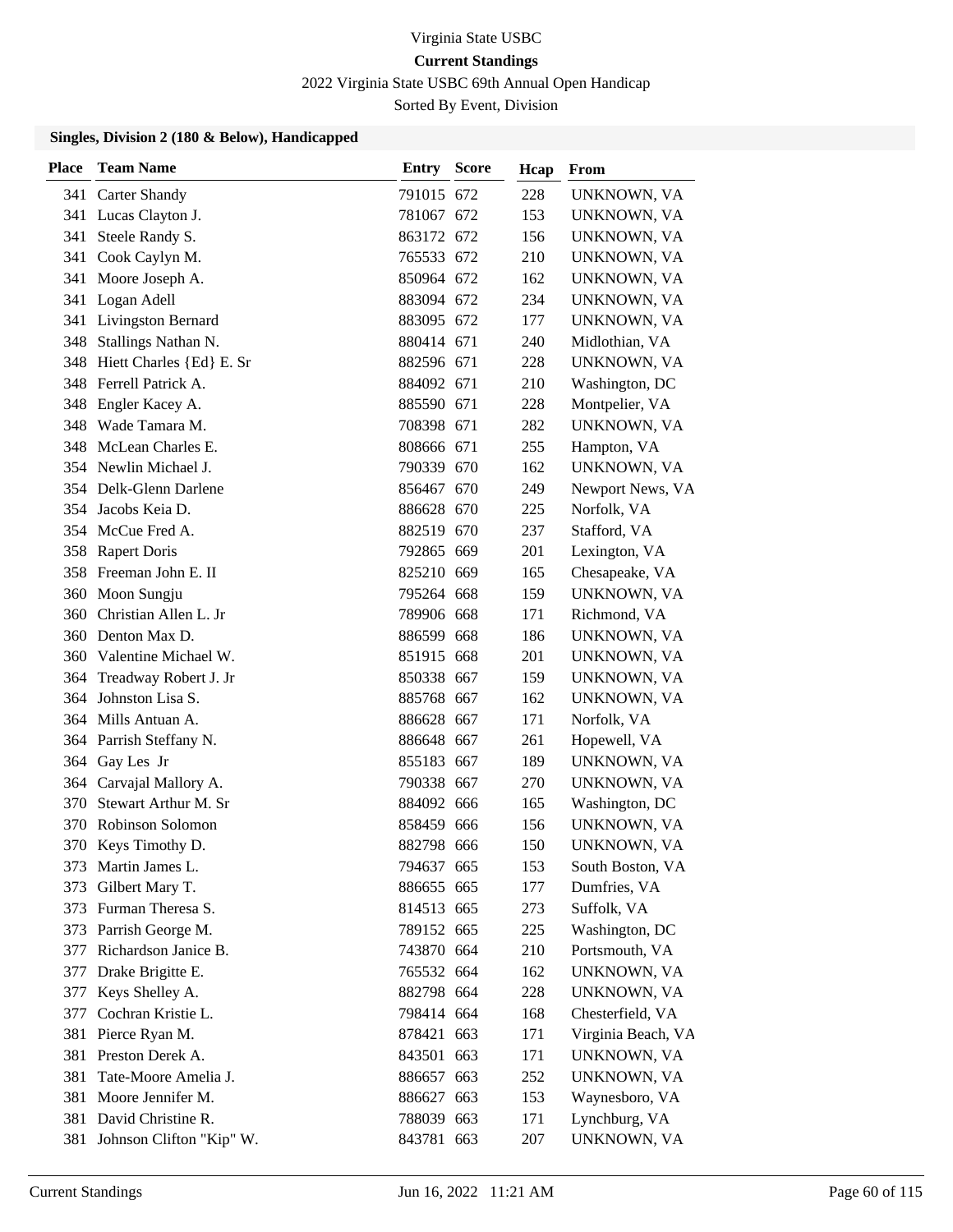2022 Virginia State USBC 69th Annual Open Handicap

Sorted By Event, Division

| <b>Place</b> | <b>Team Name</b>             | Entry      | <b>Score</b> | Hcap | From                |
|--------------|------------------------------|------------|--------------|------|---------------------|
|              | 387 Dent Garnelle            | 856360 662 |              | 183  | Fort Washington, N. |
| 387          | Vinson Gigi M.               | 788045 662 |              | 165  | Lynchburg, VA       |
|              | 387 Clark Mary E.            | 879948 662 |              | 246  | UNKNOWN, VA         |
| 387          | Fletcher Diane E.            | 886651 662 |              | 330  | Waldorf, MD         |
| 387          | Journiette Lamar R.          | 861810 662 |              | 261  | SALEM, VA           |
| 387          | Belton Robbie J.             | 855271 662 |              | 186  | UNKNOWN, VA         |
|              | 393 Miller Fredrick Butch W. | 852248 661 |              | 198  | Broadway, VA        |
|              | 393 Cullers Robbie E. II     | 788950 661 |              | 156  | Elkton, VA          |
| 393          | Kapustka Guy M.              | 886651 661 |              | 258  | Waldorf, MD         |
| 393          | McGhee James                 | 886653 661 |              | 210  | Waldorf, MD         |
|              | 393 Berg Cathy C.            | 879949 661 |              | 309  | UNKNOWN, VA         |
|              | 393 Cooper Tai M.            | 708381 661 |              | 177  | UNKNOWN, VA         |
|              | 393 Driver Walter Jr         | 808666 661 |              | 207  | Hampton, VA         |
|              | 400 Bowers Joseph A.         | 841813 660 |              | 162  | Martinsburg, WV     |
|              | 400 Williams Cynthia D.      | 850696 660 |              | 174  | UNKNOWN, VA         |
|              | 400 Smith Thomas J.          | 825210 660 |              | 183  | Chesapeake, VA      |
|              | 400 McDonough Brian G.       | 851580 660 |              | 156  | Como, NC            |
| 400          | Mattingley Timothy A.        | 851636 660 |              | 177  | UNKNOWN, VA         |
|              | 400 Lancaster John W.        | 874757 660 |              | 159  | Clinton, MD         |
|              | 406 Goss Shaquanda R.        | 708388 659 |              | 210  | UNKNOWN, VA         |
|              | 406 Garrett Betty Jo         | 792865 659 |              | 288  | Lexington, VA       |
|              | 408 Barnette Keshia M.       | 856509 658 |              | 261  | Richmond, VA        |
|              | 408 Conner Dawniel C.        | 708379 658 |              | 204  | UNKNOWN, VA         |
|              | 408 Battle Captoria          | 708389 658 |              | 204  | UNKNOWN, VA         |
|              | 408 Hudson Wanda E.          | 804526 658 |              | 270  | UNKNOWN, VA         |
| 408          | Shupe Michael W.             | 798411 658 |              | 195  | Chesterfield, VA    |
|              | 408 Eye Chris D.             | 884932 658 |              | 168  | Franklin, WV        |
| 408          | Jackson Willie B.            | 816638 658 |              | 174  | Clover, VA          |
| 408          | Lee Alyssa M.                | 886645 658 |              | 201  | Gainesville, VA     |
|              | 408 Barnes Renard            | 886653 658 |              | 165  | Waldorf, MD         |
|              | 417 Stevens Augustine M.     | 863294 657 |              | 219  | UNKNOWN, VA         |
|              | 417 Hogue Sylvia A.          | 841891 657 |              | 240  | South Boston, VA    |
|              | 417 Washington Monica A.     | 708383 657 |              | 348  | UNKNOWN, VA         |
| 417          | Jackson Bernice H.           | 788042 657 |              | 168  | Lynchburg, VA       |
| 417          | Jainniney Ronald C.          | 825272 657 |              | 168  | Inwood, WV          |
| 417          | Campbell Rusty (Russell)) W. | 856353 657 |              | 171  | UNKNOWN, VA         |
|              | 423 Ricks-Beach Marilyn      | 789159 656 |              | 276  | Washington, DC      |
| 423          | Skaggs Harry A.              | 783745 656 |              | 171  | Virginia Beach, VA  |
|              | 423 Green Rebecca A.         | 863309 656 |              | 177  | Henrico, VA         |
| 423          | Smoke Russell J.             | 863285 656 |              | 180  | UNKNOWN, VA         |
|              | 427 Faulkner Alfred M.       | 816637 655 |              | 168  | Clover, VA          |
|              | 427 Clark Barbara J.         | 874073 655 |              | 252  | Rockville, MD       |
|              | 429 Oliver Tom               | 844390 654 |              | 213  | UNKNOWN, VA         |
|              | 429 Barber Jimmie L.         | 789559 654 |              | 249  | Covington, VA       |
| 429          | Holoman James A.             | 880489 654 |              | 216  | Hampton, VA         |
|              | 432 Dugan Stephen D.         | 874661 653 |              | 240  | Virginia Beach, VA  |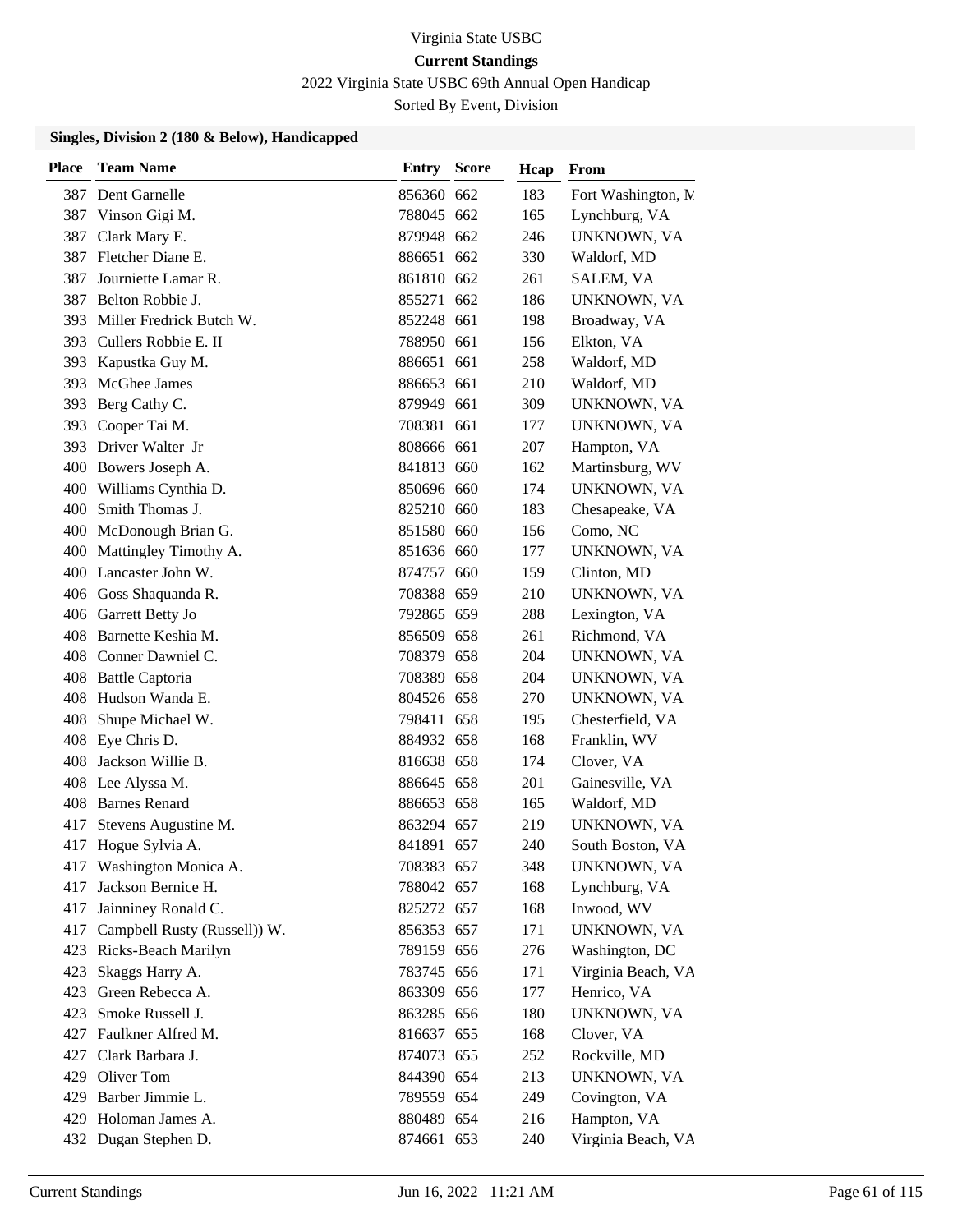2022 Virginia State USBC 69th Annual Open Handicap

Sorted By Event, Division

| <b>Place</b> | <b>Team Name</b>          | Entry      | <b>Score</b> | Hcap | From                 |
|--------------|---------------------------|------------|--------------|------|----------------------|
|              | 432 Hockaday Lisa         | 883097 653 |              | 279  | UNKNOWN, VA          |
|              | 432 Koch John E. Jr       | 841813 653 |              | 183  | Martinsburg, WV      |
|              | 432 Wright Eric L.        | 863172 653 |              | 159  | UNKNOWN, VA          |
|              | 432 Abrams Thomas C.      | 886625 653 |              | 150  | UNKNOWN, VA          |
| 437          | Wilson John R. Jr         | 789151 652 |              | 168  | Washington, DC       |
| 437          | VanDusen Jennifer M.      | 765541 652 |              | 300  | UNKNOWN, VA          |
| 437          | Hicks Leslie J.           | 879948 652 |              | 306  | UNKNOWN, VA          |
| 437          | Cullers Robert E.         | 788950 652 |              | 183  | Elkton, VA           |
|              | 437 Carroll Daniel        | 851005 652 |              | 150  | UNKNOWN, VA          |
|              | 442 Masters Wade A.       | 841814 651 |              | 156  | Martinsburg, WV      |
|              | 443 Lee Christine         | 855181 650 |              | 243  | UNKNOWN, VA          |
|              | 443 Roberts Raymond A. Sr | 816637 650 |              | 150  | Clover, VA           |
| 443          | Simpson William A. III    | 863295 650 |              | 159  | UNKNOWN, VA          |
| 446          | Jackson James L. Jr       | 794637 649 |              | 159  | South Boston, VA     |
|              | 446 Fairchild Larry K. Jr | 851913 649 |              | 150  | UNKNOWN, VA          |
|              | 446 Patterson Paula D.    | 850693 649 |              | 195  | UNKNOWN, VA          |
| 449          | Benjamin Rose E.          | 743872 648 |              | 204  | Portsmouth, VA       |
| 449          | Madison Cartalo L.        | 825211 648 |              | 216  | Chesapeake, VA       |
| 449          | Ayers Melissa T.          | 743004 648 |              | 234  | Fairfield, VA        |
|              | 449 Davis Amanda J.       | 886630 648 |              | 165  | Warrenton, VA        |
| 453          | Alston Daryl K.           | 884108 647 |              | 192  | UNKNOWN, VA          |
| 453          | Sweeney Teresa A.         | 712727 647 |              | 330  | Roanoke, VA          |
| 453          | Barr Cindy A.             | 841814 647 |              | 231  | Martinsburg, WV      |
| 453          | <b>Baker Darnell</b>      | 808666 647 |              | 195  | Hampton, VA          |
| 453          | Wade Danielle             | 886319 647 |              | 171  | UNKNOWN, VA          |
| 458          | Martyn William T.         | 886318 646 |              | 213  | UNKNOWN, VA          |
|              | 459 Delp Charles M.       | 855270 645 |              | 180  | UNKNOWN, VA          |
| 460          | <b>Alston Denise</b>      | 856360 644 |              | 204  | Fort Washington, N   |
| 460          | Jenkins Sherika N.        | 886639 644 |              | 168  | Fredericksburg, VA   |
| 460          | Curtis Stafford J. Sr     | 841891 644 |              | 177  | South Boston, VA     |
| 463          | Meadows Marcia L.         | 863285 643 |              | 180  | UNKNOWN, VA          |
| 463          | Winpegler Johnny A.       | 791016 643 |              | 186  | UNKNOWN, VA          |
|              | 465 Eberly Chelsea R.     | 886646 642 |              | 171  | Gainesville, VA      |
| 465          | Haga David S.             | 758013 642 |              | 174  | UNKNOWN, VA          |
| 467          | Nuzzo Nicole M.           | 886650 641 |              | 183  | Waldorf, MD          |
| 467          | Wilson Linda              | 850696 641 |              | 186  | UNKNOWN, VA          |
| 469          | <b>Washington Renay</b>   | 788042 639 |              | 165  | Lynchburg, VA        |
| 469          | Daugherty Harvey L.       | 875659 639 |              | 171  | Lynchburg, VA        |
| 469          | Stamps James L.           | 880489 639 |              | 195  | Hampton, VA          |
|              | 472 Dale Dianna L.        | 851636 638 |              | 312  | UNKNOWN, VA          |
| 472          | Hunter Renee L.           | 857518 638 |              | 279  | District Heights, MI |
|              | 474 Rossi Sarah K.        | 886630 637 |              | 216  | Warrenton, VA        |
| 474          | Moreland Kent             | 886099 637 |              | 231  | Bremo Bluff, VA      |
|              | 474 Curtis Janice E.      | 882798 637 |              | 192  | UNKNOWN, VA          |
| 474          | Via Sylvia T.             | 853399 637 |              | 291  | UNKNOWN, VA          |
|              | 478 Watson Edgar L. Jr    | 866032 636 |              | 162  | UNKNOWN, VA          |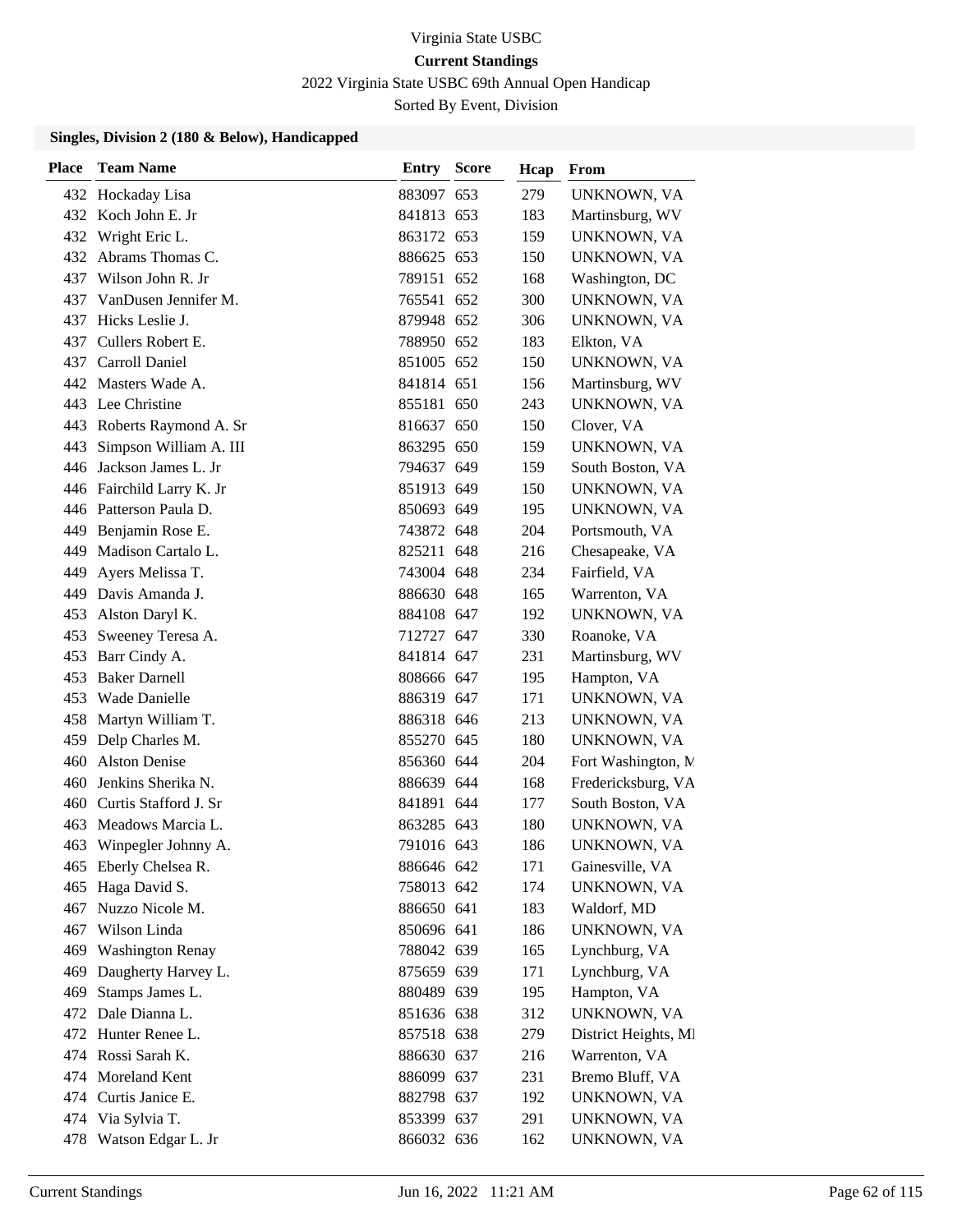2022 Virginia State USBC 69th Annual Open Handicap

Sorted By Event, Division

| Place | <b>Team Name</b>         | <b>Entry Score</b> | Hcap | From               |
|-------|--------------------------|--------------------|------|--------------------|
| 479   | Overby Deborah D.        | 880412 635         | 258  | Midlothian, VA     |
| 479   | Pannell Robert L. Jr     | 855240 635         | 243  | UNKNOWN, VA        |
| 481   | Freeman-Daniels Ieatha   | 885723 634         | 207  | UNKNOWN, VA        |
| 481   | Shrum John H.            | 795322 634         | 210  | UNKNOWN, VA        |
| 481   | Day Deanna E.            | 788043 634         | 165  | Lynchburg, VA      |
| 481   | Scott Karen F.           | 788045 634         | 156  | Lynchburg, VA      |
| 485   | <b>Todd Earnest</b>      | 863194 633         | 162  | UNKNOWN, VA        |
| 485   | Mann Jessica L.          | 886645 633         | 180  | Gainesville, VA    |
| 487   | Ramey Ashley L.          | 886638 632         | 336  | Landover, MD       |
| 487   | Shifflett John E. Jr     | 852248 632         | 228  | Broadway, VA       |
|       | 487 Evans David M.       | 804526 632         | 150  | UNKNOWN, VA        |
| 487   | Hendrix Janet D.         | 790340 632         | 213  | UNKNOWN, VA        |
| 487   | Gaddis Colette G.        | 814615 632         | 162  | Newport News, VA   |
|       | 492 Lucas Carolyn J.     | 708391 631         | 192  | UNKNOWN, VA        |
|       | 492 James Tiliyah B.     | 856509 631         | 174  | Richmond, VA       |
|       | 494 Hill Portia M.       | 861787 630         | 243  | SALEM, VA          |
| 494   | Jones Donna B.           | 886264 630         | 219  | Roanoke, VA        |
|       | 496 James Thomas E. Sr   | 856506 629         | 162  | Richmond, VA       |
|       | 497 McFarland Leonard W. | 879948 628         | 162  | UNKNOWN, VA        |
|       | 498 Korff Donald H. Jr   | 886634 627         | 162  | Norfolk, VA        |
|       | 499 Pultz Lorie          | 844390 626         | 243  | UNKNOWN, VA        |
|       | 500 Jones Jeffrey C.     | 792873 625         | 219  | UNKNOWN, VA        |
|       | 501 Clay Marlon B.       | 855260 624         | 168  | UNKNOWN, VA        |
|       | 502 Fuller Brenda R.     | 884108 621         | 198  | UNKNOWN, VA        |
| 503   | Scurry Carrie L.         | 883929 620         | 195  | UNKNOWN, VA        |
| 503   | Faison Veronica D.       | 886652 620         | 216  | Waldorf, MD        |
| 503   | Will Virginia K          | 792873 620         | 276  | UNKNOWN, VA        |
| 503   | Allen Farnell            | 708392 620         | 210  | UNKNOWN, VA        |
| 507   | Simmons Tammy E.         | 844390 619         | 291  | UNKNOWN, VA        |
| 508   | Wright Michael T. Jr     | 886618 617         | 162  | Mechanicsville, VA |
|       | 509 Palmer Dianna W.     | 861810 616         | 318  | SALEM, VA          |
|       | 509 Latimore Patricia M. | 886638 616         | 297  | Landover, MD       |
| 509   | James Sheila S.          | 856506 616         | 168  | Richmond, VA       |
| 509   | Fry Tami B.              | 886318 616         | 228  | UNKNOWN, VA        |
| 513   | Tate Anne C.             | 765532 614         | 201  | UNKNOWN, VA        |
| 514   | <b>Scott Comsee</b>      | 825212 613         | 162  | Chesapeake, VA     |
|       | 514 Paxton Bruce A. Jr   | 789560 613         | 150  | Covington, VA      |
|       | 514 Brown Evan A.        | 808666 613         | 219  | Hampton, VA        |
|       | 514 Neidig John L.       | 885768 613         | 165  | UNKNOWN, VA        |
| 518   | Johnson Brandi L.        | 804526 612         | 192  | UNKNOWN, VA        |
|       | 519 Flowers Joyce M.     | 708391 611         | 267  | UNKNOWN, VA        |
|       | 520 King Tommy L. Jr     | 825207 610         | 156  | Chesapeake, VA     |
|       | 520 Horner Tabatha K.    | 825169 610         | 174  | Ashburn, VA        |
|       | 520 Armstrong Gary       | 886638 610         | 186  | Landover, MD       |
| 523   | Hagerman Anita L.        | 795322 609         | 207  | UNKNOWN, VA        |
|       | 524 Hamblin Garry A.     | 874198 608         | 216  | Roanoke, VA        |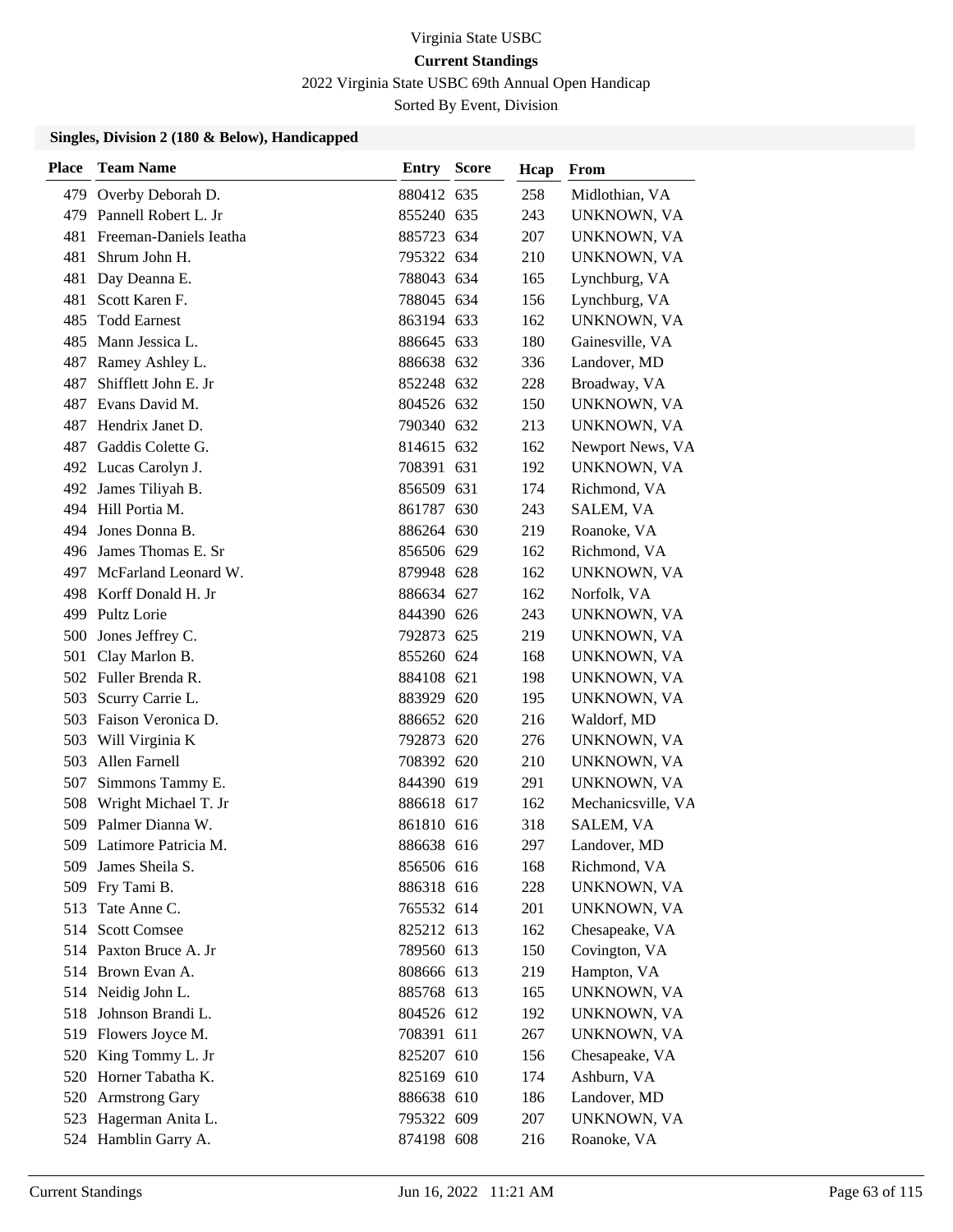2022 Virginia State USBC 69th Annual Open Handicap

Sorted By Event, Division

#### **Singles, Division 2 (180 & Below), Handicapped**

| <b>Place</b> | <b>Team Name</b>          | Entry      | <b>Score</b> | Hcap             | From               |
|--------------|---------------------------|------------|--------------|------------------|--------------------|
| 525          | Glenn Steven E.           | 856467 607 |              | 297              | Newport News, VA   |
|              | 525 Phillips Harold D.    | 885646 607 |              | 273              | Blacksburg, VA     |
| 527          | Padilla Madonna M.        | 850948 606 |              | 252              | UNKNOWN, VA        |
| 527          | Harrison Terence L.       | 878421 606 |              | 162              | Virginia Beach, VA |
| 529          | Taylor Lance D.           | 856506 605 |              | 171              | Richmond, VA       |
| 529          | Morton Carolyn L.         | 790339 605 |              | 171              | UNKNOWN, VA        |
| 531          | Crawford C. Brantley      | 783745 601 |              | 252              | Virginia Beach, VA |
| 531          | Kapustka Lesa A.          | 886651 601 |              | 237              | Waldorf, MD        |
| 533          | Heath Deborah L.          | 766297 600 |              | 294              | UNKNOWN, VA        |
| 533          | Irick Mayfield Jr         | 789153 600 |              | 201              | Washington, DC     |
| 535          | Stevens Aubrey (Butch) Jr | 863294 599 |              | 195              | UNKNOWN, VA        |
| 536          | Welcher William A.        | 861787 593 |              | 192              | SALEM, VA          |
| 537          | Thompson Annie C.         | 863309 592 |              | 204              | Henrico, VA        |
| 537          | Selby Kenneth H.          | 790086 592 |              | 207              | Yorktown, VA       |
| 539          | Pippin Dakota R.          | 886648 586 |              | 162              | Hopewell, VA       |
| 540          | Arendas Andrew E.         | 875659 576 |              | 201              | Lynchburg, VA      |
| 541          | Fierro Carmen M.          | 838923 575 |              | 156              | Stafford, VA       |
| 542          | <b>Taylor Aubrey</b>      | 885725 565 |              | 159              | UNKNOWN, VA        |
| 543          | Lambert Benny S.          | 855251 563 |              | 219              | UNKNOWN, VA        |
|              | 544 Reid Elwood F.        | 852248 562 |              | 168              | Broadway, VA       |
| 545          | Brown Stephanie C.        | 816639 557 |              | 267              | Clover, VA         |
| 546          | Eley Earlene H.           | 863309 554 |              | 267              | Henrico, VA        |
| 547          | Woodward Robert G.        | 879949 550 |              | 261              | UNKNOWN, VA        |
| 548          | Milloy Theresa T.         | 880489 546 |              | 180              | Hampton, VA        |
| 549          | Pearson Greta N.          | 708395 515 |              | 186              | UNKNOWN, VA        |
| 550          | Holmes Earl S.            | 789158 514 |              | 150              | Washington, DC     |
| 551          | Gray Leon D.              | 789152 501 |              | 183              | Washington, DC     |
| 552          | Agosto Dante E.           | 886263 422 |              | $\boldsymbol{0}$ | Roanoke, VA        |
| 553          | Barlow Harry "Jerome" J.  | 886263 417 |              | $\mathbf{0}$     | Roanoke, VA        |
| 554          | Adams Daryl C.            | 886263 411 |              | $\theta$         | Roanoke, VA        |
| 555          | Stickler Noah H.          | 886263 374 |              | $\mathbf{0}$     | Roanoke, VA        |

The lowest score to cash is 374.

### **Singles, Scratch Singles (180 & Below), Scratch**

| Place | <b>Team Name</b>         | Entry      | <b>Score</b> | Hcap | From            |
|-------|--------------------------|------------|--------------|------|-----------------|
|       | 1 Alkhoja Ziad N.        | 792967 694 |              |      | UNKNOWN, VA     |
|       | 2 Johnson DeWayne M. Jr  | 823673 679 |              |      | Chester, VA     |
|       | 3 Twyman Nelson L.       | 748824 629 |              |      | UNKNOWN, VA     |
|       | 4 Reuss-Dean Cheyanne    | 886644 615 |              |      | Gainesville, VA |
|       | 5 Rhones Carletha O.     | 884055 606 |              |      | Washington, DC  |
|       | 6 Lagham James           | 886647 598 |              |      | Gainesville, VA |
|       | 7 Chesson Kareem T.      | 788046 582 |              |      | Lynchburg, VA   |
|       | 8 Williamson Timothy S.  | 883096 580 |              |      | UNKNOWN, VA     |
| 9     | Bercaw Sarah A.          | 766296 565 |              |      | UNKNOWN, VA     |
| 10    | <b>Atteberry Louis</b>   | 766299 563 |              |      | UNKNOWN, VA     |
| 11    | Meador Christopher Derek | 863172 554 |              |      | UNKNOWN, VA     |
|       |                          |            |              |      |                 |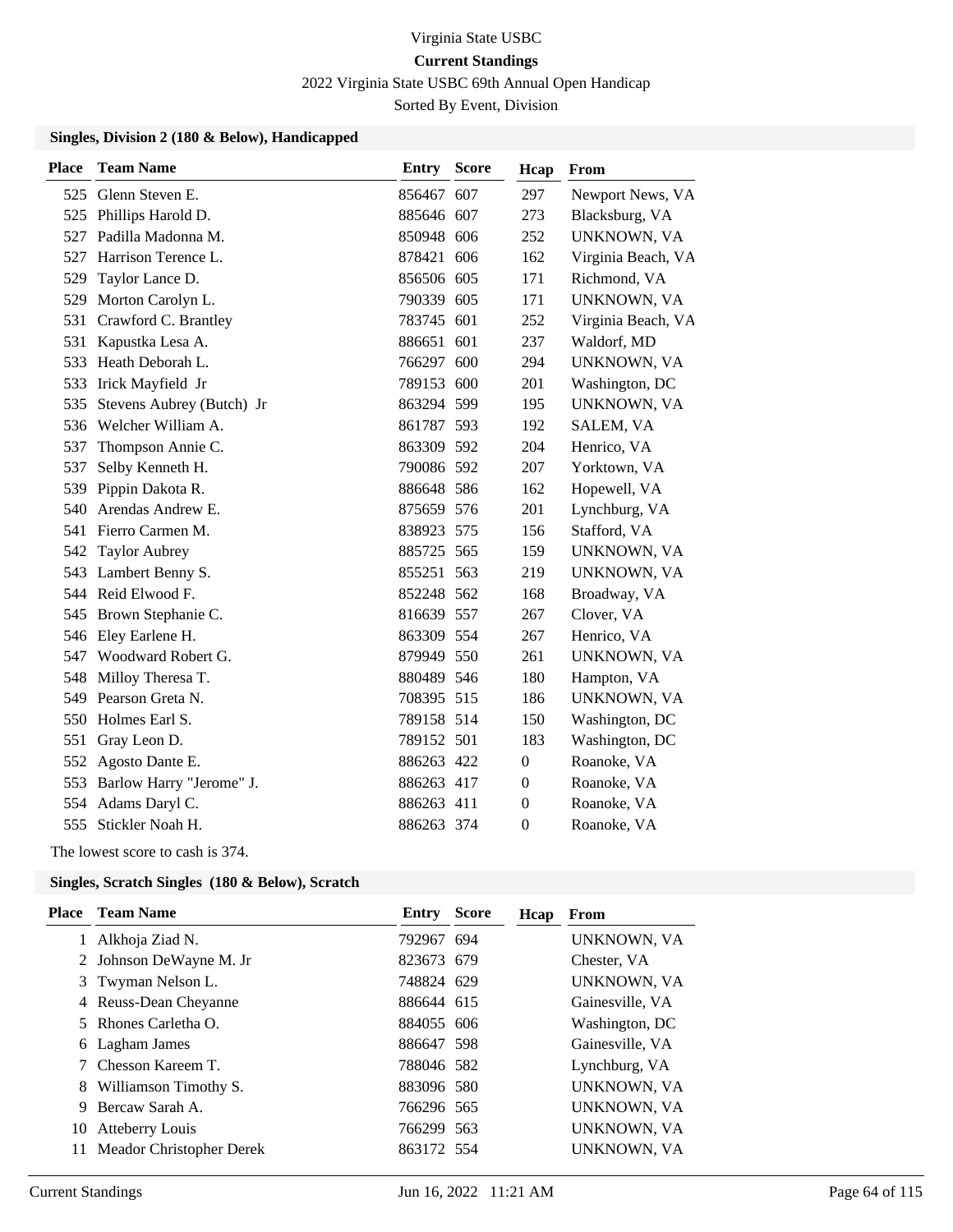2022 Virginia State USBC 69th Annual Open Handicap

Sorted By Event, Division

### **Singles, Scratch Singles (180 & Below), Scratch**

| <b>Place</b> | <b>Team Name</b>               | <b>Entry Score</b> | Hcap | From                |
|--------------|--------------------------------|--------------------|------|---------------------|
|              | 12 Cox-Martin Jonathan T.      | 716575 548         |      | UNKNOWN, VA         |
|              | 13 Hampton John O. Jr          | 708391 546         |      | UNKNOWN, VA         |
|              | 13 Bryant Robert E. Jr         | 856508 546         |      | Richmond, VA        |
|              | 13 Grey Richard L. Jr          | 885621 546         |      | Nokesville, VA      |
|              | 16 Dickerson Nathan L. Jr      | 886064 544         |      | UNKNOWN, VA         |
|              | 16 Hinkle Craig W.             | 851315 544         |      | Henrico, VA         |
| 18           | Bell Trina-Renee M.            | 850698 542         |      | UNKNOWN, VA         |
| 19           | Holloway Katie R.              | 789155 536         |      | Washington, DC      |
| 20           | Neal Tamara V.                 | 850698 535         |      | UNKNOWN, VA         |
| 21           | Hankerson Willie M.            | 708391 526         |      | UNKNOWN, VA         |
|              | 22 Meredith Sonya B.           | 708394 523         |      | UNKNOWN, VA         |
|              | 22 Wiggins Gerald R. Sr        | 788048 523         |      | Lynchburg, VA       |
|              | 24 Liska Luke I.               | 814520 520         |      | Dublin, VA          |
| 25           | Steele Randy S.                | 863172 516         |      | UNKNOWN, VA         |
|              | 26 Moore Jennifer M.           | 886627 510         |      | Waynesboro, VA      |
| 27           | Green Ronald                   | 863085 505         |      | UNKNOWN, VA         |
| 28           | Carroll Daniel                 | 851005 502         |      | UNKNOWN, VA         |
| 28           | Waddler George L.              | 788045 502         |      | Lynchburg, VA       |
| 30           | Jackson William H.             | 886522 501         |      | UNKNOWN, VA         |
| 31           | Wright Eric L.                 | 863172 494         |      | UNKNOWN, VA         |
| 32           | Quigley Lavinia A.             | 789155 492         |      | Washington, DC      |
| 33           | Gilbert Mary T.                | 886655 488         |      | Dumfries, VA        |
| 34           | Johnson Corlitta R.            | 708378 476         |      | UNKNOWN, VA         |
| 35           | Watson Edgar L. Jr             | 866032 474         |      | UNKNOWN, VA         |
| 36           | Cox Betty J.                   | 818947 471         |      | Chester, VA         |
|              | 36 Kebere Toeke'Shea A.        | 708379 471         |      | UNKNOWN, VA         |
| 38           | Cook Adam P.                   | 766299 458         |      | UNKNOWN, VA         |
|              | 39 Lynch Maiko O.              | 854075 450         |      | Stafford, VA        |
| 40           | Ellis Michelle L.              | 886064 448         |      | UNKNOWN, VA         |
| 41           | <b>Alston Denise</b>           | 856360 440         |      | Fort Washington, N. |
|              | 41 Parrish George M.           | 789152 440         |      | Washington, DC      |
|              | 43 Lucas Carolyn J.            | 708391 439         |      | UNKNOWN, VA         |
|              | 44 Spencer Hortense(Toodie) A. | 708378 405         |      | UNKNOWN, VA         |
|              | 45 Irick Mayfield Jr           | 789153 399         |      | Washington, DC      |
| 46           | Flowers Joyce M.               | 708391 344         |      | UNKNOWN, VA         |
|              | 47 Gray Leon D.                | 789152 318         |      | Washington, DC      |

The lowest score to cash is 318.

|                                                                                                                                                         | Hcap                                                                                                   | From           |
|---------------------------------------------------------------------------------------------------------------------------------------------------------|--------------------------------------------------------------------------------------------------------|----------------|
|                                                                                                                                                         |                                                                                                        | UNKNOWN, VA    |
|                                                                                                                                                         |                                                                                                        | Midlothian, VA |
|                                                                                                                                                         |                                                                                                        | UNKNOWN, VA    |
|                                                                                                                                                         |                                                                                                        | Chester, VA    |
|                                                                                                                                                         |                                                                                                        | Washington, DC |
|                                                                                                                                                         |                                                                                                        | UNKNOWN, VA    |
| Place Team Name<br>1 Cox Brandyn J.<br>2 Watson Louis E. Jr<br>3 Larrabee Brian S.<br>4 Thurston M. Ryan<br>5 Clay Kristan S.<br>6 Shafer Michael A. Jr | <b>Entry Score</b><br>883195 763<br>880409 756<br>851622 746<br>819029 742<br>884055 741<br>851444 739 |                |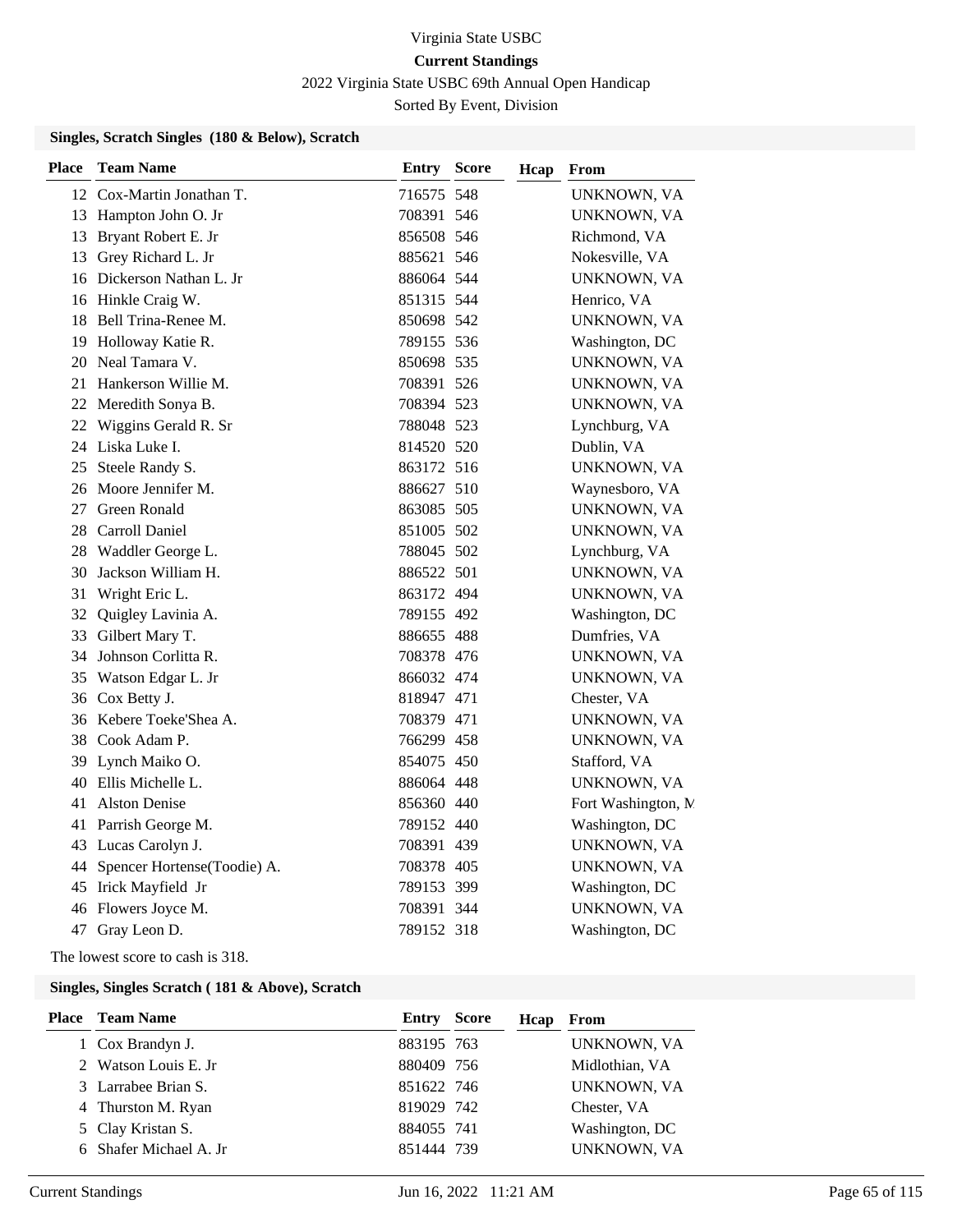2022 Virginia State USBC 69th Annual Open Handicap

Sorted By Event, Division

| <b>Place</b> | <b>Team Name</b>      | <b>Entry Score</b> | Hcap | From               |
|--------------|-----------------------|--------------------|------|--------------------|
|              | 7 Humphrey Andrew M.  | 818947 734         |      | Chester, VA        |
| 8            | Campbell Charles M.   | 851622 729         |      | UNKNOWN, VA        |
| 9            | Barksdale Michael R.  | 716571 728         |      | UNKNOWN, VA        |
| 10           | Coulson Rick E.       | 790832 727         |      | UNKNOWN, VA        |
| 11           | Wiley Terry A.        | 875730 721         |      | UNKNOWN, VA        |
| 12           | Sutton Stephanie M.   | 885621 715         |      | Nokesville, VA     |
| 12           | White Terrance L.     | 787625 715         |      | Newport News, VA   |
| 12           | Hamby James M.        | 844562 715         |      | Waynesboro, VA     |
| 15           | Mallory Walter R.     | 880409 712         |      | Midlothian, VA     |
| 16           | Turner Lisa F.        | 851314 709         |      | Henrico, VA        |
| 17           | Christian Cory A.     | 851315 706         |      | Henrico, VA        |
| 17           | Clarke Phillip C. III | 849288 706         |      | Ashburn, VA        |
| 17           | Redd Stanley E.       | 790607 706         |      | UNKNOWN, VA        |
| 17           | Ferguson Kevin R.     | 716576 706         |      | UNKNOWN, VA        |
| 21           | Diggs Robert L.       | 875730 705         |      | UNKNOWN, VA        |
| 21           | Scott Ashley T.       | 812887 705         |      | Virginia Beach, VA |
| 23           | Hansen Christopher A. | 827232 703         |      | UNKNOWN, VA        |
| 24           | Bradley Michael S.    | 748824 702         |      | UNKNOWN, VA        |
| 25           | Rhodes Carl S. Jr     | 716572 701         |      | UNKNOWN, VA        |
| 25           | Lion Dale E.          | 792967 701         |      | UNKNOWN, VA        |
| 25           | Dich Kenneth H.       | 721984 701         |      | UNKNOWN, VA        |
| 28           | Johnson Chris M.      | 883097 699         |      | UNKNOWN, VA        |
| 28           | Dingus Tim L.         | 790832 699         |      | UNKNOWN, VA        |
| 30           | Hawk Daniel E.        | 812887 698         |      | Virginia Beach, VA |
| 31           | Price Robert E.       | 821453 696         |      | Chester, VA        |
| 32           | Norman Angela H.      | 798412 694         |      | Chesterfield, VA   |
| 32           | Gable Chad P.         | 800089 694         |      | UNKNOWN, VA        |
|              | 34 To Chhoeun         | 875731 692         |      | UNKNOWN, VA        |
| 35           | Tyler Barry R.        | 708394 691         |      | UNKNOWN, VA        |
| 36           | Samick Michael R.     | 788537 688         |      | Montpelier, VA     |
| 36           | Edwards Zachary I.    | 845253 688         |      | Franklin, VA       |
|              | 36 Gary Jonathan R.   | 815766 688         |      | Yorktown, VA       |
| 39           | Parrish Eric          | 851315 687         |      | Henrico, VA        |
| 39           | Wise Amanda N.        | 884054 687         |      | Washington, DC     |
| 41           | Blanton Jon D.        | 813510 682         |      | UNKNOWN, VA        |
|              | 41 Durrer Richard W.  | 721957 682         |      | Waynesboro, VA     |
| 43           | Horton Ronald B.      | 844561 680         |      | Waynesboro, VA     |
| 44           | Hans Chris T.         | 844561 679         |      | Waynesboro, VA     |
| 45           | Rankin York C. Jr     | 789157 678         |      | Washington, DC     |
| 46           | Scott James P.        | 827232 677         |      | UNKNOWN, VA        |
| 46           | Bell Tiffany A.       | 883784 677         |      | Fredericksburg, VA |
| 46           | Williamson Cory E.    | 823673 677         |      | Chester, VA        |
| 49           | Bradshaw Brandon W.   | 851315 676         |      | Henrico, VA        |
|              | 50 Cole Kevin W.      | 886644 675         |      | Gainesville, VA    |
| 51           | Palmer Brian D.       | 838991 674         |      | Aldie, VA          |
| 52           | Craft Jason R.        | 853400 672         |      | UNKNOWN, VA        |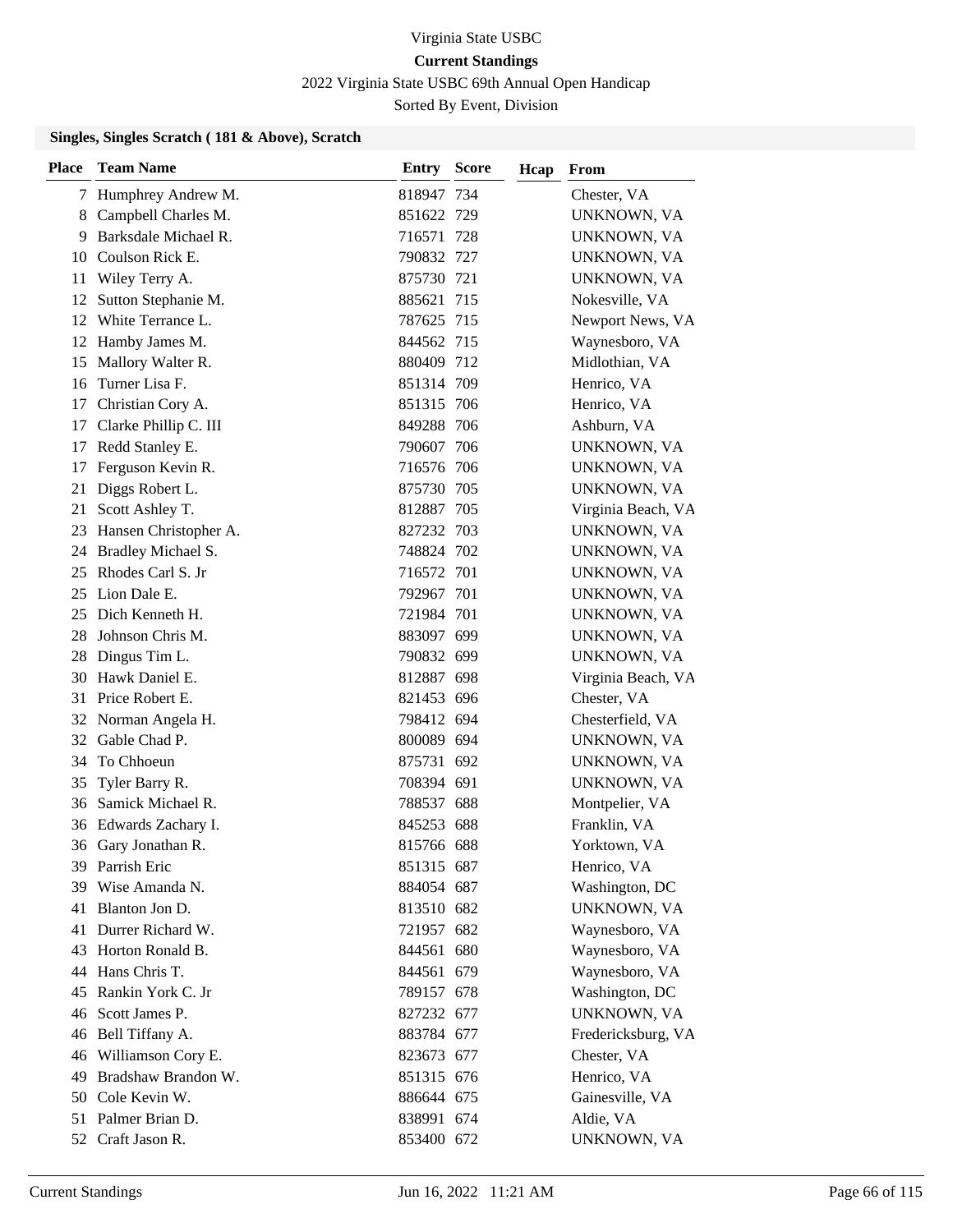2022 Virginia State USBC 69th Annual Open Handicap

Sorted By Event, Division

| <b>Place</b> | <b>Team Name</b>         | <b>Entry Score</b> | Hcap | From              |
|--------------|--------------------------|--------------------|------|-------------------|
|              | 53 Rumbaugh Paul L. II   | 813510 671         |      | UNKNOWN, VA       |
|              | 54 Winston Anthony K. Jr | 789153 670         |      | Washington, DC    |
|              | 55 Higbee Kevin M.       | 838991 669         |      | Aldie, VA         |
|              | 56 Dickerson Dmitri A.   | 884067 668         |      | Washington, DC    |
|              | 56 Keene Robert Jr       | 886641 668         |      | Disputanta, VA    |
| 56           | Jones James C.           | 721984 668         |      | UNKNOWN, VA       |
| 59           | Turner Gregory L.        | 789155 667         |      | Washington, DC    |
| 59           | Boyters Greg D.          | 787624 667         |      | Newport News, VA  |
| 59           | Brownie Robert A.        | 886609 667         |      | Chesterfield, VA  |
| 62           | Holmberg Stephen P.      | 721957 665         |      | Waynesboro, VA    |
| 63           | Beale Jason A.           | 886637 663         |      | Ruckersville, VA  |
|              | 63 Bisner Brandon M.     | 716572 663         |      | UNKNOWN, VA       |
| 65           | Johnson L. Keith         | 766296 662         |      | UNKNOWN, VA       |
| 65           | Parks Cumberland A.      | 789152 662         |      | Washington, DC    |
| 65           | Jones Darren W.          | 852481 662         |      | UNKNOWN, VA       |
|              | 68 Beach Andrew W.       | 789159 661         |      | Washington, DC    |
| 68           | Deane Kevin B.           | 886637 661         |      | Ruckersville, VA  |
| 70           | Pinder Russell O. Jr     | 886655 659         |      | Dumfries, VA      |
| 71           | Noltee Christopher D.    | 874811 658         |      | UNKNOWN, VA       |
| 71           | Petrello Anthony M.      | 851622 658         |      | UNKNOWN, VA       |
| 73           | Wingfield Danny W. Sr    | 800089 657         |      | UNKNOWN, VA       |
| 73           | Barruel Xyl L.           | 875730 657         |      | UNKNOWN, VA       |
| 75           | Griffin Kelly A.         | 852482 656         |      | UNKNOWN, VA       |
|              | 76 Cox Billy J.          | 818947 655         |      | Chester, VA       |
| 76           | Bland Kevin R.           | 823673 655         |      | Chester, VA       |
| 76           | Mays Calvin T.           | 800089 655         |      | UNKNOWN, VA       |
| 79           | Hammer Jeffrey P.        | 787624 654         |      | Newport News, VA  |
| 79           | Blankenship Brian E.     | 882851 654         |      | UNKNOWN, VA       |
| 81           | Lavender Shawn E.        | 844562 653         |      | Waynesboro, VA    |
| 82           | <b>Smith Mike</b>        | 818923 652         |      | Chester, VA       |
| 83           | Hornstein Dylan S.       | 856749 650         |      | UNKNOWN, VA       |
|              | 83 Hurst Troy W.         | 814520 650         |      | Dublin, VA        |
| 85           | Bolosan Chris L.         | 787624 649         |      | Newport News, VA  |
| 86           | Smith Scott D.           | 864937 648         |      | Bowling Green, VA |
| 86           | Figlioli Vito J.         | 838992 648         |      | Aldie, VA         |
|              | 86 Dineen Joseph A.      | 851622 648         |      | UNKNOWN, VA       |
|              | 89 White Cory E.         | 864937 647         |      | Bowling Green, VA |
| 90           | Price Christopher L.     | 875731 646         |      | UNKNOWN, VA       |
| 91           | Jenkins Justin R.        | 716576 643         |      | UNKNOWN, VA       |
| 92           | Johnson Robert T.        | 708378 642         |      | UNKNOWN, VA       |
| 93           | Johnson Brandon D.       | 721984 641         |      | UNKNOWN, VA       |
|              | 94 Marks Charles B.      | 885597 640         |      | UNKNOWN, VA       |
| 94           | Jefferson Quintina R.    | 708397 640         |      | UNKNOWN, VA       |
|              | 94 Abt Jeff              | 827232 640         |      | UNKNOWN, VA       |
| 97           | Riggle Robert R.         | 787625 639         |      | Newport News, VA  |
| 97           | Smith Robert P. Jr       | 814497 639         |      | UNKNOWN, VA       |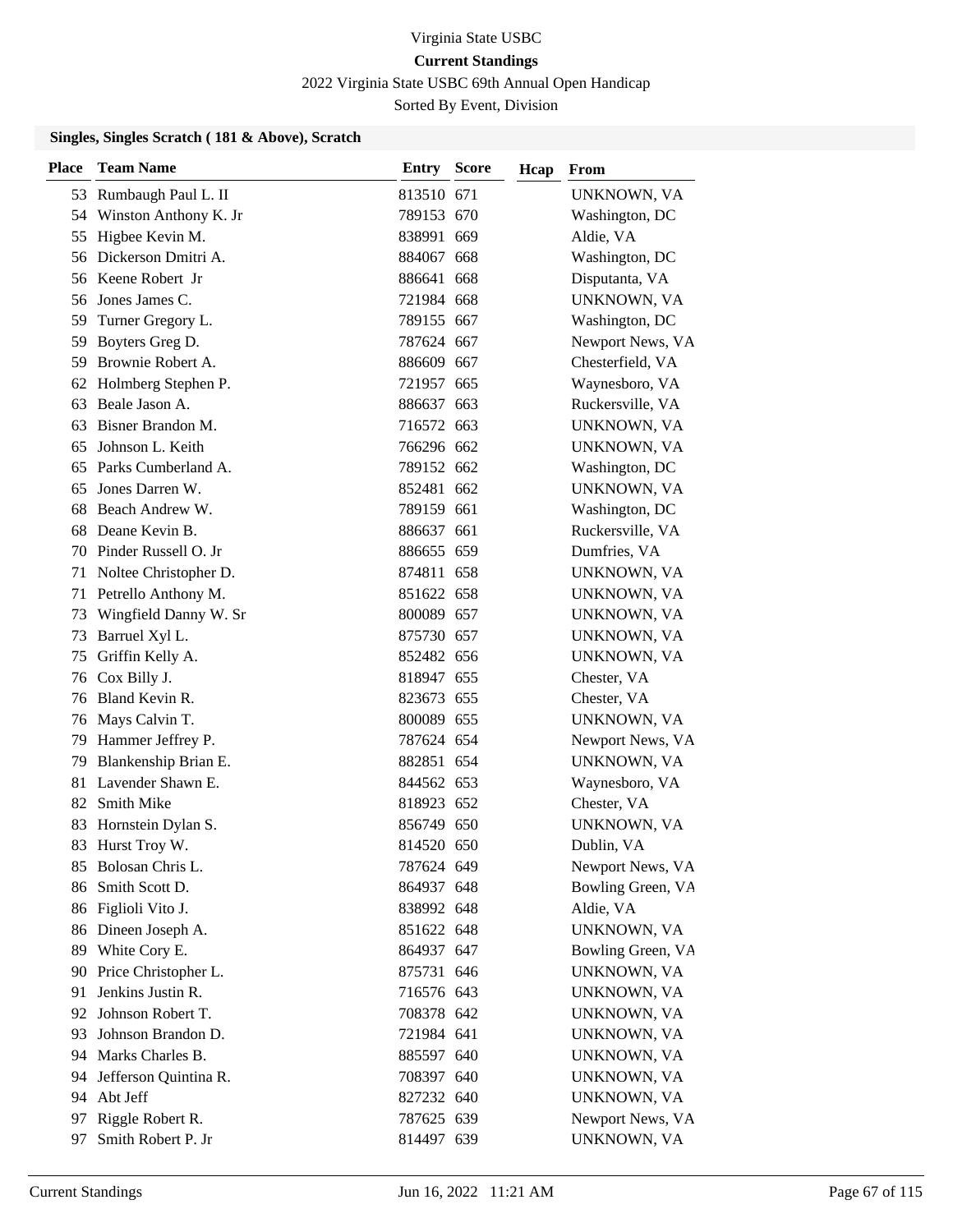2022 Virginia State USBC 69th Annual Open Handicap

Sorted By Event, Division

| <b>Place</b> | <b>Team Name</b>          | <b>Entry Score</b> | Hcap | From               |
|--------------|---------------------------|--------------------|------|--------------------|
| 97           | Martin Aden J.            | 854284 639         |      | Salem, VA          |
| 100          | Yetter Thomas E.          | 850091 638         |      | Grottoes, VA       |
| 100          | Maple Orlando L.          | 885724 638         |      | <b>UNKNOWN, VA</b> |
|              | 100 Sams Yasmine S.       | 716574 638         |      | UNKNOWN, VA        |
| 100          | Moore Lamarr A.           | 886627 638         |      | Waynesboro, VA     |
| 100          | Campbell Andrew T.        | 855180 638         |      | UNKNOWN, VA        |
|              | 105 Oliver John C.        | 790832 636         |      | UNKNOWN, VA        |
|              | 106 Cash Casey N.         | 851042 635         |      | Waynesboro, VA     |
| 107          | Watson Blake C.           | 818923 634         |      | Chester, VA        |
| 107          | Krech Steven J.           | 886317 634         |      | UNKNOWN, VA        |
| 107          | Gallahan Bryan W.         | 790832 634         |      | UNKNOWN, VA        |
|              | 107 Overby Troy T. Sr     | 880409 634         |      | Midlothian, VA     |
| 107          | Sekely Scott M.           | 886643 634         |      | Gainesville, VA    |
|              | 112 Nelson Anthony W.     | 825169 632         |      | Ashburn, VA        |
|              | 112 Pancoast Steven P.    | 814513 632         |      | Suffolk, VA        |
|              | 112 Harris Christopher M. | 716571 632         |      | UNKNOWN, VA        |
|              | 112 Nunez Leland S.       | 843760 632         |      | UNKNOWN, VA        |
|              | 116 Allman Dallas W.      | 787623 631         |      | Newport News, VA   |
|              | 116 Sharp Andrea          | 813510 631         |      | UNKNOWN, VA        |
|              | 116 Williams Tyree G. Sr  | 884055 631         |      | Washington, DC     |
|              | 119 Ridge Richard R.      | 852441 629         |      | Ashland, VA        |
| 119          | Atkins Stephen D.         | 798412 629         |      | Chesterfield, VA   |
| 119          | Kubyako Nicholas A.       | 788536 629         |      | Montpelier, VA     |
| 119          | Zimmerman Michael P.      | 885597 629         |      | UNKNOWN, VA        |
| 123          | Jones Shawn L.            | 886637 628         |      | Ruckersville, VA   |
| 123          | Jones Woody V.            | 721984 628         |      | UNKNOWN, VA        |
| 123          | Simpson Larry A.          | 821453 628         |      | Chester, VA        |
|              | 123 McLane Michael A.     | 852482 628         |      | UNKNOWN, VA        |
| 127          | Orfield Robert D.         | 886609 627         |      | Chesterfield, VA   |
| 127          | Emerson Robert W.         | 858463 627         |      | UNKNOWN, VA        |
| 127          | Hatton Jesse T. III       | 852481 627         |      | UNKNOWN, VA        |
| 127          | MacCullough Glenn R.      | 875729 627         |      | UNKNOWN, VA        |
|              | 127 Cousins Lamont        | 880409 627         |      | Midlothian, VA     |
| 127          | Sams Jeffrey W.           | 716574 627         |      | UNKNOWN, VA        |
|              | 133 Rollins Derrick R. Sr | 886646 626         |      | Gainesville, VA    |
|              | 134 Turnbow Tyler J.      | 885550 624         |      | UNKNOWN, VA        |
|              | 134 Hartsock Joseph R.    | 787625 624         |      | Newport News, VA   |
| 136          | <b>Thompson Tubar</b>     | 855180 622         |      | UNKNOWN, VA        |
| 137          | Smith Robert W.           | 821453 621         |      | Chester, VA        |
|              | 137 Matthews Larryl A.    | 858463 621         |      | UNKNOWN, VA        |
| 137          | Bradley Scott J.          | 885644 621         |      | Blacksburg, VA     |
|              | 140 Randolph Gerald F.    | 838992 619         |      | Aldie, VA          |
|              | 140 Eastwood Chris M.     | 787622 619         |      | Newport News, VA   |
|              | 142 Tate Ira T. Jr        | 765537 618         |      | UNKNOWN, VA        |
|              | 142 Martin Jason C.       | 886655 618         |      | Dumfries, VA       |
|              | 144 McCandless Joshua     | 815766 617         |      | Yorktown, VA       |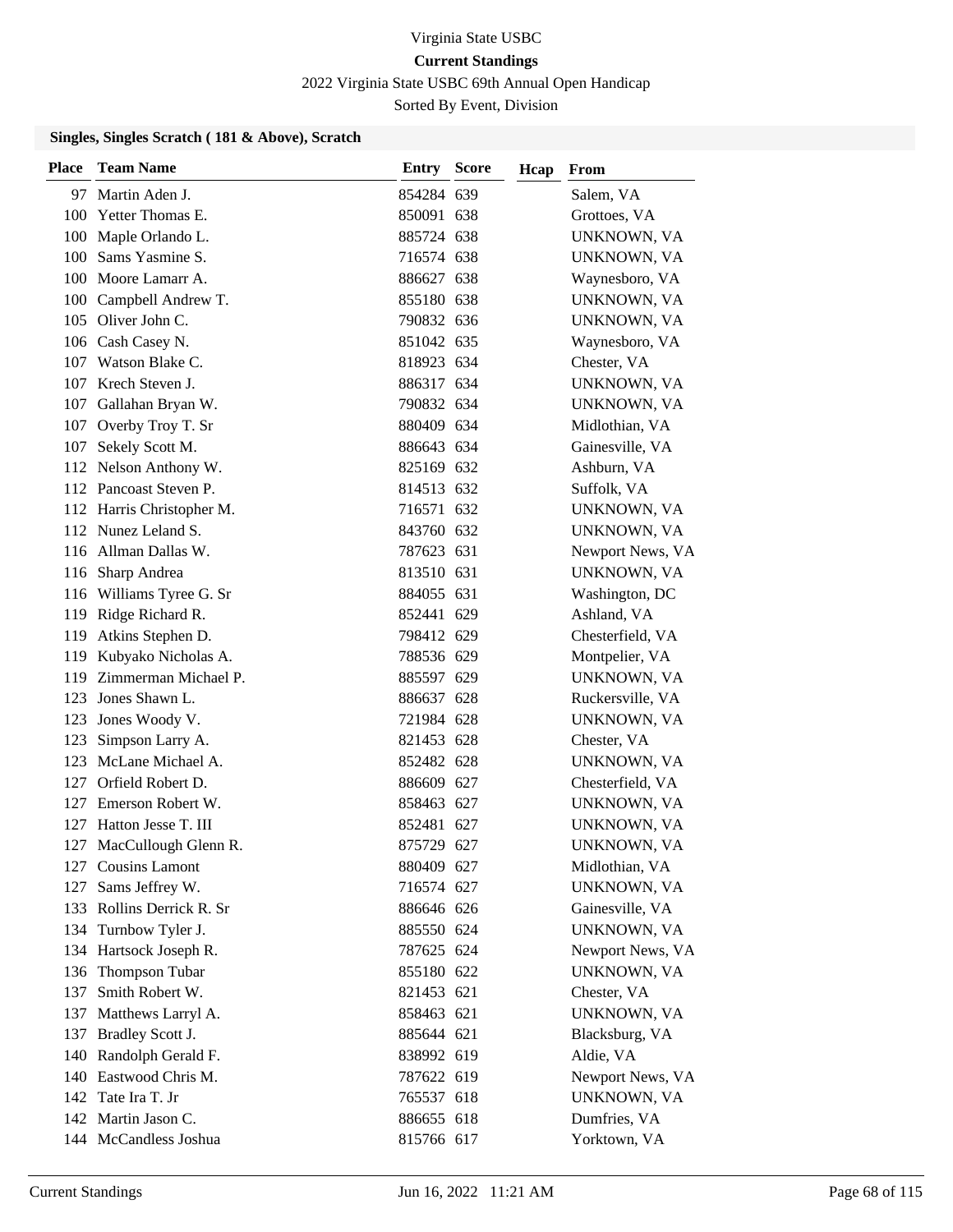2022 Virginia State USBC 69th Annual Open Handicap

Sorted By Event, Division

| <b>Place</b> | <b>Team Name</b>           | Entry      | <b>Score</b> | Hcap | From             |
|--------------|----------------------------|------------|--------------|------|------------------|
|              | 144 Blowers Don E.         | 798413 617 |              |      | Chesterfield, VA |
|              | 144 Rinehart Tyler R.      | 844561 617 |              |      | Waynesboro, VA   |
|              | 147 Fillis John R. Sr      | 813510 616 |              |      | UNKNOWN, VA      |
|              | 147 Napier Michael W.      | 886637 616 |              |      | Ruckersville, VA |
|              | 149 Franklin Candi C.      | 765537 615 |              |      | UNKNOWN, VA      |
| 149          | Griffin Allen L.           | 861764 615 |              |      | SALEM, VA        |
|              | 151 Humphreys Bryan L.     | 854284 614 |              |      | Salem, VA        |
| 151          | <b>Stephens Alexander</b>  | 875461 614 |              |      | Waldorf, MD      |
|              | 151 Eisewann William J. Jr | 827232 614 |              |      | UNKNOWN, VA      |
| 154          | Campbell Robert L.         | 800089 613 |              |      | UNKNOWN, VA      |
|              | 154 Pierchal Todd M.       | 818923 613 |              |      | Chester, VA      |
|              | 156 Gonzalez Frank         | 843761 612 |              |      | UNKNOWN, VA      |
|              | 157 Drakes Luis A.         | 855182 611 |              |      | UNKNOWN, VA      |
|              | 157 Friendly Oscar S.      | 886645 611 |              |      | Gainesville, VA  |
|              | 157 Hanes David E.         | 748824 611 |              |      | UNKNOWN, VA      |
|              | 160 Wilkerson Rick W.      | 790915 610 |              |      | UNKNOWN, VA      |
| 161          | Hester Jamie D. Jr         | 886644 609 |              |      | Gainesville, VA  |
| 161          | Merritt Jennifer M.        | 814984 609 |              |      | Portsmouth, VA   |
| 161          | Thompson Ciara N.          | 884055 609 |              |      | Washington, DC   |
|              | 164 Rowzie Benjamin C.     | 851042 608 |              |      | Waynesboro, VA   |
|              | 164 Phelps Tony E.         | 852482 608 |              |      | UNKNOWN, VA      |
|              | 164 Russ Tommy L.          | 850962 608 |              |      | UNKNOWN, VA      |
|              | 164 Hall Kevin L.          | 856572 608 |              |      | Bethesda, MD     |
|              | 164 Brooks Leo N.          | 788537 608 |              |      | Montpelier, VA   |
|              | 169 Gomez Joseph A.        | 788044 607 |              |      | Lynchburg, VA    |
| 169          | McKinney Troy D.           | 815766 607 |              |      | Yorktown, VA     |
| 171          | Kerzic Joseph M.           | 852481 606 |              |      | UNKNOWN, VA      |
| 171          | Decker Samuel O. III       | 886627 606 |              |      | Waynesboro, VA   |
| 173          | Cooper Philander M.        | 886641 605 |              |      | Disputanta, VA   |
| 173          | Szamborski William J.      | 856573 605 |              |      | Bethesda, MD     |
| 173          | Houff Timothy B.           | 855181 605 |              |      | UNKNOWN, VA      |
| 173          | Cox Timothy B.             | 716576 605 |              |      | UNKNOWN, VA      |
|              | 173 Marshall Keith L.      | 858460 605 |              |      | UNKNOWN, VA      |
| 178          | James Mark N.              | 858463 604 |              |      | UNKNOWN, VA      |
| 178          | Hsu David                  | 792967 604 |              |      | UNKNOWN, VA      |
|              | 180 Kolessides John N.     | 838992 602 |              |      | Aldie, VA        |
| 181          | Franklin Brian P.          | 815766 601 |              |      | Yorktown, VA     |
| 181          | Clark Taylor               | 885551 601 |              |      | UNKNOWN, VA      |
|              | 183 Ahlgrim Keith A.       | 788538 600 |              |      | Montpelier, VA   |
| 183          | Maxey Richard L.           | 856749 600 |              |      | UNKNOWN, VA      |
| 185          | Hawkins Leon C.            | 858464 599 |              |      | UNKNOWN, VA      |
| 185          | Williamson Mark E.         | 818923 599 |              |      | Chester, VA      |
|              | 185 Millard James A.       | 789157 599 |              |      | Washington, DC   |
|              | 185 Edwards Kenneth A.     | 845253 599 |              |      | Franklin, VA     |
| 189          | Smith Billy Jr             | 861764 597 |              |      | SALEM, VA        |
|              | 190 Negron Cristopher D.   | 787624 596 |              |      | Newport News, VA |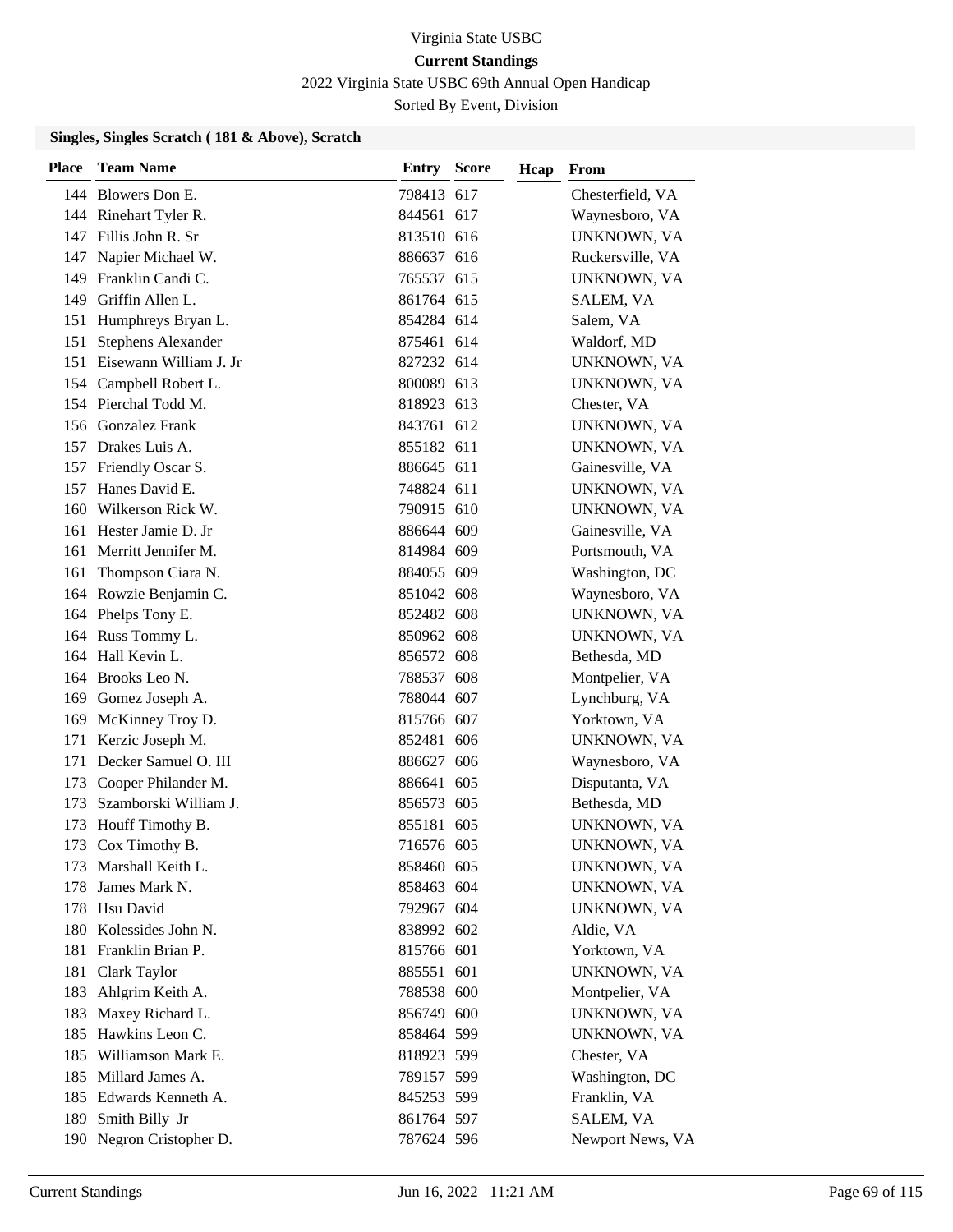2022 Virginia State USBC 69th Annual Open Handicap

Sorted By Event, Division

| <b>Place</b> | <b>Team Name</b>          | <b>Entry Score</b> | Hcap | From               |
|--------------|---------------------------|--------------------|------|--------------------|
|              | 191 Short Justin A.       | 753428 595         |      | Palmyra, VA        |
|              | 192 Lanier Jeffery A.     | 858460 594         |      | UNKNOWN, VA        |
|              | 192 Mason Ryan J.         | 843760 594         |      | UNKNOWN, VA        |
|              | 192 Einhorn James D. Jr   | 874811 594         |      | UNKNOWN, VA        |
|              | 195 Bullock Allen M.      | 856572 593         |      | Bethesda, MD       |
| 195          | Morlan Joseph R.          | 787623 593         |      | Newport News, VA   |
|              | 195 Hice Jason A.         | 787626 593         |      | Newport News, VA   |
|              | 195 Hickman P Phillip     | 819029 593         |      | Chester, VA        |
|              | 195 Lugarich Stephen P.   | 856670 593         |      | UNKNOWN, VA        |
|              | 200 Williams Yolanda S.   | 884054 592         |      | Washington, DC     |
| 200          | Matthews Lowell A.        | 858460 592         |      | UNKNOWN, VA        |
|              | 200 Fosmire Austin T.     | 851005 592         |      | UNKNOWN, VA        |
|              | 200 Parham Jason E.       | 883784 592         |      | Fredericksburg, VA |
|              | 204 Brown Michael H.      | 789157 591         |      | Washington, DC     |
|              | 204 Riggleman Aaron L. Jr | 766296 591         |      | UNKNOWN, VA        |
|              | 206 Jones Ta'Shawn L.     | 843761 590         |      | UNKNOWN, VA        |
|              | 206 Johnson Michael A.    | 788044 590         |      | Lynchburg, VA      |
| 206          | Symanowski William R.     | 849288 590         |      | Ashburn, VA        |
|              | 209 McDaniels Keith Q.    | 788040 589         |      | Lynchburg, VA      |
|              | 209 Banchy Mark J.        | 788041 589         |      | Lynchburg, VA      |
|              | 209 Williams Albert G. Sr | 788537 589         |      | Montpelier, VA     |
| 209          | Koch Brian C.             | 766298 589         |      | UNKNOWN, VA        |
| 209          | Murray James P.           | 874811 589         |      | UNKNOWN, VA        |
|              | 214 Lambert Kenneth D.    | 855251 588         |      | UNKNOWN, VA        |
| 214          | Snyder David M.           | 851042 588         |      | Waynesboro, VA     |
| 216          | Volpp Wanda R.            | 882519 587         |      | Stafford, VA       |
|              | 216 Kong Jeremy E.        | 863085 587         |      | UNKNOWN, VA        |
|              | 216 Fellin Shawn D.       | 788536 587         |      | Montpelier, VA     |
|              | 219 Pollock James E.      | 850692 586         |      | UNKNOWN, VA        |
| 219          | Davis Ronald H. Jr        | 883784 586         |      | Fredericksburg, VA |
| 219          | Manolis Michael J.        | 875731 586         |      | UNKNOWN, VA        |
|              | 219 Fowler Marxcus X.     | 884067 586         |      | Washington, DC     |
|              | 219 Nelson Travis C.      | 850091 586         |      | Grottoes, VA       |
|              | 224 Baker Darren C.       | 886646 585         |      | Gainesville, VA    |
|              | 224 Donahue Thomas S.     | 827233 585         |      | UNKNOWN, VA        |
|              | 224 Sherman Charles E.    | 708379 585         |      | UNKNOWN, VA        |
|              | 227 Foor Robert L.        | 856574 584         |      | Bethesda, MD       |
| 228          | Mann Warren A.            | 886645 583         |      | Gainesville, VA    |
| 228          | Arpe Kyle T.              | 885551 583         |      | UNKNOWN, VA        |
|              | 228 Ellinger James S.     | 708552 583         |      | Buena Vista, VA    |
| 228          | Layne Aaron F. Sr         | 798412 583         |      | Chesterfield, VA   |
|              | 228 Fortier Laurence R.   | 851005 583         |      | UNKNOWN, VA        |
|              | 228 Arehart Steven        | 844561 583         |      | Waynesboro, VA     |
|              | 234 Sutton Leroy G.       | 788039 582         |      | Lynchburg, VA      |
|              | 234 Cook Matthew E.       | 766299 582         |      | UNKNOWN, VA        |
|              | 234 Newsom William L.     | 845253 582         |      | Franklin, VA       |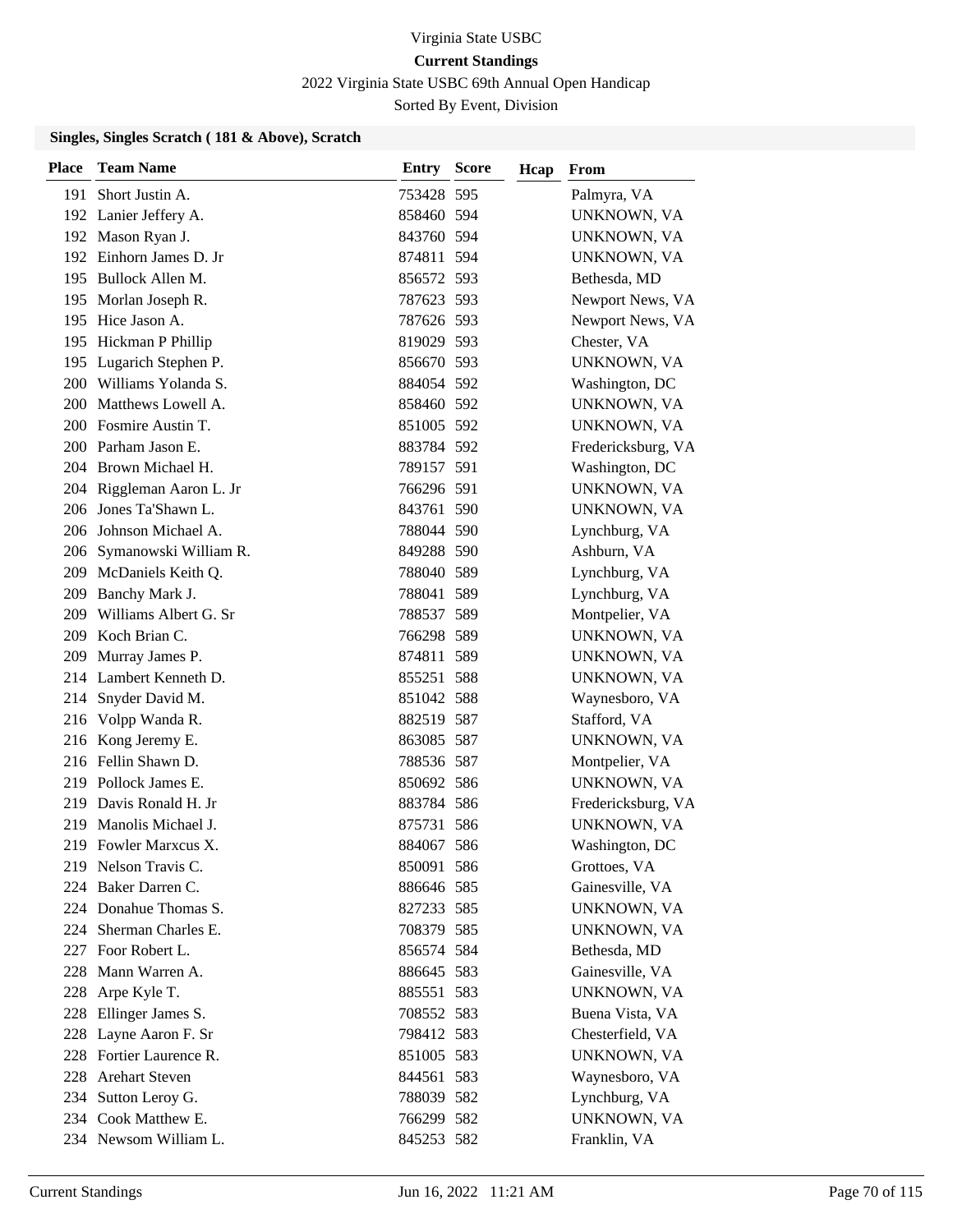2022 Virginia State USBC 69th Annual Open Handicap

Sorted By Event, Division

| <b>Place</b> | <b>Team Name</b>            | <b>Entry Score</b> | Hcap | From               |
|--------------|-----------------------------|--------------------|------|--------------------|
|              | 237 Cornwell Adam C.        | 845253 581         |      | Franklin, VA       |
| 237          | Smith Melvin Jr             | 850694 581         |      | UNKNOWN, VA        |
| 237          | Pritchard Jason K.          | 866032 581         |      | UNKNOWN, VA        |
| 237          | Smith Michael B.            | 787622 581         |      | Newport News, VA   |
|              | 237 Riley Harvey R.         | 861764 581         |      | SALEM, VA          |
| 237          | Martin James II             | 886064 581         |      | UNKNOWN, VA        |
| 237          | McLane Joseph M.            | 852482 581         |      | UNKNOWN, VA        |
|              | 244 Knapp Dylan M.          | 819029 580         |      | Chester, VA        |
|              | 244 Kessel David E. Jr      | 854284 580         |      | Salem, VA          |
|              | 244 Richardson Megan M.     | 766298 580         |      | UNKNOWN, VA        |
|              | 244 Logan Jerry W.          | 883094 580         |      | UNKNOWN, VA        |
|              | 248 Gorlinsky Michael L.    | 885621 579         |      | Nokesville, VA     |
|              | 248 Bell Frank A.           | 886647 579         |      | Gainesville, VA    |
|              | 248 Dixon Timothy J.        | 886075 579         |      | Carrollton, VA     |
|              | 251 Dorris David M.         | 854075 578         |      | Stafford, VA       |
|              | 251 Lawrence Kimberleigh N. | 883096 578         |      | UNKNOWN, VA        |
|              | 253 Wolfe James (Jim) M.    | 874811 576         |      | UNKNOWN, VA        |
| 253          | Harris Kevin R.             | 716571 576         |      | UNKNOWN, VA        |
| 253          | Webster John A. Jr          | 789152 576         |      | Washington, DC     |
|              | 253 Allen Anthony B.        | 884067 576         |      | Washington, DC     |
| 253          | Sprouse Thomas G.           | 851042 576         |      | Waynesboro, VA     |
|              | 258 White Bruce M.          | 864937 575         |      | Bowling Green, VA  |
|              | 258 Harper Vaughn K.        | 788043 575         |      | Lynchburg, VA      |
|              | 260 Lacy John B. Jr         | 851314 574         |      | Henrico, VA        |
|              | 261 Clark Calvin L. Sr      | 788044 573         |      | Lynchburg, VA      |
|              | 262 Vereen Corey T.         | 788040 572         |      | Lynchburg, VA      |
|              | 262 Pigg Ryan W.            | 885550 572         |      | UNKNOWN, VA        |
|              | 264 Foster Ronald           | 883094 571         |      | UNKNOWN, VA        |
|              | 264 Callis Sherman C. Jr    | 855182 571         |      | UNKNOWN, VA        |
|              | 264 Ramsey Andrew           | 856749 571         |      | UNKNOWN, VA        |
|              | 267 Corbett Curtis H. Sr    | 708397 570         |      | UNKNOWN, VA        |
|              | 268 Battle LeRoy A. III     | 789159 568         |      | Washington, DC     |
|              | 268 Reynolds Chelsea L.     | 753428 568         |      | Palmyra, VA        |
|              | 270 Brads Chris             | 753428 567         |      | Palmyra, VA        |
| 270          | Byer Melissa L.             | 853400 567         |      | UNKNOWN, VA        |
|              | 270 Miller Justin D.        | 886319 567         |      | UNKNOWN, VA        |
|              | 270 Hugo Stephen M.         | 875729 567         |      | UNKNOWN, VA        |
|              | 270 Dawson Hank L.          | 886647 567         |      | Gainesville, VA    |
|              | 270 Bell Darnell R.         | 883784 567         |      | Fredericksburg, VA |
|              | 276 Douglas Walt A.         | 708378 566         |      | UNKNOWN, VA        |
|              | 276 Campbell Michael J.     | 812887 566         |      | Virginia Beach, VA |
|              | 278 Carico Adam L.          | 855270 565         |      | UNKNOWN, VA        |
|              | 278 Fregulia Frank A.       | 787622 565         |      | Newport News, VA   |
|              | 278 Donathan William L.     | 814497 565         |      | UNKNOWN, VA        |
|              | 278 Randolph Denise L.      | 883096 565         |      | UNKNOWN, VA        |
|              | 278 Clingman Corina J.      | 850698 565         |      | UNKNOWN, VA        |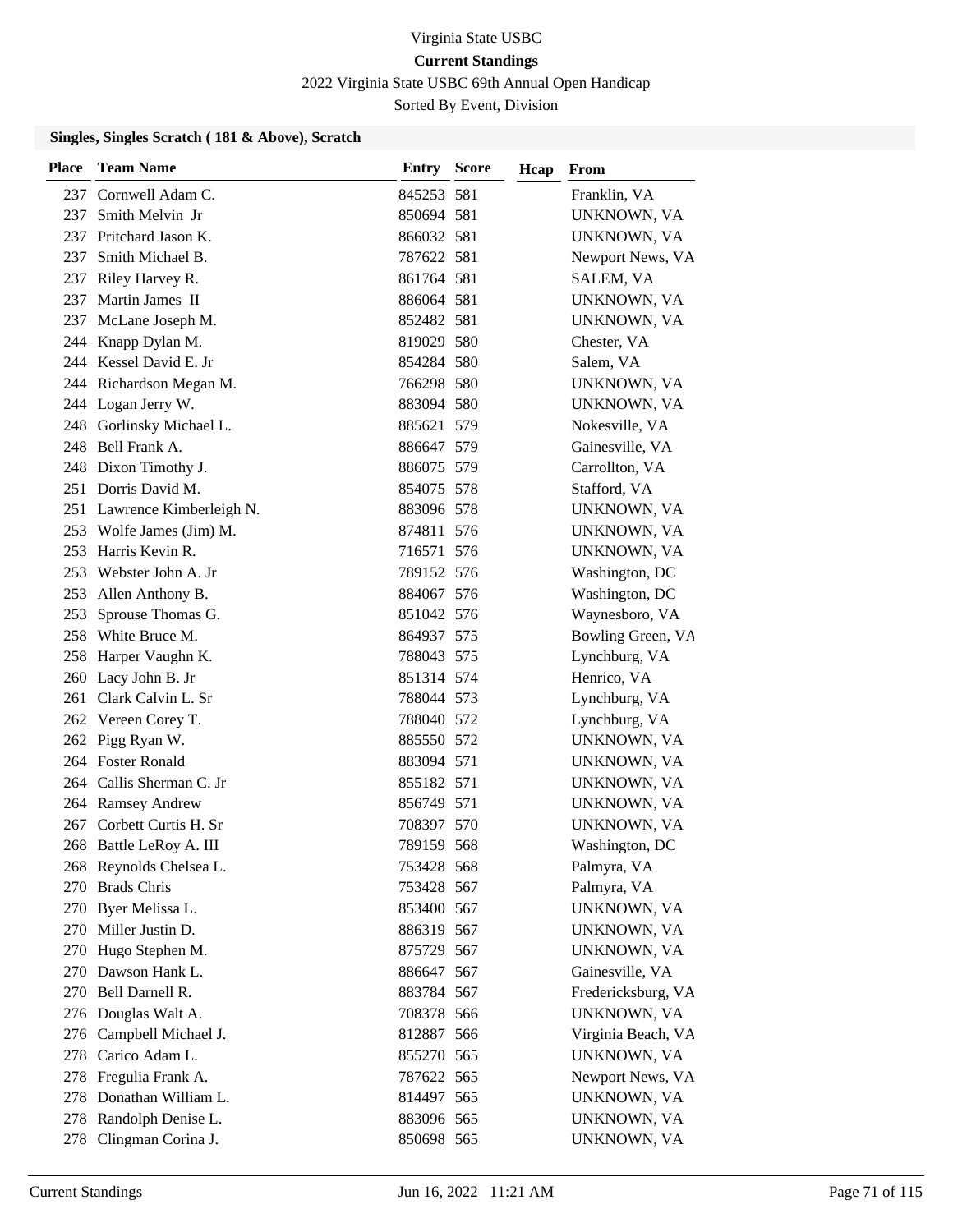2022 Virginia State USBC 69th Annual Open Handicap

Sorted By Event, Division

| <b>Place</b> | <b>Team Name</b>            | <b>Entry Score</b> | Hcap | From             |
|--------------|-----------------------------|--------------------|------|------------------|
|              | 283 Reynolds Arthur B.      | 883074 564         |      | UNKNOWN, VA      |
|              | 283 Neal David A.           | 708393 564         |      | UNKNOWN, VA      |
|              | 283 Byer Timothy (Timmy) G. | 853400 564         |      | UNKNOWN, VA      |
|              | 286 Carter Patrick A.       | 851314 563         |      | Henrico, VA      |
|              | 286 Camden Barry L.         | 748824 563         |      | UNKNOWN, VA      |
|              | 286 Cash Brandon S.         | 787622 563         |      | Newport News, VA |
|              | 286 Williams Sammie L.      | 788042 563         |      | Lynchburg, VA    |
|              | 290 Hunter Gregory M.       | 788044 562         |      | Lynchburg, VA    |
|              | 290 Carroll Dylan C.        | 787625 562         |      | Newport News, VA |
|              | 290 Williams Daniel         | 716571 562         |      | UNKNOWN, VA      |
|              | 290 Miller Kyle D.          | 721934 562         |      | Broadway, VA     |
|              | 290 Dixon Cleveland M. Jr   | 886075 562         |      | Carrollton, VA   |
|              | 295 Scabis Philip E.        | 838991 561         |      | Aldie, VA        |
|              | 295 Clarke Carroll          | 849288 561         |      | Ashburn, VA      |
|              | 297 Creel James M.          | 852481 560         |      | UNKNOWN, VA      |
|              | 297 Williams Michael D. Sr  | 856574 560         |      | Bethesda, MD     |
| 297          | Wright Emmett L.            | 788041 560         |      | Lynchburg, VA    |
|              | 300 Pritchard Kenneth E.    | 866032 559         |      | UNKNOWN, VA      |
|              | 300 Russell Jeffrey M.      | 858460 559         |      | UNKNOWN, VA      |
|              | 302 Anderson Alden P.       | 875729 558         |      | UNKNOWN, VA      |
|              | 302 Bayes Vincent           | 863085 558         |      | UNKNOWN, VA      |
|              | 304 Greene Evelyn C.        | 855182 557         |      | UNKNOWN, VA      |
|              | 304 Hiser Jonathan C.       | 843760 557         |      | UNKNOWN, VA      |
|              | 304 Lambert Bradley S.      | 855251 557         |      | UNKNOWN, VA      |
|              | 304 Viles Robert R. II      | 838991 557         |      | Aldie, VA        |
|              | 308 Lawson Edward S. Jr     | 857103 555         |      | Chelteham, MD    |
|              | 308 Fry Jesse R. Jr         | 886319 555         |      | UNKNOWN, VA      |
|              | 308 Heard John D.           | 883096 555         |      | UNKNOWN, VA      |
| 311          | Terrant Robert B.           | 885621 554         |      | Nokesville, VA   |
|              | 311 Bradham Joseph C.       | 788536 554         |      | Montpelier, VA   |
| 311          | Wade Clint T.               | 886319 554         |      | UNKNOWN, VA      |
|              | 311 Hannay Jimmy V.         | 819029 554         |      | Chester, VA      |
|              | 315 Lewis Tracie M.         | 885723 553         |      | UNKNOWN, VA      |
|              | 316 McClung Shane M.        | 716576 552         |      | UNKNOWN, VA      |
|              | 316 Baber Susan D.          | 721957 552         |      | Waynesboro, VA   |
|              | 318 Kim Tom                 | 792967 551         |      | UNKNOWN, VA      |
|              | 318 Crowder Krystle L.      | 818947 551         |      | Chester, VA      |
|              | 320 Cash Benjamin L.        | 787626 550         |      | Newport News, VA |
|              | 320 Rice Montrelle C.       | 788046 550         |      | Lynchburg, VA    |
|              | 320 O'Neil Bakare           | 886654 550         |      | Bristow, VA      |
| 323          | Mahdi Mustapha M. II        | 886654 548         |      | Bristow, VA      |
| 323          | Todd Michael                | 885551 548         |      | UNKNOWN, VA      |
|              | 323 Faircloth Myrick J.     | 788043 548         |      | Lynchburg, VA    |
|              | 323 Bolden Nathan A.        | 884059 548         |      | Falls Church, VA |
|              | 327 Randesi Kevin P.        | 852441 547         |      | Ashland, VA      |
|              | 327 Keller Robert L. Jr     | 854075 547         |      | Stafford, VA     |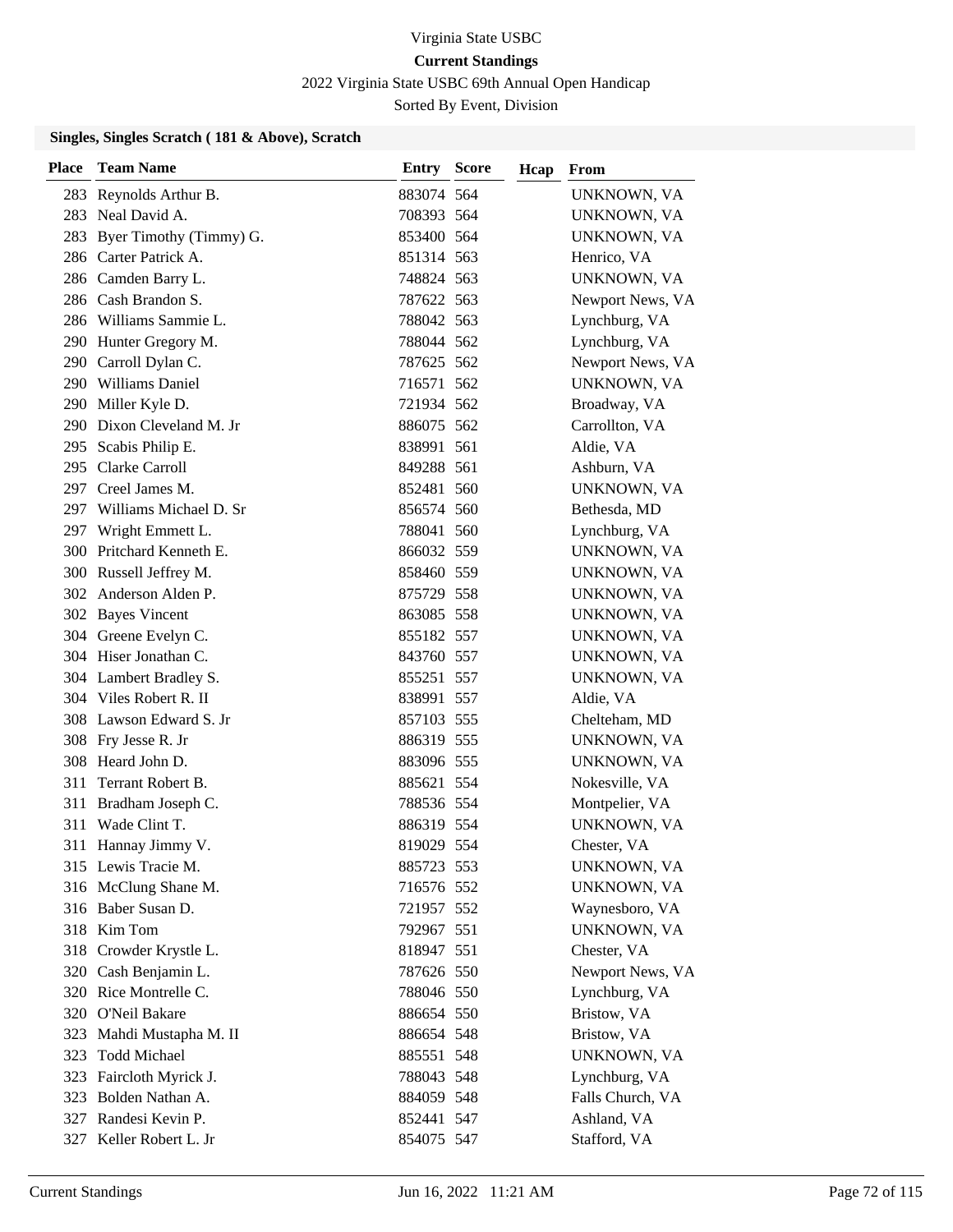2022 Virginia State USBC 69th Annual Open Handicap

Sorted By Event, Division

#### **Singles, Singles Scratch ( 181 & Above), Scratch**

| <b>Place</b> | <b>Team Name</b>         | <b>Entry Score</b> | Hcap | From             |
|--------------|--------------------------|--------------------|------|------------------|
|              | 327 Rook John C.         | 765537 547         |      | UNKNOWN, VA      |
|              | 330 Fabian Robert S.     | 795343 546         |      | Bristow, VA      |
|              | 330 Key Harry M.         | 721957 546         |      | Waynesboro, VA   |
|              | 330 Brown Richard T. Jr  | 855180 546         |      | UNKNOWN, VA      |
|              | 330 Green Cynthia L.     | 852441 546         |      | Ashland, VA      |
|              | 334 Garcia Marcelo R.    | 886654 545         |      | Bristow, VA      |
|              | 335 Madison Hunter R.    | 886629 544         |      | Norfolk, VA      |
|              | 336 Bourne James E.      | 856508 543         |      | Richmond, VA     |
|              | 336 Williams Michael B.  | 788047 543         |      | Lynchburg, VA    |
| 338          | Ahner Ashby F.           | 787626 541         |      | Newport News, VA |
| 338          | Woodruff Paul T.         | 788536 541         |      | Montpelier, VA   |
| 338          | Stoneman Susan D.        | 814984 541         |      | Portsmouth, VA   |
| 338          | Napper Gerald L.         | 885724 541         |      | UNKNOWN, VA      |
| 342          | Tucker Dan T. Jr         | 798413 540         |      | Chesterfield, VA |
|              | 342 Vicars Caleb A.      | 875461 540         |      | Waldorf, MD      |
|              | 342 Broughton Feast L.   | 788042 540         |      | Lynchburg, VA    |
|              | 342 Ferguson Matthew R.  | 716575 540         |      | UNKNOWN, VA      |
|              | 346 Woskobunik Jeremy W. | 843761 538         |      | UNKNOWN, VA      |
|              | 346 Potter Timothy E.    | 838992 538         |      | Aldie, VA        |
|              | 346 Yetter Brandon A.    | 850091 538         |      | Grottoes, VA     |
|              | 349 Elliott Paul A.      | 855251 537         |      | UNKNOWN, VA      |
| 349          | Day Kenneth L.           | 788043 537         |      | Lynchburg, VA    |
| 349          | Miller Robert D.         | 721934 537         |      | Broadway, VA     |
| 352          | Shank Thomas C.          | 856574 536         |      | Bethesda, MD     |
|              | 352 Evans Donald R.      | 856574 536         |      | Bethesda, MD     |
|              | 352 Nunez Santiago D.    | 843760 536         |      | UNKNOWN, VA      |
|              | 355 Alleyne Tristan O.   | 856507 535         |      | Richmond, VA     |
| 355          | Cox William C.           | 821453 535         |      | Chester, VA      |
|              | 357 Lynch John W. III    | 854075 534         |      | Stafford, VA     |
| 358          | Guilliams Doyle D.       | 854284 533         |      | Salem, VA        |
| 358          | Gallup Roland E. II      | 856572 533         |      | Bethesda, MD     |
| 358          | Stemp Andrew L.          | 886644 533         |      | Gainesville, VA  |
|              | 358 Alston Troy M.       | 788537 533         |      | Montpelier, VA   |
|              | 362 Rumburg Billy L. II  | 850452 532         |      | Newport News, VA |
| 363          | Michonski Michael        | 861764 531         |      | SALEM, VA        |
| 363          | Watkins Tyrone R. Jr     | 884067 531         |      | Washington, DC   |
| 363          | Szamborski Brian E.      | 856573 531         |      | Bethesda, MD     |
| 363          | Hunter Decola D.         | 850698 531         |      | UNKNOWN, VA      |
| 363          | Head Alan T.             | 850692 531         |      | UNKNOWN, VA      |
| 368          | McMullen Hollis F.       | 875729 530         |      | UNKNOWN, VA      |
| 368          | Slade Kelvin R.          | 788040 530         |      | Lynchburg, VA    |
|              | 370 Dutton Jacob B.      | 823673 529         |      | Chester, VA      |
| 371          | Layton Mike              | 853400 528         |      | UNKNOWN, VA      |
|              | 371 Neal Delonte J.      | 788047 528         |      | Lynchburg, VA    |
| 371          | Delgado Anibal           | 886647 528         |      | Gainesville, VA  |
|              | 374 Fosmire Michaela G.  | 886643 527         |      | Gainesville, VA  |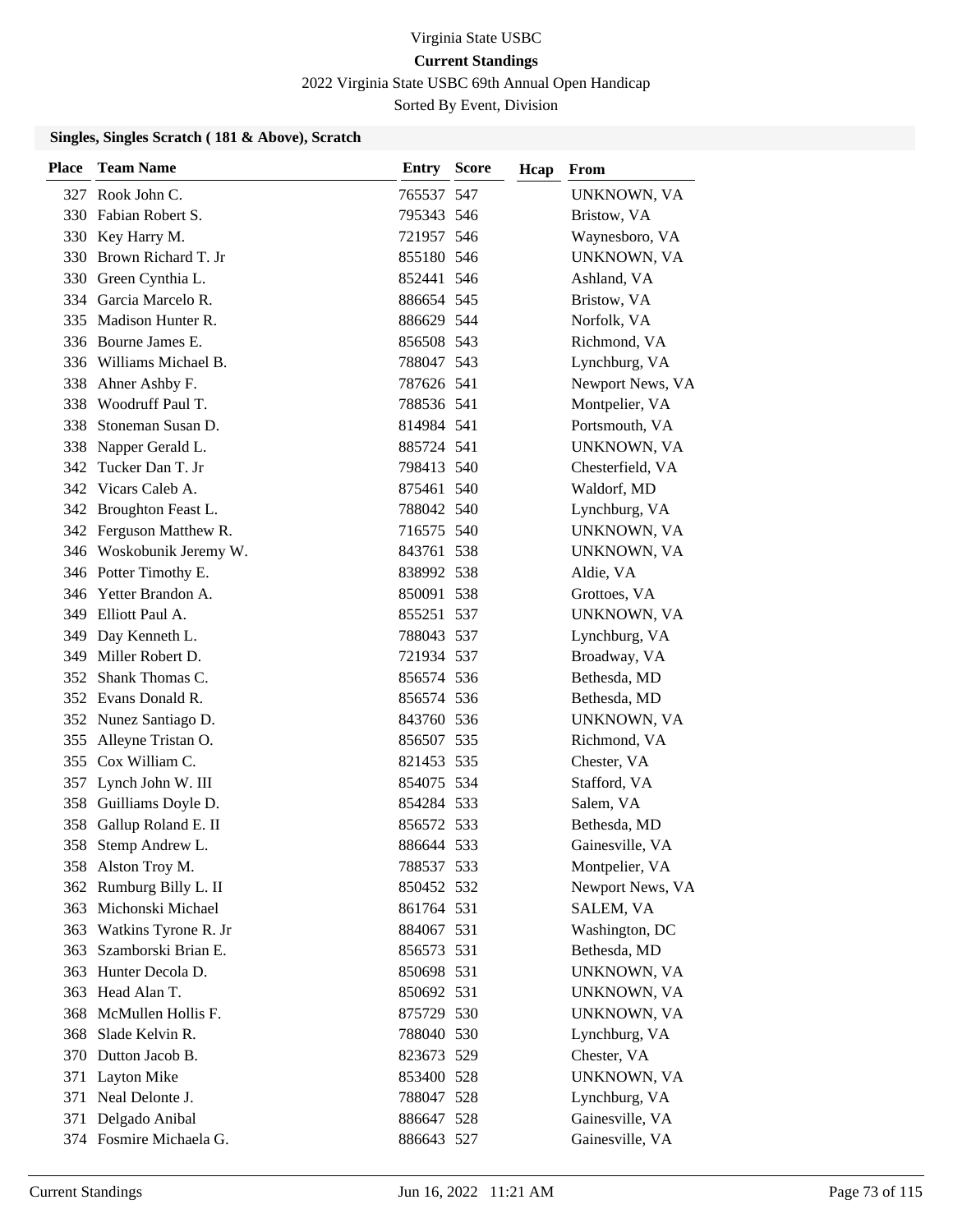2022 Virginia State USBC 69th Annual Open Handicap

Sorted By Event, Division

#### **Singles, Singles Scratch ( 181 & Above), Scratch**

| Place | <b>Team Name</b>           | <b>Entry Score</b> | Hcap | From             |
|-------|----------------------------|--------------------|------|------------------|
|       | 374 Reed Alejandro L.      | 788048 527         |      | Lynchburg, VA    |
|       | 374 Honore' Palmer J. Jr   | 788041 527         |      | Lynchburg, VA    |
|       | 374 Glazier Timothy J.     | 787623 527         |      | Newport News, VA |
|       | 378 Holloway Johnnie D. Jr | 789155 526         |      | Washington, DC   |
| 379   | Miller Steve T. Sr         | 885723 525         |      | UNKNOWN, VA      |
| 380   | Jones Milton E.            | 886641 524         |      | Disputanta, VA   |
| 380   | Archie Cecil D. Jr         | 886628 524         |      | Norfolk, VA      |
|       | 382 Washington Michael B.  | 789157 522         |      | Washington, DC   |
| 382   | Thompson Jeffrey A.        | 766296 522         |      | UNKNOWN, VA      |
| 384   | Pritchard Carrie A.        | 866032 521         |      | UNKNOWN, VA      |
|       | 384 Harlow Michael A.      | 753428 521         |      | Palmyra, VA      |
| 386   | Tate Amanda C.             | 765537 520         |      | UNKNOWN, VA      |
|       | 386 Burchfield Michael E.  | 795343 520         |      | Bristow, VA      |
| 388   | Clark Samuel A. Jr         | 874073 519         |      | Rockville, MD    |
|       | 389 Carter Diamond         | 855180 517         |      | UNKNOWN, VA      |
|       | 389 Thorne Randy A. III    | 788046 517         |      | Lynchburg, VA    |
| 391   | Sparks John R. Jr          | 766299 516         |      | UNKNOWN, VA      |
|       | 392 Oleyar Donald G.       | 875730 515         |      | UNKNOWN, VA      |
|       | 392 Stribling Kenya D.     | 850963 515         |      | UNKNOWN, VA      |
|       | 394 Goodman William E.     | 788040 514         |      | Lynchburg, VA    |
| 395   | Mabry James W.             | 814497 513         |      | UNKNOWN, VA      |
| 395   | Ritz Michael D.            | 787623 513         |      | Newport News, VA |
|       | 395 Volpp Gerald L.        | 882519 513         |      | Stafford, VA     |
|       | 398 Harris Bryan L.        | 886317 512         |      | UNKNOWN, VA      |
| 398   | Houchens Ginger L.         | 886627 512         |      | Waynesboro, VA   |
| 400   | McDonnell Michael G.       | 844562 511         |      | Waynesboro, VA   |
| 401   | Murray Hickey J. Jr        | 856573 510         |      | Bethesda, MD     |
|       | 402 Wolde Samuel           | 875461 505         |      | Waldorf, MD      |
| 403   | Hart Jason A.              | 855270 503         |      | UNKNOWN, VA      |
| 403   | Thorpe Felicia T.          | 708394 503         |      | UNKNOWN, VA      |
| 405   | Dye Cleve III              | 766298 502         |      | UNKNOWN, VA      |
|       | 405 Koch Craig M.          | 852441 502         |      | Ashland, VA      |
|       | 407 Board Michael W. Jr    | 863172 501         |      | UNKNOWN, VA      |
| 407   | Sisk Harmon M.             | 886654 501         |      | Bristow, VA      |
|       | 409 Robey Ronny L.         | 886643 500         |      | Gainesville, VA  |
|       | 409 Williams Monique A.    | 708381 500         |      | UNKNOWN, VA      |
| 411   | Shelton Keith J.           | 856507 493         |      | Richmond, VA     |
|       | 412 Rand Thad A.           | 875731 489         |      | UNKNOWN, VA      |
|       | 413 Barnette Tony L.       | 856507 488         |      | Richmond, VA     |
|       | 413 Johnson Darren K.      | 851005 488         |      | UNKNOWN, VA      |
|       | 415 Foltz Alan W.          | 886643 487         |      | Gainesville, VA  |
|       | 416 Comparetta Mike A.     | 885552 486         |      | UNKNOWN, VA      |
|       | 416 Smith Adam M.          | 851314 486         |      | Henrico, VA      |
|       | 418 Rengers Vickie B.      | 798412 485         |      | Chesterfield, VA |
|       | 418 Suckart Richard B.     | 850452 485         |      | Newport News, VA |
|       | 418 Roy Kevin A.           | 855182 485         |      | UNKNOWN, VA      |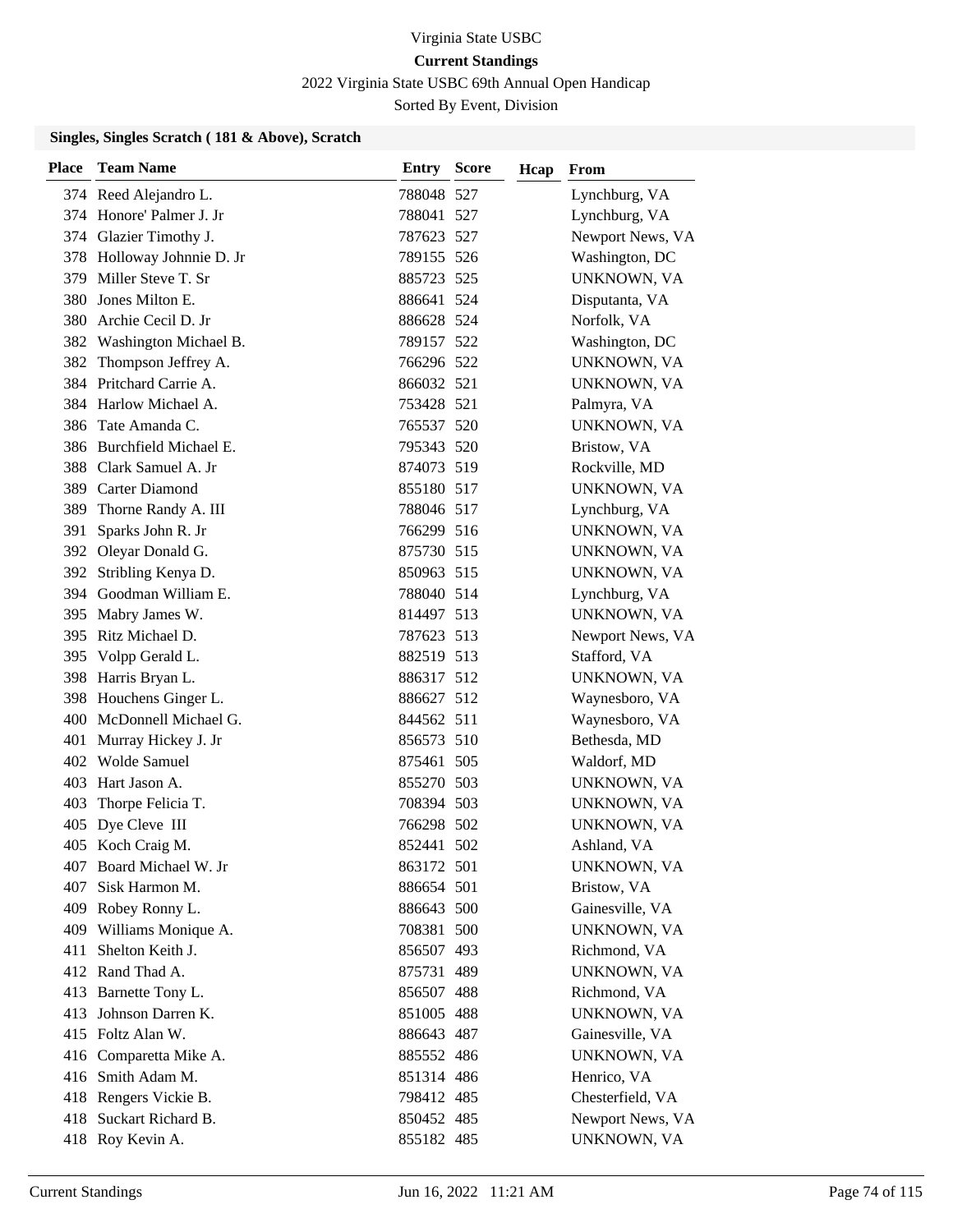2022 Virginia State USBC 69th Annual Open Handicap

Sorted By Event, Division

#### **Singles, Singles Scratch ( 181 & Above), Scratch**

| <b>Place</b> | <b>Team Name</b>        | <b>Entry Score</b> | Hcap | <b>From</b>      |
|--------------|-------------------------|--------------------|------|------------------|
| 421          | Phillips Joshua L.      | 885551 482         |      | UNKNOWN, VA      |
| 421          | Keenan Christopher M.   | 766298 482         |      | UNKNOWN, VA      |
| 423          | Higgs Rodney E.         | 787626 481         |      | Newport News, VA |
| 423          | Sharp Mabel G.          | 850694 481         |      | UNKNOWN, VA      |
| 423          | Marshall Eugene L. II   | 858463 481         |      | UNKNOWN, VA      |
| 426          | Wingfield Robert H.     | 856508 475         |      | Richmond, VA     |
| 427          | Stewart Keith A. Sr     | 886317 471         |      | UNKNOWN, VA      |
| 428          | Kolbe Douglas K.        | 788041 470         |      | Lynchburg, VA    |
| 429          | Palmer Jesse W. Jr      | 863085 468         |      | UNKNOWN, VA      |
| 430          | Heckstall William M. Jr | 788046 467         |      | Lynchburg, VA    |
| 431          | Gray Emrett M.          | 883075 465         |      | UNKNOWN, VA      |
| 432          | Parker Richmond L.      | 886641 457         |      | Disputanta, VA   |
| 433          | Jones Stephen P. Sr     | 886317 451         |      | UNKNOWN, VA      |
| 434          | Easter Mark A.          | 856507 450         |      | Richmond, VA     |
| 435          | Armstrong Kevin M.      | 708381 448         |      | UNKNOWN, VA      |
| 436          | Murphy Penny K.         | 856572 445         |      | Bethesda, MD     |
| 437          | Collins Ryon M.         | 844562 444         |      | Waynesboro, VA   |
| 438          | Roberson Darryl L.      | 886646 420         |      | Gainesville, VA  |
| 439          | Clanton Willie          | 856508 397         |      | Richmond, VA     |
|              | 440 Lee James D. Jr     | 788538 159         |      | Montpelier, VA   |
|              |                         |                    |      |                  |

The lowest score to cash is 159.

| Place         | <b>Team Name</b>          | Entry        | <b>Score</b> | Hcap | From               |
|---------------|---------------------------|--------------|--------------|------|--------------------|
| 1             | Wilkerson Donzell C.      | 884067 2,535 |              | 387  | Washington, DC     |
| $\mathcal{L}$ | Baez Nicholas J.C.        | 743873 2,373 |              | 360  | Portsmouth, VA     |
| 3             | Douglas Walt A.           | 708378 2,358 |              | 405  | UNKNOWN, VA        |
| 4             | Coulson Rick E.           | 790832 2,343 |              | 27   | UNKNOWN, VA        |
| 5             | Hammer Jeffrey P.         | 787624 2,342 |              | 189  | Newport News, VA   |
| 6             | Gilbert Corey E.          | 883993 2,317 |              | 414  | UNKNOWN, VA        |
| 7             | <b>Bayes Vincent</b>      | 863085 2,313 |              | 387  | UNKNOWN, VA        |
| 8             | Smith Robert P. Jr        | 814497 2,306 |              | 432  | <b>UNKNOWN, VA</b> |
| 9             | Lambert Rodney S.         | 886649 2,304 |              | 360  | Upper Marlboro, M  |
| 10            | Luckett Daniel G.         | 708389 2,303 |              | 243  | UNKNOWN, VA        |
| 11            | Carico Adam L.            | 855270 2,291 |              | 351  | UNKNOWN, VA        |
| 12            | <b>Stephens Alexander</b> | 875461 2,290 |              | 432  | Waldorf, MD        |
| 13            | Bradshaw Brandon W.       | 851315 2,289 |              | 279  | Henrico, VA        |
| 13            | Johnson Robert T.         | 708378 2,289 |              | 369  | UNKNOWN, VA        |
| 15            | Disbrow Kristen A.        | 851035 2,283 |              | 423  | Richmond, VA       |
| 16            | Brown Michael H.          | 789157 2,281 |              | 405  | Washington, DC     |
| 17            | Prince William J. Jr      | 783746 2,279 |              | 279  | Virginia Beach, VA |
| 17            | Lanier Jeffery A.         | 858460 2,279 |              | 369  | UNKNOWN, VA        |
| 19            | Redd Stanley E.           | 790607 2,275 |              | 198  | UNKNOWN, VA        |
| 20            | Montgomery Will C.        | 743004 2,274 |              | 315  | Fairfield, VA      |
| 21            | Wingfield Danny W. Sr     | 800089 2,271 |              | 243  | UNKNOWN, VA        |
| 22            | Dickerson Dmitri A.       | 884067 2,268 |              | 225  | Washington, DC     |
|               |                           |              |              |      |                    |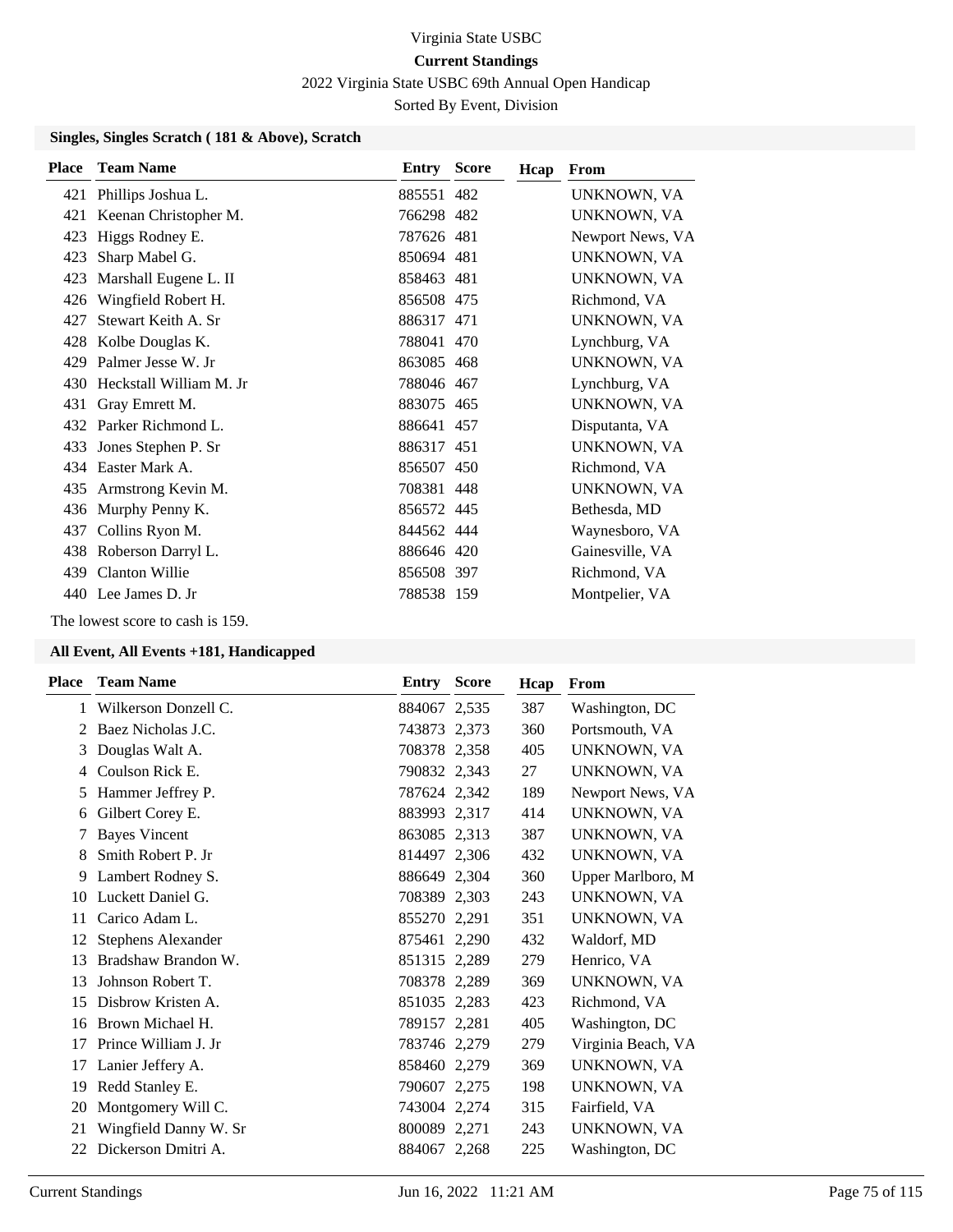2022 Virginia State USBC 69th Annual Open Handicap

Sorted By Event, Division

| <b>Place</b> | <b>Team Name</b>        | Entry        | <b>Score</b> | Hcap             | From               |
|--------------|-------------------------|--------------|--------------|------------------|--------------------|
|              | 23 Palmer Brian D.      | 838991 2,263 |              | 252              | Aldie, VA          |
|              | 24 Pinder Russell O. Jr | 886655 2,252 |              | 198              | Dumfries, VA       |
|              | 25 Collis Robert F.     | 838136 2,250 |              | 279              | UNKNOWN, VA        |
|              | 26 Campbell Andrew T.   | 855180 2,249 |              | 315              | UNKNOWN, VA        |
| 27           | Norman Angela H.        | 798412 2,243 |              | 414              | Chesterfield, VA   |
| 28           | Thurston M. Ryan        | 819029 2,242 |              | 171              | Chester, VA        |
| 28           | Netherland Danny L.     | 758658 2,242 |              | 387              | Chesterfield, VA   |
|              | 30 Paige Michael A.     | 886639 2,241 |              | 324              | Fredericksburg, VA |
| 31           | Mason Ryan J.           | 843760 2,240 |              | 405              | UNKNOWN, VA        |
| 32           | Sill Andrew D.          | 758659 2,237 |              | 387              | Chesterfield, VA   |
| 33           | Watson Michael C.       | 857423 2,236 |              | 441              | Upper Marlboro, M  |
| 34           | Woodall Heather M.      | 783746 2,235 |              | 432              | Virginia Beach, VA |
| 35           | Johnson James W.        | 855260 2,232 |              | 378              | UNKNOWN, VA        |
|              | 36 Cox Billy J.         | 818947 2,230 |              | 225              | Chester, VA        |
| 37           | Coles Thomas R.         | 843781 2,227 |              | 387              | UNKNOWN, VA        |
|              | 37 Crider Joshua W.     | 882596 2,227 |              | 432              | UNKNOWN, VA        |
|              | 39 Cole Kevin W.        | 886644 2,226 |              | 54               | Gainesville, VA    |
| 40           | Thompson Ciara N.       | 884055 2,225 |              | 261              | Washington, DC     |
| 41           | Johnson Aaron J.        | 765539 2,224 |              | 423              | UNKNOWN, VA        |
| 42           | Mountz John D.          | 886635 2,222 |              | 342              | Norfolk, VA        |
| 43           | Humphrey Andrew M.      | 818947 2,219 |              | $\boldsymbol{0}$ | Chester, VA        |
| 44           | Martin William R. III   | 789559 2,218 |              | 423              | Covington, VA      |
|              | 45 Wines Neal D.        | 851444 2,217 |              | 387              | UNKNOWN, VA        |
|              | 45 Russell Shellene D.  | 708377 2,217 |              | 324              | UNKNOWN, VA        |
| 47           | Jefferson Quintina R.   | 708397 2,214 |              | 225              | UNKNOWN, VA        |
| 48           | Bullock Allen M.        | 856572 2,212 |              | 423              | Bethesda, MD       |
| 48           | Price Robert E.         | 821453 2,212 |              | 396              | Chester, VA        |
|              | 50 Craft Jason R.       | 853400 2,210 |              | 189              | UNKNOWN, VA        |
| 51           | Maxey Richard L.        | 856749 2,209 |              | 441              | UNKNOWN, VA        |
| 52           | Callis Sherman C. Jr    | 855182 2,205 |              | 324              | UNKNOWN, VA        |
|              | 52 Rountree Gary X. Sr  | 825207 2,205 |              | 405              | Chesapeake, VA     |
|              | 54 Day Jeff M.          | 838136 2,204 |              | 90               | UNKNOWN, VA        |
|              | 55 Hall Ricky M.        | 884099 2,201 |              | 288              | Washington, DC     |
|              | 56 Barrow Darin R.      | 855260 2,200 |              | 351              | UNKNOWN, VA        |
| 57           | Gilbert John A.         | 856670 2,199 |              | 396              | UNKNOWN, VA        |
| 57           | Miller David M.         | 858464 2,199 |              | 252              | UNKNOWN, VA        |
| 57           | Campbell Robert L.      | 800089 2,199 |              | 306              | UNKNOWN, VA        |
| 60           | McKleny Carlos M.       | 884173 2,194 |              | 441              | Norfolk, VA        |
| 60           | Miller Justin D.        | 886319 2,194 |              | 153              | UNKNOWN, VA        |
| 62           | James Mark N.           | 858463 2,193 |              | 297              | UNKNOWN, VA        |
| 63           | Pargoe Danny T.         | 789797 2,192 |              | 261              | UNKNOWN, VA        |
| 64           | Shane Jesse A.          | 885684 2,191 |              | 216              | Blacksburg, VA     |
| 65           | Watson Louis E. Jr      | 880409 2,188 |              | 27               | Midlothian, VA     |
| 66           | Hurst Troy W.           | 814520 2,187 |              | 297              | Dublin, VA         |
| 67           | Barksdale Michael R.    | 716571 2,182 |              | 117              | UNKNOWN, VA        |
| 68           | Eisewann William J. Jr  | 827233 2,181 |              | 225              | UNKNOWN, VA        |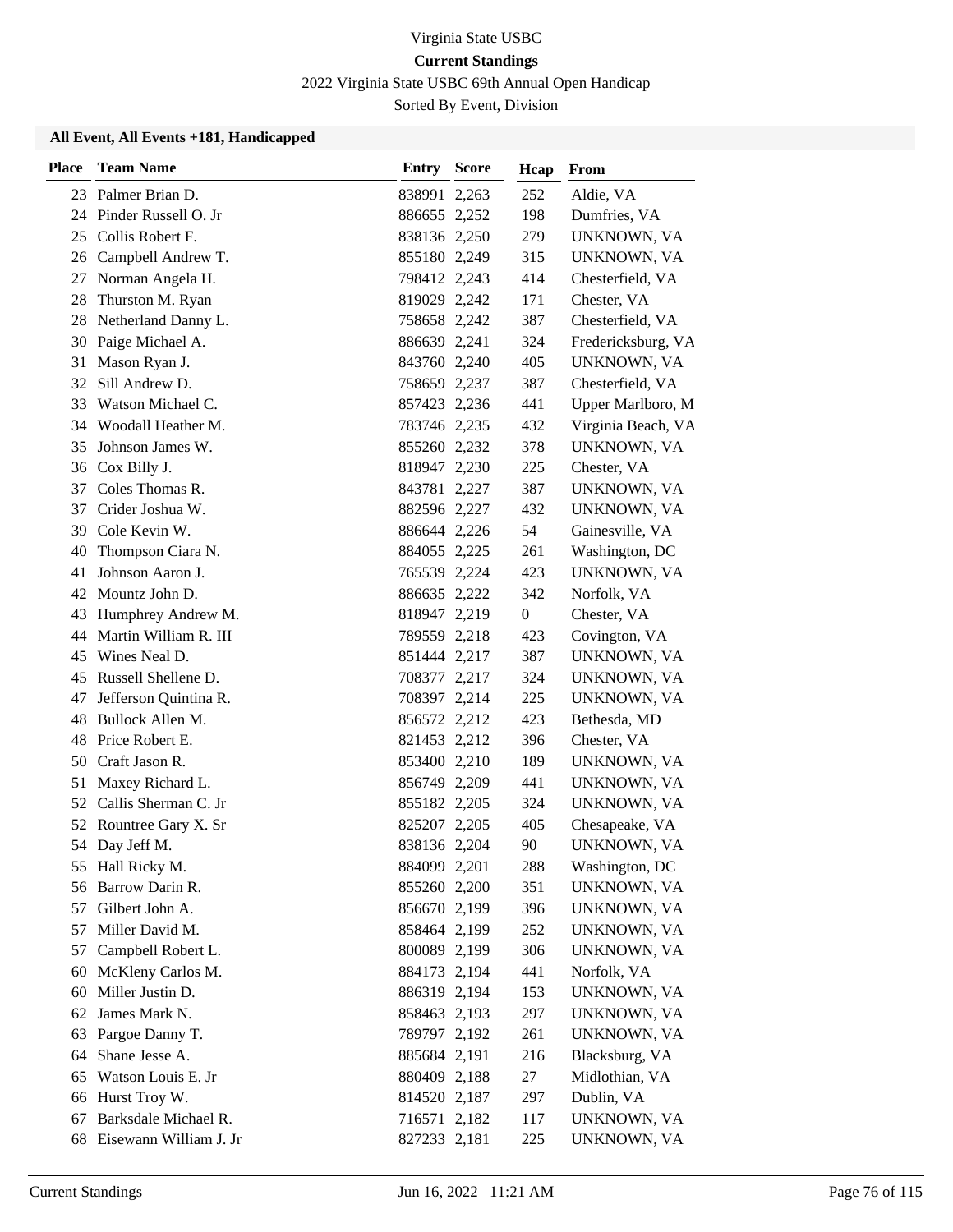2022 Virginia State USBC 69th Annual Open Handicap

Sorted By Event, Division

| <b>Place</b> | <b>Team Name</b>          | Entry        | <b>Score</b> | Hcap | From                 |
|--------------|---------------------------|--------------|--------------|------|----------------------|
| 69           | Dingus Tim L.             | 790832 2,180 |              | 135  | UNKNOWN, VA          |
| 70           | Russell Glen W.           | 838135 2,179 |              | 378  | UNKNOWN, VA          |
| 71           | Orfield Robert D.         | 886609 2,177 |              | 243  | Chesterfield, VA     |
|              | 72 Clay Kristan S.        | 884055 2,176 |              | 180  | Washington, DC       |
|              | 72 Dotson Kevin M.        | 874198 2,176 |              | 360  | Roanoke, VA          |
| 74           | Faircloth Myrick J.       | 788043 2,175 |              | 342  | Lynchburg, VA        |
| 75           | Ridge Richard R.          | 852441 2,174 |              | 117  | Ashland, VA          |
| 76           | Johnson Roosevelt Jr      | 857518 2,171 |              | 360  | District Heights, MI |
| 76           | Altice Sheffield II       | 708377 2,171 |              | 387  | UNKNOWN, VA          |
| 78           | Blankenship Brian E.      | 882851 2,170 |              | 207  | UNKNOWN, VA          |
| 78           | Praileau Brandon L.       | 884173 2,170 |              | 405  | Norfolk, VA          |
| 80           | Vicars Caleb A.           | 875461 2,169 |              | 234  | Waldorf, MD          |
| 81           | Rowlett Damon L.          | 886635 2,168 |              | 432  | Norfolk, VA          |
| 82           | <b>Langley Larry</b>      | 886649 2,167 |              | 387  | Upper Marlboro, M    |
| 82           | Cornwell Adam C.          | 845253 2,167 |              | 252  | Franklin, VA         |
| 82           | Taylor Carroll E. Jr      | 798414 2,167 |              | 333  | Chesterfield, VA     |
| 85           | Ampy Kendall (Rick)       | 790607 2,165 |              | 441  | UNKNOWN, VA          |
| 85           | Hailes Larry R. Jr        | 743873 2,165 |              | 252  | Portsmouth, VA       |
| 87           | Martin Jason C.           | 886655 2,164 |              | 423  | Dumfries, VA         |
| 87           | Abrams Gary               | 886625 2,164 |              | 396  | UNKNOWN, VA          |
| 87           | Burch Kenneth S.          | 883993 2,164 |              | 288  | UNKNOWN, VA          |
| 90           | Samick Michael R.         | 788537 2,163 |              | 162  | Montpelier, VA       |
| 90           | Cook Derrick A.           | 789158 2,163 |              | 414  | Washington, DC       |
|              | 90 Kessel David E. Jr     | 854284 2,163 |              | 270  | Salem, VA            |
| 93           | Turnbow Tyler J.          | 885550 2,162 |              | 351  | UNKNOWN, VA          |
| 94           | Smith Adam L.             | 855271 2,161 |              | 432  | UNKNOWN, VA          |
| 95           | Campbell Charles M.       | 851622 2,156 |              | 0    | UNKNOWN, VA          |
|              | 96 Nelson Anthony W.      | 825169 2,155 |              | 249  | Ashburn, VA          |
| 97           | Long Jonathan H.          | 850962 2,153 |              | 243  | UNKNOWN, VA          |
| 97           | Campbell Brandon C.       | 855260 2,153 |              | 252  | UNKNOWN, VA          |
| 99           | Parrish Eric              | 851315 2,152 |              | 189  | Henrico, VA          |
| 99           | Hendrix Billy R.          | 790340 2,152 |              | 342  | UNKNOWN, VA          |
| 101          | Gentry Issac J.           | 790340 2,150 |              | 315  | UNKNOWN, VA          |
| 101          | Gallahan Bryan W.         | 790832 2,150 |              | 9    | UNKNOWN, VA          |
| 101          | Swinson William T.        | 879746 2,150 |              | 306  | Elizabeth City, NC   |
| 101          | Hester Jamie D. Jr        | 886644 2,150 |              | 108  | Gainesville, VA      |
|              | 105 Hollins James A.      | 886626 2,149 |              | 360  | Washington, DC       |
|              | 105 White Douglas M.      | 789797 2,149 |              | 270  | UNKNOWN, VA          |
|              | 107 Drakeford Antoinette  | 825209 2,148 |              | 306  | Chesapeake, VA       |
|              | 107 Bradley Michael S.    | 748824 2,148 |              | 207  | UNKNOWN, VA          |
| 109          | Griffin Kelly A.          | 852482 2,147 |              | 171  | UNKNOWN, VA          |
|              | 110 Hans Chris T.         | 844561 2,145 |              | 153  | Waynesboro, VA       |
|              | 110 Diggs Robert L.       | 875729 2,145 |              | 144  | UNKNOWN, VA          |
|              | 110 Ford Robert J.        | 765540 2,145 |              | 387  | UNKNOWN, VA          |
|              | 110 Riggleman Aaron L. Jr | 766296 2,145 |              | 324  | UNKNOWN, VA          |
|              | 114 Jones James C.        | 721984 2,144 |              | 135  | UNKNOWN, VA          |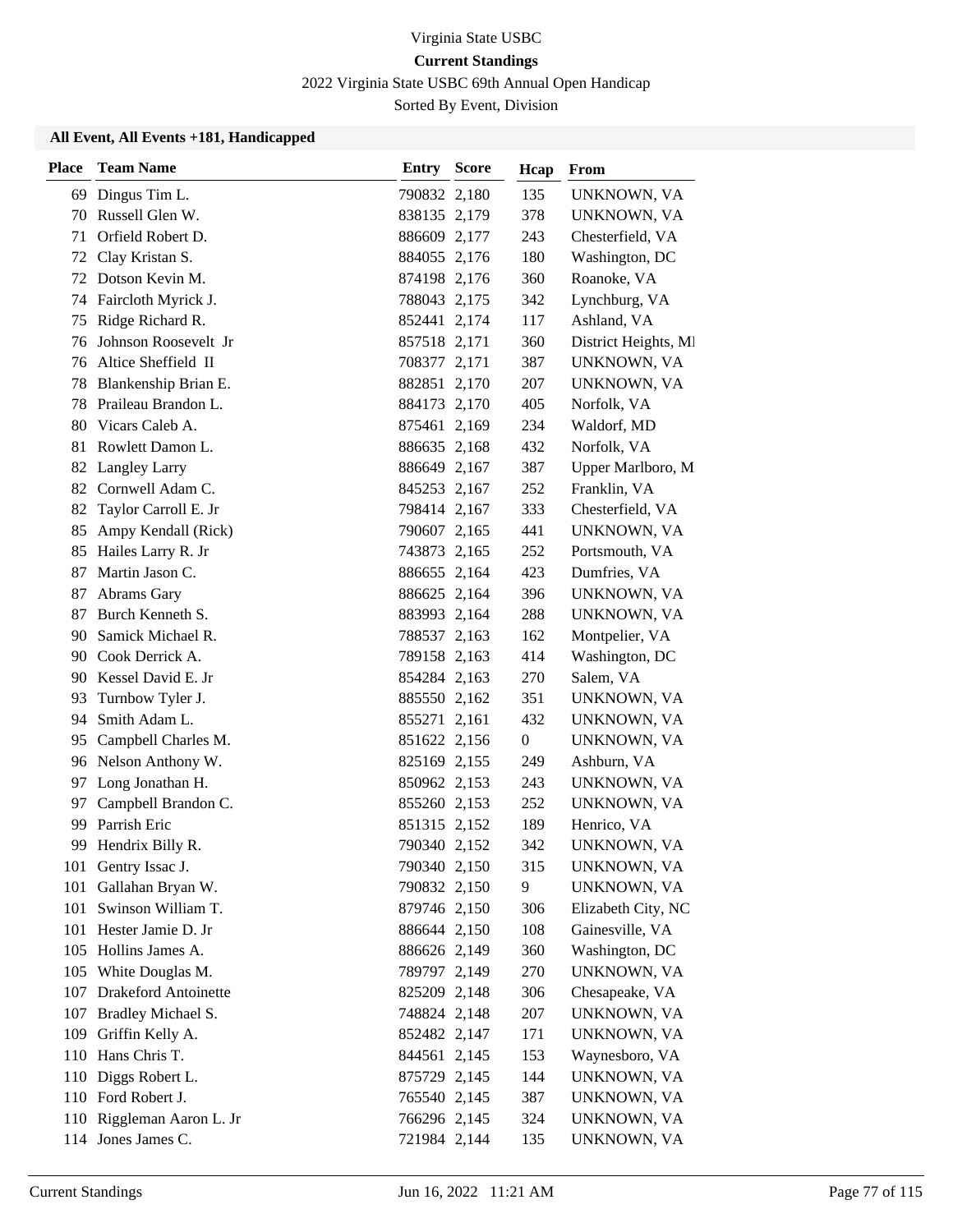2022 Virginia State USBC 69th Annual Open Handicap

Sorted By Event, Division

| <b>Place</b> | <b>Team Name</b>            | Entry        | <b>Score</b> | Hcap             | From               |
|--------------|-----------------------------|--------------|--------------|------------------|--------------------|
|              | 115 Eastwood Chris M.       | 787622 2,143 |              | 189              | Newport News, VA   |
|              | 116 Worsley Jalen D.        | 884173 2,142 |              | 297              | Norfolk, VA        |
|              | 117 Bonhom Gary M.          | 850696 2,141 |              | 351              | UNKNOWN, VA        |
|              | 117 Williams Daniel         | 716571 2,141 |              | 234              | UNKNOWN, VA        |
|              | 119 Fry Jesse R. Jr         | 886319 2,140 |              | 288              | UNKNOWN, VA        |
|              | 120 Williams Diangelo S.    | 825209 2,139 |              | 252              | Chesapeake, VA     |
| 121          | Overby Troy T. Sr           | 880409 2,138 |              | 144              | Midlothian, VA     |
|              | 122 Brooks Leo N.           | 788537 2,137 |              | 342              | Montpelier, VA     |
|              | 123 Wooten Ronnie K.        | 789158 2,136 |              | 441              | Washington, DC     |
| 123          | Roy Kevin A.                | 855182 2,136 |              | 396              | UNKNOWN, VA        |
| 123          | Cox Brandyn J.              | 883195 2,136 |              | 63               | UNKNOWN, VA        |
|              | 126 Stevens Derek A.        | 863294 2,135 |              | 414              | UNKNOWN, VA        |
|              | 127 Hardy Rodney D.         | 863194 2,134 |              | 369              | UNKNOWN, VA        |
|              | 127 Hornstein Dylan S.      | 856749 2,134 |              | 135              | UNKNOWN, VA        |
|              | 129 Pattin Francis W.       | 785609 2,133 |              | 144              | Chester, VA        |
|              | 129 Woodall Thomas P.       | 783746 2,133 |              | 108              | Virginia Beach, VA |
|              | 129 Ramsey David M.         | 804525 2,133 |              | 351              | UNKNOWN, VA        |
|              | 132 Rumbaugh Paul L. II     | 813510 2,132 |              | $\boldsymbol{0}$ | UNKNOWN, VA        |
|              | 132 Poe David C. Jr         | 789151 2,132 |              | 279              | Washington, DC     |
|              | 132 Hatton Jesse T. III     | 852481 2,132 |              | 99               | UNKNOWN, VA        |
|              | 135 Felicia Mark D.         | 850961 2,131 |              | 225              | UNKNOWN, VA        |
|              | 135 Brown Gregory A.        | 874940 2,131 |              | 441              | UNKNOWN, VA        |
|              | 135 Williams Eric           | 886639 2,131 |              | 270              | Fredericksburg, VA |
|              | 138 Caldwell Ricky W. Jr    | 885644 2,130 |              | 432              | Blacksburg, VA     |
|              | 138 Ratcliff Jacob P.       | 885645 2,130 |              | 342              | Blacksburg, VA     |
|              | 138 Palmer Willie A.        | 861810 2,130 |              | 378              | SALEM, VA          |
|              | 141 Brooks John W. III      | 708552 2,129 |              | 216              | Buena Vista, VA    |
|              | 142 Pope Jerrold M.         | 858462 2,126 |              | 126              | UNKNOWN, VA        |
|              | 142 Turner Lisa F.          | 851314 2,126 |              | 171              | Henrico, VA        |
|              | 142 McDaniel Derrick A.     | 886626 2,126 |              | 342              | Washington, DC     |
|              | 145 Barbour Sidney P.       | 874953 2,124 |              | 432              | Rustburg, VA       |
|              | 146 Matthews Lowell A.      | 858460 2,123 |              | 216              | UNKNOWN, VA        |
|              | 146 Sutton Leroy G.         | 788039 2,123 |              | 414              | Lynchburg, VA      |
|              | 146 Abt Jeff                | 827232 2,123 |              | 207              | <b>UNKNOWN, VA</b> |
|              | 146 Curtis William R.       | 882798 2,123 |              | 369              | UNKNOWN, VA        |
|              | 150 Zimmerman Michael P.    | 885597 2,122 |              | 297              | UNKNOWN, VA        |
|              | 150 Douglas Frederick H. Jr | 886632 2,122 |              | 360              |                    |
|              | 150 Owens Brian K.          | 886632 2,122 |              | 405              |                    |
|              | 150 White Terrance L.       | 787622 2,122 |              | $\boldsymbol{0}$ | Newport News, VA   |
|              | 154 Gilliam Gerald S.       | 790606 2,121 |              | 432              | UNKNOWN, VA        |
|              | 154 Dickerson Nathan L. Jr  | 874940 2,121 |              | 459              | UNKNOWN, VA        |
|              | 154 Harris Josef D.         | 858464 2,121 |              | 378              | UNKNOWN, VA        |
|              | 154 Brown Paul G.           | 844276 2,121 |              | 252              | UNKNOWN, VA        |
|              | 154 Waldon Edward E.        | 886629 2,121 |              | 333              | Norfolk, VA        |
|              | 159 Deane Kevin B.          | 886637 2,120 |              | 243              | Ruckersville, VA   |
|              | 159 Bolosan Chris L.        | 787624 2,120 |              | $\boldsymbol{0}$ | Newport News, VA   |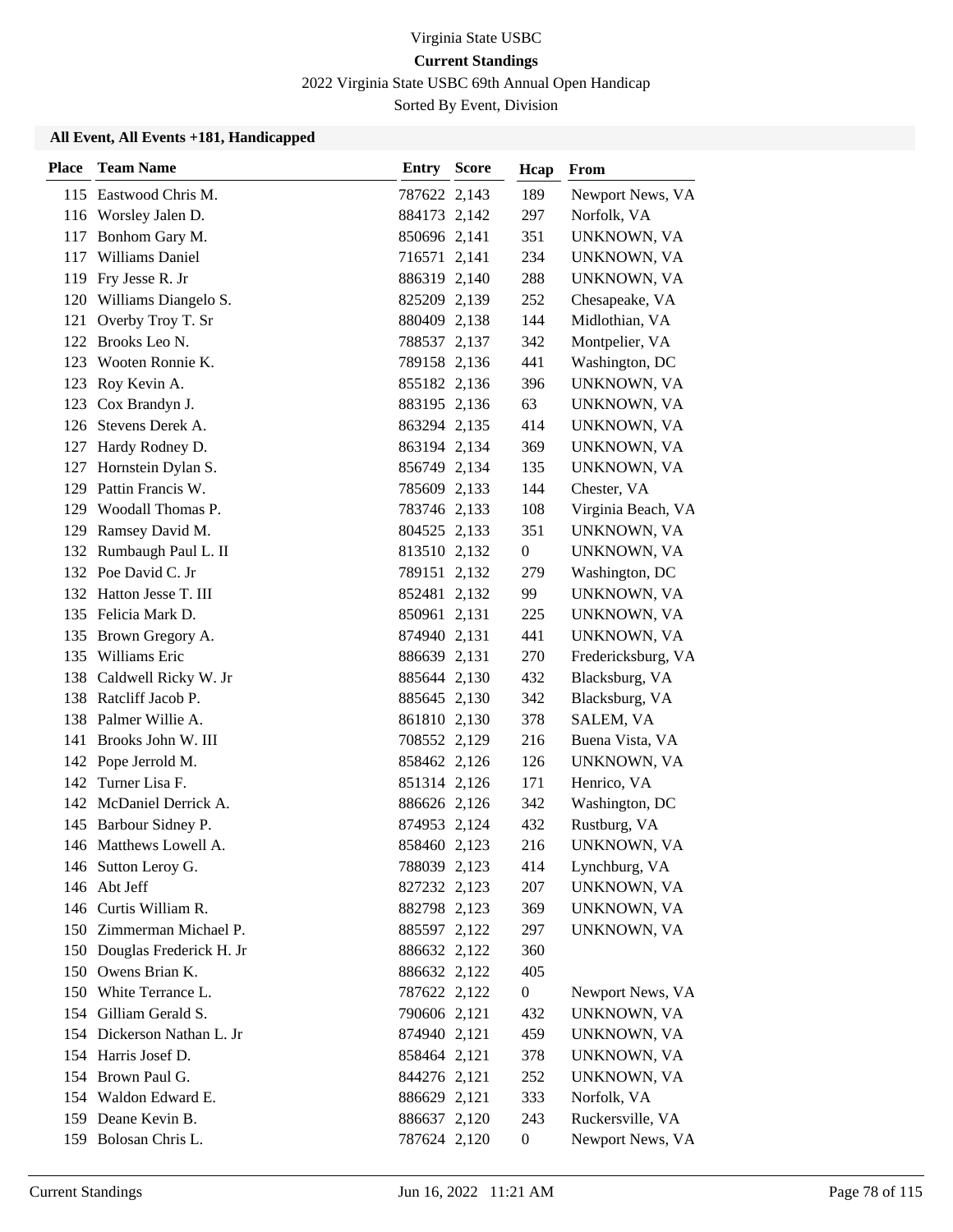2022 Virginia State USBC 69th Annual Open Handicap

Sorted By Event, Division

| <b>Place</b> | <b>Team Name</b>            | Entry        | <b>Score</b> | Hcap             | From               |
|--------------|-----------------------------|--------------|--------------|------------------|--------------------|
|              | 161 Bullock Brad C.         | 873342 2,119 |              | 360              | Emporia, VA        |
| 161          | Thorne Terrance E. Sr       | 708392 2,119 |              | 198              | UNKNOWN, VA        |
| 161          | Brownie Robert A.           | 886609 2,119 |              | 108              | Chesterfield, VA   |
|              | 164 Bisner Brandon M.       | 716572 2,118 |              | $\boldsymbol{0}$ | UNKNOWN, VA        |
|              | 165 Blanton Jon D.          | 813510 2,117 |              | 207              | UNKNOWN, VA        |
|              | 165 Park Joon               | 795264 2,117 |              | 414              | UNKNOWN, VA        |
| 167          | Archie Cecil D. Jr          | 886628 2,116 |              | 414              | Norfolk, VA        |
| 167          | O'Neil Bakare               | 886654 2,116 |              | 270              | Bristow, VA        |
|              | 169 Randolph Denise L.      | 883096 2,115 |              | 324              | UNKNOWN, VA        |
|              | 170 DeVore Warner A.        | 708386 2,114 |              | 126              | UNKNOWN, VA        |
| 171          | <b>Bailey Nikki</b>         | 708386 2,113 |              | 342              | UNKNOWN, VA        |
| 171          | Kidder Bradley S.           | 783746 2,113 |              | 306              | Virginia Beach, VA |
| 171          | Vereen Corey T.             | 788040 2,113 |              | 351              | Lynchburg, VA      |
|              | 174 Zaker Michael           | 790339 2,112 |              | 387              | UNKNOWN, VA        |
|              | 174 Holmberg Stephen P.     | 721957 2,112 |              | 153              | Waynesboro, VA     |
|              | 176 Higbee Kevin M.         | 838991 2,110 |              | 72               | Aldie, VA          |
| 176          | Triggs Wayne D.             | 841814 2,110 |              | 189              | Martinsburg, WV    |
|              | 176 Dysart Noel K.          | 855183 2,110 |              | 324              | UNKNOWN, VA        |
|              | 179 Painter Lewis J. Jr     | 838136 2,107 |              | 342              | UNKNOWN, VA        |
|              | 180 Marks Charles B.        | 885597 2,106 |              | 207              | UNKNOWN, VA        |
|              | 181 Hickman P Phillip       | 819029 2,105 |              | 252              | Chester, VA        |
|              | 181 Poole Raymond P. Jr     | 789159 2,105 |              | 405              | Washington, DC     |
| 181          | Humphreys Bryan L.          | 854284 2,105 |              | 360              | Salem, VA          |
| 181          | Byrd Keith M.               | 708390 2,105 |              | 219              | UNKNOWN, VA        |
|              | 185 Eppard Ricky A.         | 788950 2,104 |              | 333              | Elkton, VA         |
|              | 186 Charity Howard H. Jr    | 885725 2,103 |              | 378              | UNKNOWN, VA        |
|              | 186 Madison Tanisha         | 880412 2,103 |              | 342              | Midlothian, VA     |
| 188          | Williams Albert G. Sr       | 788537 2,102 |              | 234              | Montpelier, VA     |
|              | 188 Parks Cumberland A.     | 789152 2,102 |              | 198              | Washington, DC     |
| 188          | Hugo Stephen M.             | 875729 2,102 |              | 279              | UNKNOWN, VA        |
| 188          | Nowlin Paul V.              | 708380 2,102 |              | 189              | UNKNOWN, VA        |
|              | 192 Jenkins Justin R.       | 716576 2,101 |              | 99               | UNKNOWN, VA        |
|              | 192 McGregor Ronald A.      | 855184 2,101 |              | 351              | UNKNOWN, VA        |
|              | 192 Battle LeRoy A. III     | 789159 2,101 |              | 216              | Washington, DC     |
|              | 195 Kemp Darryl L.          | 825207 2,100 |              | 270              | Chesapeake, VA     |
|              | 195 Harkless C Bruce        | 858462 2,100 |              | 414              | UNKNOWN, VA        |
|              | 195 Webster Pete A.         | 885684 2,100 |              | 288              | Blacksburg, VA     |
|              | 195 Duncan Ronald E.        | 885646 2,100 |              | 423              | Blacksburg, VA     |
| 195          | Coleman Curtis              | 885590 2,100 |              | 297              | Montpelier, VA     |
|              | 200 Brown Jeff O.           | 883929 2,099 |              | 432              | UNKNOWN, VA        |
| 201          | Scott Ashley T.             | 812887 2,098 |              | 207              | Virginia Beach, VA |
| 201          | Harris Paul A.              | 758659 2,098 |              | 351              | Chesterfield, VA   |
|              | 203 Hailstalk Richard A. Jr | 883095 2,096 |              | 279              | UNKNOWN, VA        |
|              | 204 Ashley Robert B.        | 790996 2,095 |              | 360              | UNKNOWN, VA        |
|              | 204 Flanagan Robert M.      | 851914 2,095 |              | 279              | UNKNOWN, VA        |
|              | 206 Fisher Nathan S.        | 851636 2,094 |              | 369              | UNKNOWN, VA        |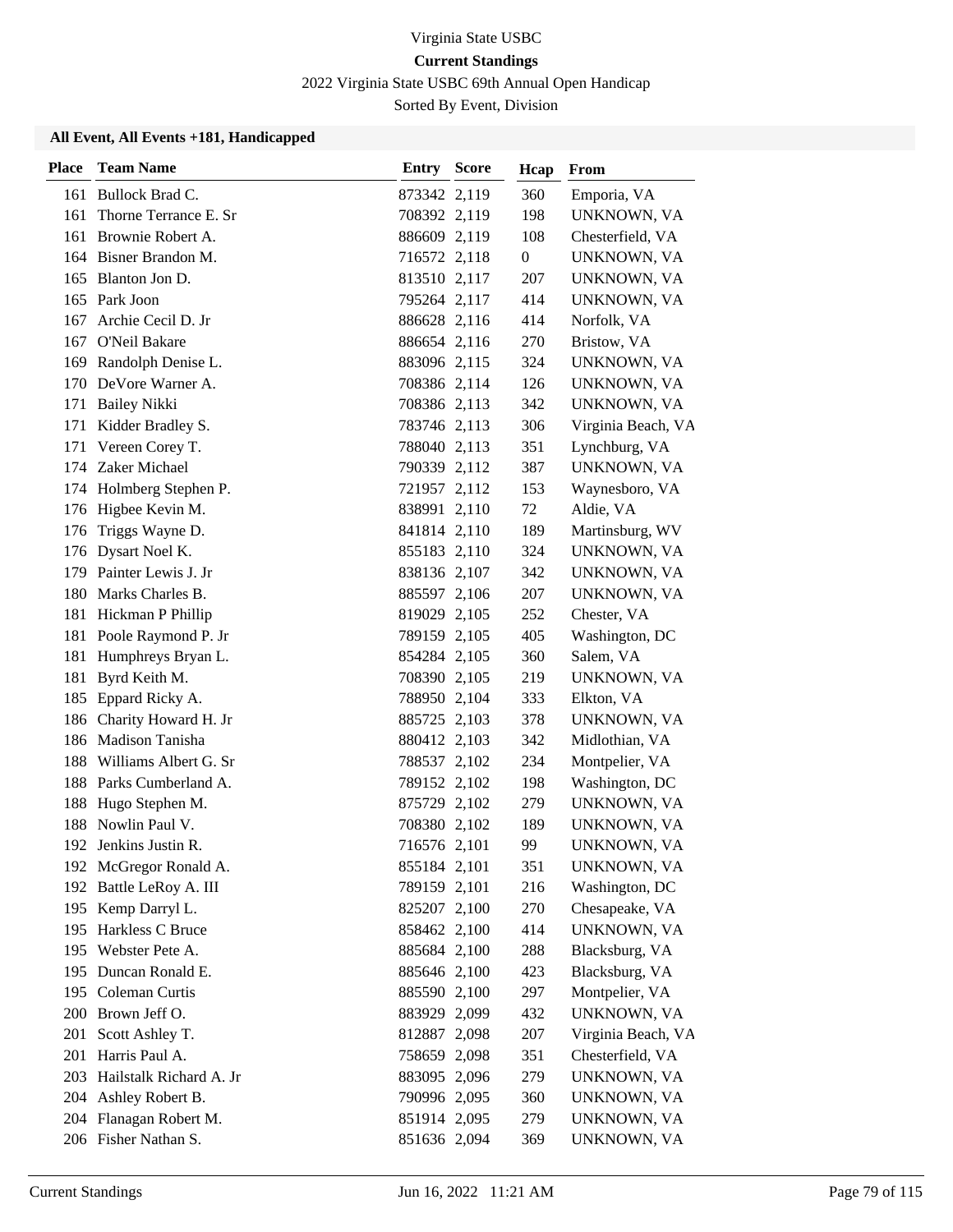2022 Virginia State USBC 69th Annual Open Handicap

Sorted By Event, Division

| <b>Place</b> | <b>Team Name</b>          | <b>Entry Score</b> | Hcap           | From              |
|--------------|---------------------------|--------------------|----------------|-------------------|
|              | 206 Noltee Christopher D. | 874811 2,094       | 63             | UNKNOWN, VA       |
|              | 206 Board Michael W. Jr   | 863172 2,094       | 387            | UNKNOWN, VA       |
|              | 206 Kubala John J.        | 825208 2,094       | 99             | Chesapeake, VA    |
|              | 210 Napier Michael W.     | 886637 2,092       | 378            | Ruckersville, VA  |
| 211          | Lion Dale E.              | 792967 2,091       | 54             | UNKNOWN, VA       |
| 211          | Adams Henry A.            | 789151 2,091       | 198            | Washington, DC    |
| 213          | Durrer Richard W.         | 721957 2,090       | 45             | Waynesboro, VA    |
|              | 214 Spencer Charles I. Jr | 708384 2,089       | 432            | UNKNOWN, VA       |
|              | 214 Fox Joylene L.        | 766297 2,089       | 396            | UNKNOWN, VA       |
|              | 214 Allen Anthony B.      | 884067 2,089       | 144            | Washington, DC    |
| 217          | <b>Tigar Justin</b>       | 765540 2,088       | 342            | UNKNOWN, VA       |
| 218          | Smith Mike                | 818923 2,087       | 225            | Chester, VA       |
|              | 218 Creel James M.        | 852481 2,087       | 414            | UNKNOWN, VA       |
| 218          | Marshall Cornel V.        | 708380 2,087       | 180            | UNKNOWN, VA       |
| 218          | Woodson Benjamin L. Sr    | 886632 2,087       | 423            |                   |
| 222          | Stubbs Ernest A. II       | 885645 2,086       | 342            | Blacksburg, VA    |
|              | 222 Peacock William M.    | 863120 2,086       | 351            | Springfield, VA   |
| 224          | Glenn Daryl J.            | 858462 2,085       | 216            | UNKNOWN, VA       |
| 225          | Fosmire Austin T.         | 851005 2,084       | 108            | UNKNOWN, VA       |
| 225          | Simpson Larry A.          | 821453 2,084       | 234            | Chester, VA       |
|              | 225 Fellin Shawn D.       | 788536 2,084       | 243            | Montpelier, VA    |
| 225          | Hall Randy L.             | 708388 2,084       | 252            | UNKNOWN, VA       |
| 225          | Wiggins Perry L.          | 743872 2,084       | $\overline{0}$ | Portsmouth, VA    |
| 225          | Sacro Vincent J.          | 886656 2,084       | 351            | Sterling, VA      |
| 231          | Cline Robert D.           | 885768 2,083       | 297            | UNKNOWN, VA       |
| 231          | Volpp Wanda R.            | 882519 2,083       | 333            | Stafford, VA      |
| 231          | Young Joe L.              | 825211 2,083       | 333            | Chesapeake, VA    |
|              | 234 McDaniels Keith Q.    | 788040 2,082       | 369            | Lynchburg, VA     |
| 234          | Christian Cory A.         | 851315 2,082       | $\overline{0}$ | Henrico, VA       |
|              | 234 Carter Diamond        | 855180 2,082       | 288            | UNKNOWN, VA       |
| 234          | White Cory E.             | 864937 2,082       | 225            | Bowling Green, VA |
|              | 238 Guilliams Doyle D.    | 854284 2,081       | 351            | Salem, VA         |
|              | 238 Lin Chris             | 851913 2,081       | 99             | UNKNOWN, VA       |
|              | 238 Koch Brian C.         | 766298 2,081       | 180            | UNKNOWN, VA       |
| 241          | Bradham Joseph C.         | 788538 2,080       | 360            | Montpelier, VA    |
|              | 241 Edwards Zachary I.    | 845253 2,080       | 180            | Franklin, VA      |
| 241          | Cox Timothy B.            | 716576 2,080       | 162            | UNKNOWN, VA       |
|              | 244 Millard James A.      | 789157 2,078       | 252            | Washington, DC    |
| 244          | Layne Aaron F. Sr         | 798412 2,078       | 216            | Chesterfield, VA  |
| 244          | Todd Michael              | 885551 2,078       | 369            | UNKNOWN, VA       |
| 244          | Garcia Frank Jr           | 886656 2,078       | 234            | Sterling, VA      |
| 248          | Phillips Michael D.       | 885643 2,077       | 441            | Blacksburg, VA    |
| 248          | Viles Robert R. II        | 838991 2,077       | 162            | Aldie, VA         |
|              | 250 Billips Anthony D.    | 874198 2,076       | 252            | Roanoke, VA       |
| 251          | Turner Pete A.            | 841814 2,075       | 252            | Martinsburg, WV   |
| 251          | Whitaker Vincent M.       | 838923 2,075       | 243            | Stafford, VA      |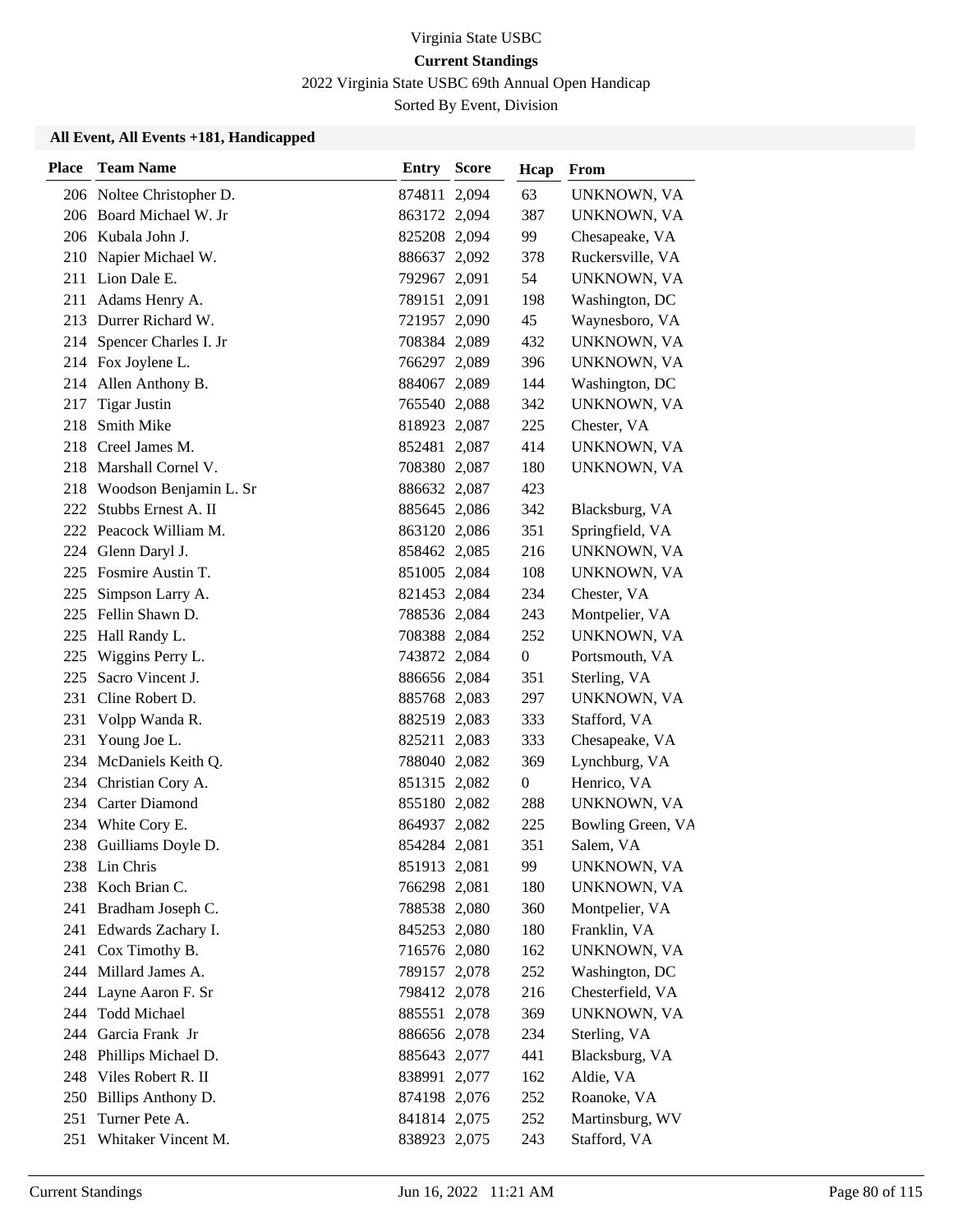2022 Virginia State USBC 69th Annual Open Handicap

Sorted By Event, Division

| <b>Place</b> | <b>Team Name</b>         | <b>Entry Score</b> | Hcap             | From               |
|--------------|--------------------------|--------------------|------------------|--------------------|
| 251          | Hawk Daniel E.           | 812887 2,075       | 108              | Virginia Beach, VA |
| 251          | Smith Bryan D.           | 758659 2,075       | 306              | Chesterfield, VA   |
| 251          | Garner Rigo              | 708395 2,075       | 405              | UNKNOWN, VA        |
|              | 256 Goss James R.        | 708388 2,074       | 270              | UNKNOWN, VA        |
|              | 256 Davis Sean M.        | 825208 2,074       | 54               | Chesapeake, VA     |
|              | 256 Smith Scott D.       | 864937 2,074       | 99               | Bowling Green, VA  |
| 259          | Moore Vernon E.          | 789797 2,073       | 369              | UNKNOWN, VA        |
|              | 259 Owens Sidney J.      | 765534 2,073       | 360              | UNKNOWN, VA        |
| 261          | Dich Kenneth H.          | 721984 2,072       | $\boldsymbol{0}$ | UNKNOWN, VA        |
| 261          | Suckart Richard B.       | 850452 2,072       | 324              | Newport News, VA   |
| 263          | Gray John M.             | 853088 2,071       | 324              | UNKNOWN, VA        |
|              | 264 Jones Johntay M.     | 850962 2,070       | 198              | UNKNOWN, VA        |
|              | 264 Donathan William L.  | 814497 2,070       | 216              | UNKNOWN, VA        |
|              | 264 Robertson David B.   | 885552 2,070       | 360              | UNKNOWN, VA        |
|              | 267 Myers Elainea R.     | 886657 2,069       | 324              | UNKNOWN, VA        |
|              | 267 Krause Shaelyn N.    | 851914 2,069       | 351              | UNKNOWN, VA        |
| 267          | Blevins James T.         | 708552 2,069       | 234              | Buena Vista, VA    |
| 270          | Marshall Keith L.        | 858460 2,067       | 252              | UNKNOWN, VA        |
| 270          | Blackford John M. Jr     | 790338 2,067       | 360              | UNKNOWN, VA        |
|              | 272 Watson George L. IV  | 825207 2,066       | 351              | Chesapeake, VA     |
|              | 272 Williamson Mark E.   | 818923 2,066       | 189              | Chester, VA        |
|              | 272 Stewart Deloid M.    | 858461 2,066       | 414              | UNKNOWN, VA        |
|              | 272 Moretz Charles E.    | 855271 2,066       | 351              | UNKNOWN, VA        |
|              | 272 McLane Joseph M.     | 852482 2,066       | 351              | UNKNOWN, VA        |
|              | 272 Graham Tyler A.      | 885645 2,066       | 279              | Blacksburg, VA     |
|              | 272 Martin James II      | 886064 2,066       | 252              | UNKNOWN, VA        |
| 279          | Greene Evelyn C.         | 855182 2,065       | 423              | UNKNOWN, VA        |
| 279          | Wilder Jason M.          | 850948 2,065       | 216              | UNKNOWN, VA        |
| 279          | Hansen Christopher A.    | 827232 2,065       | $\boldsymbol{0}$ | UNKNOWN, VA        |
|              | 282 Randolph Gerald F.   | 838992 2,064       | 144              | Aldie, VA          |
|              | 282 Ferguson Kevin R.    | 716576 2,064       | 54               | UNKNOWN, VA        |
|              | 282 Lamb Thomas F. Jr    | 743871 2,064       | 162              | Portsmouth, VA     |
|              | 282 Williams Alvin W. Sr | 708392 2,064       | 342              | UNKNOWN, VA        |
|              | 282 Boone Alfanisa       | 883929 2,064       | 423              | UNKNOWN, VA        |
|              | 282 Crawley Timothy A.   | 886640 2,064       | 288              | Ft Lee, VA         |
| 288          | Smith-Brown Mary L.      | 708377 2,063       | 315              | UNKNOWN, VA        |
| 288          | Jones Woody V.           | 721984 2,063       | 171              | UNKNOWN, VA        |
| 288          | Corbett Curtis H. Sr     | 708397 2,063       | 324              | UNKNOWN, VA        |
| 288          | McDaniel Tyler C.        | 785609 2,063       | 126              | Chester, VA        |
|              | 292 McKinney Troy D.     | 815766 2,062       | 9                | Yorktown, VA       |
| 293          | Skiba Joseph T. IV       | 880472 2,061       | 234              | UNKNOWN, VA        |
| 294          | King William A.          | 816636 2,060       | 423              | Clover, VA         |
| 295          | MacCullough Glenn R.     | 875729 2,059       | 63               | UNKNOWN, VA        |
| 295          | Abrams Stanley A.        | 886625 2,059       | 378              | UNKNOWN, VA        |
|              | 297 Preston Joe L.       | 861787 2,058       | 441              | SALEM, VA          |
|              | 298 Downey Roy J. III    | 880472 2,057       | 315              | UNKNOWN, VA        |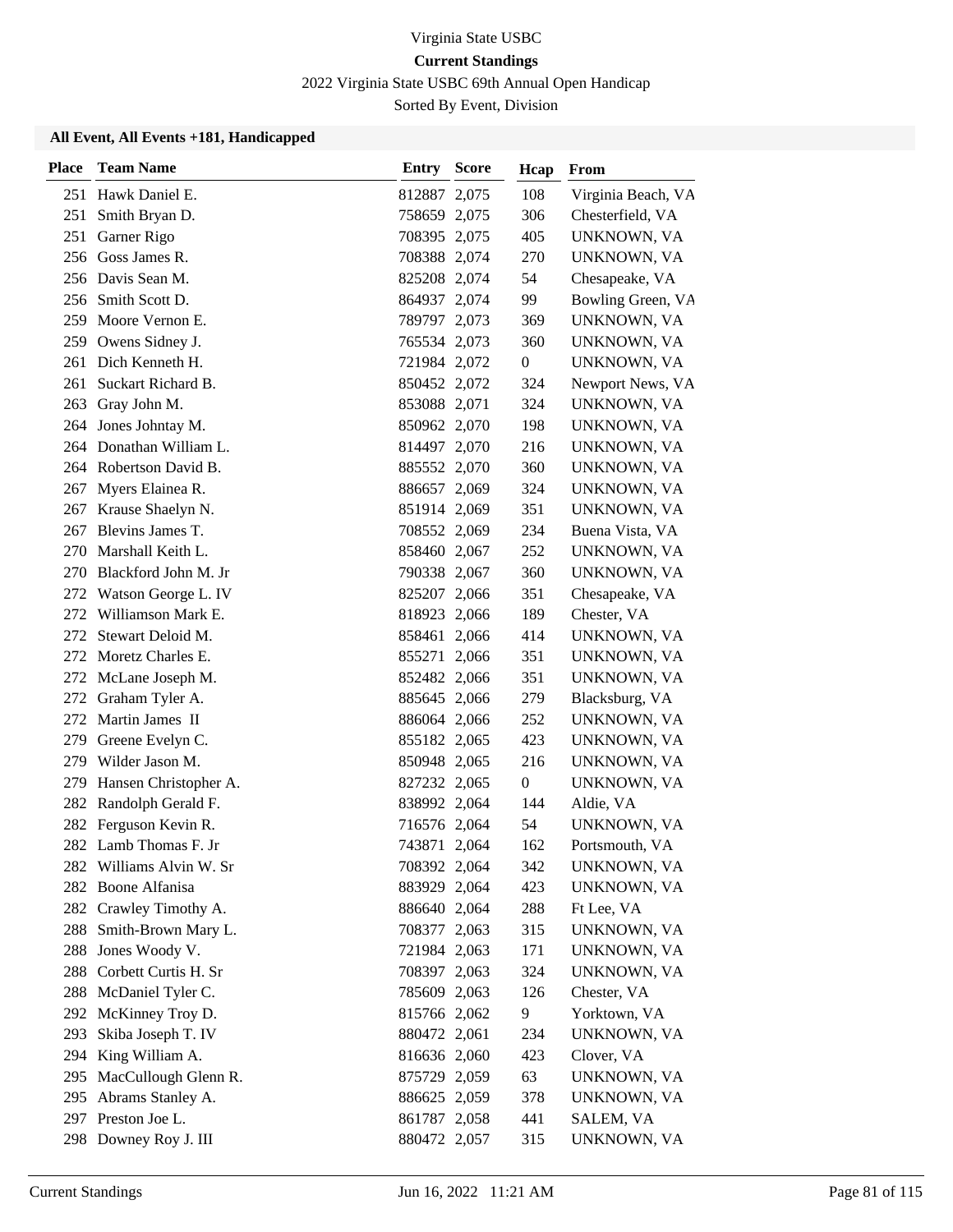2022 Virginia State USBC 69th Annual Open Handicap

Sorted By Event, Division

| Place | <b>Team Name</b>        | Entry        | <b>Score</b> | Hcap             | From               |
|-------|-------------------------|--------------|--------------|------------------|--------------------|
|       | 299 Wolde Samuel        | 875461 2,055 |              | 342              | Waldorf, MD        |
| 299   | Ford Donald C. III      | 794637 2,055 |              | 351              | South Boston, VA   |
| 301   | Blowers Don E.          | 798413 2,054 |              | 261              | Chesterfield, VA   |
| 301   | Turner Gregory L.       | 789155 2,054 |              | 45               | Washington, DC     |
| 301   | Spence David L.         | 844275 2,054 |              | 423              | UNKNOWN, VA        |
| 301   | Harris Kevin R.         | 716571 2,054 |              | 207              | UNKNOWN, VA        |
| 301   | Collins Justin M.       | 721934 2,054 |              | 234              | Broadway, VA       |
|       | 306 Day John H.         | 825208 2,053 |              | 189              | Chesapeake, VA     |
| 306   | Johnson Alan M.         | 880411 2,053 |              | 342              | Midlothian, VA     |
|       | 308 Davis Ronald H. Jr  | 883784 2,052 |              | 126              | Fredericksburg, VA |
|       | 308 Bailey Brian D.     | 886632 2,052 |              | 360              |                    |
|       | 308 Knight Portia F.    | 825206 2,052 |              | 441              | Chesapeake, VA     |
| 308   | Harrington Ryan C.      | 850964 2,052 |              | 234              | UNKNOWN, VA        |
| 308   | Justice Kenneth D. Jr   | 851444 2,052 |              | 351              | UNKNOWN, VA        |
| 313   | Banchy Mark J.          | 788041 2,051 |              | 261              | Lynchburg, VA      |
| 313   | Baldwin Vernon L.       | 882596 2,051 |              | 324              | UNKNOWN, VA        |
|       | 315 Aldea Randy E.      | 851914 2,050 |              | 306              | UNKNOWN, VA        |
| 316   | Cabble Matthew R.       | 851913 2,049 |              | 63               | UNKNOWN, VA        |
|       | 316 Mabry Willie L. III | 850963 2,049 |              | 297              | UNKNOWN, VA        |
|       | 316 Allman Dallas W.    | 787623 2,049 |              | 126              | Newport News, VA   |
|       | 319 Emerson Robert W.   | 858463 2,048 |              | 108              | UNKNOWN, VA        |
|       | 319 Lambert Bradley S.  | 855251 2,048 |              | 234              | UNKNOWN, VA        |
| 321   | Lambert Kenneth D.      | 855251 2,047 |              | 234              | UNKNOWN, VA        |
| 321   | Jones Kenneth R.        | 851580 2,047 |              | 288              | Como, NC           |
| 323   | White David W.          | 844276 2,046 |              | 360              | UNKNOWN, VA        |
|       | 323 Kolessides John N.  | 838992 2,046 |              | 72               | Aldie, VA          |
| 325   | Johnson Brandon D.      | 721984 2,045 |              | $\boldsymbol{0}$ | UNKNOWN, VA        |
|       | 326 Dawes Vincent       | 708380 2,044 |              | 432              | UNKNOWN, VA        |
|       | 326 Larrabee Brian S.   | 851622 2,044 |              | $\boldsymbol{0}$ | UNKNOWN, VA        |
|       | 326 Anderson Alden P.   | 875730 2,044 |              | 261              | UNKNOWN, VA        |
|       | 326 Johnson Jeremy M.   | 885645 2,044 |              | 261              | Blacksburg, VA     |
|       | 330 Miles Jack Jr       | 880410 2,043 |              | 126              | Midlothian, VA     |
|       | 330 Johnson Darren K.   | 851005 2,043 |              | 261              | UNKNOWN, VA        |
| 330   | Tyler Barry R.          | 708394 2,043 |              | 135              | UNKNOWN, VA        |
| 333   | Campbell C Wade         | 843501 2,042 |              | 315              | UNKNOWN, VA        |
|       | 333 Boyters Greg D.     | 787624 2,042 |              | 27               | Newport News, VA   |
|       | 333 Hunter Gregory M.   | 788044 2,042 |              | 216              | Lynchburg, VA      |
| 333   | Decker Samuel O. III    | 886627 2,042 |              | 198              | Waynesboro, VA     |
| 337   | Pigg Ryan W.            | 885550 2,041 |              | 207              | UNKNOWN, VA        |
| 337   | Russell Jeffrey M.      | 858460 2,041 |              | 315              | UNKNOWN, VA        |
| 337   | Roach Darrin C.         | 708379 2,041 |              | 432              | UNKNOWN, VA        |
|       | 340 Boone Moses H.      | 708384 2,040 |              | 297              | UNKNOWN, VA        |
|       | 340 Dever Jason D.      | 765535 2,040 |              | 315              | UNKNOWN, VA        |
| 340   | Sprouse Thomas G.       | 851042 2,040 |              | 234              | Waynesboro, VA     |
|       | 343 Clarke Carroll      | 849288 2,039 |              | 270              | Ashburn, VA        |
|       | 343 Denig Karrington S. | 850965 2,039 |              | 342              | UNKNOWN, VA        |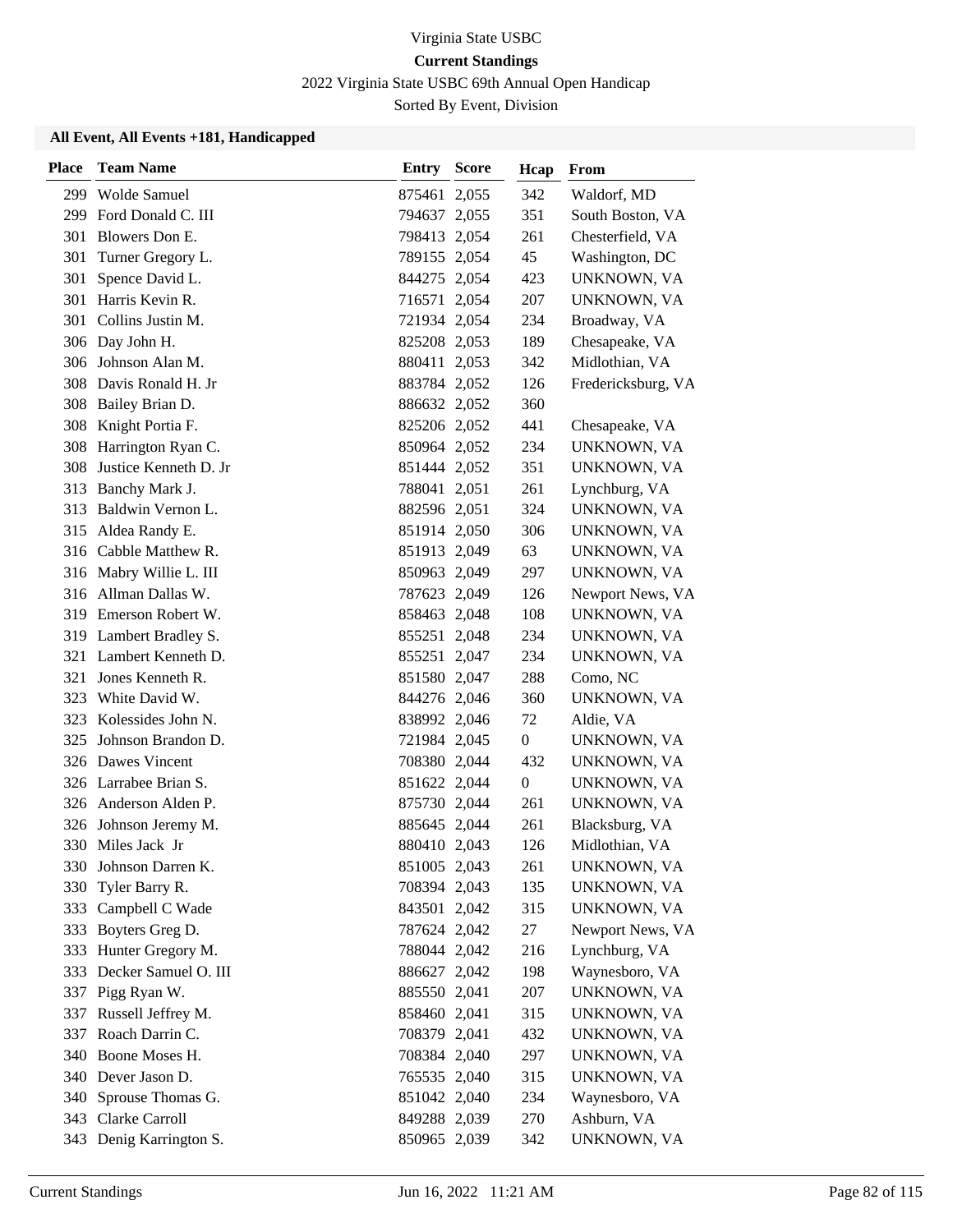2022 Virginia State USBC 69th Annual Open Handicap

Sorted By Event, Division

| <b>Place</b> | <b>Team Name</b>           | Entry        | <b>Score</b> | Hcap             | From              |
|--------------|----------------------------|--------------|--------------|------------------|-------------------|
|              | 343 Alston Troy M.         | 788537 2,039 |              | 405              | Montpelier, VA    |
|              | 343 Hice Jason A.          | 787626 2,039 |              | 261              | Newport News, VA  |
| 347          | Sharp Andrea               | 813510 2,038 |              | 324              | UNKNOWN, VA       |
| 347          | Griner Dan W.              | 854122 2,038 |              | 135              | Newport News, VA  |
| 347          | Beale Jason A.             | 886637 2,038 |              | $\boldsymbol{0}$ | Ruckersville, VA  |
| 347          | Johnson Charles M.         | 886649 2,038 |              | 207              | Upper Marlboro, M |
| 351          | Garcia Marcelo R.          | 886654 2,037 |              | 189              | Bristow, VA       |
|              | 351 Cook Jennifer (Red) S. | 765533 2,037 |              | 270              | UNKNOWN, VA       |
|              | 353 Dohmann David E.       | 758658 2,036 |              | 243              | Chesterfield, VA  |
|              | 353 Rankin York C. Jr      | 789157 2,036 |              | 126              | Washington, DC    |
| 353          | Franks Jim M.              | 758013 2,036 |              | 183              | UNKNOWN, VA       |
| 353          | Mapp David K. Jr           | 886636 2,036 |              | 297              | Norfolk, VA       |
|              | 353 Cousins Lamont         | 880409 2,036 |              | 54               | Midlothian, VA    |
| 358          | Riddle David B.            | 886630 2,035 |              | 441              | Warrenton, VA     |
| 358          | Broughton Feast L.         | 788042 2,035 |              | 162              | Lynchburg, VA     |
|              | 360 Porterfield James R.   | 765534 2,034 |              | 180              | UNKNOWN, VA       |
| 360          | Painter James E.           | 838136 2,034 |              | 72               | UNKNOWN, VA       |
| 360          | Carrico Preston C.         | 855270 2,034 |              | 396              | UNKNOWN, VA       |
| 360          | Willard Jarrod R.          | 855271 2,034 |              | 387              | UNKNOWN, VA       |
| 364          | Wolfe James (Jim) M.       | 874811 2,033 |              | 180              | UNKNOWN, VA       |
| 365          | Gary Jonathan R.           | 815766 2,032 |              | $\boldsymbol{0}$ | Yorktown, VA      |
| 365          | Lamb Terence A.            | 743871 2,032 |              | 171              | Portsmouth, VA    |
| 365          | Richardson William A. Jr   | 708386 2,032 |              | 441              | UNKNOWN, VA       |
| 368          | Mays Calvin T.             | 800089 2,031 |              | 153              | UNKNOWN, VA       |
| 368          | McLane Michael A.          | 852482 2,031 |              | 126              | UNKNOWN, VA       |
| 370          | Crowder Krystle L.         | 818947 2,030 |              | 360              | Chester, VA       |
| 370          | Cash Brandon S.            | 787622 2,030 |              | 171              | Newport News, VA  |
| 372          | Hogue Cecil C.             | 841891 2,029 |              | 387              | South Boston, VA  |
|              | 372 Fifer David C.         | 844275 2,029 |              | 279              | UNKNOWN, VA       |
| 372          | Booth Richard L.           | 884092 2,029 |              | 360              | Washington, DC    |
| 375          | Johnson Chris M.           | 883097 2,028 |              | $\boldsymbol{0}$ | UNKNOWN, VA       |
|              | 375 Hawkins Leon C.        | 858464 2,028 |              | 171              | UNKNOWN, VA       |
|              | 375 White Bruce M.         | 864937 2,028 |              | 198              | Bowling Green, VA |
| 375          | Alleyne Tristan O.         | 856507 2,028 |              | 369              | Richmond, VA      |
| 375          | <b>HAHN CHRISTOPHER</b>    | 791016 2,028 |              | 153              | UNKNOWN, VA       |
|              | 375 Clark Calvin L. Sr     | 788044 2,028 |              | 243              | Lynchburg, VA     |
| 381          | Ware Michael R.            | 814615 2,027 |              | 342              | Newport News, VA  |
| 381          | <b>Foster Ronald</b>       | 883094 2,027 |              | 288              | UNKNOWN, VA       |
| 383          | Claiborne Joe B. Jr        | 863295 2,026 |              | 288              | UNKNOWN, VA       |
| 384          | Smith Adam M.              | 851314 2,025 |              | 333              | Henrico, VA       |
| 384          | Terrant Robert B.          | 885621 2,025 |              | 288              | Nokesville, VA    |
| 384          | Wade Clint T.              | 886319 2,025 |              | 126              | UNKNOWN, VA       |
| 387          | Napper Gerald L.           | 885724 2,024 |              | 360              | UNKNOWN, VA       |
| 387          | Watkins Tyrone R. Jr       | 884054 2,024 |              | 315              | Washington, DC    |
| 387          | Madison Hunter R.          | 886629 2,024 |              | 207              | Norfolk, VA       |
| 387          | Sparks John R. Jr          | 766299 2,024 |              | 423              | UNKNOWN, VA       |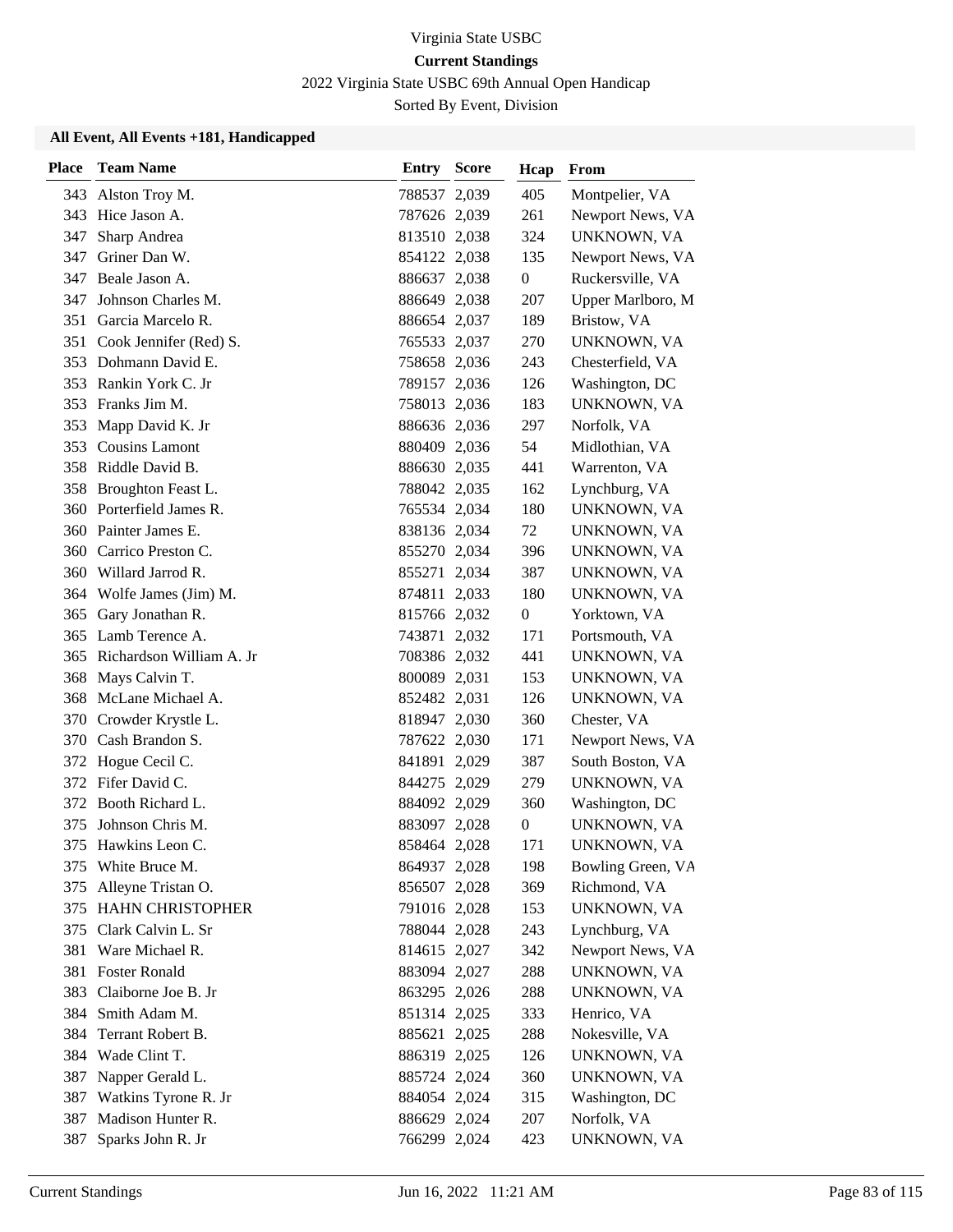2022 Virginia State USBC 69th Annual Open Handicap

Sorted By Event, Division

| <b>Place</b> | <b>Team Name</b>            | <b>Entry Score</b> | Hcap             | From             |
|--------------|-----------------------------|--------------------|------------------|------------------|
|              | 391 Book James E.           | 838135 2,023       | 351              | UNKNOWN, VA      |
|              | 392 Broadney Robert L. III  | 765536 2,022       | 162              | UNKNOWN, VA      |
|              | 392 Barruel Xyl L.          | 875730 2,022       | 171              | UNKNOWN, VA      |
|              | 392 Mann David C.           | 886636 2,022       | 261              | Norfolk, VA      |
|              | 392 Stewart Keith A. Sr     | 886317 2,022       | 279              | UNKNOWN, VA      |
|              | 396 Krech Steven J.         | 886317 2,021       | 282              | UNKNOWN, VA      |
| 396-         | Shankle Clint T. Sr         | 825272 2,021       | 288              | Inwood, WV       |
|              | 396 CALLOWAY MICHAEL W.     | 791016 2,021       | $\boldsymbol{0}$ | UNKNOWN, VA      |
|              | 399 Pollock James E.        | 850692 2,020       | 252              | UNKNOWN, VA      |
| 399          | Rigatti Dalton A.           | 886629 2,020       | 216              | Norfolk, VA      |
| 401          | Pritchett Alexander M.      | 814615 2,019       | 369              | Newport News, VA |
| 401          | Smith Robert W.             | 821453 2,019       | 90               | Chester, VA      |
| 401          | Sherman Charles E.          | 708379 2,019       | 288              | UNKNOWN, VA      |
|              | 404 Broadney Robert L. Jr   | 765536 2,018       | 261              | UNKNOWN, VA      |
| 404          | Smith Thomas L.             | 816639 2,018       | 261              | Clover, VA       |
|              | 404 Hassan Idris B.         | 858464 2,018       | 288              | UNKNOWN, VA      |
|              | 404 Fletcher Kevin C.       | 886630 2,018       | 396              | Warrenton, VA    |
|              | 408 Hall Darrick L.         | 880411 2,017       | 279              | Midlothian, VA   |
|              | 408 Rand Thad A.            | 875731 2,017       | 306              | UNKNOWN, VA      |
|              | 408 Petrello Anthony M.     | 851622 2,017       | $\overline{0}$   | UNKNOWN, VA      |
|              | 408 Kulenguski Robert A.    | 743872 2,017       | 135              | Portsmouth, VA   |
|              | 412 Fortier Laurence R.     | 851005 2,016       | 243              | UNKNOWN, VA      |
|              | 412 Higgins Thelma G.       | 825206 2,016       | 414              | Chesapeake, VA   |
|              | 412 Williams Sammie L.      | 788042 2,016       | 144              | Lynchburg, VA    |
|              | 415 Rollins Derrick R. Sr   | 886646 2,015       | 90               | Gainesville, VA  |
|              | 416 Reynolds Arthur B.      | 883074 2,014       | 387              | UNKNOWN, VA      |
|              | 416 Tate Amanda C.          | 765537 2,014       | 396              | UNKNOWN, VA      |
|              | 416 Beck Margo L.           | 798413 2,014       | 333              | Chesterfield, VA |
|              | 416 Lemons James E.         | 856670 2,014       | 288              | UNKNOWN, VA      |
|              | 420 Franklin Brian P.       | 815766 2,013       | 27               | Yorktown, VA     |
|              | 420 Griffin Brian T.        | 885684 2,013       | 360              | Blacksburg, VA   |
|              | 422 Lawrence Kimberleigh N. | 883096 2,012       | 189              | UNKNOWN, VA      |
|              | 422 McClary Gregory P. Jr   | 854122 2,012       | 225              | Newport News, VA |
| 424          | Jones Frank H.              | 863317 2,011       | 252              | UNKNOWN, VA      |
| 424          | Vandusen Thomas J.          | 765541 2,011       | 252              | UNKNOWN, VA      |
|              | 426 Wilkerson Rick W.       | 790915 2,010       | 81               | UNKNOWN, VA      |
|              | 426 Shafer Michael A. Jr    | 851444 2,010       | 54               | UNKNOWN, VA      |
|              | 426 Wise Amanda N.          | 884054 2,010       | 216              | Washington, DC   |
| 429          | Drakes Luis A.              | 855182 2,009       | 225              | UNKNOWN, VA      |
| 429          | Hunter Decola D.            | 850698 2,009       | 423              | UNKNOWN, VA      |
|              | 429 Franklin Candi C.       | 765537 2,009       | 135              | UNKNOWN, VA      |
|              | 432 Richardson Megan M.     | 766298 2,008       | 198              | UNKNOWN, VA      |
|              | 432 Williamson Cory E.      | 823673 2,008       | 207              | Chester, VA      |
|              | 432 Russ Tommy L.           | 850962 2,008       | 225              | UNKNOWN, VA      |
|              | 432 Dineen Joseph A.        | 851622 2,008       | 54               | UNKNOWN, VA      |
|              | 436 Welcher Roy A.          | 861787 2,007       | 342              | SALEM, VA        |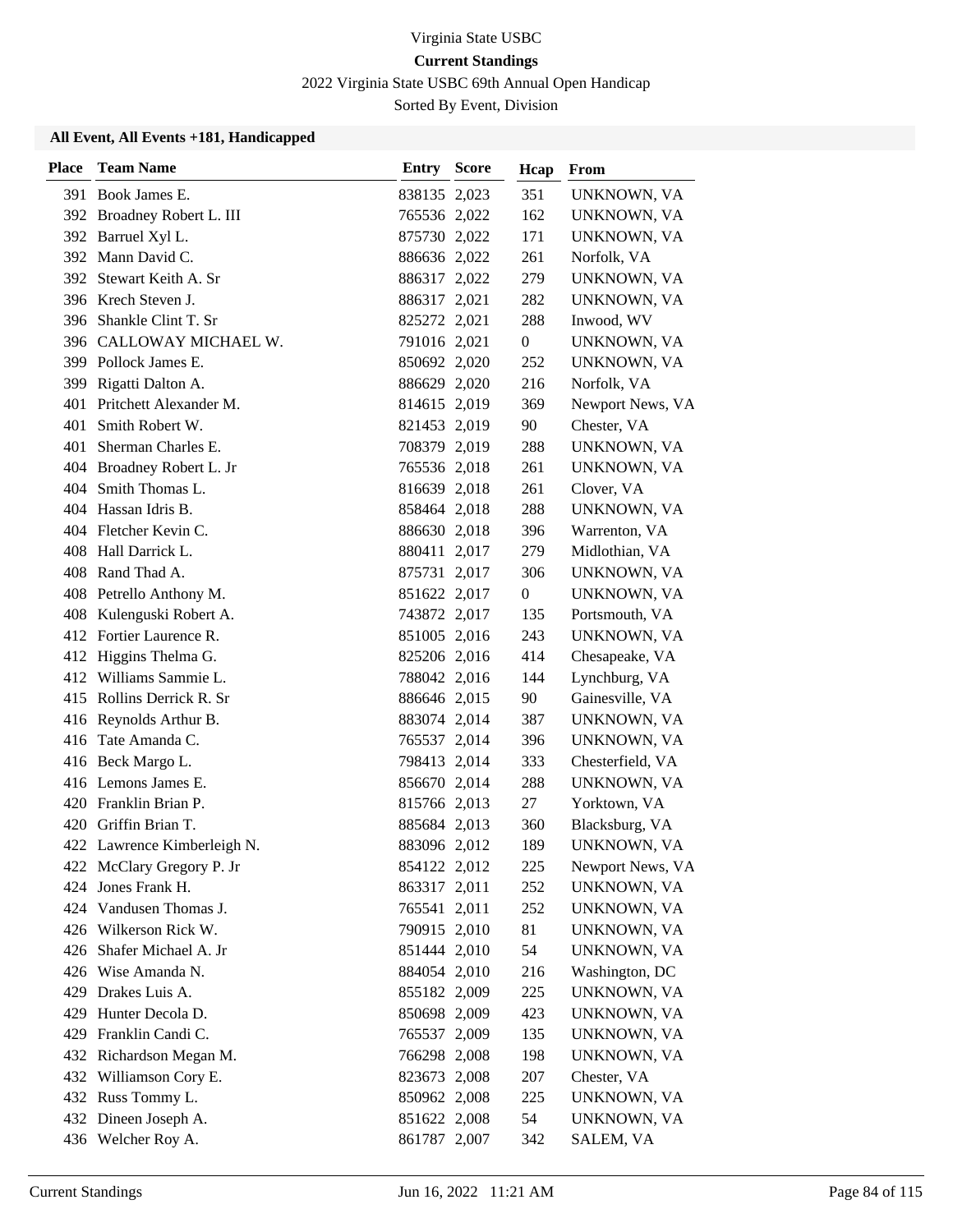2022 Virginia State USBC 69th Annual Open Handicap

Sorted By Event, Division

| Place | <b>Team Name</b>            | <b>Entry Score</b> | Hcap             | From               |
|-------|-----------------------------|--------------------|------------------|--------------------|
|       | 436 Griffin Allen L.        | 861764 2,007       | 207              | SALEM, VA          |
|       | 438 Linkous Dylan L.        | 885643 2,006       | 243              | Blacksburg, VA     |
|       | 439 Toms Jesse R.           | 880412 2,005       | 225              | Midlothian, VA     |
|       | 439 Hall Sterling W. Jr     | 858461 2,005       | 222              | UNKNOWN, VA        |
| 439   | Tran Oanh (Hazee) N.        | 851915 2,005       | 324              | UNKNOWN, VA        |
| 439   | Slagle James H.             | 792873 2,005       | 351              | UNKNOWN, VA        |
| 439   | Thompson Jeffrey A.         | 766296 2,005       | 234              | UNKNOWN, VA        |
|       | 439 Robinson Derrick A.     | 708384 2,005       | 396              | UNKNOWN, VA        |
|       | 445 Hummel John P.          | 825190 2,004       | 288              | Sterling, VA       |
|       | 446 Bland Kevin R.          | 823673 2,003       | $\boldsymbol{0}$ | Chester, VA        |
|       | 446 Cox William C.          | 821453 2,003       | 252              | Chester, VA        |
|       | 446 Pritchard Kenneth E.    | 866032 2,003       | 261              | UNKNOWN, VA        |
|       | 449 Brown Sonny L.          | 863194 2,002       | 333              | UNKNOWN, VA        |
| 449   | Campbell Danny R.           | 790996 2,002       | 375              | UNKNOWN, VA        |
|       | 449 Barbour Joseph R.       | 708380 2,002       | 198              | UNKNOWN, VA        |
|       | 449 Bradley Scott J.        | 885644 2,002       | 243              | Blacksburg, VA     |
| 453   | Riggle Robert R.            | 787625 2,001       | $\boldsymbol{0}$ | Newport News, VA   |
| 453   | Jones Alexander T.          | 861581 2,001       | 216              | UNKNOWN, VA        |
| 455   | Faxon Arron R. Sr           | 758013 2,000       | 261              | UNKNOWN, VA        |
|       | 456 Friendly Oscar S.       | 886645 1,999       | 27               | Gainesville, VA    |
| 457   | York Tim S.                 | 885768 1,998       | 288              | UNKNOWN, VA        |
| 457   | Clarke Phillip C. III       | 849288 1,998       | 126              | Ashburn, VA        |
| 459   | Taylor Marlon (Deon)        | 851915 1,997       | 72               | UNKNOWN, VA        |
| 459   | Johnson L. Keith            | 766296 1,997       | 189              | UNKNOWN, VA        |
| 459   | Scabis Philip E.            | 838991 1,997       | 27               | Aldie, VA          |
| 462   | Watson Blake C.             | 818923 1,996       | 126              | Chester, VA        |
|       | 462 To Chhoeun              | 875730 1,996       | $\boldsymbol{0}$ | UNKNOWN, VA        |
|       | 462 Lewis Tracie M.         | 885723 1,996       | 243              | UNKNOWN, VA        |
|       | 462 Langdon Kevin S.        | 885552 1,996       | 423              | UNKNOWN, VA        |
|       | 466 Carroll Dylan C.        | 787625 1,995       | 144              | Newport News, VA   |
| 467   | Bell Tiffany A.             | 883784 1,994       | 45               | Fredericksburg, VA |
|       | 467 Foltz Alan W.           | 886643 1,994       | 297              | Gainesville, VA    |
|       | 467 Lawson Donald (Dick) R. | 886650 1,994       | 441              | Waldorf, MD        |
| 470   | Arpe Kyle T.                | 885551 1,993       | 252              | UNKNOWN, VA        |
| 470   | Castle Will H.              | 843501 1,993       | 396              | UNKNOWN, VA        |
|       | 470 Hiser Jonathan C.       | 843760 1,993       | 180              | UNKNOWN, VA        |
| 473   | Clark Jason J.              | 850948 1,992       | 441              | UNKNOWN, VA        |
| 473   | Griffin Janelle R.          | 850695 1,992       | 315              | UNKNOWN, VA        |
| 473   | Kong Jeremy E.              | 863085 1,992       | 297              | UNKNOWN, VA        |
| 473   | Byer Melissa L.             | 853400 1,992       | 279              | UNKNOWN, VA        |
| 473   | Cochran Steven R.           | 798415 1,992       | 243              | Chesterfield, VA   |
| 473   | Gorlinsky Michael L.        | 885621 1,992       | 126              | Nokesville, VA     |
| 473   | Howell Steven N.            | 883074 1,992       | 369              | UNKNOWN, VA        |
|       | 480 Dawson Hank L.          | 886647 1,991       | 135              | Gainesville, VA    |
|       | 480 Baker Darren C.         | 886646 1,991       | 54               | Gainesville, VA    |
|       | 480 McCargo Kermit A.       | 794637 1,991       | 414              | South Boston, VA   |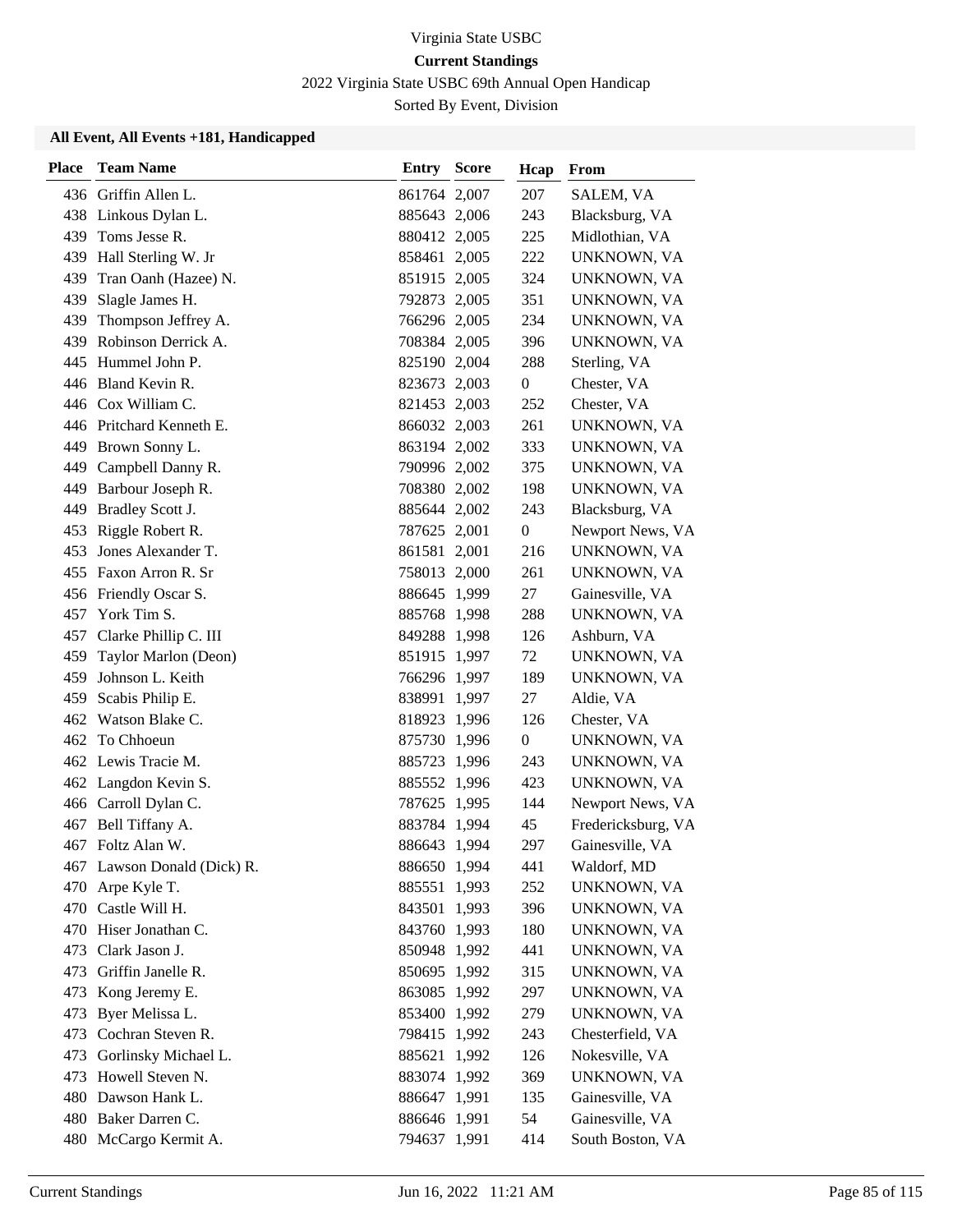2022 Virginia State USBC 69th Annual Open Handicap

Sorted By Event, Division

| <b>Place</b> | <b>Team Name</b>           | <b>Entry Score</b> | Hcap             | From                |
|--------------|----------------------------|--------------------|------------------|---------------------|
|              | 480 Holmes Lee Ann         | 863317 1,991       | 234              | UNKNOWN, VA         |
| 480          | Symanowski William R.      | 849288 1,991       | 261              | Ashburn, VA         |
|              | 485 Nunez Leland S.        | 843760 1,990       | 135              | UNKNOWN, VA         |
|              | 485 Green Cynthia L.       | 852441 1,990       | 270              | Ashland, VA         |
| 485          | Hart Jason A.              | 855270 1,990       | 342              | UNKNOWN, VA         |
| 485          | Nalls Kenny M.             | 841813 1,990       | 414              | Martinsburg, WV     |
| 485          | Williams LaShaun D.        | 788047 1,990       | 414              | Lynchburg, VA       |
|              | 485 Monsam Peter L.        | 886636 1,990       | 297              | Norfolk, VA         |
|              | 485 Harris Bryan L.        | 886317 1,990       | 342              | UNKNOWN, VA         |
|              | 492 Edwards Kevin D.       | 883839 1,989       | 333              | UNKNOWN, VA         |
|              | 492 Pittman Brian          | 886657 1,989       | 423              | UNKNOWN, VA         |
|              | 492 Hawkins John C.        | 708387 1,989       | 306              | UNKNOWN, VA         |
|              | 495 Burchfield Michael E.  | 795343 1,988       | 261              | Bristow, VA         |
|              | 495 Carter Henry P. III    | 884099 1,988       | 207              | Washington, DC      |
|              | 497 Gravely Charles L.     | 886264 1,987       | 369              | Roanoke, VA         |
|              | 497 Sharp Mabel G.         | 850694 1,987       | 387              | UNKNOWN, VA         |
|              | 497 Patterson Erick R.     | 850693 1,987       | 288              | UNKNOWN, VA         |
|              | 497 Painter Nathaniel C.   | 743870 1,987       | 441              | Portsmouth, VA      |
|              | 501 Palmer Jesse W. Jr     | 863085 1,986       | 279              | UNKNOWN, VA         |
|              | 502 Figlioli Vito J.       | 838992 1,985       | 45               | Aldie, VA           |
|              | 502 Livingston La'Tonia M. | 883095 1,985       | 360              | UNKNOWN, VA         |
|              | 504 Williams Yolanda S.    | 884054 1,984       | 342              | Washington, DC      |
|              | 504 Arms Timothy W.        | 781067 1,984       | 297              | UNKNOWN, VA         |
|              | 504 Hines Donald W.        | 856467 1,984       | 216              | Newport News, VA    |
|              | 504 Moore Thomas P.        | 850964 1,984       | 423              | UNKNOWN, VA         |
|              | 508 Hamby James M.         | 844561 1,983       | 36               | Waynesboro, VA      |
| 508          | Smith Billy Jr             | 861764 1,983       | 216              | SALEM, VA           |
| 508          | Sweat Glenn R.             | 788039 1,983       | 441              | Lynchburg, VA       |
| 508          | Negron Cristopher D.       | 787624 1,983       | 153              | Newport News, VA    |
| 508          | Kubyako Nicholas A.        | 788536 1,983       | $\boldsymbol{0}$ | Montpelier, VA      |
| 508          | Wojciechowski Scott D.     | 825209 1,983       | 153              | Chesapeake, VA      |
|              | 508 Rainey William S.      | 883195 1,983       | 225              | UNKNOWN, VA         |
|              | 515 Wiley Terry A.         | 875729 1,982       | $\boldsymbol{0}$ | UNKNOWN, VA         |
|              | 516 Potter John G. Jr      | 746115 1,981       | 414              | S. Prince George, V |
| 517          | Young Roger A.             | 874661 1,980       | 441              | Virginia Beach, VA  |
| 517          | Thompson Tubar             | 855180 1,980       | 180              | UNKNOWN, VA         |
| 517          | Myers Jack W. Jr           | 790086 1,980       | 342              | Yorktown, VA        |
| 517          | Smith Frank R.             | 885725 1,980       | 414              | UNKNOWN, VA         |
| 517          | Sutton Stephanie M.        | 885621 1,980       | 99               | Nokesville, VA      |
| 522          | Jones Ta'Shawn L.          | 843761 1,979       | 36               | UNKNOWN, VA         |
|              | 522 Evans Raymond C.       | 850963 1,979       | 243              | UNKNOWN, VA         |
|              | 524 Brown Richard T. Jr    | 855180 1,978       | 189              | UNKNOWN, VA         |
|              | 524 Whitted Michael C.     | 855184 1,978       | 405              | UNKNOWN, VA         |
|              | 524 VanDusen Timothy J.    | 765541 1,978       | 135              | UNKNOWN, VA         |
|              | 524 Camden Barry L.        | 748824 1,978       | 261              | UNKNOWN, VA         |
|              | 524 Catalan Kevin P.       | 708384 1,978       | 342              | UNKNOWN, VA         |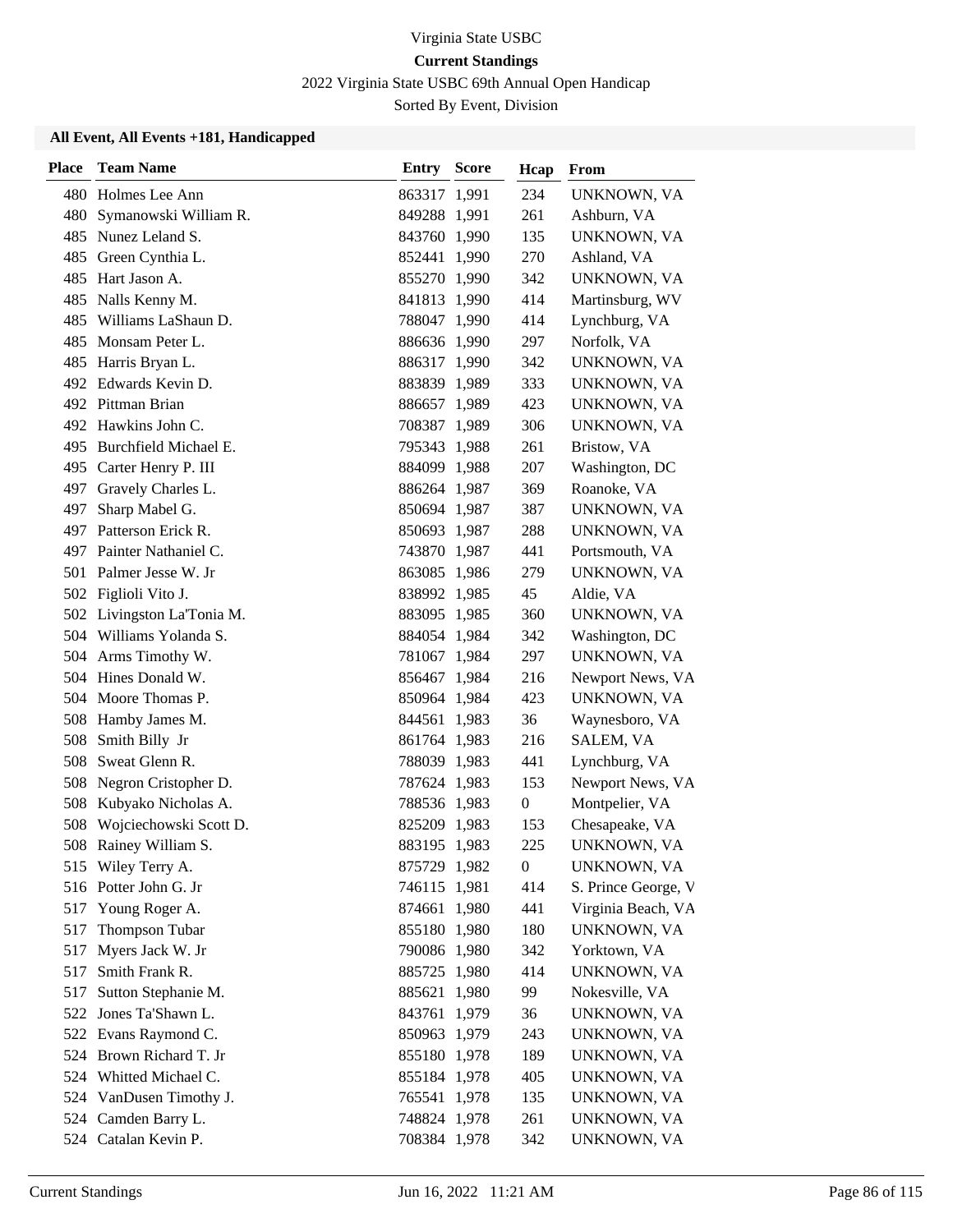2022 Virginia State USBC 69th Annual Open Handicap

Sorted By Event, Division

| <b>Place</b> | <b>Team Name</b>         | Entry        | <b>Score</b> | Hcap             | From               |
|--------------|--------------------------|--------------|--------------|------------------|--------------------|
|              | 529 Neal Delonte J.      | 788047 1,977 |              | 198              | Lynchburg, VA      |
| 529          | Martin Aden J.           | 854284 1,977 |              | 36               | Salem, VA          |
| 531          | Edwards Kenneth A.       | 845253 1,976 |              | 234              | Franklin, VA       |
| 531          | Fabian Robert S.         | 795343 1,976 |              | 189              | Bristow, VA        |
| 531          | St. Clair Steven J. Jr   | 814520 1,976 |              | 342              | Dublin, VA         |
| 531          | Key Harry M.             | 721957 1,976 |              | 198              | Waynesboro, VA     |
| 535          | <b>Taylor Davis</b>      | 798414 1,975 |              | 207              | Chesterfield, VA   |
| 535          | Higgs Rodney E.          | 787626 1,975 |              | 315              | Newport News, VA   |
| 537          | Hadloc Bruce L.          | 789626 1,974 |              | 279              | Arlington, VA      |
| 537          | Akers Bryan K.           | 850961 1,974 |              | 351              | UNKNOWN, VA        |
| 539          | Nabinett Paul M.         | 874939 1,973 |              | 369              | UNKNOWN, VA        |
|              | 539 Hartsock Joseph R.   | 787625 1,973 |              | 99               | Newport News, VA   |
|              | 539 Chandler Mark L.     | 816636 1,973 |              | 369              | Clover, VA         |
|              | 539 Wargo Bob            | 795343 1,973 |              | 261              | Bristow, VA        |
| 539          | Carter Joseph F. Jr      | 791015 1,973 |              | 45               | UNKNOWN, VA        |
|              | 544 Murphy Penny K.      | 856572 1,971 |              | 333              | Bethesda, MD       |
| 545          | Slade Kelvin R.          | 788040 1,970 |              | 216              | Lynchburg, VA      |
| 545          | McDowell James L. Jr     | 765538 1,970 |              | 243              | UNKNOWN, VA        |
| 547          | Stoneman Susan D.        | 851580 1,969 |              | 180              | Como, NC           |
| 548          | Shuler Karen E.          | 766297 1,968 |              | 333              | UNKNOWN, VA        |
|              | 549 Price Christopher L. | 875731 1,967 |              | $\boldsymbol{0}$ | UNKNOWN, VA        |
| 550          | Gray Emrett M.           | 883075 1,966 |              | 405              | UNKNOWN, VA        |
|              | 550 Howard Keith A.      | 856509 1,966 |              | 288              | Richmond, VA       |
|              | 552 Powers Wayne M. Jr   | 790915 1,965 |              | 306              | UNKNOWN, VA        |
| 553          | Prophet Ike A.           | 708383 1,964 |              | 279              | UNKNOWN, VA        |
| 554          | Swegan Clair G.          | 716572 1,963 |              | 63               | UNKNOWN, VA        |
| 555          | Cutshaw William R.       | 765540 1,962 |              | 216              | UNKNOWN, VA        |
|              | 556 Fox Curt D.          | 766297 1,961 |              | 315              | UNKNOWN, VA        |
|              | 556 Gilbert Nelson E.    | 883993 1,961 |              | 306              | UNKNOWN, VA        |
|              | 558 Beatty Boris R.      | 879746 1,960 |              | 414              | Elizabeth City, NC |
| 558          | McMullen Hollis F.       | 875731 1,960 |              | 288              | UNKNOWN, VA        |
|              | 558 Randesi Kevin P.     | 852441 1,960 |              | 207              | Ashland, VA        |
|              | 558 Brown Robert E.      | 851637 1,960 |              | 423              | UNKNOWN, VA        |
|              | 562 Butler Michael W.    | 874939 1,959 |              | 225              | UNKNOWN, VA        |
|              | 562 Matthews Larryl A.   | 858463 1,959 |              | 90               | UNKNOWN, VA        |
|              | 562 Rhodes Carl S. Jr    | 716572 1,959 |              | 99               | UNKNOWN, VA        |
|              | 562 Chase Mark A. Jr     | 708390 1,959 |              | 171              | UNKNOWN, VA        |
|              | 562 Jones Shawn L.       | 886637 1,959 |              | $\boldsymbol{0}$ | Ruckersville, VA   |
|              | 562 Minter Brian K. Sr   | 886640 1,959 |              | 270              | Ft Lee, VA         |
|              | 568 Fuller Jerry K.      | 886264 1,958 |              | 378              | Roanoke, VA        |
| 568          | Goodwin Jonathan M.      | 854122 1,958 |              | 126              | Newport News, VA   |
|              | 568 Rinehart Tyler R.    | 844561 1,958 |              | 9                | Waynesboro, VA     |
| 571          | Campbell Steven W.       | 789158 1,957 |              | 207              | Washington, DC     |
|              | 571 Oliver John C.       | 790832 1,957 |              | 63               | UNKNOWN, VA        |
|              | 571 Broadney Colin D.    | 765536 1,957 |              | 216              | UNKNOWN, VA        |
|              | 571 Bland Randolph L.    | 886642 1,957 |              | 297              | Prince George, VA  |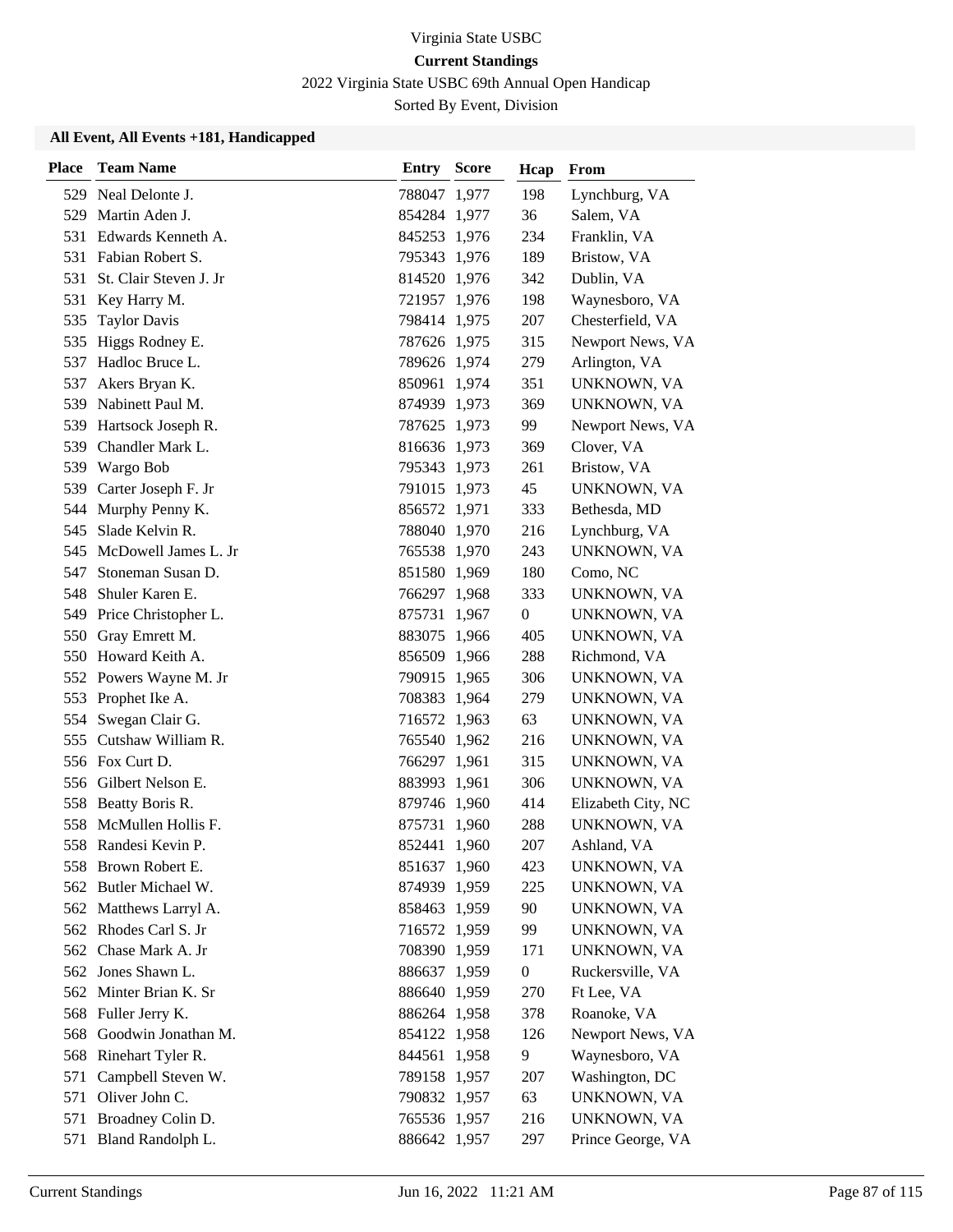2022 Virginia State USBC 69th Annual Open Handicap

Sorted By Event, Division

| <b>Place</b> | <b>Team Name</b>          | <b>Entry Score</b> | Hcap             | From               |
|--------------|---------------------------|--------------------|------------------|--------------------|
| 575          | Miller Robert D.          | 721934 1,956       | 72               | Broadway, VA       |
| 575          | Goodman William E.        | 788040 1,956       | 288              | Lynchburg, VA      |
| 577          | Washington Michael B.     | 789157 1,955       | 297              | Washington, DC     |
|              | 577 Hope Gordon B. III    | 879746 1,955       | $\overline{0}$   | Elizabeth City, NC |
| 579          | Gilley Adam               | 851035 1,954       | 171              | Richmond, VA       |
|              | 580 Callahan Shawn M.     | 863120 1,953       | 108              | Springfield, VA    |
|              | 580 Collins Travis J.     | 886656 1,953       | 108              | Sterling, VA       |
|              | 582 Richardson David E.   | 789906 1,952       | 324              | Richmond, VA       |
|              | 582 Moody James D.        | 795322 1,952       | 441              | UNKNOWN, VA        |
| 582          | Napoli Paul B.            | 841813 1,952       | 351              | Martinsburg, WV    |
| 585          | Smith Carolyn A.          | 874939 1,950       | 351              | UNKNOWN, VA        |
|              | 585 Foor Robert L.        | 856574 1,950       | 324              | Bethesda, MD       |
| 585          | Houff Timothy B.          | 855181 1,950       | 288              | UNKNOWN, VA        |
| 585          | Williams Marvin D.        | 708389 1,950       | 342              | UNKNOWN, VA        |
| 589          | <b>Layton Mike</b>        | 853400 1,949       | 243              | UNKNOWN, VA        |
| 589          | Shelton Keith J.          | 856507 1,949       | 315              | Richmond, VA       |
|              | 589 Edmonds Jeffrey L.    | 816638 1,949       | 441              | Clover, VA         |
|              | 592 Gomez Joseph A.       | 788044 1,947       | 81               | Lynchburg, VA      |
|              | 592 Montgomery Roshad J.  | 743873 1,947       | 414              | Portsmouth, VA     |
| 594          | Smith James W.            | 816639 1,946       | 180              | Clover, VA         |
|              | 594 Potter Timothy E.     | 838992 1,946       | 90               | Aldie, VA          |
|              | 596 Harper Vaughn K.      | 788043 1,945       | 207              | Lynchburg, VA      |
|              | 596 Bethel Dale W.        | 858465 1,945       | 297              | UNKNOWN, VA        |
|              | 596 Walker Andre M. Sr    | 880410 1,945       | 108              | Midlothian, VA     |
|              | 599 Caffee Jacinta Y.     | 878421 1,944       | 387              | Virginia Beach, VA |
| 600          | Hayes Ronald D.           | 886636 1,943       | 333              | Norfolk, VA        |
| 601          | Yetter Brandon A.         | 850091 1,942       | 243              | Grottoes, VA       |
|              | 601 Cook Matthew E.       | 766299 1,942       | 207              | UNKNOWN, VA        |
|              | 601 Hannay Jimmy V.       | 819029 1,942       | 135              | Chester, VA        |
|              | 601 Lamb Thomas F. III    | 743871 1,942       | 63               | Portsmouth, VA     |
| 605          | Smith Lloyd H.            | 816640 1,941       | 423              | Clover, VA         |
|              | 605 Lewis Timothy E.      | 795343 1,941       | 252              | Bristow, VA        |
|              | 605 Reed Alejandro L.     | 788048 1,941       | 153              | Lynchburg, VA      |
|              | 608 Freeman Kenneth H.    | 708395 1,940       | $\boldsymbol{0}$ | UNKNOWN, VA        |
|              | 609 Loeb Bret W.          | 853088 1,939       | 99               | UNKNOWN, VA        |
|              | 609 Murray James P.       | 874811 1,939       | 162              | UNKNOWN, VA        |
|              | 609 Pleasant Jerry L. Jr  | 880411 1,939       | 144              | Midlothian, VA     |
|              | 612 Bancroft Steve C. Jr  | 886634 1,938       | 315              | Norfolk, VA        |
|              | 612 Jackson Lorenzo Jr    | 854122 1,938       | $\boldsymbol{0}$ | Newport News, VA   |
|              | 612 Brads Chris           | 753428 1,938       | 162              | Palmyra, VA        |
|              | 615 Marshall Eugene L. II | 858463 1,937       | 414              | UNKNOWN, VA        |
|              | 615 Williams John L.      | 788047 1,937       | 360              | Lynchburg, VA      |
| 617          | Scott James P.            | 827232 1,936       | 45               | UNKNOWN, VA        |
|              | 617 Holtzclaw John W.     | 855183 1,936       | 342              | UNKNOWN, VA        |
|              | 617 Titre Thompson M.     | 883097 1,936       | 279              | UNKNOWN, VA        |
|              | 617 Han Alex J.           | 885597 1,936       | 162              | UNKNOWN, VA        |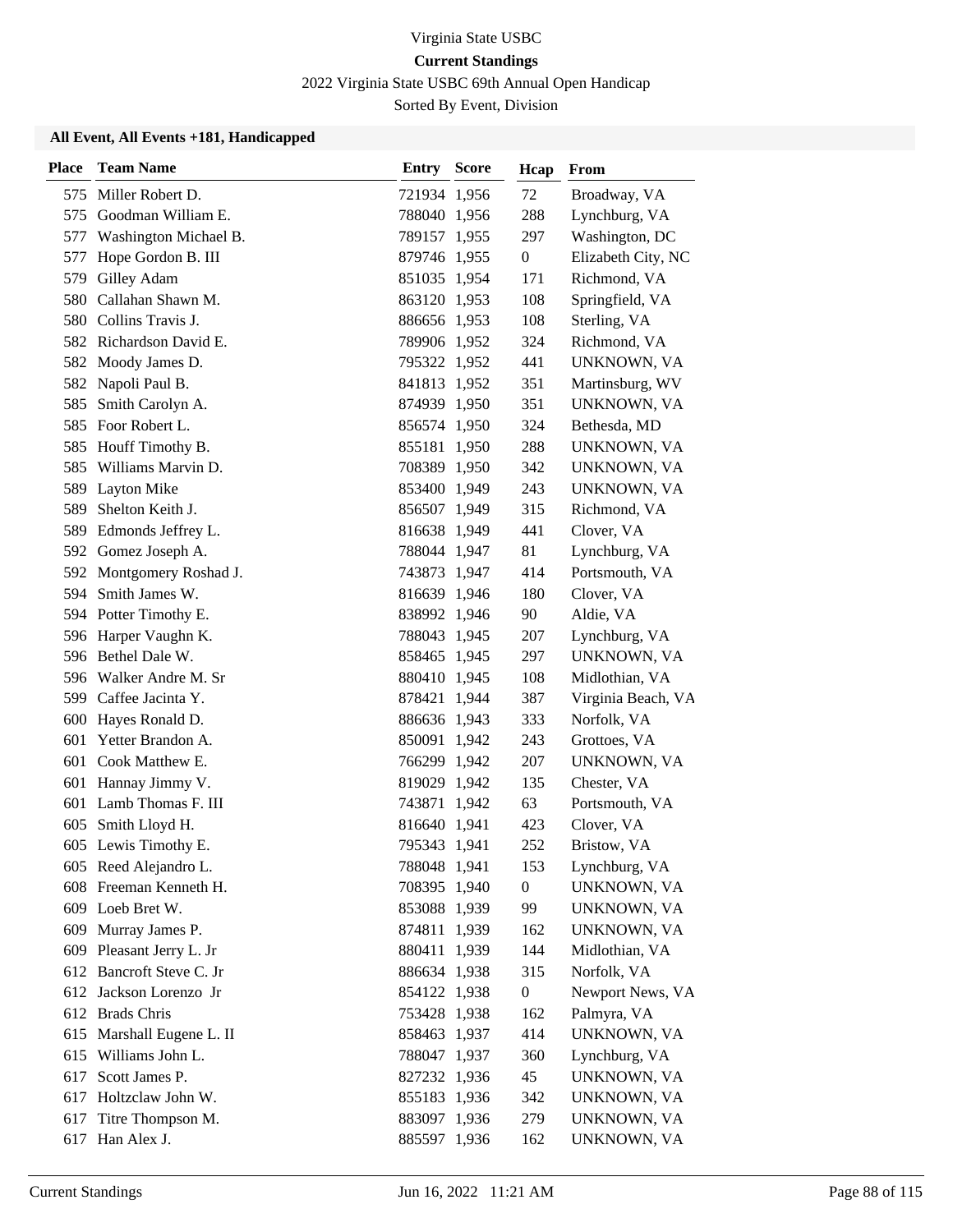2022 Virginia State USBC 69th Annual Open Handicap

Sorted By Event, Division

| <b>Place</b> | <b>Team Name</b>             | Entry        | <b>Score</b> | Hcap           | From             |
|--------------|------------------------------|--------------|--------------|----------------|------------------|
|              | 621 Hines Jaccob W.          | 856467 1,935 |              | 207            | Newport News, VA |
| 621          | Kerzic Joseph M.             | 852481 1,935 |              | 72             | UNKNOWN, VA      |
| 621          | McLaughlin Vernon P. II      | 789560 1,935 |              | 288            | Covington, VA    |
|              | 624 Michonski Michael        | 861764 1,934 |              | 297            | SALEM, VA        |
|              | 624 Linkous Jordan A.        | 885643 1,934 |              | 369            | Blacksburg, VA   |
| 624          | Maple Orlando L.             | 885724 1,934 |              | 108            | UNKNOWN, VA      |
| 627          | Nun Jacob G.                 | 885590 1,933 |              | 378            | Montpelier, VA   |
| 627          | SHIFFLETT ELVIN              | 791015 1,933 |              | 414            | UNKNOWN, VA      |
|              | 629 Walker Kevin A.          | 874939 1,932 |              | 288            | UNKNOWN, VA      |
| 629          | Byer Timothy (Timmy) G.      | 853400 1,932 |              | 117            | UNKNOWN, VA      |
| 629          | Neal David A.                | 708393 1,932 |              | 234            | UNKNOWN, VA      |
| 632          | Hooker Van D.                | 765540 1,931 |              | 360            | UNKNOWN, VA      |
| 633          | Grady James W. Sr            | 789906 1,930 |              | 288            | Richmond, VA     |
| 633          | <b>Rapert Mark</b>           | 792865 1,930 |              | 297            | Lexington, VA    |
| 633          | Gable Chad P.                | 800089 1,930 |              | $\overline{0}$ | UNKNOWN, VA      |
| 633          | Clingman Corina J.           | 850698 1,930 |              | 360            | UNKNOWN, VA      |
| 633          | Volpp Gerald L.              | 882519 1,930 |              | 135            | Stafford, VA     |
| 638          | Tucker Dan T. Jr             | 798413 1,929 |              | 225            | Chesterfield, VA |
| 638          | Webster John A. Jr           | 789152 1,929 |              | 207            | Washington, DC   |
| 640          | Poulos Ben A.                | 880472 1,928 |              | 144            | UNKNOWN, VA      |
|              | 640 Ledin Anna E.            | 885550 1,928 |              | 414            | UNKNOWN, VA      |
|              | 642 Wetherington Jesse W. Jr | 886656 1,926 |              | 243            | Sterling, VA     |
|              | 643 Newsom William L.        | 845253 1,925 |              | 81             | Franklin, VA     |
|              | 643 Williams Monique A.      | 708381 1,925 |              | 144            | UNKNOWN, VA      |
|              | 645 Lovelace Kevin S.        | 816637 1,924 |              | 261            | Clover, VA       |
|              | 645 Johnson Michael D. III   | 804526 1,924 |              | 369            | UNKNOWN, VA      |
|              | 645 Houchens Ginger L.       | 886627 1,924 |              | 396            | Waynesboro, VA   |
| 648          | Johnston David J.            | 853088 1,923 |              | 396            | UNKNOWN, VA      |
|              | 648 Baber Susan D.           | 721957 1,923 |              | 396            | Waynesboro, VA   |
|              | 648 Lineberry Shannon Q.     | 743004 1,923 |              | 297            | Fairfield, VA    |
| 651          | Akers Shay T.                | 850961 1,922 |              | 351            | UNKNOWN, VA      |
| 651          | Seewald Kenneth G.           | 825169 1,922 |              | 297            | Ashburn, VA      |
|              | 653 Satterwhite John A.      | 884108 1,920 |              | 351            | UNKNOWN, VA      |
| 654          | Callahan Gareth T.           | 863120 1,919 |              | 387            | Springfield, VA  |
|              | 654 Lugarich Stephen P.      | 856670 1,919 |              | 63             | UNKNOWN, VA      |
|              | 656 Manolis Michael J.       | 875731 1,918 |              | 144            | UNKNOWN, VA      |
|              | 656 Coombs Carla A.          | 850965 1,918 |              | 405            | UNKNOWN, VA      |
| 658          | Smith Melvin Jr              | 850694 1,917 |              | 261            | UNKNOWN, VA      |
| 658          | Tyler Brian R.               | 708395 1,917 |              | 63             | UNKNOWN, VA      |
| 660          | Jones Darren W.              | 852481 1,915 |              | 81             | UNKNOWN, VA      |
| 660          | Jefferis Anthony D.          | 857103 1,915 |              | 180            | Chelteham, MD    |
| 660          | <b>Burton Kenneth Wayne</b>  | 798415 1,915 |              | 234            | Chesterfield, VA |
| 663          | Wright Emmett L.             | 788041 1,914 |              | 225            | Lynchburg, VA    |
| 663          | Thorpe Felicia T.            | 708394 1,914 |              | 387            | UNKNOWN, VA      |
| 663          | Hanes David E.               | 748824 1,914 |              | 189            | UNKNOWN, VA      |
|              | 666 Williams Michael B.      | 788047 1,913 |              | 171            | Lynchburg, VA    |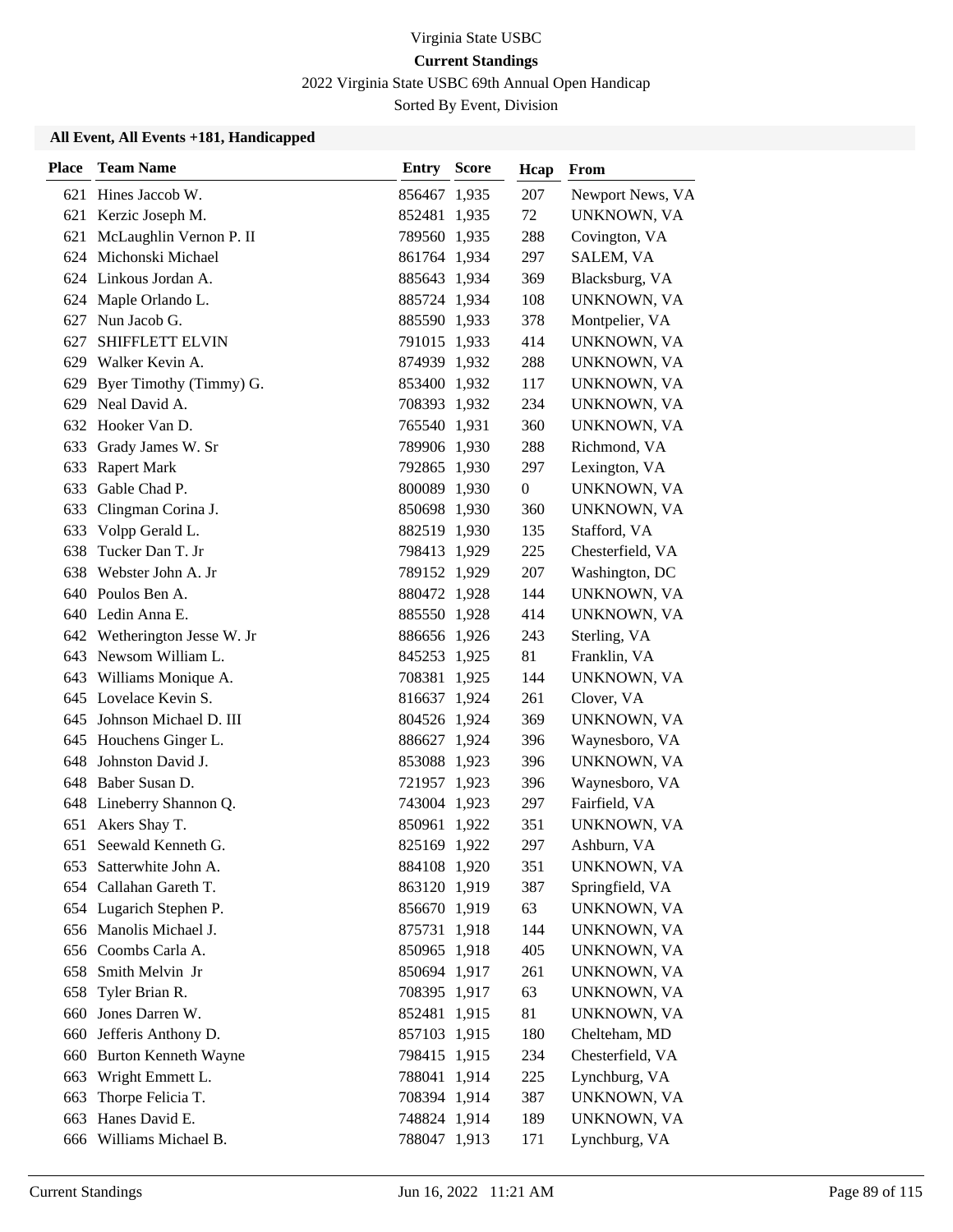2022 Virginia State USBC 69th Annual Open Handicap

Sorted By Event, Division

| <b>Place</b> | <b>Team Name</b>           | <b>Entry Score</b> | Hcap             | From                |
|--------------|----------------------------|--------------------|------------------|---------------------|
|              | 666 Mann Warren A.         | 886645 1,913       | 207              | Gainesville, VA     |
|              | 668 Day Kenneth L.         | 788043 1,912       | 162              | Lynchburg, VA       |
|              | 668 Collins Bobby W.       | 844275 1,912       | 315              | <b>UNKNOWN, VA</b>  |
|              | 670 Lavender Shawn E.      | 844562 1,911       | 45               | Waynesboro, VA      |
|              | 670 Lucas Julia R.         | 781067 1,911       | 405              | UNKNOWN, VA         |
| 670          | Donahue Thomas S.          | 827232 1,911       | 72               | UNKNOWN, VA         |
| 673          | Beavers Brian K.           | 825169 1,910       | 333              | Ashburn, VA         |
|              | 674 Hartman Logan S.       | 785609 1,909       | 216              | Chester, VA         |
|              | 674 Johnson Michael A.     | 788044 1,909       | 126              | Lynchburg, VA       |
|              | 676 Lafon C W.             | 783745 1,908       | 270              | Virginia Beach, VA  |
| 676          | Campbell Patrick           | 874940 1,908       | 414              | UNKNOWN, VA         |
|              | 676 Coleman Jobie R.       | 743004 1,908       | 297              | Fairfield, VA       |
|              | 676 Harris Christopher M.  | 716571 1,908       | 45               | UNKNOWN, VA         |
|              | 680 Hall Kevin L.          | 856572 1,907       | 81               | Bethesda, MD        |
| 681          | Szamborski William J.      | 856573 1,906       | 171              | Bethesda, MD        |
|              | 681 Ramey Leonard W.       | 825142 1,906       | 18               | Sterling, VA        |
| 683          | Ahner Ashby F.             | 787626 1,905       | 198              | Newport News, VA    |
| 683          | Murray Hickey J. Jr        | 856573 1,905       | 207              | Bethesda, MD        |
| 685          | Alexander Donald A.        | 792865 1,904       | 162              | Lexington, VA       |
|              | 685 Moore Lamarr A.        | 886627 1,904       | 18               | Waynesboro, VA      |
| 687          | Mallory Walter R.          | 880409 1,903       | 9                | Midlothian, VA      |
| 687          | Atkins Stephen D.          | 798412 1,903       | 9                | Chesterfield, VA    |
| 687          | <b>Ramsey Andrew</b>       | 856749 1,903       | 99               | UNKNOWN, VA         |
|              | 687 McClung Shane M.       | 716576 1,903       | 9                | UNKNOWN, VA         |
| 691          | Reynolds Chelsea L.        | 753428 1,902       | 81               | Palmyra, VA         |
| 691          | Davis Gregory D. Sr        | 857481 1,902       | 396              | Capitol Heights, MI |
| 691          | Chavez Reginald R. Jr      | 850965 1,902       | 225              | UNKNOWN, VA         |
|              | 691 Jones Jay              | 850962 1,902       | 144              | UNKNOWN, VA         |
| 691          | Carvajal Ricardo E.        | 790338 1,902       | 333              | UNKNOWN, VA         |
| 696.         | Smith Michael B.           | 787622 1,901       | $\boldsymbol{0}$ | Newport News, VA    |
| 697          | Rowzie Benjamin C.         | 851042 1,900       | $\boldsymbol{0}$ | Waynesboro, VA      |
|              | 697 Webster Earl R.        | 743872 1,900       | 162              | Portsmouth, VA      |
|              | 697 Miller Steve T. Sr     | 885724 1,900       | 225              | UNKNOWN, VA         |
|              | 700 Fowler Marxcus X.      | 884054 1,899       | 189              | Washington, DC      |
|              | 700 Reed Cecil T.          | 850693 1,899       | 144              | UNKNOWN, VA         |
|              | 700 Wetzel Cole E.         | 874843 1,899       | 90               | Newport News, VA    |
| 700          | Smith Greggory A.          | 790996 1,899       | 441              | UNKNOWN, VA         |
|              | 704 Miller Kyle D.         | 721934 1,898       | 45               | Broadway, VA        |
|              | 704 Williams Tyree G. Sr   | 884067 1,898       | 63               | Washington, DC      |
|              | 704 Fosmire Michaela G.    | 886643 1,898       | 261              | Gainesville, VA     |
|              | 707 Phillips Joshua L.     | 885551 1,897       | 144              | UNKNOWN, VA         |
|              | 707 Holloway Johnnie D. Jr | 789155 1,897       | 297              | Washington, DC      |
|              | 707 Barnette Tony L.       | 856507 1,897       | 216              | Richmond, VA        |
|              | 710 Cash Casey N.          | 851042 1,896       | 27               | Waynesboro, VA      |
|              | 710 Kim Tom                | 792967 1,896       | 171              | UNKNOWN, VA         |
|              | 710 Dombrowski David A.    | 886599 1,896       | 360              | UNKNOWN, VA         |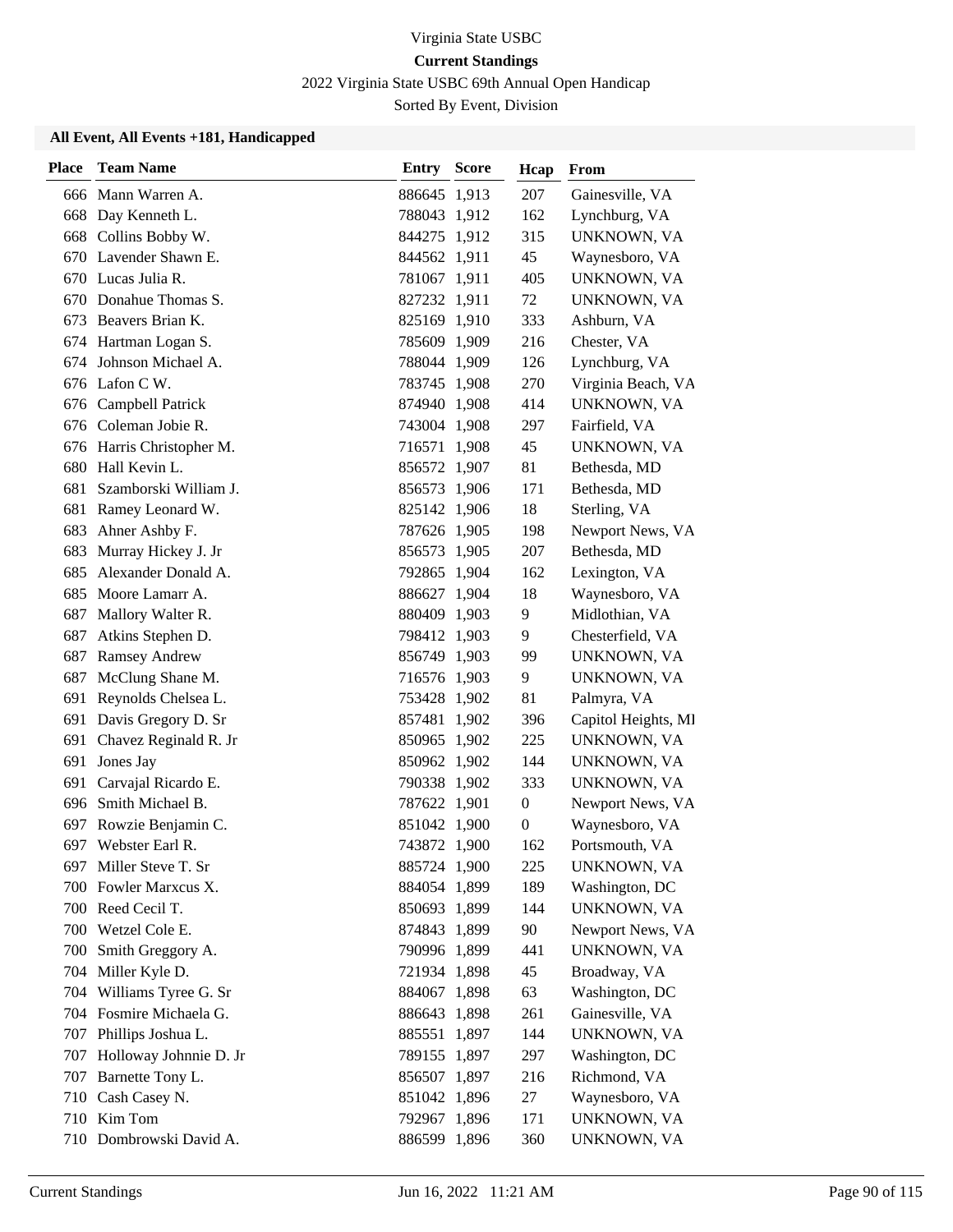2022 Virginia State USBC 69th Annual Open Handicap

Sorted By Event, Division

| <b>Place</b> | <b>Team Name</b>         | <b>Entry Score</b> | Hcap             | From               |
|--------------|--------------------------|--------------------|------------------|--------------------|
| 713          | Coburn Lloyd W.          | 825142 1,893       | 270              | Sterling, VA       |
| 713          | Tkacz Jennifer L.        | 825190 1,893       | 378              | Sterling, VA       |
| 715          | Sullivan Wayne P.        | 790596 1,892       | 432              | Prince George, VA  |
| 715          | Roberts Edward L.        | 886642 1,892       | 162              | Prince George, VA  |
| 717          | Lynch John W. III        | 854075 1,891       | 360              | Stafford, VA       |
| 717          | Chavez Ricardo R.        | 850965 1,891       | 216              | UNKNOWN, VA        |
| 719          | Butts Danny L.           | 790086 1,890       | 423              | Yorktown, VA       |
| 719          | Stemp Andrew L.          | 886644 1,890       | 351              | Gainesville, VA    |
| 721          | Sekely Scott M.          | 886643 1,889       | 108              | Gainesville, VA    |
| 721          | Lacy John B. Jr          | 851314 1,889       | 81               | Henrico, VA        |
| 721          | Rudy Tyrus R.            | 858462 1,889       | 315              | UNKNOWN, VA        |
|              | 724 Carter Patrick A.    | 851314 1,887       | 207              | Henrico, VA        |
| 725          | Massey Benjamin T.       | 765538 1,886       | 351              | UNKNOWN, VA        |
| 726          | Fregulia Frank A.        | 787623 1,885       | 153              | Newport News, VA   |
| 727          | Hal Adrienne B.          | 880410 1,884       | 288              | Midlothian, VA     |
| 728          | Ramey Kristopher L.      | 885684 1,883       | 387              | Blacksburg, VA     |
| 728          | Ahlgrim Keith A.         | 788538 1,883       | 117              | Montpelier, VA     |
| 730.         | Fleming Thomas W. Jr     | 879949 1,882       | 324              | UNKNOWN, VA        |
| 731          | Winslow Stephanie J.     | 879746 1,881       | 387              | Elizabeth City, NC |
| 731          | Koch Craig M.            | 852441 1,881       | 234              | Ashland, VA        |
| 733          | Fillis John R. Sr        | 813510 1,879       | $\boldsymbol{0}$ | UNKNOWN, VA        |
|              | 734 Moreira Kasper A.    | 838923 1,878       | 216              | Stafford, VA       |
| 735          | Snyder David M.          | 851042 1,876       | 135              | Waynesboro, VA     |
|              | 736 Berson Charles W.    | 789906 1,875       | 324              | Richmond, VA       |
| 737          | Pritchard Carrie A.      | 866032 1,872       | 171              | UNKNOWN, VA        |
|              | 738 Heard John D.        | 883096 1,870       | 189              | UNKNOWN, VA        |
| 738          | Gilliam Cameron          | 885550 1,870       | 306              | UNKNOWN, VA        |
| 740          | Harlow Michael A.        | 753428 1,868       | 117              | Palmyra, VA        |
| 741          | Long Leonard             | 825190 1,867       | 297              | Sterling, VA       |
| 741          | Welch David Q.           | 798415 1,867       | 441              | Chesterfield, VA   |
| 743          | Gallup Roland E. II      | 856572 1,866       | 252              | Bethesda, MD       |
|              | 743 Massenburg Grady III | 743872 1,866       | 252              | Portsmouth, VA     |
|              | 745 Williams Keirson D.  | 858459 1,864       | 315              | UNKNOWN, VA        |
| 745          | Tate Ira T. Jr           | 765537 1,864       | 45               | UNKNOWN, VA        |
| 747          | Kwak Jae J.              | 795264 1,863       | 360              | UNKNOWN, VA        |
| 747          | Nunez Santiago D.        | 843760 1,863       | 162              | UNKNOWN, VA        |
|              | 749 Woskobunik Jeremy W. | 843761 1,862       | 306              | UNKNOWN, VA        |
| 749          | Einhorn James D. Jr      | 874811 1,862       | $\boldsymbol{0}$ | UNKNOWN, VA        |
| 749          | Thorne Randy A. III      | 788046 1,862       | 153              | Lynchburg, VA      |
|              | 752 Rengers Vickie B.    | 798412 1,861       | 252              | Chesterfield, VA   |
| 753          | Ward Nakia L.            | 790606 1,860       | 306              | UNKNOWN, VA        |
| 753          | McAlister Melvin O.      | 850963 1,860       | 171              | UNKNOWN, VA        |
| 755          | Cole Sheila D.           | 856509 1,859       | 387              | Richmond, VA       |
|              | 755 Mahdi Mustapha M. II | 886654 1,859       | 198              | Bristow, VA        |
| 757          | Arehart Steven           | 844562 1,858       | 27               | Waynesboro, VA     |
|              | 758 Evans Donald R.      | 856574 1,857       | 162              | Bethesda, MD       |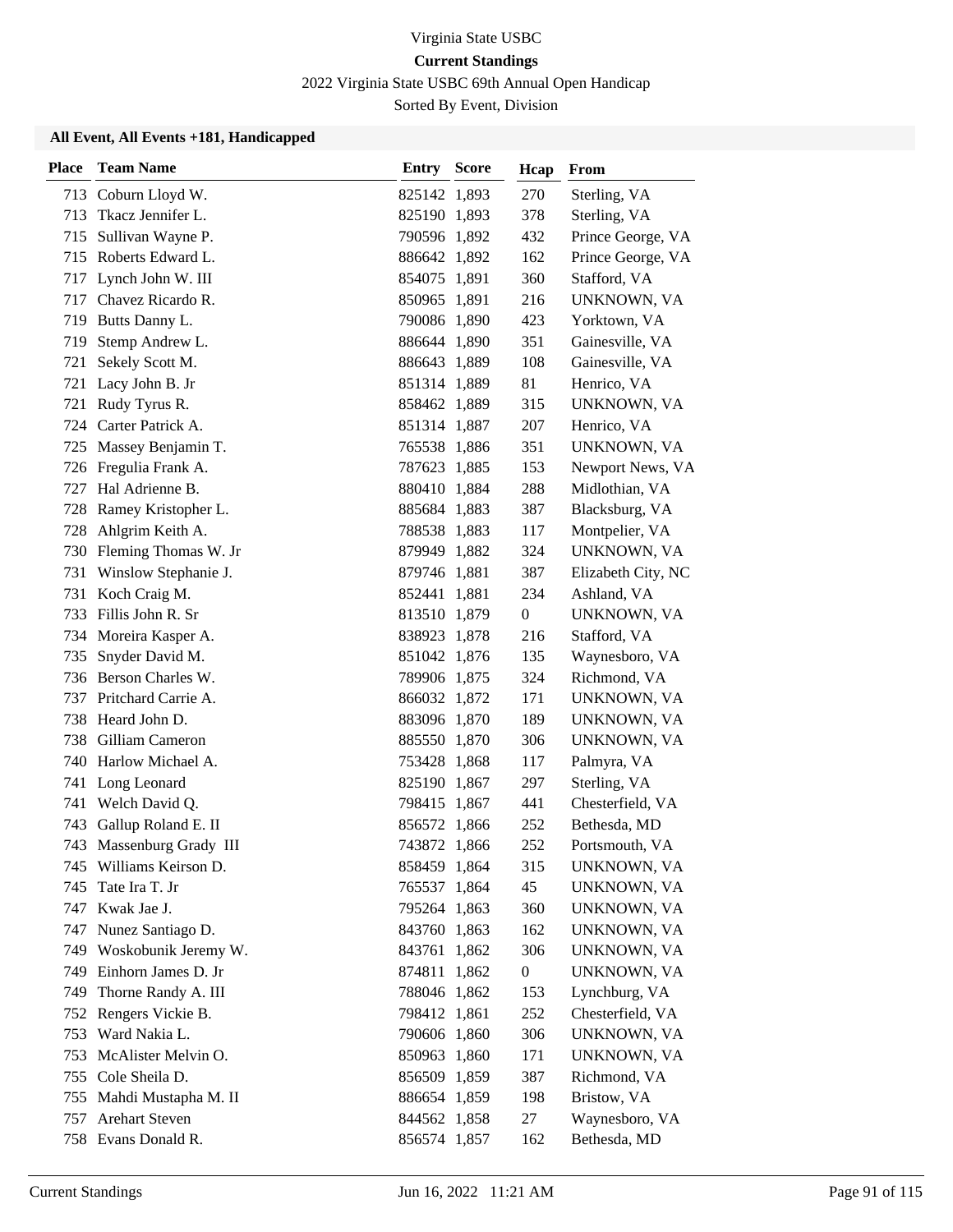2022 Virginia State USBC 69th Annual Open Handicap

Sorted By Event, Division

| <b>Place</b> | <b>Team Name</b>         | Entry        | <b>Score</b> | Hcap             | From               |
|--------------|--------------------------|--------------|--------------|------------------|--------------------|
|              | 758 Neer Keith R.        | 789797 1,857 |              | 162              | UNKNOWN, VA        |
| 758          | Bell Frank A.            | 886647 1,857 |              | 63               | Gainesville, VA    |
| 761          | West Jason W.            | 798415 1,856 |              | 387              | Chesterfield, VA   |
| 761          | Dorris David M.          | 854075 1,856 |              | 81               | Stafford, VA       |
| 763          | Holmes Willie E.         | 863317 1,855 |              | 396              | UNKNOWN, VA        |
| 763          | Russell Matthew T.       | 838135 1,855 |              | 225              | UNKNOWN, VA        |
|              | 765 Elliott Paul A.      | 855251 1,854 |              | 144              | UNKNOWN, VA        |
| 766          | Marshall John A.         | 855183 1,853 |              | 360              | UNKNOWN, VA        |
| 767          | Short Justin A.          | 753428 1,852 |              | 63               | Palmyra, VA        |
| 767          | Engler Donald L. Jr      | 885590 1,852 |              | 99               | Montpelier, VA     |
|              | 769 Cooper Philander M.  | 886641 1,849 |              | 36               | Disputanta, VA     |
| 769          | White Vernon T. Jr       | 743870 1,849 |              | 288              | Portsmouth, VA     |
| 769          | Bourne James E.          | 856508 1,849 |              | 216              | Richmond, VA       |
| 769          | Crespo Hildo "Cookie"    | 874843 1,849 |              | 306              | Newport News, VA   |
| 773          | Jones Stephen P. Sr      | 886317 1,848 |              | 270              | UNKNOWN, VA        |
| 773          | Bell Darnell R.          | 883784 1,848 |              | 66               | Fredericksburg, VA |
| 775          | Kindig Anthony W.        | 886599 1,847 |              | 333              | UNKNOWN, VA        |
|              | 776 Keller Robert L. Jr  | 854075 1,846 |              | 243              | Stafford, VA       |
| 777          | Fulton Timothy E.        | 850961 1,845 |              | 126              | UNKNOWN, VA        |
| 777          | Workman William W. III   | 804525 1,845 |              | 297              | UNKNOWN, VA        |
| 777          | Glazier Timothy J.       | 787625 1,845 |              | 90               | Newport News, VA   |
| 780          | Sylvia Michael L. Jr     | 874843 1,844 |              | 189              | Newport News, VA   |
| 781          | Davis Adam O.            | 874843 1,840 |              | 180              | Newport News, VA   |
| 781          | Nelson Travis C.         | 850091 1,840 |              | 171              | Grottoes, VA       |
| 781          | Tate Ira T. Sr           | 765532 1,840 |              | 423              | UNKNOWN, VA        |
| 781          | McLaughlin Richard E.    | 882596 1,840 |              | 243              | UNKNOWN, VA        |
| 785          | Williams Michael D. Sr   | 856574 1,838 |              | 117              | Bethesda, MD       |
|              | 786 Delgado Anibal       | 886647 1,837 |              | 117              | Gainesville, VA    |
| 787          | Hatfield Thomas V.       | 886599 1,836 |              | 216              | UNKNOWN, VA        |
| 788          | Morlan Joseph R.         | 787623 1,835 |              | 18               | Newport News, VA   |
| 789          | Manthey Jacob G.         | 850338 1,834 |              | 360              | UNKNOWN, VA        |
|              | 789 Fallings Justin E.   | 851913 1,834 |              | 225              | UNKNOWN, VA        |
|              | 791 Rice Montrelle C.    | 788046 1,832 |              | 144              | Lynchburg, VA      |
|              | 792 McDonnell Michael G. | 844562 1,831 |              | $\boldsymbol{0}$ | Waynesboro, VA     |
|              | 792 Ellinger James S.    | 708552 1,831 |              | $\boldsymbol{0}$ | Buena Vista, VA    |
|              | 794 Lawson Edward S. Jr  | 857103 1,830 |              | 207              | Chelteham, MD      |
|              | 794 Dye Cleve III        | 766298 1,830 |              | 306              | UNKNOWN, VA        |
|              | 794 Knapp Dylan M.       | 819029 1,830 |              | 27               | Chester, VA        |
|              | 797 Dutton Jacob B.      | 823673 1,829 |              | $\boldsymbol{0}$ | Chester, VA        |
| 797          | Tucker Michelle D.       | 857103 1,829 |              | 369              | Chelteham, MD      |
| 797          | Jones Milton E.          | 886641 1,829 |              | 189              | Disputanta, VA     |
| 800          | Tsugawa James J.         | 789626 1,827 |              | 108              | Arlington, VA      |
| 801          | Riley Harvey R.          | 861764 1,826 |              | 117              | SALEM, VA          |
|              | 802 Pritchard Jason K.   | 866032 1,823 |              | 45               | UNKNOWN, VA        |
| 803          | Stribling Kenya D.       | 850963 1,822 |              | 144              | UNKNOWN, VA        |
| 803          | Woodruff Paul T.         | 788536 1,822 |              | 117              | Montpelier, VA     |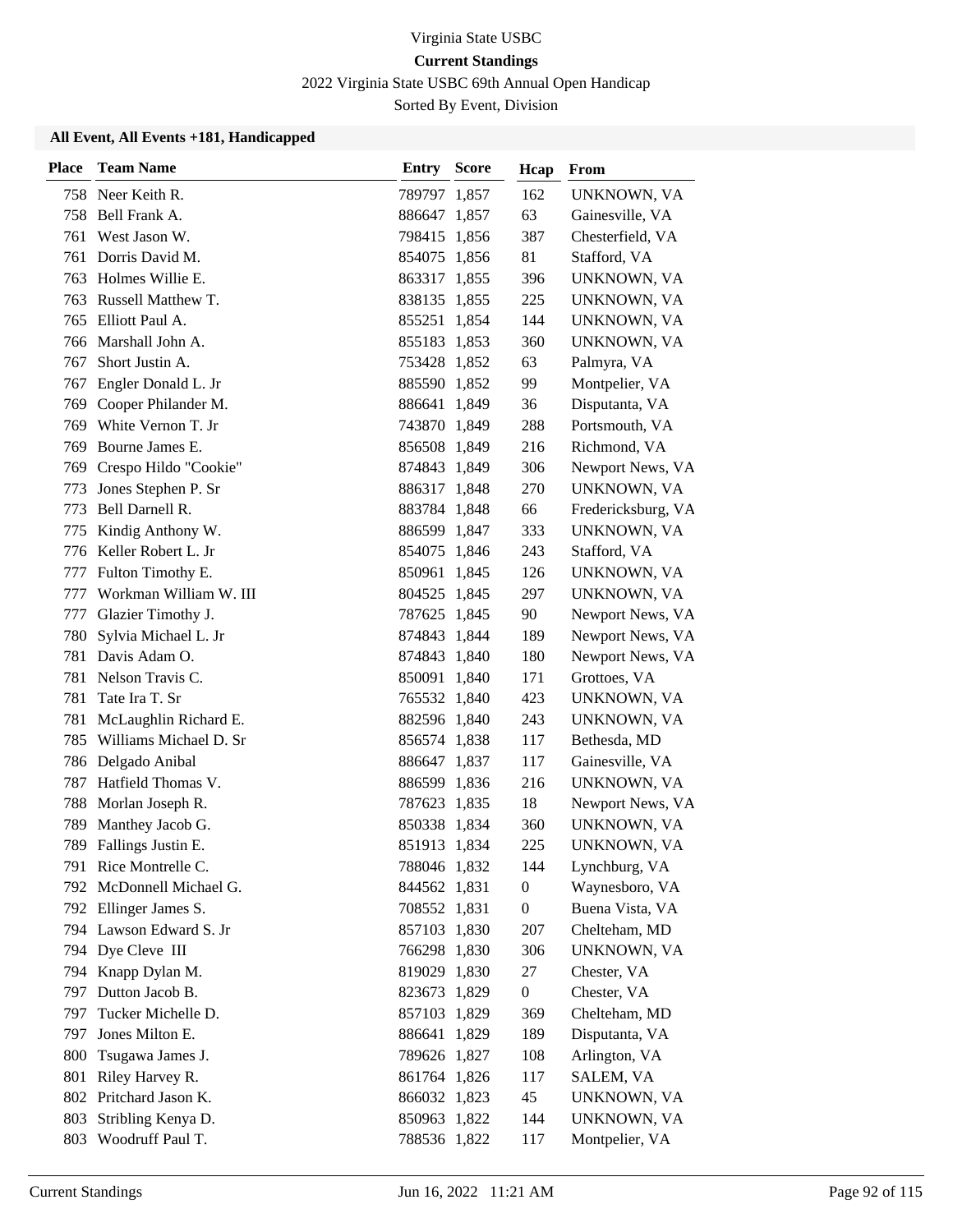2022 Virginia State USBC 69th Annual Open Handicap

Sorted By Event, Division

| <b>Place</b> | <b>Team Name</b>           | <b>Entry Score</b> | Hcap             | From               |
|--------------|----------------------------|--------------------|------------------|--------------------|
|              | 805 Armstrong Kevin M.     | 708381 1,821       | 234              | UNKNOWN, VA        |
|              | 806 Majors William S.      | 789626 1,820       | 216              | Arlington, VA      |
|              | 806 Roberson Darryl L.     | 886646 1,820       | 207              | Gainesville, VA    |
| 808          | McCandless Joshua          | 815766 1,818       | 18               | Yorktown, VA       |
|              | 808 Szamborski Brian E.    | 856573 1,818       | $\boldsymbol{0}$ | Bethesda, MD       |
| 810          | Logan Jerry W.             | 883094 1,816       | 72               | UNKNOWN, VA        |
| 811          | Parham Jason E.            | 883784 1,815       | $\boldsymbol{0}$ | Fredericksburg, VA |
|              | 812 Robinson Chester A. Sr | 788039 1,810       | 153              | Lynchburg, VA      |
|              | 813 Keenan Christopher M.  | 766298 1,809       | 378              | UNKNOWN, VA        |
|              | 813 Stevenson Joseph Jr    | 886642 1,809       | 108              | Prince George, VA  |
| 815          | Savage Jerome L.           | 850692 1,808       | 234              | UNKNOWN, VA        |
|              | 816 Brown Hezzie J. Jr     | 816639 1,807       | 225              | Clover, VA         |
|              | 817 Cash Benjamin L.       | 787626 1,805       | 108              | Newport News, VA   |
| 818          | Easter Mark A.             | 856507 1,804       | 297              | Richmond, VA       |
| 819          | Yetter Thomas E.           | 850091 1,802       | $\boldsymbol{0}$ | Grottoes, VA       |
|              | 819 Gonzalez Frank         | 843761 1,802       | 99               | UNKNOWN, VA        |
| 821          | Robey Ronny L.             | 886643 1,799       | 45               | Gainesville, VA    |
| 821          | Deloatch Rodney D.         | 883929 1,799       | 252              | UNKNOWN, VA        |
|              | 823 Head Alan T.           | 850692 1,797       | 45               | UNKNOWN, VA        |
|              | 824 Dennis Terry J.        | 838135 1,795       | 360              | UNKNOWN, VA        |
|              | 825 Moore Austin L.        | 850964 1,791       | 297              | UNKNOWN, VA        |
|              | 826 Pierchal Todd M.       | 818923 1,789       | 45               | Chester, VA        |
| 827          | Shankle Mark W.            | 825272 1,786       | 153              | Inwood, WV         |
|              | 827 Luhmann Gregg A.       | 863194 1,786       | 126              | UNKNOWN, VA        |
|              | 829 Wingfield Robert H.    | 856508 1,784       | 387              | Richmond, VA       |
| 830          | Kaplan Lee                 | 851637 1,783       | 243              | UNKNOWN, VA        |
| 831          | Horton Ronald B.           | 844561 1,781       | 9                | Waynesboro, VA     |
|              | 832 Comparetta Mike A.     | 885552 1,780       | 216              | UNKNOWN, VA        |
| 833          | Kolbe Douglas K.           | 788041 1,775       | 99               | Lynchburg, VA      |
| 834          | Pancoast Steven P.         | 814513 1,774       | 54               | Suffolk, VA        |
|              | 835 Clark Taylor           | 885551 1,767       | 104              | UNKNOWN, VA        |
|              | 836 Honore' Palmer J. Jr   | 788041 1,762       | 153              | Lynchburg, VA      |
|              | 836 Rook John C.           | 765537 1,762       | 81               | UNKNOWN, VA        |
|              | 838 Dixon Cleveland M. Jr  | 886075 1,759       | $\boldsymbol{0}$ | Carrollton, VA     |
| 839          | Montgomery Seneeka T.      | 743873 1,758       | 333              | Portsmouth, VA     |
|              | 840 Skidmore Scott W.      | 789626 1,755       | 189              | Arlington, VA      |
|              | 840 Cuvelier Jim F.        | 875659 1,755       | 423              | Lynchburg, VA      |
|              | 842 Oleyar Donald G.       | 875730 1,754       | 117              | UNKNOWN, VA        |
| 843          | Watkins Wade T.            | 886640 1,750       | 387              | Ft Lee, VA         |
| 844          | Shank Thomas C.            | 856574 1,742       | 123              | Bethesda, MD       |
|              | 845 Rogers James Jr        | 874661 1,735       | 216              | Virginia Beach, VA |
| 845          | Mabry James W.             | 814497 1,735       | 99               | UNKNOWN, VA        |
| 847          | Ritz Michael D.            | 787623 1,732       | 90               | Newport News, VA   |
|              | 848 Rumburg Billy L. II    | 850452 1,731       | 180              | Newport News, VA   |
|              | 849 Pennix George M.       | 875659 1,728       | 363              | Lynchburg, VA      |
|              | 850 Phelps Tony E.         | 852482 1,725       | 90               | UNKNOWN, VA        |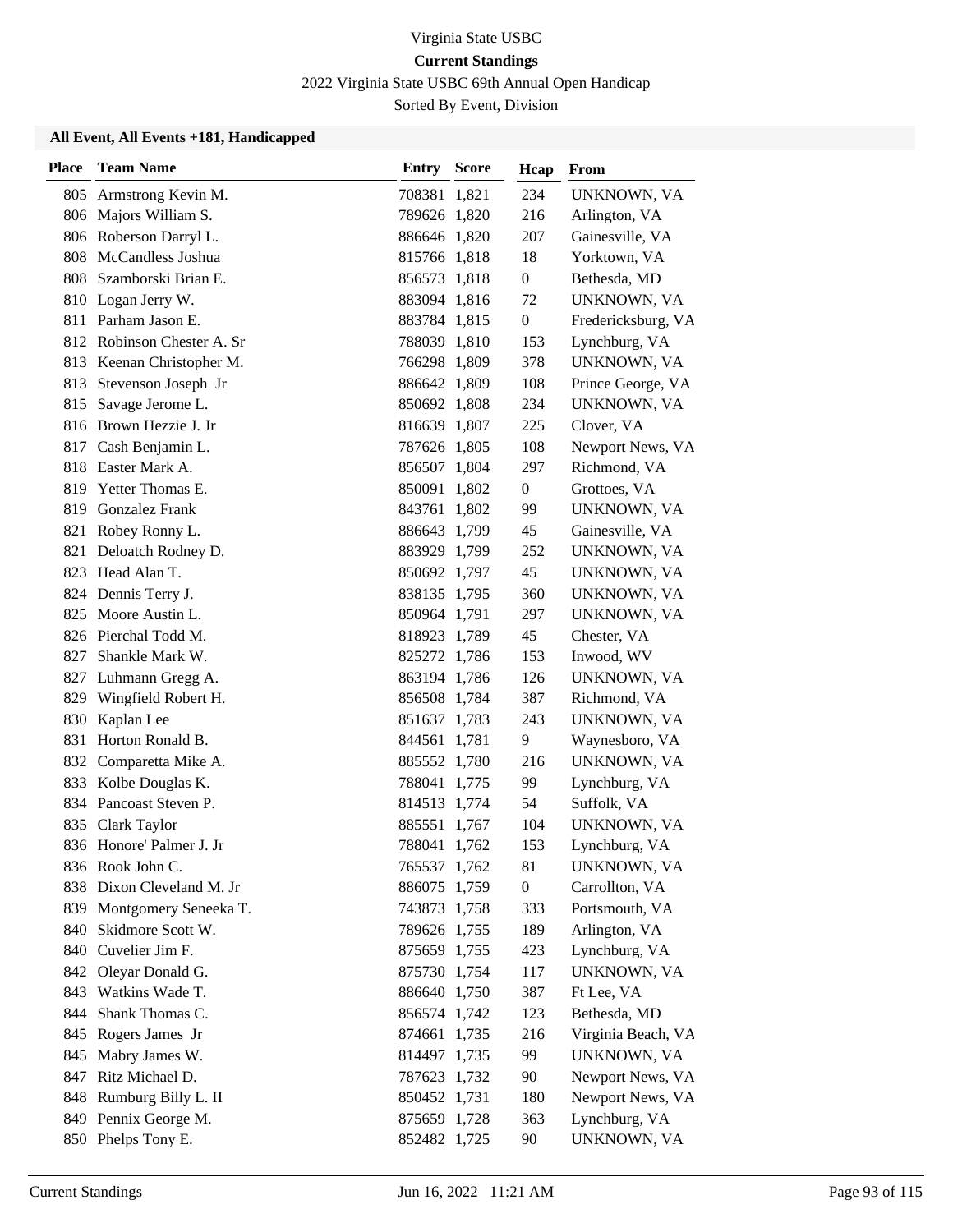2022 Virginia State USBC 69th Annual Open Handicap

Sorted By Event, Division

#### **All Event, All Events +181, Handicapped**

| <b>Place</b> | <b>Team Name</b>            | <b>Entry Score</b> | Hcap           | From           |
|--------------|-----------------------------|--------------------|----------------|----------------|
| 851          | Harrison Brian L.           | 880410 1,719       | 135            | Midlothian, VA |
| 852          | Heckstall William M. Jr     | 788046 1.711       | 153            | Lynchburg, VA  |
| 853          | <b>Clanton Willie</b>       | 856508 1.708       | 423            | Richmond, VA   |
| 854          | Bass-Campbell Dawn N.       | 843761 1,706       | 225            | UNKNOWN, VA    |
| 855          | Cobbs Robin O.              | 861810 1,694       | 180            | SALEM, VA      |
| 856          | Collins Ryon M.             | 844562 1,691       | $\overline{0}$ | Waynesboro, VA |
| 857          | Winston Anthony K. Jr       | 789153 1,663       | $\overline{0}$ | Washington, DC |
| 858          | Parker Richmond L.          | 886641 1,625       | 135            | Disputanta, VA |
| 859          | Hsu David                   | 792967 1,507       | 288            | UNKNOWN, VA    |
| 860          | Lee James D. Jr             | 788538 1,474       | 223            | Montpelier, VA |
| 861          | Comer Christopher           | 788538 1,426       | 234            | Montpelier, VA |
| 862          | Walker LaPhonzo T.          | 886640 1,201       | 30             | Ft Lee, VA     |
| 863          | Dalton Steven W.            | 788536 1,155       | 156            | Montpelier, VA |
| 864          | Dance Saffar M.             | 708398 699         | 144            | UNKNOWN, VA    |
| 865          | Graves Curtis L.            | 886641 688         | 69             | Disputanta, VA |
| 866          | Myers Malik J.              | 850694 682         | 24             | UNKNOWN, VA    |
| 867          | Smith-McRae Hickman Yolanda | 885725 665         | 84             | UNKNOWN, VA    |
| 868          | Prather Robert L. Jr        | 886064 661         | 141            | UNKNOWN, VA    |
| 869          | Ames Malcolm J.             | 886654 626         | 51             | Bristow, VA    |
| 870          | Lambert John                | 856353 599         | 138            | UNKNOWN, VA    |
| 871          | Motley Stanley B.           | 825208 587         | 45             | Chesapeake, VA |
| 871          | Kilpatrick Andrae J.        | 708397 587         | 147            | UNKNOWN, VA    |
| 873          | Davis Edwin A.              | 850694 537         | 45             | UNKNOWN, VA    |

The lowest score to cash is 537.

|    | <b>Place</b> Team Name | Entry        | <b>Score</b> | Hcap | <b>From</b>      |
|----|------------------------|--------------|--------------|------|------------------|
|    | Coulson Rick E.        | 790832 2,316 |              |      | UNKNOWN, VA      |
| 2  | Humphrey Andrew M.     | 818947 2,219 |              |      | Chester, VA      |
| 3  | Cole Kevin W.          | 886644 2,172 |              |      | Gainesville, VA  |
| 4  | Watson Louis E. Jr     | 880409 2,161 |              |      | Midlothian, VA   |
| 5  | Campbell Charles M.    | 851622 2,156 |              |      | UNKNOWN, VA      |
| 6  | Hammer Jeffrey P.      | 787624 2,153 |              |      | Newport News, VA |
| 7  | Wilkerson Donzell C.   | 884067 2,148 |              |      | Washington, DC   |
| 8  | Gallahan Bryan W.      | 790832 2,141 |              |      | UNKNOWN, VA      |
| 9  | Rumbaugh Paul L. II    | 813510 2,132 |              |      | UNKNOWN, VA      |
| 10 | White Terrance L.      | 787622 2,122 |              |      | Newport News, VA |
| 11 | Bolosan Chris L.       | 787624 2,120 |              |      | Newport News, VA |
| 12 | Bisner Brandon M.      | 716572 2,118 |              |      | UNKNOWN, VA      |
| 13 | Christian Cory A.      | 851315 2,082 |              |      | Henrico, VA      |
|    | 14 Redd Stanley E.     | 790607 2,077 |              |      | UNKNOWN, VA      |
| 15 | Cox Brandyn J.         | 883195 2,073 |              |      | UNKNOWN, VA      |
| 16 | Dich Kenneth H.        | 721984 2,072 |              |      | UNKNOWN, VA      |
| 17 | Thurston M. Ryan       | 819029 2,071 |              |      | Chester, VA      |
| 18 | Hansen Christopher A.  | 827232 2,065 |              |      | UNKNOWN, VA      |
| 18 | Barksdale Michael R.   | 716571 2,065 |              |      | UNKNOWN, VA      |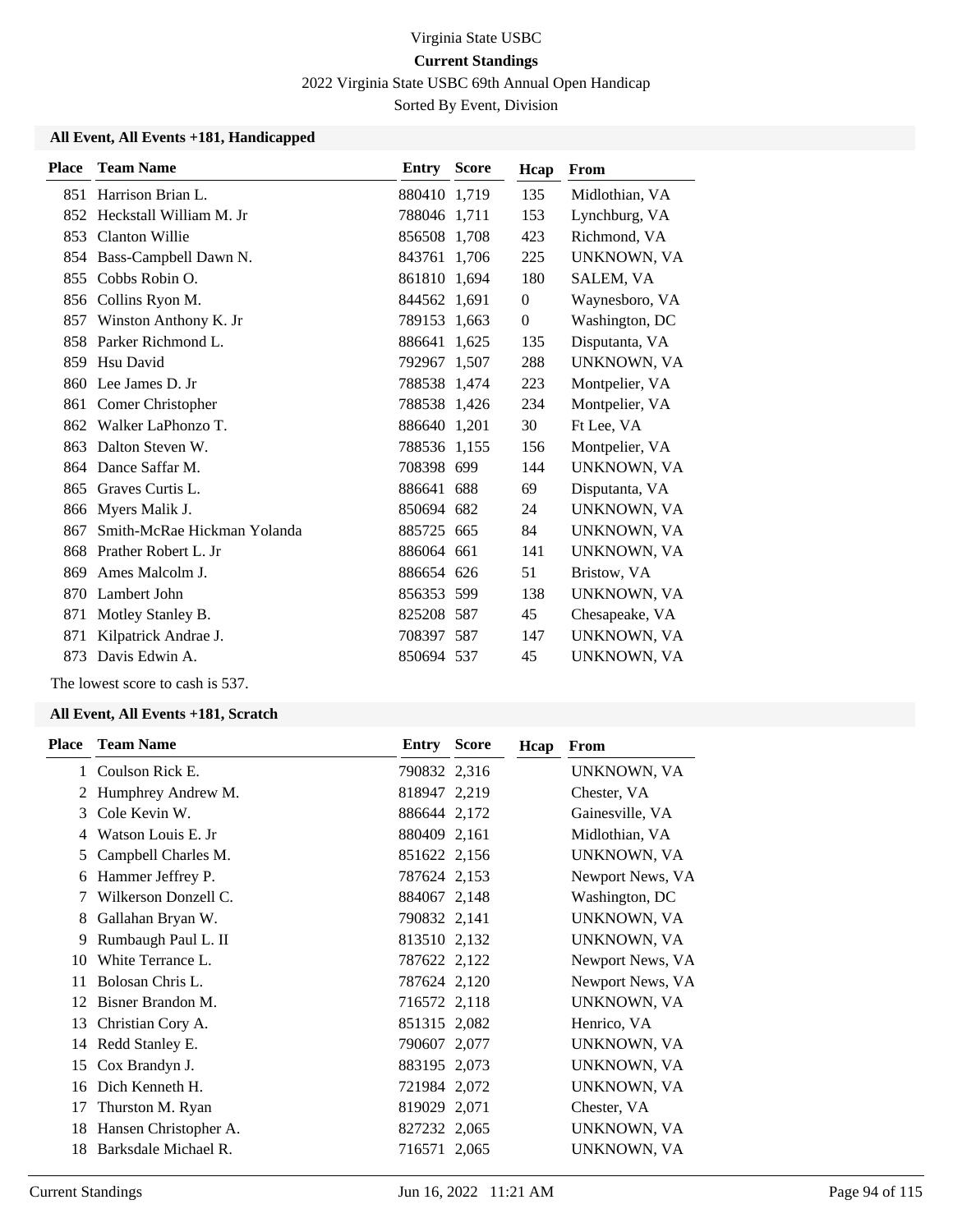2022 Virginia State USBC 69th Annual Open Handicap

Sorted By Event, Division

| <b>Place</b> | <b>Team Name</b>         | <b>Entry Score</b> | Hcap | From               |
|--------------|--------------------------|--------------------|------|--------------------|
|              | 20 Ridge Richard R.      | 852441 2,057       |      | Ashland, VA        |
|              | 21 Pinder Russell O. Jr  | 886655 2,054       |      | Dumfries, VA       |
|              | 22 McKinney Troy D.      | 815766 2,053       |      | Yorktown, VA       |
| 23           | Johnson Brandon D.       | 721984 2,045       |      | UNKNOWN, VA        |
| 23           | Dingus Tim L.            | 790832 2,045       |      | UNKNOWN, VA        |
| 23           | Durrer Richard W.        | 721957 2,045       |      | Waynesboro, VA     |
|              | 26 Larrabee Brian S.     | 851622 2,044       |      | <b>UNKNOWN, VA</b> |
|              | 27 Dickerson Dmitri A.   | 884067 2,043       |      | Washington, DC     |
|              | 28 Hester Jamie D. Jr    | 886644 2,042       |      | Gainesville, VA    |
| 29           | Miller Justin D.         | 886319 2,041       |      | UNKNOWN, VA        |
|              | 30 Beale Jason A.        | 886637 2,038       |      | Ruckersville, VA   |
|              | 30 Higbee Kevin M.       | 838991 2,038       |      | Aldie, VA          |
|              | 32 Lion Dale E.          | 792967 2,037       |      | UNKNOWN, VA        |
| 33           | Hatton Jesse T. III      | 852481 2,033       |      | UNKNOWN, VA        |
|              | 34 Gary Jonathan R.      | 815766 2,032       |      | Yorktown, VA       |
|              | 35 Noltee Christopher D. | 874811 2,031       |      | UNKNOWN, VA        |
|              | 36 Wingfield Danny W. Sr | 800089 2,028       |      | UNKNOWN, VA        |
| 36           | Johnson Chris M.         | 883097 2,028       |      | UNKNOWN, VA        |
|              | 38 Craft Jason R.        | 853400 2,021       |      | UNKNOWN, VA        |
|              | 39 Petrello Anthony M.   | 851622 2,017       |      | UNKNOWN, VA        |
| 40           | Boyters Greg D.          | 787624 2,015       |      | Newport News, VA   |
|              | 41 Palmer Brian D.       | 838991 2,011       |      | Aldie, VA          |
|              | 41 Brownie Robert A.     | 886609 2,011       |      | Chesterfield, VA   |
|              | 43 Bradshaw Brandon W.   | 851315 2,010       |      | Henrico, VA        |
| 43           | Ferguson Kevin R.        | 716576 2,010       |      | UNKNOWN, VA        |
| 45           | Jones James C.           | 721984 2,009       |      | UNKNOWN, VA        |
| 45           | Turner Gregory L.        | 789155 2,009       |      | Washington, DC     |
|              | 47 Cox Billy J.          | 818947 2,005       |      | Chester, VA        |
| 48           | Bland Kevin R.           | 823673 2,003       |      | Chester, VA        |
| 49           | Jenkins Justin R.        | 716576 2,002       |      | UNKNOWN, VA        |
| 50           | Riggle Robert R.         | 787625 2,001       |      | Newport News, VA   |
|              | 50 Samick Michael R.     | 788537 2,001       |      | Montpelier, VA     |
|              | 50 Diggs Robert L.       | 875729 2,001       |      | UNKNOWN, VA        |
| 53           | Hornstein Dylan S.       | 856749 1,999       |      | UNKNOWN, VA        |
| 54           | To Chhoeun               | 875730 1,996       |      | UNKNOWN, VA        |
|              | 54 MacCullough Glenn R.  | 875729 1,996       |      | UNKNOWN, VA        |
| 54           | Clay Kristan S.          | 884055 1,996       |      | Washington, DC     |
| 57           | Overby Troy T. Sr        | 880409 1,994       |      | Midlothian, VA     |
|              | 58 Hans Chris T.         | 844561 1,992       |      | Waynesboro, VA     |
|              | 59 Franklin Brian P.     | 815766 1,986       |      | Yorktown, VA       |
| 60           | Kubyako Nicholas A.      | 788536 1,983       |      | Montpelier, VA     |
| 61           | <b>Cousins Lamont</b>    | 880409 1,982       |      | Midlothian, VA     |
| 61           | Wiley Terry A.           | 875729 1,982       |      | UNKNOWN, VA        |
| 63           | Fosmire Austin T.        | 851005 1,976       |      | UNKNOWN, VA        |
| 63           | Griffin Kelly A.         | 852482 1,976       |      | UNKNOWN, VA        |
| 65           | Smith Scott D.           | 864937 1,975       |      | Bowling Green, VA  |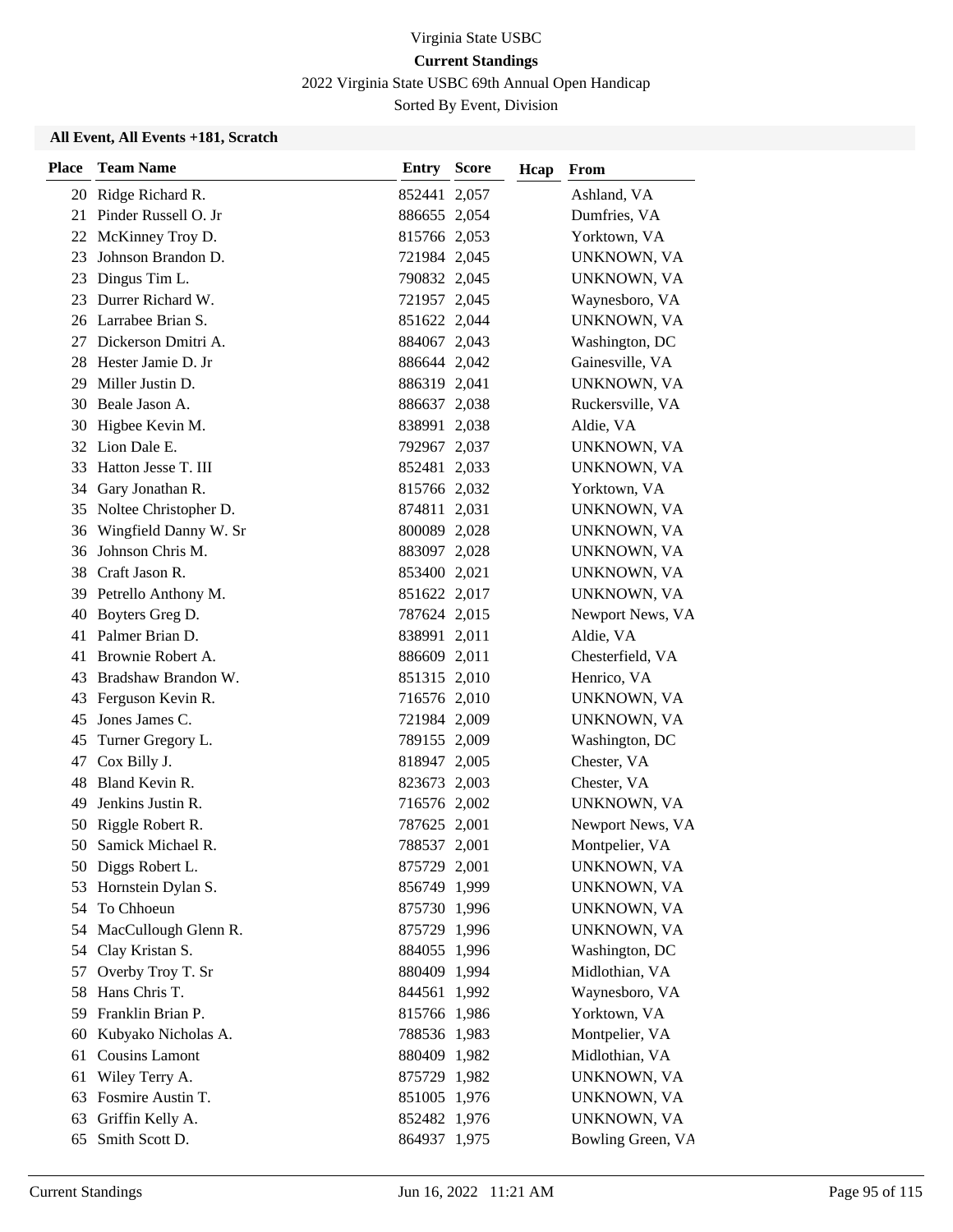2022 Virginia State USBC 69th Annual Open Handicap

Sorted By Event, Division

| <b>Place</b> | <b>Team Name</b>        | <b>Entry Score</b> | Hcap | From               |
|--------------|-------------------------|--------------------|------|--------------------|
|              | 66 Kolessides John N.   | 838992 1,974       |      | Aldie, VA          |
|              | 67 Friendly Oscar S.    | 886645 1,972       |      | Gainesville, VA    |
| 68           | Scabis Philip E.        | 838991 1,970       |      | Aldie, VA          |
| 69           | Hawk Daniel E.          | 812887 1,967       |      | Virginia Beach, VA |
| 69           | Price Christopher L.    | 875731 1,967       |      | UNKNOWN, VA        |
| 71           | Thompson Ciara N.       | 884055 1,964       |      | Washington, DC     |
|              | 72 Blankenship Brian E. | 882851 1,963       |      | <b>UNKNOWN, VA</b> |
|              | 72 Parrish Eric         | 851315 1,963       |      | Henrico, VA        |
|              | 74 Holmberg Stephen P.  | 721957 1,959       |      | Waynesboro, VA     |
| 74           | Jones Shawn L.          | 886637 1,959       |      | Ruckersville, VA   |
| 76           | Shafer Michael A. Jr    | 851444 1,956       |      | UNKNOWN, VA        |
| 77           | Turner Lisa F.          | 851314 1,955       |      | Henrico, VA        |
| 78           | Dineen Joseph A.        | 851622 1,954       |      | UNKNOWN, VA        |
| 78           | Eastwood Chris M.       | 787622 1,954       |      | Newport News, VA   |
| 80           | Douglas Walt A.         | 708378 1,953       |      | UNKNOWN, VA        |
|              | 81 Rinehart Tyler R.    | 844561 1,949       |      | Waynesboro, VA     |
| 81           | Bell Tiffany A.         | 883784 1,949       |      | Fredericksburg, VA |
| 83           | Hamby James M.          | 844561 1,947       |      | Waynesboro, VA     |
|              | 84 Allen Anthony B.     | 884067 1,945       |      | Washington, DC     |
| 85.          | Jones Ta'Shawn L.       | 843761 1,943       |      | UNKNOWN, VA        |
|              | 86 Martin Aden J.       | 854284 1,941       |      | Salem, VA          |
|              | 86 Bradley Michael S.   | 748824 1,941       |      | UNKNOWN, VA        |
| 88           | Figlioli Vito J.        | 838992 1,940       |      | Aldie, VA          |
| 88           | Emerson Robert W.       | 858463 1,940       |      | UNKNOWN, VA        |
| 90           | Baker Darren C.         | 886646 1,937       |      | Gainesville, VA    |
| 91           | Vicars Caleb A.         | 875461 1,935       |      | Waldorf, MD        |
| 92           | Campbell Andrew T.      | 855180 1,934       |      | UNKNOWN, VA        |
|              | 92 Orfield Robert D.    | 886609 1,934       |      | Chesterfield, VA   |
|              | 94 Gable Chad P.        | 800089 1,930       |      | UNKNOWN, VA        |
| 95           | Smith Robert W.         | 821453 1,929       |      | Chester, VA        |
| 95           | Wilkerson Rick W.       | 790915 1,929       |      | UNKNOWN, VA        |
|              | 97 Bayes Vincent        | 863085 1,926       |      | UNKNOWN, VA        |
|              | 97 Davis Ronald H. Jr   | 883784 1,926       |      | Fredericksburg, VA |
| 99.          | Rollins Derrick R. Sr   | 886646 1,925       |      | Gainesville, VA    |
|              | 100 Allman Dallas W.    | 787623 1,923       |      | Newport News, VA   |
|              | 101 Randolph Gerald F.  | 838992 1,920       |      | Aldie, VA          |
|              | 101 Johnson Robert T.   | 708378 1,920       |      | UNKNOWN, VA        |
|              | 103 Cox Timothy B.      | 716576 1,918       |      | UNKNOWN, VA        |
|              | 104 Abt Jeff            | 827232 1,916       |      | UNKNOWN, VA        |
| 105          | Viles Robert R. II      | 838991 1,915       |      | Aldie, VA          |
|              | 105 Cornwell Adam C.    | 845253 1,915       |      | Franklin, VA       |
|              | 107 Lanier Jeffery A.   | 858460 1,910       |      | UNKNOWN, VA        |
|              | 107 Blanton Jon D.      | 813510 1,910       |      | UNKNOWN, VA        |
|              | 107 Rankin York C. Jr   | 789157 1,910       |      | Washington, DC     |
|              | 110 Tyler Barry R.      | 708394 1,908       |      | UNKNOWN, VA        |
|              | 111 Williams Daniel     | 716571 1,907       |      | UNKNOWN, VA        |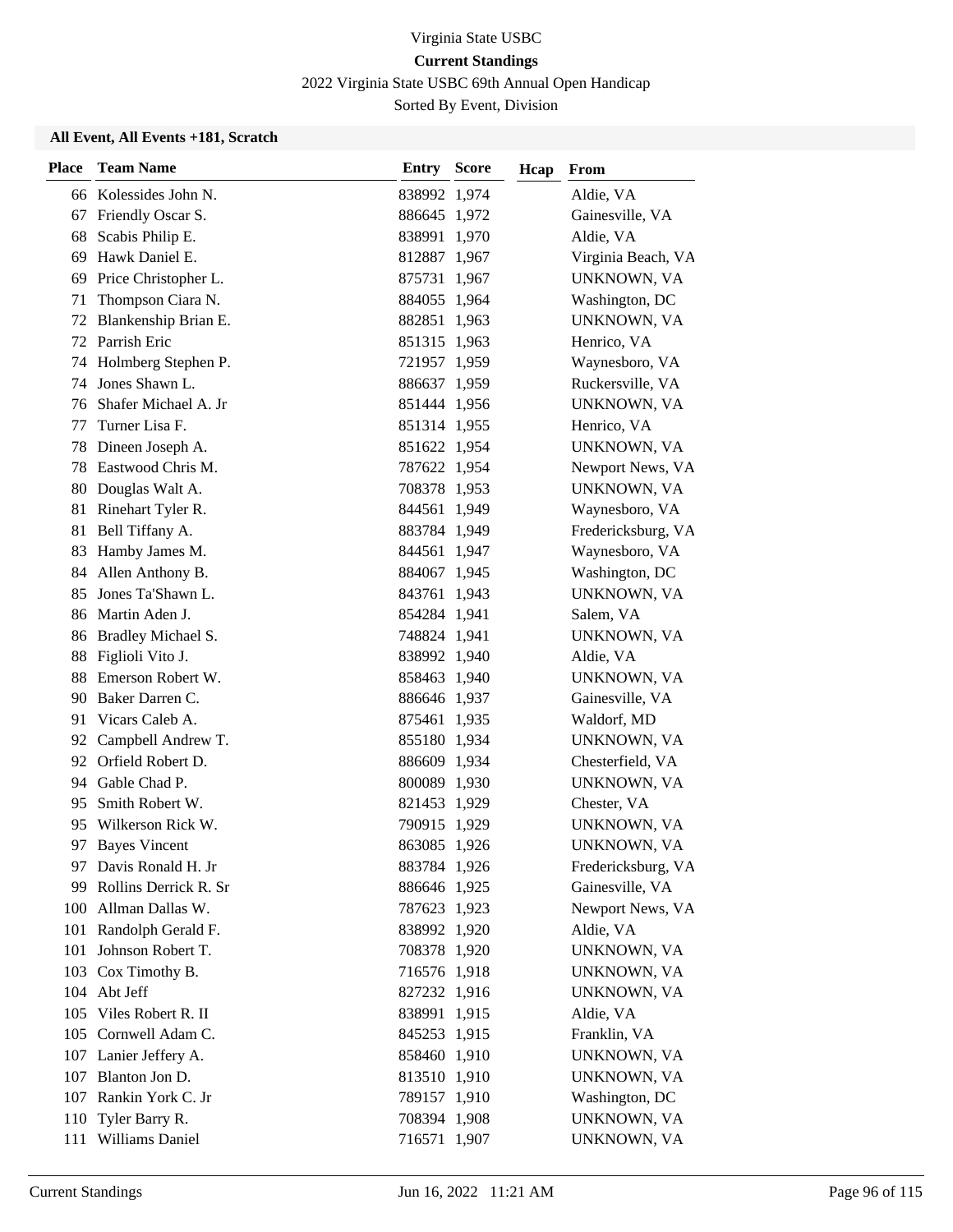2022 Virginia State USBC 69th Annual Open Handicap

Sorted By Event, Division

| <b>Place</b> | <b>Team Name</b>          | <b>Entry Score</b> | Hcap | From               |
|--------------|---------------------------|--------------------|------|--------------------|
|              | 111 Matthews Lowell A.    | 858460 1,907       |      | UNKNOWN, VA        |
|              | 113 McLane Michael A.     | 852482 1,905       |      | UNKNOWN, VA        |
|              | 114 Parks Cumberland A.   | 789152 1,904       |      | Washington, DC     |
|              | 115 Smith Michael B.      | 787622 1,901       |      | Newport News, VA   |
|              | 115 Koch Brian C.         | 766298 1,901       |      | UNKNOWN, VA        |
|              | 117 Edwards Zachary I.    | 845253 1,900       |      | Franklin, VA       |
|              | 117 Rowzie Benjamin C.    | 851042 1,900       |      | Waynesboro, VA     |
|              | 119 Wade Clint T.         | 886319 1,899       |      | UNKNOWN, VA        |
| 119          | Marks Charles B.          | 885597 1,899       |      | UNKNOWN, VA        |
| 121          | James Mark N.             | 858463 1,896       |      | UNKNOWN, VA        |
|              | 122 Mallory Walter R.     | 880409 1,894       |      | Midlothian, VA     |
|              | 122 Oliver John C.        | 790832 1,894       |      | UNKNOWN, VA        |
|              | 122 Atkins Stephen D.     | 798412 1,894       |      | Chesterfield, VA   |
|              | 122 McClung Shane M.      | 716576 1,894       |      | UNKNOWN, VA        |
|              | 126 Campbell Robert L.    | 800089 1,893       |      | UNKNOWN, VA        |
|              | 126 Kessel David E. Jr    | 854284 1,893       |      | Salem, VA          |
|              | 128 Jones Woody V.        | 721984 1,892       |      | UNKNOWN, VA        |
|              | 129 Scott Ashley T.       | 812887 1,891       |      | Virginia Beach, VA |
| 129          | Scott James P.            | 827232 1,891       |      | UNKNOWN, VA        |
|              | 131 Hurst Troy W.         | 814520 1,890       |      | Dublin, VA         |
|              | 132 Moore Lamarr A.       | 886627 1,886       |      | Waynesboro, VA     |
|              | 133 Battle LeRoy A. III   | 789159 1,885       |      | Washington, DC     |
|              | 134 Miller Robert D.      | 721934 1,884       |      | Broadway, VA       |
|              | 135 Callis Sherman C. Jr  | 855182 1,881       |      | UNKNOWN, VA        |
|              | 135 Sutton Stephanie M.   | 885621 1,881       |      | Nokesville, VA     |
|              | 137 Fillis John R. Sr     | 813510 1,879       |      | UNKNOWN, VA        |
|              | 138 Mays Calvin T.        | 800089 1,878       |      | UNKNOWN, VA        |
|              | 139 Williamson Mark E.    | 818923 1,877       |      | Chester, VA        |
|              | 139 Deane Kevin B.        | 886637 1,877       |      | Ruckersville, VA   |
|              | 141 Brown Michael H.      | 789157 1,876       |      | Washington, DC     |
|              | 142 Franklin Candi C.     | 765537 1,874       |      | UNKNOWN, VA        |
|              | 142 Smith Robert P. Jr    | 814497 1,874       |      | UNKNOWN, VA        |
|              | 144 Clarke Phillip C. III | 849288 1,872       |      | Ashburn, VA        |
|              | 145 Watson Blake C.       | 818923 1,870       |      | Chester, VA        |
|              | 146 Cash Casey N.         | 851042 1,869       |      | Waynesboro, VA     |
|              | 146 Matthews Larryl A.    | 858463 1,869       |      | UNKNOWN, VA        |
|              | 148 Williams Albert G. Sr | 788537 1,868       |      | Montpelier, VA     |
|              | 149 Lavender Shawn E.     | 844562 1,866       |      | Waynesboro, VA     |
| 149          | Gorlinsky Michael L.      | 885621 1,866       |      | Nokesville, VA     |
|              | 151 Kerzic Joseph M.      | 852481 1,863       |      | UNKNOWN, VA        |
| 151          | Harris Christopher M.     | 716571 1,863       |      | UNKNOWN, VA        |
|              | 153 Einhorn James D. Jr   | 874811 1,862       |      | UNKNOWN, VA        |
| 153          | Smith Mike                | 818923 1,862       |      | Chester, VA        |
|              | 153 Layne Aaron F. Sr     | 798412 1,862       |      | Chesterfield, VA   |
|              | 156 Rhodes Carl S. Jr     | 716572 1,860       |      | UNKNOWN, VA        |
|              | 157 Cash Brandon S.       | 787622 1,859       |      | Newport News, VA   |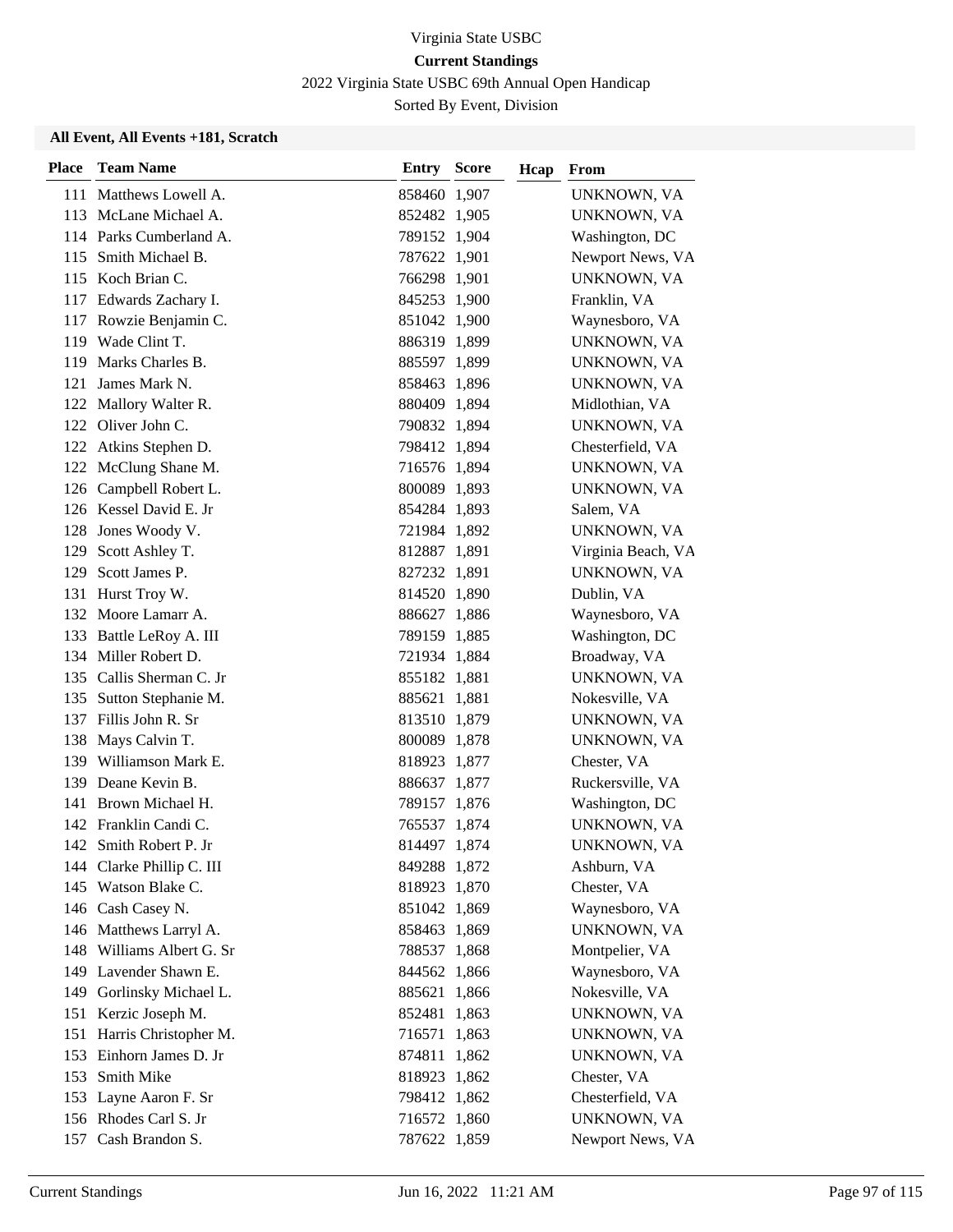2022 Virginia State USBC 69th Annual Open Handicap

Sorted By Event, Division

| <b>Place</b> | <b>Team Name</b>            | Entry        | <b>Score</b> | Hcap | From               |
|--------------|-----------------------------|--------------|--------------|------|--------------------|
|              | 158 Stephens Alexander      | 875461 1,858 |              |      | Waldorf, MD        |
|              | 159 White Cory E.           | 864937 1,857 |              |      | Bowling Green, VA  |
|              | 160 Lugarich Stephen P.     | 856670 1,856 |              |      | UNKNOWN, VA        |
|              | 160 Potter Timothy E.       | 838992 1,856 |              |      | Aldie, VA          |
|              | 160 Dawson Hank L.          | 886647 1,856 |              |      | Gainesville, VA    |
|              | 163 Nunez Leland S.         | 843760 1,855 |              |      | UNKNOWN, VA        |
|              | 164 Donathan William L.     | 814497 1,854 |              |      | UNKNOWN, VA        |
|              | 165 Hickman P Phillip       | 819029 1,853 |              |      | Chester, VA        |
|              | 165 Wolfe James (Jim) M.    | 874811 1,853 |              |      | UNKNOWN, VA        |
| 165          | Miller Kyle D.              | 721934 1,853 |              |      | Broadway, VA       |
| 168          | Fry Jesse R. Jr             | 886319 1,852 |              |      | UNKNOWN, VA        |
| 169          | Barruel Xyl L.              | 875730 1,851 |              |      | UNKNOWN, VA        |
| 170          | Simpson Larry A.            | 821453 1,850 |              |      | Chester, VA        |
| 171          | Garcia Marcelo R.           | 886654 1,848 |              |      | Bristow, VA        |
|              | 172 O'Neil Bakare           | 886654 1,846 |              |      | Bristow, VA        |
|              | 173 Decker Samuel O. III    | 886627 1,844 |              |      | Waynesboro, VA     |
|              | 173 Newsom William L.       | 845253 1,844 |              |      | Franklin, VA       |
| 175          | Fellin Shawn D.             | 788536 1,841 |              |      | Montpelier, VA     |
|              | 176 Donahue Thomas S.       | 827232 1,839 |              |      | UNKNOWN, VA        |
| 177          | Mason Ryan J.               | 843760 1,835 |              |      | UNKNOWN, VA        |
|              | 177 Williams Tyree G. Sr    | 884067 1,835 |              |      | Washington, DC     |
| 179          | Pigg Ryan W.                | 885550 1,834 |              |      | UNKNOWN, VA        |
| 179          | Jones Darren W.             | 852481 1,834 |              |      | UNKNOWN, VA        |
| 181          | Whitaker Vincent M.         | 838923 1,832 |              |      | Stafford, VA       |
|              | 182 McDonnell Michael G.    | 844562 1,831 |              |      | Waynesboro, VA     |
|              | 182 Arehart Steven          | 844562 1,831 |              |      | Waynesboro, VA     |
| 182          | Ellinger James S.           | 708552 1,831 |              |      | Buena Vista, VA    |
| 185          | White Bruce M.              | 864937 1,830 |              |      | Bowling Green, VA  |
| 185          | Negron Cristopher D.        | 787624 1,830 |              |      | Newport News, VA   |
| 187          | Dutton Jacob B.             | 823673 1,829 |              |      | Chester, VA        |
| 187          | Norman Angela H.            | 798412 1,829 |              |      | Chesterfield, VA   |
|              | 189 Millard James A.        | 789157 1,826 |              |      | Washington, DC     |
|              | 189 Hall Kevin L.           | 856572 1,826 |              |      | Bethesda, MD       |
| 189          | Maple Orlando L.            | 885724 1,826 |              |      | UNKNOWN, VA        |
|              | 192 Zimmerman Michael P.    | 885597 1,825 |              |      | UNKNOWN, VA        |
|              | 193 Hugo Stephen M.         | 875729 1,823 |              |      | UNKNOWN, VA        |
|              | 193 Lawrence Kimberleigh N. | 883096 1,823 |              |      | UNKNOWN, VA        |
|              | 195 Riggleman Aaron L. Jr   | 766296 1,821 |              |      | UNKNOWN, VA        |
|              | 195 Reynolds Chelsea L.     | 753428 1,821 |              |      | Palmyra, VA        |
| 197          | Tate Ira T. Jr              | 765537 1,819 |              |      | UNKNOWN, VA        |
| 198          | Szamborski Brian E.         | 856573 1,818 |              |      | Bethesda, MD       |
| 199          | Morlan Joseph R.            | 787623 1,817 |              |      | Newport News, VA   |
|              | 200 Price Robert E.         | 821453 1,816 |              |      | Chester, VA        |
| 201          | Marshall Keith L.           | 858460 1,815 |              |      | UNKNOWN, VA        |
|              | 201 Byer Timothy (Timmy) G. | 853400 1,815 |              |      | UNKNOWN, VA        |
|              | 201 Parham Jason E.         | 883784 1,815 |              |      | Fredericksburg, VA |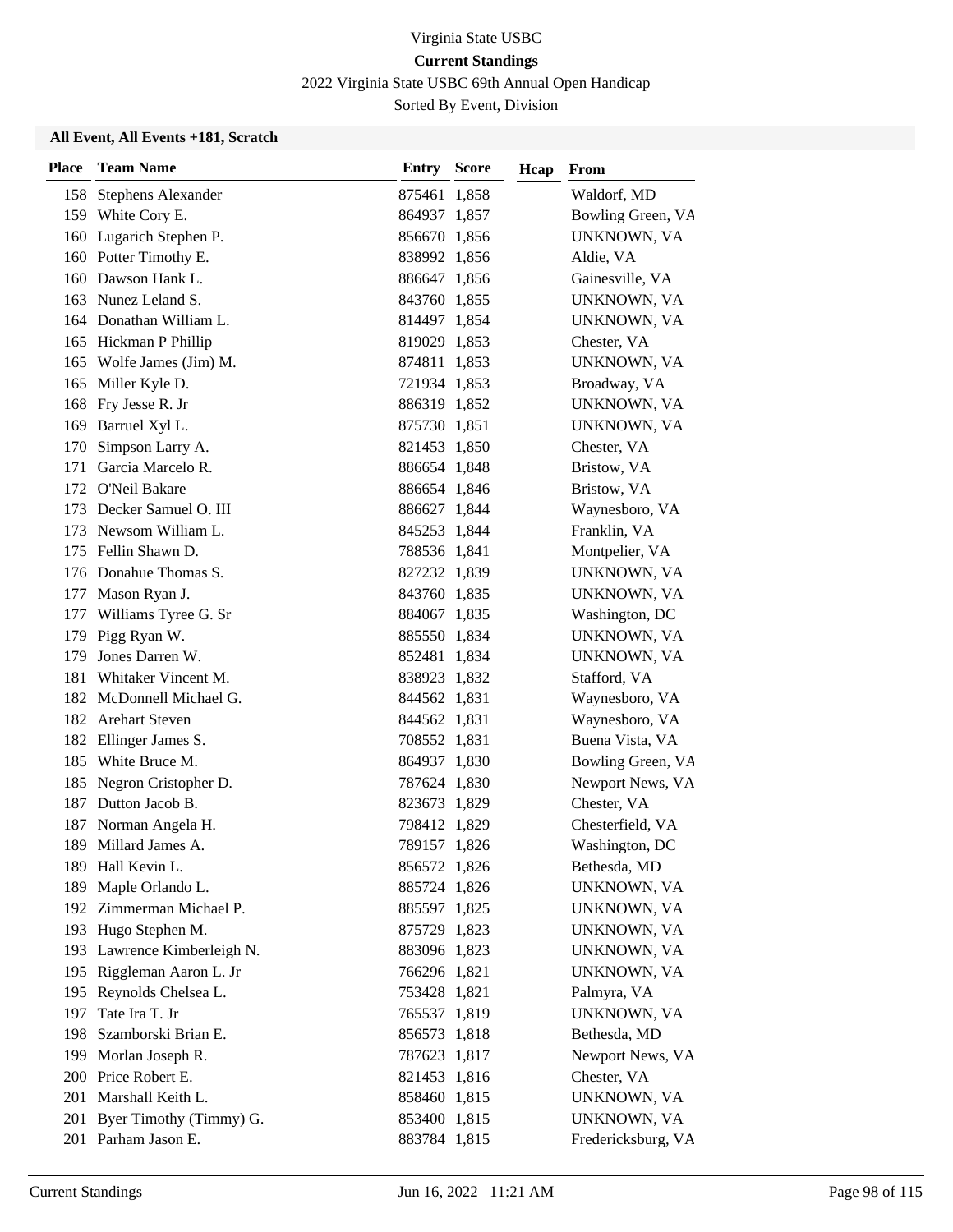2022 Virginia State USBC 69th Annual Open Handicap

Sorted By Event, Division

| <b>Place</b> | <b>Team Name</b>        | Entry        | <b>Score</b> | Hcap | From               |
|--------------|-------------------------|--------------|--------------|------|--------------------|
|              | 204 Martin James II     | 886064 1,814 |              |      | UNKNOWN, VA        |
|              | 204 Lambert Bradley S.  | 855251 1,814 |              |      | UNKNOWN, VA        |
|              | 206 Lambert Kenneth D.  | 855251 1,813 |              |      | UNKNOWN, VA        |
|              | 206 Hiser Jonathan C.   | 843760 1,813 |              |      | UNKNOWN, VA        |
|              | 206 Cooper Philander M. | 886641 1,813 |              |      | Disputanta, VA     |
|              | 209 Turnbow Tyler J.    | 885550 1,811 |              |      | UNKNOWN, VA        |
|              | 210 Richardson Megan M. | 766298 1,810 |              |      | UNKNOWN, VA        |
| 211          | Johnson L. Keith        | 766296 1,808 |              |      | UNKNOWN, VA        |
|              | 211 Lacy John B. Jr     | 851314 1,808 |              |      | Henrico, VA        |
|              | 213 Hannay Jimmy V.     | 819029 1,807 |              |      | Chester, VA        |
| 214          | Sprouse Thomas G.       | 851042 1,806 |              |      | Waynesboro, VA     |
|              | 215 Ramsey Andrew       | 856749 1,804 |              |      | UNKNOWN, VA        |
|              | 216 Knapp Dylan M.      | 819029 1,803 |              |      | Chester, VA        |
|              | 217 Yetter Thomas E.    | 850091 1,802 |              |      | Grottoes, VA       |
|              | 218 Williamson Cory E.  | 823673 1,801 |              |      | Chester, VA        |
|              | 219 McCandless Joshua   | 815766 1,800 |              |      | Yorktown, VA       |
| 219          | <b>Thompson Tubar</b>   | 855180 1,800 |              |      | UNKNOWN, VA        |
| 219          | Griffin Allen L.        | 861764 1,800 |              |      | <b>SALEM, VA</b>   |
|              | 222 Brooks Leo N.       | 788537 1,795 |              |      | Montpelier, VA     |
|              | 223 Carter Diamond      | 855180 1,794 |              |      | UNKNOWN, VA        |
|              | 223 Wise Amanda N.      | 884054 1,794 |              |      | Washington, DC     |
|              | 223 Bell Frank A.       | 886647 1,794 |              |      | Gainesville, VA    |
|              | 226 Blowers Don E.      | 798413 1,793 |              |      | Chesterfield, VA   |
|              | 227 Randolph Denise L.  | 883096 1,791 |              |      | UNKNOWN, VA        |
|              | 228 Bullock Allen M.    | 856572 1,789 |              |      | Bethesda, MD       |
| 228          | Brown Richard T. Jr     | 855180 1,789 |              |      | UNKNOWN, VA        |
| 228          | Short Justin A.         | 753428 1,789 |              |      | Palmyra, VA        |
| 231          | Drakes Luis A.          | 855182 1,784 |              |      | UNKNOWN, VA        |
|              | 232 Hall Sterling W. Jr | 858461 1,783 |              |      | UNKNOWN, VA        |
|              | 232 Anderson Alden P.   | 875730 1,783 |              |      | UNKNOWN, VA        |
|              | 234 Johnson Darren K.   | 851005 1,782 |              |      | UNKNOWN, VA        |
|              | 234 Bell Darnell R.     | 883784 1,782 |              |      | Fredericksburg, VA |
|              | 236 Sekely Scott M.     | 886643 1,781 |              |      | Gainesville, VA    |
|              | 236 Williams Monique A. | 708381 1,781 |              |      | UNKNOWN, VA        |
|              | 238 Key Harry M.        | 721957 1,778 |              |      | Waynesboro, VA     |
|              | 238 Pritchard Jason K.  | 866032 1,778 |              |      | UNKNOWN, VA        |
|              | 238 Hice Jason A.       | 787626 1,778 |              |      | Newport News, VA   |
|              | 241 Murray James P.     | 874811 1,777 |              |      | UNKNOWN, VA        |
|              | 242 Brads Chris         | 753428 1,776 |              |      | Palmyra, VA        |
|              | 243 Dorris David M.     | 854075 1,775 |              |      | Stafford, VA       |
|              | 244 Manolis Michael J.  | 875731 1,774 |              |      | UNKNOWN, VA        |
|              | 245 Fortier Laurence R. | 851005 1,773 |              |      | UNKNOWN, VA        |
|              | 246 Horton Ronald B.    | 844561 1,772 |              |      | Waynesboro, VA     |
| 247          | Thompson Jeffrey A.     | 766296 1,771 |              |      | UNKNOWN, VA        |
|              | 248 Clarke Carroll      | 849288 1,769 |              |      | Ashburn, VA        |
|              | 249 Pollock James E.    | 850692 1,768 |              |      | UNKNOWN, VA        |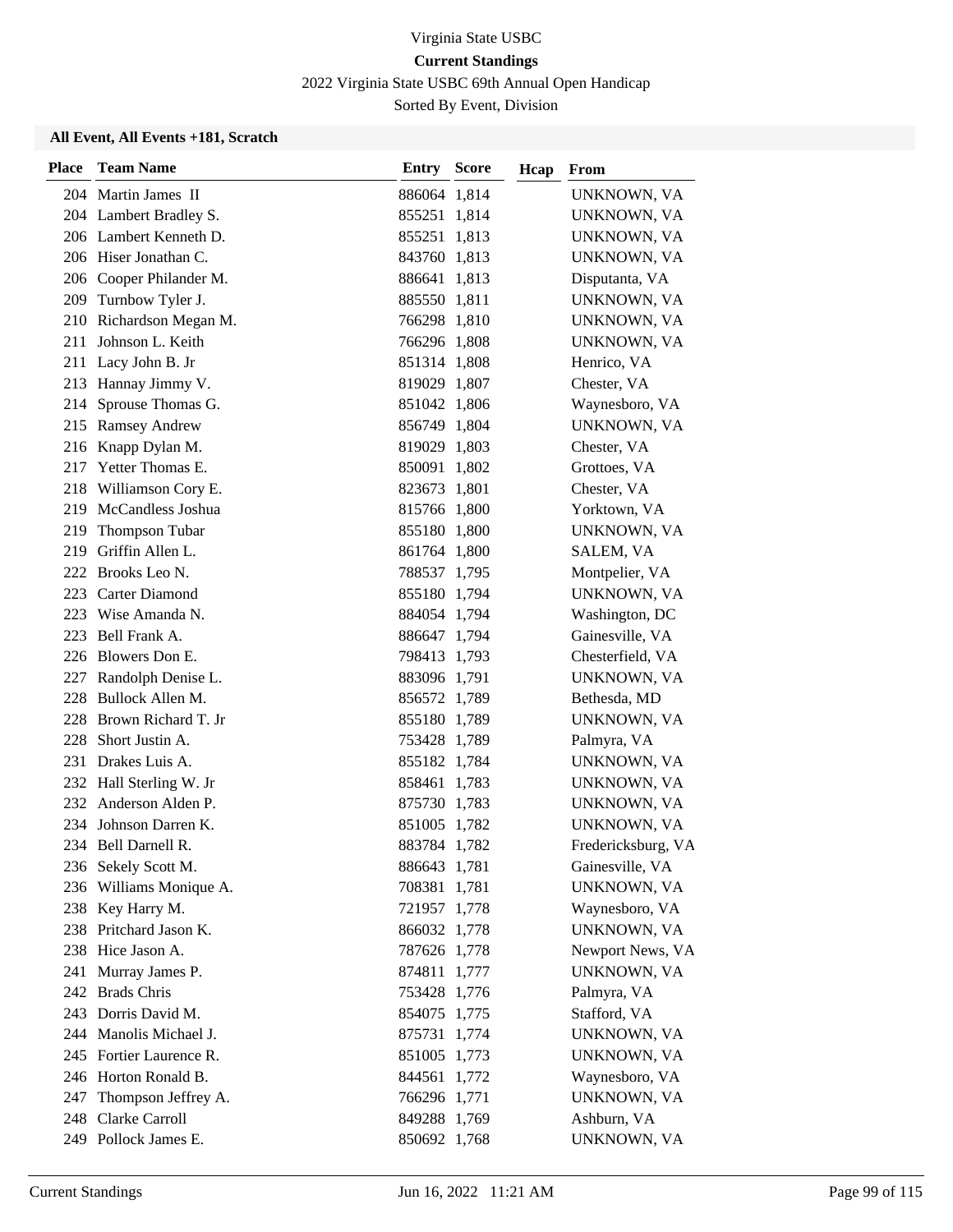2022 Virginia State USBC 69th Annual Open Handicap

Sorted By Event, Division

| <b>Place</b> | <b>Team Name</b>         | <b>Entry Score</b> | Hcap | From             |
|--------------|--------------------------|--------------------|------|------------------|
|              | 249 Maxey Richard L.     | 856749 1,768       |      | UNKNOWN, VA      |
| 251          | Smith Billy Jr           | 861764 1,767       |      | SALEM, VA        |
|              | 252 Ahlgrim Keith A.     | 788538 1,766       |      | Montpelier, VA   |
|              | 253 Bradley Scott J.     | 885644 1,759       |      | Blacksburg, VA   |
|              | 254 Robey Ronny L.       | 886643 1,754       |      | Gainesville, VA  |
|              | 255 Lewis Tracie M.      | 885723 1,753       |      | UNKNOWN, VA      |
|              | 255 Phillips Joshua L.   | 885551 1,753       |      | UNKNOWN, VA      |
|              | 255 Randesi Kevin P.     | 852441 1,753       |      | Ashland, VA      |
|              | 258 Head Alan T.         | 850692 1,752       |      | UNKNOWN, VA      |
|              | 259 Harlow Michael A.    | 753428 1,751       |      | Palmyra, VA      |
|              | 259 Cox William C.       | 821453 1,751       |      | Chester, VA      |
|              | 261 Suckart Richard B.   | 850452 1,748       |      | Newport News, VA |
|              | 262 Humphreys Bryan L.   | 854284 1,745       |      | Salem, VA        |
|              | 263 Pierchal Todd M.     | 818923 1,744       |      | Chester, VA      |
|              | 264 Stewart Keith A. Sr  | 886317 1,743       |      | UNKNOWN, VA      |
|              | 265 Edwards Kenneth A.   | 845253 1,742       |      | Franklin, VA     |
|              | 265 Pritchard Kenneth E. | 866032 1,742       |      | UNKNOWN, VA      |
| 267          | Snyder David M.          | 851042 1,741       |      | Waynesboro, VA   |
| 267          | Arpe Kyle T.             | 885551 1,741       |      | UNKNOWN, VA      |
|              | 267 Martin Jason C.      | 886655 1,741       |      | Dumfries, VA     |
|              | 270 Roy Kevin A.         | 855182 1,740       |      | UNKNOWN, VA      |
|              | 271 Krech Steven J.      | 886317 1,739       |      | UNKNOWN, VA      |
|              | 272 Terrant Robert B.    | 885621 1,737       |      | Nokesville, VA   |
| 273          | Szamborski William J.    | 856573 1,735       |      | Bethesda, MD     |
|              | 273 Cook Matthew E.      | 766299 1,735       |      | UNKNOWN, VA      |
|              | 275 Fregulia Frank A.    | 787623 1,732       |      | Newport News, VA |
|              | 276 Sherman Charles E.   | 708379 1,731       |      | UNKNOWN, VA      |
|              | 277 Guilliams Doyle D.   | 854284 1,730       |      | Salem, VA        |
| 277          | Symanowski William R.    | 849288 1,730       |      | Ashburn, VA      |
|              | 279 Russell Jeffrey M.   | 858460 1,726       |      | UNKNOWN, VA      |
|              | 280 Hanes David E.       | 748824 1,725       |      | UNKNOWN, VA      |
|              | 280 Kim Tom              | 792967 1,725       |      | UNKNOWN, VA      |
|              | 282 Webster John A. Jr   | 789152 1,722       |      | Washington, DC   |
| 283          | Williams Michael D. Sr   | 856574 1,721       |      | Bethesda, MD     |
|              | 284 Green Cynthia L.     | 852441 1,720       |      | Ashland, VA      |
|              | 284 Bradham Joseph C.    | 788538 1,720       |      | Montpelier, VA   |
|              | 284 Pancoast Steven P.   | 814513 1,720       |      | Suffolk, VA      |
|              | 284 Delgado Anibal       | 886647 1,720       |      | Gainesville, VA  |
|              | 288 Camden Barry L.      | 748824 1,717       |      | UNKNOWN, VA      |
|              | 289 McLane Joseph M.     | 852482 1,715       |      | UNKNOWN, VA      |
| 290          | Sharp Andrea             | 813510 1,714       |      | UNKNOWN, VA      |
|              | 290 Napier Michael W.    | 886637 1,714       |      | Ruckersville, VA |
|              | 292 Byer Melissa L.      | 853400 1,713       |      | UNKNOWN, VA      |
|              | 292 Wolde Samuel         | 875461 1,713       |      | Waldorf, MD      |
|              | 294 Rand Thad A.         | 875731 1,711       |      | UNKNOWN, VA      |
|              | 295 Elliott Paul A.      | 855251 1,710       |      | UNKNOWN, VA      |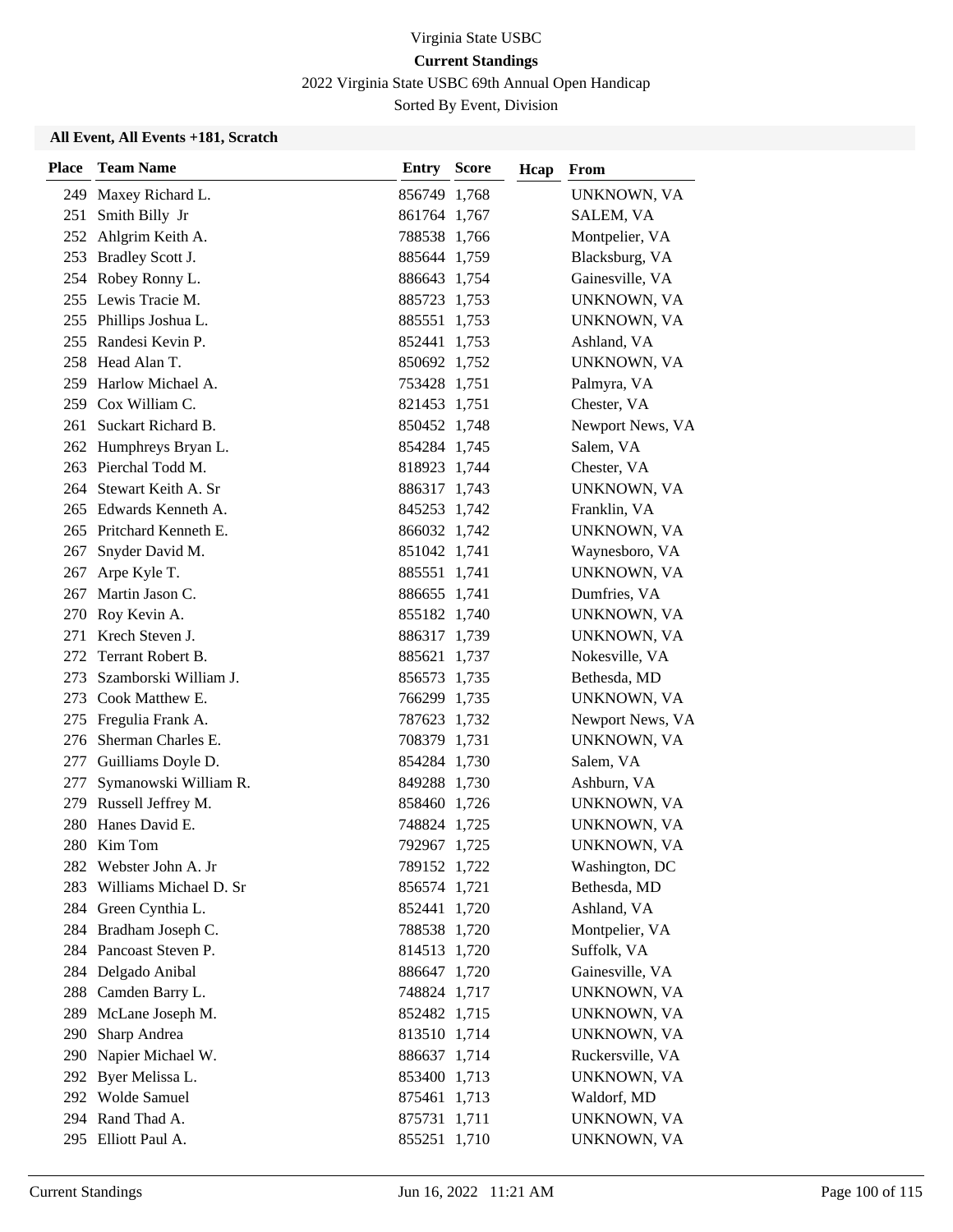2022 Virginia State USBC 69th Annual Open Handicap

Sorted By Event, Division

| <b>Place</b> | <b>Team Name</b>          | Entry        | <b>Score</b> | Hcap | From             |
|--------------|---------------------------|--------------|--------------|------|------------------|
|              | 295 Fowler Marxcus X.     | 884054 1,710 |              |      | Washington, DC   |
|              | 297 Watkins Tyrone R. Jr  | 884054 1,709 |              |      | Washington, DC   |
| 297          | <b>Todd Michael</b>       | 885551 1,709 |              |      | UNKNOWN, VA      |
|              | 297 Riley Harvey R.       | 861764 1,709 |              |      | SALEM, VA        |
|              | 300 Palmer Jesse W. Jr    | 863085 1,707 |              |      | UNKNOWN, VA      |
|              | 300 Board Michael W. Jr   | 863172 1,707 |              |      | UNKNOWN, VA      |
|              | 300 Ahner Ashby F.        | 787626 1,707 |              |      | Newport News, VA |
|              | 303 Layton Mike           | 853400 1,706 |              |      | UNKNOWN, VA      |
| 303          | Mann Warren A.            | 886645 1,706 |              |      | Gainesville, VA  |
| 305          | Woodruff Paul T.          | 788536 1,705 |              |      | Montpelier, VA   |
| 306          | Tucker Dan T. Jr          | 798413 1,704 |              |      | Chesterfield, VA |
| 307          | <b>Gonzalez Frank</b>     | 843761 1,703 |              |      | UNKNOWN, VA      |
|              | 308 Nunez Santiago D.     | 843760 1,701 |              |      | UNKNOWN, VA      |
|              | 308 Pritchard Carrie A.   | 866032 1,701 |              |      | UNKNOWN, VA      |
|              | 310 Yetter Brandon A.     | 850091 1,699 |              |      | Grottoes, VA     |
|              | 311 Murray Hickey J. Jr   | 856573 1,698 |              |      | Bethesda, MD     |
|              | 312 Cash Benjamin L.      | 787626 1,697 |              |      | Newport News, VA |
|              | 312 Foltz Alan W.         | 886643 1,697 |              |      | Gainesville, VA  |
|              | 314 Evans Donald R.       | 856574 1,695 |              |      | Bethesda, MD     |
|              | 314 Kong Jeremy E.        | 863085 1,695 |              |      | UNKNOWN, VA      |
|              | 316 Fox Joylene L.        | 766297 1,693 |              |      | UNKNOWN, VA      |
| 317          | Smith Adam M.             | 851314 1,692 |              |      | Henrico, VA      |
| 318          | Collins Ryon M.           | 844562 1,691 |              |      | Waynesboro, VA   |
|              | 319 Heard John D.         | 883096 1,681 |              |      | UNKNOWN, VA      |
| 319          | Rook John C.              | 765537 1,681 |              |      | UNKNOWN, VA      |
| 321          | Carter Patrick A.         | 851314 1,680 |              |      | Henrico, VA      |
|              | 322 Creel James M.        | 852481 1,673 |              |      | UNKNOWN, VA      |
|              | 323 McMullen Hollis F.    | 875731 1,672 |              |      | UNKNOWN, VA      |
|              | 324 Crowder Krystle L.    | 818947 1,670 |              |      | Chester, VA      |
|              | 325 Nelson Travis C.      | 850091 1,669 |              |      | Grottoes, VA     |
|              | 326 Winston Anthony K. Jr | 789153 1,663 |              |      | Washington, DC   |
|              | 326 Clark Taylor          | 885551 1,663 |              |      | UNKNOWN, VA      |
|              | 328 Moreira Kasper A.     | 838923 1,662 |              |      | Stafford, VA     |
|              | 328 Houff Timothy B.      | 855181 1,662 |              |      | UNKNOWN, VA      |
|              | 330 Mahdi Mustapha M. II  | 886654 1,661 |              |      | Bristow, VA      |
|              | 331 Higgs Rodney E.       | 787626 1,660 |              |      | Newport News, VA |
|              | 332 Washington Michael B. | 789157 1,658 |              |      | Washington, DC   |
| 333          | Smith Melvin Jr           | 850694 1,656 |              |      | UNKNOWN, VA      |
| 334          | Stewart Deloid M.         | 858461 1,652 |              |      | UNKNOWN, VA      |
|              | 335 Harris Bryan L.       | 886317 1,648 |              |      | UNKNOWN, VA      |
|              | 336 Koch Craig M.         | 852441 1,647 |              |      | Ashland, VA      |
|              | 337 Fox Curt D.           | 766297 1,646 |              |      | UNKNOWN, VA      |
|              | 338 Ritz Michael D.       | 787623 1,642 |              |      | Newport News, VA |
|              | 338 Greene Evelyn C.      | 855182 1,642 |              |      | UNKNOWN, VA      |
|              | 338 Williams Yolanda S.   | 884054 1,642 |              |      | Washington, DC   |
|              | 341 Jones Milton E.       | 886641 1,640 |              |      | Disputanta, VA   |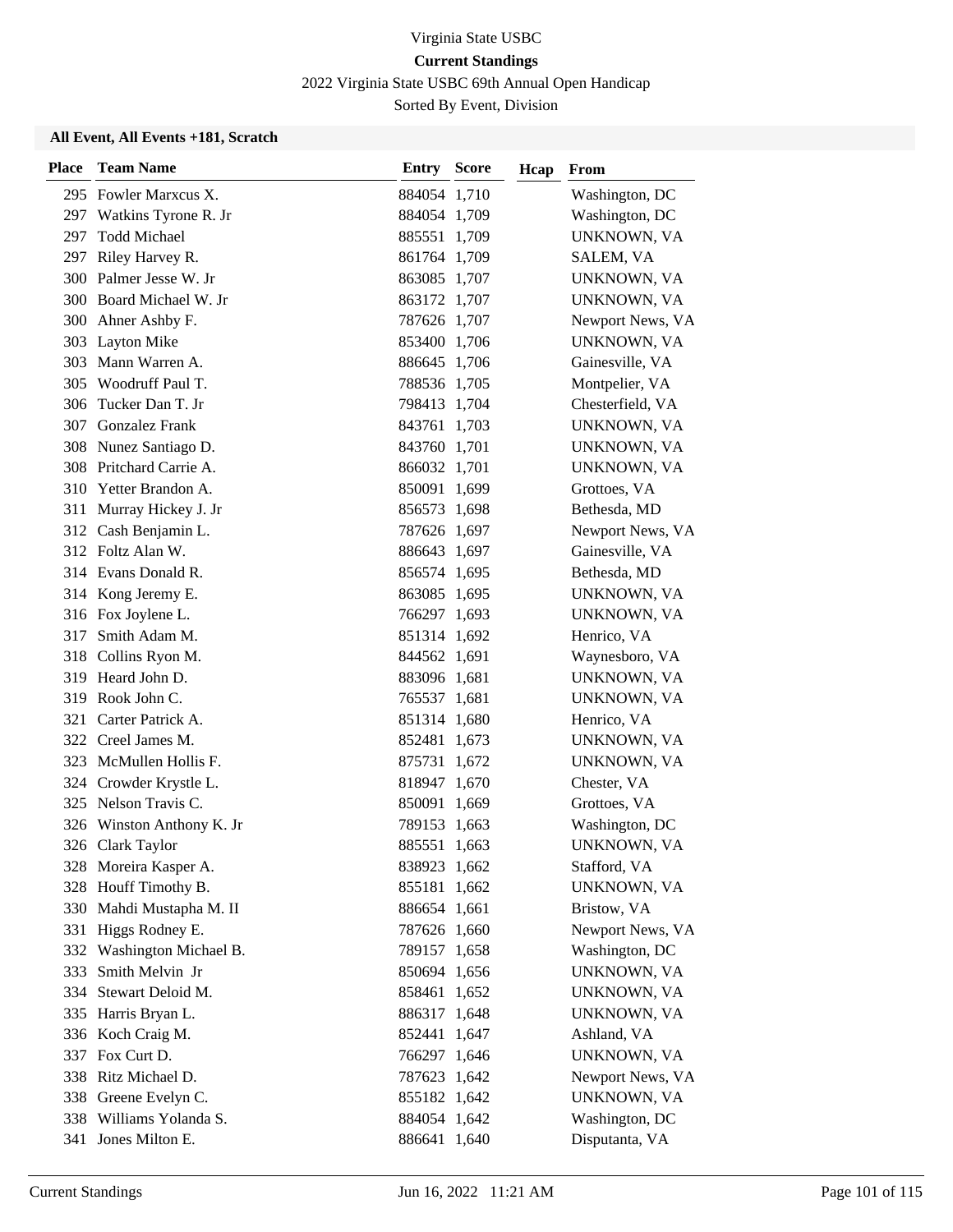2022 Virginia State USBC 69th Annual Open Handicap

Sorted By Event, Division

#### **All Event, All Events +181, Scratch**

| <b>Place</b> | <b>Team Name</b>           | <b>Entry Score</b> | Hcap | From             |
|--------------|----------------------------|--------------------|------|------------------|
|              | 342 Murphy Penny K.        | 856572 1,638       |      | Bethesda, MD     |
|              | 343 Michonski Michael      | 861764 1,637       |      | SALEM, VA        |
|              | 343 Oleyar Donald G.       | 875730 1,637       |      | UNKNOWN, VA      |
|              | 343 Fosmire Michaela G.    | 886643 1,637       |      | Gainesville, VA  |
|              | 346 Mabry James W.         | 814497 1,636       |      | UNKNOWN, VA      |
| 347          | Shuler Karen E.            | 766297 1,635       |      | UNKNOWN, VA      |
|              | 347 Phelps Tony E.         | 852482 1,635       |      | UNKNOWN, VA      |
|              | 349 Alston Troy M.         | 788537 1,634       |      | Montpelier, VA   |
|              | 350 Reynolds Arthur B.     | 883074 1,627       |      | UNKNOWN, VA      |
|              | 351 Foor Robert L.         | 856574 1,626       |      | Bethesda, MD     |
|              | 352 Lawson Edward S. Jr    | 857103 1,623       |      | Chelteham, MD    |
|              | 353 Shank Thomas C.        | 856574 1,619       |      | Bethesda, MD     |
| 354          | Tate Amanda C.             | 765537 1,618       |      | UNKNOWN, VA      |
|              | 355 Gallup Roland E. II    | 856572 1,614       |      | Bethesda, MD     |
|              | 356 Roberson Darryl L.     | 886646 1,613       |      | Gainesville, VA  |
|              | 357 Rengers Vickie B.      | 798412 1,609       |      | Chesterfield, VA |
|              | 358 Keller Robert L. Jr    | 854075 1,603       |      | Stafford, VA     |
| 359          | Sparks John R. Jr          | 766299 1,601       |      | UNKNOWN, VA      |
|              | 360 Holloway Johnnie D. Jr | 789155 1,600       |      | Washington, DC   |
| 360          | Sharp Mabel G.             | 850694 1,600       |      | UNKNOWN, VA      |
|              | 362 Armstrong Kevin M.     | 708381 1,587       |      | UNKNOWN, VA      |
| 363          | Jones Stephen P. Sr        | 886317 1,578       |      | UNKNOWN, VA      |
|              | 364 Comparetta Mike A.     | 885552 1,564       |      | UNKNOWN, VA      |
|              | 365 Gray Emrett M.         | 883075 1,561       |      | UNKNOWN, VA      |
|              | 366 Woskobunik Jeremy W.   | 843761 1,556       |      | UNKNOWN, VA      |
| 367          | Rumburg Billy L. II        | 850452 1,551       |      | Newport News, VA |
| 368          | Stemp Andrew L.            | 886644 1,539       |      | Gainesville, VA  |
|              | 369 Lynch John W. III      | 854075 1,531       |      | Stafford, VA     |
|              | 370 Houchens Ginger L.     | 886627 1,528       |      | Waynesboro, VA   |
| 371          | Thorpe Felicia T.          | 708394 1,527       |      | UNKNOWN, VA      |
| 371          | Baber Susan D.             | 721957 1,527       |      | Waynesboro, VA   |
|              | 373 Dye Cleve III          | 766298 1,524       |      | UNKNOWN, VA      |
|              | 374 Marshall Eugene L. II  | 858463 1,523       |      | UNKNOWN, VA      |
|              | 375 Parker Richmond L.     | 886641 1,490       |      | Disputanta, VA   |
|              | 376 Bass-Campbell Dawn N.  | 843761 1,481       |      | UNKNOWN, VA      |
|              | 377 Keenan Christopher M.  | 766298 1,431       |      | UNKNOWN, VA      |
|              | 378 Lee James D. Jr        | 788538 1,251       |      | Montpelier, VA   |
|              | 379 Hsu David              | 792967 1,219       |      | UNKNOWN, VA      |
|              | 380 Comer Christopher      | 788538 1,192       |      | Montpelier, VA   |
|              | 381 Dalton Steven W.       | 788536 999         |      | Montpelier, VA   |
|              | 382 Graves Curtis L.       | 886641 619         |      | Disputanta, VA   |
|              | 383 Ames Malcolm J.        | 886654 575         |      | Bristow, VA      |
|              | 384 Prather Robert L. Jr   | 886064 520         |      | UNKNOWN, VA      |
|              | 385 Davis Edwin A.         | 850694 492         |      | UNKNOWN, VA      |

The lowest score to cash is 492.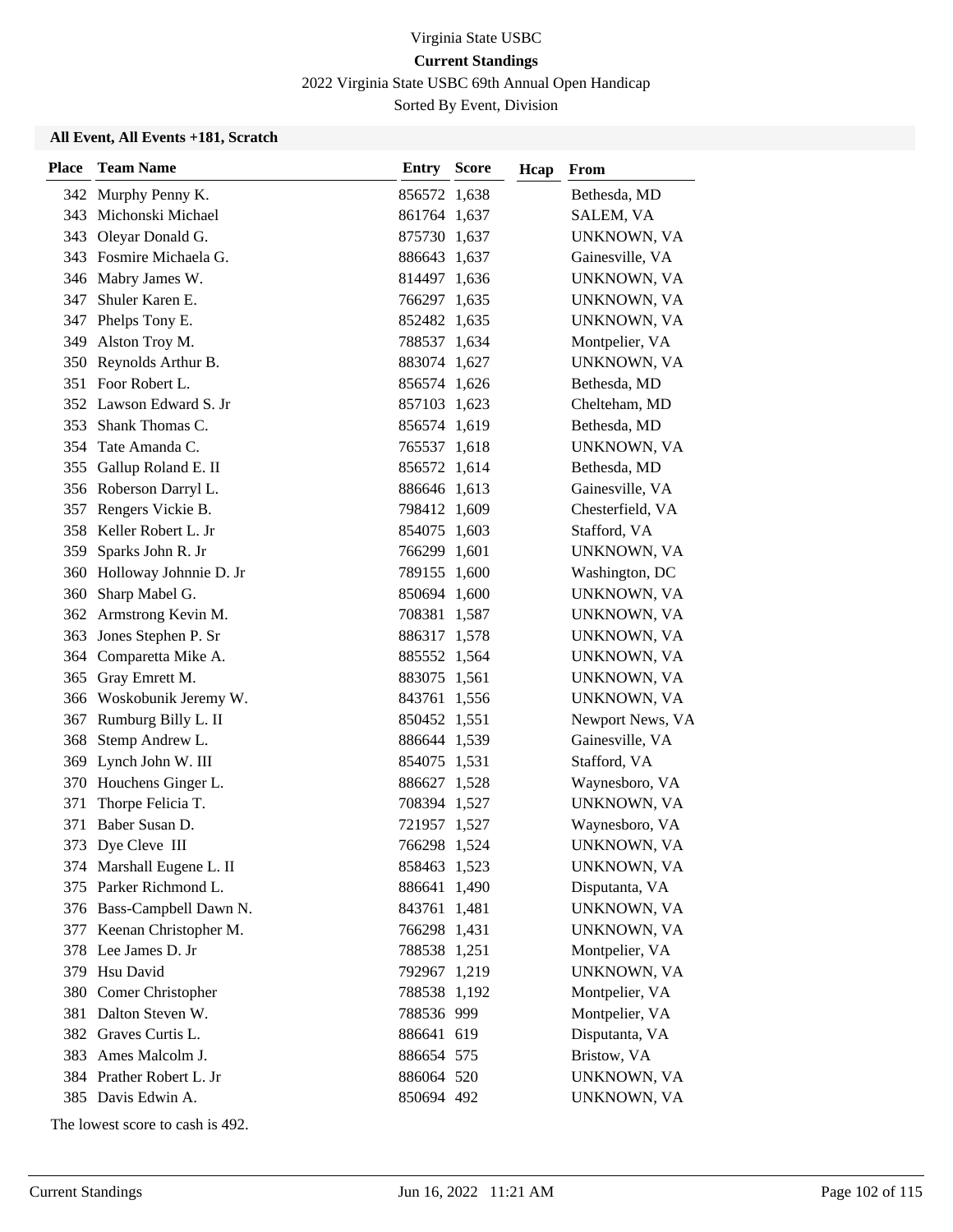2022 Virginia State USBC 69th Annual Open Handicap

Sorted By Event, Division

| <b>Place</b> | <b>Team Name</b>        | Entry        | <b>Score</b> | Hcap | From               |
|--------------|-------------------------|--------------|--------------|------|--------------------|
| 1            | Conner Joshua           | 886648 2,653 |              | 747  | Hopewell, VA       |
|              | 2 Hardister Josh G.     | 851444 2,517 |              | 909  | UNKNOWN, VA        |
| 3            | Thacker Robert O.       | 883993 2,499 |              | 711  | UNKNOWN, VA        |
| 4            | Duffer Christopher B.   | 804525 2,478 |              | 531  | UNKNOWN, VA        |
| 5            | Claughton JVon L.       | 816636 2,422 |              | 585  | Clover, VA         |
| 6            | McCray Paris A.         | 781067 2,417 |              | 927  | UNKNOWN, VA        |
| 7            | Mills Antuan A.         | 886628 2,385 |              | 513  | Norfolk, VA        |
| 8            | King Ric                | 789560 2,384 |              | 621  | Covington, VA      |
| 9            | Cuffee Larry M.         | 841891 2,370 |              | 792  | South Boston, VA   |
| 10           | White Thomas L.         | 708396 2,359 |              | 567  | UNKNOWN, VA        |
| 11           | Geronimo Romano J.      | 886653 2,350 |              | 702  | Waldorf, MD        |
|              | 12 Hollins Michelle R.  | 886626 2,348 |              | 837  | Washington, DC     |
|              | 12 Rhones Carletha O.   | 884055 2,348 |              | 693  | Washington, DC     |
|              | 14 Martin William D.    | 863173 2,345 |              | 819  | UNKNOWN, VA        |
|              | 15 Loesch Chris M.      | 850948 2,342 |              | 486  | UNKNOWN, VA        |
|              | 16 Robison John A.      | 790339 2,329 |              | 468  | UNKNOWN, VA        |
| 17           | Smith James L.          | 816640 2,323 |              | 675  | Clover, VA         |
| 18           | Hamblin Kerry E.        | 863285 2,320 |              | 675  | UNKNOWN, VA        |
| 19           | Ellis Michelle L.       | 886064 2,317 |              | 1026 | UNKNOWN, VA        |
| 20           | Beasley Brandon W.      | 814615 2,314 |              | 504  | Newport News, VA   |
| 20           | Chesson Kareem T.       | 788046 2,314 |              | 486  | Lynchburg, VA      |
| 22           | Johnson DeWayne M. Jr   | 823673 2,312 |              | 450  | Chester, VA        |
| 23           | Brown Troy L. Sr        | 844275 2,307 |              | 873  | UNKNOWN, VA        |
| 23           | Harris Carl D. III      | 708393 2,307 |              | 801  | UNKNOWN, VA        |
| 25           | Krause Kayleigh E.      | 851915 2,304 |              | 576  | UNKNOWN, VA        |
| 26           | Booth Brandon S.        | 885644 2,302 |              | 558  | Blacksburg, VA     |
| 27           | Hampton John O. Jr      | 708391 2,296 |              | 477  | UNKNOWN, VA        |
| 28           | Watkins Tamara S.       | 875461 2,294 |              | 774  | Waldorf, MD        |
| 29           | Gibson Crystal D.       | 712727 2,293 |              | 792  | Roanoke, VA        |
| 30           | Richman Wesley          | 790340 2,292 |              | 711  | UNKNOWN, VA        |
| 30           | <b>Trombly Ron</b>      | 864937 2,292 |              | 504  | Bowling Green, VA  |
|              | 32 Brown Julian E.      | 790607 2,288 |              | 603  | UNKNOWN, VA        |
|              | 33 Oakley Denver R. III | 886618 2,284 |              | 936  | Mechanicsville, VA |
| 33           | Proctor Kenneth P.      | 886650 2,284 |              | 594  | Waldorf, MD        |
| 35           | Hudson Jonathan T.      | 816640 2,283 |              | 630  | Clover, VA         |
|              | 36 Stevens James H. II  | 882851 2,282 |              | 747  | UNKNOWN, VA        |
| 37           | Hayes Lisa G.           | 765533 2,280 |              | 621  | UNKNOWN, VA        |
| 38           | Molloy Jack N.          | 765534 2,279 |              | 495  | UNKNOWN, VA        |
| 39           | <b>Green Ronald</b>     | 863085 2,277 |              | 648  | UNKNOWN, VA        |
| 39           | Leathers Gregory D.     | 884099 2,277 |              | 630  | Washington, DC     |
| 39           | Lagham James            | 886647 2,277 |              | 477  | Gainesville, VA    |
| 42           | Jordan Catherine J.     | 886626 2,272 |              | 513  | Washington, DC     |
| 43           | Jackson Shane A.        | 863173 2,270 |              | 999  | UNKNOWN, VA        |
|              | 44 Lawson Otima L.      | 857103 2,266 |              | 765  | Chelteham, MD      |
| 45           | Howard Agnes D.         | 789154 2,264 |              | 963  | Washington, DC     |
| 46           | Shuler Paul E. Sr       | 708387 2,263 |              | 459  | UNKNOWN, VA        |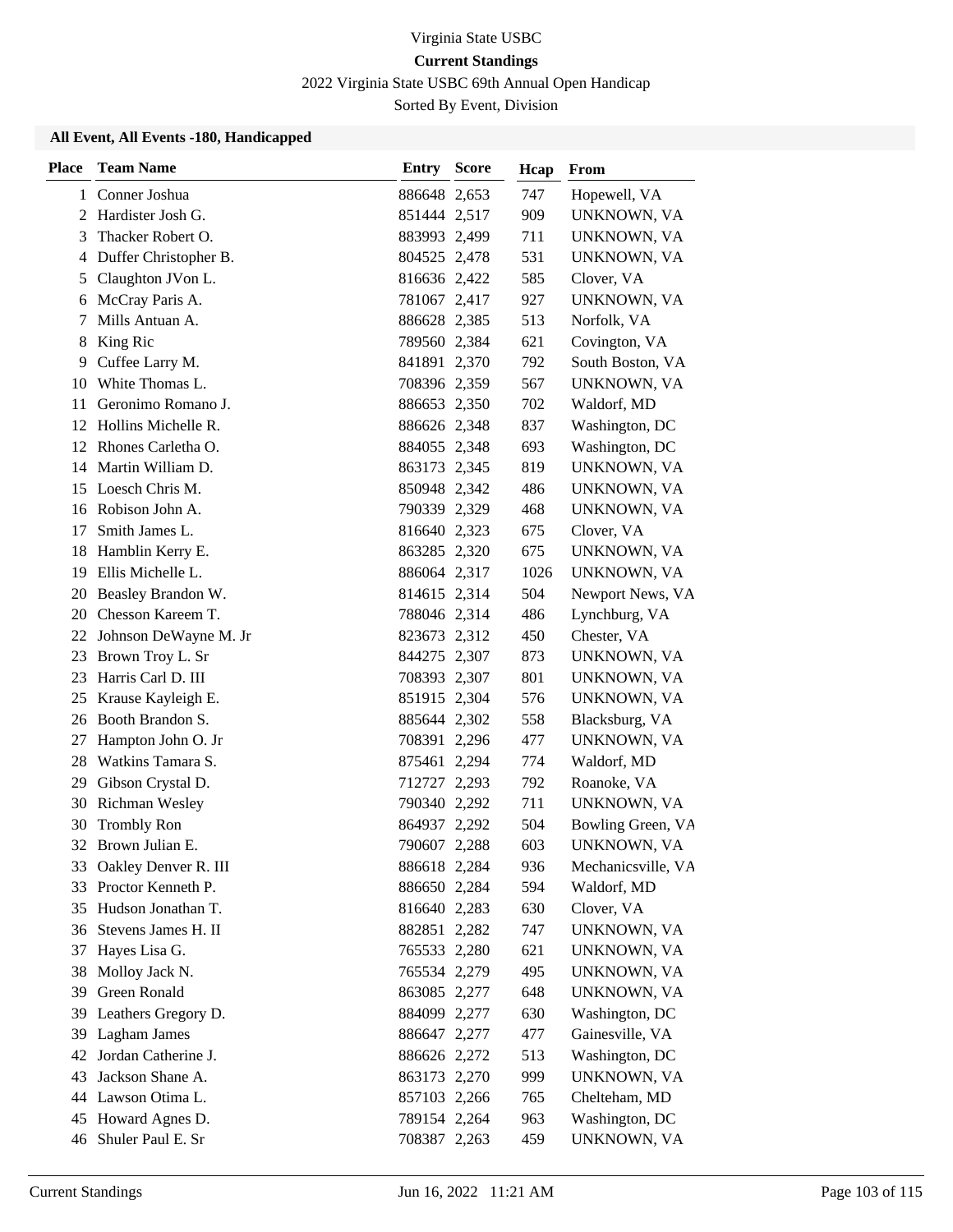2022 Virginia State USBC 69th Annual Open Handicap

Sorted By Event, Division

| <b>Place</b> | <b>Team Name</b>            | Entry        | <b>Score</b> | Hcap | From                 |
|--------------|-----------------------------|--------------|--------------|------|----------------------|
| 47           | Smith Christina M.          | 816640 2,261 |              | 1071 | Clover, VA           |
| 48           | Cook Adam P.                | 766299 2,257 |              | 729  | UNKNOWN, VA          |
| 49           | Rose Antwon S.              | 843501 2,255 |              | 513  | UNKNOWN, VA          |
| 50           | Archie Page A.              | 886628 2,254 |              | 639  | Norfolk, VA          |
|              | 51 Hilliard Andre R.        | 857518 2,253 |              | 576  | District Heights, MI |
| 52           | Perry Jada                  | 825209 2,250 |              | 513  | Chesapeake, VA       |
| 53           | McDowell Brenda A.          | 861581 2,248 |              | 648  | UNKNOWN, VA          |
| 54           | Hugen Tyler                 | 851637 2,247 |              | 783  | UNKNOWN, VA          |
| 55           | Guill David E.              | 874953 2,238 |              | 468  | Rustburg, VA         |
| 55           | Savoy Iris N.               | 708382 2,238 |              | 594  | UNKNOWN, VA          |
| 57           | Bell Trina-Renee M.         | 850698 2,235 |              | 450  | UNKNOWN, VA          |
| 58           | Stalker Matthew C.          | 863120 2,233 |              | 657  | Springfield, VA      |
| 59           | Mason Kimberly D.           | 708385 2,232 |              | 621  | UNKNOWN, VA          |
| 60           | Lamb Lynn                   | 743871 2,229 |              | 648  | Portsmouth, VA       |
| 61           | Parker Robin E.             | 708377 2,228 |              | 711  | UNKNOWN, VA          |
| 62           | <b>Floyd Linnette</b>       | 850695 2,221 |              | 702  | UNKNOWN, VA          |
| 63           | Brown Ginger D.             | 844276 2,220 |              | 765  | UNKNOWN, VA          |
| 64           | Brown Mary E.               | 789154 2,216 |              | 702  | Washington, DC       |
| 64           | Richardson Bernadette L.    | 708386 2,216 |              | 513  | UNKNOWN, VA          |
|              | 66 Campbell Meg             | 812887 2,215 |              | 558  | Virginia Beach, VA   |
|              | 66 Wells Troy R.            | 850695 2,215 |              | 621  | UNKNOWN, VA          |
| 68           | Gilbert Mark W.             | 856670 2,214 |              | 801  | UNKNOWN, VA          |
| 68           | Blizzard David L.           | 883074 2,214 |              | 576  | UNKNOWN, VA          |
| 68           | Amato Raymond J.            | 883839 2,214 |              | 576  | UNKNOWN, VA          |
| 71           | Jones Leonard W.            | 789559 2,212 |              | 558  | Covington, VA        |
| 71           | Hysick Yvonne K.            | 765539 2,212 |              | 1170 | UNKNOWN, VA          |
| 73           | Hinkle Craig W.             | 851315 2,211 |              | 477  | Henrico, VA          |
| 73           | Dixon Corrina A.            | 886075 2,211 |              | 666  | Carrollton, VA       |
| 75           | Chavis Thomas L. III        | 886318 2,209 |              | 657  | UNKNOWN, VA          |
| 75           | Pender Clyde                | 790606 2,209 |              | 792  | UNKNOWN, VA          |
| 75           | Smith Lauren A.             | 814497 2,209 |              | 657  | UNKNOWN, VA          |
| 78           | Butler Anthony M. Sr        | 886652 2,208 |              | 486  | Waldorf, MD          |
|              | 79 Williamson Timothy S.    | 883096 2,207 |              | 477  | UNKNOWN, VA          |
| 79           | Bolden Catherine C.         | 884059 2,207 |              | 855  | Falls Church, VA     |
| 79           | Perdue Danielle N.          | 863285 2,207 |              | 468  | UNKNOWN, VA          |
| 82           | Taylor Page L.              | 798414 2,205 |              | 738  | Chesterfield, VA     |
| 82           | Slater Wilfred S.           | 788048 2,205 |              | 567  | Lynchburg, VA        |
| 82           | Neal Tamara V.              | 850698 2,205 |              | 468  | UNKNOWN, VA          |
| 85           | McNear Erica L.             | 816638 2,204 |              | 558  | Clover, VA           |
| 85           | Spencer Hortense(Toodie) A. | 708378 2,204 |              | 882  | UNKNOWN, VA          |
| 87           | Hankerson Willie M.         | 708391 2,203 |              | 621  | UNKNOWN, VA          |
| 87           | Chase Natasha L.            | 708390 2,203 |              | 1080 | UNKNOWN, VA          |
| 87           | Leake Tommy L.              | 708396 2,203 |              | 756  | UNKNOWN, VA          |
| 90           | Peoples Carolyn V.          | 850693 2,201 |              | 531  | UNKNOWN, VA          |
| 90           | Jones Aaron L.              | 886653 2,201 |              | 540  | Waldorf, MD          |
| 92           | Parran Jacqueline           | 857423 2,200 |              | 792  | Upper Marlboro, M    |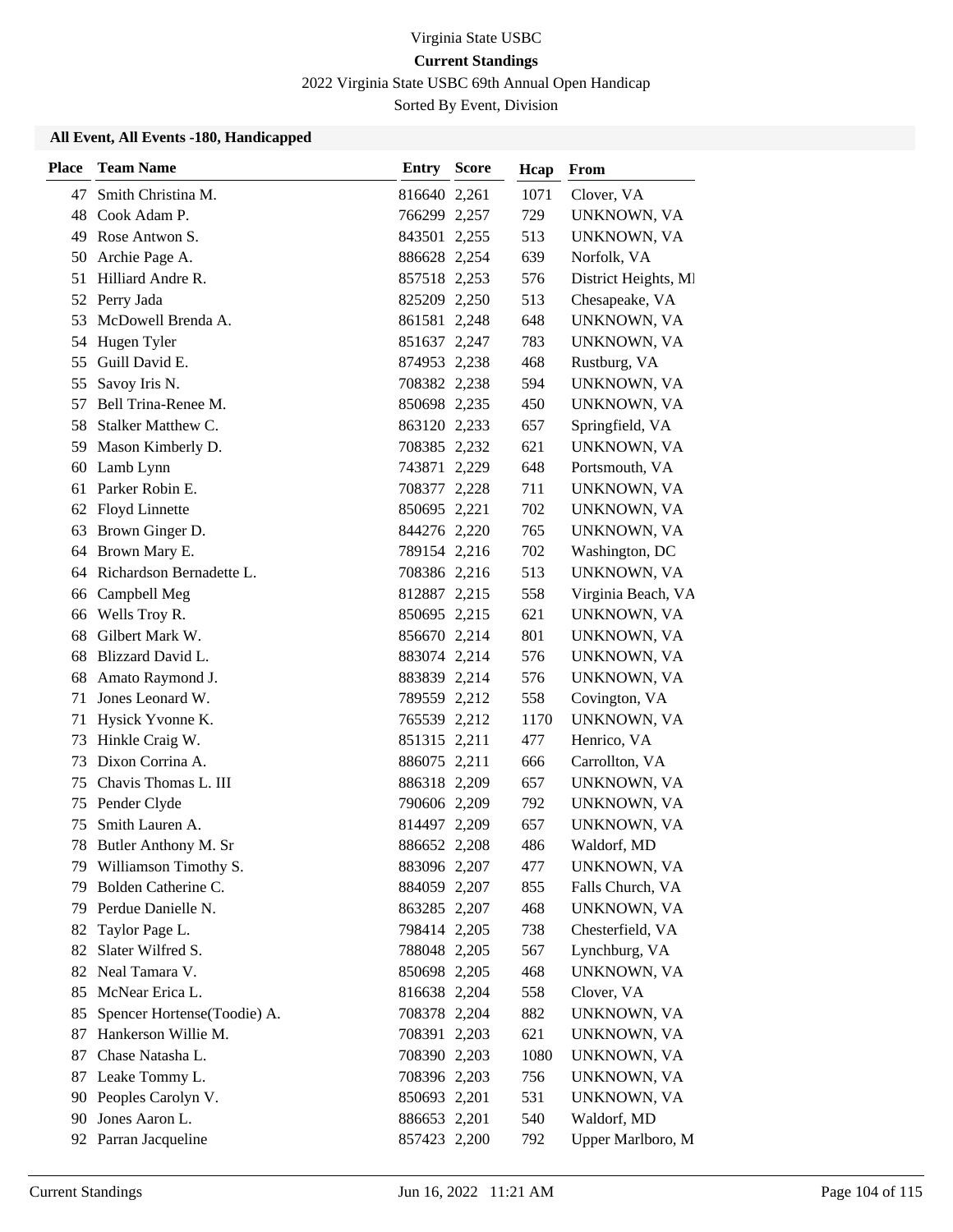2022 Virginia State USBC 69th Annual Open Handicap

Sorted By Event, Division

| <b>Place</b> | <b>Team Name</b>                | <b>Entry Score</b> | Hcap | From                |
|--------------|---------------------------------|--------------------|------|---------------------|
|              | 92 Pyles Brian L.               | 816636 2,200       | 567  | Clover, VA          |
| 92           | Martin James L.                 | 794637 2,200       | 459  | South Boston, VA    |
| 95           | Johnson-Woodie Mahalia          | 886099 2,198       | 630  | Bremo Bluff, VA     |
|              | 96 Parks Warren L. Sr           | 789153 2,196       | 639  | Washington, DC      |
|              | 97 Dever James H. III           | 765535 2,195       | 738  | UNKNOWN, VA         |
| 98           | Gilbert Mary T.                 | 886655 2,194       | 531  | Dumfries, VA        |
| 99           | Knox Thomas J.                  | 880472 2,193       | 612  | UNKNOWN, VA         |
|              | 99 Turner David E.              | 827233 2,193       | 459  | UNKNOWN, VA         |
| 101          | Hunter Tyrone J.                | 789153 2,192       | 477  | Washington, DC      |
| 101          | Ashley Phyllis M.               | 790996 2,192       | 846  | UNKNOWN, VA         |
|              | 101 Grimsley William T.         | 886648 2,192       | 639  | Hopewell, VA        |
|              | 104 Blackford Pamela A.         | 790338 2,191       | 1080 | UNKNOWN, VA         |
|              | 105 Harge Angela M.             | 886639 2,189       | 612  | Fredericksburg, VA  |
| 105          | <b>Meador Christopher Derek</b> | 863172 2,189       | 504  | UNKNOWN, VA         |
|              | 105 Estrada Victor D.           | 883839 2,189       | 549  | UNKNOWN, VA         |
|              | 108 Denton Max D.               | 886599 2,188       | 558  | UNKNOWN, VA         |
|              | 109 Rose John H. III            | 758658 2,187       | 486  | Chesterfield, VA    |
|              | 110 Atkins Birgitta A.          | 798411 2,186       | 1107 | Chesterfield, VA    |
|              | 110 Linkous Joseph R.           | 885643 2,186       | 639  | Blacksburg, VA      |
|              | 112 Tinsley Martessa D.         | 884055 2,185       | 450  | Washington, DC      |
|              | 112 Kibler Jeff R.              | 852248 2,185       | 702  | Broadway, VA        |
|              | 112 Harvey Kenneth C.           | 708393 2,185       | 801  | UNKNOWN, VA         |
|              | 115 Moon Sungju                 | 795264 2,184       | 477  | UNKNOWN, VA         |
|              | 115 Lewis Thurmond A.           | 886522 2,184       | 504  | UNKNOWN, VA         |
|              | 115 Litchfield Adrian C.        | 886652 2,184       | 621  | Waldorf, MD         |
| 118          | Montgomery Bill                 | 856360 2,183       | 477  | Fort Washington, N. |
| 119          | Logan Adell                     | 883094 2,180       | 702  | UNKNOWN, VA         |
|              | 120 Fuller David C.             | 851035 2,179       | 450  | Richmond, VA        |
| 120          | Battle Robert J. Jr             | 708389 2,179       | 657  | UNKNOWN, VA         |
|              | 122 Ferrell Patrick A.          | 884092 2,177       | 630  | Washington, DC      |
|              | 122 Johnson Shawanda D.         | 886638 2,177       | 900  | Landover, MD        |
|              | 124 LaMotte James H.            | 804525 2,175       | 504  | UNKNOWN, VA         |
|              | 124 Dover Becky E.              | 814513 2,175       | 783  | Suffolk, VA         |
|              | 126 Queen Karen S.              | 855181 2,174       | 765  | UNKNOWN, VA         |
|              | 126 Dixon Cleveland M.          | 886075 2,174       | 675  | Carrollton, VA      |
|              | 128 Issa Mohammed               | 885644 2,173       | 630  | Blacksburg, VA      |
| 129          | Jefferson Neda E.               | 886657 2,172       | 747  | UNKNOWN, VA         |
|              | 130 Reid Manna T.               | 708390 2,171       | 639  | UNKNOWN, VA         |
| 131          | Bercaw Sarah A.                 | 766296 2,170       | 567  | UNKNOWN, VA         |
|              | 132 Dever Jason D. Jr           | 765535 2,169       | 648  | UNKNOWN, VA         |
|              | 132 Tolbert Betty J.            | 758658 2,169       | 918  | Chesterfield, VA    |
|              | 134 Camp Warren E.              | 758659 2,168       | 567  | Chesterfield, VA    |
|              | 134 Reid Stephanie N.           | 721934 2,168       | 729  | Broadway, VA        |
|              | 134 Kebere Toeke'Shea A.        | 708379 2,168       | 846  | UNKNOWN, VA         |
| 137          | Taylor Darla D.                 | 851636 2,167       | 657  | UNKNOWN, VA         |
|              | 138 Moore Joseph A.             | 850964 2,166       | 486  | UNKNOWN, VA         |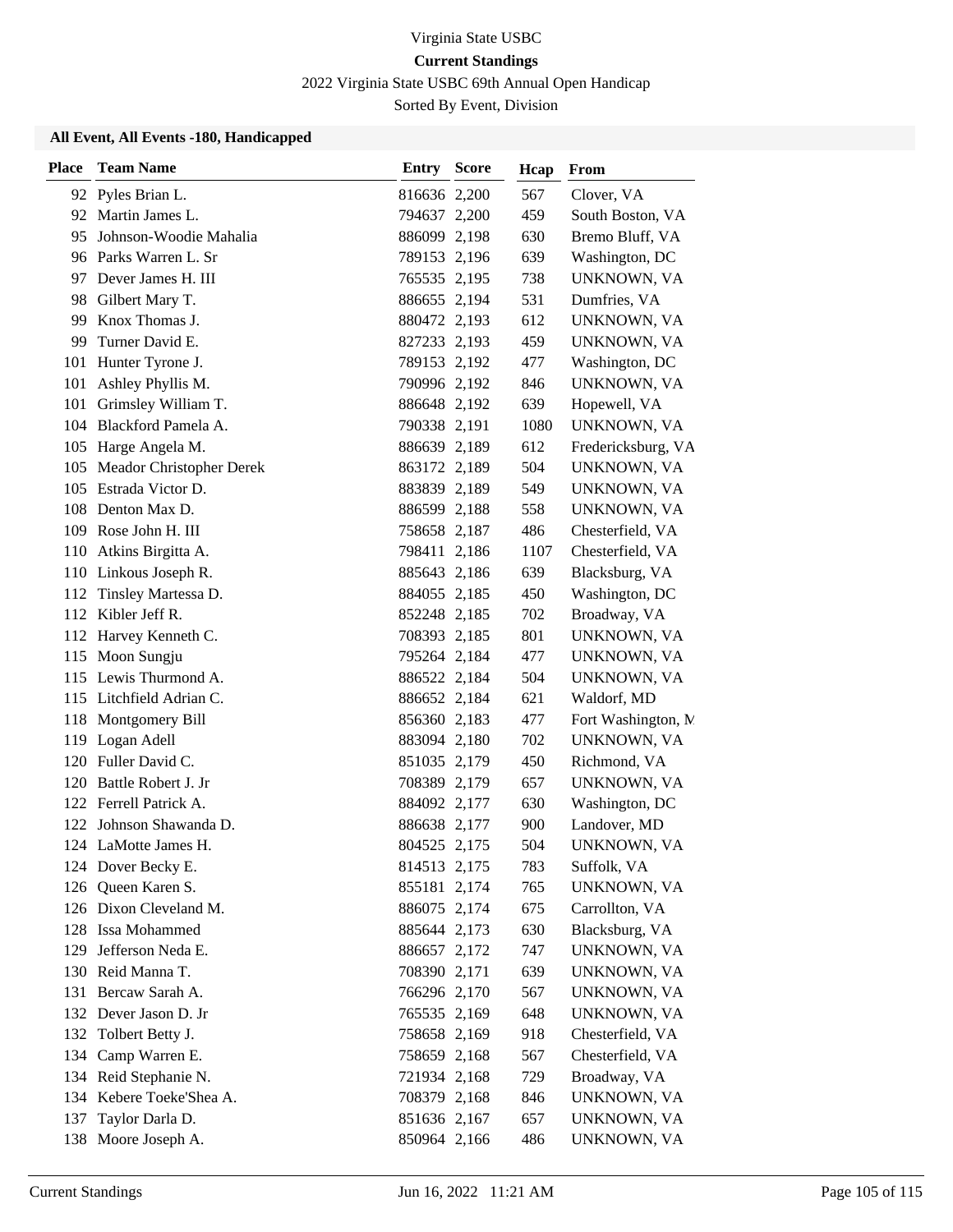2022 Virginia State USBC 69th Annual Open Handicap

Sorted By Event, Division

| <b>Place</b> | <b>Team Name</b>         | <b>Entry Score</b> | Hcap | From                 |
|--------------|--------------------------|--------------------|------|----------------------|
|              | 138 Hawkins Barbara A.   | 789154 2,166       | 522  | Washington, DC       |
|              | 140 Coffey Edward L.     | 708552 2,165       | 477  | Buena Vista, VA      |
|              | 141 Hilliard Latonya D.  | 857518 2,164       | 891  | District Heights, MI |
|              | 142 Jensen John P.       | 850338 2,163       | 630  | UNKNOWN, VA          |
|              | 143 Byer Roger G.        | 853399 2,162       | 504  | UNKNOWN, VA          |
|              | 144 Roberts Brenda L.    | 816637 2,161       | 522  | Clover, VA           |
|              | 145 Keyes Heather A.     | 765538 2,160       | 684  | UNKNOWN, VA          |
|              | 146 Faulkner Alfred M.   | 816637 2,158       | 504  | Clover, VA           |
|              | 146 Rountree Marion      | 825206 2,158       | 513  | Chesapeake, VA       |
| 148          | Griscom Karen M.         | 790596 2,157       | 801  | Prince George, VA    |
|              | 148 Wade Tamara M.       | 708398 2,157       | 846  | UNKNOWN, VA          |
| 150          | Smith Ryan N.            | 708381 2,156       | 693  | UNKNOWN, VA          |
|              | 150 Feaster William E.   | 798411 2,156       | 990  | Chesterfield, VA     |
|              | 150 Ampley Ann C.        | 850692 2,156       | 639  | UNKNOWN, VA          |
| 153          | <b>Aschenbach Ashley</b> | 850338 2,154       | 972  | UNKNOWN, VA          |
|              | 154 Pugh Chad M.         | 863173 2,153       | 819  | UNKNOWN, VA          |
| 154          | Smith Marc D.            | 858465 2,153       | 648  | UNKNOWN, VA          |
|              | 156 Nelson Shirley A.    | 874757 2,152       | 792  | Clinton, MD          |
|              | 157 Hill Bobby J.        | 884092 2,151       | 567  | Washington, DC       |
|              | 157 Reuss-Dean Cheyanne  | 886644 2,151       | 504  | Gainesville, VA      |
|              | 159 Griffin Janet L.     | 886318 2,150       | 855  | UNKNOWN, VA          |
| 160          | Twyman Nelson L.         | 748824 2,149       | 486  | UNKNOWN, VA          |
| 160          | Johnson Christi C.       | 708383 2,149       | 954  | UNKNOWN, VA          |
|              | 162 Freeman Sean T.      | 825210 2,148       | 450  | Chesapeake, VA       |
| 163          | McLean Charles E.        | 808666 2,147       | 765  | Hampton, VA          |
|              | 163 Cox Emily P.         | 883195 2,147       | 567  | UNKNOWN, VA          |
|              | 165 Livingston Bernard   | 883095 2,146       | 531  | UNKNOWN, VA          |
|              | 165 Hayes Sean M.        | 765534 2,146       | 486  | UNKNOWN, VA          |
| 165          | Casey Lenn R.            | 855184 2,146       | 540  | UNKNOWN, VA          |
| 168          | Murray Jennifer M.       | 886635 2,144       | 693  | Norfolk, VA          |
| 169          | Board Kaleb H.           | 863173 2,143       | 810  | UNKNOWN, VA          |
|              | 170 Broadus Eugene R. Jr | 874198 2,142       | 576  | Roanoke, VA          |
|              | 170 Massie Brian D.      | 857423 2,142       | 549  | Upper Marlboro, M    |
| 172          | Gulledge Walter R.       | 746115 2,141       | 792  | S. Prince George, V  |
|              | 172 Parrish George M.    | 789152 2,141       | 675  | Washington, DC       |
|              | 174 Eanes Joyce A.       | 825142 2,140       | 549  | Sterling, VA         |
|              | 175 McCue Fred A.        | 882519 2,139       | 711  | Stafford, VA         |
|              | 176 Dugan Stephen D.     | 874661 2,138       | 720  | Virginia Beach, VA   |
| 176          | Gadson Samuel S. Jr      | 708382 2,138       | 468  | UNKNOWN, VA          |
|              | 178 Orfield Patricia D.  | 886609 2,137       | 774  | Chesterfield, VA     |
| 178          | Nicholson Paula M.       | 825211 2,137       | 684  | Chesapeake, VA       |
|              | 180 Ware Estelle A.      | 789154 2,133       | 873  | Washington, DC       |
|              | 180 Pierce Ryan M.       | 878421 2,133       | 513  | Virginia Beach, VA   |
|              | 182 Jones Beverly A.     | 885723 2,132       | 540  | UNKNOWN, VA          |
|              | 182 Smith Thomas J.      | 825210 2,132       | 549  | Chesapeake, VA       |
|              | 182 White Leslie V.      | 708396 2,132       | 792  | UNKNOWN, VA          |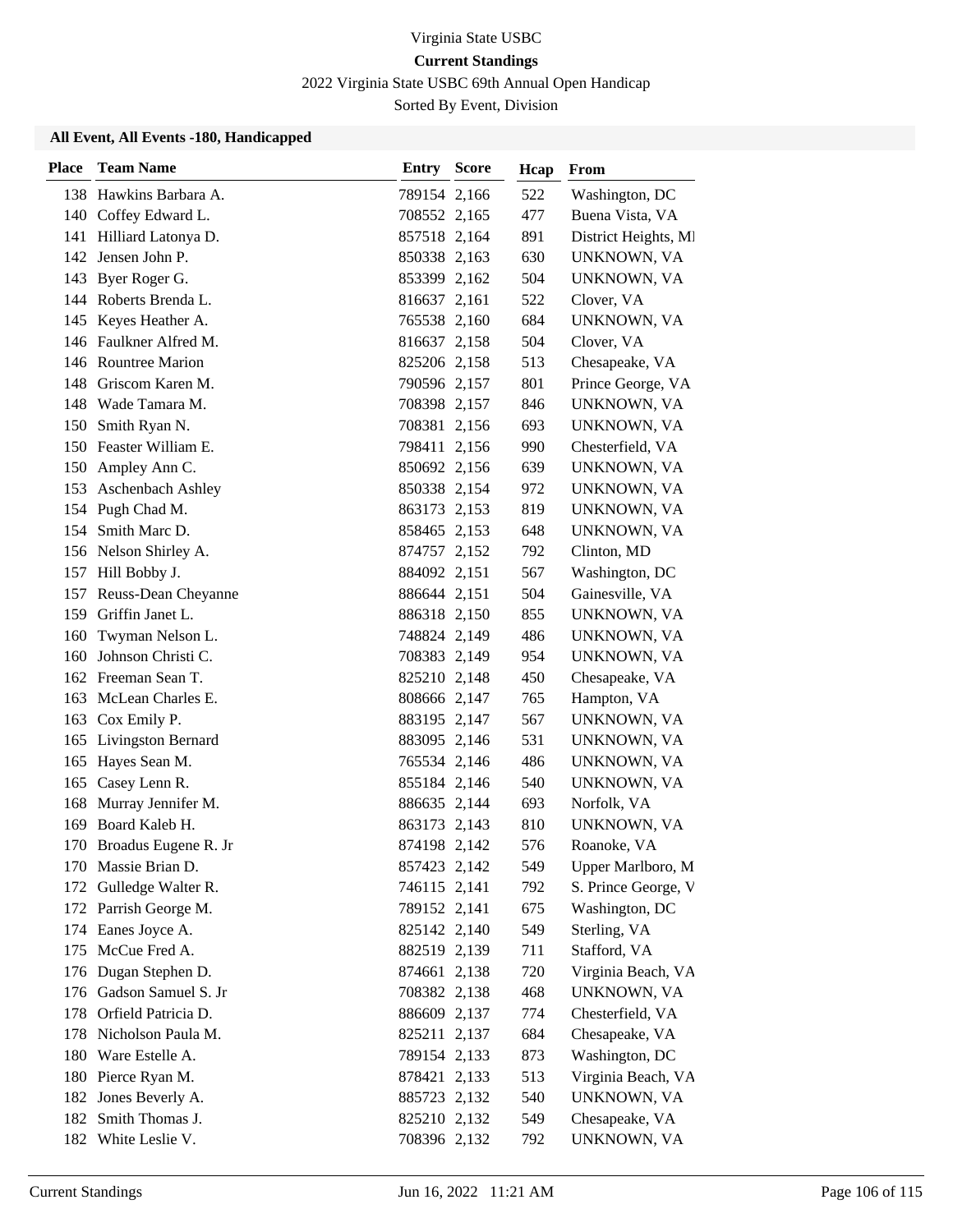2022 Virginia State USBC 69th Annual Open Handicap

Sorted By Event, Division

| <b>Place</b> | <b>Team Name</b>           | Entry        | <b>Score</b> | Hcap | From                |
|--------------|----------------------------|--------------|--------------|------|---------------------|
|              | 185 Bryant Robert E. Jr    | 856508 2,131 |              | 495  | Richmond, VA        |
|              | 185 Baker Darnell          | 808666 2,131 |              | 585  | Hampton, VA         |
| 187          | Speidel James L.           | 790596 2,130 |              | 531  | Prince George, VA   |
|              | 187 Brooks Avery E.        | 850452 2,130 |              | 666  | Newport News, VA    |
| 187          | Brown Carolyn A.           | 708387 2,130 |              | 675  | UNKNOWN, VA         |
| 190          | Grey Richard L. Jr         | 885621 2,129 |              | 477  | Nokesville, VA      |
| 191          | Simpson Westley E.         | 863295 2,127 |              | 540  | UNKNOWN, VA         |
| 192          | Shaw Taysha L.             | 874757 2,125 |              | 945  | Clinton, MD         |
|              | 192 Massie Steve J. Jr     | 851637 2,125 |              | 513  | UNKNOWN, VA         |
|              | 192 Neal Cynthia S.        | 746115 2,125 |              | 828  | S. Prince George, V |
| 195          | Garrett Diane P.           | 861581 2,124 |              | 774  | UNKNOWN, VA         |
|              | 195 Lewis Walter L. Sr     | 886522 2,124 |              | 864  | UNKNOWN, VA         |
|              | 197 Batchelor Eric L. Sr   | 878421 2,123 |              | 549  | Virginia Beach, VA  |
| 197          | Turner Paulette E.         | 825211 2,123 |              | 819  | Chesapeake, VA      |
| 199          | Marks Wesley               | 885597 2,122 |              | 702  | UNKNOWN, VA         |
|              | 200 Dickerson Nathan L. Jr | 886064 2,121 |              | 459  | UNKNOWN, VA         |
| 200          | Quigley Lavinia A.         | 789155 2,121 |              | 612  | Washington, DC      |
| 200          | <b>Atteberry Louis</b>     | 766299 2,121 |              | 477  | UNKNOWN, VA         |
| 200          | Richardson Elizabeth A.    | 795322 2,121 |              | 693  | UNKNOWN, VA         |
|              | 204 Neidig John L.         | 885768 2,120 |              | 495  | UNKNOWN, VA         |
|              | 204 Branch Jerry M.        | 863295 2,120 |              | 540  | UNKNOWN, VA         |
|              | 206 Wright Tara H.         | 886618 2,119 |              | 900  | Mechanicsville, VA  |
| 207          | Valentine Michael W.       | 851915 2,116 |              | 603  | UNKNOWN, VA         |
| 208          | Koch John E. Jr            | 841813 2,115 |              | 549  | Martinsburg, WV     |
| 209          | Patterson Paula D.         | 850693 2,114 |              | 585  | UNKNOWN, VA         |
| 209          | Coleman David W.           | 792873 2,114 |              | 792  | UNKNOWN, VA         |
| 209          | Taggart Charlie D.         | 746115 2,114 |              | 828  | S. Prince George, V |
| 212          | Cowell Augustus F.         | 825210 2,113 |              | 567  | Chesapeake, VA      |
| 213          | Goss Shaquanda R.          | 708388 2,112 |              | 630  | UNKNOWN, VA         |
|              | 214 Pilgram Harold         | 843781 2,111 |              | 486  | UNKNOWN, VA         |
|              | 214 Harrison Terence L.    | 878421 2,111 |              | 486  | Virginia Beach, VA  |
|              | 216 Moreland Keith         | 886099 2,110 |              | 819  | Bremo Bluff, VA     |
|              | 216 Moore Jennifer M.      | 886627 2,110 |              | 459  | Waynesboro, VA      |
|              | 216 Schultz Debbie D.      | 886650 2,110 |              | 558  | Waldorf, MD         |
| 219          | Ivey Eric M.               | 886642 2,109 |              | 450  | Prince George, VA   |
|              | 219 Lida Stephanie L.      | 791015 2,109 |              | 1062 | UNKNOWN, VA         |
| 221          | Colding Tina L.            | 850696 2,108 |              | 855  | UNKNOWN, VA         |
| 221          | Shifflett John E. Jr       | 852248 2,108 |              | 684  | Broadway, VA        |
| 223          | Lomax Robert J. Jr         | 857481 2,107 |              | 504  | Capitol Heights, MI |
| 223          | VAN DUSEN STEPHANIE        | 765541 2,107 |              | 675  | UNKNOWN, VA         |
|              | 225 Driver Walter Jr       | 808666 2,106 |              | 621  | Hampton, VA         |
|              | 225 Gaddis Colette G.      | 814615 2,106 |              | 486  | Newport News, VA    |
| 227          | Morris Amanda              | 849288 2,105 |              | 1206 | Ashburn, VA         |
|              | 228 Paxton Bruce A. Jr     | 789560 2,103 |              | 450  | Covington, VA       |
| 228          | Stephenson O'Neil          | 883075 2,103 |              | 729  | UNKNOWN, VA         |
| 230          | Smith Julius A.            | 708383 2,102 |              | 540  | UNKNOWN, VA         |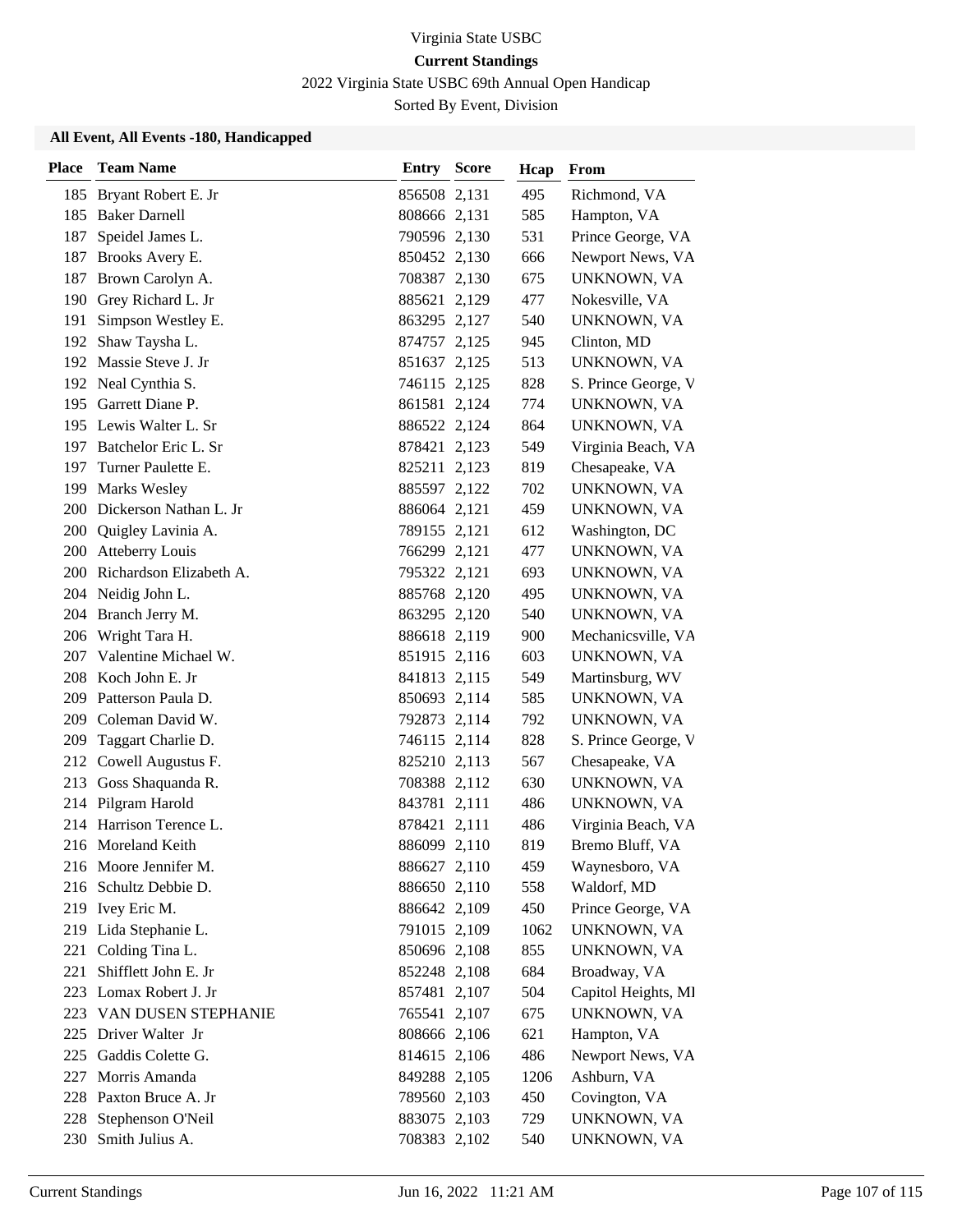2022 Virginia State USBC 69th Annual Open Handicap

Sorted By Event, Division

| <b>Place</b> | <b>Team Name</b>                    | <b>Entry Score</b> | Hcap | From                |
|--------------|-------------------------------------|--------------------|------|---------------------|
|              | 231 Longerbeam Jacqueline L.        | 879949 2,101       | 639  | UNKNOWN, VA         |
| 232          | Skaggs Harry A.                     | 783745 2,097       | 513  | Virginia Beach, VA  |
| 233          | Johnson Brandi L.                   | 804526 2,096       | 576  | UNKNOWN, VA         |
|              | 233 Beavers Kelly L.                | 825190 2,096       | 486  | Sterling, VA        |
|              | 233 Hess William B.                 | 886652 2,096       | 810  | Waldorf, MD         |
|              | 236 Lucas Clayton J.                | 781067 2,094       | 459  | UNKNOWN, VA         |
| 237          | Wiggins Gerald R. Sr                | 788048 2,093       | 504  | Lynchburg, VA       |
|              | 237 Furman Theresa S.               | 814513 2,093       | 819  | Suffolk, VA         |
| 237          | Boyd Bettsie M.                     | 884059 2,093       | 1098 | Falls Church, VA    |
|              | 240 Pearce Lisa C.                  | 861581 2,092       | 783  | UNKNOWN, VA         |
| 240          | Taylor Tim J.                       | 765535 2,092       | 747  | UNKNOWN, VA         |
|              | 242 McLaughlin Doris C.             | 789560 2,090       | 765  | Covington, VA       |
|              | 243 Delk-Glenn Darlene              | 856467 2,089       | 747  | Newport News, VA    |
| 243          | Dale Dianna L.                      | 851636 2,089       | 936  | UNKNOWN, VA         |
| 243          | Webb Corey T.                       | 885646 2,089       | 558  | Blacksburg, VA      |
|              | 243 Eberly Chelsea R.               | 886646 2,089       | 513  | Gainesville, VA     |
| 247          | Warren David S.                     | 814520 2,088       | 702  | Dublin, VA          |
| 248          | <b>Barnes Renard</b>                | 886653 2,087       | 495  | Waldorf, MD         |
| 248          | Craig William E.                    | 883075 2,087       | 513  | UNKNOWN, VA         |
| 250          | Shupe Michael W.                    | 798411 2,086       | 585  | Chesterfield, VA    |
|              | 250 Belton Robbie J.                | 855271 2,086       | 558  | UNKNOWN, VA         |
|              | 250 Yetter Amber E.                 | 850091 2,086       | 774  | Grottoes, VA        |
| 253          | Irby Gwendolyn                      | 857423 2,084       | 855  | Upper Marlboro, M   |
| 253          | Jones Aleea M.                      | 785609 2,084       | 549  | Chester, VA         |
| 253          | David Christine R.                  | 788039 2,084       | 513  | Lynchburg, VA       |
|              | 256 Eighani Omid                    | 790607 2,083       | 531  | UNKNOWN, VA         |
|              | 256 Foster Petra J.                 | 883094 2,083       | 648  | UNKNOWN, VA         |
|              | 258 Anderson Noni N.                | 883097 2,082       | 648  | UNKNOWN, VA         |
|              | 258 Phillips Timothy J.             | 885646 2,082       | 684  | Blacksburg, VA      |
|              | 258 Clay Marlon B.                  | 855260 2,082       | 504  | UNKNOWN, VA         |
|              | 261 Puffenbarger Kenny (Kenneth) E. | 856353 2,079       | 594  | UNKNOWN, VA         |
|              | 262 Lomax Cynthia A.                | 857481 2,078       | 675  | Capitol Heights, MI |
|              | 262 Mattingley Timothy A.           | 851636 2,078       | 531  | UNKNOWN, VA         |
| 262          | Simmons Dale E.                     | 788950 2,078       | 513  | Elkton, VA          |
|              | 262 Holmes Cecil H.                 | 883074 2,078       | 621  | UNKNOWN, VA         |
|              | 266 Hudson Wanda E.                 | 804526 2,077       | 810  | UNKNOWN, VA         |
|              | 266 Carper Jeffrey W.               | 856353 2,077       | 459  | UNKNOWN, VA         |
|              | 266 Scott Comsee                    | 825212 2,077       | 486  | Chesapeake, VA      |
|              | 266 Conner Dawniel C.               | 708379 2,077       | 612  | UNKNOWN, VA         |
|              | 270 Padilla Madonna M.              | 850948 2,075       | 756  | UNKNOWN, VA         |
| 271          | <b>Layton Betty</b>                 | 853399 2,074       | 738  | UNKNOWN, VA         |
| 271          | Meredith Sonya B.                   | 708394 2,074       | 513  | UNKNOWN, VA         |
| 273          | Carvajal Mallory A.                 | 790338 2,073       | 810  | UNKNOWN, VA         |
| 274          | Shrum John H.                       | 795322 2,072       | 630  | UNKNOWN, VA         |
| 274          | Jacobs Keia D.                      | 886628 2,072       | 675  | Norfolk, VA         |
|              | 274 McGhee James                    | 886653 2,072       | 630  | Waldorf, MD         |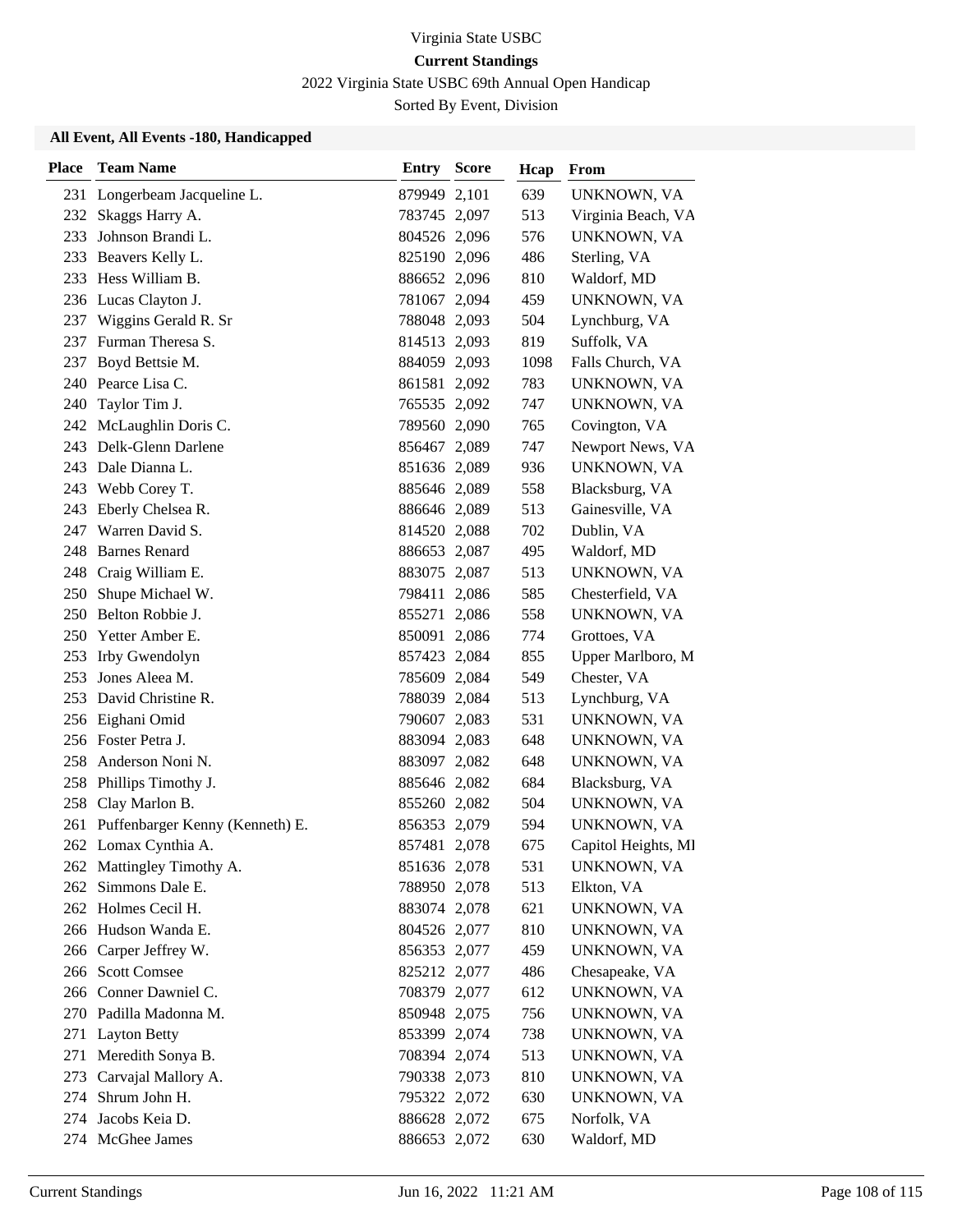2022 Virginia State USBC 69th Annual Open Handicap

Sorted By Event, Division

| <b>Place</b> | <b>Team Name</b>          | <b>Entry Score</b> | Hcap | From                |
|--------------|---------------------------|--------------------|------|---------------------|
| 277          | Jackson Bernice H.        | 788042 2,071       | 504  | Lynchburg, VA       |
| 277          | Carroll Daniel            | 851005 2,071       | 450  | UNKNOWN, VA         |
| 279.         | White Carrie R.           | 844276 2,070       | 891  | UNKNOWN, VA         |
| 279          | <b>Rapert Doris</b>       | 792865 2,070       | 603  | Lexington, VA       |
| 279          | <b>Barnett William</b>    | 882519 2,070       | 603  | Stafford, VA        |
| 279          | Archer Jon                | 885552 2,070       | 459  | UNKNOWN, VA         |
| 283          | Horner Tabatha K.         | 825169 2,069       | 522  | Ashburn, VA         |
|              | 284 Jainniney Ronald C.   | 825272 2,068       | 504  | Inwood, WV          |
|              | 284 McDonough Brian G.    | 851580 2,068       | 468  | Como, NC            |
| 284          | Washington Monica A.      | 708383 2,068       | 1044 | UNKNOWN, VA         |
| 287          | Cox Betty J.              | 818947 2,067       | 612  | Chester, VA         |
| 288          | Hansen Amanda G.          | 827233 2,066       | 657  | UNKNOWN, VA         |
| 288          | Hysick Mike D.            | 765539 2,066       | 936  | UNKNOWN, VA         |
| 288          | Engler Kacey A.           | 885590 2,066       | 705  | Montpelier, VA      |
| 288          | McDonald Eugenia A.       | 886649 2,066       | 450  | Upper Marlboro, M   |
|              | 292 Morris Shannon        | 758013 2,065       | 513  | UNKNOWN, VA         |
| 293          | Ramey Ashley L.           | 886638 2,063       | 1008 | Landover, MD        |
| 293          | Shema Steve M.            | 882851 2,063       | 738  | UNKNOWN, VA         |
|              | 293 Palmer Marcus C.      | 863294 2,063       | 567  | UNKNOWN, VA         |
|              | 296 Scott Wendy H.        | 880412 2,062       | 603  | Midlothian, VA      |
|              | 296 Williams Keith A.     | 883195 2,062       | 621  | UNKNOWN, VA         |
| 298          | Branch Margaret D.        | 863309 2,061       | 558  | Henrico, VA         |
| 298          | Jordan Clarence "Ned"     | 789559 2,061       | 900  | Covington, VA       |
| 300          | Joyner Robert E.          | 814513 2,060       | 468  | Suffolk, VA         |
| 300          | Ratcliffe Steven L.       | 712727 2,060       | 585  | Roanoke, VA         |
|              | 300 Fairchild Larry K. Jr | 851913 2,060       | 450  | UNKNOWN, VA         |
|              | 303 Lee Alyssa M.         | 886645 2,059       | 603  | Gainesville, VA     |
|              | 304 Smith Stanley         | 816638 2,058       | 477  | Clover, VA          |
|              | 305 Cook Caylyn M.        | 765533 2,057       | 630  | UNKNOWN, VA         |
| 305          | Jackson James L. Jr       | 794637 2,057       | 477  | South Boston, VA    |
| 307          | Wilson John R. Jr         | 789151 2,056       | 504  | Washington, DC      |
| 307          | Johnson Corlitta R.       | 708378 2,056       | 729  | UNKNOWN, VA         |
|              | 309 Bynum Brooks M.       | 885723 2,055       | 459  | UNKNOWN, VA         |
|              | 310 Pezzella Tony J.      | 783745 2,054       | 675  | Virginia Beach, VA  |
| 311          | Newlin Michael J.         | 790339 2,053       | 486  | UNKNOWN, VA         |
|              | 311 Lynch Maiko O.        | 854075 2,053       | 756  | Stafford, VA        |
| 311          | Orfield Roger D.          | 886609 2,053       | 603  | Chesterfield, VA    |
| 314          | King Tommy L. Jr          | 825207 2,052       | 468  | Chesapeake, VA      |
|              | 315 Delp Charles M.       | 855270 2,051       | 540  | UNKNOWN, VA         |
|              | 316 Jenkins Sharon E.     | 857481 2,050       | 630  | Capitol Heights, Ml |
|              | 316 Green Helen M.        | 855184 2,050       | 855  | UNKNOWN, VA         |
| 318          | Curtis Stafford J. Sr     | 841891 2,049       | 531  | South Boston, VA    |
|              | 318 Keys Shelley A.       | 882798 2,049       | 684  | UNKNOWN, VA         |
|              | 320 Ricks-Beach Marilyn   | 789159 2,048       | 828  | Washington, DC      |
| 321          | McDaniel Sean C.          | 790596 2,047       | 495  | Prince George, VA   |
|              | 321 Barnette Keshia M.    | 856509 2,047       | 783  | Richmond, VA        |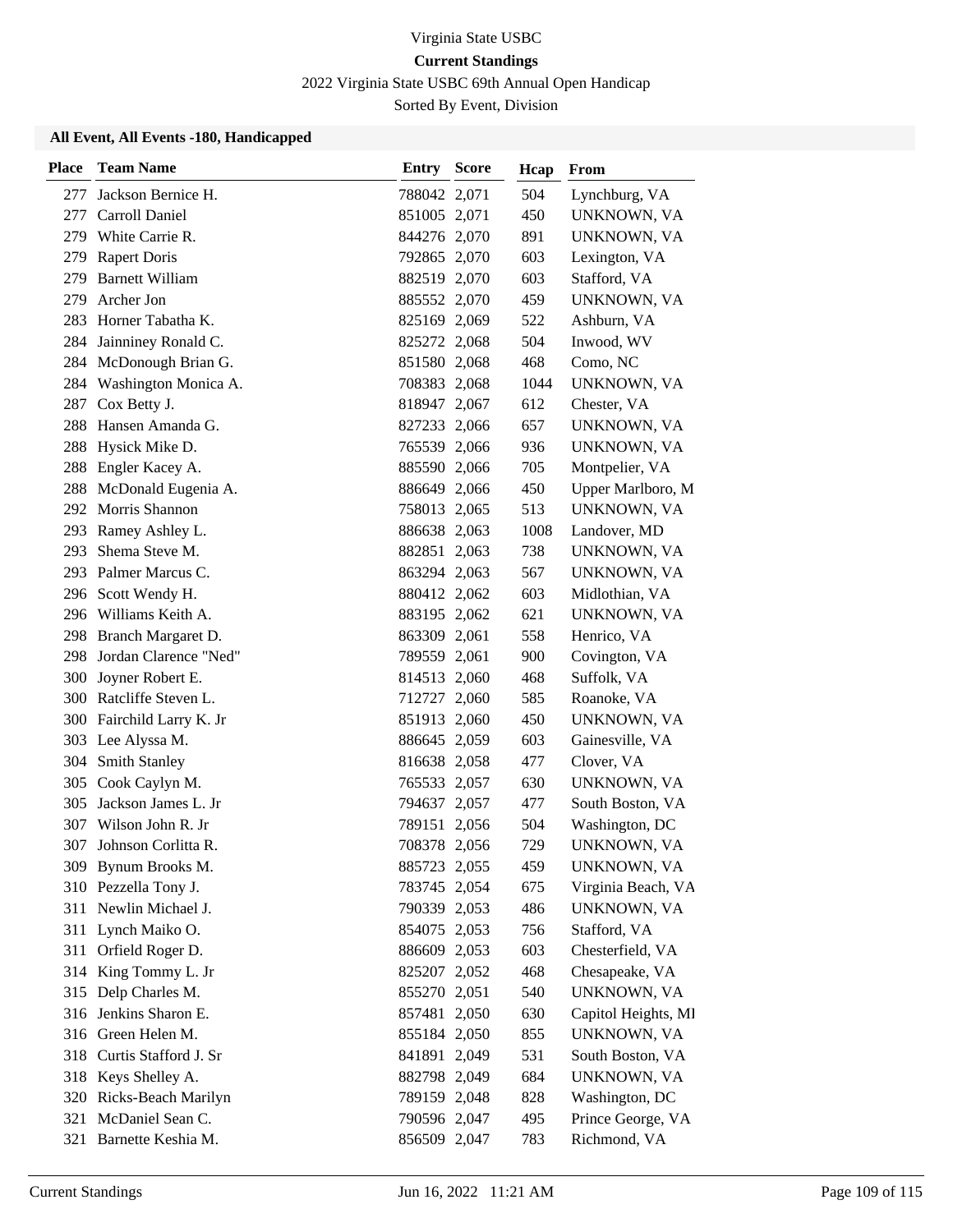2022 Virginia State USBC 69th Annual Open Handicap

Sorted By Event, Division

| <b>Place</b> | <b>Team Name</b>             | Entry        | <b>Score</b> | Hcap | From             |
|--------------|------------------------------|--------------|--------------|------|------------------|
|              | 323 Kelley Angelina D.       | 708382 2,046 |              | 603  | UNKNOWN, VA      |
| 324          | Hogue Sylvia A.              | 841891 2,045 |              | 720  | South Boston, VA |
|              | 325 Archer Tammi M.          | 708393 2,044 |              | 639  | UNKNOWN, VA      |
|              | 326 Hayes Clarence (Bill) W. | 790915 2,042 |              | 666  | UNKNOWN, VA      |
|              | 326 Jones Jeffrey C.         | 792873 2,042 |              | 657  | UNKNOWN, VA      |
|              | 326 Holland Patricia A.      | 863317 2,042 |              | 549  | UNKNOWN, VA      |
|              | 329 Lee Steven               | 795264 2,041 |              | 495  | UNKNOWN, VA      |
| 329          | Megginson Lorenzo            | 843781 2,041 |              | 486  | UNKNOWN, VA      |
| 329          | <b>Scott Katherine</b>       | 825212 2,041 |              | 891  | Chesapeake, VA   |
| 329          | Murray Anne M.               | 856573 2,041 |              | 792  | Bethesda, MD     |
| 333          | Watson Edgar L. Jr           | 866032 2,040 |              | 486  | UNKNOWN, VA      |
| 333          | <b>Armstrong Gary</b>        | 886638 2,040 |              | 558  | Landover, MD     |
| 333          | Holmes Leroy M. Sr           | 708382 2,040 |              | 630  | UNKNOWN, VA      |
|              | 336 Alston Daryl K.          | 884108 2,038 |              | 576  | UNKNOWN, VA      |
| 337          | Overby Deborah D.            | 880412 2,037 |              | 774  | Midlothian, VA   |
|              | 338 Green Wilson L. Jr       | 880411 2,036 |              | 684  | Midlothian, VA   |
| 338          | Taylor Chiquita E.           | 856506 2,036 |              | 720  | Richmond, VA     |
| 340          | Coleman Ponce D.             | 858465 2,035 |              | 522  | UNKNOWN, VA      |
|              | 340 Hall Jessika N.          | 765539 2,035 |              | 990  | UNKNOWN, VA      |
| 340-         | Weaver Rita O.               | 884108 2,035 |              | 666  | UNKNOWN, VA      |
| 343.         | Journiette Lamar R.          | 861810 2,034 |              | 783  | SALEM, VA        |
| 344          | Jackson William H.           | 886522 2,033 |              | 522  | UNKNOWN, VA      |
|              | 344 Cloud J Andrew           | 825142 2,033 |              | 459  | Sterling, VA     |
|              | 344 Adams Dwayne W. Sr       | 708397 2,033 |              | 558  | UNKNOWN, VA      |
| 347          | Ray Anne S.                  | 765536 2,031 |              | 801  | UNKNOWN, VA      |
| 347          | Wagoner Phyllis J.           | 712727 2,031 |              | 864  | Roanoke, VA      |
| 349          | Abrams Thomas C.             | 886625 2,029 |              | 450  | UNKNOWN, VA      |
| 350 -        | Cullers Robbie E. II         | 788950 2,028 |              | 468  | Elkton, VA       |
| 351          | Ayers Melissa T.             | 743004 2,027 |              | 744  | Fairfield, VA    |
| 351          | Nesmith Kiya L.              | 825206 2,027 |              | 702  | Chesapeake, VA   |
| 351          | Williams Jerome H. Sr        | 855181 2,027 |              | 630  | UNKNOWN, VA      |
|              | 351 Palmer Dianna W.         | 861810 2,027 |              | 954  | SALEM, VA        |
|              | 355 Lancaster John W.        | 874757 2,026 |              | 477  | Clinton, MD      |
|              | 356 Barr Cindy A.            | 841814 2,024 |              | 693  | Martinsburg, WV  |
|              | 356 Masters Wade A.          | 841814 2,024 |              | 468  | Martinsburg, WV  |
|              | 358 Richardson Janice B.     | 743870 2,023 |              | 630  | Portsmouth, VA   |
|              | 358 Grigsby Jay W.           | 790086 2,023 |              | 468  | Yorktown, VA     |
| 360          | Bollinger Lester E.          | 765532 2,022 |              | 513  | UNKNOWN, VA      |
| 360          | Martyn William T.            | 886318 2,022 |              | 639  | UNKNOWN, VA      |
|              | 362 Via Sylvia T.            | 853399 2,021 |              | 873  | UNKNOWN, VA      |
|              | 362 Jones Phillip K. Jr      | 708398 2,021 |              | 738  | UNKNOWN, VA      |
| 364          | Campbell Rusty (Russell)) W. | 856353 2,020 |              | 513  | UNKNOWN, VA      |
|              | 364 Huff Jimmie E. Jr        | 874940 2,020 |              | 429  | UNKNOWN, VA      |
|              | 366 Arnold Charles P.        | 886634 2,018 |              | 486  | Norfolk, VA      |
|              | 366 Johnson Clifton "Kip" W. | 843781 2,018 |              | 621  | UNKNOWN, VA      |
|              | 366 Scott Alinza             | 825212 2,018 |              | 594  | Chesapeake, VA   |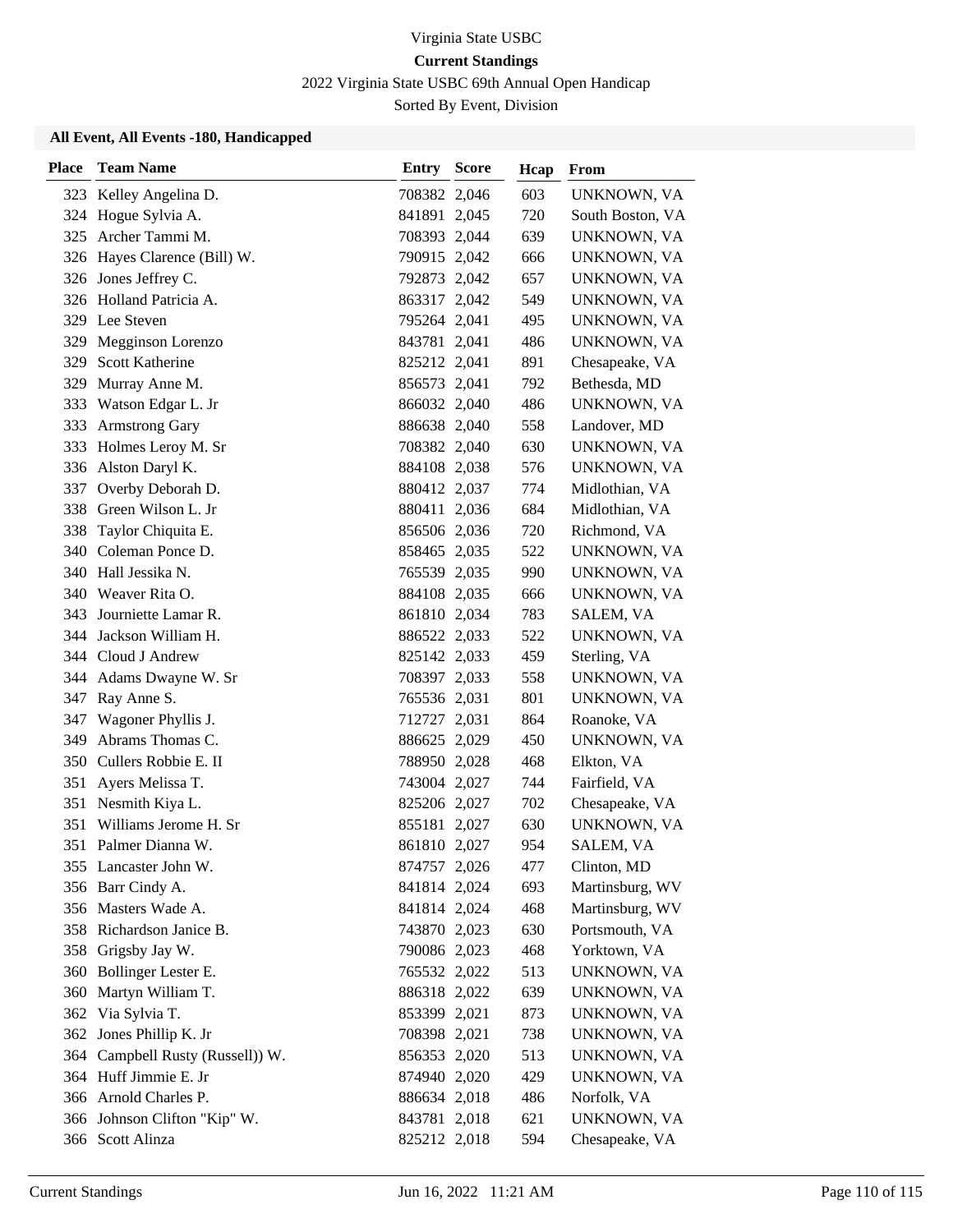2022 Virginia State USBC 69th Annual Open Handicap

Sorted By Event, Division

| <b>Place</b> | <b>Team Name</b>             | <b>Entry Score</b> | Hcap | From                |
|--------------|------------------------------|--------------------|------|---------------------|
|              | 366 Scott Raymond W. Jr      | 765538 2,018       | 522  | UNKNOWN, VA         |
|              | 370 Harris Rosie J.          | 825212 2,016       | 639  | Chesapeake, VA      |
| 371          | Miller Fredrick Butch W.     | 852248 2,015       | 594  | Broadway, VA        |
|              | 372 Cutshaw Christa M.       | 765533 2,014       | 684  | UNKNOWN, VA         |
|              | 373 Holloway Katie R.        | 789155 2,013       | 585  | Washington, DC      |
| 373          | Bluford Jeffrey W. Sr        | 858459 2,013       | 468  | UNKNOWN, VA         |
| 375          | <b>Todd Earnest</b>          | 863194 2,012       | 486  | UNKNOWN, VA         |
|              | 376 Robinson David D. Jr     | 874757 2,011       | 459  | Clinton, MD         |
|              | 376 Parrish Steffany N.      | 886648 2,011       | 783  | Hopewell, VA        |
|              | 378 Hiett Charles {Ed} E. Sr | 882596 2,010       | 684  | UNKNOWN, VA         |
| 378          | Williams Cynthia D.          | 850696 2,010       | 522  | UNKNOWN, VA         |
| 378          | Stroman Cordelia O.          | 708387 2,010       | 702  | UNKNOWN, VA         |
| 381          | Allen Farnell                | 708392 2,009       | 630  | UNKNOWN, VA         |
|              | 382 Lee Christine            | 855181 2,008       | 729  | UNKNOWN, VA         |
|              | 382 Winpegler Johnny A.      | 791016 2,008       | 558  | UNKNOWN, VA         |
|              | 382 Keys Timothy D.          | 882798 2,008       | 450  | UNKNOWN, VA         |
|              | 382 Jones Donna B.           | 886264 2,008       | 657  | Roanoke, VA         |
|              | 386 Hockaday Lisa            | 883097 2,007       | 837  | UNKNOWN, VA         |
| 386          | Solomon George               | 790606 2,007       | 549  | UNKNOWN, VA         |
|              | 386 Byer Summer V.           | 853399 2,007       | 1017 | UNKNOWN, VA         |
|              | 389 Faison Veronica D.       | 886652 2,005       | 648  | Waldorf, MD         |
| 390          | Bernard George S.            | 884059 2,004       | 639  | Falls Church, VA    |
| 390          | Moreland Kent                | 886099 2,004       | 693  | Bremo Bluff, VA     |
|              | 392 Robinson Janet R.        | 856360 2,003       | 747  | Fort Washington, N. |
|              | 393 Clark Rebecca E.         | 886629 2,002       | 846  | Norfolk, VA         |
| 394          | Davis Maurice T.             | 708388 2,001       | 585  | UNKNOWN, VA         |
| 395          | Bennett Samuel O.            | 708398 2,000       | 666  | UNKNOWN, VA         |
|              | 395 Pippin Dakota R.         | 886648 2,000       | 486  | Hopewell, VA        |
| 395          | Jenkins Sherika N.           | 886639 2,000       | 504  | Fredericksburg, VA  |
| 395          | Benjamin Rose E.             | 743870 2,000       | 612  | Portsmouth, VA      |
| 399          | Wade Danielle                | 886319 1,999       | 513  | UNKNOWN, VA         |
| 400          | Washington Ronald D.         | 886099 1,998       | 459  | Bremo Bluff, VA     |
|              | 400 Eatmon Curtis A.         | 858459 1,998       | 468  | UNKNOWN, VA         |
|              | 400 Gray Cheryl T.           | 853088 1,998       | 531  | UNKNOWN, VA         |
|              | 400 Brooks Felix L.          | 850452 1,998       | 684  | Newport News, VA    |
|              | 404 Wilson Linda             | 850696 1,993       | 558  | UNKNOWN, VA         |
|              | 404 Meadows Marcia L.        | 863285 1,993       | 540  | UNKNOWN, VA         |
|              | 406 Drake Brigitte E.        | 765532 1,992       | 486  | UNKNOWN, VA         |
|              | 407 Robinson Solomon         | 858459 1,990       | 468  | UNKNOWN, VA         |
|              | 407 Sweeney Teresa A.        | 712727 1,990       | 990  | Roanoke, VA         |
| 409          | <b>Battle Captoria</b>       | 708389 1,988       | 612  | UNKNOWN, VA         |
| 410          | James Tiliyah B.             | 856509 1,986       | 522  | Richmond, VA        |
| 411          | Jurkowski Lori J.            | 716572 1,984       | 540  | UNKNOWN, VA         |
|              | 412 Bowers Joseph A.         | 841813 1,982       | 486  | Martinsburg, WV     |
|              | 413 Will Virginia K          | 792873 1,981       | 828  | UNKNOWN, VA         |
| 414          | Gay Les Jr                   | 855183 1,980       | 567  | UNKNOWN, VA         |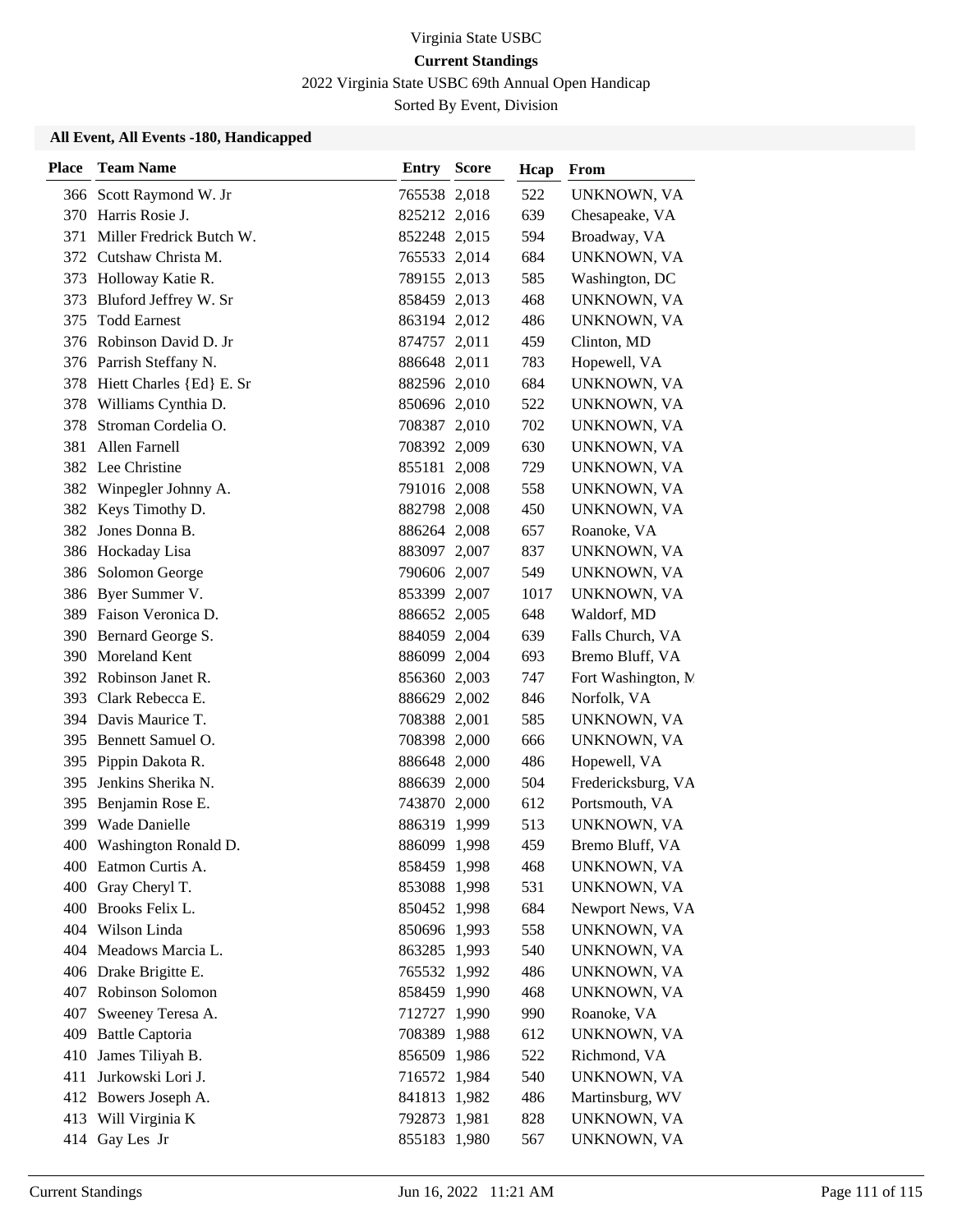2022 Virginia State USBC 69th Annual Open Handicap

Sorted By Event, Division

| <b>Place</b> | <b>Team Name</b>              | <b>Entry Score</b> | Hcap | From                 |
|--------------|-------------------------------|--------------------|------|----------------------|
|              | 415 Heard Janine B.           | 708392 1,979       | 522  | UNKNOWN, VA          |
|              | 416 McCauley Michael A.       | 850695 1,976       | 450  | UNKNOWN, VA          |
|              | 417 Disbrow Nelson C.         | 851035 1,973       | 468  | Richmond, VA         |
|              | 418 Carter Shandy             | 791015 1,972       | 684  | UNKNOWN, VA          |
|              | 419 Crawford C. Brantley      | 783745 1,969       | 756  | Virginia Beach, VA   |
|              | 419 Steele Randy S.           | 863172 1,969       | 468  | UNKNOWN, VA          |
|              | 419 Freeman-Daniels Ieatha    | 885723 1,969       | 621  | UNKNOWN, VA          |
|              | 422 Cline Elisa P.            | 874661 1,967       | 693  | Virginia Beach, VA   |
|              | 422 Washington Renay          | 788042 1,967       | 495  | Lynchburg, VA        |
|              | 422 VanBuren Belinda B.       | 708396 1,967       | 1098 | UNKNOWN, VA          |
| 425          | Johnson Mark S.               | 798413 1,966       | 621  | Chesterfield, VA     |
|              | 425 Hamblin Garry A.          | 874198 1,966       | 648  | Roanoke, VA          |
|              | 425 Green Rebecca A.          | 863309 1,966       | 531  | Henrico, VA          |
| 428          | Johnston Lisa S.              | 885768 1,965       | 486  | UNKNOWN, VA          |
|              | 429 Garrett Betty Jo          | 792865 1,964       | 864  | Lexington, VA        |
|              | 430 Dent Garnelle             | 856360 1,962       | 549  | Fort Washington, M   |
|              | 430 Latimore Patricia M.      | 886638 1,962       | 891  | Landover, MD         |
|              | 430 Flowers Joyce M.          | 708391 1,962       | 801  | UNKNOWN, VA          |
|              | 433 Morton Carolyn L.         | 790339 1,961       | 513  | UNKNOWN, VA          |
|              | 434 Liska Luke I.             | 814520 1,960       | 495  | Dublin, VA           |
|              | 435 Knight Keva J.            | 708385 1,959       | 711  | UNKNOWN, VA          |
|              | 436 Freeman John E. II        | 825210 1,958       | 495  | Chesapeake, VA       |
| 437          | James Sheila S.               | 856506 1,957       | 504  | Richmond, VA         |
|              | 438 Mann Jessica L.           | 886645 1,955       | 540  | Gainesville, VA      |
|              | 438 Stevens Augustine M.      | 863294 1,955       | 657  | UNKNOWN, VA          |
|              | 440 Brown Evan A.             | 808666 1,954       | 657  | Hampton, VA          |
|              | 441 Cullers Robert E.         | 788950 1,953       | 549  | Elkton, VA           |
|              | 442 Hill Portia M.            | 861787 1,950       | 729  | SALEM, VA            |
| 443          | Simpson William A. III        | 863295 1,948       | 477  | UNKNOWN, VA          |
| 443          | Scurry Carrie L.              | 883929 1,948       | 585  | UNKNOWN, VA          |
| 443          | Christian Allen L. Jr         | 789906 1,948       | 513  | Richmond, VA         |
|              | 446 Korff Donald H. Jr        | 886634 1,946       | 486  | Norfolk, VA          |
|              | 447 Carey-Slater Cassandra Y. | 788048 1,945       | 504  | Lynchburg, VA        |
| 448          | Tate Anne C.                  | 765532 1,943       | 603  | UNKNOWN, VA          |
|              | 449 Roberts Raymond A. Sr     | 816637 1,941       | 450  | Clover, VA           |
|              | 450 Hendrix Janet D.          | 790340 1,939       | 639  | UNKNOWN, VA          |
|              | 451 Hagerman Anita L.         | 795322 1,938       | 621  | UNKNOWN, VA          |
|              | 452 Rossi Sarah K.            | 886630 1,937       | 648  | Warrenton, VA        |
|              | 452 Daugherty Harvey L.       | 875659 1,937       | 513  | Lynchburg, VA        |
|              | 452 Cooper Tai M.             | 708381 1,937       | 531  | UNKNOWN, VA          |
| 455          | McNally James P.              | 886635 1,936       | 855  | Norfolk, VA          |
| 455          | Anderson Terry L.             | 851580 1,936       | 495  | Como, NC             |
| 457          | Christmas Garland L. Sr       | 858465 1,935       | 513  | UNKNOWN, VA          |
|              | 458 Welcher William A.        | 861787 1,932       | 576  | SALEM, VA            |
|              | 458 VanDusen Jennifer M.      | 765541 1,932       | 900  | UNKNOWN, VA          |
|              | 460 Hunter Renee L.           | 857518 1,931       | 837  | District Heights, MI |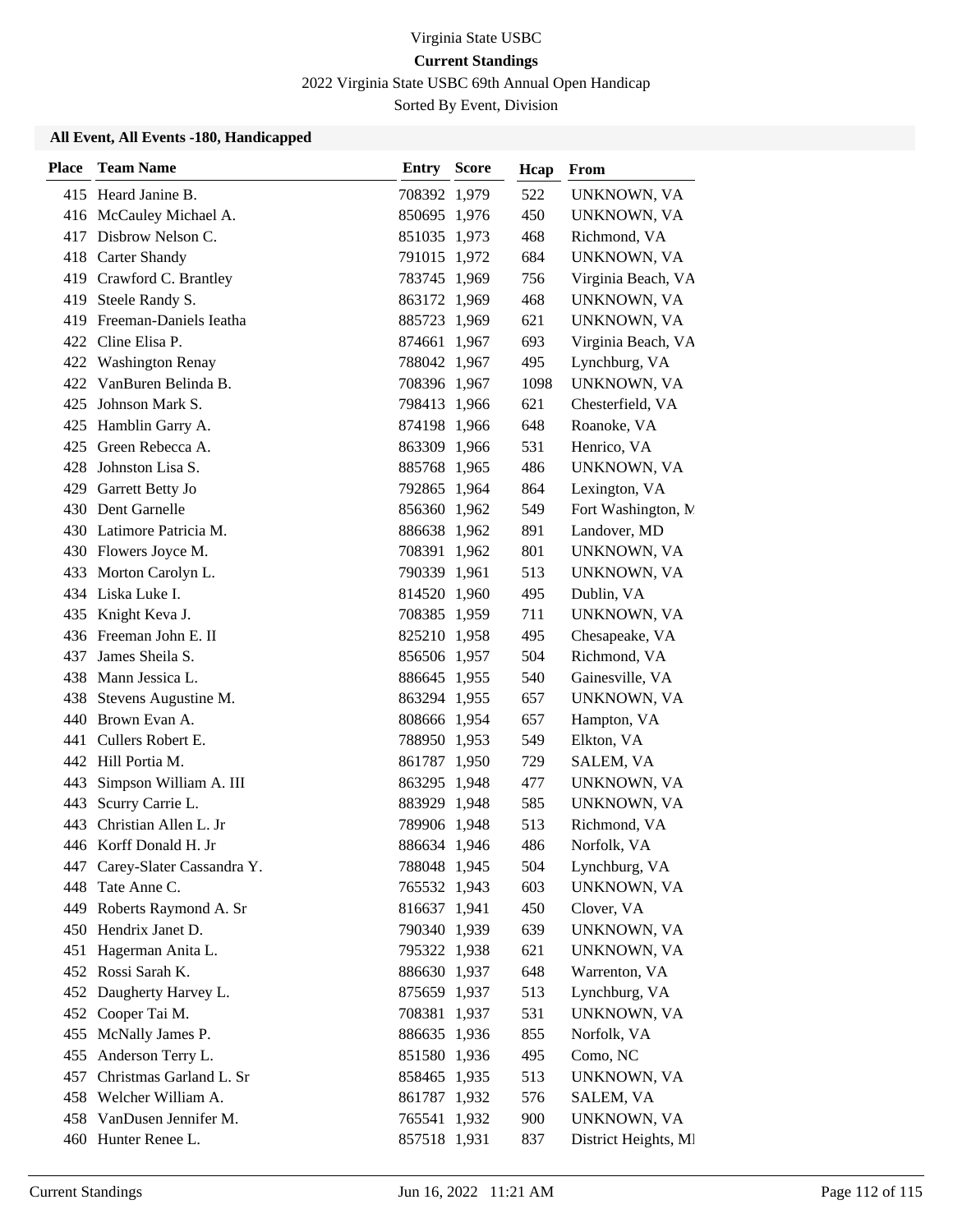2022 Virginia State USBC 69th Annual Open Handicap

Sorted By Event, Division

| <b>Place</b> | <b>Team Name</b>          | <b>Entry Score</b> | Hcap | From               |
|--------------|---------------------------|--------------------|------|--------------------|
|              | 461 Brown Stephanie C.    | 816639 1,930       | 801  | Clover, VA         |
| 461          | Haga David S.             | 758013 1,930       | 522  | UNKNOWN, VA        |
| 461          | Day Deanna E.             | 788043 1,930       | 495  | Lynchburg, VA      |
|              | 464 Irick Mayfield Jr     | 789153 1,926       | 603  | Washington, DC     |
|              | 465 Cochran Kristie L.    | 798414 1,925       | 504  | Chesterfield, VA   |
| 466          | Taylor Lance D.           | 856506 1,924       | 513  | Richmond, VA       |
| 466          | Wright Eric L.            | 863172 1,924       | 477  | UNKNOWN, VA        |
|              | 466 Curtis Janice E.      | 882798 1,924       | 576  | UNKNOWN, VA        |
| 469          | Arendas Andrew E.         | 875659 1,922       | 603  | Lynchburg, VA      |
| 470          | Gray Leon D.              | 789152 1,921       | 488  | Washington, DC     |
| 471          | Wright Michael T. Jr      | 886618 1,920       | 486  | Mechanicsville, VA |
| 471          | Fry Tami B.               | 886318 1,920       | 684  | UNKNOWN, VA        |
| 473          | Madison Cartalo L.        | 825211 1,919       | 648  | Chesapeake, VA     |
| 474          | Barber Jimmie L.          | 789559 1,918       | 747  | Covington, VA      |
|              | 475 Heath Deborah L.      | 766297 1,915       | 882  | UNKNOWN, VA        |
|              | 475 Eley Earlene H.       | 863309 1,915       | 801  | Henrico, VA        |
| 477          | Glenn Steven E.           | 856467 1,914       | 891  | Newport News, VA   |
| 478          | Stewart Arthur M. Sr      | 884092 1,913       | 495  | Washington, DC     |
|              | 479 Lucas Carolyn J.      | 708391 1,911       | 576  | UNKNOWN, VA        |
|              | 480 Thompson Annie C.     | 863309 1,910       | 612  | Henrico, VA        |
| 481          | James Thomas E. Sr        | 856506 1,908       | 486  | Richmond, VA       |
| 482          | Selby Kenneth H.          | 790086 1,906       | 621  | Yorktown, VA       |
| 483          | Treaster Gary R.          | 790915 1,904       | 468  | UNKNOWN, VA        |
|              | 484 Fuller Brenda R.      | 884108 1,902       | 594  | UNKNOWN, VA        |
| 485          | Scott Karen F.            | 788045 1,901       | 468  | Lynchburg, VA      |
| 486          | <b>Alston Denise</b>      | 856360 1,899       | 612  | Fort Washington, N |
| 487          | Tate-Moore Amelia J.      | 886657 1,898       | 756  | UNKNOWN, VA        |
|              | 488 Edwards Kevin A.      | 883839 1,896       | 477  | UNKNOWN, VA        |
| 489          | Evans David M.            | 804526 1,895       | 450  | UNKNOWN, VA        |
| 490          | Jackson Willie B.         | 816638 1,893       | 522  | Clover, VA         |
| 491          | Fierro Carmen M.          | 838923 1,892       | 468  | Stafford, VA       |
|              | 492 Nuzzo Nicole M.       | 886650 1,887       | 549  | Waldorf, MD        |
|              | 493 Reid Elwood F.        | 852248 1,885       | 504  | Broadway, VA       |
| 494          | Vinson Gigi M.            | 788045 1,882       | 495  | Lynchburg, VA      |
| 495          | Stevens Aubrey (Butch) Jr | 863294 1,877       | 585  | UNKNOWN, VA        |
|              | 496 Phillips Harold D.    | 885646 1,874       | 819  | Blacksburg, VA     |
|              | 497 Preston Derek A.      | 843501 1,869       | 513  | UNKNOWN, VA        |
| 498          | Treadway Robert J. Jr     | 850338 1,866       | 495  | UNKNOWN, VA        |
| 499          | Davis Amanda J.           | 886630 1,853       | 495  | Warrenton, VA      |
|              | 500 Pearson Greta N.      | 708395 1,846       | 496  | UNKNOWN, VA        |
| 501          | Lambert Benny S.          | 855251 1,844       | 657  | UNKNOWN, VA        |
| 502          | <b>Taylor Aubrey</b>      | 885725 1,843       | 483  | UNKNOWN, VA        |
| 503          | Smoke Russell J.          | 863285 1,825       | 540  | UNKNOWN, VA        |
|              | 504 Agosto Dante E.       | 886263 1,781       | 303  | Roanoke, VA        |
|              | 505 Holmes Earl S.        | 789158 1,764       | 450  | Washington, DC     |
|              | 506 Alkhoja Ziad N.       | 792967 1,674       | 330  | UNKNOWN, VA        |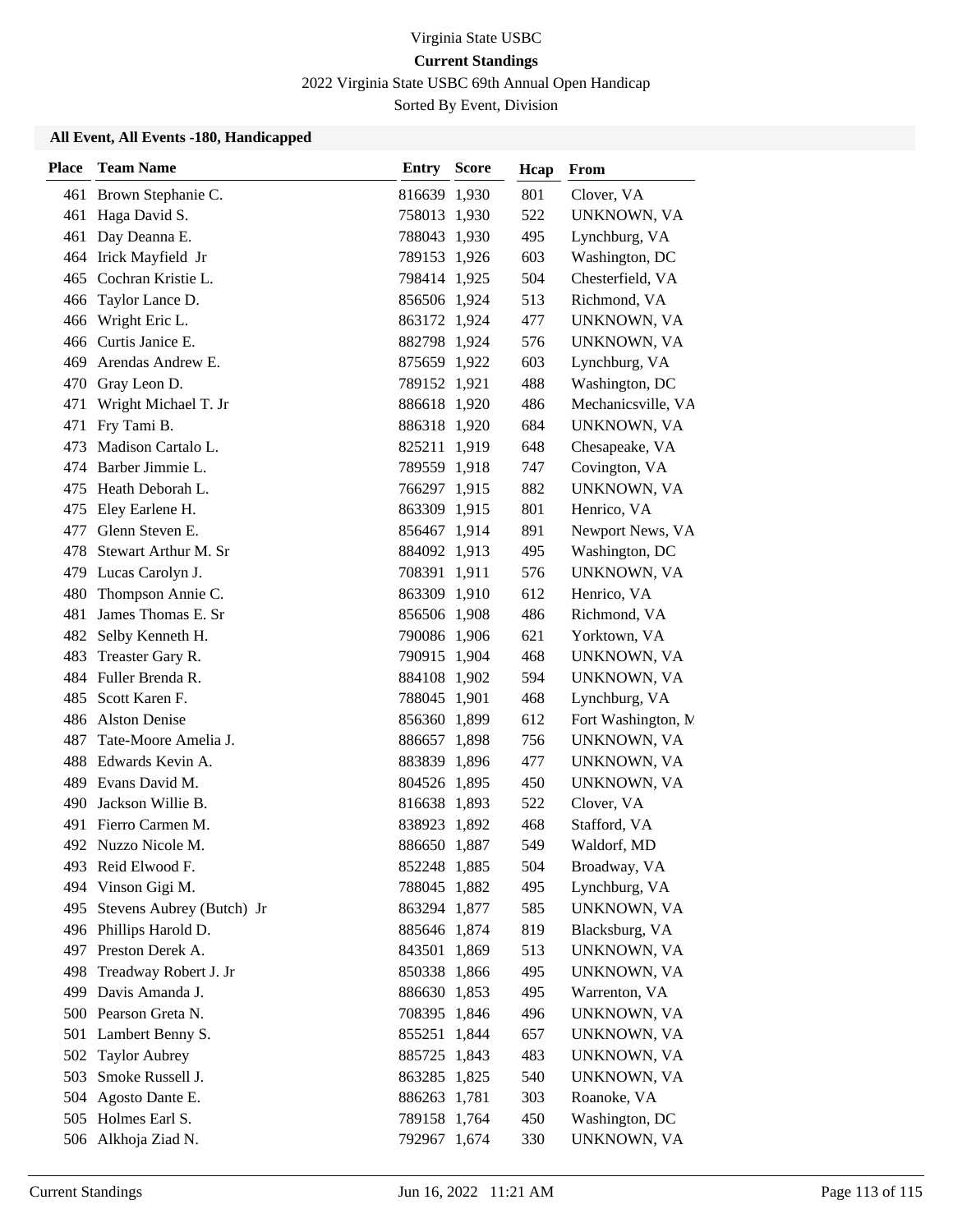2022 Virginia State USBC 69th Annual Open Handicap

Sorted By Event, Division

### **All Event, All Events -180, Handicapped**

|     | <b>Place</b> Team Name       | <b>Entry Score</b> | Hcap | From             |
|-----|------------------------------|--------------------|------|------------------|
| 507 | Stickler Noah H.             | 886263 1,498       | 273  | Roanoke, VA      |
|     | 508 Barlow Harry "Jerome" J. | 886263 1,477       | 180  | Roanoke, VA      |
| 509 | Adams Daryl C.               | 886263 1,469       | 243  | Roanoke, VA      |
|     | 510 Waddler George L.        | 788045 1,424       | 384  | Lynchburg, VA    |
|     | 511 Holloway James W.        | 789151 1,419       | 582  | Washington, DC   |
|     | 512 Atkins William G. Jr     | 798411 1,327       | 474  | Chesterfield, VA |
|     | 513 Brown Troy Jr            | 708394 784         | 315  | UNKNOWN, VA      |
|     | 514 Barbee Earl S. Jr        | 884059 773         | 171  | Falls Church, VA |
|     | 515 Stinson Tristan A.       | 856749 768         | 150  | UNKNOWN, VA      |
|     | 516 Hane George              | 825272 687         | 168  | Inwood, WV       |
|     | 517 Flanagan James A.        | 838923 675         | 171  | Stafford, VA     |
|     | 518 Bossie Cathleen M.       | 851914 648         | 174  | UNKNOWN, VA      |
| 519 | White Kathryn L.             | 883095 634         | 159  | UNKNOWN, VA      |

The lowest score to cash is 634.

#### **All Event, All Events -180, Scratch**

| <b>Place</b> | <b>Team Name</b>         | <b>Entry Score</b> |       | Hcap | From               |
|--------------|--------------------------|--------------------|-------|------|--------------------|
| $\mathbf{1}$ | Johnson DeWayne M. Jr    | 823673 1,862       |       |      | Chester, VA        |
| 2            | Hampton John O. Jr       | 708391             | 1,819 |      | <b>UNKNOWN, VA</b> |
| 3            | Lagham James             | 886647 1,800       |       |      | Gainesville, VA    |
| 4            | Perdue Danielle N.       | 863285 1,739       |       |      | UNKNOWN, VA        |
| 5            | Tinsley Martessa D.      | 884055 1,735       |       |      | Washington, DC     |
| 6            | Hinkle Craig W.          | 851315 1,734       |       |      | Henrico, VA        |
| 7            | Williamson Timothy S.    | 883096 1,730       |       |      | UNKNOWN, VA        |
| 8            | Hunter Tyrone J.         | 789153 1,715       |       |      | Washington, DC     |
| 9            | Meador Christopher Derek | 863172 1,685       |       |      | UNKNOWN, VA        |
| 10           | Twyman Nelson L.         | 748824 1,663       |       |      | UNKNOWN, VA        |
| 10           | Gilbert Mary T.          | 886655 1,663       |       |      | Dumfries, VA       |
| 12           | Dickerson Nathan L. Jr   | 886064 1,662       |       |      | UNKNOWN, VA        |
| 13           | Rhones Carletha O.       | 884055 1,655       |       |      | Washington, DC     |
| 14           | Grey Richard L. Jr       | 885621 1,652       |       |      | Nokesville, VA     |
| 15           | Moore Jennifer M.        | 886627 1,651       |       |      | Waynesboro, VA     |
| 16           | Reuss-Dean Cheyanne      | 886644 1,647       |       |      | Gainesville, VA    |
| 17           | Hamblin Kerry E.         | 863285 1,645       |       |      | UNKNOWN, VA        |
| 18           | <b>Atteberry Louis</b>   | 766299 1,644       |       |      | UNKNOWN, VA        |
| 19           | <b>Green Ronald</b>      | 863085 1,629       |       |      | UNKNOWN, VA        |
| 20           | Carroll Daniel           | 851005 1,621       |       |      | UNKNOWN, VA        |
| 21           | Bercaw Sarah A.          | 766296 1,603       |       |      | UNKNOWN, VA        |
| 22           | Hankerson Willie M.      | 708391 1,582       |       |      | UNKNOWN, VA        |
| 23           | Meredith Sonya B.        | 708394 1,561       |       |      | UNKNOWN, VA        |
| 24           | Parks Warren L. Sr       | 789153 1,557       |       |      | Washington, DC     |
| 25           | Watson Edgar L. Jr       | 866032 1,554       |       |      | UNKNOWN, VA        |
| 26           | Stevens James H. II      | 882851 1,535       |       |      | UNKNOWN, VA        |
| 27           | Cook Adam P.             | 766299 1,528       |       |      | UNKNOWN, VA        |
| 28           | Jackson William H.       | 886522 1,511       |       |      | UNKNOWN, VA        |
| 29           | Quigley Lavinia A.       | 789155 1,509       |       |      | Washington, DC     |